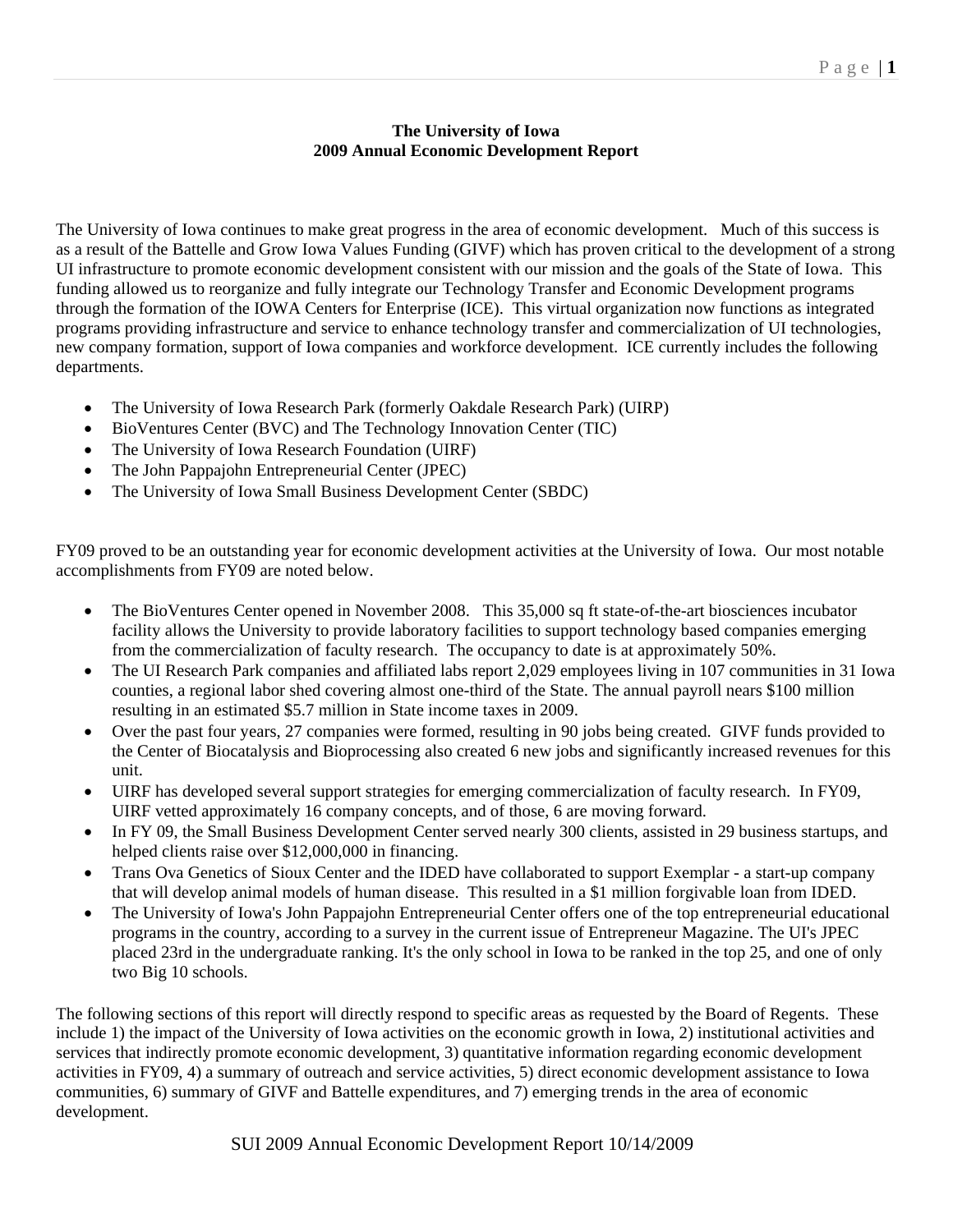## **Impact of UI Economic Development Activities on the Economic Growth in Iowa.**

### **Job creation and wealth in Iowa.**

### **University of Iowa Research Park (UIRP)**

UIRP, formerly known as the Oakdale Research Park & Oakdale Research Campus, is a blended campus consisting of a multitude of commercial ventures and a variety of university academic programs and infrastructure assets. As of June 30, 2009, 10 established companies, 20 start up companies and 5 University anchor laboratories were located in the park. These companies have access to University research infrastructure including internet access and access to libraries and research facilities, core facilities to support chemistry, biology, computation, and instrumentation, and access to faculty collaborators and to students as interns or employees.

In FY09, the UIRP attracted one new tenant (Brighton Group), while TIC reported three new tenants (Pohaku, Santoshuman, Inc., Kepa Services). In FY 09, four existing companies relocated to the new BioVentures Center business incubator (ASL Analytical, Terpenoid Therapeutics, Vertex Pharmaceuticals, and Cellular Engineering Technologies). Two new companies located in the BioVentures Center (KemPharm and Exemplar Genetics). In addition the new 113,665 sq ft University Hygienic Laboratory facility is due to open in February, 2010.

In FY 2009, the 50 active Iowa companies affiliated with UI Research Park and Technology Innovation Center<sup>1</sup>, reported 1,673 employees earning an average salary of \$52,000. The five UI anchor laboratories on the Research Park reported another 356 employees, for a total workforce of 2,029 employees. The 2,029 employees of companies and labs affiliated with the UI Research Park and business incubator reported living in 107 communities in 31 Iowa counties, a regional labor shed covering almost one-third of the State. The annual payroll nears \$100 million resulting in an estimated \$5.7 million in State income taxes in 2009. The affiliated companies and labs also reported employing 103 UI students, and 120 employees had earned doctoral degrees.

### **BioVentures Center (BVC)**

 $\overline{a}$ 

A milestone was achieved in November 2008 with the completion of the UI BioVentures Center at the Research Park. This 35,000 sq ft state-of-the-art biosciences incubator facility allows the University to provide laboratory facilities to support technology based companies emerging from the commercialization of faculty research as well as other start-up companies drawn to the area by the substantial R&D assets of the University. We have already leased 9 of the 20 laboratories in this facility to start up companies, 3 of which were formed from technology created by UI faculty. GIVF funding was critical in enabling the design and construction of this facility, which now allows us to capitalize on University assets. BVC has 20 wet labs and 16 office/dry labs available for life sciences start-up companies. Six companies (Vertex Pharmaceuticals, Cellular Engineering Technologies, Terpenoid Therapeutics, ASL Analytical, KemPharm and Exemplar Genetics) occupy 9 wet labs and 9 dry labs/offices in BVC—almost 50% of leasable space

<sup>&</sup>lt;sup>1</sup> This includes active companies at the Technology Innovation Center and/or at the UI Research Park, and graduate companies located in Iowa.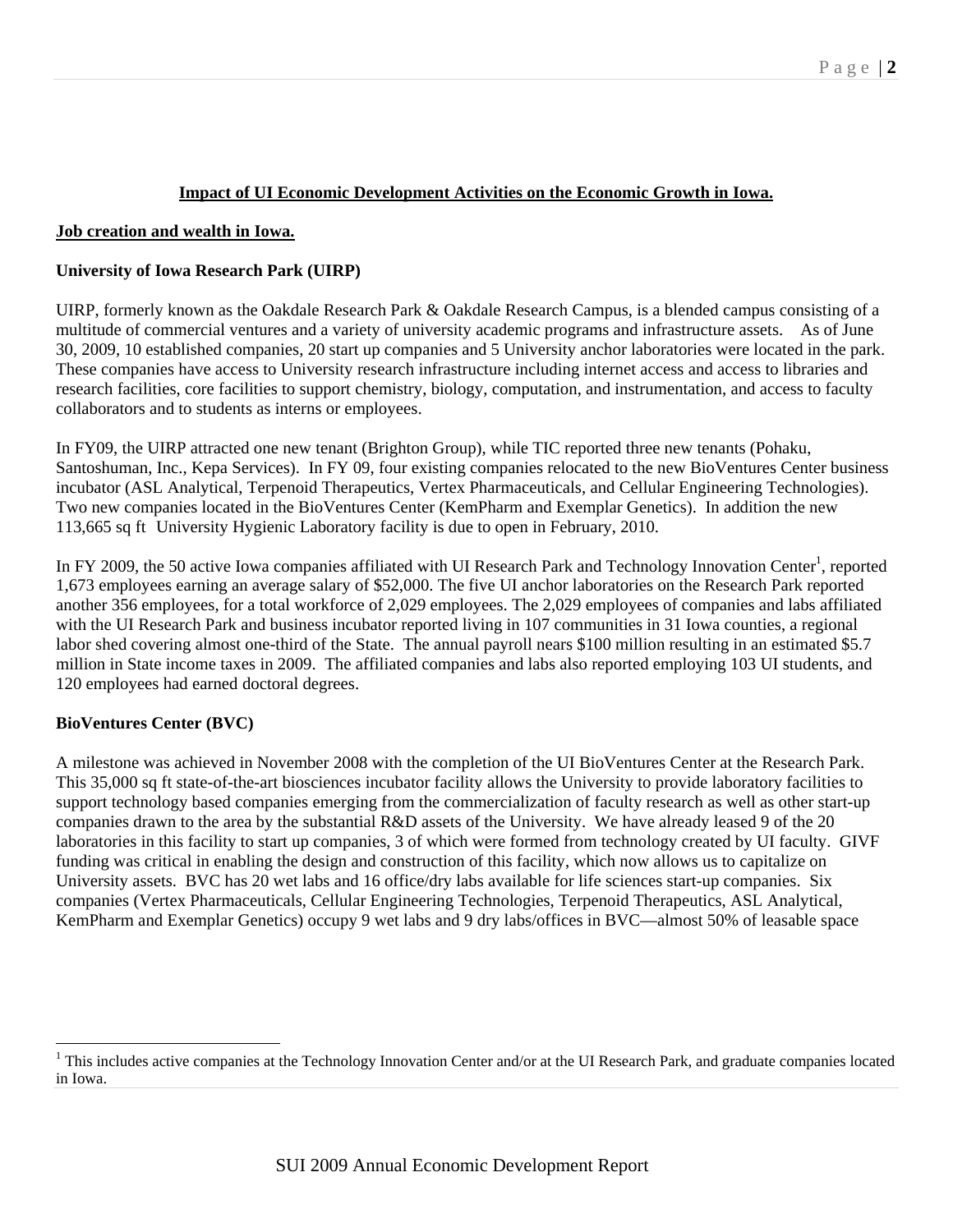## FY09 Labor Shed (in Green) for Affiliated Companies and Anchor Laboratories UI Research Park, BioVentures Center and Technology Innovation Center



Since FY06, 19 companies were formed, resulting in 90 jobs created, some due to support from GIVF. The table below summarizes the number of new companies formed FY06-FY09 and jobs created as a result of increased emphasis on new company formation.

| Optherion*<br>Y<br>5<br>Terpenoid Therapeutics*<br>Y<br>Y<br>iOptics<br>$\theta$<br>Y<br>Repgenix | Company | # of Employees | <b>GIVF Gap Funded</b> |
|---------------------------------------------------------------------------------------------------|---------|----------------|------------------------|
|                                                                                                   |         |                |                        |
|                                                                                                   |         |                |                        |
|                                                                                                   |         |                |                        |
|                                                                                                   |         |                |                        |
| <b>Exemplar Genetics*</b><br>Y<br>23                                                              |         |                |                        |
| <b>OMR</b> Sensors<br>3<br>Y                                                                      |         |                |                        |
| Y<br>$\overline{c}$<br>ASL Analytical*                                                            |         |                |                        |
| $QI2*$<br>Y<br>$\theta$                                                                           |         |                |                        |
| Y<br>3 P/T<br>Voltesla                                                                            |         |                |                        |
| Y<br>1 P/T<br>Performex                                                                           |         |                |                        |
| Y<br>Santos Human*                                                                                |         |                |                        |
| Y<br>1 P/T<br><b>Behavioral Diagnostics</b>                                                       |         |                |                        |
| Y<br>View Point Molecular Targeting<br>3 P/T                                                      |         |                |                        |
| Y<br>1 P/T<br>Quad CAD                                                                            |         |                |                        |
| Advanced Infoneering<br>5<br>N                                                                    |         |                |                        |
| JL Meditech*<br>N<br>$\theta$                                                                     |         |                |                        |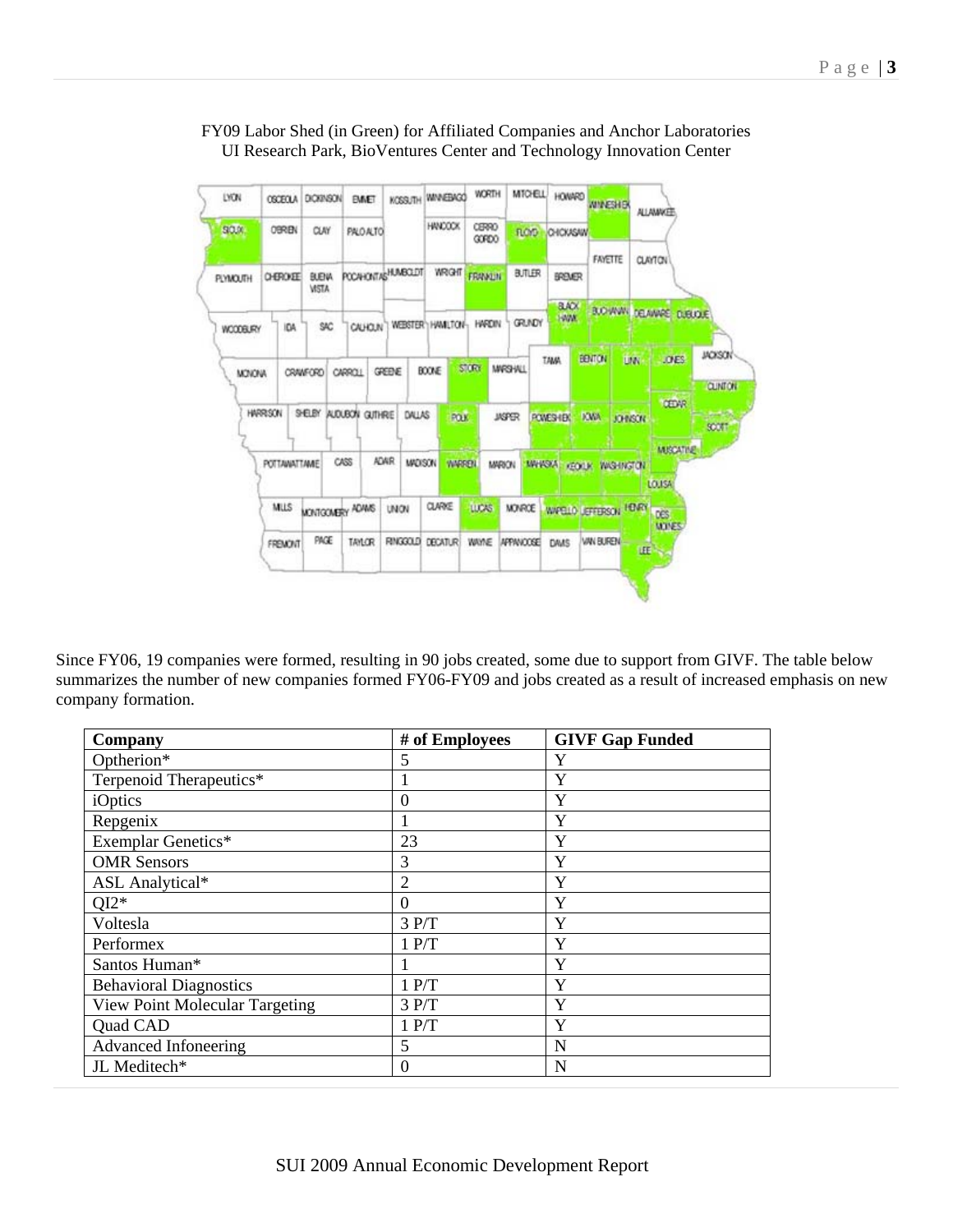| Componica*                         | 6        | N |
|------------------------------------|----------|---|
| Cellular Engineering Technologies* | 4        | N |
| Actual Safety, Inc.*               | 3        | N |
| Soligence Corporation*             | $\left($ | N |
| KemPharm*                          |          | N |
| The Thomas Group*                  |          | N |
| Bio::Neos*                         | 4        | N |
| NGI/Vivakor*                       | 6        | N |
| InnoMatix*                         | ⇁        | N |
| Kepa Services*                     |          | N |
| Pohaku*                            | 3        | N |
| TOTAI                              | 90       |   |

**\***Indicates company is in the BVC, TIC and/or UIRP. Note: Non-Gap funded companies received support from UIRP and/or TIC. Note also that Optherion, Repgenix, and UIQI2 benefited from Battelle funds

## **Institutional activities and services which indirectly promote economic development**

### **University of Iowa Research Park, BioVentures Center and Technology Innovation Center**

 A variety of educational and training programs are offered for UIRP/BVC/TIC tenants and faculty investigators including SBIR/STTR Phase I/Phase II grant writing workshops, UI Career Services and student internship programs, a seminar on working with the news media, and others.

### **The University of Iowa Research Foundation**

The University of Iowa Research Foundation (UIRF) - a 501(c)3 corporation - commercializes University of Iowa developed technologies and inventions through licensing and new venture formation. UIRF collaborates with other economic development organizations and individuals, including the Iowa Department of Economic Development, the Iowa City Area Development Group, the Entrepreneurial Development Center, the Technology Association of Iowa, the Iowa Biotechnology Association, VentureNet Iowa, and local, regional and national investors and entrepreneurs.

### **The John Pappajohn Entrepreneurial Center (JPEC)**

Formed in 1996, JPEC is an innovator in delivering interdisciplinary courses and specialized life-long learning programs to meet the unique needs of aspiring entrepreneurs and leaders. JPEC offers a wide variety of academic programs, continuing education and technology commercialization support that benefit Iowa companies. Included in indirect support are teacher training for youth entrepreneurship, conferences and speaker series, and programs, seminars and workshops. These are detailed in Appendix A of this report.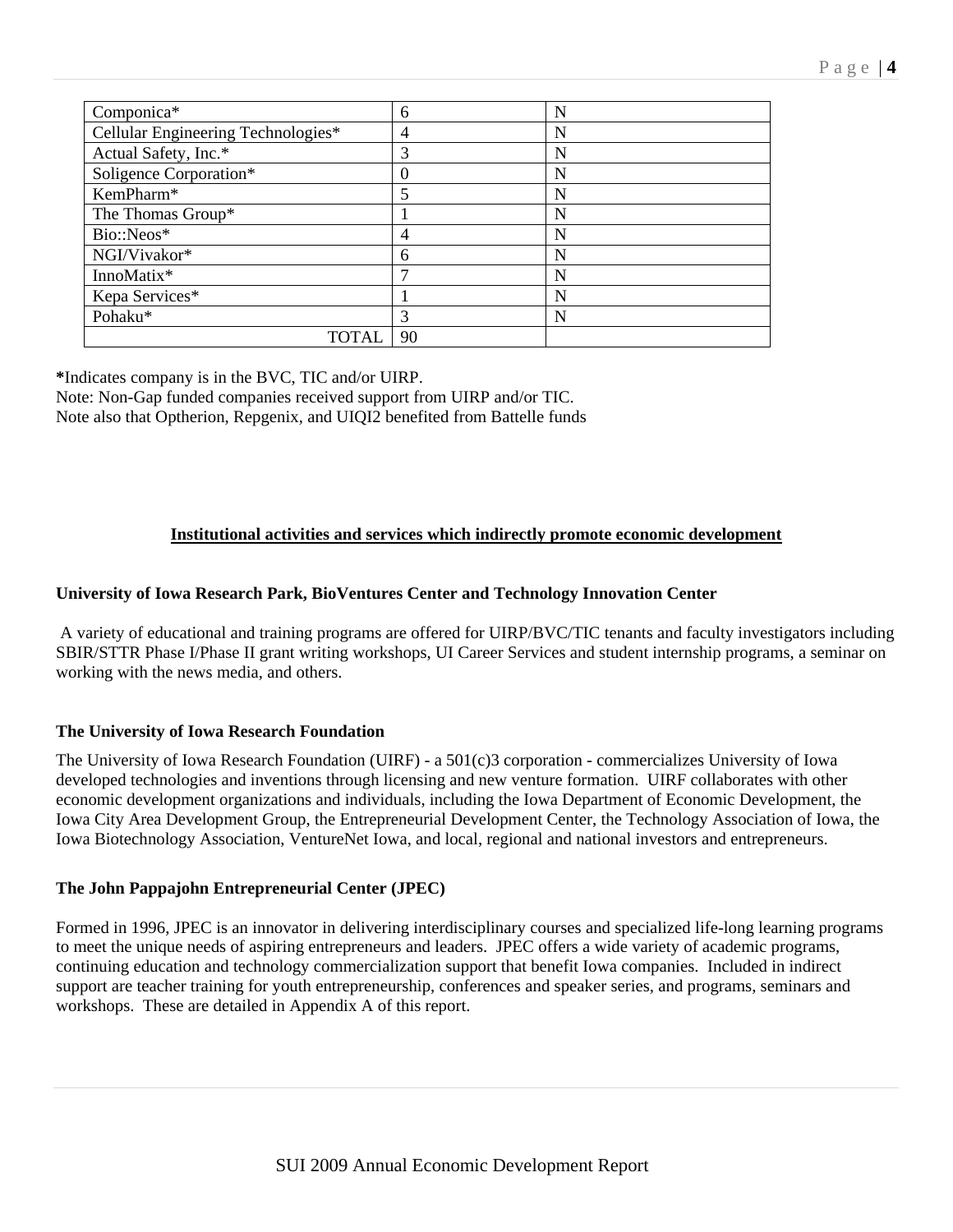## **College of Engineering**

The UI College of Engineering, in connection with Iowa State University has created a program entitled Project Lead the Way Iowa. Project Lead the Way is a program that seeks to make learning in the sciences, technology, engineering and mathematics (STEM) an attractive process for young people. The program has grown to 23 middle schools and 65 high schools in Iowa. The College hosted its second year of Summer Training Institutes for Project Lead the Way with 23 teachers participating in Principles of Engineering and 8 teachers participating in Biotechnical Engineering.

The College also provided joint scholarships with ISU College of Engineering to winning recipients in the regional Future City Competition, MATHCOUNTS state competition, the Eastern Iowa Science and Technology Fair, and the Invent Iowa Invention Convention.

## **IOWA Centers for Enterprise Senior Staff Board and Related Affiliations**

IOWA Centers senior staff participated in economic development organizations in a variety of important ways in FY09.

### STATEWIDE:

- Iowa Department of Economic Development (IDED)
	- o Board, Bioscience Alliance of Iowa (BAI)
	- o Board, Iowa Information Technology Council (ITC)
- Iowa Biotechnology Association, Board of Directors
- Technology Association of Iowa, Board of Directors
- Technology Association of Iowa, Panelist Reviewer for TAI annual awards
- Professional Developers of Iowa, Member
- Iowa Rural Development Council, Member
- Iowa Careers Consortium Advisory Board, Member
- Prolog Ventures, Iowa Deal Flow Committee
- Iowa Venture Capital and Entrepreneur Conference, Planning Committee
- Iowa First Capital Fund, Advisory Board
- Entrepreneurial Development Center Board, Member

### LOCAL AND REGIONAL:

- Priority One, Board of Directors
- Iowa City Area Development Group, Board of Directors
- Iowa City Area Chamber of Commerce, Member

### NATIONAL:

- AUTM- Association for University Technology Managers Board of Directors, Assistant VP of Finance
- AUTM Foundation Board of Directors, Member
- National Science Foundation (NSF) SBIR program, Mentor for Phase I-II awarded startups
- NSF SBIR program, Panelist for Proposal Reviews
- NBIA National Business Incubator Association
- AURP Association of University Research Park and Association of University Midwest Research Park Directors
- COGR Council on Governmental Relations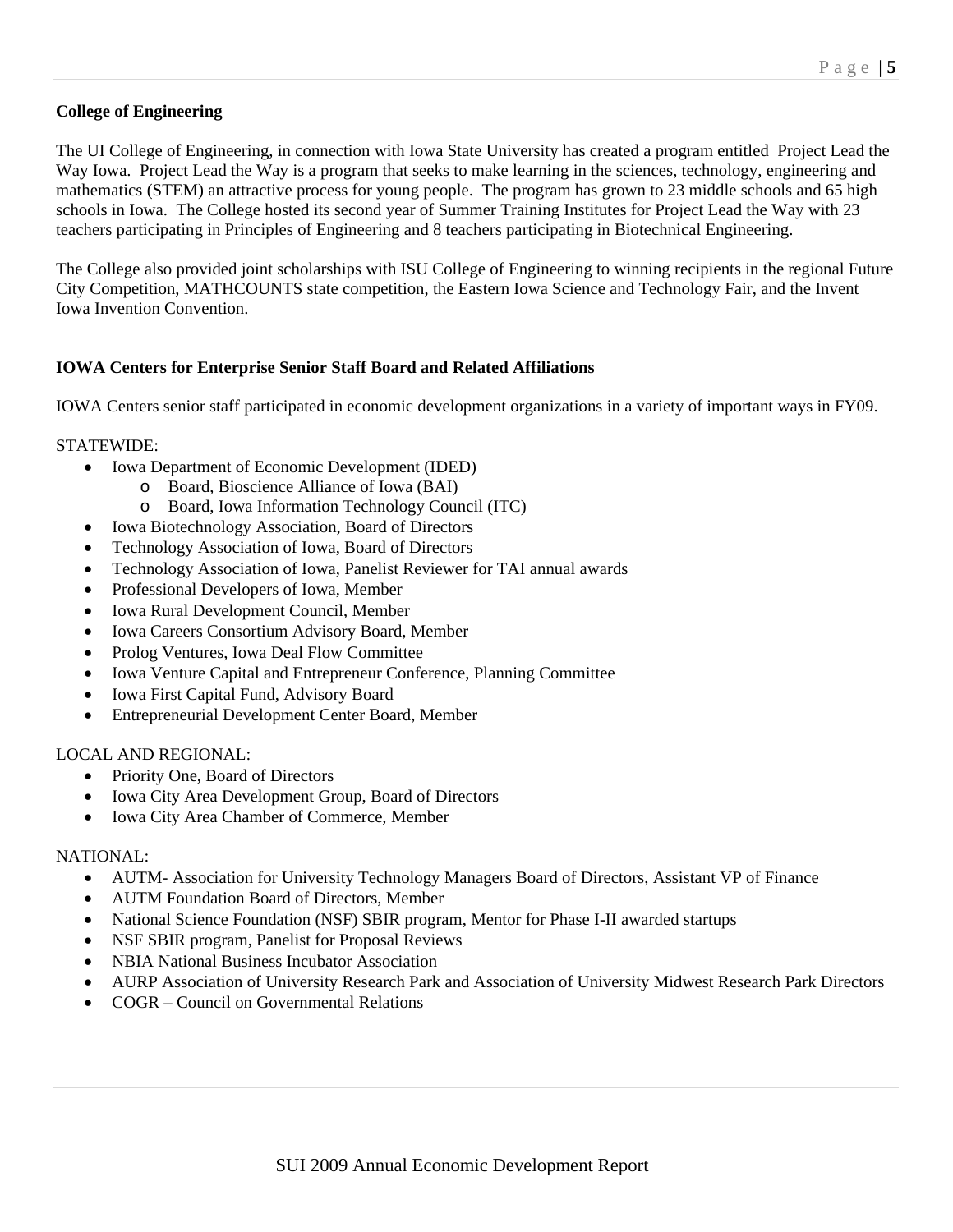|                                                                 | <b>FY09</b>     |
|-----------------------------------------------------------------|-----------------|
| a. Number of disclosures of intellectual property               | 70              |
| Number of patent applications filed<br>$\mathbf{b}$ .           |                 |
| U.S. Applications                                               | 69              |
| <b>National Applications</b>                                    | 40              |
| <b>Patent Cooperation</b>                                       | 19              |
| <b>Total Applications</b>                                       | 128             |
| Number of patents issued<br>c.                                  | 116             |
| Number of license and option agreements executed on<br>d.       |                 |
| institutional intellectual property                             | 18              |
| In Iowa                                                         | 2               |
| e. Number of license and option agreement yielding              | 135             |
| income                                                          |                 |
| f. Revenue to Iowa companies as a result of licensed            | \$1.71 million  |
| technology                                                      |                 |
| g. Number of startup companies formed                           | $\overline{2}$  |
| In Iowa                                                         | $\overline{2}$  |
| h. Number of companies in research parks and incubators         | 50              |
| i. Number of new companies in research parks and                | 6               |
| incubators                                                      |                 |
| j. Number of employees in companies in research parks           | 2029            |
| and incubators                                                  |                 |
| k. Royalties and license fee income                             | \$42.9 million  |
| 1. Total sponsored funding                                      | \$429.5 million |
| m. Corporate sponsored funding for research and economic        |                 |
| development                                                     | \$38.6 million  |
| In total                                                        | \$1.5 million   |
| In Iowa<br>Iowa special appropriations for economic development |                 |
| n.<br>in the following categories                               |                 |
| Annual state appropriations for ongoing programs                |                 |
| (TIC, ORP and CADD)                                             | \$264,325       |
| Grow Iowa Values Fund appropriations                            | \$1,535,717     |
| Battelle appropriations (FY06; Spent in ensuing                 | \$0             |
| years)                                                          |                 |
| Estimated jobs created by SBDC clients<br>0.                    | 145             |

# **Metrics describing UI economic development activity FY09**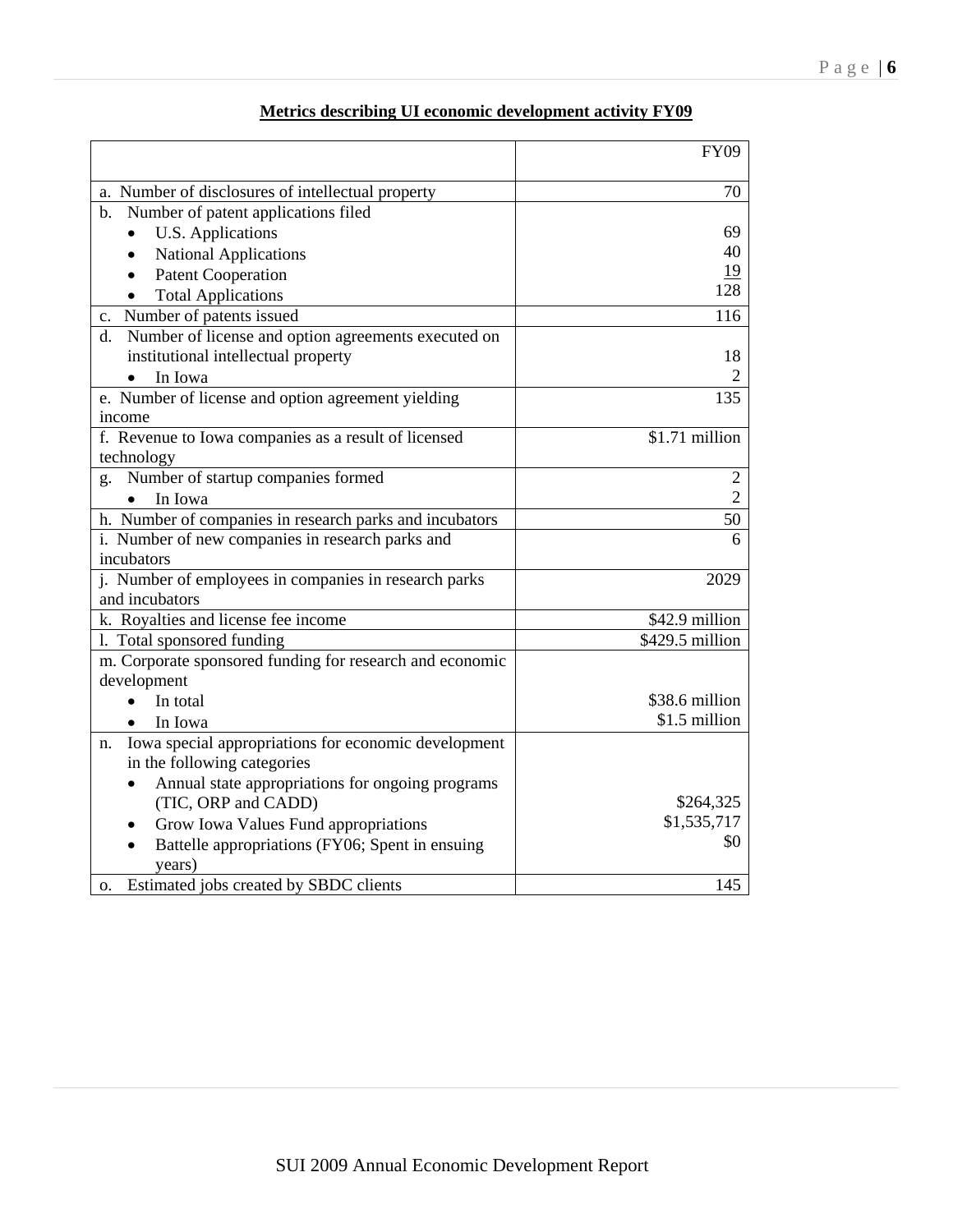### **Direct and hands-on technical assistance to businesses and entrepreneurs**

### **The University of Iowa Research Foundation**

The UIRF aspires to maximize public benefit through commercial use of UI technologies, excellence in commercialization, and long term sustainability. In pursuit of this vision, UIRF's primary functions are:

- Licensing finding suitable partners for commercializing UI technologies and inventions
- New Ventures identifying and developing new high growth UI technology spinout companies suitable for venture capital financing
- Intellectual property services which include protecting UI inventions through patents and copyrights, advising on intellectual property terms for Clinical Trials and Sponsored Research, and executing out-going material transfers

UIRF's economic development activities stem primarily from actions by the New Ventures Group. Working directly with UI faculty, entrepreneurs, and investors in selecting, evaluating and developing new companies, these actions include:

- IP analysis for viability of proposed company products
- IP protection strategies and execution; UIRF fronts the cost of IP protection
- Due diligence on the viability of UI spinout companies
- Business model development for UI spinout companies
- Provide *Entrepreneurs-in-Residence* for high new priority UI companies
- Provide gap funding for highest priority projects
- Facilitation of financial investment in the company
- Licensing to UI spinout companies
- Extensive mentoring and education of faculty in new company formation

As part of this work, UIRF vetted approximately 15 company concepts in 2009, and of those, 5 are moving forward. Potential companies are moving forward related to

- Through the use of an electronic wireless badge system
	- o Tracking hand hygiene in hospitals and other environments to control the spread of infectious disease,
	- o Modeling healthcare environment interactions to understand the spread of infectious disease, productivity, and other issues,
	- Enhanced performance of power generation and environmental control through anticipatory control,
- Radio-labeled molecular imaging for diagnostic and therapeutic purposes,
- Diagnostics for behavioral conditions including addiction, and
- Low-cost retinal camera and diabetic retinopathy screening software.

FY09 projects that continue to move forward include

- Immunomodulation to influence and control the response to pathogens,
- Treatment of antibiotic resistant infections,
- Technology related to bone loss and injury prevention, and
- Magnetic materials to enhance the performance of batteries, fuel cells and photovoltaics.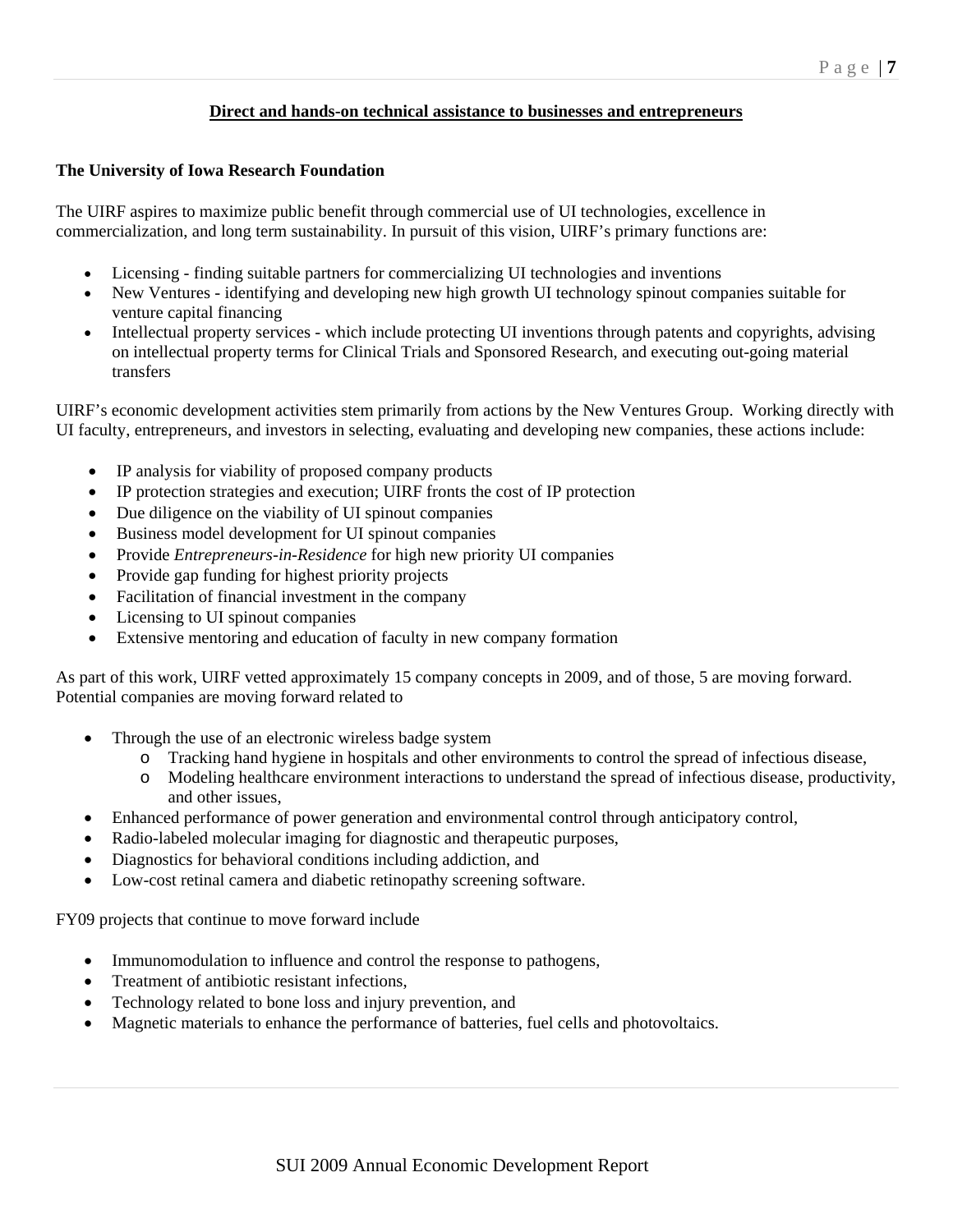## **John Pappajohn Entrepreneurial Center (JPEC)**

JPEC provides one-on-one counseling to technology based entrepreneurial companies. JPEC also uses undergraduate and MBA student teams to conduct product assessments, strategic marketing assessments, and other components of an entrepreneurial business plan. Some 30 consulting projects were conducted in FY09. In addition, JPEC supports the efforts of the UIRF to vet and spin out companies based on faculty technology by providing strategic business advice and participating in business development assessments. Several programs related to hands-on technical assistance are described below. For a description of the JPEC programs aimed at supporting Iowa entrepreneurism, please see Appendix A.

- **Iowa Venture Capital and Entrepreneurship Conference** JPEC is a major sponsor and organizer of the Iowa Venture Capital and Entrepreneurship Conference, in partnership with IDED, the other Pappajohn Centers and Equity Dynamics.
- **FastTrac Entrepreneurial Training Program** JPEC has partnered with the Iowa Community College system and UNI to deliver statewide the nationally acclaimed FastTrac® entrepreneurial training programs of the Ewing Marion Kauffman Foundation of Kansas City. The initiative prepares aspiring entrepreneurs to launch new ventures and existing companies to grow their businesses. Since the inception of the partnership in fall 1997, over 3,000 Iowans have completed the entrepreneurial training programs. However, recently a change was made and this program is no longer Statewide.
- **Seminars/Workshops/Lecture Series** JPEC hosted over 60 different opportunities last year for students, faculty and persons from the community. In FY09 approximately 2100 attendees came to learn from experienced entrepreneurs on a variety of topics including: Building a Successful Business in Iowa, Raising Equity Capital for Your New and Growing Venture, and Entrepreneurial Boot Camp.
- **Entrepreneurial Ventures Group** JPEC conducts each year a seminars series, the Entrepreneurial Ventures Group, aimed at aspiring entrepreneurs that attracts students, faculty and members of the community at-large.
- **Wellmark Venture Capital Fund** JPEC is the regional administrator of the \$5M Wellmark Venture Capital Fund that supports the creation and growth of new businesses throughout the state. JPEC screens applicants, performs due diligence, evaluates business concepts, and assists applicants with their business plans. JPEC partners with area angel investors, equity fund managers, lenders, the Iowa Department of Economic Development, and the Small Business Administration to help business owners secure additional venture funding.
- **Elevator Pitch Competition for UI Faculty and Staff**. An Elevator Pitch Competition was held with \$10,000 in cash prizes awarded. The contest was open to any current University of Iowa Faculty, Staff, or Graduate Assistant and 28 contestants participated in the competition.

#### **Small Business Development Center**

The Small Business Development Center (SBDC) offers one-stop assistance to current and prospective small business owners by providing high quality, one-on-one counseling that is tailored to the needs of individual clients. The SBDC conducts research, counsels, and trains business owners in management, financing, and operating small businesses, and provides comprehensive information services and access to experts in a variety of fields. Education programs are offered on topics that include taxes, accounting systems, and business planning. It also offers a wide range of training seminars concerning business skills and issues, and assists small businesses in securing Small Business Administration backed loans. In FY 09, the SBDC served nearly 300 clients, assisted in 29 business startups, and helped clients raise over \$12,000,000 in financing.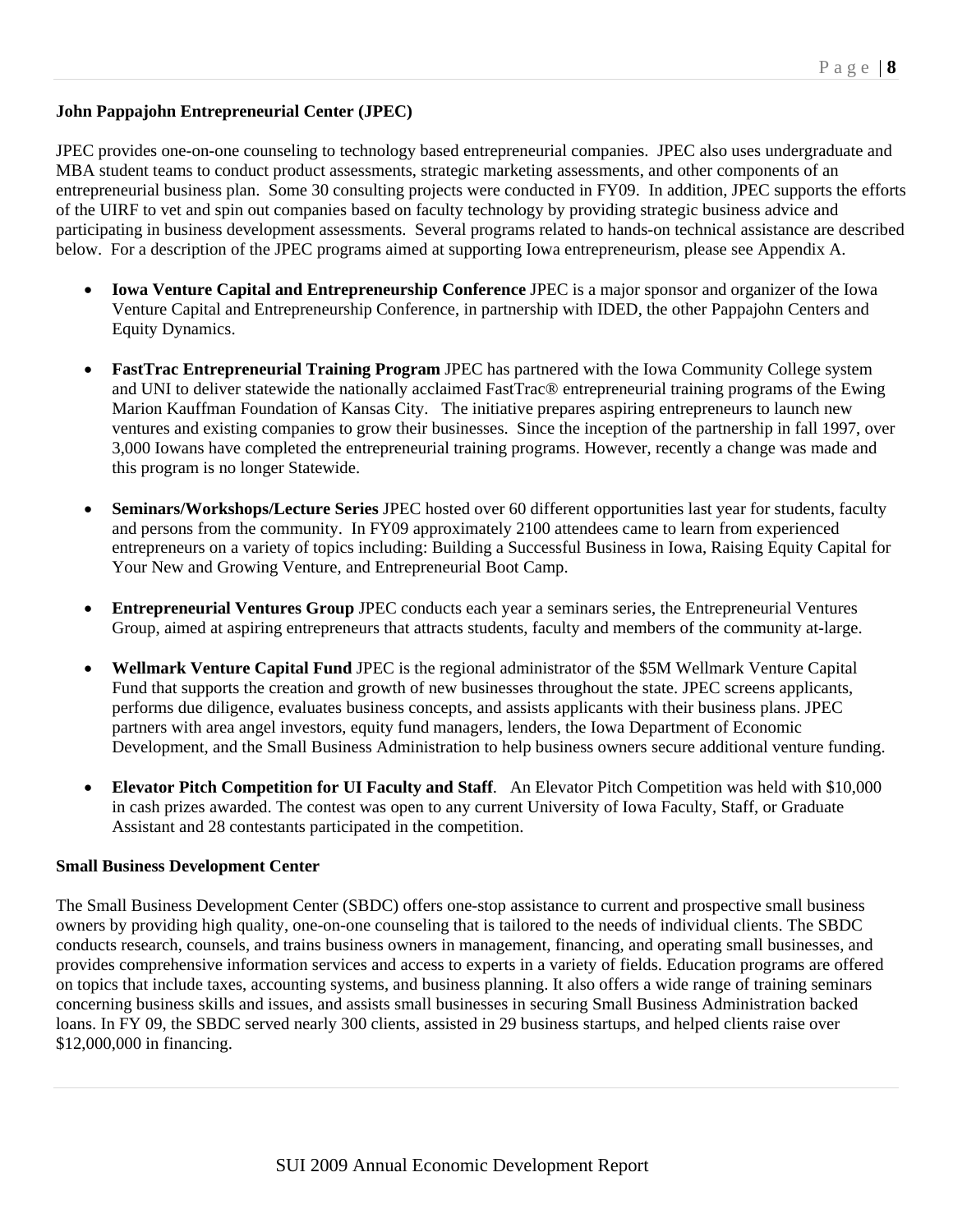### **Direct economic development assistance to Iowa communities**

#### **John Pappajohn Entrepreneurial Center**

- **Secondary Teacher Training** The Jacobson Institute for Youth Entrepreneurship and JPEC partner with educational agencies to offer entrepreneurship training to educators.
- **Be Your Own Boss Entrepreneurship Summit** The Jacobson Institute for Youth Entrepreneurship, partners with Iowa community colleges and economic development organizations, sponsoring one-day entrepreneurial conferences open to Iowa high school students.
- **Distance Certificate in Entrepreneurial Management** JPEC has designed a distance education program which will allow students of several community colleges (Iowa Western Community College, Western Iowa Tech Community College, Indian Hills Community College, and Iowa Lakes Community College) to earn a Certificate in Entrepreneurial Studies as part of their degree programs.
- **Okoboji Entrepreneurial Institute** JPEC conducts an annual institute at UI's Lakeside Laboratories at Lake Okoboji that provides hands-on experiential learning for 40 undergraduates from UI, ISU, UNI, Buena Vista College and Iowa Lakes Community College about what it takes to launch an entrepreneurial enterprise.

#### **University of Iowa Research Foundation**

 **SIVF (Southeast Iowa Venture Fund)**: Public and private sector individuals in the southeast Iowa counties of Des Moines, Lee, Henry and Louisa are creating a joint economic development program. UIRF continued to talk with this group and provide feedback on plans and programs for the purposes of creating a new venture capital fund.

### **Economic development services provided by the research parks, incubators or similar service units**

#### **The University of Iowa Research Park, BioVentures Center and Technology Innovation Center**

Corporate tenants of the Park benefit from sustained relationships with UI in the form of access to specialized research facilities, library access, faculty consultation, research collaboration and access to students as interns and employees. UI resources also provide smaller companies with assistance in business planning, identifying professional service providers, introductions to local and state government agencies and the regional business community, help in identifying potential sources of investment and other funding and communications. For a list of companies and developers associated with the Research Park, BioVentures Center and Technology Innovation Center please see Appendix B.

#### **Research Park Magnet Laboratories**

In addition to the core university facilities, four specialized UI laboratories reside within the Research Park that provide services on a fee-for-service basis to Park tenants, other Universities and private industry. These units provide Iowa with unique capabilities that IDED and local economic development entities have utilized in recruitment of outside companies to the Park, the region and the state. These facilities include: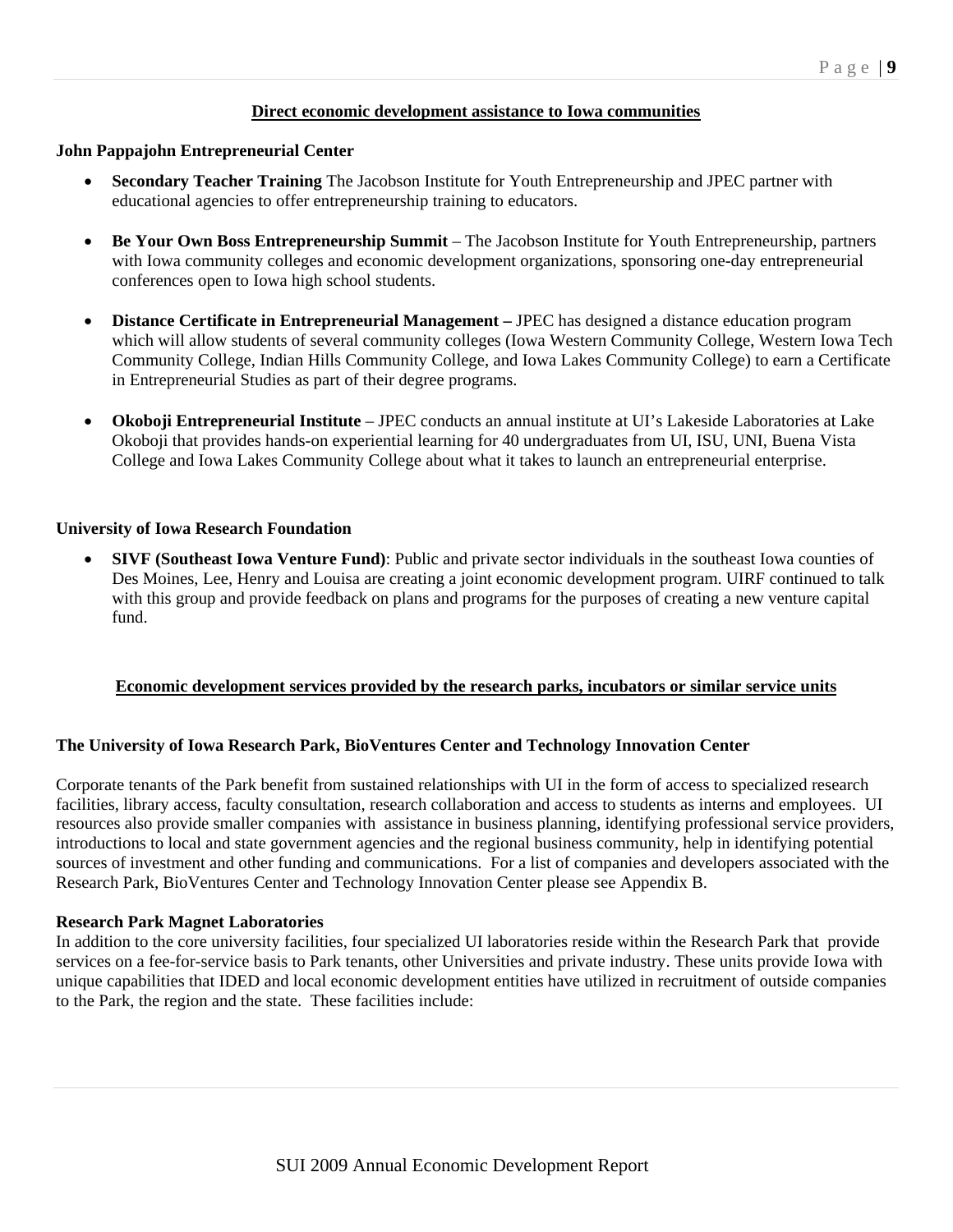## **Center for Advanced Drug Development (CADD)**

The Center for Advanced Drug Development (CADD) is a division of the University of Iowa College of Pharmacy that offers contract analytical and quality assurance services to the pharmaceutical and biotechnology industry. CADD is U.S. Food and Drug Administration (FDA) registered and current Good Manufacturing Practices (cGMP) compliant and works closely with the University of Iowa Pharmaceuticals, housed on the central University campus. The focus of both CADD and UI Pharmaceuticals is the manufacture and control of clinical supplies of new drugs entering initial Phase I clinical trials. They are particularly attractive to smaller pharmaceutical/biotechnology companies that have new drugs moving into the clinic but have not developed their own manufacturing capabilities.

 CADD and UI Pharmaceuticals have an extensive recurrent client base of mainly smaller biotechnology companies, manufacturers of pharmaceutical excipients, and a growing pool of U.S. and foreign pharmaceutical firms. CADD and UI Pharmaceuticals are particularly well positioned to work directly with discoveries from Iowa university research laboratories, thereby providing an opportunity to hasten technology transfer and shorten the time to market. The presence of these FDA registered facilities along with the Center for Biocatalysis and Bioprocessing makes UI unique among US universities in its ability to provide this type of infrastructure for pharmaceutical and biological products.

### **Center for Biocatalysis and Bioprocessing (CBB)**

The Center for Biocatalysis and Bioprocessing is a research and education center reporting to the Vice President for Research that links university scientists from 6 different colleges who have focus on biocatalysis and bioprocessing. The Center also performs contract production for the fermentation and bioprocessing of products for the food, alternative energy, bio-pharmaceutical and biotechnology industries and is capable of working from small molecules to complex proteins, including such products as alcohols, vaccines, antibiotics, anticancer drugs, polymers, biochemicals, enzymes, pharmaceutical intermediates and derivatives of bioactive compounds. It can produce products under Good Laboratory Practices (GLP) conditions at a scale of up to a 1000 liter fermentor, and under U.S. Food and Drug Administration current Good Manufacturing Practices (cGMP) conditions (products produced under cGMP conditions can be used in Phase I human clinical trials) at a scale of up to 300 liters. The CBB is central to the University's efforts to attract industrial fermentation companies to Iowa; the IOWA Centers and CBB have worked in close concert with IDED and other Iowa economic development agencies to recruit companies to Iowa. The GIVF funded cGMP laboratories has already put CBB as the leading bioprocessing facility in a US university setting. Since 2006, 6 jobs have been created at CBB. At present, CBB is planning another expansion to build a state of the art fermentation and bioprocessing laboratory to attract Industrial Biotechnology companies involved in biomass-based production of chemicals and fuels. This new facility will position U of Iowa and to attract such companies to build pilot and manufacturing plants in Iowa.

### **National Advanced Driving Simulator (NADS)**

Using the world's most advanced driving simulator, the NADS-1, researchers at the University of Iowa's National Advanced Driving Simulator (NADS) have defined the state-of-the-art in driving simulation, vehicle performance and cognitive systems engineering. This national shared-use facility has working collaborations with federal and state governments, industry and the military. It is available for use by any group interested in utilizing driving simulation as a tool to advance productivity, promote vehicle safety and foster innovation. Selected projects include studies of cell phone distraction in driving, younger driver risk, affect of pharmaceutical products on driver function, electronic stability control, crash avoidance, development of software for an agricultural equipment driving simulator, and customer satisfaction of ride quality during tractor driving tasks. Collaborators include the federal government, automotive companies and earth moving and agricultural equipment companies, including Deere.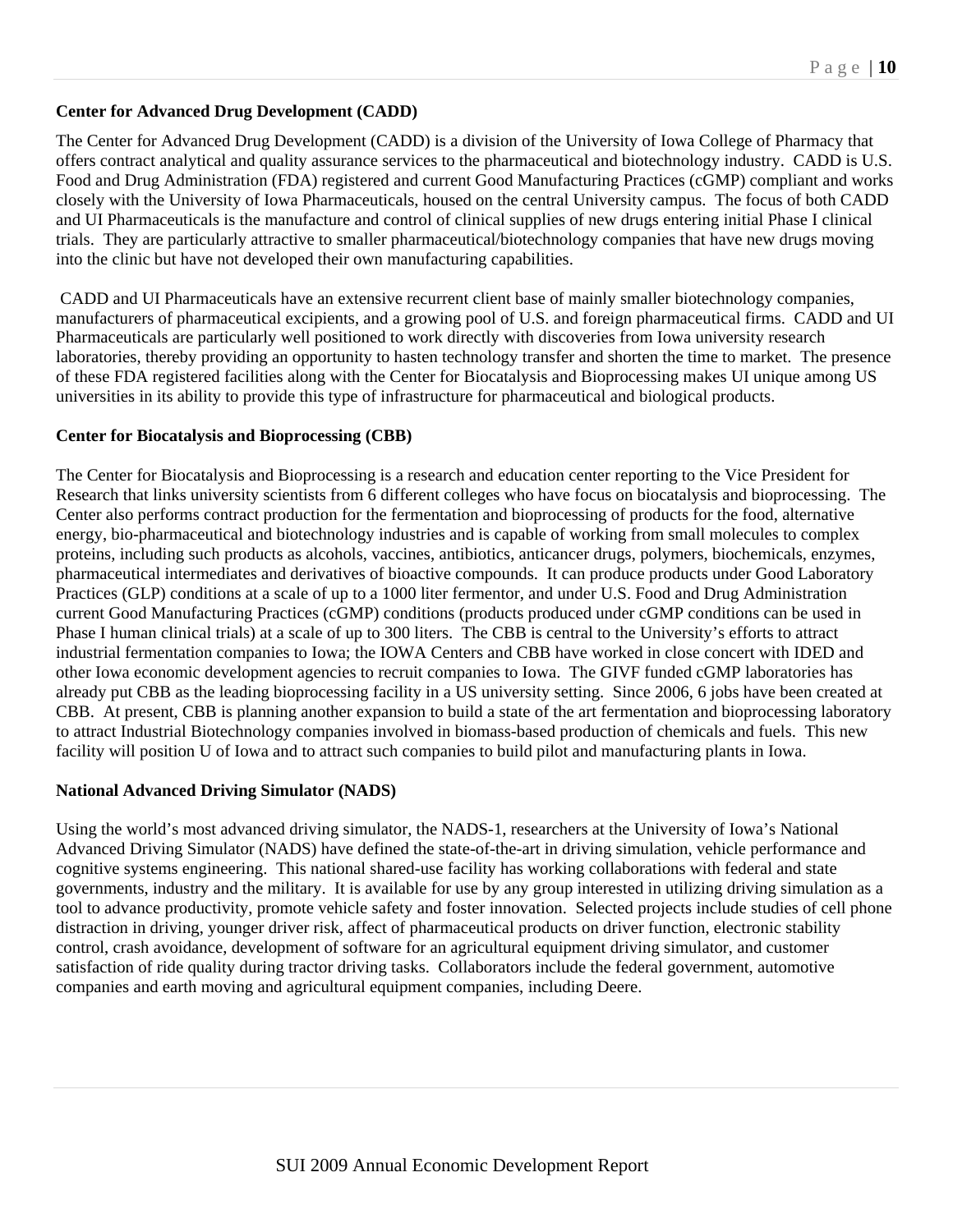## **University Hygienic Laboratory (UHL)**

The University Hygienic Laboratory (UHL) has provided health and environmental laboratory services to the State of Iowa for more than 100 years. The UHL performs 175 different clinical laboratory tests in maternal screening, newborn screening, virology, serology, microbiology, molecular biology, blood lead screening and biological and chemical terrorism response. UHL uses state of art chemical, biologic and enzymatic analytical methods. These laboratories also serve as important training facilities and can perform fee for service analyses for companies at the UIRP and throughout Iowa. The new 113, 665 sq ft University Hygienic Laboratory facility is due to open in February, 2010.

### **Collaboration for economic development with Iowa entities**

### **Start-up Company to Commercialize Animal Models of Human Disease**

UI, Trans Ova Genetics of Sioux Center and the IDED have collaborated to support a start-up company that will develop animal models of human disease, an important tool for the research community in its effort to discover and develop new cures for diseases. The effort began with the work of UI's Michael Welsh, MD, and an investigator who has studied the development of cystic fibrosis (CF) for more than 15 years. Dr. Welsh developed an animal model for this disease as a part of his investigation. The collaboration with Trans Ova Genetics will allow a mechanism for translation for broader use as a research tool. A \$400K Battelle award also supported a part of this development. A new company was formed, Exemplar Genetics, in which Trans Ova owns a minority, share and Dr. Welsh serves as a scientific advisor. The IDED is supporting further development of the business via a recent \$1M forgivable loan awarded to UI to support three related projects: 1) development of a small pig facility to support the work, 2) development of a molecular biology laboratory to support the work, and 3) further R&D into the CF model and perhaps one additional animal model of human disease. Dr. Welsh developed intellectual property that is being licensed to Exemplar by the UIRF as a part of this overall effort.

### **Shovel Ready Site Initiative:**

The Shovel Ready Site Program initiative which is being spear-headed by the Iowa City Area Development Group is an important economic development tool for communities and University Research Parks. The program is designed to give the UI Research Park a competitive edge in the site selection marketplace. The goal of the program is to have selected sites "shovel ready" -- connections to utilities and other physical infrastructure, clear swift procedures for permitting and incentive programs that can be quickly applied to a project. The UI Research Park, along with two other area sites, was recently chosen as a pilot project site. ICAD's goal is to work towards certification with of all sites by the end of the year. Gaining "shovel ready" certification should provide a very positive boost to recruitment of technology based companies to UIRP.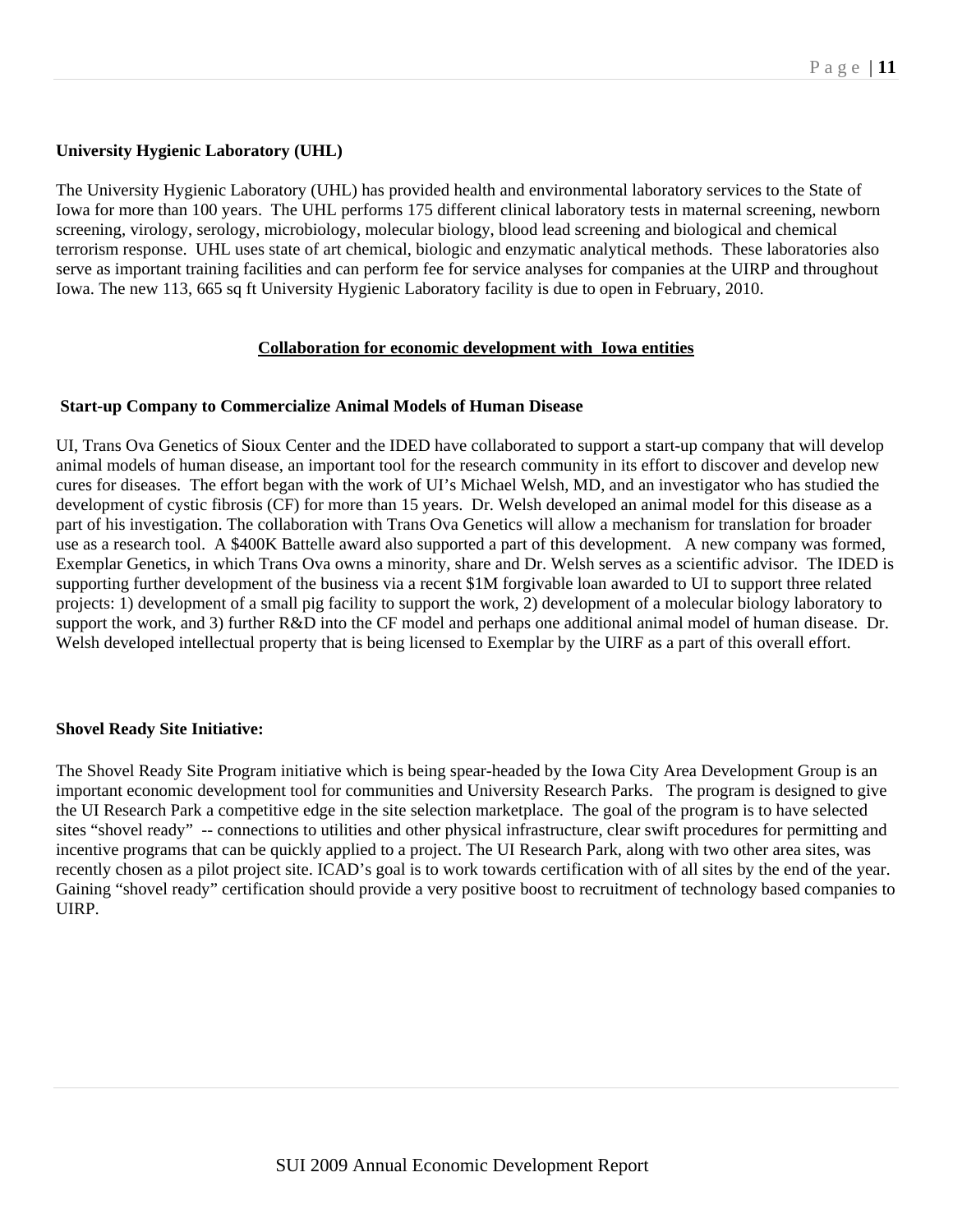## **IAWind**

The University of Iowa, and particularly the College of Engineering, took the lead in working with IDED to create the Iowa Alliance for Wind Innovation and Novel Development (IAWind), a virtual organization established to promote the wind energy industry in boost to Iowa. This collaboration includes:

- The Regents Universities
- Iowa Community Colleges
- State Agencies (IDED, DNR, Office of Energy Independence)
- Federal Agencies (NSF, DOE)
- Iowa Wind Industries
- Community Partners (Iowa Energy Center, Iowa Wind Energy Association)

The organization comprises components related to policy, research, training and education, and testing facilities. The impetus for this organization arose as the College of Engineering was assisting the Iowa Department of Economic Development in its efforts to recruit wind energy companies to the State, and the need to identify and integrate the state's wind energy assets became obvious. For more information: http://www.iawind.org.

## **Shared DNA Sequencing Instrumentation**

UI and ISU biological scientists have recognized the need for partnering to facilitate the purchase of major scientific equipment that benefits both programs for human health and plant science. They worked jointly to acquire parallel DNA sequencers--instruments capable of deciphering DNA sequences at the rate of millions to billions of bases in a single run. These two instruments, one housed at UI and the other at ISU, have unique advantages and provide benefit for a large number of researchers engaged in biotechnology related science. Together, the two instruments place UI and ISU at the state-of-the-art in DNA sequencing technology, which will allow them to be more competitive in seeking federal funding and in supporting economic development efforts related to biotechnology.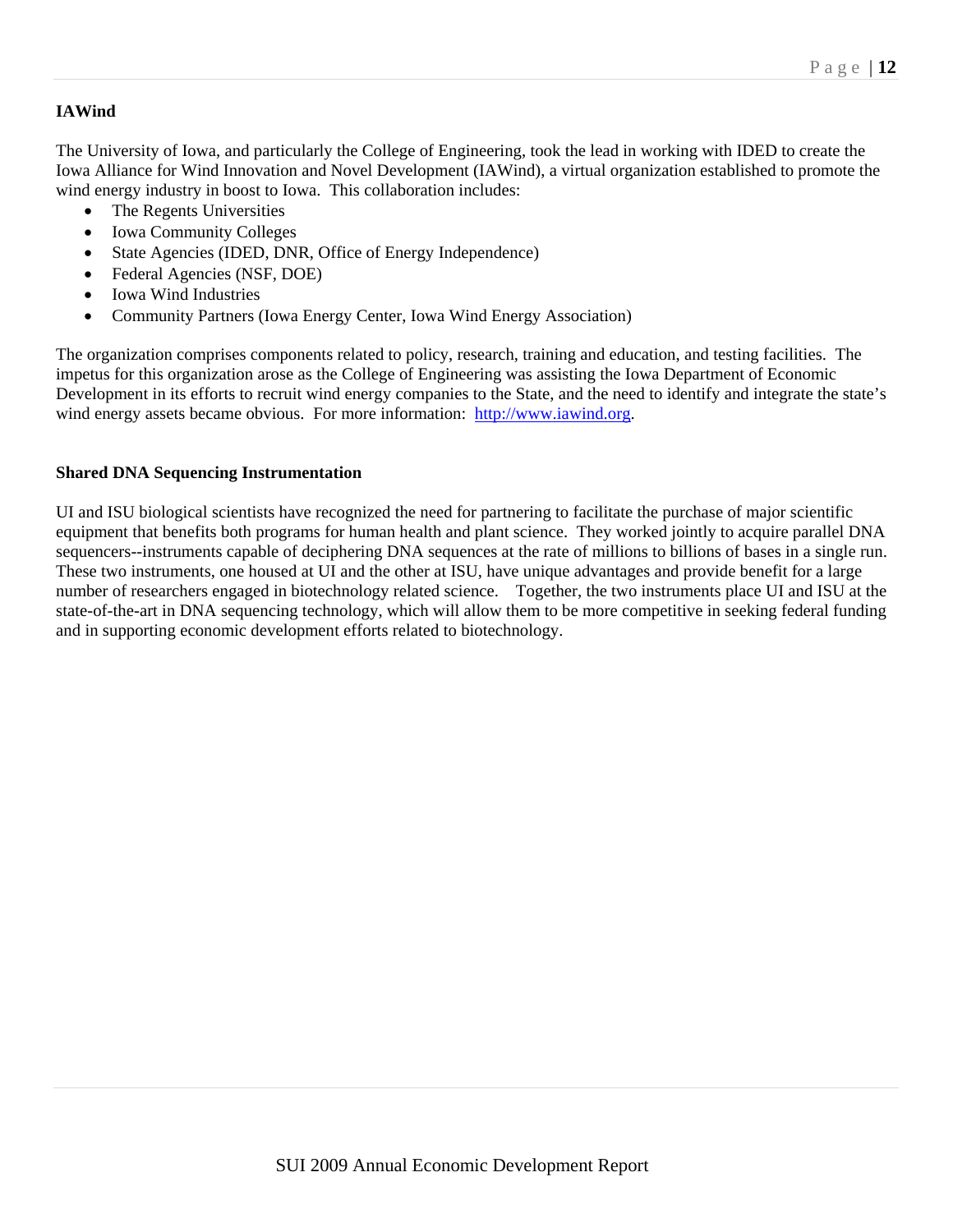| Grow Iowa Values Fund projects for FY 2009 |  |
|--------------------------------------------|--|
|--------------------------------------------|--|

| <b>GIVF</b>          | <b>Description of Program</b>                                                                       | <b>FY09-</b>          | Progress through June 30, 2009                                         |
|----------------------|-----------------------------------------------------------------------------------------------------|-----------------------|------------------------------------------------------------------------|
| Program              |                                                                                                     | <b>Expenditures</b>   | <b>ROI DATA</b>                                                        |
| <b>Summary</b>       |                                                                                                     | <b>From FY08</b>      |                                                                        |
|                      |                                                                                                     | <b>GIVF</b> and       |                                                                        |
|                      |                                                                                                     | <b>FY09 GIVF</b>      |                                                                        |
|                      |                                                                                                     |                       |                                                                        |
|                      |                                                                                                     | <b>Match Funds</b>    |                                                                        |
|                      |                                                                                                     | <b>Source</b>         |                                                                        |
| <b>VP</b> for        | These funds have been instrumental in enabling UI to expand the                                     | <b>FY 2009</b>        | Increased collaboration with IDED in                                   |
| <b>Research</b>      | economic development infrastructure. Funding was used in the                                        | \$850,493             | support of IDED programs in                                            |
|                      | construction and completion of the BioVentures Center, completed in                                 |                       | recruitment of companies to Iowa.                                      |
|                      | November 2008.                                                                                      |                       |                                                                        |
|                      |                                                                                                     | <b>Ryan</b>           | Increased outreach to state promoting                                  |
|                      | Funds were used to support salaries for key administrative personnel,                               | Companies -           | UI engagement in economic                                              |
|                      | investing in facilities at the research park and providing critical start                           | in-kind               | development.                                                           |
|                      | up funding for key faculty whose research is anchored in                                            | contribution          |                                                                        |
|                      | biotechnology.                                                                                      | \$430,000             | UIRP staff moved to BVC to ensure                                      |
|                      |                                                                                                     |                       | active support for start up companies at<br>both TIC and BVC           |
|                      |                                                                                                     |                       |                                                                        |
| <b>BioVentures</b>   | \$1,418,292 of these funds was used to finish construction on the                                   | <b>FY 2009</b>        | BioVentures Center (BVC)                                               |
| <b>Center and</b>    | 35,000 s/f BioVentures Center building. The building is owned by                                    | \$1,721,986           | construction is completed.                                             |
| <b>University of</b> | the developer and operated by the University as a life sciences                                     |                       |                                                                        |
| Iowa                 | business incubator. In addition the developer is constructing a three                               | 1. Ryan               | BVC has 20 wet labs and 16 office/dry                                  |
| <b>Research</b>      | story 45,000 sq speculative wing                                                                    | Companies -           | labs available for life sciences start-up                              |
| Park                 |                                                                                                     | in-kind               | companies.                                                             |
|                      | \$221,784 was used for operational start-up costs for the opening of<br>the new BioVentures Center. | contribution          |                                                                        |
|                      |                                                                                                     | \$750,101             | Six companies (Vertex, Cellular<br>Engineering Technologies, Terpenoid |
|                      | \$80,000 was used for marketing expenses to promote the Research                                    | 2. UI                 | Therapeutics, ASL Analytical,                                          |
|                      | Park. Costs included personnel costs and expense for redesigning the                                | <b>BioVentures</b>    | KemPharm and Exemplar Genetics)                                        |
|                      | Research Park website.                                                                              | <b>Center in-kind</b> | occupy 9 wet labs and 9 dry                                            |
|                      |                                                                                                     | contribution          | labs/offices in BVC.                                                   |
|                      | \$1,910 was used to develop a signage program and revised the                                       | \$110,892             |                                                                        |

SUI 2009 Annual Economic Development Report 10/14/2009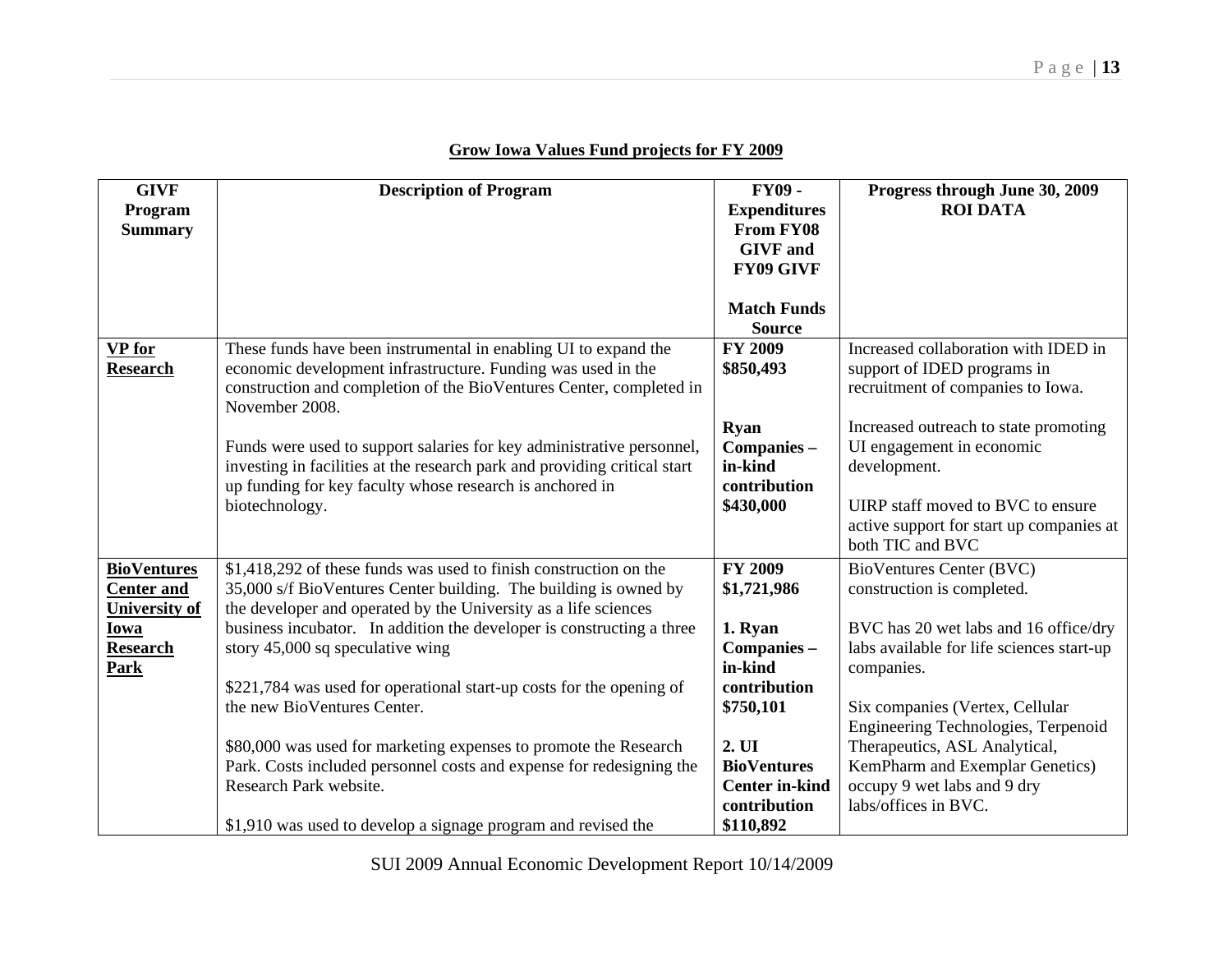|                                                        | covenants and architectural guidelines for UIRP. Both projects were<br>undertaken to reflect the new vision and master plan for future<br>development of the Research Park.                                                 |                                     | <b>Collaboration with Ryan Companies</b><br>(the developer) provides 45K s/f of<br>"accelerator" space.                |
|--------------------------------------------------------|-----------------------------------------------------------------------------------------------------------------------------------------------------------------------------------------------------------------------------|-------------------------------------|------------------------------------------------------------------------------------------------------------------------|
| John<br>Pappajohn<br><b>Entrepreneur</b><br>ial Center | These funds were used by the John Pappajohn Entrepreneurial Center<br>to support the development, implementation, and expansion of<br>entrepreneurship programs and support new venture formation and<br>small firm growth. | <b>FY 2009</b><br>\$220,693         | Conducted 31 consulting projects<br>resulting in estimated 45 jobs created.<br>59 people participated in FastTrac®     |
|                                                        |                                                                                                                                                                                                                             | <b>MATCH:</b>                       | Entrepreneurial Training programs in<br>Iowa City resulting in an estimated 10                                         |
|                                                        |                                                                                                                                                                                                                             | <b>JPEC</b> in-kind<br>contribution | business start-ups and 88 jobs created.                                                                                |
|                                                        |                                                                                                                                                                                                                             | \$111,045                           | 14 applications processed for<br>Wellmark VC Funds resulting in 3<br>companies funded.                                 |
|                                                        |                                                                                                                                                                                                                             |                                     | 51 student teams enrolled in Bedell<br>Learning Lab since 2004 (27 in FY09)<br>resulting in 11 new business start-ups. |
| $I-GROW -$<br><b>Subramanian</b>                       | GIVF I-GROW funds provide start up funds that allowed the<br>University to attract Dr. Mani Subramanian to serve as director of the<br>UI Center for Biocatalysis and Bioprocessing (CBB). Prior to                         | <b>FY 2009</b><br>\$150,000         | CBB achieved \$2.78M in revenues in<br>FY09.                                                                           |
|                                                        | coming to UI, he was Global R&D Director of Biotechnology,<br>Bioprocessing, and Bioinformatics for Dow Chemical Company. He                                                                                                | <b>MATCH:</b><br><b>Biosciences</b> | CBB supported work of other<br>GIVF/Battelle projects: Weiss lab,                                                      |
|                                                        | brings 24 years of industrial experience and an entrepreneurial<br>approach to the University. This start-up package was essential to<br>attract this highly entrepreneurial faculty member.                                | <b>Initiative</b><br>Fund \$75,000  | Optherion, ASL Analytical, O'Dorisio<br>lab.                                                                           |
|                                                        |                                                                                                                                                                                                                             |                                     | CBB served 35 clients in FY09,<br>including 4 in Iowa and 2 from the UI.                                               |
|                                                        |                                                                                                                                                                                                                             |                                     | CBB supported IOWA Centers and<br><b>IDED</b> in recruiting bioscience                                                 |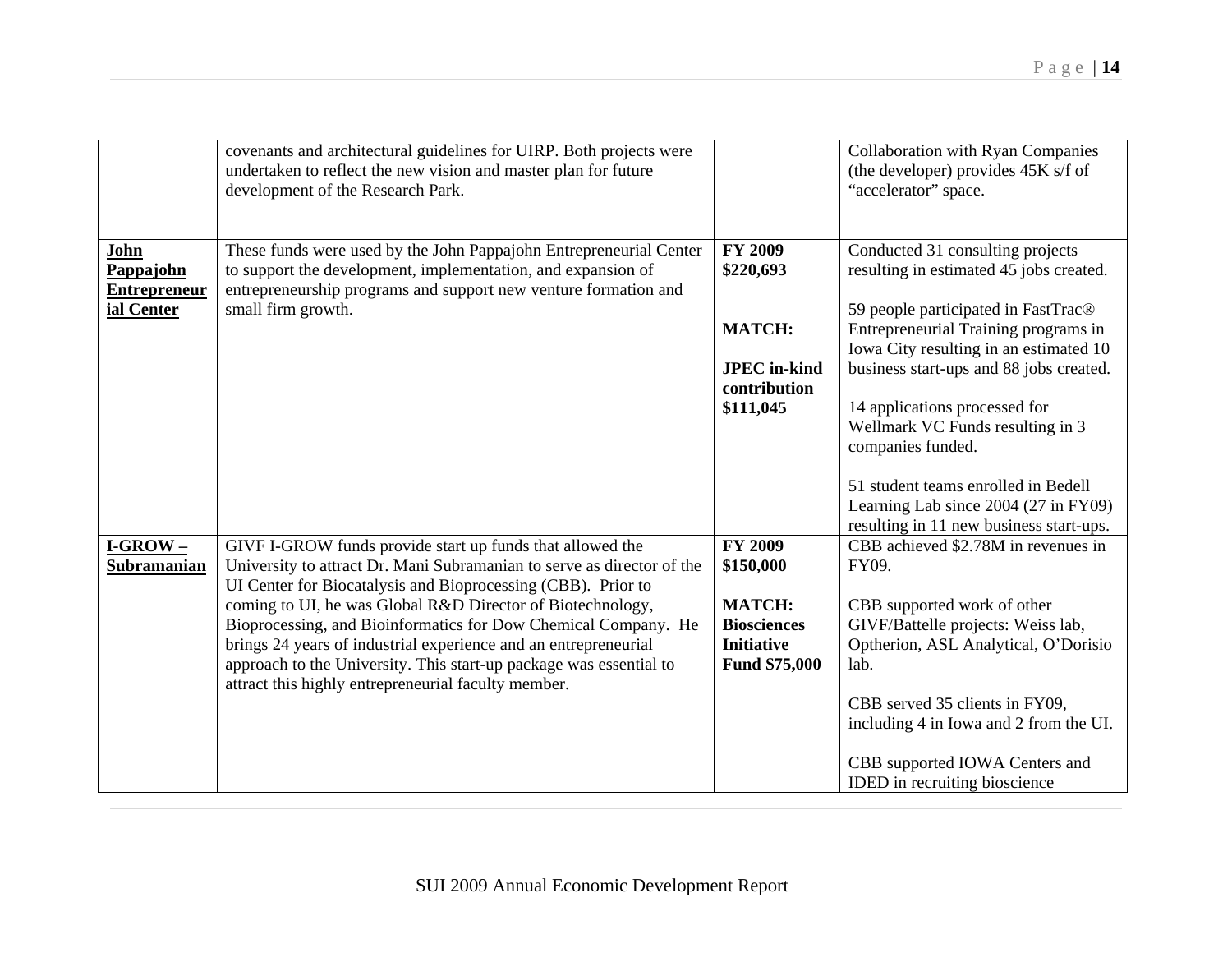|                      |                                                                          |                     | companies to Iowa; hosted at least 3<br>companies, and provided support for<br>others. |
|----------------------|--------------------------------------------------------------------------|---------------------|----------------------------------------------------------------------------------------|
| <b>University of</b> | GIVF funds were used to engage Venture Advisors and                      | <b>FY 2009</b>      | With assistance of EIRs, reviewed                                                      |
| Iowa                 | Entrepreneurs-in-Residence (EIRs) to assist the UIRF in building         | \$138,837           | more than 200 technologies for top                                                     |
| <b>Research</b>      | viable spin-out companies and to evaluate UI technologies for            |                     | business development candidates.                                                       |
| <b>Foundation</b>    | company formation potential as well as overall commercial potential.     |                     |                                                                                        |
| (UIRF)               | UIRF matching funding was used to add extensive business                 | <b>MATCH:</b>       | Vetted 16 company concepts and                                                         |
|                      | development resources to these efforts develop new methods of            | <b>UIRF</b> in-kind | identified top company candidates (6                                                   |
|                      | quickly vetting people and opportunities, pay for crucial market         | contribution        | emerged).                                                                              |
|                      | intelligence resources, cover new related IP expenses, and to manage     | \$50,287            |                                                                                        |
|                      | the overall effort. These activities are summarized below:               |                     | EIR Bob Karr engaged as CEO for                                                        |
|                      | 1. UIRF launched its Entrepreneur-in-Residence (EIR) and venture         |                     | spin-out Terpenoid Therapeutics.                                                       |
|                      | advisor program in FY07 and got major traction in FY08.                  |                     |                                                                                        |
|                      | 2. UIRF developed a rigorous, staged "go/no go" due diligence and        |                     | EIR Dave Dorheim engaged to take                                                       |
|                      | decision process that is followed by presentation to industry            |                     | lead in moving Leddy patent portfolio                                                  |
|                      | experts and venture investors that ultimately and ideally                |                     | forward as a business.                                                                 |
|                      | culminates in financial investment in the company:                       |                     |                                                                                        |
|                      | 3. UIRF also developed substantial know-how and methods around           |                     | Evaluated over 300 UI technologies,                                                    |
|                      | determining the type of management resources needed for a                |                     | patents or portfolios of patents for IP                                                |
|                      | given company stage of development.                                      |                     | strength and commercial potential so                                                   |
|                      | 4. UIRF launched an advanced technology marketing program that           |                     | that resources could easily be directed                                                |
|                      | included preparing new marketing materials for ten of the top            |                     | to top priorities, and new company                                                     |
|                      | technologies and then marketing those technologies at BIO                |                     | concepts could be identified.                                                          |
|                      | 2008. Feedback was invaluable in making plans for further                |                     |                                                                                        |
|                      | development of these technologies.                                       |                     |                                                                                        |
|                      | UIRF also launched a web-based marketing effort that will go             |                     |                                                                                        |
|                      | substantially beyond the passive listing that most universities use, and |                     |                                                                                        |
|                      | this is in progress.                                                     |                     |                                                                                        |
|                      |                                                                          |                     |                                                                                        |
| <b>McKinley</b>      | GIVF funding supported two year collaboration between the                | <b>FY 2009</b>      | Year one deliverables were focused on                                                  |
| <b>Research</b>      | University of Iowa and Iowa State University. The collaboration was      | \$93,666            | developing a viable material that meets                                                |
| Collaboration        | for the development of novel bioactive materials to treat acute          |                     | structural and biologic criteria to be                                                 |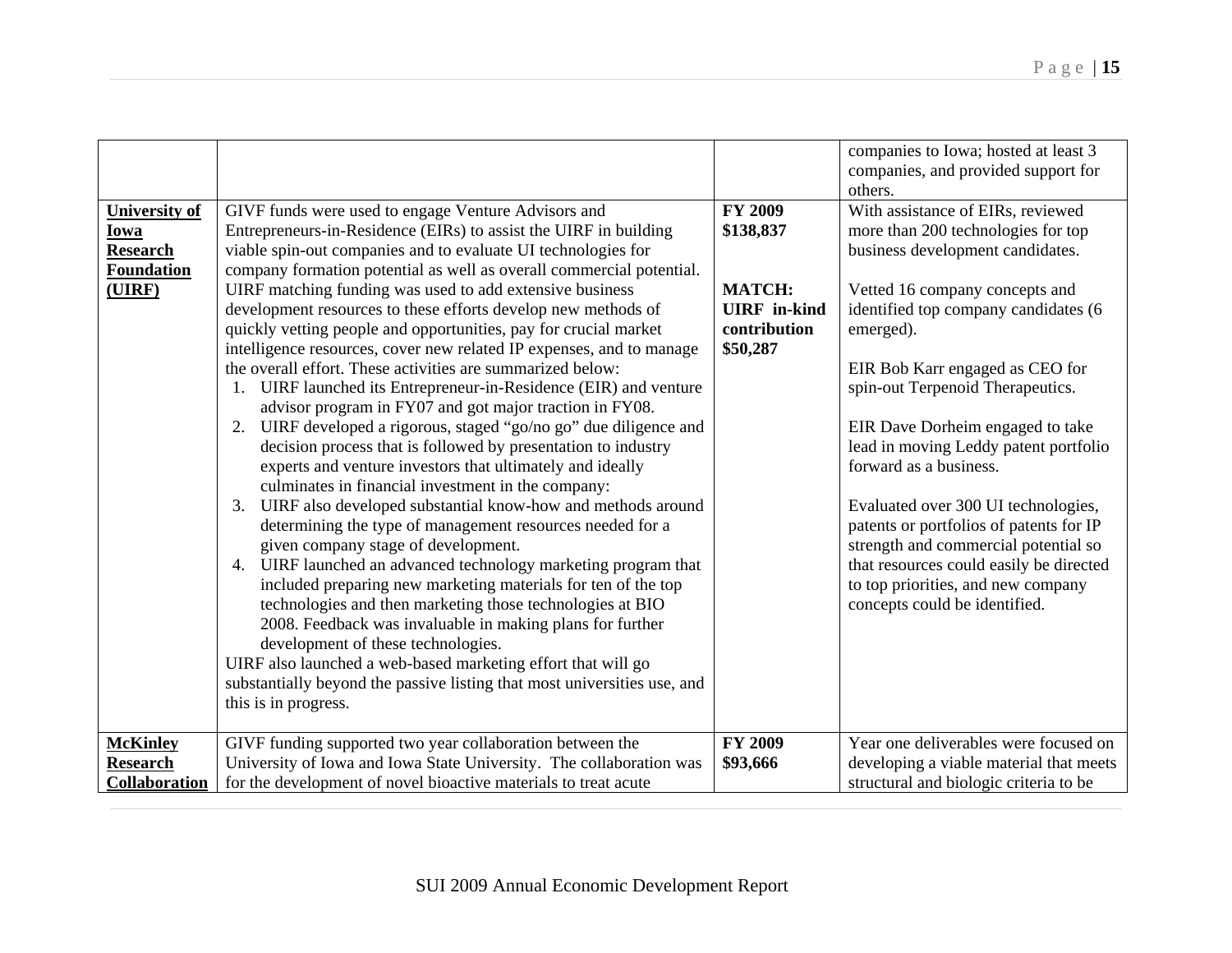|                   | mechanical damage sustained by cartilage to prevent post-traumatic | <b>MATCH:</b>   | used to fill cartilage matrix cracking.  |
|-------------------|--------------------------------------------------------------------|-----------------|------------------------------------------|
|                   | osteoarthritis.                                                    |                 |                                          |
|                   |                                                                    | 1. UI           | Year two of testing was carried out      |
|                   | The funding was for salary support and fringe benefits and for     | Orthopedic      | mainly at the UI in a series of in vitro |
|                   | materials, including the purchase of a UV light source, facilities | Surgery in-kind | tests using bovine osteochondral         |
|                   | charges, costos of peptide and consumables for sample preparation  | Grant           | specimens.                               |
|                   | and cell culture.                                                  | contribution    |                                          |
|                   |                                                                    | \$8,885         |                                          |
|                   |                                                                    | 2. Ryan         |                                          |
|                   |                                                                    | Companies -in-  |                                          |
|                   |                                                                    | kind            |                                          |
|                   |                                                                    | contribution    |                                          |
|                   |                                                                    | \$37,948        |                                          |
| <b>Abramoff</b>   | Developing software and hardware products for inexpensive,         | <b>FY 2009</b>  | Phase I SBIR award obtained.             |
| <b>Seed Grant</b> |                                                                    | \$44,875        |                                          |
|                   | automated and remote screening of the human eye for prevalent      |                 |                                          |
|                   | diseases such as diabetic retinopathy.                             | <b>MATCH:</b>   | Business relationship established with   |
|                   |                                                                    |                 | VisionQuest.                             |
|                   |                                                                    | UI              |                                          |
|                   |                                                                    | Ophthalmo-      | The software and camera have been        |
|                   |                                                                    | logy Grant in-  | optioned by highly experienced and       |
|                   |                                                                    | kind            |                                          |
|                   |                                                                    |                 | well-funded individuals forming a        |
|                   |                                                                    | contribution    | startup to pursue commercialization.     |
|                   |                                                                    | \$22,437        | This group's evaluation continues, but   |
|                   |                                                                    |                 | they have recently begun negotiating     |
|                   |                                                                    |                 | for a full license. Technological        |
|                   |                                                                    |                 | development continues to advance for     |
|                   |                                                                    |                 |                                          |
|                   |                                                                    |                 | both the software and camera.            |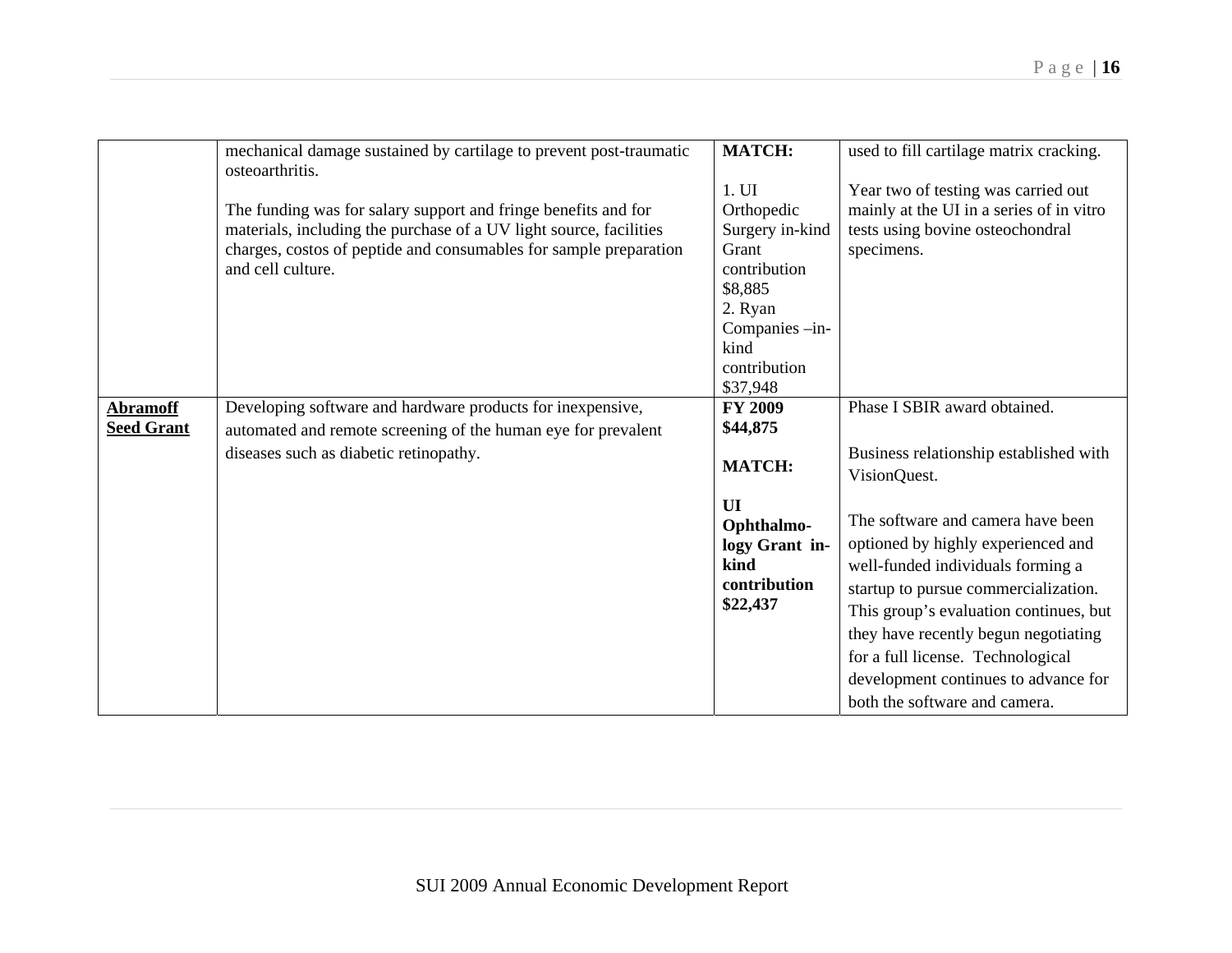**Please provide the following information about Battelle-funded projects for FY 2009: Identify and briefly describe each project or initiative which received Battelle funding in FY 2009, including information on outcomes or progress made. Identify metrics which were used to measure outcomes for each project and report progress on each metric for FY 2009.** 

| University of Iowa - as of June 30, 2009                                   |                                |             |             |                    |  |
|----------------------------------------------------------------------------|--------------------------------|-------------|-------------|--------------------|--|
| <b>Battelle Appropriation</b>                                              |                                |             |             |                    |  |
|                                                                            |                                |             |             |                    |  |
|                                                                            |                                |             |             | Board of Regents   |  |
|                                                                            |                                |             |             | approved September |  |
|                                                                            | FY 2007 Battelle Appropriation |             | \$8,410,000 | 2006.              |  |
| <b>Endowment/Salary Funding</b>                                            | \$2,000,000                    |             |             |                    |  |
| Infrastructure (RIIF and VIF)                                              | \$2,720,000                    |             |             |                    |  |
| Platform                                                                   | \$3,690,000                    |             |             |                    |  |
| Commercialization of Santos, A Human Simulation Environment<br>$\Omega$    | \$370,000                      |             |             |                    |  |
| Development of Ad5-TRAIL as a Cancer Therapeutic<br>$\Omega$               |                                | \$400,000   |             |                    |  |
| Designing Transgenic Cells for Biomedical Applications<br>O                |                                | \$400,000   |             |                    |  |
| Porcine Models of Human Disease<br>$\Omega$                                |                                | \$400,000   |             |                    |  |
| Development of Peptides for Diagnosis and Therapy of Cancer<br>$\Omega$    |                                | \$400,000   |             |                    |  |
| Iowa Neuro-Musculoskeletal Therapeutic Training System (TNMTS)<br>$\Omega$ |                                | \$130,000   |             |                    |  |
| Iowa Imaging-based Multicenter Trials Organization (I-IMTO)<br>$\Omega$    |                                | \$400,000   |             |                    |  |
| Design & Testing of Novel Toll-like Receptor (TLR) 4-directed<br>$\Omega$  |                                |             |             |                    |  |
| Immunomodulators                                                           |                                | \$170,940   |             |                    |  |
| Build-out of Space in Myriad 2 Building in the UIRP Park<br>$\Omega$       |                                | \$1,019,060 |             |                    |  |
|                                                                            |                                |             |             |                    |  |
|                                                                            |                                |             |             |                    |  |
|                                                                            |                                |             |             |                    |  |
|                                                                            |                                |             |             |                    |  |
|                                                                            |                                |             |             |                    |  |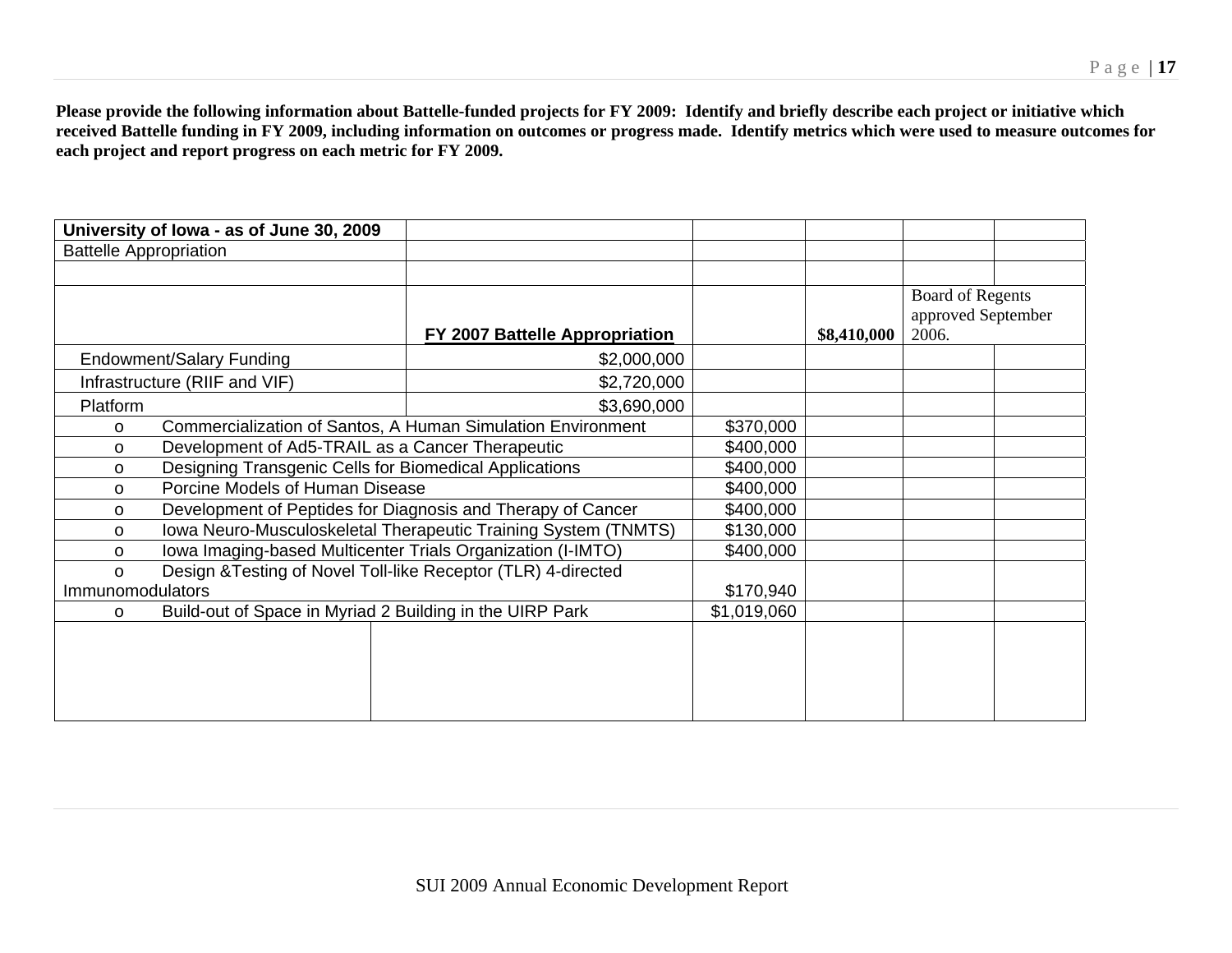| <b>University of Iowa</b>      | Project                                                                          | List of all<br><b>Revenue</b><br><b>Sources</b> | <b>Revenue</b><br><b>Dollars</b> | <b>Board</b><br><b>Approved</b><br>for<br><b>Programs</b><br>/Projects | <b>Amount</b><br><b>of</b><br>FY 2007<br><b>State</b><br><b>Appropri</b><br>ations<br><b>Expended</b><br>as of<br>6/30/2009 |
|--------------------------------|----------------------------------------------------------------------------------|-------------------------------------------------|----------------------------------|------------------------------------------------------------------------|-----------------------------------------------------------------------------------------------------------------------------|
|                                | <b>Endowment/Salary Funding</b>                                                  | FY 2007 State<br>Appropriations                 |                                  |                                                                        |                                                                                                                             |
|                                |                                                                                  | (Battelle)                                      | \$2,000,000                      | \$2,000,000                                                            | \$2,000,000                                                                                                                 |
|                                |                                                                                  | FY 2008-2009                                    |                                  |                                                                        |                                                                                                                             |
|                                |                                                                                  | Endowed                                         |                                  |                                                                        |                                                                                                                             |
|                                |                                                                                  | Professor-                                      |                                  |                                                                        |                                                                                                                             |
|                                |                                                                                  | Hageman                                         | \$100,000                        |                                                                        |                                                                                                                             |
|                                |                                                                                  | FY 2009<br>Endowed                              |                                  |                                                                        |                                                                                                                             |
|                                |                                                                                  | Professor-                                      |                                  |                                                                        |                                                                                                                             |
|                                |                                                                                  | Fritzsch                                        | \$50,000                         |                                                                        |                                                                                                                             |
|                                |                                                                                  |                                                 |                                  |                                                                        |                                                                                                                             |
|                                |                                                                                  | FY 2008-2009                                    |                                  |                                                                        |                                                                                                                             |
|                                |                                                                                  | Matching                                        |                                  |                                                                        |                                                                                                                             |
|                                |                                                                                  | Funds (Other)                                   | \$150,000                        |                                                                        |                                                                                                                             |
|                                |                                                                                  | FY 2007-2009                                    |                                  |                                                                        |                                                                                                                             |
|                                |                                                                                  | Unallocated                                     |                                  |                                                                        |                                                                                                                             |
|                                |                                                                                  | Endowment                                       |                                  |                                                                        |                                                                                                                             |
|                                |                                                                                  | Interest                                        | \$359,257                        |                                                                        |                                                                                                                             |
| <b>Description of Project</b>  | Create an endowed professor and/or entrepreneur-in-residence program.            |                                                 |                                  |                                                                        |                                                                                                                             |
| <b>Anticipated End Results</b> | Attract world-class, entrepreneurial talent in the core Battelle platform areas. |                                                 |                                  |                                                                        |                                                                                                                             |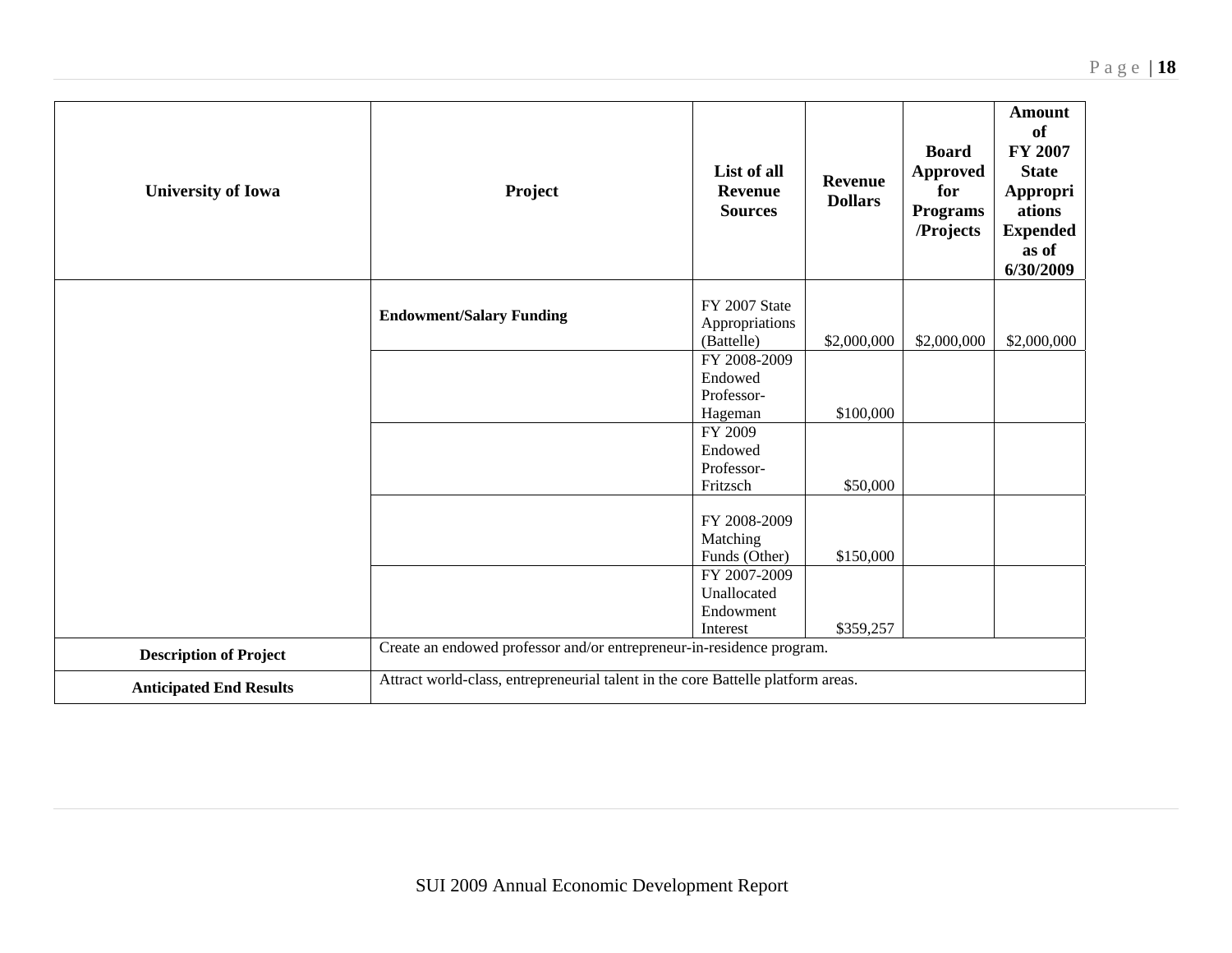| <b>Results achieved to Date</b> | In FY 07, the initial \$2M was invested in the long term endowment pool. The interest income from the<br>endowment provides funds for the endowed chairs. To date, two endowed chairs have been awarded. One<br>endowed professor (\$100,000/year for three years) allowed the University of Iowa to retain his expertise until<br>his departure to the University of Utah in September 2009. During his tenure as an endowed chair, he obtained<br>a \$15,000,000 National Institutes of Health (NIH) grant and was affiliated with Optherion, which obtained a<br>\$37,000,000 venture capital investment. Importantly the University retains all of the patent rights to some very<br>exciting technology related to treatment and diagnosis of serious eye disease and Optherion continues the<br>development of these potential therapeutic products.<br>A second endowed professor (\$100K/yr for three years) position was filled allowing the UI to recruit a world<br>class researcher. Dr. Bernd Fritsch was appointed Chair of the Department of Biological Sciences and Iowa<br>Entrepreneurial Endowed Professor. He is internationally known for his research in neurology of the inner ear<br>and joins a world class research group at the UI Cochlear Implant Clinical Research Center. He brings with<br>him an SBIR award for development of neuronal tracers. |                                                                   |                                  |                                                                 |                                                                                                                   |  |
|---------------------------------|-----------------------------------------------------------------------------------------------------------------------------------------------------------------------------------------------------------------------------------------------------------------------------------------------------------------------------------------------------------------------------------------------------------------------------------------------------------------------------------------------------------------------------------------------------------------------------------------------------------------------------------------------------------------------------------------------------------------------------------------------------------------------------------------------------------------------------------------------------------------------------------------------------------------------------------------------------------------------------------------------------------------------------------------------------------------------------------------------------------------------------------------------------------------------------------------------------------------------------------------------------------------------------------------------------------------------------------------------------------------------------------|-------------------------------------------------------------------|----------------------------------|-----------------------------------------------------------------|-------------------------------------------------------------------------------------------------------------------|--|
| <b>Plans</b>                    | Use the investment pool and matching funds to continue the program.                                                                                                                                                                                                                                                                                                                                                                                                                                                                                                                                                                                                                                                                                                                                                                                                                                                                                                                                                                                                                                                                                                                                                                                                                                                                                                               |                                                                   |                                  |                                                                 |                                                                                                                   |  |
| <b>University of Iowa</b>       | Project                                                                                                                                                                                                                                                                                                                                                                                                                                                                                                                                                                                                                                                                                                                                                                                                                                                                                                                                                                                                                                                                                                                                                                                                                                                                                                                                                                           | <b>List of all Revenue</b><br><b>Sources</b>                      | <b>Revenue</b><br><b>Dollars</b> | <b>Board</b><br><b>Approved</b><br>for<br>Programs/<br>Projects | <b>Amount of</b><br><b>FY 2007</b><br><b>State</b><br>Appropria<br>tions<br><b>Expended</b><br>as of<br>6/30/2009 |  |
|                                 | <b>Infrastructure (RIIF and VIF)</b>                                                                                                                                                                                                                                                                                                                                                                                                                                                                                                                                                                                                                                                                                                                                                                                                                                                                                                                                                                                                                                                                                                                                                                                                                                                                                                                                              | FY 2007 State<br><b>Appropriations</b> (Battelle<br>RIIF and VIF) | \$2,720,000                      | \$2,720,000                                                     | \$2,720,000                                                                                                       |  |
| <b>Description of Project</b>   | Create a joint venture partnership between The University of Iowa, regional economic development leaders and<br>the private sector aimed at supporting technology-based start-up companies.                                                                                                                                                                                                                                                                                                                                                                                                                                                                                                                                                                                                                                                                                                                                                                                                                                                                                                                                                                                                                                                                                                                                                                                       |                                                                   |                                  |                                                                 |                                                                                                                   |  |
| <b>Anticipated End Results</b>  | Expand and develop a new Technology Incubation Center and enhanced UI Research Park.                                                                                                                                                                                                                                                                                                                                                                                                                                                                                                                                                                                                                                                                                                                                                                                                                                                                                                                                                                                                                                                                                                                                                                                                                                                                                              |                                                                   |                                  |                                                                 |                                                                                                                   |  |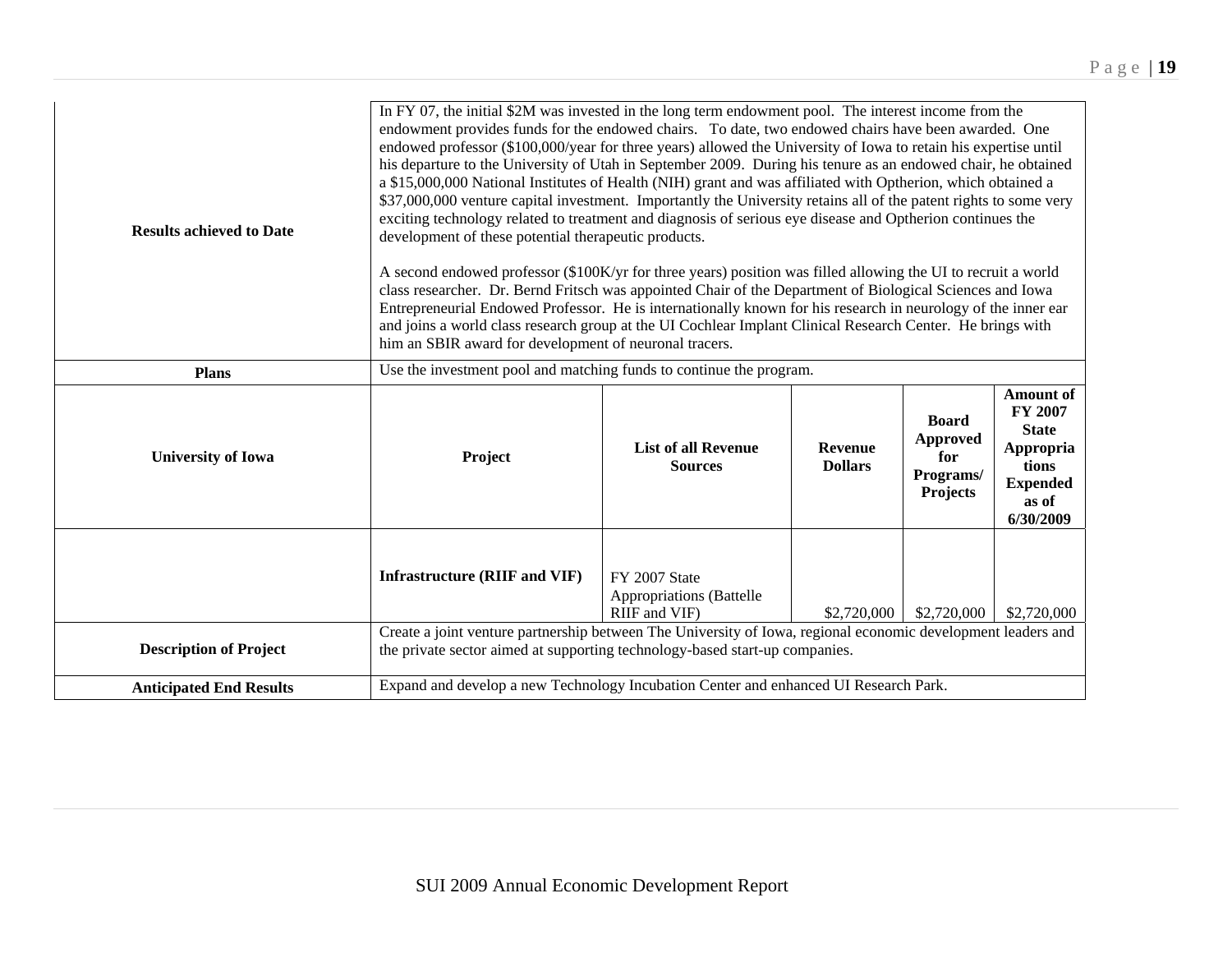| <b>Results achieved to Date</b> | Design and construction of a new University of Iowa life sciences business incubator (The University of Iowa<br>BioVentures Center) is complete. Construction began in the Fall of 2007 and was substantially completed<br>November 2008. This facility contains 20 laboratories and 16 offices for life science start-up companies as<br>well as conference rooms, a shared equipment room, UI Research Park staff offices, and a multi-purpose room<br>that supports conferences of up to 70 persons, receptions, and the like. The facility is being actively marketed to<br>alumni, faculty, entrepreneurs, and national and international life science companies.<br>Building at Myriad Plaza on the UI Research Park was purchased and renovated. This building allowed the<br>University to provide space for a California based start-up company. A follow-on tenant is being sought. |                                                        |                                                                 |                                                                                                            |             |  |
|---------------------------------|-----------------------------------------------------------------------------------------------------------------------------------------------------------------------------------------------------------------------------------------------------------------------------------------------------------------------------------------------------------------------------------------------------------------------------------------------------------------------------------------------------------------------------------------------------------------------------------------------------------------------------------------------------------------------------------------------------------------------------------------------------------------------------------------------------------------------------------------------------------------------------------------------|--------------------------------------------------------|-----------------------------------------------------------------|------------------------------------------------------------------------------------------------------------|-------------|--|
| <b>Plans</b>                    | Aggressively market these assets for the support of start-up and early stage companies; continue to build<br>collaborations among these companies and UI faculty, programs and facilities.                                                                                                                                                                                                                                                                                                                                                                                                                                                                                                                                                                                                                                                                                                    |                                                        |                                                                 |                                                                                                            |             |  |
| <b>University of Iowa</b>       | Project                                                                                                                                                                                                                                                                                                                                                                                                                                                                                                                                                                                                                                                                                                                                                                                                                                                                                       | <b>Revenue</b><br><b>Dollars</b> for<br><b>FY 2007</b> | <b>Board</b><br><b>Approved</b><br>for<br>Programs/<br>Projects | <b>Amount of</b><br>FY 2007<br><b>State</b><br>Appropria<br>tions<br><b>Expended</b><br>as of<br>6/30/2009 |             |  |
|                                 | See platform allocations<br>below                                                                                                                                                                                                                                                                                                                                                                                                                                                                                                                                                                                                                                                                                                                                                                                                                                                             | FY 2007 State<br>Appropriations (Battelle)             | \$3,690,000                                                     | \$3,690,000                                                                                                | \$3,658,511 |  |
| <b>Description of Project</b>   | To provide financial assistance in the form of grants to accelerate the transformation of new and ongoing<br>research and development initiatives in the core platform areas into commercial opportunities.                                                                                                                                                                                                                                                                                                                                                                                                                                                                                                                                                                                                                                                                                   |                                                        |                                                                 |                                                                                                            |             |  |
| <b>University of Iowa</b>       | Project                                                                                                                                                                                                                                                                                                                                                                                                                                                                                                                                                                                                                                                                                                                                                                                                                                                                                       |                                                        | <b>Allocated</b><br><b>Dollars</b><br>FY 2007                   | <b>Allocation</b><br>expended<br>as of<br>6/30/2009                                                        |             |  |
|                                 | <b>Phase I funding of Core</b><br><b>Platforms (see first 8</b><br>individual projects below<br><b>Phase II funding of Core</b>                                                                                                                                                                                                                                                                                                                                                                                                                                                                                                                                                                                                                                                                                                                                                               | Phase I Platform allocation                            | \$900,000                                                       | \$900,000                                                                                                  |             |  |
|                                 | <b>Platforms (see first 8</b><br>individual projects below)                                                                                                                                                                                                                                                                                                                                                                                                                                                                                                                                                                                                                                                                                                                                                                                                                                   | <b>Phase II Platform</b><br>allocation                 | \$1,770,940                                                     | \$1,739,451                                                                                                |             |  |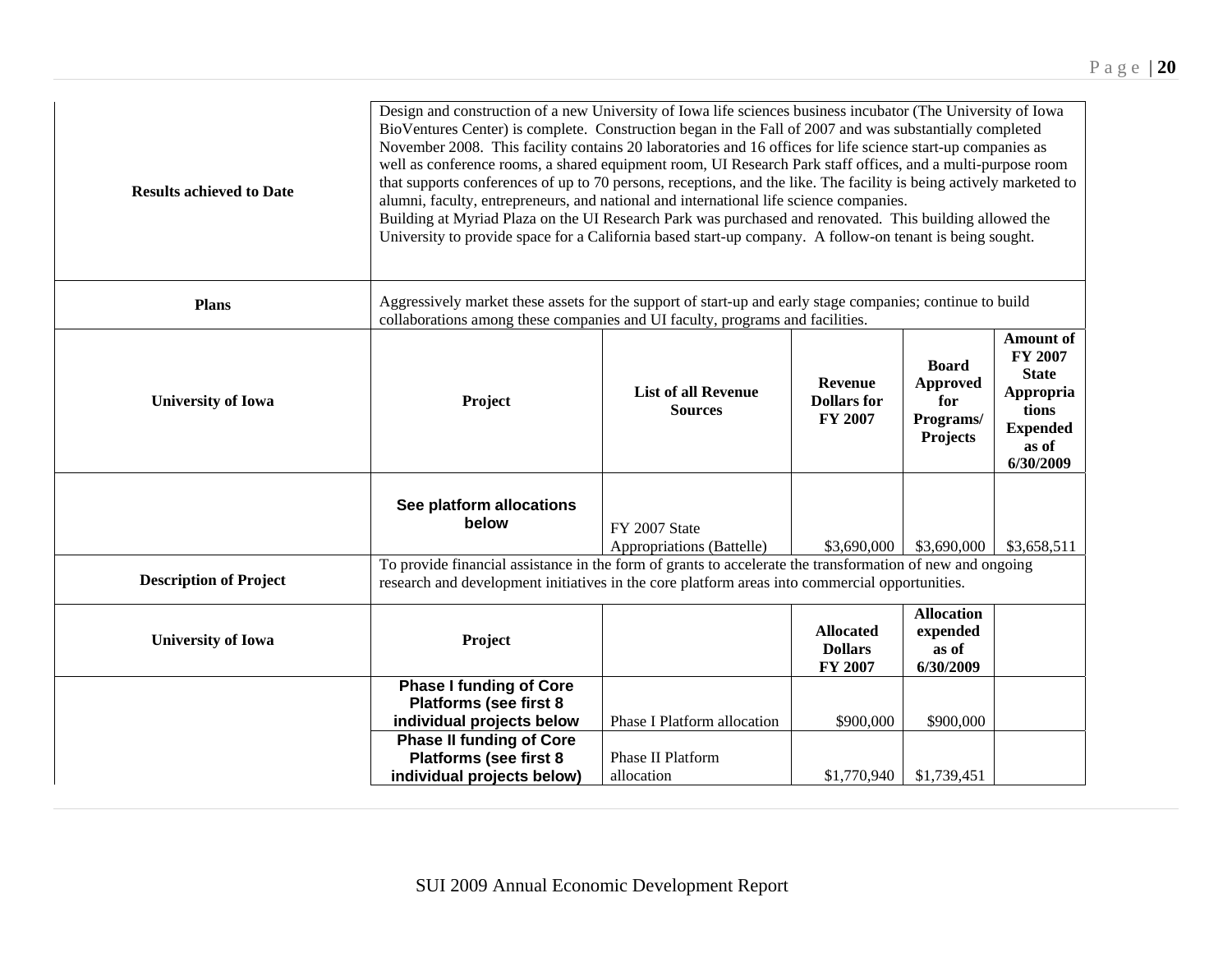| <b>Results achieved to Date/Plans</b> | See first 8 individual projects below                                                                                                                                                                                                                                                                                                                                                                                                                                                                                                                                                                                                                                                                                                                                                                                                                                                                                                                                                                                                                 |                     |                                               |                                                     |  |
|---------------------------------------|-------------------------------------------------------------------------------------------------------------------------------------------------------------------------------------------------------------------------------------------------------------------------------------------------------------------------------------------------------------------------------------------------------------------------------------------------------------------------------------------------------------------------------------------------------------------------------------------------------------------------------------------------------------------------------------------------------------------------------------------------------------------------------------------------------------------------------------------------------------------------------------------------------------------------------------------------------------------------------------------------------------------------------------------------------|---------------------|-----------------------------------------------|-----------------------------------------------------|--|
| <b>University of Iowa</b>             | Project                                                                                                                                                                                                                                                                                                                                                                                                                                                                                                                                                                                                                                                                                                                                                                                                                                                                                                                                                                                                                                               |                     | <b>Allocated</b><br><b>DollarsFY</b><br>2007  | <b>Allocation</b><br>expended<br>as of<br>6/30/2009 |  |
| Abdel-Malek Team                      | <b>Commercialization of</b><br><b>Santos, A Human Simulation</b><br><b>Environment</b>                                                                                                                                                                                                                                                                                                                                                                                                                                                                                                                                                                                                                                                                                                                                                                                                                                                                                                                                                                | Platform allocation | \$370,000                                     | \$363,252                                           |  |
| <b>Description of Project</b>         | Information Technology, Advanced Manufacturing                                                                                                                                                                                                                                                                                                                                                                                                                                                                                                                                                                                                                                                                                                                                                                                                                                                                                                                                                                                                        |                     |                                               |                                                     |  |
| <b>Results achieved to Date/Plans</b> | An entrepreneur-in-residence has assisted in evaluating the business opportunity. Formed SantosHuman, Inc. to<br>commercialize the technology.<br>Hired CEO to lead SantosHuman, Inc.<br>SantosHuman, Inc. obtained a license from UIRF.<br>SantosHuman, Inc. has obtained IDED Demonstration Funds to advance the technology.<br>SantosHuman, Inc. is negotiating with two major companies that are evaluating the feasibility of incorporating<br>Santos software into their own software; if successful, these will be major business relationships.<br>SantosHuman, Inc. obtained an STTR award from the Office of Naval Research to advance the technology.<br>Santos version 1.0 is complete; expect to ship 70 licenses by August 10, 2009.<br>In active negotiations to install as many as 100 "seats" of software in Fortune 500 companies, governmental<br>agencies and companies in Europe and Asia<br>Anticipate applying for SBIR awards from NIH, NIST, NIOSH, and NSF to develop specific applications that<br>advance the technology. |                     |                                               |                                                     |  |
| <b>University of Iowa</b>             | Project                                                                                                                                                                                                                                                                                                                                                                                                                                                                                                                                                                                                                                                                                                                                                                                                                                                                                                                                                                                                                                               |                     | <b>Allocated</b><br><b>Dollars</b><br>FY 2007 | <b>Allocation</b><br>expended<br>as of<br>6/30/2009 |  |
| Griffith Team                         | <b>Development of Ad5-TRAIL</b><br>as a Cancer Therapeutic<br>Bio-genetics-cancer therapy                                                                                                                                                                                                                                                                                                                                                                                                                                                                                                                                                                                                                                                                                                                                                                                                                                                                                                                                                             | Platform allocation | \$400,000                                     | \$398,432                                           |  |
| <b>Description of Project</b>         |                                                                                                                                                                                                                                                                                                                                                                                                                                                                                                                                                                                                                                                                                                                                                                                                                                                                                                                                                                                                                                                       |                     |                                               |                                                     |  |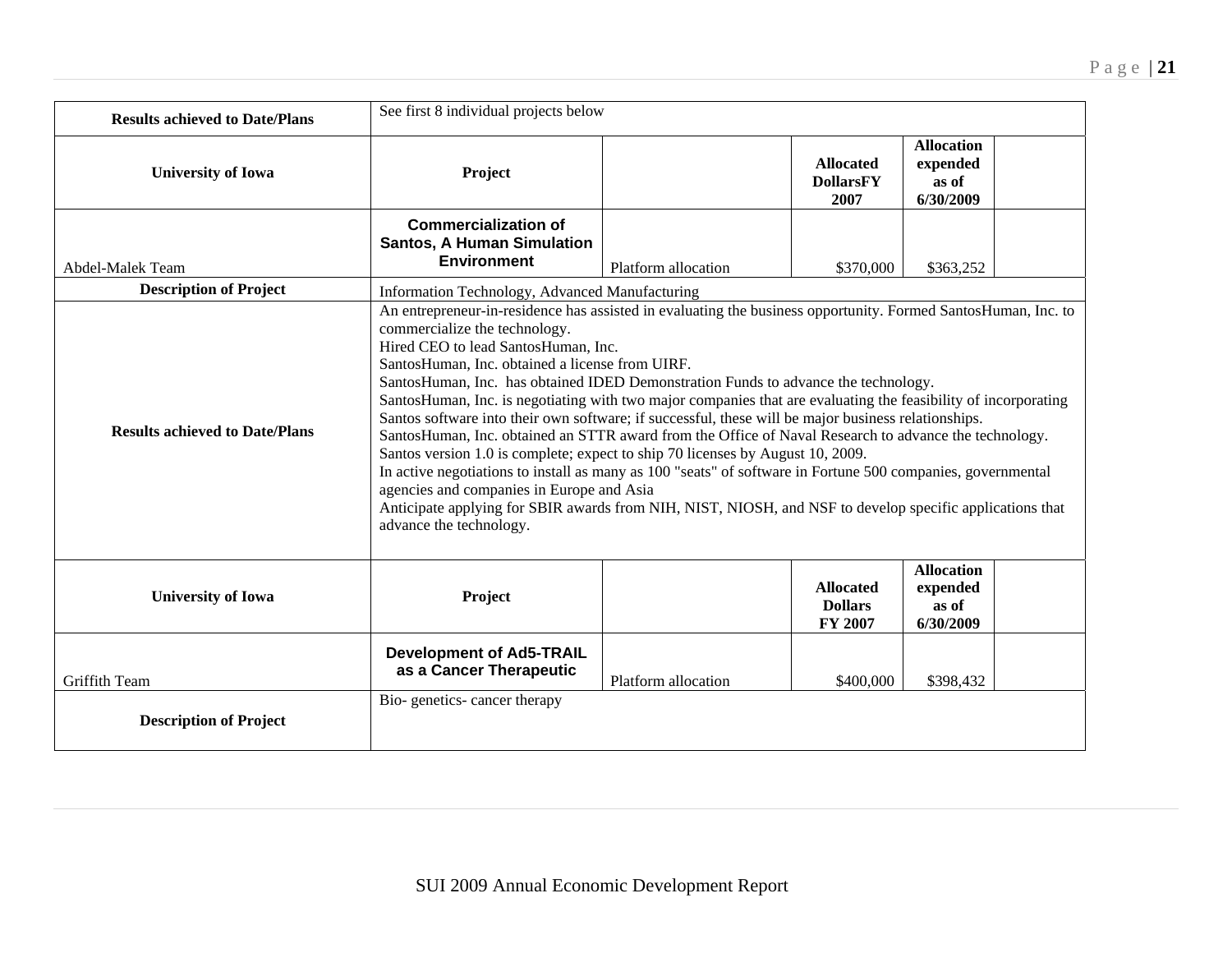| <b>Results achieved to Date/Plans</b> | Completed human testing in 1st three dose levels (12 patients).<br>Two grant applications have been submitted to the Department of Defense to support additional human clinical<br>trials.<br>Based on results of Phase I clinical trial, planning to extend to Phase II trial in prostate cancer patients and<br>initiate a Phase I trial in renal cell carcinoma patients.<br>Licensing discussions have been held with three companies, one continues its interest.                                                                                                                                                                                                                                                                                                                                                                                                                                                                              |                     |                                               |                                                     |  |  |
|---------------------------------------|-----------------------------------------------------------------------------------------------------------------------------------------------------------------------------------------------------------------------------------------------------------------------------------------------------------------------------------------------------------------------------------------------------------------------------------------------------------------------------------------------------------------------------------------------------------------------------------------------------------------------------------------------------------------------------------------------------------------------------------------------------------------------------------------------------------------------------------------------------------------------------------------------------------------------------------------------------|---------------------|-----------------------------------------------|-----------------------------------------------------|--|--|
| <b>University of Iowa</b>             | Project                                                                                                                                                                                                                                                                                                                                                                                                                                                                                                                                                                                                                                                                                                                                                                                                                                                                                                                                             |                     | <b>Allocated</b><br><b>Dollars</b><br>FY 2007 | <b>Allocation</b><br>expended<br>as of<br>6/30/2009 |  |  |
| Leno Team                             | <b>Designing Transgenic Cells</b><br>for Biomedical Applications                                                                                                                                                                                                                                                                                                                                                                                                                                                                                                                                                                                                                                                                                                                                                                                                                                                                                    | Platform allocation | \$400,000                                     | \$400,000                                           |  |  |
| <b>Description of Project</b>         | Bio-genetics- transgenic cell lines                                                                                                                                                                                                                                                                                                                                                                                                                                                                                                                                                                                                                                                                                                                                                                                                                                                                                                                 |                     |                                               |                                                     |  |  |
| <b>Results achieved to Date/Plans</b> | Established assays for TNFa and Luc reporter expression in virus-infected HeLa cells; established ten primary<br>porcine fibroblasts with high cloning potential; conducted initial AAV transduction studies.<br>Developing business model for an anticipated spin-out company, RepGenix, an ongoing process.<br>Developed collaboration with NuPotential, LLC of Baton Rouge, LA, with the ultimate goal of establishing a<br>business-to-business relationship between RepGenix and NuPotential.<br>Applied for National Institutes of Health R21 grant to create Oct-4gene targeted cell lines.<br>Submitted a STTR grant application in collaboration with NuPotential to produce a human $Oct-4$ gene targeted<br>reporter cell line that will be used to screen drug libraries for activators of Oct-4 transcription.<br>Established collaboration with Discovery BioMed, Inc. aimed at obtaining an SBIR award to advance the<br>technology. |                     |                                               |                                                     |  |  |
| <b>University of Iowa</b>             | Project                                                                                                                                                                                                                                                                                                                                                                                                                                                                                                                                                                                                                                                                                                                                                                                                                                                                                                                                             |                     | <b>Allocated</b><br><b>DollarsFY</b><br>2007  | <b>Allocation</b><br>expended<br>as of<br>6/30/2009 |  |  |
| Welsh Team                            | <b>Porcine Models of Human</b><br><b>Disease</b>                                                                                                                                                                                                                                                                                                                                                                                                                                                                                                                                                                                                                                                                                                                                                                                                                                                                                                    | Platform allocation | \$400,000                                     | \$400,000                                           |  |  |
| <b>Description of Project</b>         | Bio-genetics- animal models                                                                                                                                                                                                                                                                                                                                                                                                                                                                                                                                                                                                                                                                                                                                                                                                                                                                                                                         |                     |                                               |                                                     |  |  |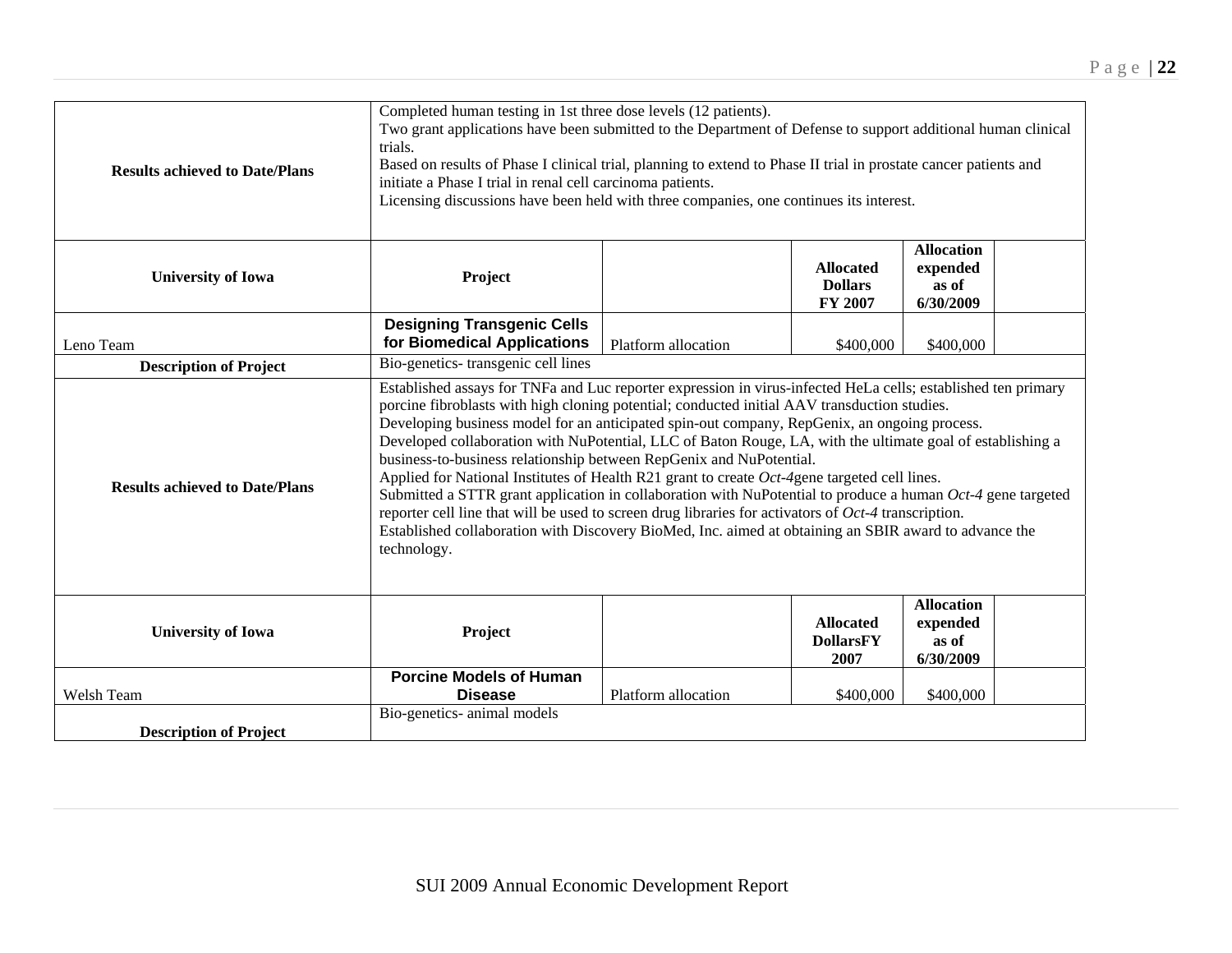| <b>Results achieved to Date/Plans</b> | Produced cell line with appropriate Cystic Fibrosis (CF) genetic profile to use these cells to<br>generate a "knock out" CF pig.<br>Introduced the most common human CF mutation into pig cells that were then used to clone the<br>first ever "knock in" pigs.<br>First CF mutant pigs were born, and they have developed the intestinal, pancreatic, lung and<br>liver disease that is often seen in human infants with CF. Early results also show development of<br>the lung disease that is the cause of most mortality and morbidity in human CF.<br>With Trans Ova Genetics (Sioux Center, IA) established spin-out company Exemplar Genetics,<br>Inc. to commercialize the technology.<br>UI awarded \$1,000,000 grant from IDED to 1) further develop the CRF animal model and<br>perhaps other models of human disease, 2) establish a pig facility in Johnson County that will<br>support such R&D, and 3) establish a molecular biology at the UI BioVentures Center that will<br>also support such R&D. The pig facility and molecular biology facility will be used by<br>Exemplar.<br>Exemplar obtained an NIH Phase I/Phase II SBIR award (approx. \$725,000) to advance the CF<br>pig model.<br>Exemplar obtained license from UIRF.<br>Exemplar has 23 (18FTE) full-time employees located in Iowa City and Sioux Center.<br>Molecular biology lab established at UI BioVentures Center and procedures building and animal<br>facility constructed and operational in Johnson County.<br>Exemplar establishing contracts for additional porcine models of human disease.<br>Exemplar selling CF pigs.<br>Anticipate submitting an NIH SBIR Phase I and NIH SBIR Phase I/II Fast Track proposal to<br>develop additional models (muscle disorder and cardiovascular disease). |                     |                                               |                                                     |  |
|---------------------------------------|------------------------------------------------------------------------------------------------------------------------------------------------------------------------------------------------------------------------------------------------------------------------------------------------------------------------------------------------------------------------------------------------------------------------------------------------------------------------------------------------------------------------------------------------------------------------------------------------------------------------------------------------------------------------------------------------------------------------------------------------------------------------------------------------------------------------------------------------------------------------------------------------------------------------------------------------------------------------------------------------------------------------------------------------------------------------------------------------------------------------------------------------------------------------------------------------------------------------------------------------------------------------------------------------------------------------------------------------------------------------------------------------------------------------------------------------------------------------------------------------------------------------------------------------------------------------------------------------------------------------------------------------------------------------------------------------------------------------------------------------------------------------------------------------|---------------------|-----------------------------------------------|-----------------------------------------------------|--|
| <b>University of Iowa</b>             | Project                                                                                                                                                                                                                                                                                                                                                                                                                                                                                                                                                                                                                                                                                                                                                                                                                                                                                                                                                                                                                                                                                                                                                                                                                                                                                                                                                                                                                                                                                                                                                                                                                                                                                                                                                                                        |                     | <b>Allocated</b><br><b>Dollars</b><br>FY 2007 | <b>Allocation</b><br>expended<br>as of<br>6/30/2009 |  |
|                                       | <b>Development of Peptides for</b><br>Diagnosis and Therapy of                                                                                                                                                                                                                                                                                                                                                                                                                                                                                                                                                                                                                                                                                                                                                                                                                                                                                                                                                                                                                                                                                                                                                                                                                                                                                                                                                                                                                                                                                                                                                                                                                                                                                                                                 |                     |                                               |                                                     |  |
|                                       |                                                                                                                                                                                                                                                                                                                                                                                                                                                                                                                                                                                                                                                                                                                                                                                                                                                                                                                                                                                                                                                                                                                                                                                                                                                                                                                                                                                                                                                                                                                                                                                                                                                                                                                                                                                                |                     |                                               |                                                     |  |
| O'Dorisio Team                        | <b>Cancer</b>                                                                                                                                                                                                                                                                                                                                                                                                                                                                                                                                                                                                                                                                                                                                                                                                                                                                                                                                                                                                                                                                                                                                                                                                                                                                                                                                                                                                                                                                                                                                                                                                                                                                                                                                                                                  | Platform allocation | \$400,000                                     | \$399,801                                           |  |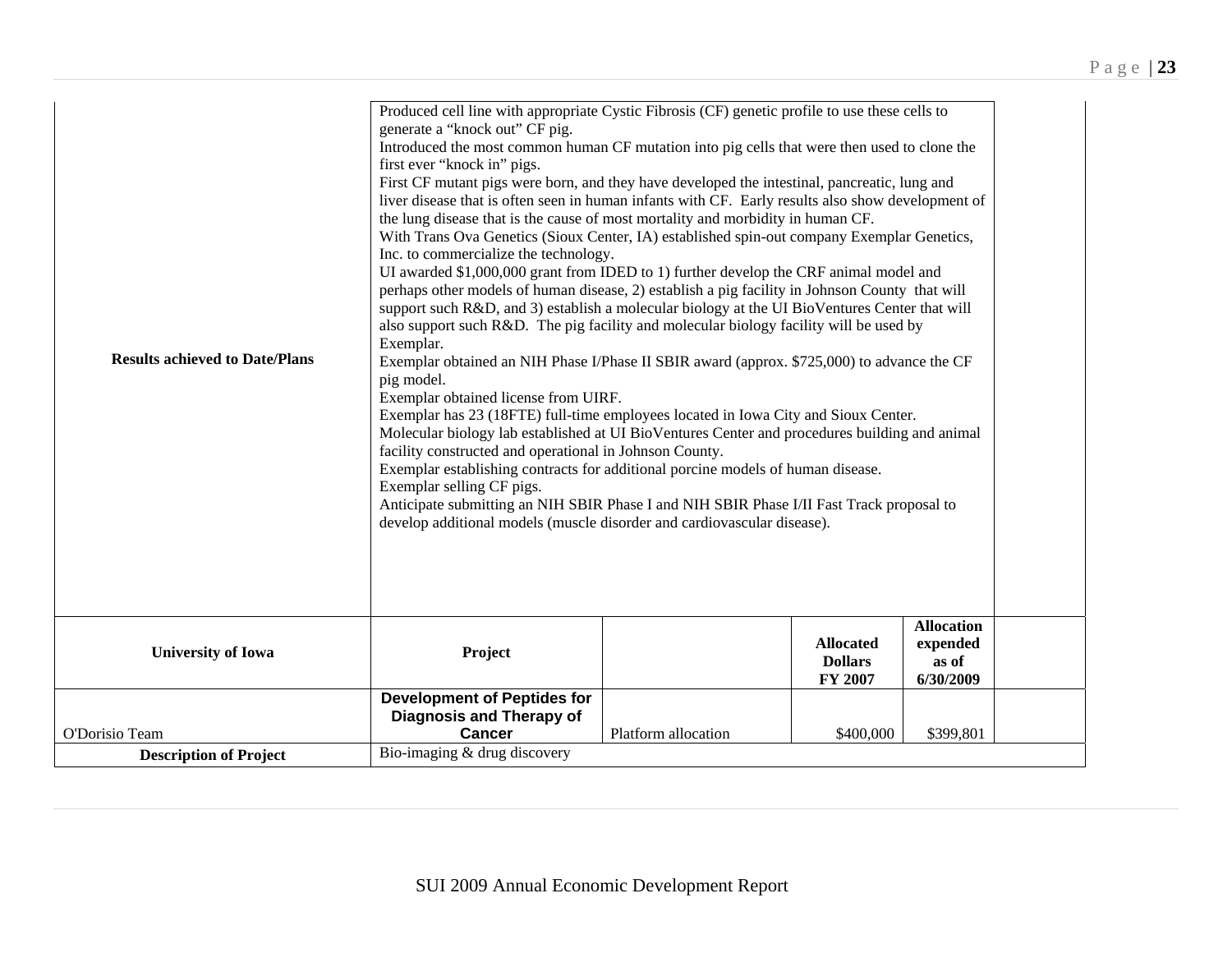| <b>Results achieved to Date/Plans</b> | Identified four peptides to use as first candidate drugs; anticipate filing Investigational New Drug Applications<br>to FDA for their use in PET imaging.<br>Acquired team to conduct the R&D: peptide chemist expert in synthesis and purification of small peptides, new<br>faculty member in the Carver College of Medicine with expertise in radiolabeling of peptides.<br>Obtained grant from Carver Foundation to label a peptide for PET imaging; currently conducting preclinical<br>animal imaging experiments and designing clinical protocol for PET imaging of neuroendocrine tumors in<br>humans.<br>Submitted two National Institutes of Health (NIH) grants to support the preclinical studies of meduloblastoma<br>and neuroblastoma; both are pending.<br>Purchased protein synthesizer that meets U.S. Food and Drug Administration current Good Manufacturing<br>Practices requirements (cGMPs); a cGMP-compliant synthesizer is required if the product is to be used on<br>humans.<br>Obtained NIH grant to support a clinical trial of a product for solid tumors in children and young adults; this<br>grant was funded at \$500,000 per year for two years.<br>Submitted an NIH grant proposal to support clinical trial of product for neuroblastoma and neuroendocrine<br>tumors; funding for this grant is pending.<br>Identified three additional receptors important for making peptides of interest.<br>Expect to obtain Exploratory Investigational New Drug (IND) application approval for PET imaging using<br>cGMP grade peptides synthesized and purified in the O'Dorisio laboratory.<br>At least two patent applications are anticipated based on work conducted to date.<br>Three NIH grants that depend on the peptide laboratory for support were funded $(\$1M)$ , 5 are pending $(\$4.8M)$ . |                     |                                              |                                                     |  |
|---------------------------------------|----------------------------------------------------------------------------------------------------------------------------------------------------------------------------------------------------------------------------------------------------------------------------------------------------------------------------------------------------------------------------------------------------------------------------------------------------------------------------------------------------------------------------------------------------------------------------------------------------------------------------------------------------------------------------------------------------------------------------------------------------------------------------------------------------------------------------------------------------------------------------------------------------------------------------------------------------------------------------------------------------------------------------------------------------------------------------------------------------------------------------------------------------------------------------------------------------------------------------------------------------------------------------------------------------------------------------------------------------------------------------------------------------------------------------------------------------------------------------------------------------------------------------------------------------------------------------------------------------------------------------------------------------------------------------------------------------------------------------------------------------------------------------------------------------------------------------------------|---------------------|----------------------------------------------|-----------------------------------------------------|--|
| <b>University of Iowa</b>             | Project                                                                                                                                                                                                                                                                                                                                                                                                                                                                                                                                                                                                                                                                                                                                                                                                                                                                                                                                                                                                                                                                                                                                                                                                                                                                                                                                                                                                                                                                                                                                                                                                                                                                                                                                                                                                                                |                     | <b>Allocated</b><br><b>DollarsFY</b><br>2007 | <b>Allocation</b><br>expended<br>as of<br>6/30/2009 |  |
| Shields Team                          | <b>Iowa Neuro-Musculoskeletal</b><br><b>Therapeutic Training System</b><br>(TNMTS)                                                                                                                                                                                                                                                                                                                                                                                                                                                                                                                                                                                                                                                                                                                                                                                                                                                                                                                                                                                                                                                                                                                                                                                                                                                                                                                                                                                                                                                                                                                                                                                                                                                                                                                                                     | Platform allocation | \$130,000                                    | \$122,724                                           |  |
| <b>Description of Project</b>         | Bio-therapeutic/medical device                                                                                                                                                                                                                                                                                                                                                                                                                                                                                                                                                                                                                                                                                                                                                                                                                                                                                                                                                                                                                                                                                                                                                                                                                                                                                                                                                                                                                                                                                                                                                                                                                                                                                                                                                                                                         |                     |                                              |                                                     |  |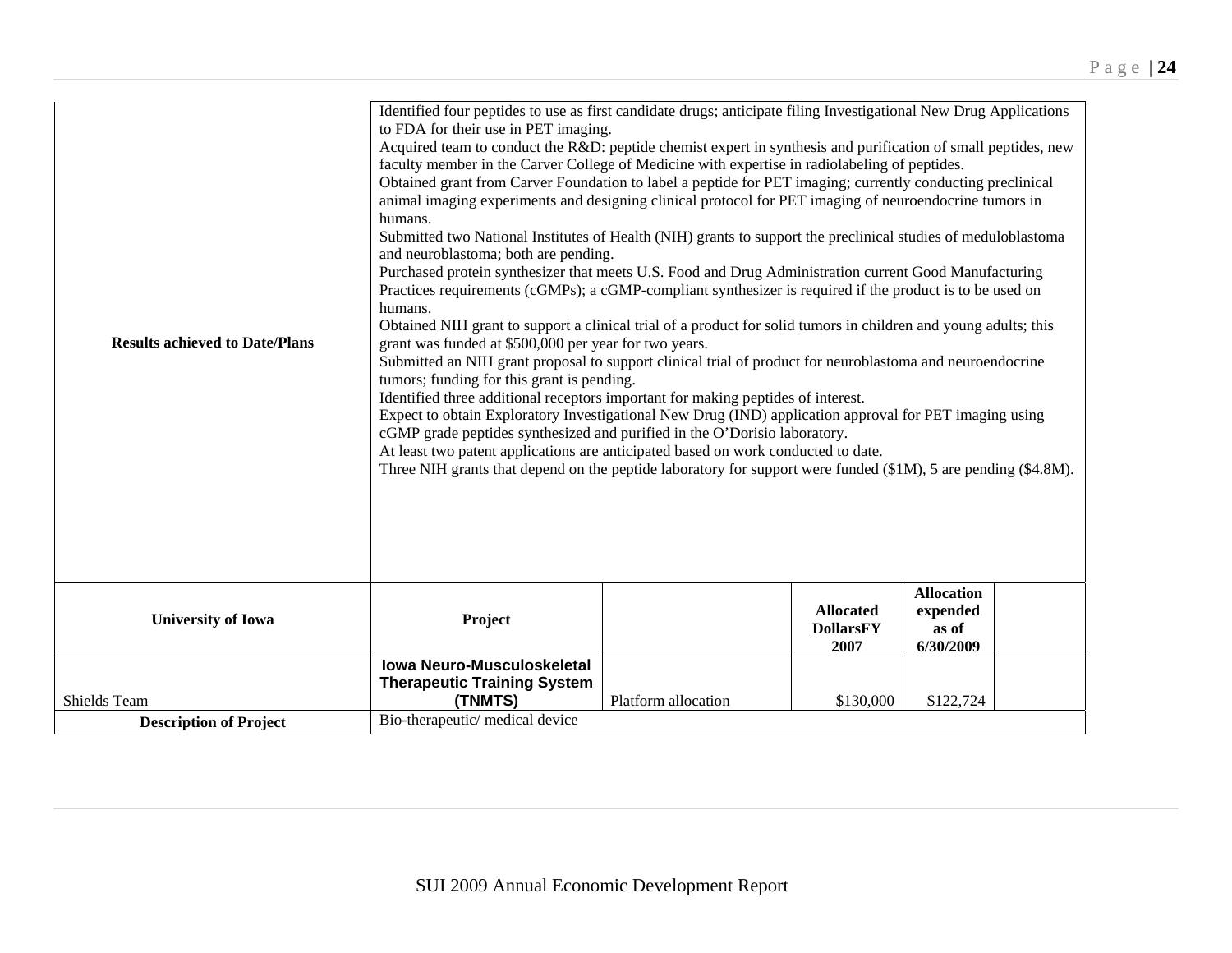| <b>Results achieved to Date/Plans</b> | Developed the computer drawings (CAD) of a hinged-type knee brace that will attach to the leg below and<br>above the knee which has been manufactured and is operational.<br>Designed a brake power controller in the inventor software; included in this design is a controller circuit that<br>uses modern surface mount components.<br>Designed all of the algorithms, and completed alpha version of the software code.<br>Identified 2 Iowa companies interested in manufacturing the final product on a contract basis.<br>Formed Performex, Inc. to commercialize the technology. A CEO has been identified and is currently assisting<br>in developing a business plan.<br>Submitted NIH Challenge Grant (\$750,000) to further develop the technology.<br>Major advances in design were completed in past year. |                     |                                                      |                                                     |  |
|---------------------------------------|--------------------------------------------------------------------------------------------------------------------------------------------------------------------------------------------------------------------------------------------------------------------------------------------------------------------------------------------------------------------------------------------------------------------------------------------------------------------------------------------------------------------------------------------------------------------------------------------------------------------------------------------------------------------------------------------------------------------------------------------------------------------------------------------------------------------------|---------------------|------------------------------------------------------|-----------------------------------------------------|--|
| <b>University of Iowa</b>             | Project                                                                                                                                                                                                                                                                                                                                                                                                                                                                                                                                                                                                                                                                                                                                                                                                                  |                     | <b>Allocated</b><br><b>Dollars</b><br><b>FY 2007</b> | <b>Allocation</b><br>expended<br>as of<br>6/30/2009 |  |
| Van Beek Team                         | lowa Imaging-based<br><b>Multicenter Trials</b><br><b>Organization (I-IMTO)</b>                                                                                                                                                                                                                                                                                                                                                                                                                                                                                                                                                                                                                                                                                                                                          | Platform allocation | \$400,000                                            | \$400,000                                           |  |
| <b>Description of Project</b>         | Information Technology; Bio-<br>imaging                                                                                                                                                                                                                                                                                                                                                                                                                                                                                                                                                                                                                                                                                                                                                                                  |                     |                                                      |                                                     |  |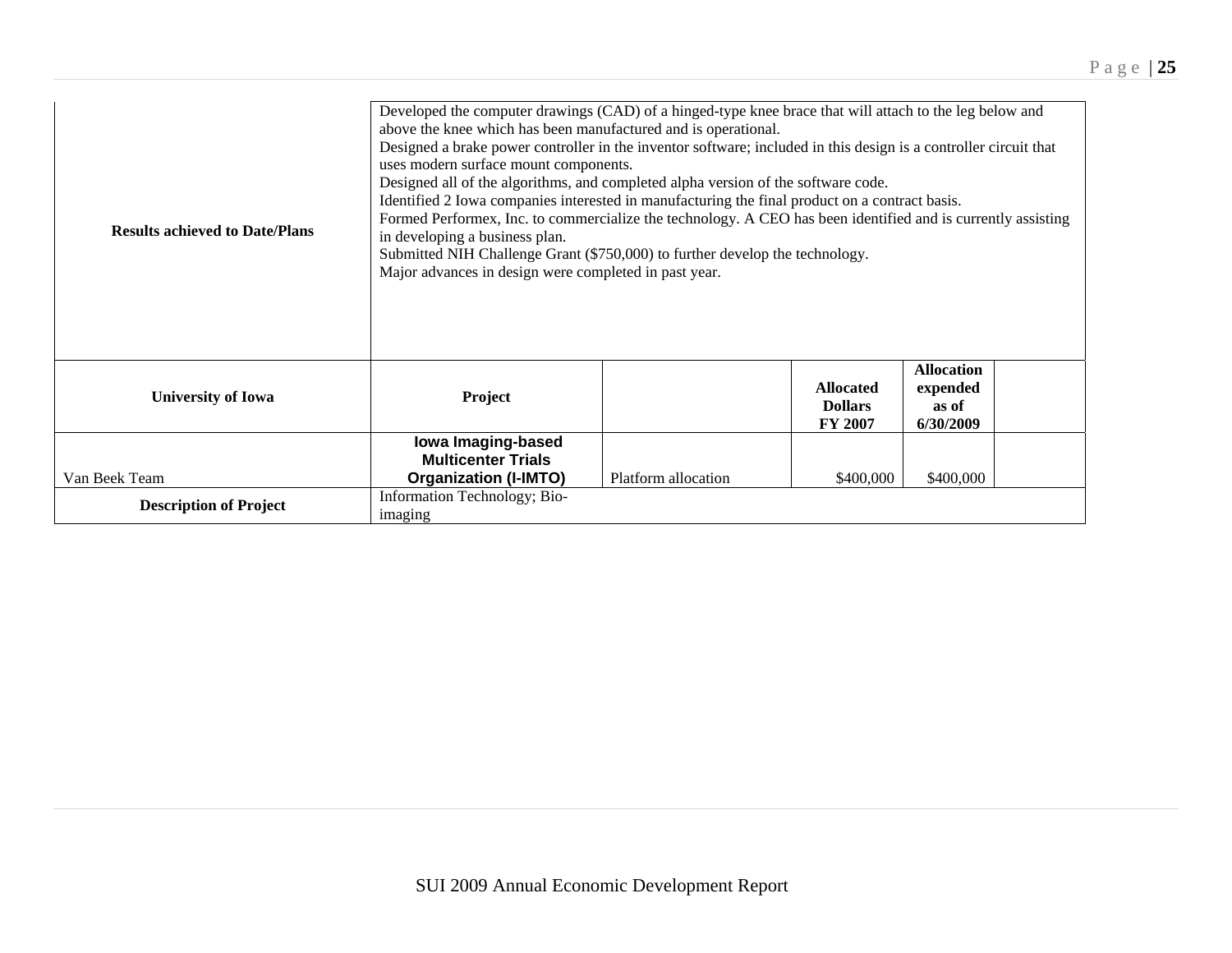| <b>Results achieved to Date/Plans</b> | Collaborated with UI Institute for Clinical and Translational Science to build a web-based application to deal<br>with image transportation, image importing and linking to software tools that allow Quality Assurance, visual<br>analysis and quantitative analysis.<br>Collaborated with Johns Hopkins University as subcontractors on two projects; provided quantitative analysis<br>of lung CT scans in patients with rheumatoid arthritis and lung disease.<br>Developed mechanism for importing imaging data and putting it into a database that allows analysis and<br>reporting.<br>Formed Quantitative Imaging of Iowa, Inc. (QI2) to commercialize the technology.<br>QI2 has had two projects with Compleware, of North Liberty, IA, studying bone marrow density, including<br>image analysis.<br>With VIDA Diagnostics, a company located in the Technology Innovation Center in the UI Research Park, QI2<br>is examining the safety of inhaled drugs in monkeys for a major pharma company; involves protocol<br>development, Quality Assurance (QA) analysis, and image analysis.<br>With VIDA Diagnostics, QI2 obtained two contracts for multi-center studies with pharmaceutical companies.<br>Beginning discussions with the UIRF about protection of intellectual property developed, and licensing the<br>rights to QI2 and VIDA Diagnostics.<br>Working to make the system capable of de-identifying patient data so that it will be HIPAA compliant. |                     |                                              |                                                     |  |
|---------------------------------------|--------------------------------------------------------------------------------------------------------------------------------------------------------------------------------------------------------------------------------------------------------------------------------------------------------------------------------------------------------------------------------------------------------------------------------------------------------------------------------------------------------------------------------------------------------------------------------------------------------------------------------------------------------------------------------------------------------------------------------------------------------------------------------------------------------------------------------------------------------------------------------------------------------------------------------------------------------------------------------------------------------------------------------------------------------------------------------------------------------------------------------------------------------------------------------------------------------------------------------------------------------------------------------------------------------------------------------------------------------------------------------------------------------------------------------------------------------------------------------|---------------------|----------------------------------------------|-----------------------------------------------------|--|
| <b>University of Iowa</b>             | Project                                                                                                                                                                                                                                                                                                                                                                                                                                                                                                                                                                                                                                                                                                                                                                                                                                                                                                                                                                                                                                                                                                                                                                                                                                                                                                                                                                                                                                                                        |                     | <b>Allocated</b><br><b>DollarsFY</b><br>2007 | <b>Allocation</b><br>expended<br>as of<br>6/30/2009 |  |
| Weiss Team                            | <b>Design and Testing of Novel</b><br><b>Toll-like Receptor (TLR) 4-</b><br>directed Immunomodulators                                                                                                                                                                                                                                                                                                                                                                                                                                                                                                                                                                                                                                                                                                                                                                                                                                                                                                                                                                                                                                                                                                                                                                                                                                                                                                                                                                          | Platform allocation | \$170,940                                    | \$157,022                                           |  |
| <b>Description of Project</b>         | Bio-genetics - immunology and infectious diseases                                                                                                                                                                                                                                                                                                                                                                                                                                                                                                                                                                                                                                                                                                                                                                                                                                                                                                                                                                                                                                                                                                                                                                                                                                                                                                                                                                                                                              |                     |                                              |                                                     |  |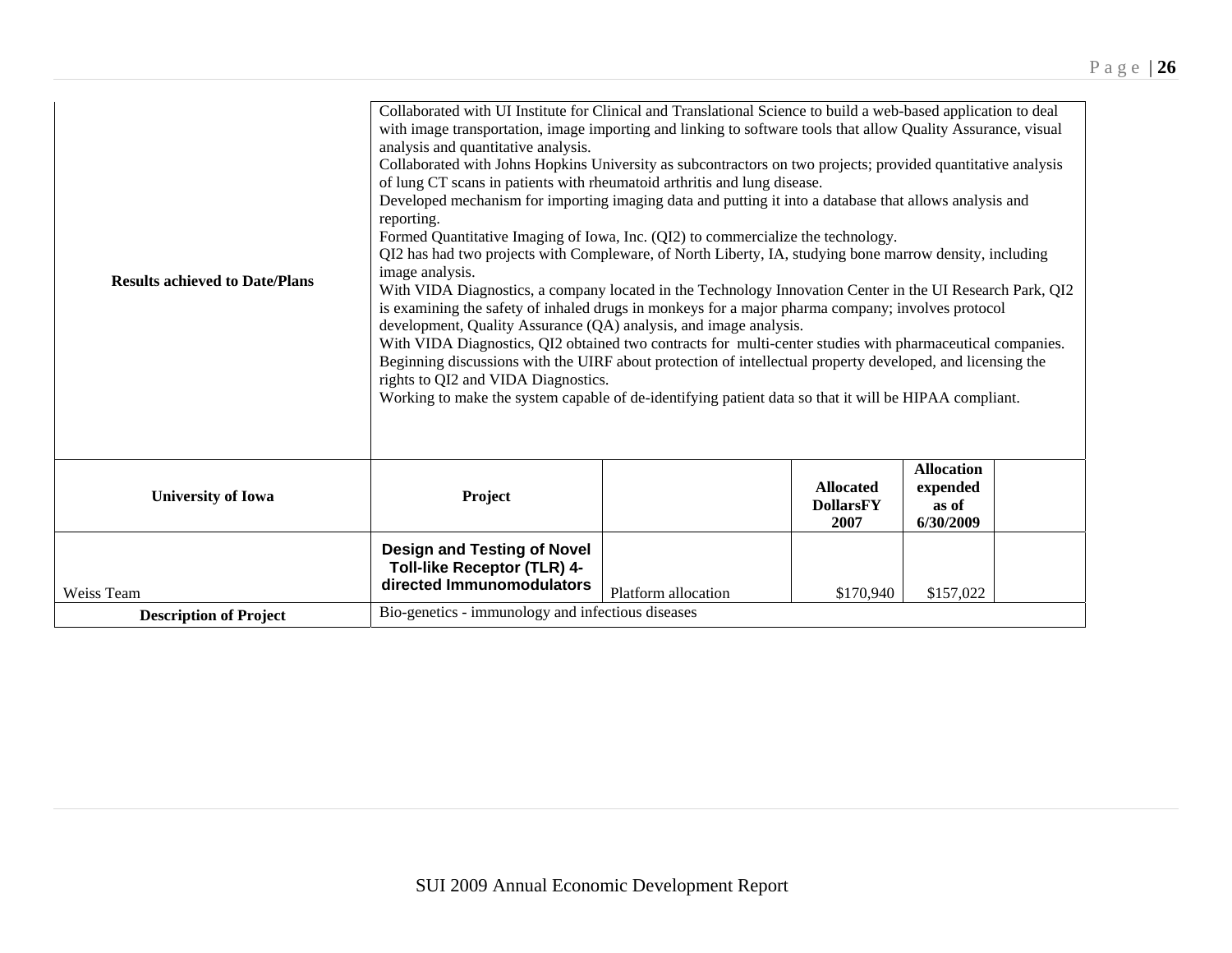| <b>Results achieved to Date/Plans</b> | Produced and purified wild-type E:MD-2, an endotoxin-protein complex involved in the inflammatory<br>response.<br>Demonstrated that wild-type E:MD-2 is a potent agonist for airway TLR4, a receptor also involved in the<br>airway immune response.<br>Demonstrated that underacylated E:MD-2 is a weaker airway agonist.<br>Obtained agreement with National Institutes of Health to test the ability of E:MD-2 to prime the airway host<br>defense system against highly virulent airway pathogens.<br>Concluded experiments showing that wild-type E:MD-2 protects mice from pneumonic plague. These<br>protective effects are 100 times more potent than related endotoxin products without MD-2.<br>Concluded experiments using an animal model of pneumonic tularemia, which showed a modest delay in<br>killing the infective model. Currently examining whether a higher dose would be effective.<br>Demonstrated prophylactic effects against pneumonic plague.<br>Collaborating with the UI Center for Biocatalysis and Bioprocessing to increase the efficiency and capacity for<br>production of MD-2, work resulted in 2-3 fold increase in yield.<br>Obtained 5-year NIH award to advance the science and technology. |                     |                                               |                                                     |  |  |
|---------------------------------------|--------------------------------------------------------------------------------------------------------------------------------------------------------------------------------------------------------------------------------------------------------------------------------------------------------------------------------------------------------------------------------------------------------------------------------------------------------------------------------------------------------------------------------------------------------------------------------------------------------------------------------------------------------------------------------------------------------------------------------------------------------------------------------------------------------------------------------------------------------------------------------------------------------------------------------------------------------------------------------------------------------------------------------------------------------------------------------------------------------------------------------------------------------------------------------------------------------------------------------------|---------------------|-----------------------------------------------|-----------------------------------------------------|--|--|
| <b>University of Iowa</b>             | Project                                                                                                                                                                                                                                                                                                                                                                                                                                                                                                                                                                                                                                                                                                                                                                                                                                                                                                                                                                                                                                                                                                                                                                                                                              |                     | <b>Allocated</b><br><b>Dollars</b><br>FY 2007 | <b>Allocation</b><br>expended<br>as of<br>6/30/2009 |  |  |
|                                       |                                                                                                                                                                                                                                                                                                                                                                                                                                                                                                                                                                                                                                                                                                                                                                                                                                                                                                                                                                                                                                                                                                                                                                                                                                      | Platform allocation | \$1,019,060                                   | \$1,019,060                                         |  |  |
| <b>Description of Project</b>         | Myriad Fit-out. The building was renovated to accommodate the California based start up<br>company - National Genecular Institute (NGI), Inc.                                                                                                                                                                                                                                                                                                                                                                                                                                                                                                                                                                                                                                                                                                                                                                                                                                                                                                                                                                                                                                                                                        |                     |                                               |                                                     |  |  |
| <b>Results achieved to Date/Plans</b> | Renovation of space in Myriad Building completed.<br>NGI moved into this space in early 2007, and has since moved to alternative space.<br>Space is now being actively marketed to potential follow-on tenants.                                                                                                                                                                                                                                                                                                                                                                                                                                                                                                                                                                                                                                                                                                                                                                                                                                                                                                                                                                                                                      |                     |                                               |                                                     |  |  |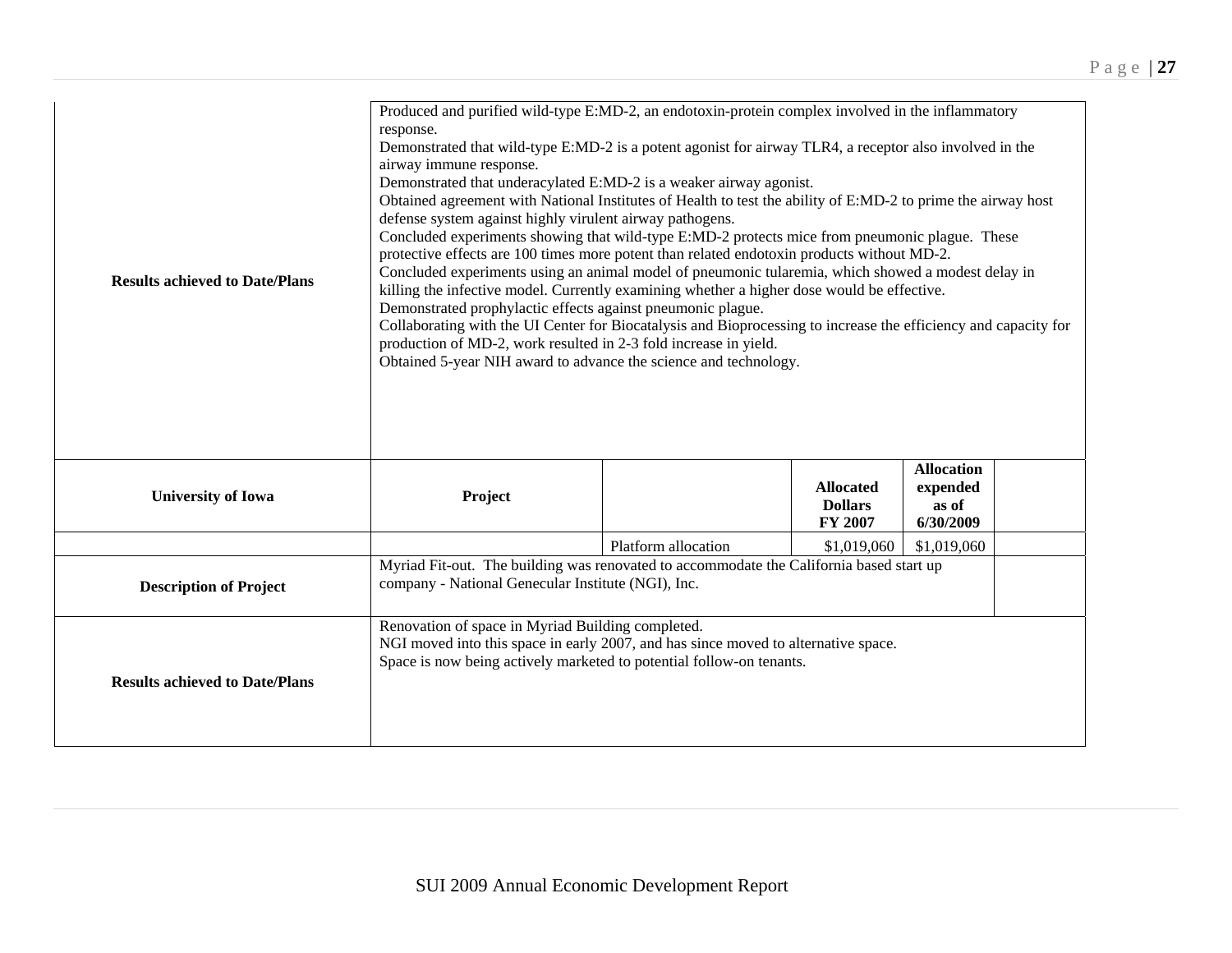## **Emerging trends in university economic development and technology transfer**

**Emerging Trends-** There has been a clear focus among major research universities to enhance their infrastructure necessary to more effectively move important research findings towards commercialization for the benefit of society as well as to maximize economic value. More venture and angel investors are engaging with university tech transfer groups. National conferences held by early stage investors and conferences held by university tech transfer groups are merging. Experienced business and new venture development professionals are becoming common place in university tech transfer organizations, and university tech transfer conferences are presenting relevant business and new venture sessions. Successful university research parks have vibrant laboratory-based business incubators that provide both facilities and active business support programs for their start-up companies. Most successful university business incubators are constructed debt free, or very close to it. Graduate space for incubator companies – sometimes called accelerator space – is becoming a mainstream program to support companies as they graduate from life science and IT incubators.

**Available Capital-** The worldwide venture capital trend in past years has been a movement away from investing in early stage companies and with more focus on later stage companies. This is not a helpful trend for university borne startups, virtually all of which are early stage. However, more recently early stage investing is reemerging as a focus area for a growing number of regional and national venture funds. Furthermore, venture and angel groups within Iowa are recognizing that investing in Iowa technology companies typically means investing in early stage. As such, the sources of capital for university startup companies are on the rise.

**New Programs-** Most universities see only a few percent of technologies commercialized, typically because of lack of proof of concept for these innovations. As such, this is an area of growing focus for universities. New programs are focused on establishing the means for proof of concept that can lead to an interested commercial partner and the required capital to bring innovations to market. One example is to extend the concept of "Entrepreneur-in-Residence" which is applied to new startups, to "Commercialization Expert-in-Residence" which is applied more generally to technologies that are too early to garner the interest of an entrepreneur or industry partner. These individuals are being attracted to universities for their combined technology and business expertise to help faculty invent for specific market needs, versus the more historical serendipitous approach. University of Iowa started experimenting with this approach in FY09, and will begin a more formal program in FY10, modeled after an approach at the University of Minnesota that has produced a significant increase in the number of valuable invention disclosures.

**Alignment with State and Regional Priorities and Cluster industries** – working closely with the IDED as they develop their Innovation Council universities are strategically positioned to support the states three science and technology platforms of biosciences, advanced manufacturing and IT and are now also working across all 3 Regents institutions to develop strong infrastructure to support renewable energy. This alignment is crucial for Iowa's success in terms of science and technology infrastructure, workforce development and alignment with state and regional economic development assets need to create and recruit key companies in targeted areas. In the case of SUI our local targeted industry clusters include Wind Energy, Food Processing and Biotechnology and the university continues to align itself to support growth in these areas.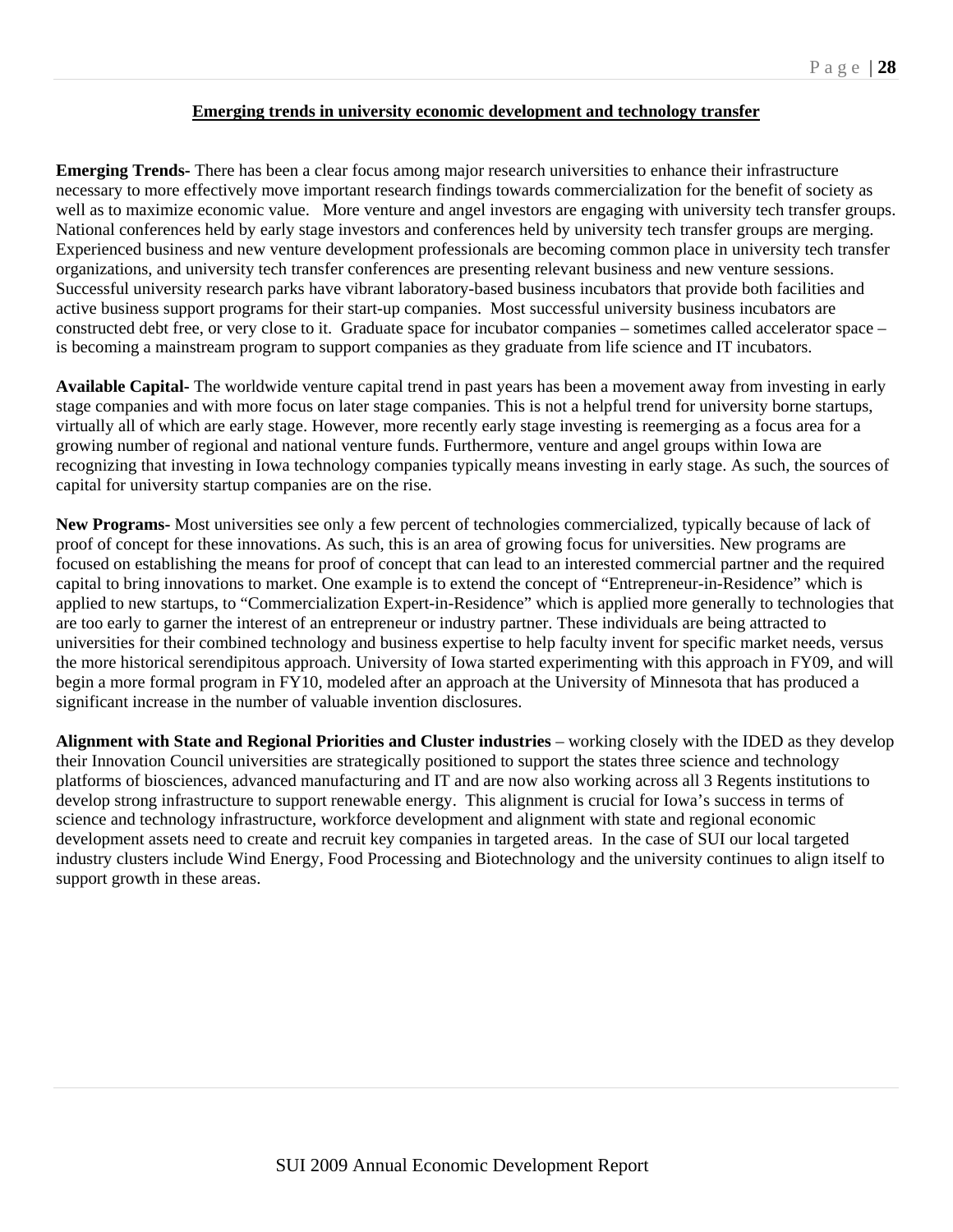## **Appendix A**

### **The John Pappajohn Entrepreneurial Center**

## **Youth Outreach - Jacobson Institute for Youth Entrepreneurship**

The Jacobson Institute for Youth Entrepreneurship is a comprehensive program that enriches K-12 students' lives through classroom and practical educational experiences. Created in 2007, the Institute is built on three key components – teacher education, development of innovation curricula, and outreach opportunities. The Jacobson Institute provides opportunities for both instruction and practice in entrepreneurship and gives educators the tools they need to teach the "entrepreneurial mindset" – that is, to encourage creativity, innovation, critical thinking, and problem solving, and to prepare students for success in the worlds of business and entrepreneurship.

### **Teacher Training**

The Jacobson Institute for Youth Entrepreneurship and JPEC work directly with secondary teachers by training them to incorporate entrepreneurship into their classrooms and providing them with ongoing support and curriculum resources throughout the school year. Designed to simulate an entrepreneurial-based classroom, the training provides educators with hands-on learning experiences enabling them to leave the training fully equipped to implement entrepreneurial education in their respective classrooms.

### **YouthBizCentral Online Curriculum**

Educators incorporating entrepreneurship into their classrooms have access to a customized, innovative, internet-based entrepreneurship curriculum. In addition to downloading PowerPoint presentations, lesson plans, and activities on key entrepreneurial topics, teachers develop a fully customized business planning template geared to meet the specific needs of their classroom. Through completion of the business planning process, students using the YouthBizCentral curriculum learn firsthand the skills necessary for starting and running a successful business.

Through support from the Carver Trust of Muscatine, IA, the Jacobson Institute is currently developing discipline-based modules for math, science and agriculture to better meet the entrepreneurship education needs of these classrooms. Furthermore, teachers nationwide will have the opportunity to enroll in graduate level online entrepreneurship courses offered by the Jacobson Institute in partnership with JPEC.

#### **Outreach**

JPEC is committed to providing entrepreneurial education, consulting services, and lectures to the community at large in order to contribute to the growth of existing and emerging businesses. Through the following programs, JPEC impacts the economic development of the region and the state of Iowa.

#### **Conferences & Speaker Series**

The John R. Hughes Lecture Series, sponsored by Hills Bank & Trust, Inc., the Sandage Entrepreneurial Speaker Series, sponsored by the Sandage Charitable Trust, and the Community Lectures, a component of the Entrepreneur-in-Residence program, sponsored by the Iowa State Bank & Trust Company, bring successful entrepreneurs to campus to share their experiences with UI students and community members. The Iowa Venture Capital and Entrepreneur Conference and Collegiate Entrepreneurs Iowa Conference provide seminars and networking opportunities for aspiring entrepreneurs, business owners, investors, and students.

#### **JPEC's Distance Certificate in Entrepreneurial Management**

A unique partnership with The University of Iowa and Iowa Western Community College (IWCC) offers western Iowa students and citizens a distinctive opportunity to earn a Certificate in Entrepreneurial Management from the John Pappajohn Entrepreneurial Center (JPEC) at the University of Iowa. Participants must complete 18 – 20 semester hours in entrepreneurship coursework offered by the UI JPEC and IWCC. Participants may choose from a variety of delivery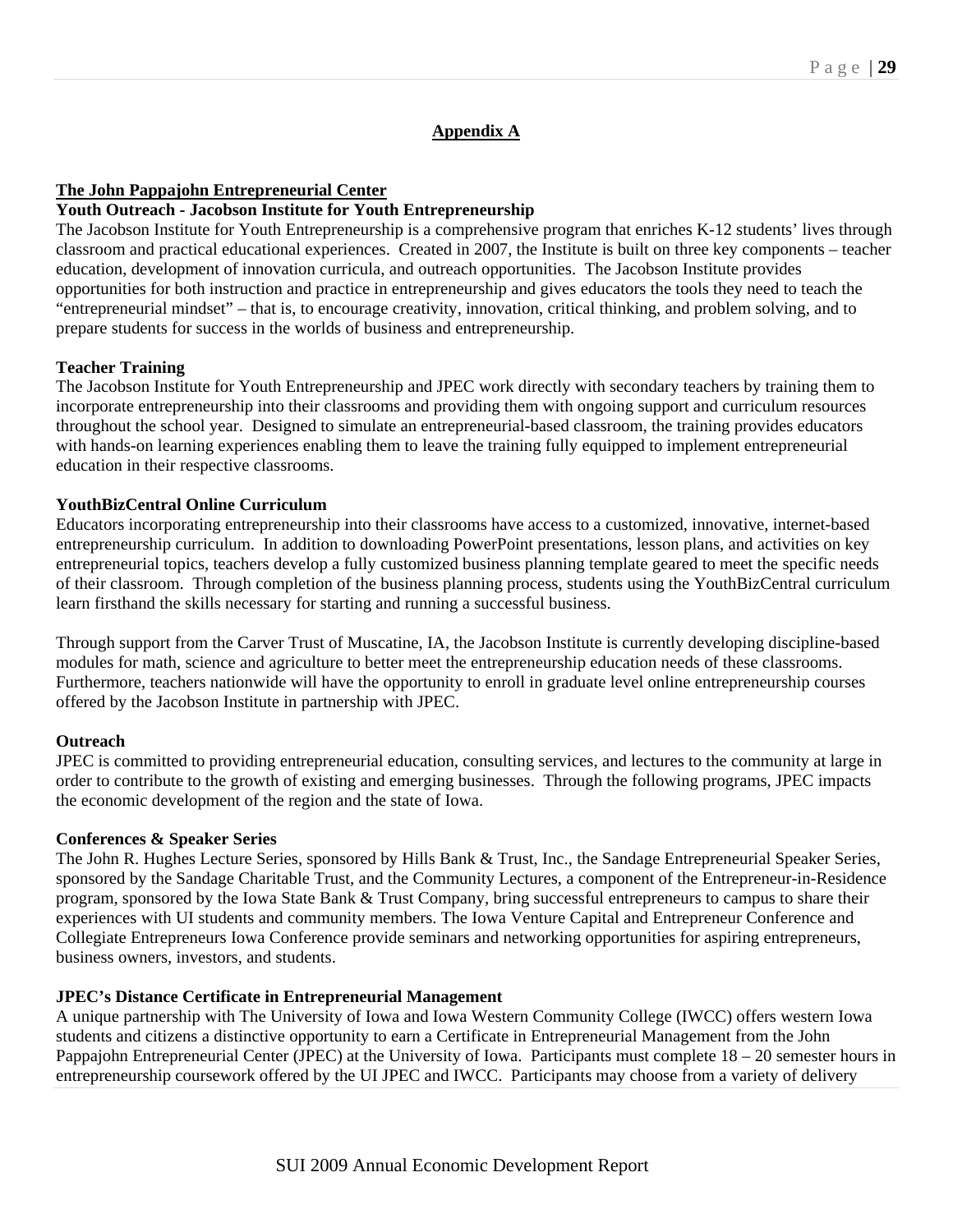options, including introductory courses taught by IWCC faculty, online coursework that includes regular interactive sessions with JPEC faculty and students from across the country, and local experiential learning opportunities.

### **Academic Program**

| <b>Enrollment</b><br>-Summer $2008$ :   | 17 Classes/Sections, 172 Undergraduates, 83 Graduate Students                        |        |
|-----------------------------------------|--------------------------------------------------------------------------------------|--------|
| -Fall 2008:                             | 32 Classes/Sections, 1547 Undergraduates, 10 Graduate Students                       |        |
| -Spring $2009$ :                        | 42 Classes/Sections, 1595 Undergraduates, 40 Graduate Students                       |        |
| <b>I-Envision Student Organization</b>  |                                                                                      |        |
|                                         | Number of members                                                                    | 75     |
| ٠                                       | National / Regional Conferences Attended                                             | 3      |
| <b>Client Consulting Services</b>       |                                                                                      |        |
| <b>Wellmark Venture Capital Fund</b>    | Applications processed                                                               | 14     |
|                                         | Companies funded                                                                     | 3      |
|                                         | Applications in process                                                              | 5      |
|                                         |                                                                                      |        |
| <b>Consulting Projects</b><br>$\bullet$ | Number of projects                                                                   | 31     |
|                                         | Industries include:                                                                  |        |
|                                         | Biotech, manufacturing, medical, information technology,                             |        |
|                                         | Ag services, retail                                                                  |        |
| $\bullet$                               | <b>Estimated Job Creation</b>                                                        | 45     |
|                                         | Number of hours contributed                                                          | 4,960  |
|                                         | <b>FastTrac® Entrepreneurial Training Program</b>                                    |        |
|                                         | Statewide (including Iowa City):                                                     |        |
|                                         | $\bullet$ Classes                                                                    | 10     |
|                                         | Total participants                                                                   | 202    |
|                                         | Iowa City area class:                                                                |        |
|                                         | • Classes                                                                            | 2      |
|                                         | Total participants                                                                   | 59     |
|                                         | <b>Estimated Job Creation</b><br>$\bullet$                                           | 88     |
|                                         | <b>Estimated New Business Starts</b><br>$\bullet$                                    | 10     |
| <b>Assorted Other Clients</b>           |                                                                                      |        |
|                                         | Various consulting projects and clients not directly involved in the programs above. |        |
|                                         | <b>Estimated New Business Starts</b>                                                 | 30     |
|                                         | <b>Total Clients</b>                                                                 | 50     |
|                                         | <b>Estimated Job Creation</b>                                                        | 5      |
| $\bullet$                               | Hours dedicated to one-on-one consulting                                             | $500+$ |
|                                         | <b>Bedell Entrepreneurship Learning Lab</b>                                          |        |
|                                         | <b>Enrollment Since Inception in May 2004</b>                                        |        |
|                                         | Number of student teams                                                              | 51     |
|                                         | (including 27 in the past year)                                                      |        |
|                                         |                                                                                      |        |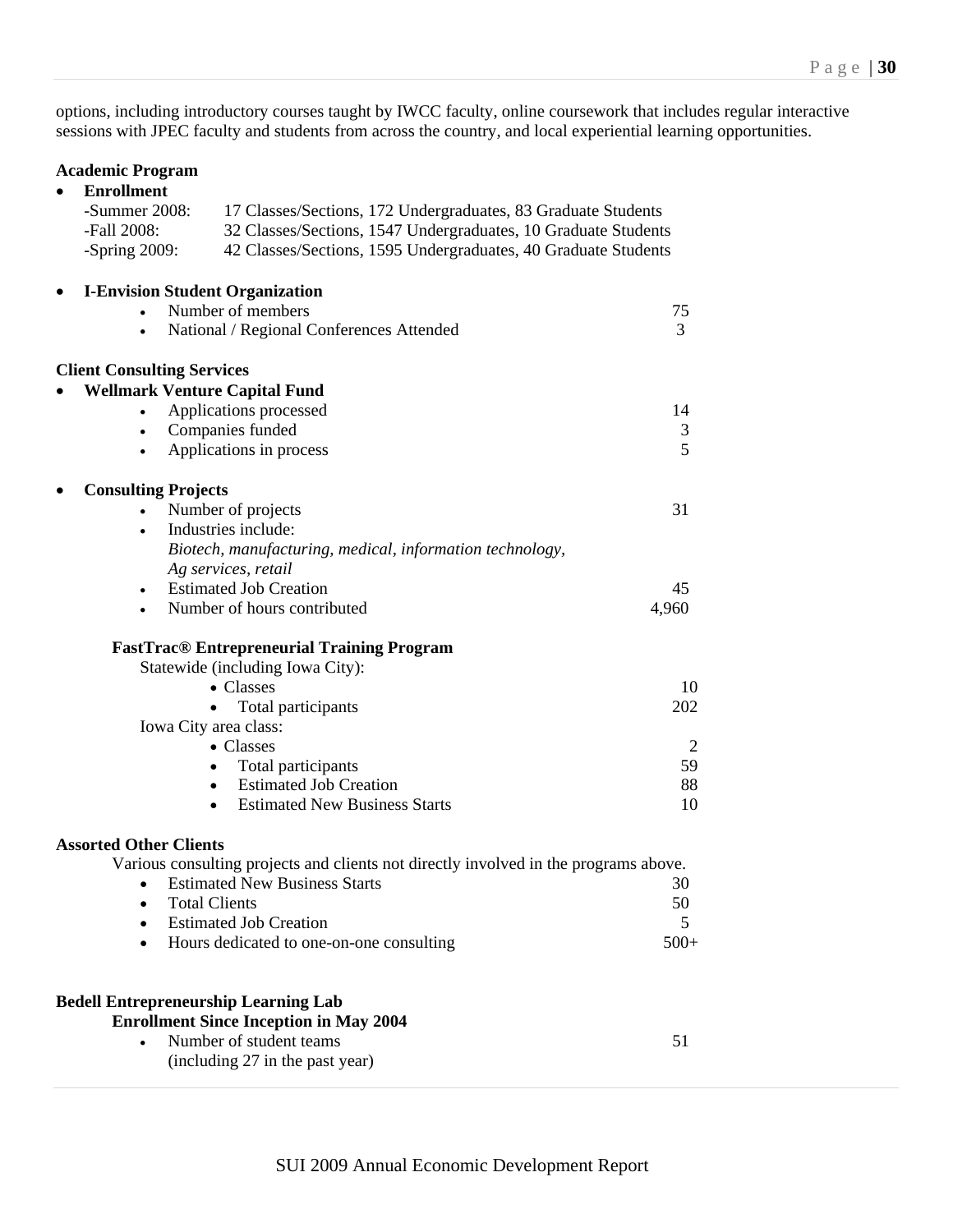| Number of student participants                                                                                    | 43                       |
|-------------------------------------------------------------------------------------------------------------------|--------------------------|
| <b>Business Plan and Elevator Pitch Competitions</b>                                                              |                          |
| <b>Pappajohn New Venture Business Plan Competition (11 Entrants)</b>                                              |                          |
| SmarteRx (Erin Thatcher)                                                                                          | <b>Regional Finalist</b> |
| The Paper Nest (Liz Munger, Liz Crooks, Erin Maurelli)                                                            | <b>Regional Finalist</b> |
| Mania Spot (Museyilnen Goshit)                                                                                    | <b>Regional Finalist</b> |
| <b>Student Elevator Pitch Competition (42 Entrants)</b>                                                           |                          |
| SmarteRx (Erin Thatcher)                                                                                          | \$2,500                  |
| Knotty Sisters (Brittany Burggraaf)                                                                               | \$2,500                  |
| Point of Sale Solutions (Ross Peterson)                                                                           | \$1,500                  |
| CorNroc (Mokotsi Rukundo)                                                                                         | \$1,500                  |
| GoGreen Coupons (Jacob Rigert)                                                                                    | \$1,000                  |
| The Paper Nest (Liz Crooks, Liz Munger)                                                                           | \$1,000                  |
| Universiticks (Dustin Waner)                                                                                      | \$500                    |
| A Warm Walk Home (Wanda Raiford)                                                                                  | \$500                    |
| <b>Faculty &amp; Staff Elevator Pitch Competition (28 Entrants)</b>                                               |                          |
| SmarteRx (Erin Thatcher)                                                                                          | \$2,500                  |
| Celadon Applications, LLC (Karen Pease)                                                                           | \$2,000                  |
|                                                                                                                   | \$1,500                  |
| Sports Analytics Group (Jeffrey Ohlmann)                                                                          |                          |
| Wonder Bath (Michelle Altmaier)                                                                                   | \$1,000                  |
| <b>Bonny Olson</b>                                                                                                | \$1,000                  |
| <b>Immunology Science Editors</b>                                                                                 | \$1,000                  |
| Abiogenix (Chandan Reddy)                                                                                         | \$1,000                  |
| <b>Volding Business Plan Competition (23 Entrants)</b>                                                            |                          |
| Green Transitions (Brandon Yoder)                                                                                 | \$3,500                  |
| FuzeTrade (Cody Seeley and Jason Willcox)                                                                         | \$2,500                  |
| CollegeCrasher.net (Adam Stillman)                                                                                | \$2,500                  |
| SmarteRx (Erin Thatcher)                                                                                          | \$2,500                  |
| Mood Consignment Furnishings (Christopher Williams)                                                               | \$2,500                  |
| <b>Knotty Sisters (Brittany Burggraaf)</b>                                                                        | \$1,000                  |
| CorNroc (Mokotsi Rukundo)                                                                                         | \$1,000                  |
| <b>Bedell Entrepreneurship Learning laboratory Year-End Competition (17 Entrants)</b>                             |                          |
| CollegeCrasher.net (Adam Stillman)                                                                                | \$5,000                  |
| <b>Knotty Sisters (Brittany Burggraaf)</b>                                                                        | \$2,500                  |
| Art of the Vine (Kami Ricklefs)                                                                                   | \$2,500                  |
| <b>Pappajohn Iowa Business Plan Competition (64 Entrants)</b><br>Reference LLC/Sensor<br><b>J&amp;J</b> Solutions | \$15,000<br>\$1,000      |
| <b>Storer Competition (4 Entrants)</b>                                                                            |                          |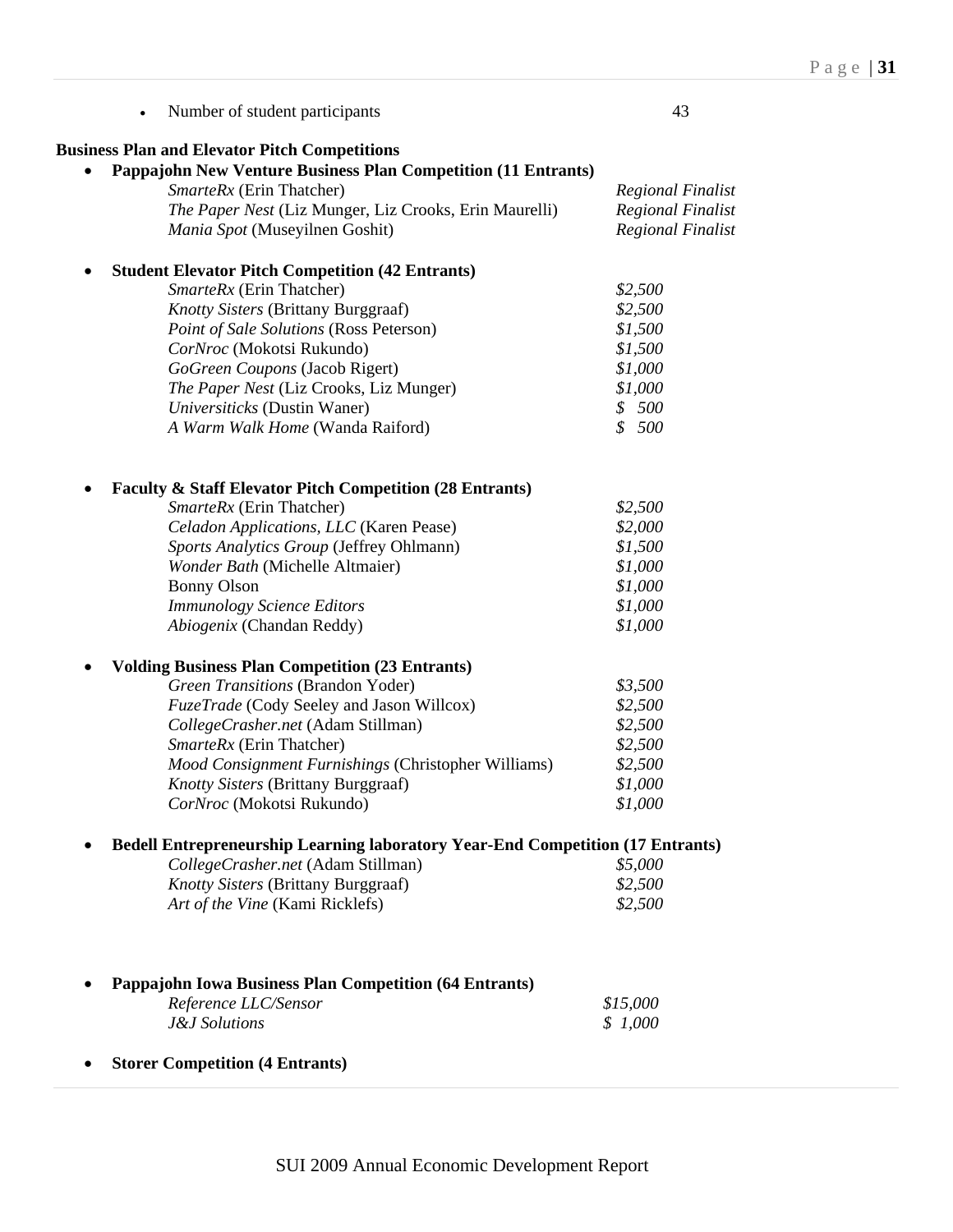# **National Business Plan Competitions**

*J&J Solutions* (Jared Garfield)

- Evansville Business Plan Competition, University of Evansville
	- $1^{\text{st}}$  Place, \$10,000
- Nebraska Business Plan Competition, University of Nebraska
	- $2<sup>nd</sup>$  Place, \$2,000
- Technology Association of Iowa and LWBJ Financial, 2009 Prometheus Award • Student Start-Up of the Year
- NASCENT 500 Business Plan Challenge, Ball State University
	- $\bullet$  1st Place, \$10,000
- Advanced E-Team Grants: NCIIA Grants for Funding
	- $\bullet$  \$18,000

### **Programs, Seminars and Workshops** *Fall 2008*

| <b>FastTrac Information Meeting</b>                            | 46             |
|----------------------------------------------------------------|----------------|
| Sandage: Don DeWaay                                            | 111            |
| <b>BELL Roundtable Lunch</b>                                   | 12             |
| E-in-R: Keith Chiavetta                                        | 15             |
| FastTrac (Washington)                                          | 9              |
| FastTrac (Iowa City)                                           | 30             |
| <b>BELL Roundtable Lunch: Merle Volding</b>                    | 15             |
| E-in-R: Merle Volding                                          | 15             |
| Tax Workshop                                                   | 6              |
| <b>BELL Roundtable Lunch: Networking</b>                       | 15             |
| Franchise Business Ownership Workshop                          | $\overline{4}$ |
| Business Expenses and Deductions Tax Workshop                  | 10             |
| Iowa Venture Capital Conference (DSM)                          | 2              |
| Reporting Sole Proprietor Income Tax Workshop                  | 6              |
| Tax Workshop                                                   | 2              |
| <b>SBIR/STTR</b>                                               | 22             |
| Sandage Nick Rhodes                                            | 210            |
| BELL Roundtable Lunch: John Hall, Goose Island                 | 15             |
| Hughes Lecture Series: Building a Successful Business in Iowa, |                |
| Rodney Anderson, Bob Gillispie, Nathan Sams                    | 313            |
| <b>BELL Roundtable Luncheon</b>                                | 15             |
| <b>JPEC Board Meeting</b>                                      | 21             |
| <b>Entrepreneurship Boot Camp</b>                              | 38             |
| Quick Books I                                                  | 12             |
| <b>Spring 2009</b>                                             |                |
| Quick Books II                                                 | 12             |
| EVG "U of I Resources" for Technology Commercialization        | 117            |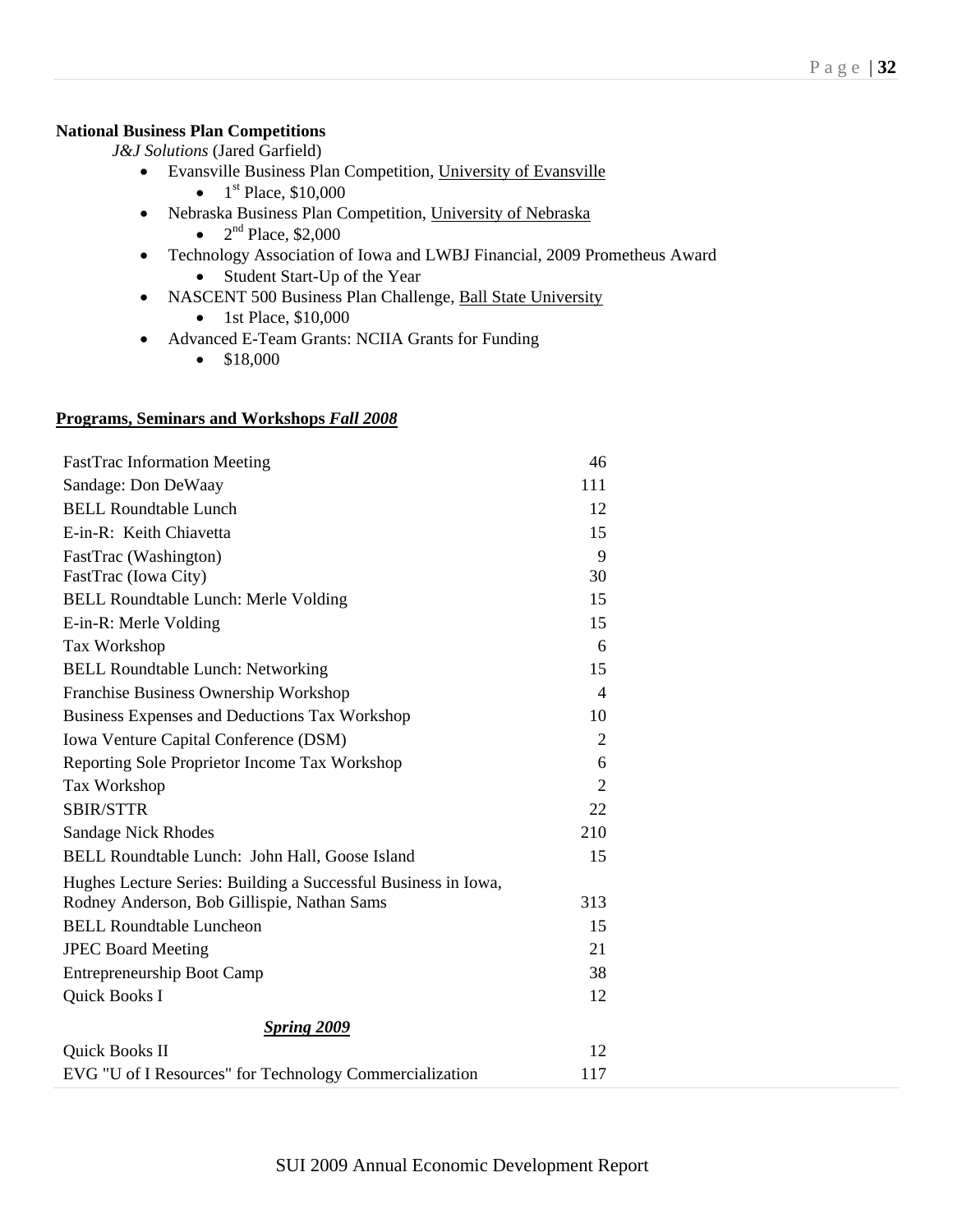| <b>BELL Roundtable: Networking</b>                                 | 18     |
|--------------------------------------------------------------------|--------|
| Pappajohn New Venture                                              | 11     |
| BELL Roundtable IP Attorneys: Kate Cox, April Marshall             | 23     |
| E-in-R Janice Baldes                                               | 15     |
| Succession Planning/Train the Marketer                             | 22     |
| EVG "Exemplar Genetics: Challenges and Solutions in an Early Stage |        |
| Start-up"                                                          | 42     |
| FastTrac (IC)                                                      | 15     |
| E-in-R: Keith Chiavetta                                            | 15     |
| BELL Roundtable: Carl Hirschman                                    | 15     |
| Elevator Pitch Workshop: Students                                  | 30     |
| <b>OEI</b> Informational Meeting                                   | 28     |
| <b>IRS Disaster Tax Seminar</b>                                    | 43     |
| <b>Elevator Pitch Competition</b>                                  | 42     |
| EntreFest Conference (IC)                                          | 251    |
| Collegiate Entrepreneurs Iowa Conference (UNI)                     | 55     |
| Sales, Use & Local Option Tax Workshop                             | 6      |
| EVG: "Raising Equity Capital for Your New and Growing Venture"     | 68     |
| Business Expenses and Deductions Tax Workshop                      | $\tau$ |
| Reporting Sole Proprietor Income Tax Workshop                      | 7      |
| <b>BELL Roundtable: Tom Martin</b>                                 | 16     |
| Payroll and Employment Taxes Workshop                              | 8      |
| <b>BELL Roundtable: Bob Squires</b>                                | 19     |
| <b>SIFE Regional Competition</b>                                   | 7      |
| EVG "Raising Equity Capital for Your New and Growing Venture"      | 57     |
| <b>Small Business Disaster Recovery Grant Workshop</b>             | 4      |
| Elevator Pitch Workshop: Faculty, Staff, Graduate Assistants       | 29     |
| BELL E-in-R: Sheldon Ohringer                                      | 6      |
| BELL E-in-R: Kathleen Ameche                                       | 6      |
| Alumni Association Spring Reunion                                  | 27     |
| <b>OEI</b> Meeting                                                 | 21     |
| <b>BELL End of Year Contest</b>                                    | 17     |
| MidwestOne Lecture: Joe Crookham                                   | 400    |
| Faculty, Staff, Graduate Assistants Elevator Pitch                 | 28     |
| <b>Volding Business Plan Competition</b>                           | 23     |
| <b>SIFE National Competition</b>                                   | 7      |
| <b>Entrepreneurial Boot Camp</b>                                   | 39     |
| <b>TOTAL</b>                                                       | 2,500  |
|                                                                    |        |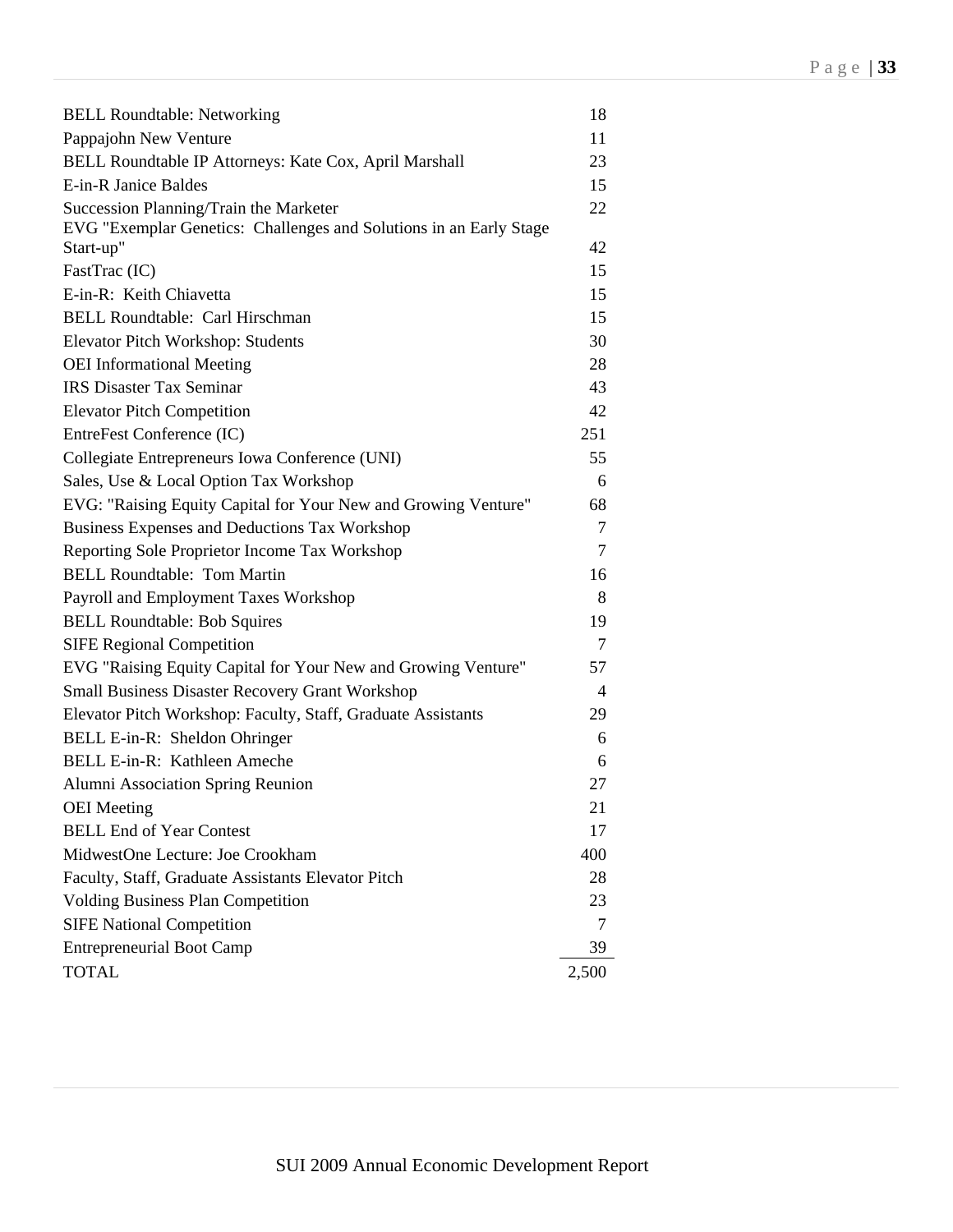# **Appendix B**

| <b>Name of Business or</b><br><b>Other Entity Served</b> | <b>City and County where</b><br>this Project is in Place |         |                                     |  | <b>University Unit that interacted</b><br>with business or other entity |
|----------------------------------------------------------|----------------------------------------------------------|---------|-------------------------------------|--|-------------------------------------------------------------------------|
|                                                          | City                                                     | County  |                                     |  |                                                                         |
| <b>BUSINESS INCUBATOR TENANTS</b>                        |                                                          |         |                                     |  |                                                                         |
| <b>ASL</b> Analytical                                    | Coralville                                               | Johnson | <b>BioVentures Center</b>           |  |                                                                         |
| Bio::Neos, Inc.                                          | Coralville                                               | Johnson | <b>Technology Innovation Center</b> |  |                                                                         |
| Cellular Engineering Tech.                               | Coralville                                               | Johnson | <b>BioVentures Center</b>           |  |                                                                         |
| Componica, LLC                                           | Coralville                                               | Johnson | <b>Technology Innovation Center</b> |  |                                                                         |
| Digital Artefacts, LLC                                   | Coralville                                               | Johnson | <b>Technology Innovation Center</b> |  |                                                                         |
| Exemplar                                                 | Coralville                                               | Johnson | <b>BioVentures Center</b>           |  |                                                                         |
| Innomatix, LLC                                           | Coralville                                               | Johnson | <b>Technology Innovation Center</b> |  |                                                                         |
| J. L. MediTech                                           | Coralville                                               | Johnson | <b>Technology Innovation Center</b> |  |                                                                         |
| KemPharm, Inc.                                           | Coralville                                               | Johnson | <b>BioVentures Center</b>           |  |                                                                         |
| K <sub>2</sub> Technologies                              | Coralville                                               | Johnson | <b>Technology Innovation Center</b> |  |                                                                         |
| Pharmacom Corporation                                    | Coralville                                               | Johnson | <b>Technology Innovation Center</b> |  |                                                                         |
| Ramaanchar Technologies, Inc.                            | Coralville                                               | Johnson | <b>Technology Innovation Center</b> |  |                                                                         |
| Terpenoid Therapeutics, Inc.                             | Coralville                                               | Johnson | <b>BioVentures Center</b>           |  |                                                                         |
| The Thomas Group                                         | Coralville                                               | Johnson | <b>Technology Innovation Center</b> |  |                                                                         |
| UIQI2                                                    | Coralville                                               | Johnson | <b>Technology Innovation Center</b> |  |                                                                         |
| <b>Vertex Pharmaceuticals</b>                            | Coralville                                               | Johnson | <b>BioVentures Center</b>           |  |                                                                         |
| <b>VIDA Diagnostics</b>                                  | Coralville                                               | Johnson | <b>Technology Innovation Center</b> |  |                                                                         |
| Kepa Services                                            | Coralville                                               | Johnson | <b>Technology Innovation Center</b> |  |                                                                         |
| SantosHuman, Inc.                                        | Coralville                                               | Johnson | <b>Technology Innovation Center</b> |  |                                                                         |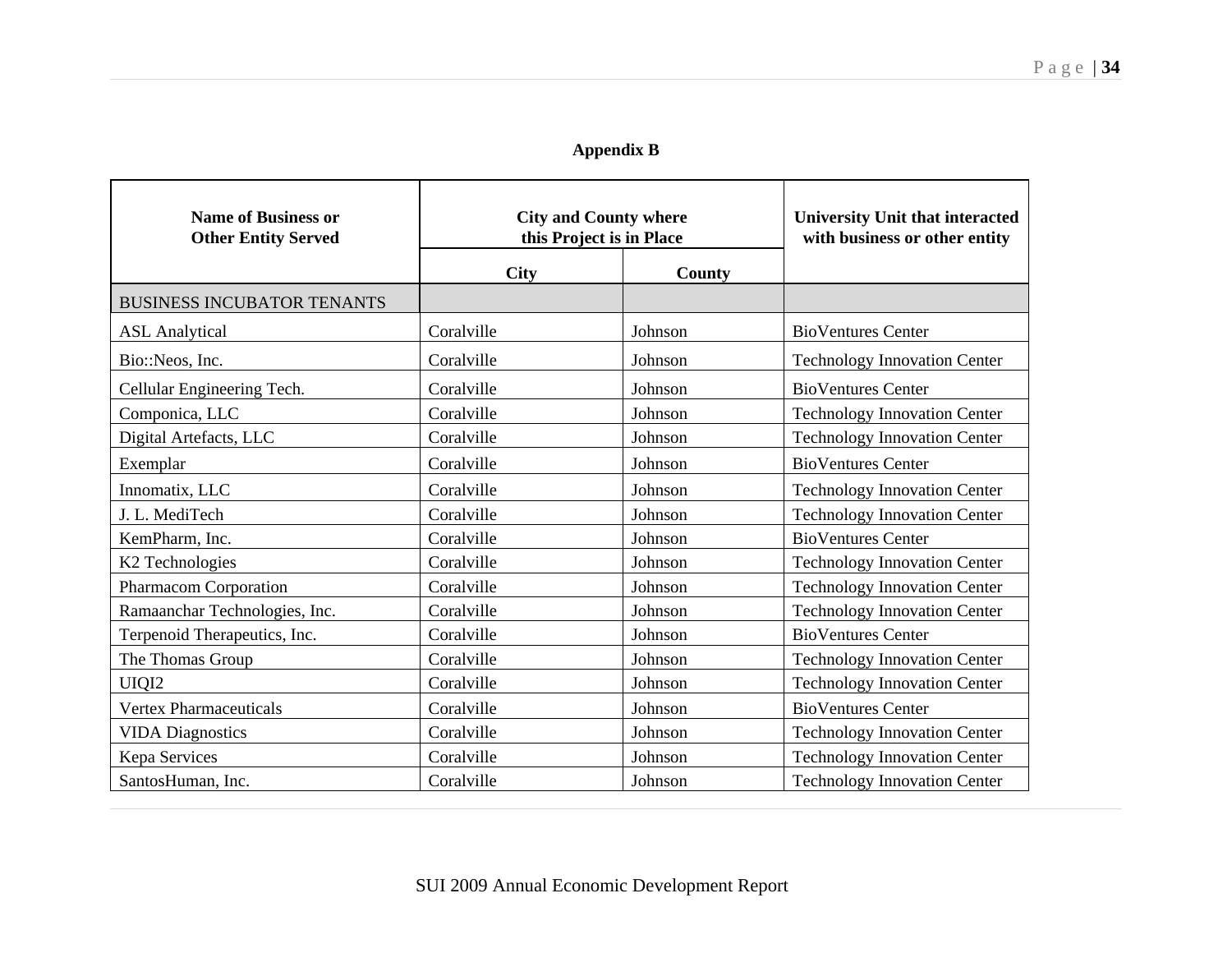| Pohaku                                                             | Coralville                   | Johnson        | <b>Technology Innovation Center</b>  |
|--------------------------------------------------------------------|------------------------------|----------------|--------------------------------------|
|                                                                    |                              |                |                                      |
| <b>RESEARCH PARK TENANTS</b>                                       |                              |                |                                      |
| <b>Innovative Software Engineering</b>                             | Coralville                   | Johnson        | <b>UI Research Park/TIC Graduate</b> |
| <b>LMS North America</b>                                           | Coralville                   | Johnson        | <b>UI Research Park/TIC Graduate</b> |
| Stanley Environmental, Inc.                                        | Coralville                   | Johnson        | <b>UI</b> Research Park              |
| Vangent, Inc.                                                      | Coralville                   | Johnson        | <b>UI</b> Research Park              |
| Integrated DNA Technologies, Inc.                                  | Coralville                   | Johnson        | <b>UI Research Park/TIC Graduate</b> |
| <b>Pearson Educational Measurement</b>                             | Coralville/Iowa City         | Johnson        | <b>UI</b> Research Park              |
| Noel-Levitz                                                        | Coralville                   | Johnson        | <b>UI</b> Research Park              |
| Cargill International                                              | Coralville/Cedar Rapids      | Johnson        | <b>UI</b> Research Park              |
| Optherion, Inc.                                                    | Coralville                   | Johnson        | <b>UI</b> Research Park              |
| <b>Brighton Group</b>                                              | <b>Coralville/Des Moines</b> | Johnson/Polk   | <b>UI</b> Research Park              |
| <b>OTHER BUSINESS INCUBATOR</b><br><b>GRADUATES ACTIVE IN IOWA</b> |                              |                |                                      |
| <b>Garvin Consulting Services</b>                                  | North Liberty                | Johnson        | <b>Technology Innovation Center</b>  |
| Ecolotree, Inc.                                                    | Lowden, North Liberty        | Cedar, Johnson | <b>Technology Innovation Center</b>  |
| <b>Accredo Therapeutics</b>                                        | <b>Iowa City</b>             | Johnson        | <b>Technology Innovation Center</b>  |
| Corcoran Communications, Inc.                                      | <b>Iowa City</b>             | Johnson        | <b>Technology Innovation Center</b>  |
| Buckle Down Publishing, Inc.                                       | <b>Iowa City</b>             | Johnson        | <b>Technology Innovation Center</b>  |
| Bio-Research Products, Inc.                                        | North Liberty                | Johnson        | <b>Technology Innovation Center</b>  |
| aJile Systems, Inc.                                                | Cedar Rapids                 | Linn           | <b>Technology Innovation Center</b>  |
| CompuTerra, Inc.                                                   | Cedar Rapids                 | Linn           | <b>Technology Innovation Center</b>  |
| <b>Entrepreneurial Learning Systems</b>                            | <b>Iowa City</b>             | Johnson        | <b>Technology Innovation Center</b>  |
| Caviforce Technologies, Inc.                                       | Des Moines                   | Polk           | <b>Technology Innovation Center</b>  |
| Sebesta Blomberg & Assoc., Inc.                                    | Coralville                   | Johnson        | <b>Technology Innovation Center</b>  |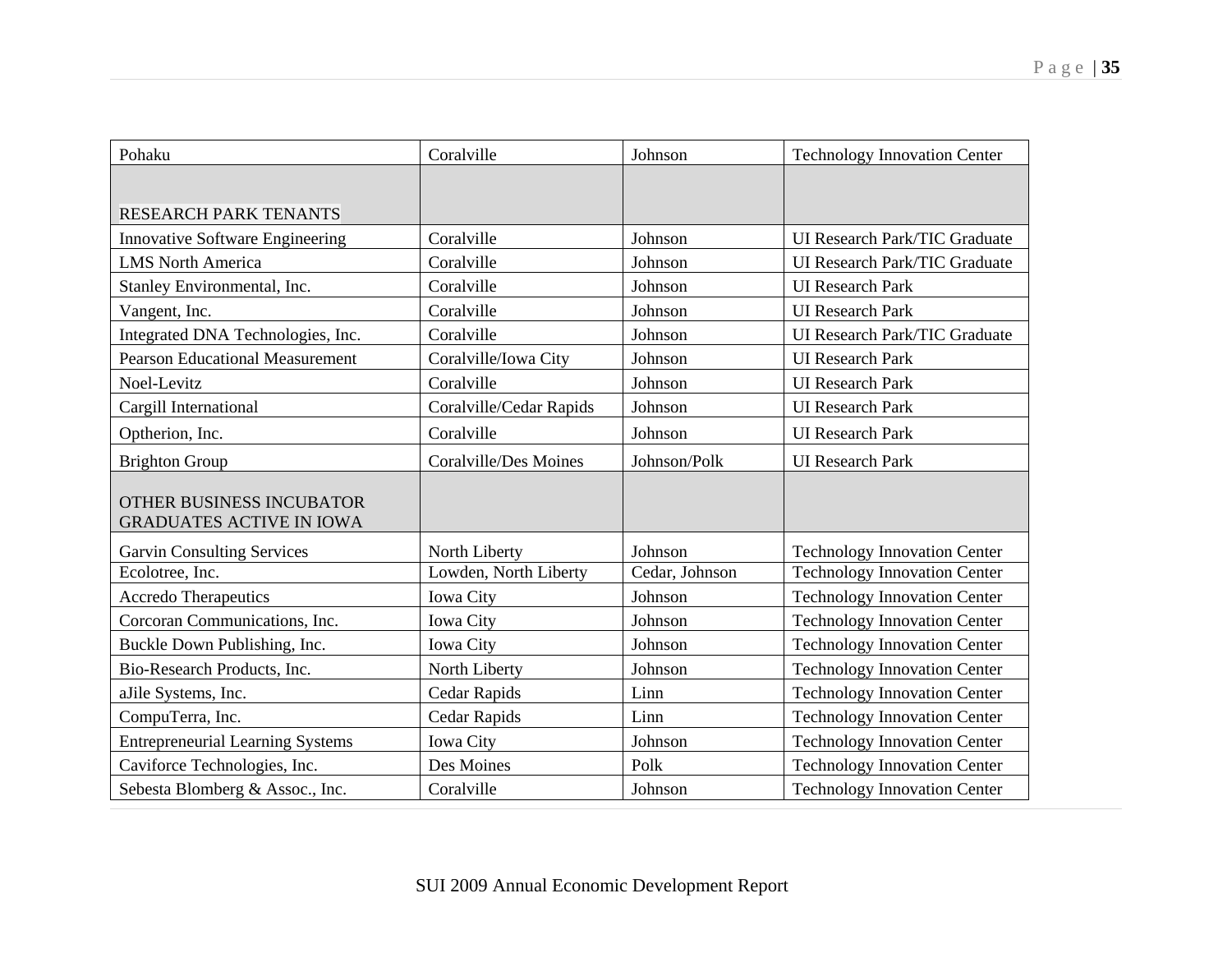| HomeSafe                           | Coralville               | Johnson   | <b>Technology Innovation Center</b> |
|------------------------------------|--------------------------|-----------|-------------------------------------|
| Integrated DNA Technologies, Inc.  | Coralville               | Johnson   | UI Research Park/TIC                |
| The Patient Education Institute    | Coralville/Iowa City     | Johnson   | UI Research Park/TIC                |
| Police Law Institute               | Coralville/North Liberty | Johnson   | <b>UI Research Park/TIC</b>         |
| Actual Safety, INC.                | Coralville               | Johnson   | <b>Technology Innovation Center</b> |
| <b>Applied Fullerene</b>           | Coralville               | Johnson   | <b>Technology Innovation Center</b> |
| <b>Corridor Business Journal</b>   | Coralville               | Johnson   | <b>Technology Innovation Center</b> |
| <b>DEVELOPERS</b>                  |                          |           |                                     |
| Myriad Developers, Inc.            | Cedar Rapids             | Linn      | <b>UI</b> Research Park             |
| TMD, L.L.C.                        | Solon                    | Johnson   | <b>UI</b> Research Park             |
| Midwest Development & Invest.Corp. | Fairfield                | Jefferson | <b>UI</b> Research Park             |
| <b>Liberty Growth</b>              | <b>Iowa City</b>         | Johnson   | <b>UI</b> Research Park             |
| <b>Hunter Companies</b>            | Cedar Rapids             | Linn      | <b>UI</b> Research Park             |
| S & S Developers                   | Iowa City                | Johnson   | <b>UI</b> Research Park             |
| <b>Andersen Construction</b>       | North Liberty            | Johnson   | <b>UI</b> Research Park             |
| Kevin Hanick                       | <b>Iowa City</b>         | Johnson   | <b>UI</b> Research Park             |
| Ryan Companies, US                 | Cedar Rapids             | Linn      | <b>UI</b> Research Park             |
| <b>NAI</b> Iowa Realty             | Des Moines/Cedar Rapids  | Polk/Linn | <b>UI</b> Research Park             |
| <b>Weitz Companies</b>             | Des Moines               | Polk      | <b>UI</b> Research Park             |
| Southgate Development              | <b>Iowa City</b>         | Johnson   | <b>UI</b> Research Park             |
| PROSPECTIVE TENANTS                |                          |           |                                     |
|                                    |                          |           |                                     |
| <b>Modular Genetics</b>            | <b>Boston</b>            | <b>MA</b> | <b>UI</b> Research Park             |
| Cambrex                            | <b>Charles City</b>      | Floyd     | <b>BioVentures Center</b>           |
| <b>Precision Analytics</b>         | Dallas                   | TX        | <b>Technology Innovation Center</b> |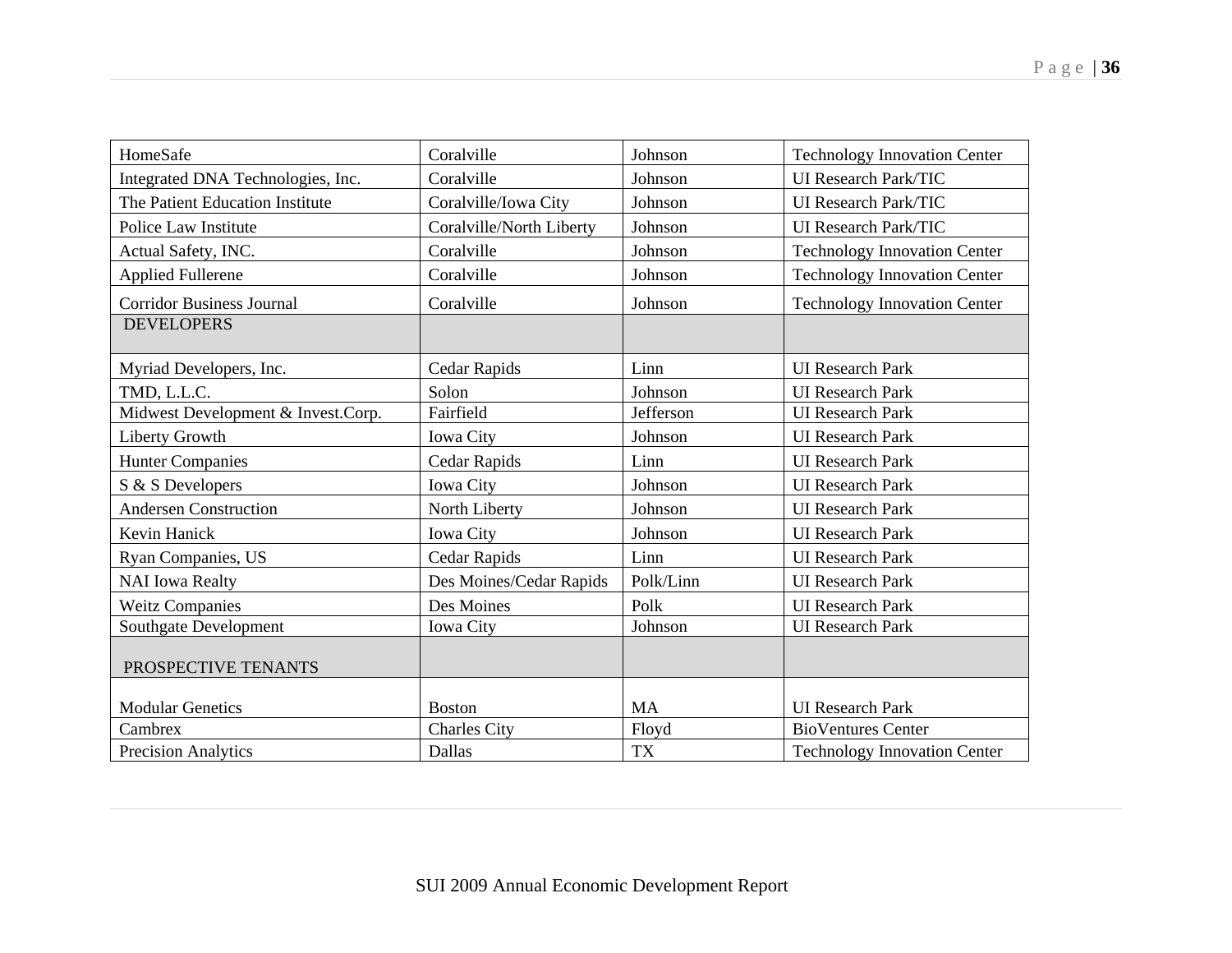# **IOWA STATE UNIVERSITY OF SCIENCE AND TECHNOLOGY**

# **FY 2009 Board of Regents, State of Iowa, Annual Economic Development and Technology Transfer Report**

# **PRESENTED BY SHARRON QUISENBERRY, VICE PRESIDENT FOR RESEARCH AND ECONOMIC DEVELOPMENT**

**September 24, 2009**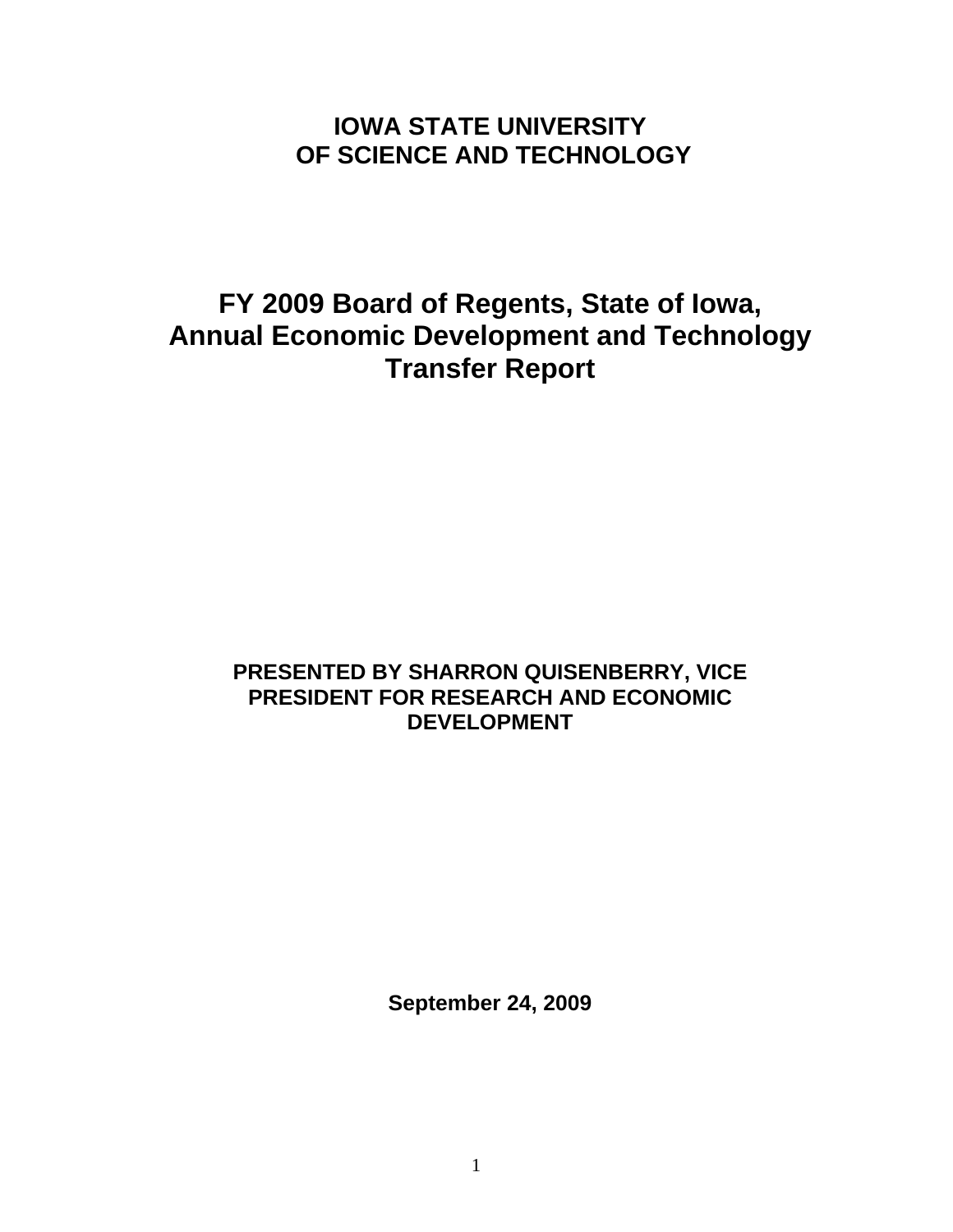### **FY 2009 Board of Regents, State of Iowa, Annual Economic Development and Technology Transfer Report**

1. Please briefly describe the relationship of your institution's economic development activities to the enhancement of economic growth in the state. The description should cover, but not necessarily be limited to the following:

A. the relationship between institutional activities and creation of jobs and wealth in Iowa B. Institutional activities and services which indirectly promote economic development, such as training provided to staff of local economic development agencies

### *1A. Enhancement of Economic Growth through Job Creation and Retention, Investments, Sales, and Cost Savings*

Iowa State University engages in several activities that have direct impact on both the creation as well as the retention of jobs in Iowa. The ISU Research Park is a technology community that encourages commercialization of university research. Likewise, the Innovations Development Facility, part of the Plant Sciences Institute, incubates new companies. In addition, the IPRT (Institute for Physical Research and Technology) Company Assistance Program, ISU Extension's Center for Industrial Research and Service (CIRAS), the Small Business Development Center (SBDC) and the ISU Pappajohn Center for Entrepreneurship interact with companies across Iowa to solve production and management problems. These interactions lead to the resolution of problems related to product development and business management. As a consequence of the improved production resulting from these interactions, businesses have been able to retain and often expand their work force. Some examples of the direct impact that these ISU units have had this past year are as follows:

- $\triangleright$  The ISU Research Park has been very successful in initiating as well as nurturing numerous **new businesses**. Fourteen new companies and affiliates have joined the Park in FY09, bringing the historical total to 191 companies, research centers, and affiliates. Currently, there are 58 companies, research centers, and affiliates located in the Park, employing 839 people.
- $\triangleright$  Two new faculty start-up companies have located in the Innovations Development Facility, which is an on-campus business incubator in the Roy J. Carver Co-Laboratory, under direction of the Plant Sciences Institute. A total of 15 companies have used business incubator space since the facility opened in September 2003.
- $\triangleright$  A summary of project evaluation data clearly shows that lowa companies with technical problems and research and development needs continue to find important technical help through the services of IPRT Company Assistance. Companies report positive impacts affecting their sales, investments, and operating costs. Of the IPRT clients responding to the survey, the estimated annual impact over the last 5 years is \$12.8 million per year, while the impact in FY09 alone was \$14.5 million. Companies also estimated that 20 jobs are created or retained each year. The satisfaction rating given by clients during this five year period is 4.4 (1-5 scale, with "1" being "is not satisfied" and "5" being "very satisfied).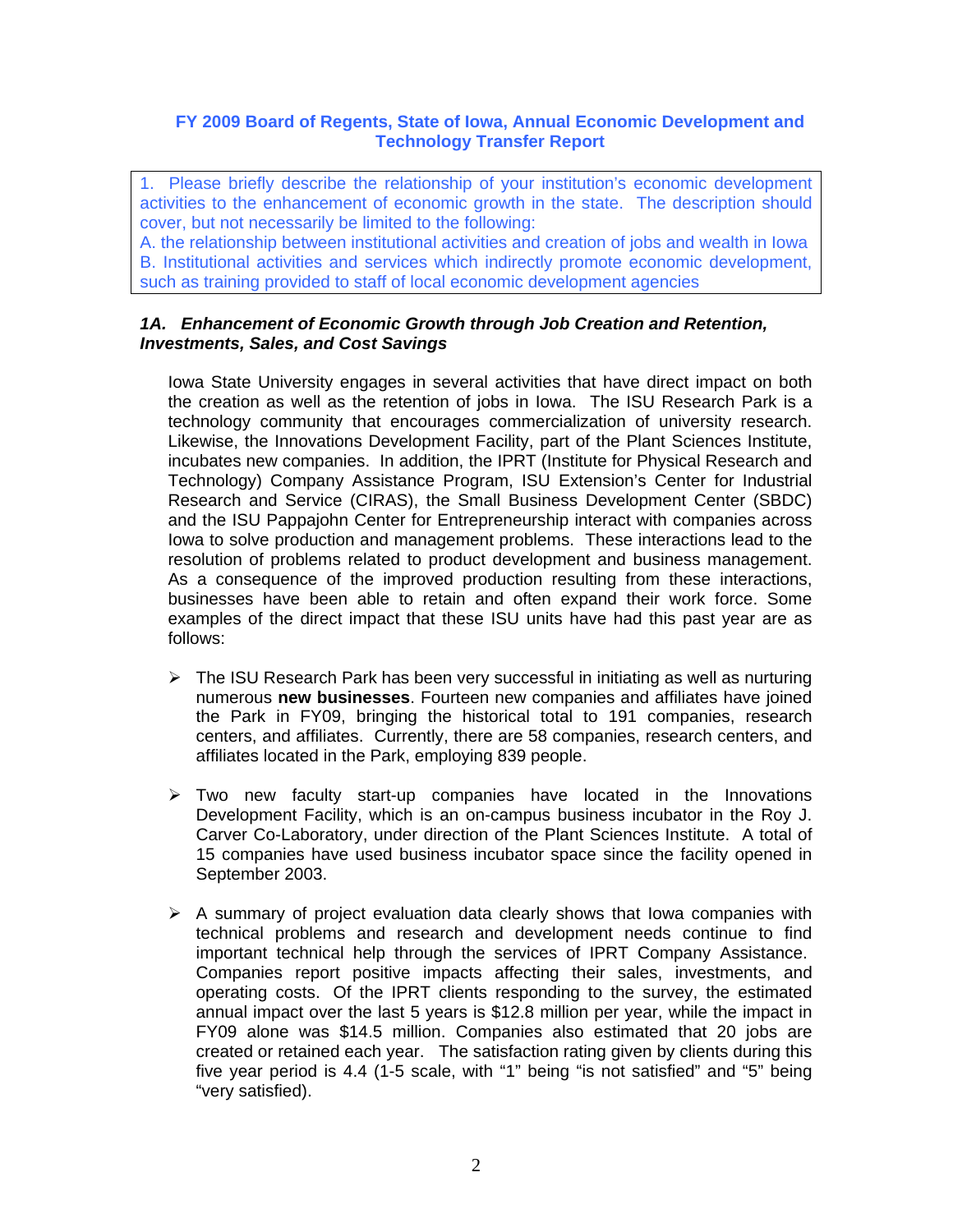- $\triangleright$  ISU proprietary biodiesel catalysts technologies (developed by Victor S.-Y. Lin, director of IPRT's Center for Catalysis and a professor of chemistry at Iowa State University) have been successfully transferred to an Iowa-based startup company, Catilin, Inc. These unique recyclable solid catalysts have enabled Catilin to attract \$6.7 million in venture capital. The company, founded in 2007, now employs 20 full-time staff members.
- $\triangleright$  Visualization software for medical applications (developed by Eliot Winer, associate director of IPRT's Virtual Reality Applications Center (VRAC) and professor of mechanical engineering at Iowa State University, James Oliver, VRAC director and Dr. Thom Lobe, a pediatric surgeon based at Blank Children's Hospital in Des Moines) have been transferred to an Iowa-based company. Visual Medical Solutions, founded in 2007, is offering BodyViz, software that creates 3D MRI, CT scan visualizations, unlocking medical imaging for the practicing surgeon, diagnostics and treatment. The company is located in the Iowa State University Research Park and employs four people.
- Extension's Center for Industrial Research and Service (CIRAS) has a mission to improve the quality of life in Iowa by enhancing the performance of business and industry through research, education, and technical assistance. Cumulatively, over the past four fiscal years, CIRAS and its partners have reported impact from companies totaling more than \$753 million dollars (new investments \$270 million, costs saved or avoided \$52 million, sales gained or retained \$431 million) with 7,919 jobs added or retained as a result of the technical assistance, education, or research they received.
- $\geq$  In FY09, businesses from 96 counties in the state received assistance on projects or attended educational workshops from CIRAS staff or partners; 775 companies reported \$58 million in new investments, \$24 million in costs saved or avoided, and \$184 million in sales gained or retained (\$266 million total). Company executives stated that 3,079 jobs were added or retained as a result of the research, technical assistance, or education they received from CIRAS and its partners. In addition to direct project and workshop assistance to companies, CIRAS staff also provided educational information to more than 10,000 individuals in FY09.
- $\triangleright$  In response to the floods and tornados of 2008, CIRAS reached out to Iowa industry in an effort to identify and assist in overcoming the resulting challenges for Iowa industries. CIRAS staff surveyed companies to identify industry obstacles to exceeding pre-disaster production levels. The information learned was conveyed to local, state, and federal economic development agencies, organizations, and people providing support and resources, establishing CIRAS as the "voice of industry" in a time of need. In addition, CIRAS provided direct assistance to 17 manufacturers across the state, including emergency tooling analysis, facility layouts, and productivity improvements to help manufacturers recover as effectively as possible. During the recovery period, CIRAS identified a need for assistance in business continuity planning for small- to medium-sized manufacturers. In response, CIRAS developed a business continuity planning service for manufacturers, which is tailored to meet the needs of Iowa manufacturers.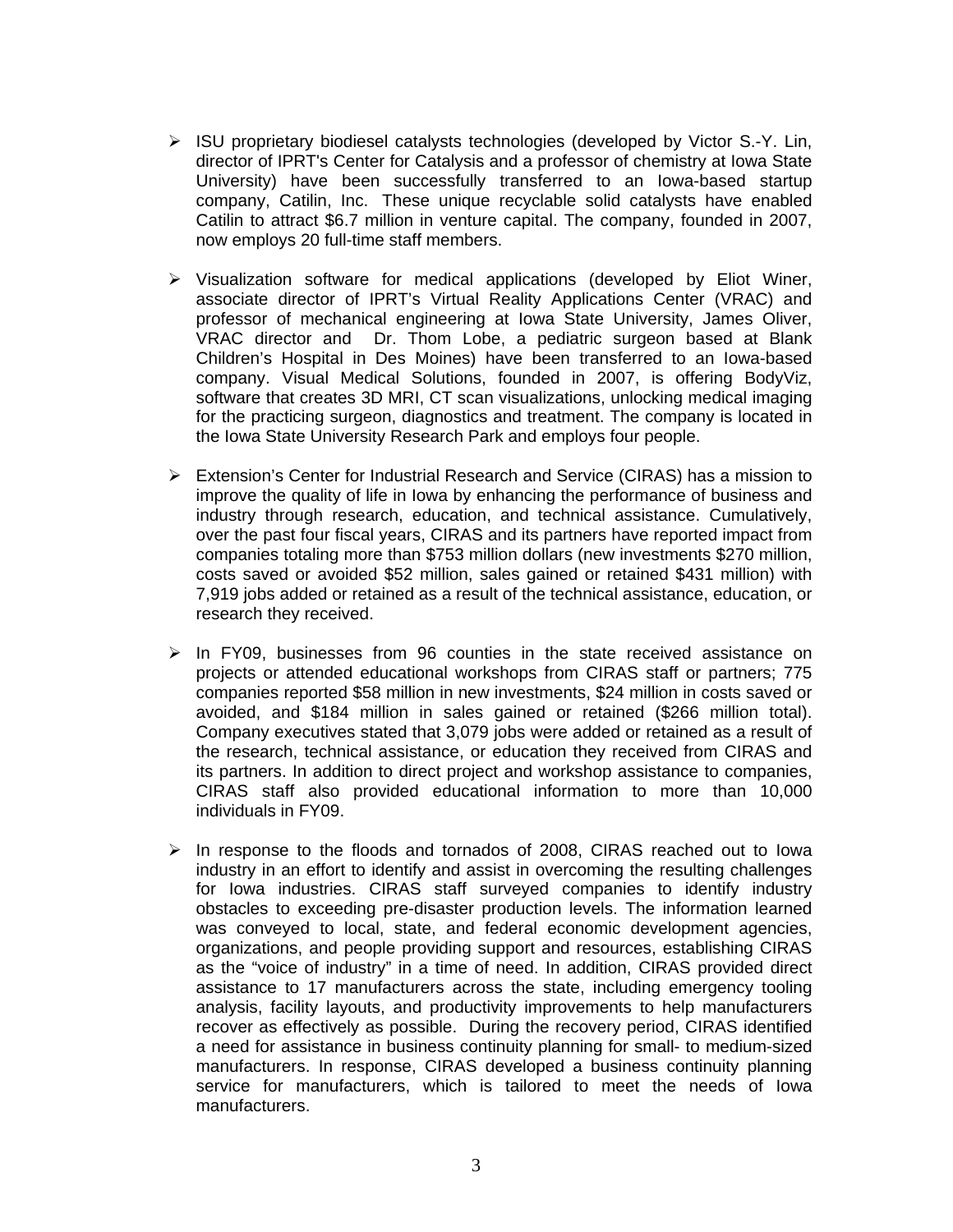- $\triangleright$  During the Business Continuity Planning Process, CIRAS works with companies to identify risks, and then to develop and implement mitigation plans to ensure critical business operations recover in the minimum amount of time after a disruption. To date, CIRAS has held seven business continuity planning workshops. The service will be offered on an ongoing basis to manufacturers throughout Iowa.
- $\triangleright$  More than 800 participants were trained in FY09 by attending conferences and workshops offered through a partnership of CIRAS; Civil, Construction, and Environmental Engineering; Electrical and Computer Engineering; Alliant Energy; CIPCO; MidAmerican Energy; Muscatine Power and Water; and the Iowa Energy Center. Energy efficiency workshops, held across Iowa, provided education on process heating, pumps, motors, compressed air systems, natural gas efficiency, and industrial steam systems. Energy short courses educated participants on the production, transmission, and distribution of electricity. Arc flash sessions provided safety training on procedures to prevent arcing of electrical currents and safety processes for employees. Engineers, geologists, technicians, and safety personnel attended structural engineering, transportation, and environmental and water resources design conferences. Attendees were able to obtain professional development hours towards retention of their Iowa engineering licenses.
- During FY09, the Small Business Development Center (SBDC) provided business assistance to companies, involving 2,544 clients and 11,519 counseling hours in 99 counties. They also conducted 345 training workshops in which 4,289 individuals participated.
- $\triangleright$  The ISU SBDC, along with the ISU Pappajohn Center for Entrepreneurship, provided 6,387 hours of counseling assistance to start-up and existing companies; served 214 clients with one-on-one counseling; educated 418 attendees through workshops; provided advice to several hundred clients via telephone and email; and advised 41 technology companies in the areas of licensing, equity based financing, market entry, and numerous operational areas.
- In a report published by James J. Chrisman, *Economic Impact of Small Business Development Centers (SBDC's)*, it was shown that for every \$1.00 in SBDC funding in FY07, the amount of tax dollars returned to the State of Iowa and the federal government by SBDC clients was \$2.19. There were also 631 jobs retained, 644 jobs created, \$42.5 million in sales retained and \$43.1 million in sales increased.
- $\triangleright$  Technologies originating at ISU and licensed to Iowa companies have resulted in over \$103 million in sales by those companies in calendar year 2008. Total sales of ISURF-licensed technologies were \$559 million, not including germplasm.
- $\triangleright$  The Office of Intellectual Property and Technology Transfer began supporting SBIR (Small Business Innovation Research) and STTR (Small Business Technology Transfer) outreach efforts in FY06. Since then, SBIR and STTR funding in Iowa has rebounded following a decrease in FY05 after federal support for an earlier assistance program at ISU ended. An emphasis has been placed on outreach and training activities. This includes a monthly newsletter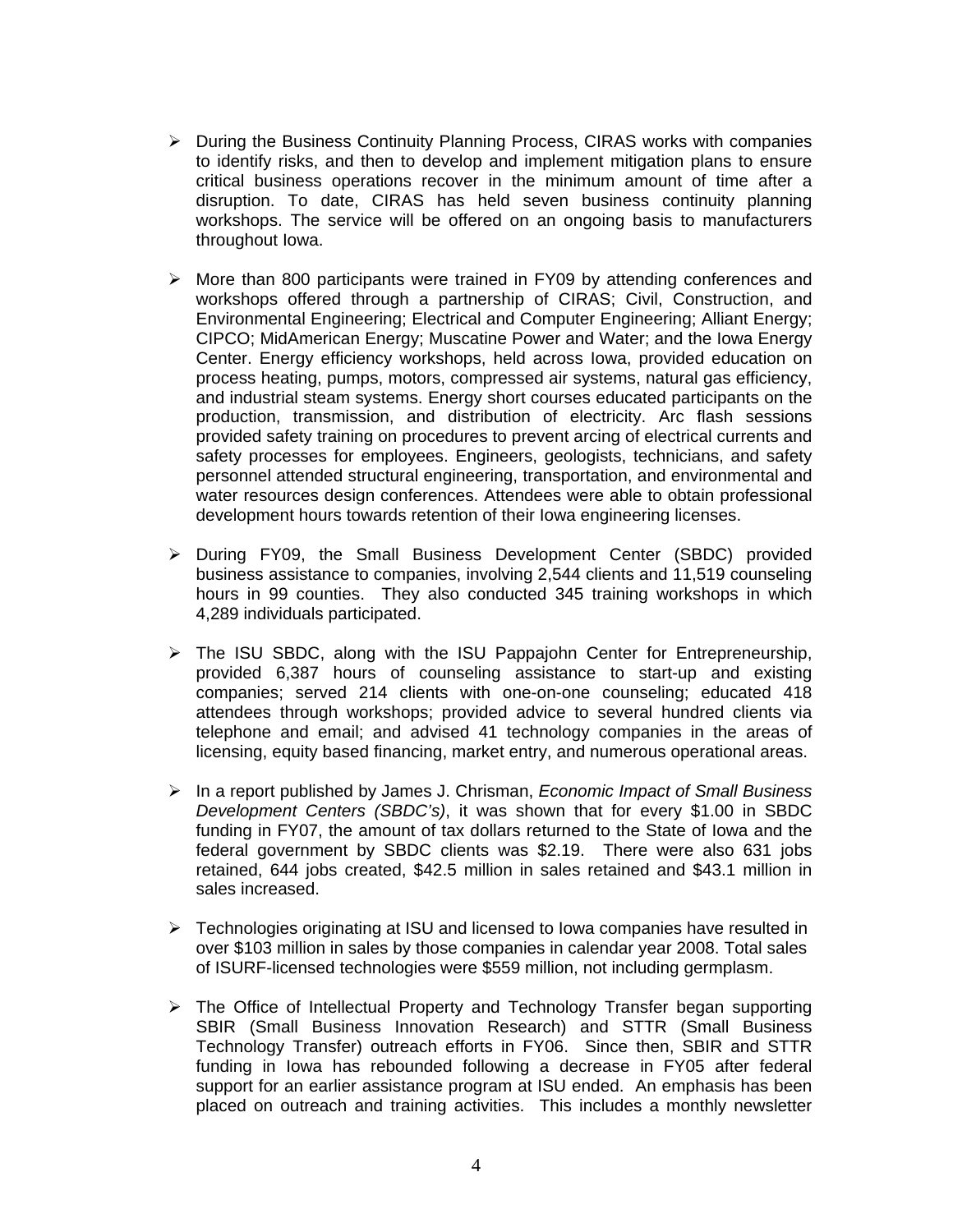and workshops presented by Federal program managers. In addition, comprehensive proposal preparation support has contributed to an increasing number of companies applying for funding. Twenty-three Iowa companies were assisted in the preparation of 28 proposals or administration of awards during FY09, including eight Iowa State faculty or staff-related companies. In FY09, 21 Iowa companies won 27 new or continuing SBIR and STTR awards worth nearly \$6.4 million, an increase over the \$6.2 million awarded in FY08. The Departments of Agriculture, Defense and Energy, as well as the National Institutes of Health, the National Aeronautics and Space Administration and the National Science Foundation, are funding this year's Iowa SBIR/STTR award winners. The funded projects reflect Iowa's strengths in biotechnology, information systems, materials development and agriculture. Over \$3.7 million in support was awarded for Navy and Air Force projects to enhance machining technologies, develop innovative sensors, and improve components with applications in electronics. An additional \$1.8 million was received from the National Institutes of Health for diverse projects that range from the development of novel neuroprotective agents to improved influenza vaccines to medical monitoring devices.

 $\triangleright$  The ISU Grow Iowa Values Fund program has a competitive research component that pairs ISU faculty members with Iowa industries to create economic benefit for the companies. A survey of nine companies (surveyed one year after project completion) that participated in projects that were completed in June 2007 documented 71 jobs created or retained and a \$9.1M sales impact due to the research projects conducted in partnership between ISU and the companies. Surveys for the round of projects competed in June 2008 are occurring this fall.

### *1B. Training Opportunities for Staff of Local Economic Development Agencies and Other Activities that Indirectly Promote Economic Development*

- $\triangleright$  In preparation for the Bio World Congress trade show, several IDED staff members spent a day at Iowa State learning about the Bioeconomy Institute, Center for Biorenewable Chemicals, Biobased Industry Center, BioCentury Research Farm, and the Harvest, Storage and Transportation Consortium. This allowed them to be better prepared to speak with companies while attending the trade show and generate interest in Iowa State and the State of Iowa.
- The College of Engineering and ISU Extension's Center for Industrial Research and Service (CIRAS) partnered to hold the "1st ISU Wind Energy Symposium: Challenges and Opportunities" to begin the work of drawing a road map that will better define Iowa State's role in this rapidly evolving energy sector. Participants included the Department of Energy, the American Wind Energy Association, John Deere, Siemens, Mid-American Energy, Clipper Windpower, and Iowa State faculty and staff. Faculty led discussion panels on wind turbine systems, manufacturing and deployment, and infrastructure and delivery—all areas with developing or active research projects at Iowa State. College of Engineering faculty and staff are continuing with their development of the wind energy road map. CIRAS staff members are providing links between the ongoing research at ISU and the needs of manufacturers in the wind industry in Iowa. Staff members have worked with nine companies in the wind industry over the past two years.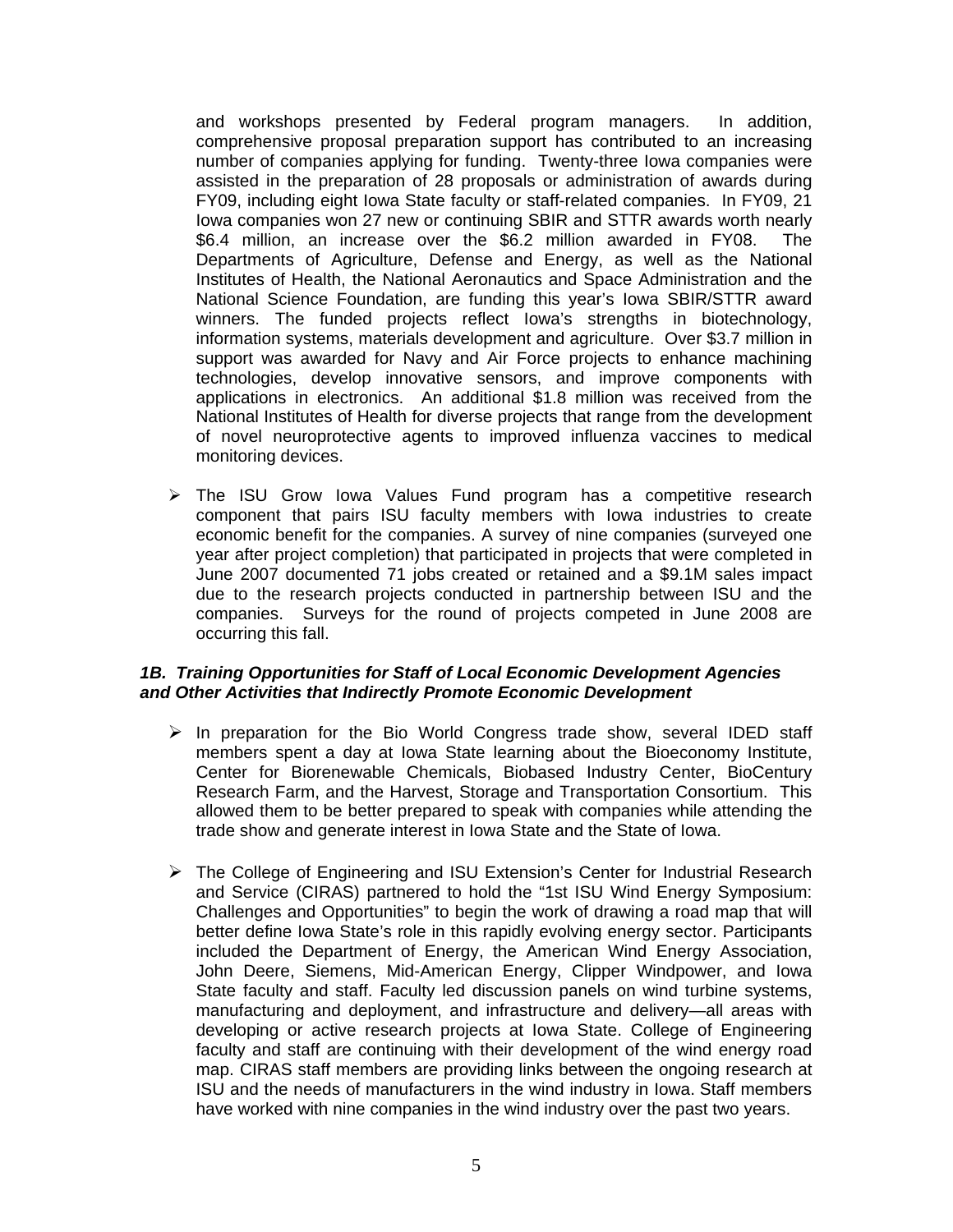$\triangleright$  In 2007 CIRAS initiated the first annual Veterans Procurement Conference because of the struggle disabled veterans have with navigating the federal procurement system. The event was designed to connect veterans and businesses of Iowa with knowledge, resources, and opportunities to be successful in government contracting. Each year the Veterans Conference has grown and now includes large businesses and government agencies eager to contract with well qualified veteran business owners. CIRAS received awards from the Department of Veterans Affairs Center for Veterans Enterprise in both 2007 and 2008 for the creation and delivery of these conferences. In 2009, CIRAS is leading the curriculum development for the Federal Contractor Certification training program intended to help veteran business owners understand Federal contracting, respond competently to solicitations, and perform them successfully once they have won the contract. This is a joint project of the Center for Veterans Enterprise and the Association of Procurement Technical Assistance Centers, with the assistance of the Defense Acquisition University.

2. Please provide the following information for FY 2009: (If your institution utilizes additional metrics specific to your institution's specialized areas of research or service, please include them here)

### *Note: Unless noted, the data provided below are FY09 data.*

- a. Number of disclosures of intellectual property: 95
- b. Number of patent applications filed: 40
- a. Number of patents awarded: 23
- b. Number of license and option agreements executed on institutional intellectual property, in total and in Iowa: 84 total, 32 in Iowa
- c. Number of license and option agreements yielding income: 121
- d. Revenue to Iowa companies as a result of licensed technology: \$103 million (CY08)
- e. Number of startup companies formed, in total and in Iowa (through licensing activities): 1 total, 1 in Iowa
- f. Number of companies in research parks and incubators: ISU Research Park: 42 private and 16 university-related; Plant Sciences Institute Innovations Development Facility (IDF): 4 (all university-related)
- g. Number of new companies in research parks and incubators: ISU Research Park: 14 private and 0 university-related; Plant Sciences Institute IDF: 2 (both university-related)
- h. Number of employees in companies in research parks and incubators: ISU Research Park: 533 private and 306 university-related; Plant Sciences Institute IDF: 15 (all university-related)
- i. Royalties and license fee income: \$9.3 million
- j. Total sponsored funding received: \$305.2 million of which \$170 million is for research
- k. Corporate sponsored funding received for research and economic development, in total and in Iowa: \$22.4 million total, \$12 million in Iowa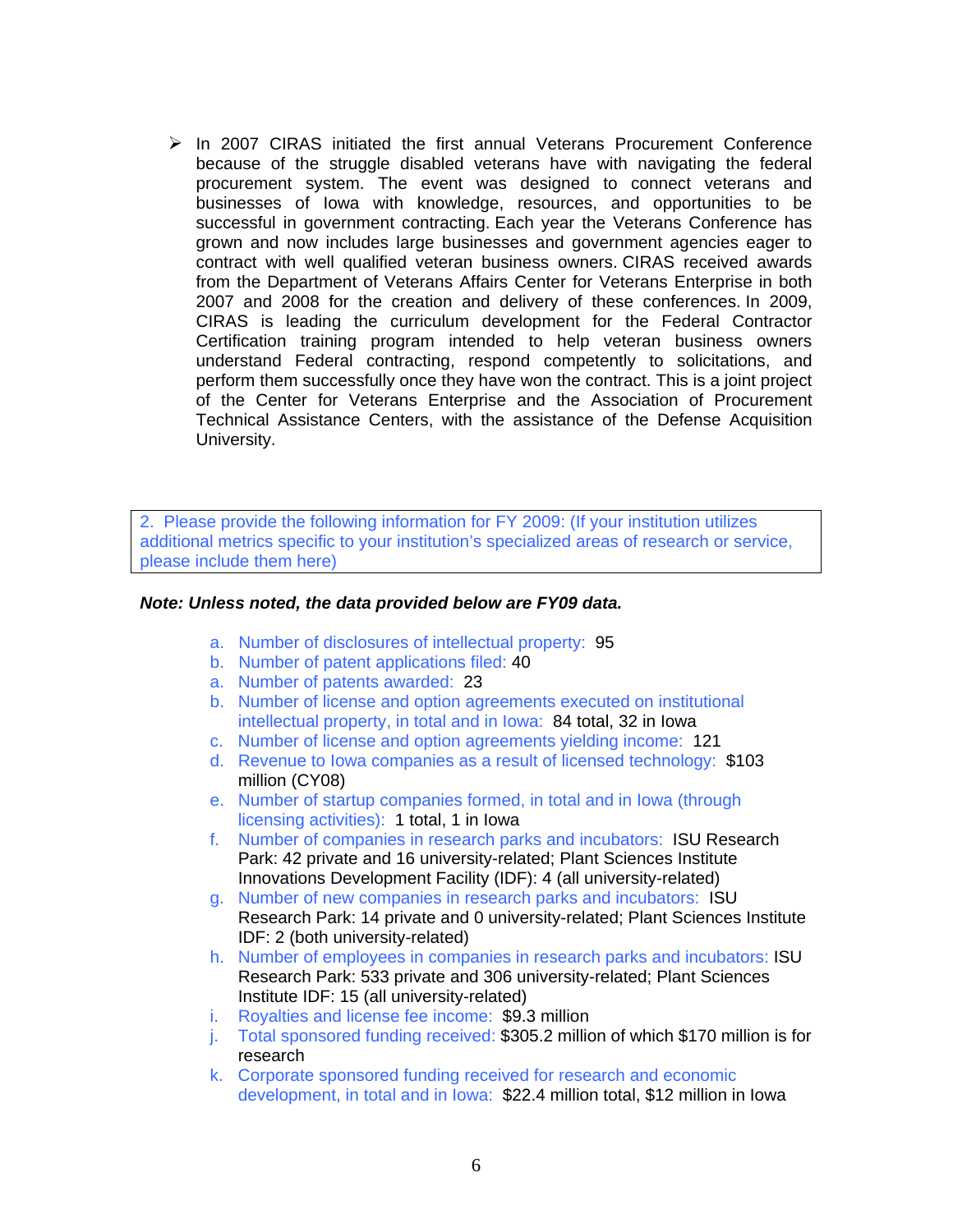- l. Iowa special appropriations for economic development in the following categories:
	- i. Annual state appropriations for ongoing programs (such as research parks, SBDC, IPRT, IDM, Metal Casting Center): \$2.8 million includes \$1,074,990 SBDC (includes state-wide programs), \$154,539 ISU Research Park & \$1,600,000 IPRT
	- ii. Grow Iowa Values Fund appropriations: \$1,540,000 iii. Battelle appropriations No new funding in FY09
- m. Research expenditures (including state appropriations and external funding) \$224.4 million—Note that this is an FY08 number, most recent number available
- n. Licenses and options executed per \$10 million research expenditures: 3.3 (est.)—Note that this is an FY07 figure, most recent number available
- o. Sales of licensed products by Iowa-based companies: \$103 million--Note that this is a CY08 figure, most recent number available.
- p. Number of employees for current Research Park tenants and incubator, as well as former tenants that are still in existence in basic form world-wide 2,843
- q. Number of interactions ISU had in FY09 with communities and businesses across the State of Iowa: 6,836 (in all 99 counties)

3. Please describe the ways in which your institution is engaged in the following activities (For example, what is the nature of the outreach and service activities? Which units provide it? What kinds of people and organizations benefit?)

A. Direct and hands-on technical assistance to businesses and entrepreneurs

B. Direct economic development assistance to Iowa communities

C. Economic development services provided by research parks, incubators or similar service units

### *3A. Direct and Hands-on Technical Assistance to Businesses and Entrepreneurs: ISU System for Innovation*

Iowa State University is charged with advancing economic development and technology transfer activities that promote growth and benefit all citizens. While creation of knowledge remains the basic responsibility of a research university, the way we share knowledge determines our success. ISU shares knowledge and expertise with students (learning and teaching), communities (engagement), and business and industry (technology transfer and economic development). ISU ranks as one of the most successful universities nationwide in several categories of technology transfer and economic development. The activities of the colleges, institutes and centers are coordinated through the Economic Development Council that advises the Vice President for Research and Economic Development. The Vice President and this Council continuously communicate with economic development entities within the State such as the Iowa Department of Economic Development, the Iowa Business Council, the Greater Des Moines Partnership and other local and regional agencies.

The Iowa State University "System for Innovation" was developed to focus on the transfer of university technologies into commercial applications in start-up or existing companies. Functions of the ISU System for Innovation include: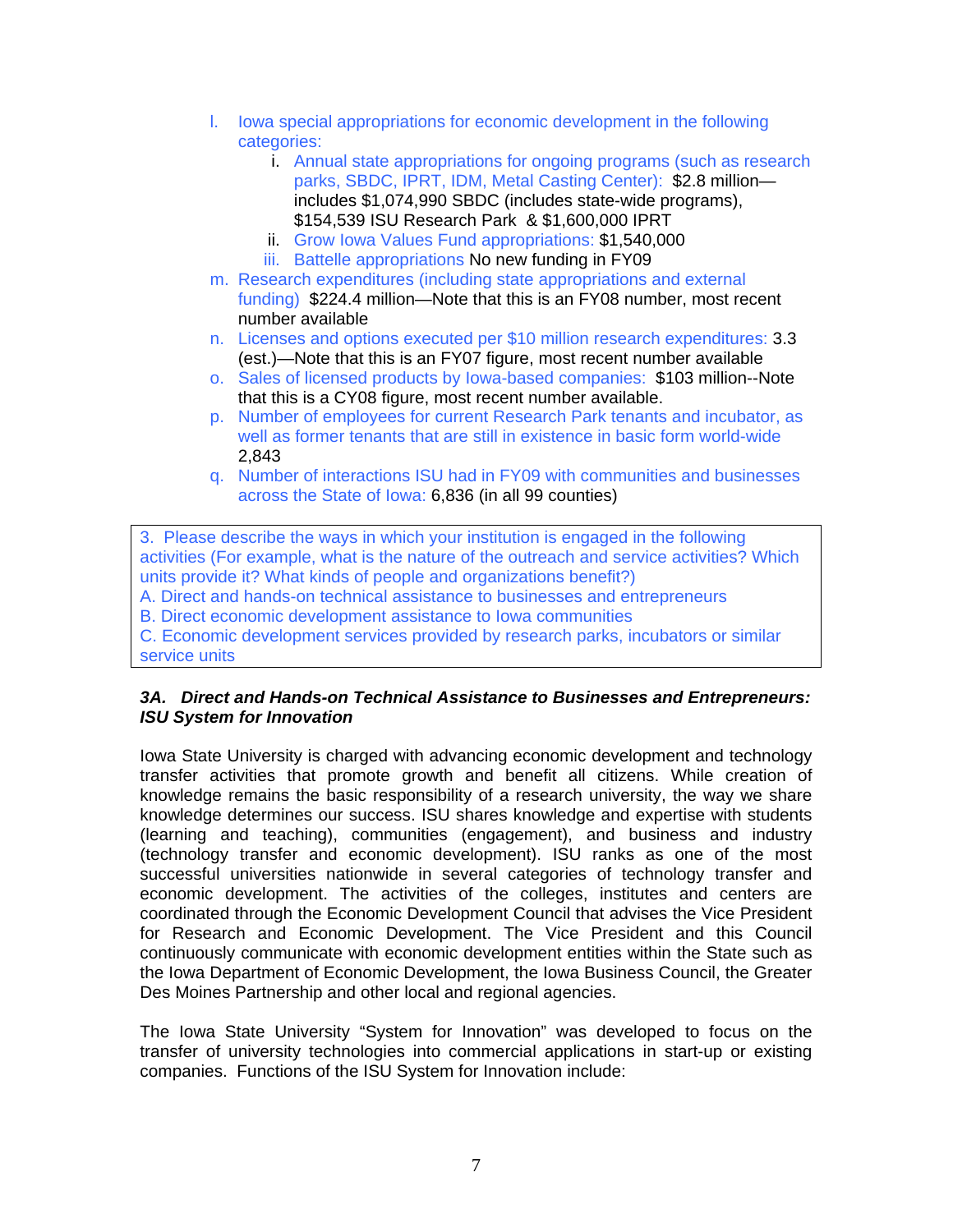- **Business Development & Assistance and Entrepreneurial Activities**: Efforts related to start-up companies, including business assistance services & SBIR/STTR applications.
- **Technical Assistance & Technology Development**: Solving technical problems, assisting in product development and process improvement projects for existing businesses. This includes the current efforts of no-cost technical assistance and cost-sharing projects.
- **Industry Relations**: Facilitation of a multitude of interactions between ISU and its industry partners, including the management of research relationships and interactions with economic development groups, legislative groups, and other third parties.
- **Community Development**: To disseminate and develop programming, facilitating community organizations, fostering community planning, and coordinating with community and regional economic development networks and organizations.
- **Technology Transfer and Licensing:** The transfer of patented intellectual property to business and industry through license agreements.
- **Physical Space:** Physical space for business incubation is available in the ISU Research Park, Plant Sciences Institute, and Center for Crops Utilization Research.
- **Research and Instrumentation Facilities:** Iowa State University maintains more than 20 central research facilities that also serve communities and businesses on a fee-for-service basis.

## *3B. Direct Economic Development Assistance to Iowa Communities*

 Since 2005, ISU Extension's Center for Industrial Research and Service (CIRAS) has partnered with the ISU Department of Economics to conduct six regional economic studies throughout Iowa. The studies provide economic developers with an overview of their regional economy and the forces affecting it, assess the regional industrial structure, identify key regional industries, and promote the use of research-based criteria for justifying public economic development spending. The regional studies help to enhance the link between local economic development needs and Iowa State University research, extension, and continuing education professionals. The studies have been funded in part from a grant to CIRAS from the Economic Development Administration.

The sixth study, "Establishing a Baseline for the Siouxland Tri-State Regional Innovation Project: Key Industries and Occupational Characteristics," was completed in June 2009. Through this study, CIRAS assisted the Siouxland Region (ten counties in three states) in identifying their regional economy by defining the occupational characteristics and key industries in the region. This data assisted the region in the development of a strategic plan driven by a Regional Innovation Grant (RIG). The RIG's are funded by the Employment and Training Administration within the Department of Labor to assist state workforce agencies and local Workforce Investment boards in the development of a comprehensive, integrated, strategic regional plan, with a focus on current or future unanticipated economic events. CIRAS continues to work with the greater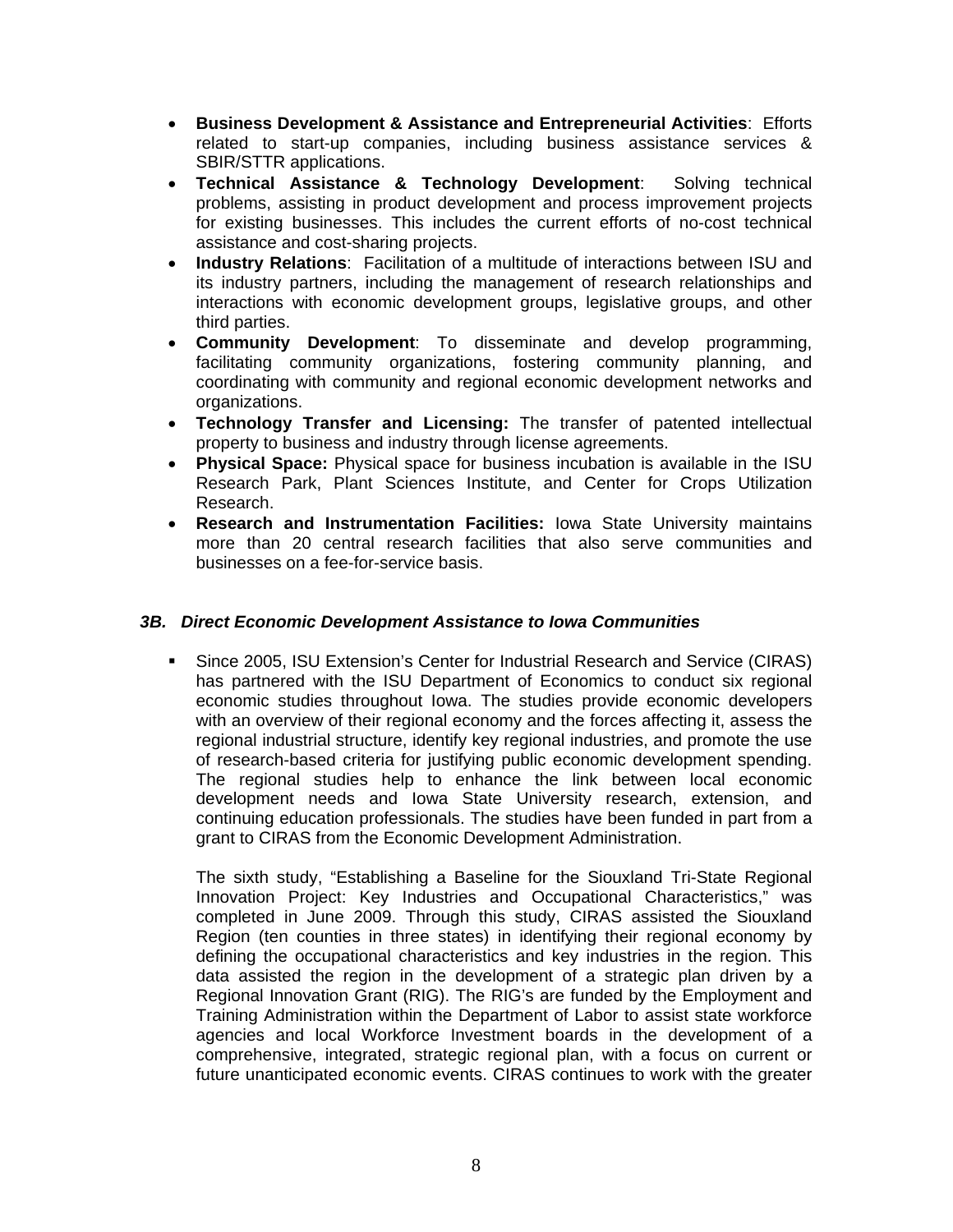Siouxland region to assist with data driven decision-making in addressing economic development and workforce development issues in the region.

### *3C. ISU's Key Units Engaged in Economic Development*

Iowa State University, as part of the higher education system in the State, is charged with advancing technology transfer and economic development activities that promote growth and benefit all citizens. The University evolves these goals by contributing to workforce development, creating intellectual property, advancing ideas to the stage of market readiness, supporting creation of new companies, offering assistance to existing companies, and attracting new companies to the State. The University's economic development/technology transfer support system includes the following units that are coordinated through the Research and Economic Development Council:

- **Pappajohn Center for Entrepreneurship and the Small Business Development Center (SBDC)**. These units work with researchers to define the technologists' role in the company, evaluate markets, assist in the creation of a business plan and help the company develop connections with a network of business resources including consultants, accountants, attorneys, prospective employees and investors. In a typical year, the Pappajohn Center, working with IPRT, the Plant Sciences Institute, ISURF/OIPTT and other research centers, identifies approximately 25 prospective new technologies. These technologies can take six to 26 months to develop sufficiently to justify the formation of businesses. During this time the researcher receives assistance in moving the technology from the researcher's bench to the marketplace. The Pappajohn Center helps the researcher develop the model for the business and establish the network of resources necessary to implement the plan. These resources can include business assistance, students or capital. The Pappajohn Center/SBDC also continues to provide a referral network and facilitates the recruitment of students including access to internships.
- **Institute for Physical Research and Technology (IPRT).** Through IPRT's Company Assistance Program, Iowa companies can leverage the expertise of the IPRT research centers and other ISU capabilities in order to solve technical problems, create new products and processes, and increase productivity and quality. IPRT Company Assistance provides help through both its Research and Development cost-sharing program and through short-term, no-cost technical assistance. IPRT assists early-stage technology commercialization and actively collaborates with Iowa companies on technology development projects. IPRT plays an integral role in the process of technology transfer targeted at new business creation. Many successful businesses have emerged from IPRT technologies, including Mechdyne of Marshalltown and PowerFilm, Inc. of Ames. The staff members of the Materials Group and the Nondestructive Evaluation Group within Company Assistance provide significant and broad expertise to help Iowa manufacturers address material and inspection issues. These programs offer state of the art knowledge made available to business, and both groups have expanded their capabilities and facilities to keep pace with research advances and modern industrial needs. This direction allows them to reach ever more clients and tackle an increasingly wide range of challenges.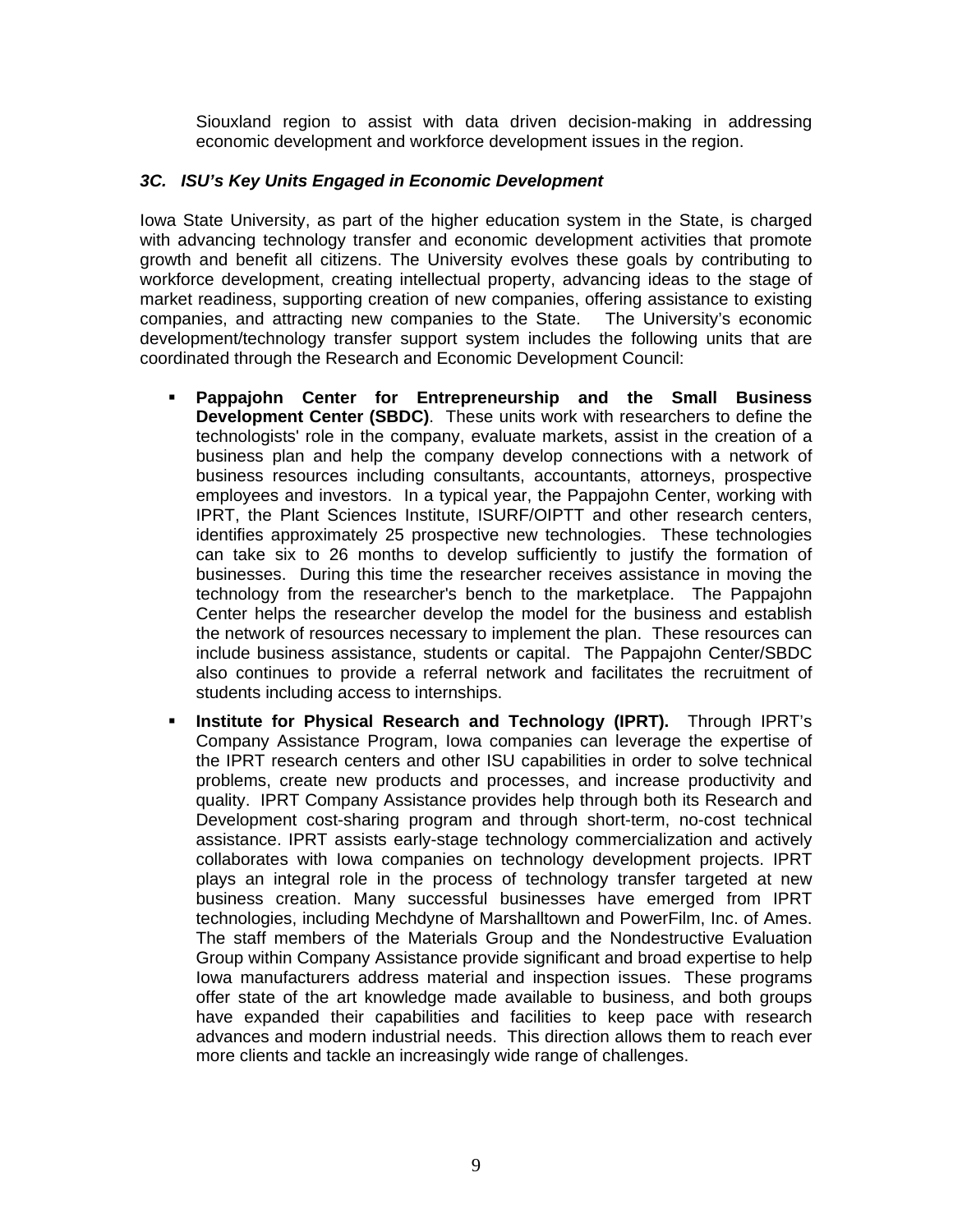IPRT has also been a major supporter of Iowa State University's Solar Decathlon team, which has built an innovative 800-sq. ft. solar house as its entry into the U.S. Department of Energy's 2009 Solar Decathlon competition. Ulrike Passe, director of IPRT's Center for Building Energy Research and a professor of architecture at Iowa State University, is the project's lead investigator. The team has worked with over 25 Iowa companies, either to help construct the house or as a supplier of materials and components. Some of the innovations created for the house may lead to new products for Iowa manufacturers.

- **Iowa State Innovation System (ISIS).** Near the time a venture is launched, facilities become an issue. ISIS, ISU's technology incubator, provides an ideal first home for companies. ISIS offers connections to the University, affordable space with reception services, office equipment (copiers, fax machines, and computers), conference rooms, and other amenities at a very reasonable rate. The Pappajohn Center, described above, provides mentoring to the companies as well as the opportunity for companies to utilize students as interns and researchers. ISIS will generally attract five new companies each year. Companies typically spend one to three years in the Incubator moving from product development to product sales. Once sales are established, companies grow out of the Incubator. Some companies remain within the Research Park and continue to receive development assistance, while others move on to commercial space elsewhere but can still receive business development services from the ISU Pappajohn Center and ISU SBDC. As companies mature, the University provides opportunities for collaboration between researchers at the University and in the companies. Students provide cost-effective labor and are potential employees. The Research Park provides expansion space, often financing the space and improvements.
- **Iowa State University Research Park.** The Iowa State University Research Park is a 230-acre development with over 325,000 square feet of building space and is located south of the Iowa State University campus. The ISU Research Park is more than just land and buildings; it is a technology community that encourages commercialization of University research.
- **Extension's Center for Industrial Research and Service (CIRAS).** CIRAS provides research, education, and technical assistance to Iowa industry through partnerships with Iowa's universities and community colleges, government agencies, and business associations. Account managers throughout the state meet with clients to assess needs and provide links to resources that companies can use to increase their competitiveness. Solutions are offered through a combination of direct assistance from center staff, university faculty, partner organizations, and outside consultants. CIRAS staff has expertise in engineering, biobased products and biorenewables, management practices, government procurement, productivity, growth services, quality systems, and communitybusiness economic development. The center is supported in part by the DoC/NIST Manufacturing Extension Partnership, the DoD/DLA Procurement Technical Assistance Program, the DoC/EDA University Center Program, and the USDA BioPreferred program.
- **ISU Research Foundation (ISURF) and the Office of Intellectual Property and Technology Transfer (OIPTT).** ISURF owns and ISURF and OIPTT jointly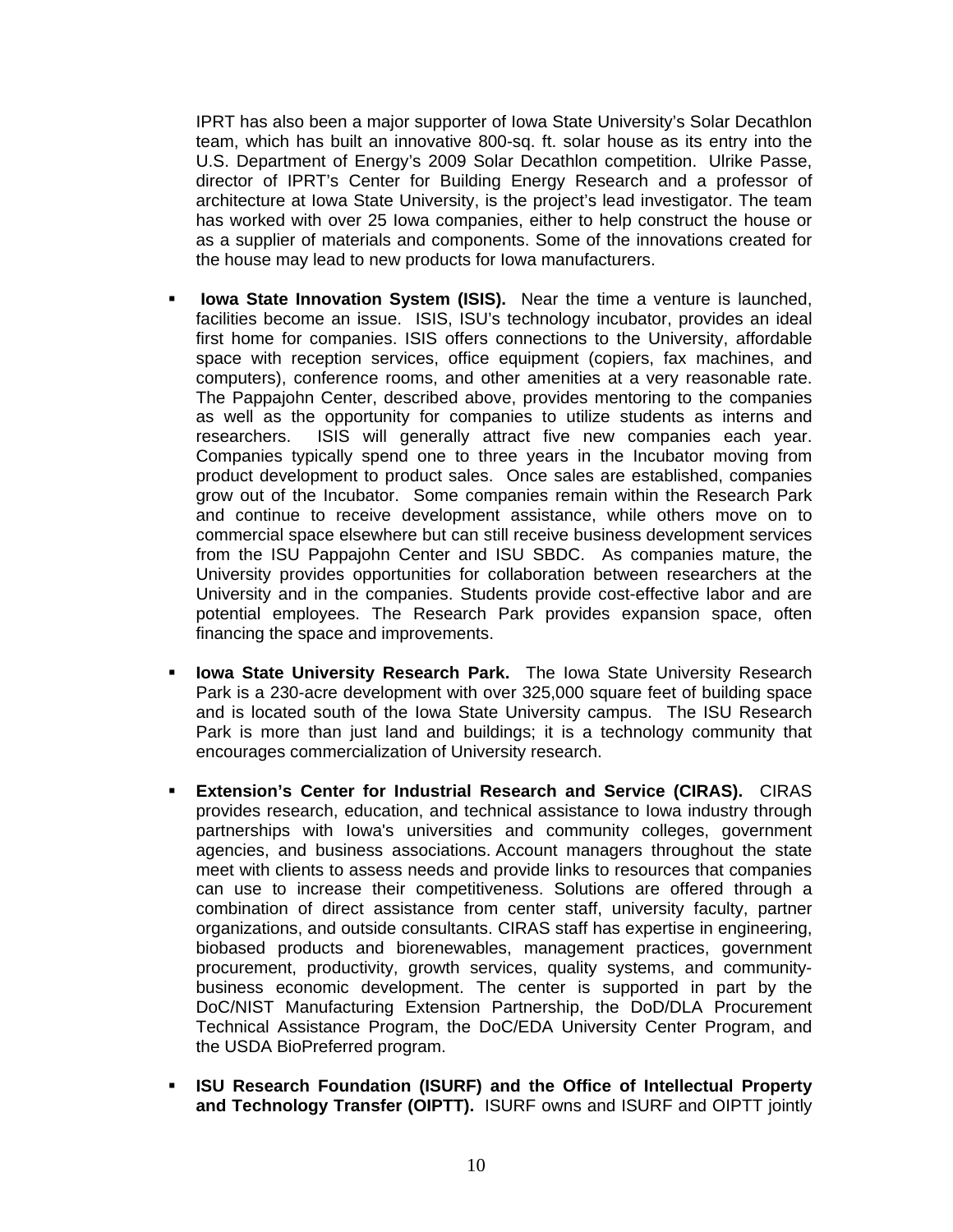manage, market and license the intellectual property for Iowa State University. ISURF/OIPTT works with faculty members in regard to the reporting and protection of innovations, including patenting inventions. It markets the innovations to find commercial partners interested in licensing. It also funds projects within the University that have potential for broadening the intellectual property protection or providing value for its commercial potential. ISURF also provides assistance to Iowa companies, including ISU faculty start-ups with SBIR and STTR applications.

- **Innovations Development Facility (IDF).** This is a business incubator operated by the Plant Sciences Institute to promote the commercialization of plant biotechnology. IDF encourages ISU faculty, staff, and students to commercialize their research in the plant sciences and promotes the development of start-up companies among aspiring entrepreneurs. IDF is housed in the Roy J. Carver Co-Laboratory and consists of six well-equipped laboratory modules. The facility offers an environment to transition research from a university to a business setting. The IDF facility is a productive research location where scientists from academe and industry can work together to advance the mission of the Plant Sciences Institute and to promote economic development in Iowa.
- **ISU Extension Community and Economic Development** provides assistance in land use and community planning, community economic analysis, nonprofit management, community design, local government management, and leadership development. Major partners in the provision of these services and educational programs have included the Iowa Department of Economic Development; the University of Iowa Nonprofit Resource Center; the Iowa Department of Transportation; the U.S. Department of Housing and Urban Development; the Iowa Finance Authority; Hometown Perry, Iowa; and the U. S. Department of Agriculture.

For example, the Iowa's Living Roadways Community Visioning Program was awarded \$951,360 from the Iowa DOT to assist 12 communities in transportation enhancement planning. At the request of the DOT, the Visioning Program has refocused some of its planning assistance efforts on five communities affected by recent natural disasters. The program is conducting a two-year, long-term planning process in New Hartford, Parkersburg, Clermont, Elgin, and Elkader. These disaster communities are following a process similar to typical visioning communities, but with additional dimensions related to their specific circumstances. Elgin, Elkader, and Clermont, all located in the Turkey River corridor, also are interested in articulating a regional identity for the river corridor and associated communities, in part to develop community value as a recreational destination and also as a great place to live. At the same time, seven other Iowa communities are participating in the "traditional" visioning process: Garner, Glenwood, Lansing, Laurens, Lohrville, Robins, and Riverside.

**ISU Extension to Families** provides leadership to the Horizons program, which helps communities take charge and build stronger leaders to address poverty, economic decline, and the exodus of young people. Fourteen new rural communities joined 22 alumni communities that recently completed the 18-month Horizons program. Some 409 trained, community volunteers engaged more than 2,547 citizens in study circles, leadership training, and visioning. Communities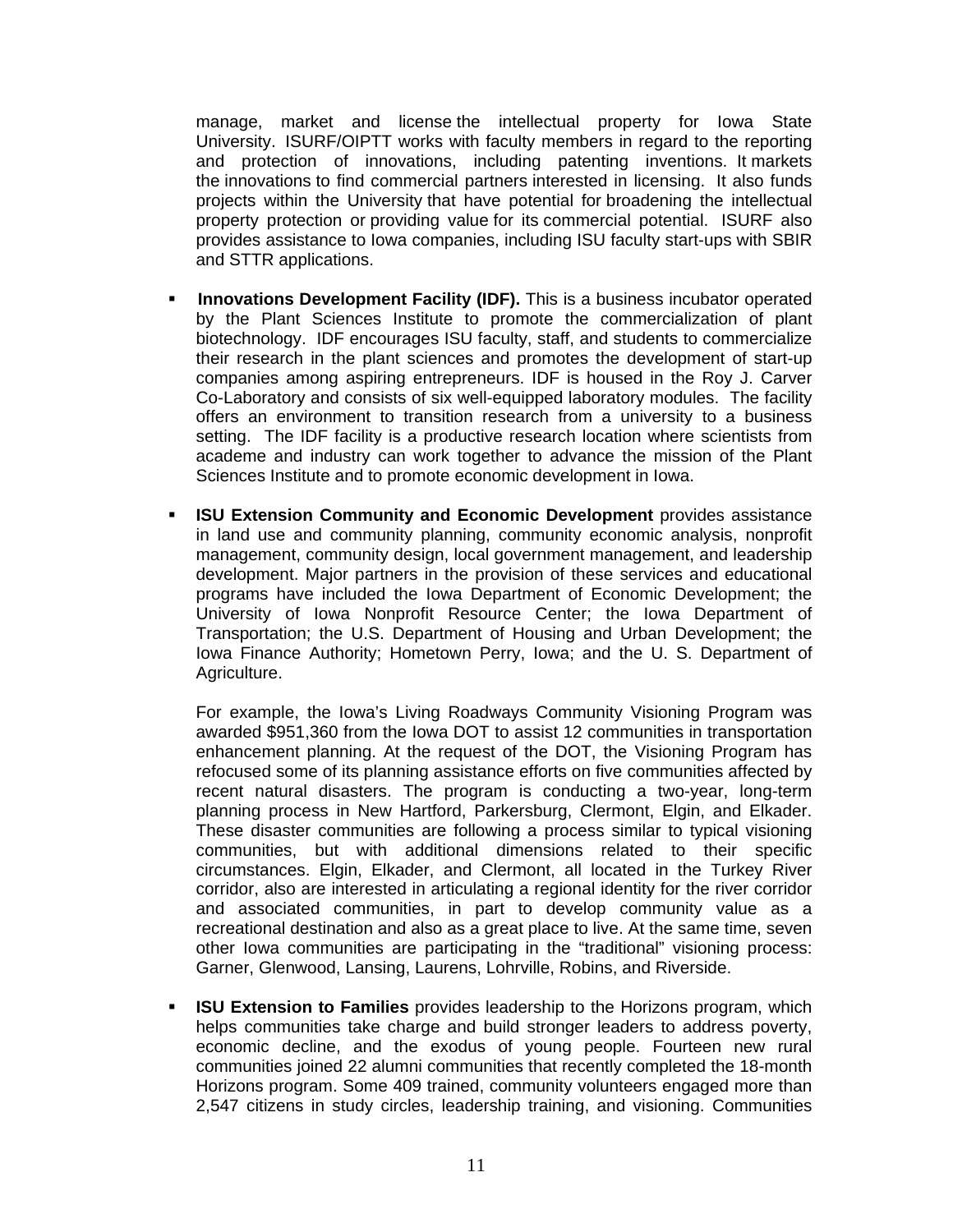implemented poverty reduction efforts such as expanding child care, providing food (including weekly weekend backpacks to children in need), improving housing, and offering youth mentoring and tutoring. At an Expanding Horizons workshop 45 representatives from 19 Horizons communities — alumni and current — learned about public policy, forming nonprofits, SHARE and VITA sites, and how to grow and expand their community volunteer base. Thirty-six people from nine alumni communities explored how to advance Rural Family Economic Success and help people Earn it! Keep it! Grow it! during a three-day institute. The program is funded in part by the Northwest Area Foundation and the Annie E. Casey Foundation.

**ISU Extension to Agriculture and Natural Resources (ANR)** provides educational leadership to integrate Iowa's rich natural resources, productive people, and viable communities with its strong agricultural industry to grow the economic base of Iowa agriculture. The ANR program plans and delivers extension education activities through seven teams of faculty, field specialists, and staff with expertise in crop production and protection, farm business management, horticulture, beef production management, pork production management, dairy production management, and natural resources and stewardship. For example, the ISU Extension Value Added Agriculture Program conducted 12 feasibility audits during FY09. These audits helped businesses access more than \$70.2 million in loans and financing for economic development in rural Iowa. More than 150 new jobs are projected to be created from these 12 businesses' development projects.

- The Office of the Vice President for Research and Economic Development (OVPR/ED) works closely with all of the above units, including the Office of the Vice President for Extension and Outreach, in promoting the University's mission related to technology transfer and economic development.
	- o The Research and Economic Development Council (chaired by the VPR/ED) coordinates ISU research, technology transfer and economic development activities. Members meet monthly to discuss problems, update each other on activities, assess the state and national environment for technology transfer, and propose policy and procedures to encourage technology transfer and economic development activities at ISU. This council, formed in 1993, is comprised of representatives from all units on campus that have a primary role in economic development and technology transfer as well as representatives from each of the seven colleges.
	- $\circ$  A new initiative was started to implement a comprehensive management strategy for key industrial partners. This effort is co-led by the Director of Industry Relations and the Corporate and Foundations Relations group in the ISU Foundation. This is a collaborative effort that involves the Associate Deans for Research in the colleges, CIRAS, IPRT, ISURP, and key research faculty.
	- o An Opportunity Response Team (ORT) was formed 3 years ago to focus on the bioeconomy initiative and fostering relationships with industry in this area. Members include the Director of the Office of Biorenewables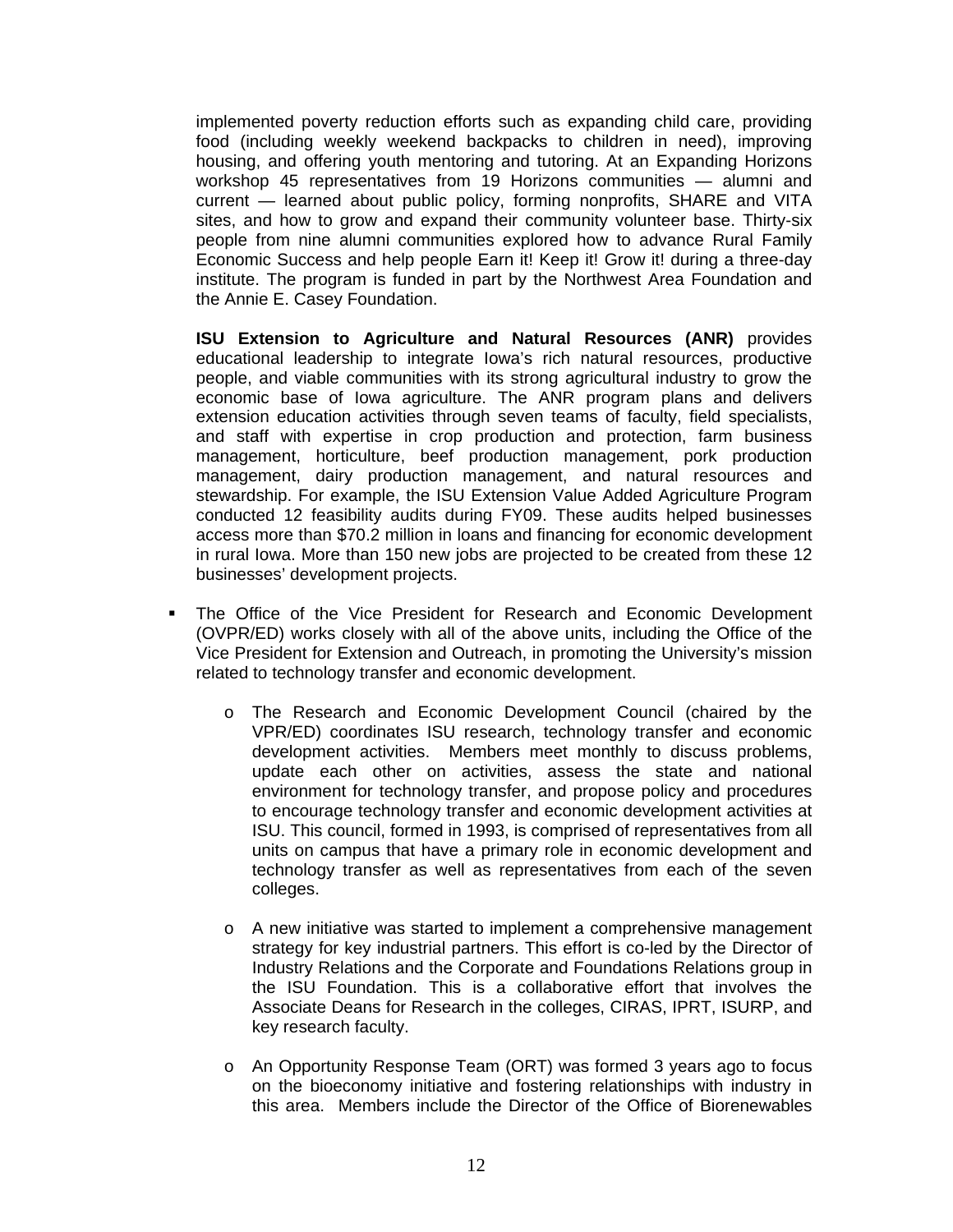Programs; the Deputy Director of the Office of Biorenewables Programs; the Director of Industry Relations; and the Director of Development, ISU Foundation. This group continues to function effectively and this model is currently being extended to other research areas on campus.

The above units are the key units that focus attention on economic development and technology transfer at ISU; however, significant additional related activity also occurs across campus in individual academic departments, centers and institutes, and colleges.

4. Please briefly describe two or three examples of major economic development collaborative projects with such other entities as Regent universities, Iowa community colleges, the Iowa Department of Economic Development, Iowa Workforce Development, or other state agencies.

### *Major Economic Development Collaborative Projects*

*NSF EPSCoR.* ISU is collaborating with UNI and the U of I on an NSF EPSCoR proposal that is being submitted in October 2009. If funded and successful, this would develop a statewide energy plan for the State of Iowa, covering three renewable energy platforms—solar, wind and bioenergy and a fourth platform dealing with energy efficiency. The ultimate outcome would be an energy plan leading to energy efficiency and sustainability for the State. Other partners include the Iowa Office of Energy Independence, the Iowa Energy Center, community colleges and other four-year institutions in Iowa and industry.

*Grow Iowa Values Fund.* This legislation is providing the universities and private colleges financial resources to expand technology transfer and commercialization efforts. We are in the fourth year of GIVF funding, in addition to providing core support for infrastructure in the Research Park, Pappajohn Center, IPRT Company Assistance, and the VPR/ED office. Each year projects are funded that pair ISU researchers and Iowa companies. More information appears later in this report.

*Battelle Initiative.* ISU, the University of Iowa, and the University of Northern Iowa have worked closely with the Iowa Department of Economic Development, the Board of Regents, State of Iowa; legislators, and business leaders through the Biosciences Alliance of Iowa organization to implement the Battelle initiative. Proposed projects that focus on the biosciences, information technology and advanced manufacturing have been funded. More information appears later in this report.

*Iowa Power Fund.* In fall 2007, the State of Iowa established the Office of Energy Independence (OEI) "to help create an economically viable and environmentally sound energy future". The goal was to fund \$100 million over 4 years through the Power Fund program to support research and development, knowledge transfer, technology innovation and educate the public about technologies and different approaches, in an effort to improve the state of Iowa's competitiveness and help it achieve its goal of energy independence.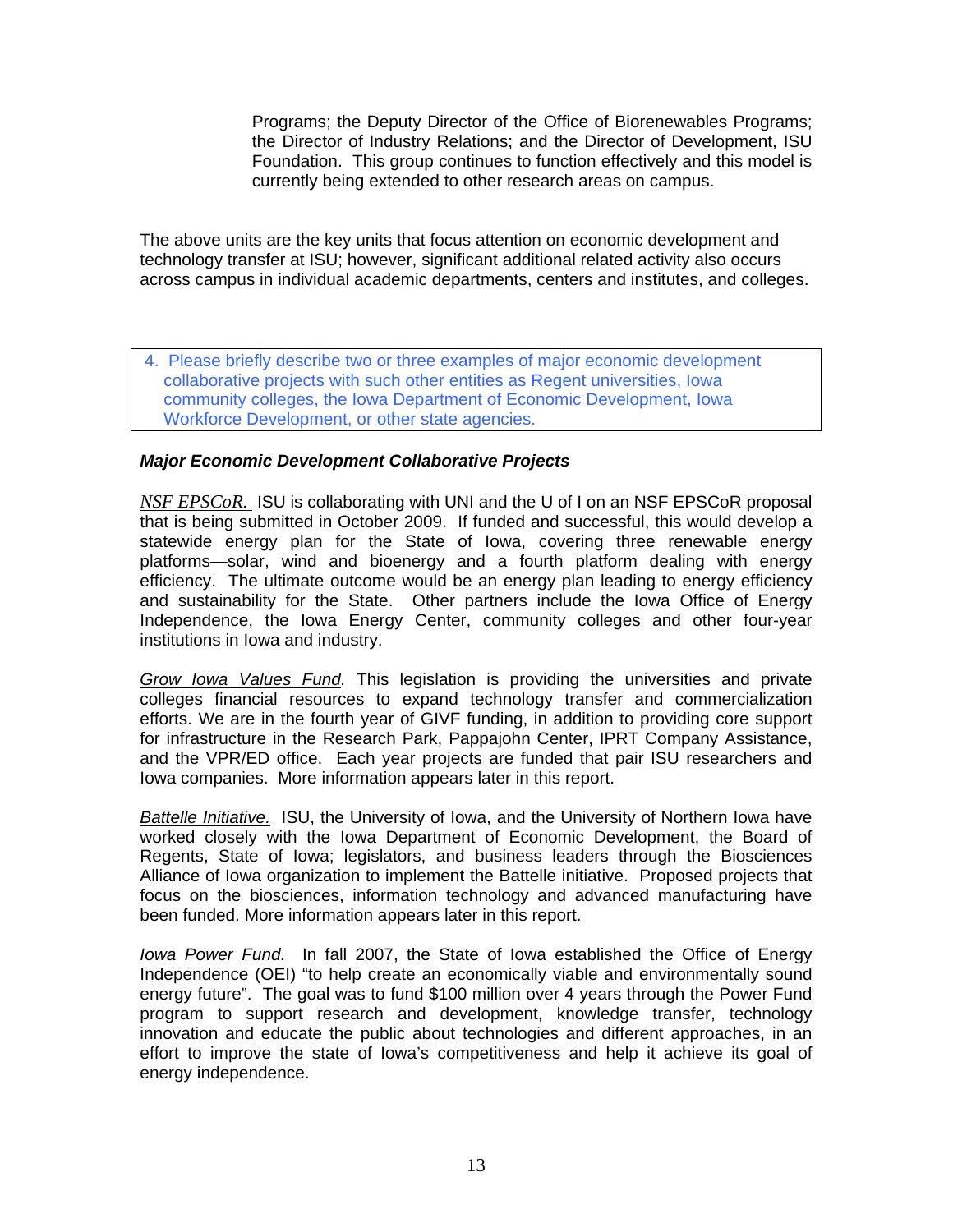Investigators have to submit a 5-page pre-proposal with a full budget to the Due Diligence Committee, which screens and reviews all proposals, to seek funds from the Power Fund. If invited, investigators then submit a full proposal and make a brief 15 minute presentation to the Due Diligence Committee and the Board. The Due Diligence Committee then forwards all recommendations to the Power Fund Board for its final review and decision. If selected for funding, the Board recommends a technical and/or market impact review if they feel it is necessary. Awardees negotiate the final details of the contract and budget with the Board.

ISU has completed the negotiation process for three awards from the Iowa Power fund and has more several projects in various stages of negotiation.

*State-wide committees* – Many people from ISU serve on committees that promote economic development programs such as the Biosciences Alliance of Iowa, the Iowa Power Fund, the Advanced Manufacturing Research and Collaboration Cluster, Professional Developers of Iowa, the Iowa Business Council, etc.

5. Please provide the following information about Grow Iowa Values Fund projects for FY 2009:

A. Identify and briefly describe each project or initiative which received GIVF funding in FY 2009 including information on outcomes or progress made

B. Identify metrics which were used to measure outcomes for each project and report progress on each metric for FY 2009

C. Provide a description of the sources of the matching institutional dollars for each GIVF-funded project

The ISU Grow Iowa Values Fund (GIVF) program has a competitive research component that pairs ISU faculty members with Iowa industries to create economic benefit for the companies. A survey of seven companies that participated in projects that were completed in June 2007 documented 42 jobs created or retained and a \$5.3M sales impact due to the research projects conducted in partnership between ISU and the companies.

Attached is an additional report that provides information on projects funded through the GIVF (see Appendix 1).

In addition, the following projects were identified this past spring for FY10 funding.

| ΡI                      | Title                                                                                | Amount<br><b>Requested</b> |
|-------------------------|--------------------------------------------------------------------------------------|----------------------------|
| Byron Brehm-<br>Stecher | Rapid Sequence-Based Detection of Human<br>Pathogens: From Farm to Fork to Physician | \$106.690                  |
| Jesse Goff              | Use of Beta-Glucuronides of Vitamin D To Treat<br>Inflammatory Bowel Disease         | \$89,657                   |

### **FY10 Projects Approved for Funding**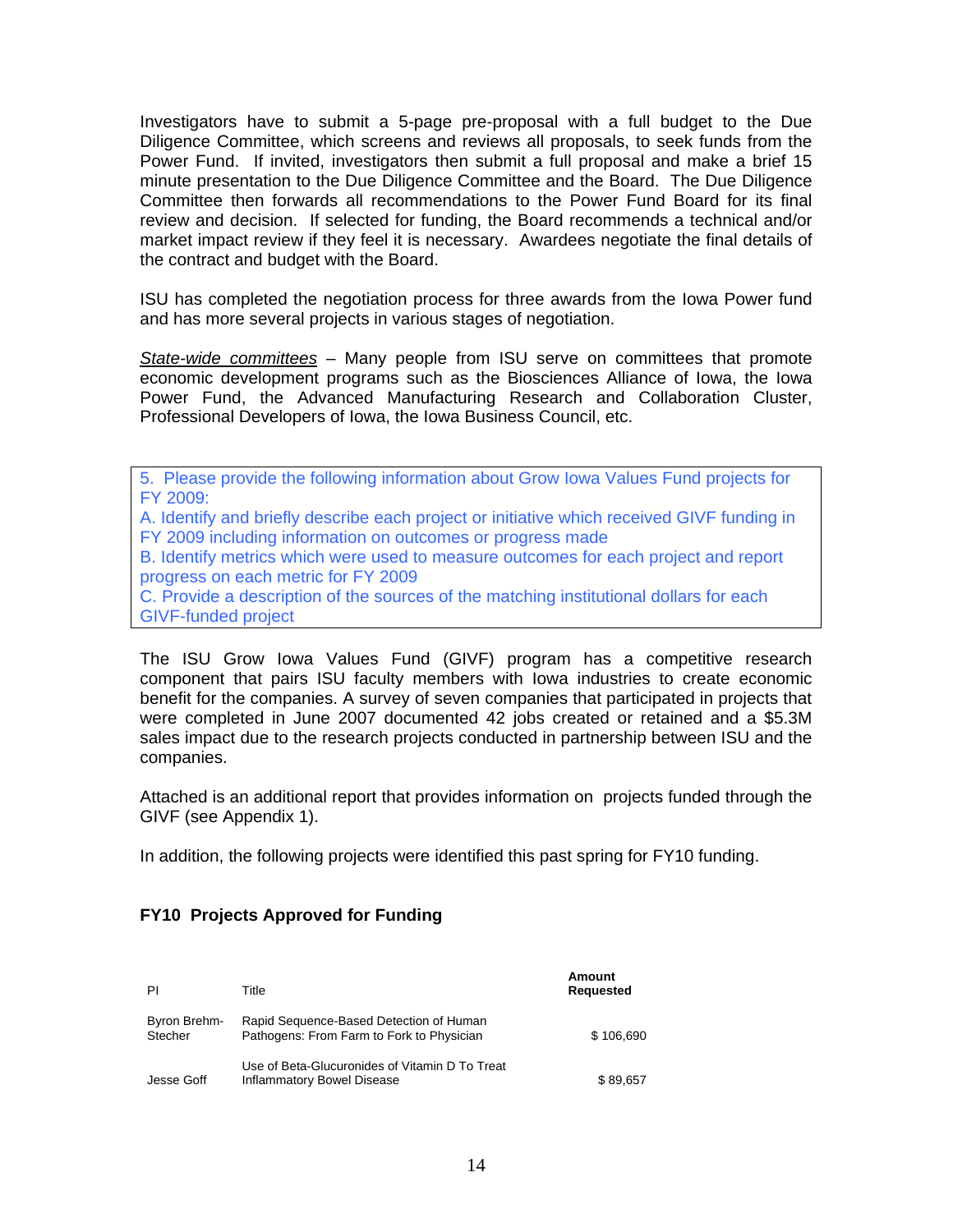| Brad<br><b>Bosworth</b>  | Prevention of Swine Influenza: Commercialization of<br>Replicon Particle and Replicon Subunit Vaccines | \$146,610 |
|--------------------------|--------------------------------------------------------------------------------------------------------|-----------|
| David Grewell            | Naturally Controlled Gelatinization of Corn Starch                                                     | \$31,426  |
| <b>Bryony</b><br>Bonning | Transgenic Plant Resistance to Invertebrate Pests<br>Development of a Novel Genetic Test for Inherited | \$107,680 |
| Patrick<br>Halbur        | Bovine Diseases and its application to tissues and<br>embryos                                          | \$69,500  |
| Anumantha<br>Kanthasamy  | Testing of lead PK compounds in preclinical animal<br>models of Parkinson's disease                    | \$128,100 |
| *Atul Kelkar             | Waste Plastics, Crude Oil Sludge, and Tar Sand to<br>Diesel – Capturing Energy from Waste              | \$9,337   |
| *Victor Lin              | Catalytic Production of 1,6-Hexanediol                                                                 | \$10,538  |
| *Mike Kessler            | Pultruded Window Frames from Agricultural Oils                                                         | \$28,275  |
| *Mike Olsen              | Development of the Next Generation of Vortex Flow<br>Meters for Engine Applications                    | \$55,340  |

**\*\*TOTAL \$ 783,153** 

\*In FY09, the projects had already been selected before the 20% budget reversion. A 20% cut to these projects would have jeopardized their commercialization potential. We elected to cut the project budgets 7% and to partially fund some of the FY09 projects during FY10.

\*\* The unallocated projects funds will be allocated to projects at the Vice President for Research and Economic Developments discretion, throughout FY10, on projects consistent with the mission of these funds.

6. Please provide the following information about Battelle-funded projects for FY 2009: A. Identify and briefly describe each project or initiative which received Battelle funding in FY 2009 including information on outcomes or progress made B. Identify metrics which were used to measure outcomes for each project and report progress on each metric for FY 2009

 $\triangleright$  The following executive summary (prepared in July 2009) provides an overview of the Battelle funding awarded to ISU. For more detailed information on specific projects, including some updates, see the attached report (Appendix 2).

### **IOWA STATE UNIVERSITY BATTELLE UPDATE: July 01, 2007 – December 31, 2007**

### **EXECUTIVE SUMMARY**

| Platform             | <b>Expenditures</b> | Total<br>Allocation | Project<br>Allocation | Project<br><b>Obligated</b> | Infrastructure<br><b>Allocation</b> | Infrastructure<br>Obligation |
|----------------------|---------------------|---------------------|-----------------------|-----------------------------|-------------------------------------|------------------------------|
| <b>Advanced Food</b> | 166,830.88          | \$856.334           | 507.572               | \$348,762                   |                                     |                              |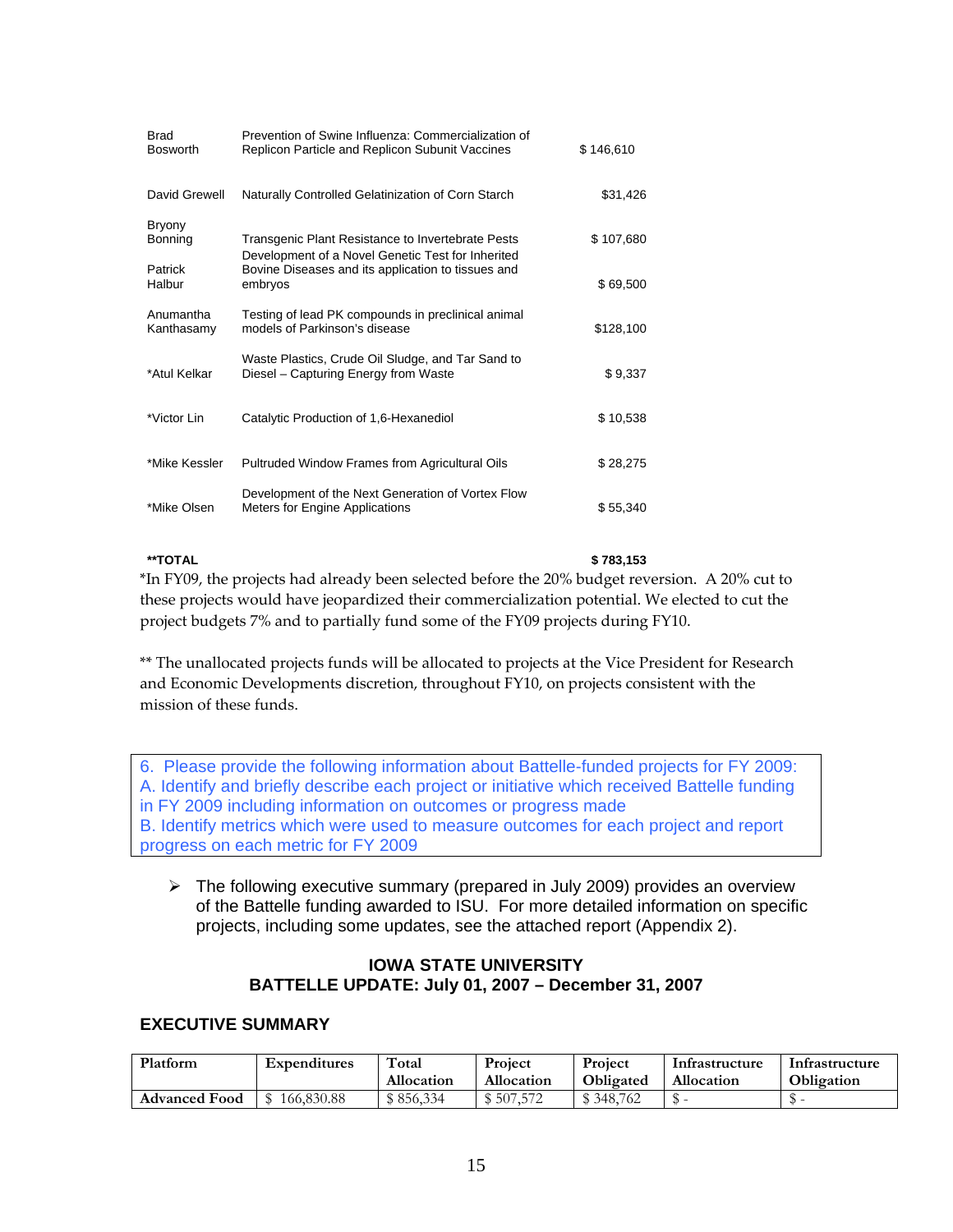| & Feed                |                 |             |             |                 |              |                 |
|-----------------------|-----------------|-------------|-------------|-----------------|--------------|-----------------|
| Advanced              | $\frac{2}{3}$ - | \$100,000   | \$100,000   | $\frac{1}{2}$ - | $\$\,$ -     | $\mathcal{S}$ - |
| Manufacturing         |                 |             |             |                 |              |                 |
| <b>Animal Systems</b> | \$589,852.60    | \$626,000   | \$579,000   | $\$\,$          | 47,000<br>\$ | $\frac{1}{2}$ - |
|                       |                 |             |             |                 |              |                 |
| Bioeconomy            | \$1,734,027.38  | \$2,328,196 | \$1,054,666 | $\$ -           | \$1,273,530  | $\mathcal{S}$ - |
|                       |                 |             |             |                 |              |                 |
| <b>Biosecurity</b>    | \$609,195.34    | \$793,470   | \$450,000   | $\$ -           | \$343,470    | $\frac{3}{2}$ - |
|                       |                 |             |             |                 |              |                 |
|                       |                 |             |             |                 |              |                 |
| Information           | \$771,903.69    | \$1,718,800 | \$650,000   | $\$\,$ -        | \$1,068,800  | $\frac{3}{2}$ - |
| Technology            |                 |             |             |                 |              |                 |
| Total                 | \$              | \$6,410,000 | \$3,690,000 | \$348,762       | \$2,720,000  | $\frac{1}{2}$ - |

#### **Infrastructure note:**

Within the College of Agriculture and Life Sciences, some of the infrastructure funds have been reallocated from BioSecurity to Bioeconomy.

 Extension's Center for Industrial Research and Service (CIRAS) is in the process of developing and deploying a new supply chain management program aimed at small- to medium-sized manufacturers in the state of Iowa. The ASPIRE (Advancing Supply chain Performance and Innovation for Reliable Excellence) program will apply a disciplined approach to analyze supply chain operations, identify areas for improvement, and provide manufacturers with the tools and knowledge to sustain long-term competitive advantages through proactive supply chain management. The existing Battelle funds are being used to support the early development of this program, and CIRAS is anticipating funding from the Iowa Department of Economic Development (IDED) to execute the first full year of the program. At this time, two OEMs, one each from the targeted industries of Advanced Manufacturing and Information Technology, have committed to participate in the ASPIRE program in 2009.

In addition to the new ASPIRE program, CIRAS is involved in several other activities in the supply chain field. CIRAS continues to support activities such as supplier development projects for large OEMs in Iowa, and plans to expend the remaining Battelle funds during the current fiscal year working on supply chain research efforts with large OEMs. CIRAS also has participated in an event through the Green Supplier Network, in which OEMs work with suppliers to develop "Lean and Green" assessments of value streams with a goal of increasing productivity and reducing waste. Finally, through the Economic Development Administration (EDA) University Center program, CIRAS is in the process of identifying the structure, performance, and barriers in supply chains for biobased products in the state of Iowa.

- A. Availability of startup and venture capital for technology entrepreneurs
- B. Suggestions for new programs or activities that could further enhance the impact of university technology transfer and service on creation of jobs and wealth in Iowa.

<sup>7.</sup> Optional: If desired, please include observations regarding: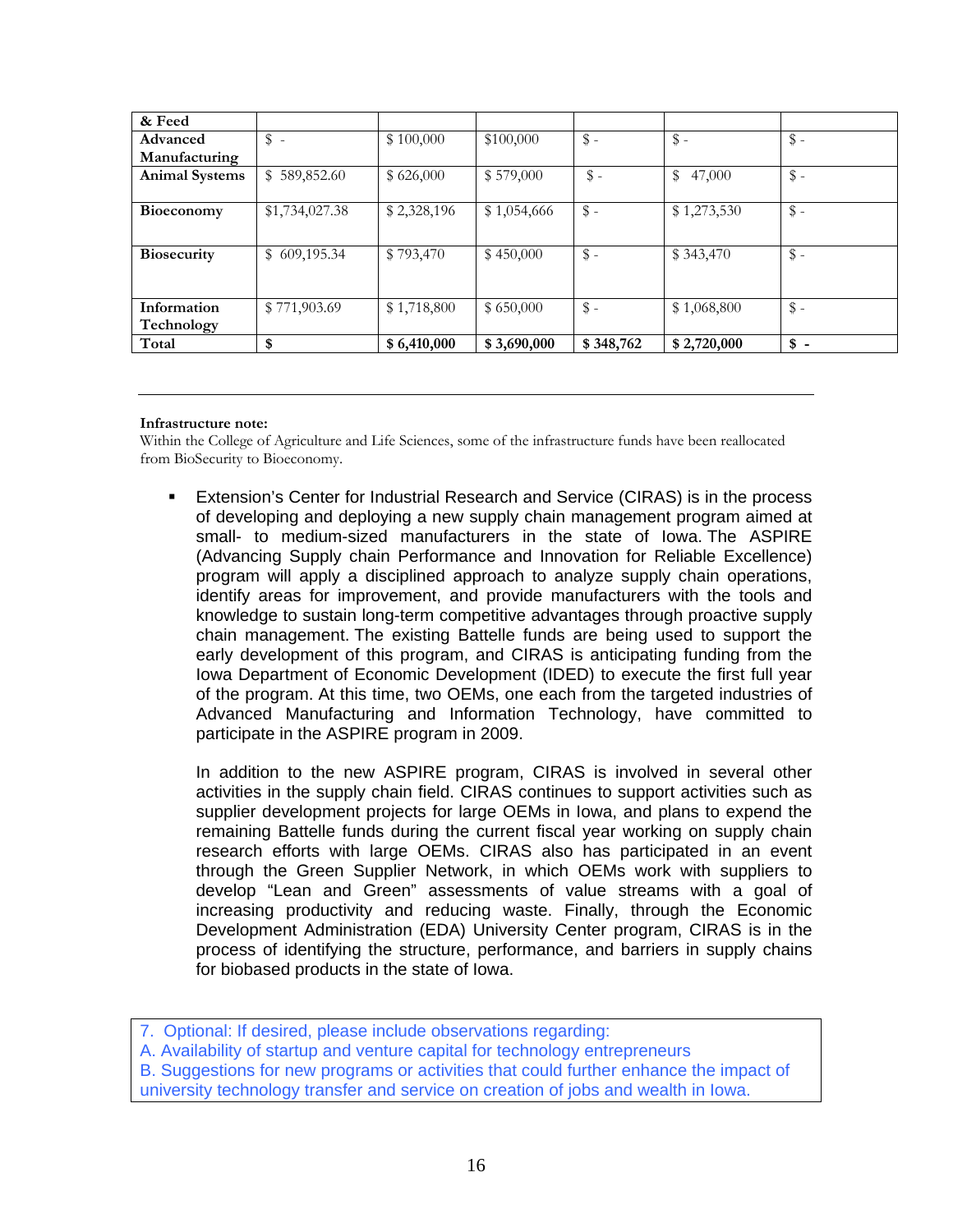7A. Iowa continues to suffer from a lack of investment capital for start up and rapidly growing technology/innovation based firms.

- The Values Funds to the universities have provided a valuable source of funding for proof of concept/early stage development funding for the innovations that will become the next generation of businesses.
- There has been an increase in the number of Angel/Seed funds throughout the state. Available capital and experience varies widely and there is little coordination between the funds. The seed funds have typically brought more individual investors into play.
- The funding provided by Wellmark through the Pappajohn Center's has been a very valuable tool for early stage investment.
- There are very few true venture capital firms located in the state of lowa actively investing funds at this point in time.
- Each fund has a particular focus, the investment profile further limiting choices and resulting in very little competition.
- Most venture firms invest with other venture firms, one as lead with the others in secondary positions to spread risk and assure the ability to continue to fund the needs of the company--this is a major problem in Iowa.
- Firms must look outside the state for significant investments of \$5 million plus.
- Really good businesses with really good management teams will attract money; a major problem is the development of an experienced/skilled management team.
- Microenterprise--businesses with less than 5 employees--account for 86 percent of business firms in Iowa, according to the Association for Enterprise Opportunity. A 2007 survey conducted by the Iowa Bankers Association in collaboration with the Community Vitality Center and Leopold Center identified a gap in capital for small entrepreneurial firms seeking less than \$50,000 in Capital. In 2008, the Community Vitality Center (CVC)--which is administered by ISU Extension--received part of a \$1 million grant by Northwest Area Foundation and the Greater Des Moines Community Foundation to implement a business plan for organizing a statewide tax exempt nonprofit microloan intermediary as part of a 3-year Iowa Microenterprise Assistance Project (IMAP). The SBA has also approved a \$750,000 revolving microloan fund for the new entity, called the "Iowa Foundation for Microenterprise and Community Vitality," In addition, \$475,000 was appropriated for IDED to implement a Community Microenterprise Development Grant program and statewide microenterprise advisory committee to encourage collaboration and coordinate statewide efforts.

7B. Restoration of funds for economic development and technology transfer activities due to budget cuts in the past several years would greatly enhance the University's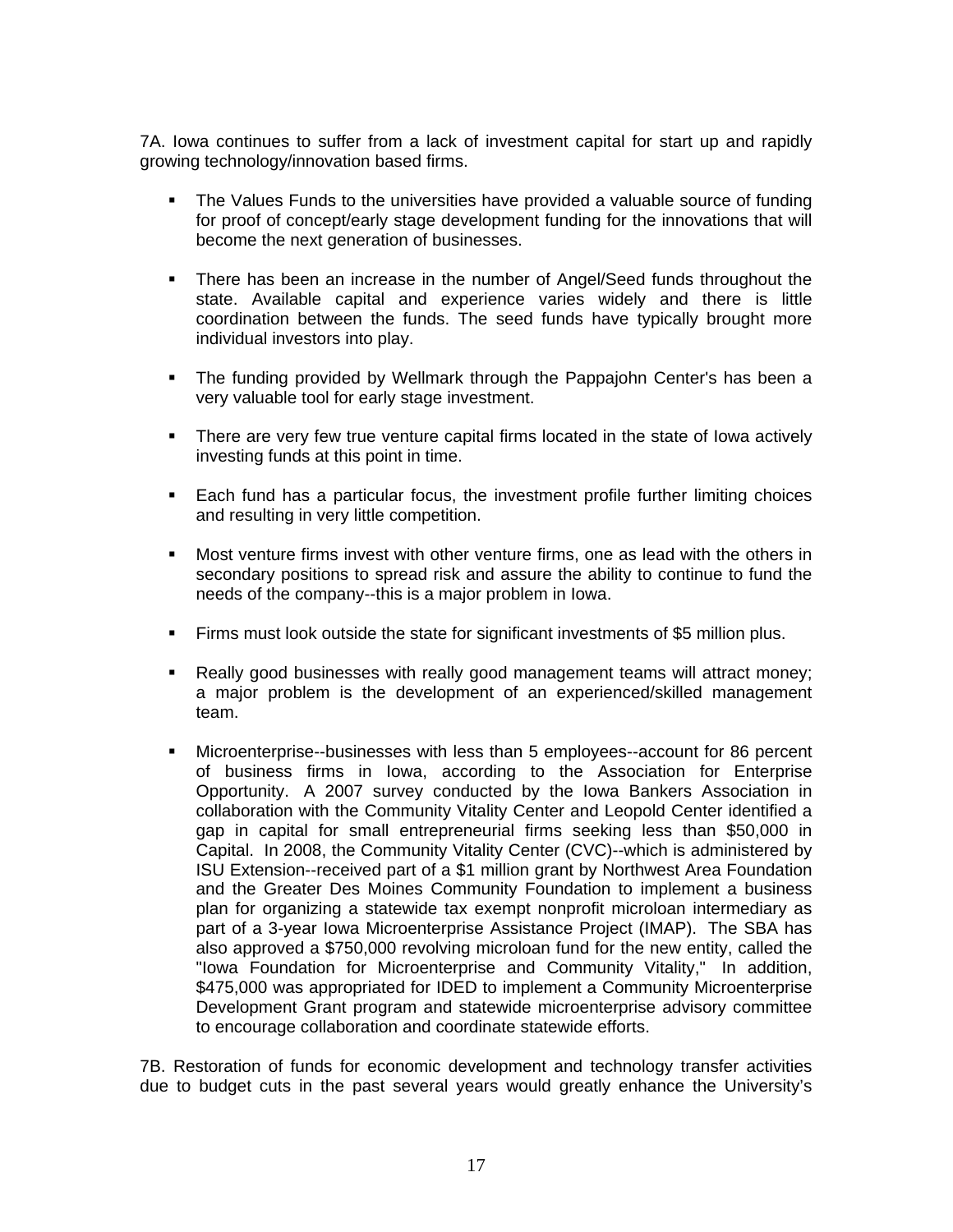efforts in this area. The following is a summary of what benefits would occur if funds were restored in the units affected by budget cuts.

**Small Business Development Centers.** The legislature cut a total of \$15,900 from the SBDC budget for FY09 and another \$67,866 for FY10. In FY10 the state appropriation is \$976,234, down from a high of \$1,211,869 in FY01.

An independent study of the program shows that for every Iowa tax dollar spent on the Small Business Development Center program, over \$2.13 is generated in increased tax collections the following year, with respect to SBDC counseling services alone,. An investment of one Iowa tax dollar yields over \$7.09 to the state treasury in increased tax collections the following year. Because the program's infrastructure is fully built, the majority of restored and new funds would be directed toward client counseling, resulting in a substantial increase in tax revenues over tax expenditures. Conversely, a reduction in funding could well result in an adverse impact on the state treasury of between 2 and 7 times the amount of the reduction.

A concurrent increase in federal funding remedied the reduction in state funds for FY09, leaving the net program budget relatively equal to the preceding year. Additional funding from a congressional appropriation for Midwest disaster relief – the use of which is strictly limited to disaster recovery – will permit the SBDC to meet most of the demands from its client base for continued disaster recovery efforts in FY10. However, any future decreases in funding risk the ability of the program to retain experienced talent and to deliver the services needed by one of the largest component's of Iowa's economy, namely small business.

- **Iowa State University Research Park.** The restoration of approximately \$230,000 in funding to the Iowa State University Research Park would provide direct benefit to Iowa State University efforts to establish and support new technology ventures. New funds would be utilized to support the costs of providing incubator space and the support services required by new and early stage companies. The additional funds will increase the capacity for business incubation resulting in more new companies created and higher quality support for the young companies.
- **Institute for Physical Research and Technology (IPRT).** The IPRT economic development programs suffered a loss of over \$2,500,000 in budget cuts in 2003 and \$265,000 in 2009. Ironically, these cuts came at times when the need for IPRT's expertise by Iowa industries was rapidly growing. Although much of the program has survived the cuts, it now serves only a fraction of the Iowa companies it once served and the current personnel are overextended. Each year since the budget cuts, both the technology commercialization unit and the technical assistance units have had many unmet requests for assistance to Iowa companies. Over 75% of the Iowa manufacturers that IPRT serves have less than 100 employees.

The materials assistance unit of the IPRT economic development program provides short-term no cost technical assistance to Iowa manufacturers and is often the first interaction that manufacturers have with the University. Restoration of funding would allow for growth of materials assistance, enhancing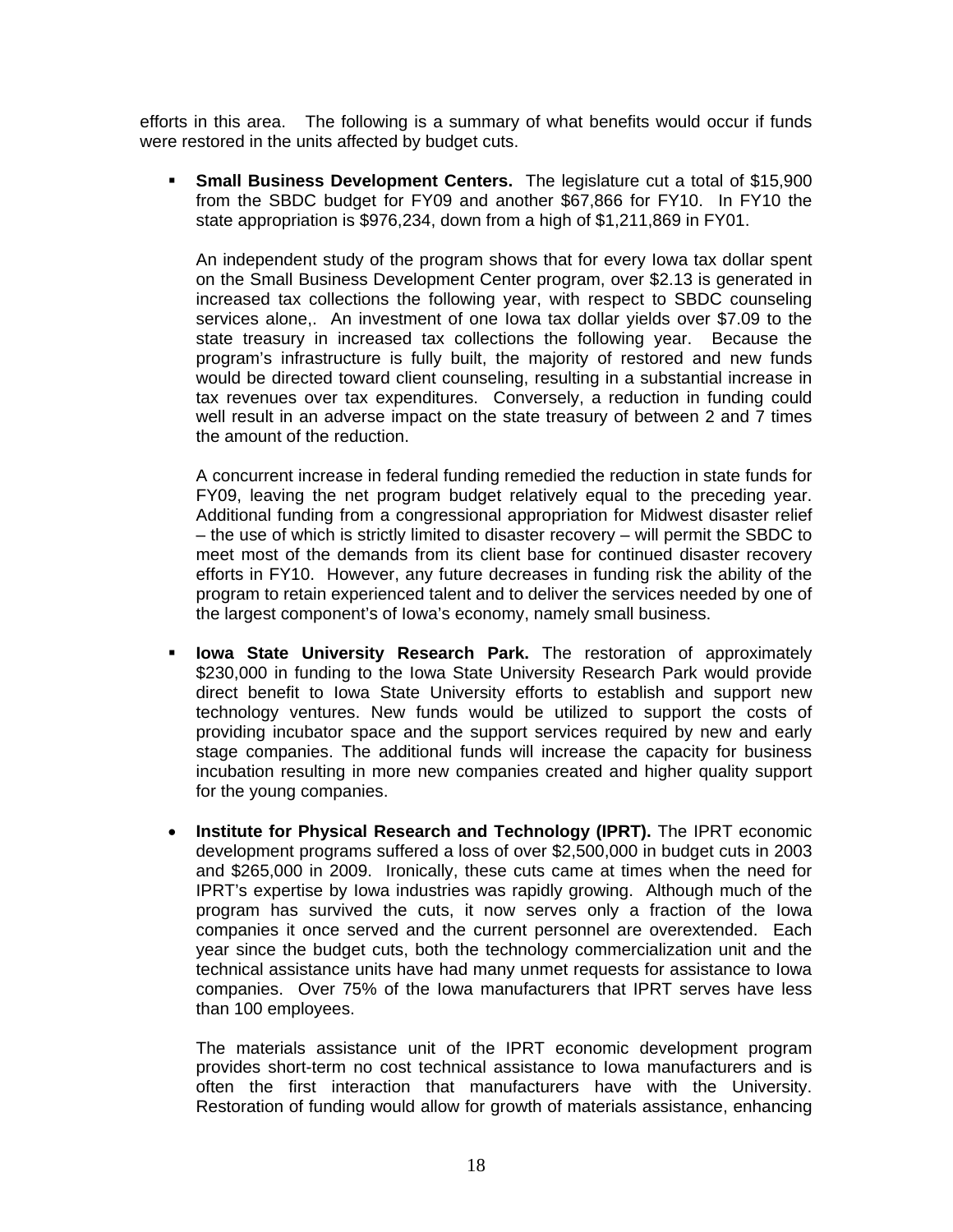their delivery of services. They seek to offer a wider scope of services directly meeting the needs of Iowa manufacturers. Results of recent surveys of Iowa manufacturers by IPRT and CIRAS indicate that materials and quality issues associated with metallurgical processing, material selection, fabrication, and especially coatings for wear and corrosion protection are top priorities. If funding becomes available, they will hire staff with coating expertise.

The technology commercialization unit has administered cost-sharing, contract research projects and since 1993 has leveraged tax dollars slightly better than 4 to 1. The staff is working with Iowa's small to medium-sized manufacturers and identifying research and development needs that can be addressed by university teams of faculty scientists and engineers. These small companies have very limited Research and Development dollars and facilities, and now, this unit does not have the funds needed to leverage Iowa companies' limited resources. These are projects with obvious economic impact—introduction of new products, addressing manufacturing processes, and improving quality—all areas that impact Iowa's global competitiveness in the manufacturing sector.

A unique feature of the economic development program in IPRT is the active participation of scientists from internationally renowned ISU centers such as the Center for Nondestructive Evaluation, the Virtual Reality Applications Center and the Center for Catalysis. These centers have excellent track records of spinning off new Iowa start-up companies in the areas in which they excel. Restoring the budget cuts to IPRT units would have a rapid and quantifiable impact on Iowa's manufacturing sector. An investment now will result in continuing benefits to Iowa's companies, important opportunities to retain our brightest students, and new industries based on technology transfer from IPRT centers.

 **Center for Industrial Research and Service.** CIRAS has successfully leveraged its state budget to bring in additional federal grants and fees to expand technical assistance and education programs and economic development studies to support Iowa businesses. In FY09, CIRAS generated an additional \$2.45 for each \$1 of state funds provided. Of the approximately \$4 million of additional funding generated, CIRAS distributed more than \$700,000 to other business outreach units on campus to help them expand their work with businesses.

CIRAS has lost about \$500,000 of state funds from their annual budget this past decade. These funds were used as match on the Department of Commerce/NIST Manufacturing Extension Partnership award and the Department of Defense Procurement Technical Assistance Program award. This loss of state funds reduces the extent of CIRAS assistance to companies and communities and limits the amount of additional funds that might be brought to Iowa via new business assistance grants.

The loss of annual state appropriations equates to the loss of approximately five full time staff. This causes a further reduction of about six staff due to the loss of federal awards requiring matching funds from the state. Based on an analysis of data provided by Iowa companies, these eleven staff might have generated more than \$20 million of impact and more than 200 jobs in Iowa companies — each year.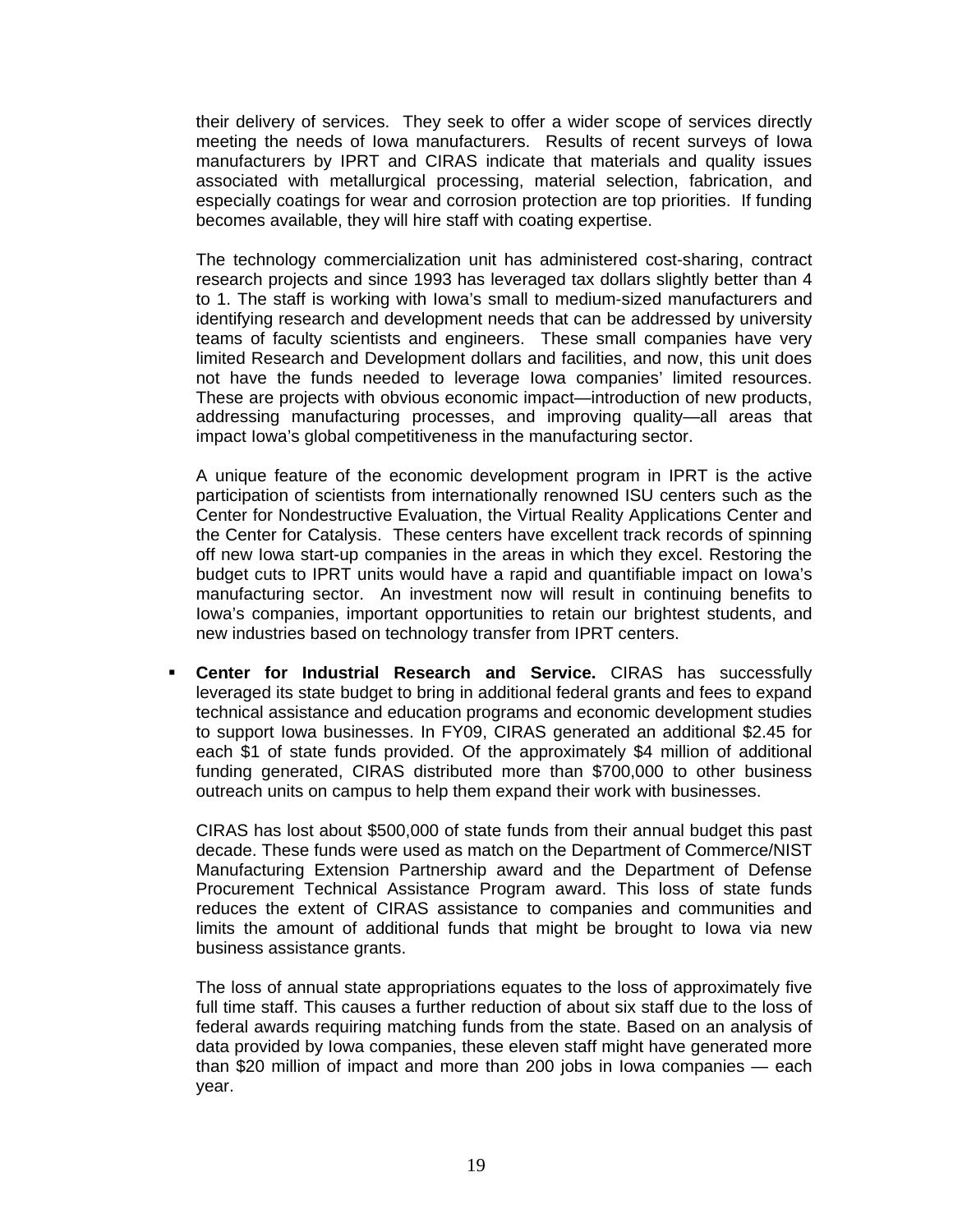Using this same data, for every \$100,000 of additional state funds that are made available, CIRAS would be able to leverage the funds and hire two new business professionals to provide services in the areas of engineering, biobased products and biorenewables, supply chain management, import/export services, government procurement, productivity, growth services, quality systems, or community-business economic development. These two staff would help create a minimum of 40 new jobs and \$4,000,000 of new sales, cost savings, and investment impact in Iowa companies.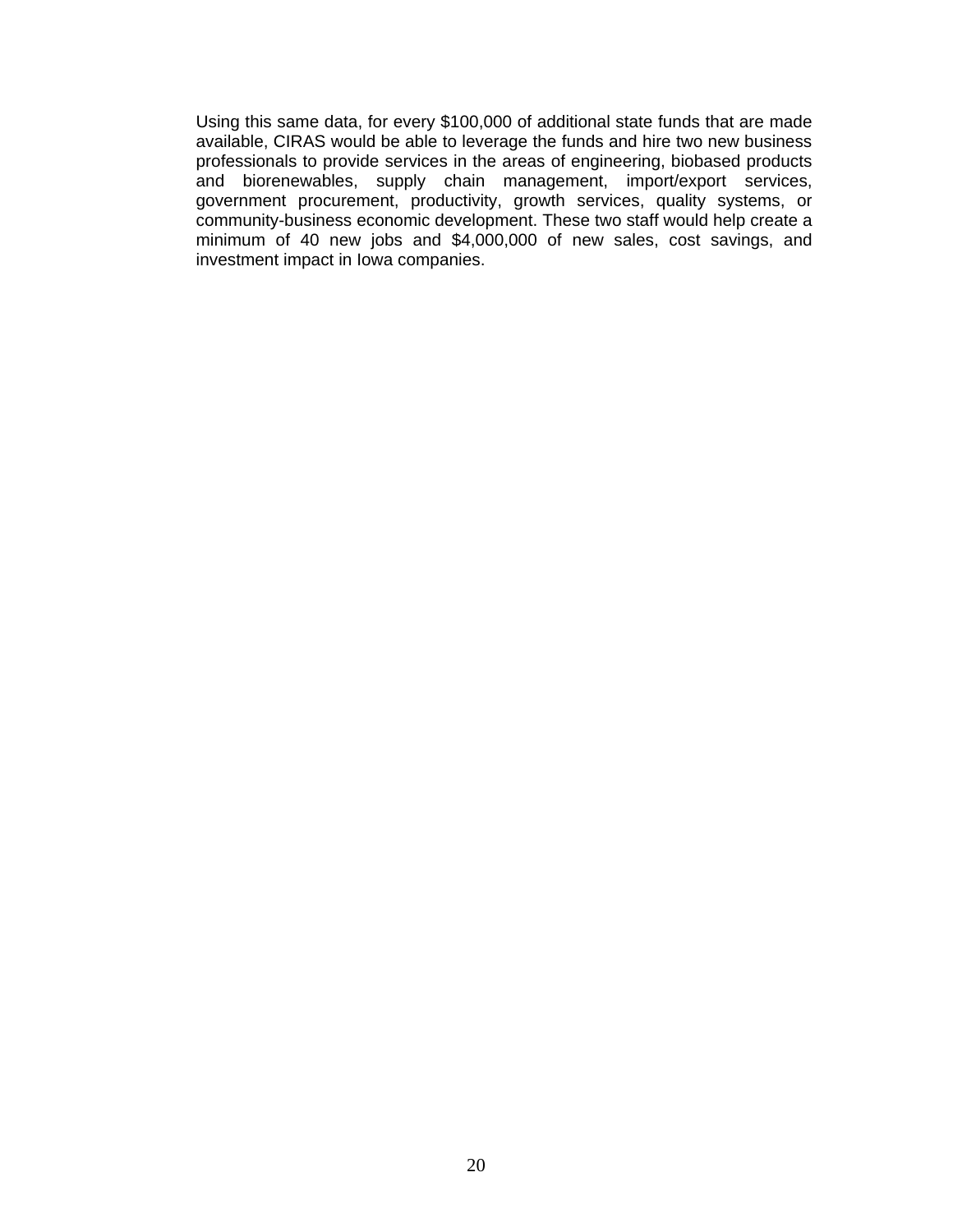#### **(Appendix 1) EXECUTIVE SUMMARY – JULY 2009 IOWA STATE UNIVERSITY GROW IOWA VALUES FUND UPDATE**

To date, 56 projects have been funded through the *Commercialization Program*, and seven (7) additional projects are recommended for funding in FY2010. Forty‐one of these projects are complete and many show excellent progress in improving the competitiveness and profitability of the Iowa companies involved.

Surveys are being conducted by the Center for Industrial Research and Service (CIRAS) on year after project completion. The data below represents projects that were funded in FY2006, completed in FY2007, and surveyed during the summer/fall of 2009:

| Companies surveyed:                | 9 (all start-up companies) |
|------------------------------------|----------------------------|
| Jobs created or retained:          | 71                         |
| Total sales increase:              | \$9.1 <sub>M</sub>         |
| Total investment/cost savings:     | \$23.5M                    |
| Average impact per company: \$3.6M |                            |

The company surveys for projects funded in FY2007 will be completed this summer/fall.

In FY2008, 16 projects were initiated. Eleven of these projects are complete and five projects have been given no-cost extensions. In addition, four of the projects initiated inFY2007 were given no cost extensions and have been completed. Therefore, a total of 15 projects were completed in FY2009. For projects completed in FY2009, the following metrics have been collected (Company surveys will be done in FY2010).

| Number of projects completed: 15    |                                                          |
|-------------------------------------|----------------------------------------------------------|
| Publications and Presentations: 53  |                                                          |
| Awards:                             |                                                          |
| New invention disclosure:           | 4                                                        |
| Research Centers/Institutes inv. 12 |                                                          |
| External funding applications: 48   |                                                          |
| Applications awarded: 20            |                                                          |
| External funding received:          | \$3.5M reported (not all awards reported dollar amounts) |

In FY2009, 10 projects were initiated and five FY2008 projects received no cost extensions. The following metrics have been collected for these on‐going projects.

| Funded in FY2008                   |   | Funded in 2009                    |
|------------------------------------|---|-----------------------------------|
| Number of projects:                |   |                                   |
| Publications and Presentations: 23 |   | 16                                |
| Awards:                            |   |                                   |
| New invention disclosure:          | З |                                   |
| Research Centers/Institutes inv. 5 |   | 5                                 |
| External funding applications: 15  |   | 14                                |
| Applications awarded: 2            |   | 1 (most applications are pending) |
|                                    |   |                                   |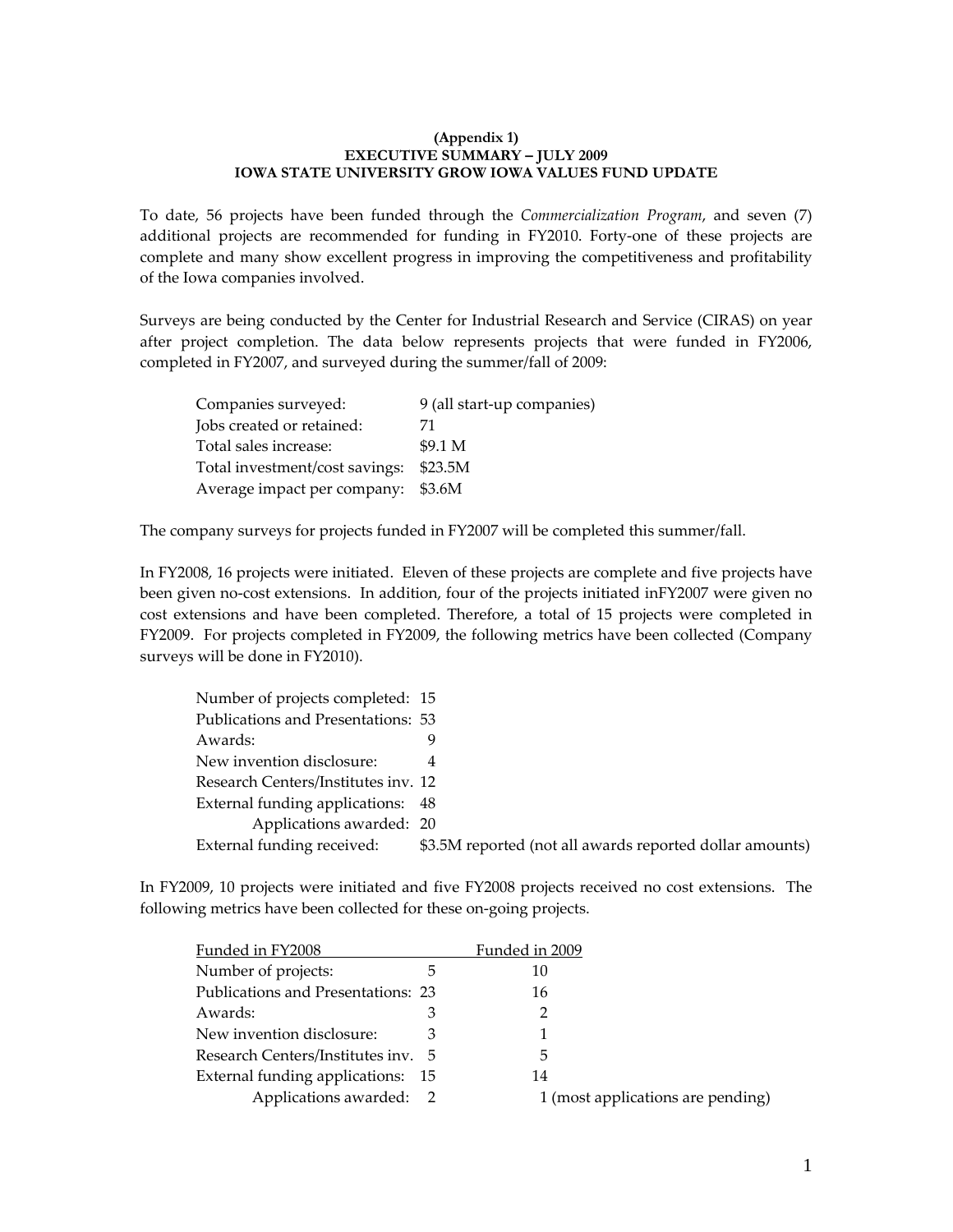External funding received: \$1.42M reported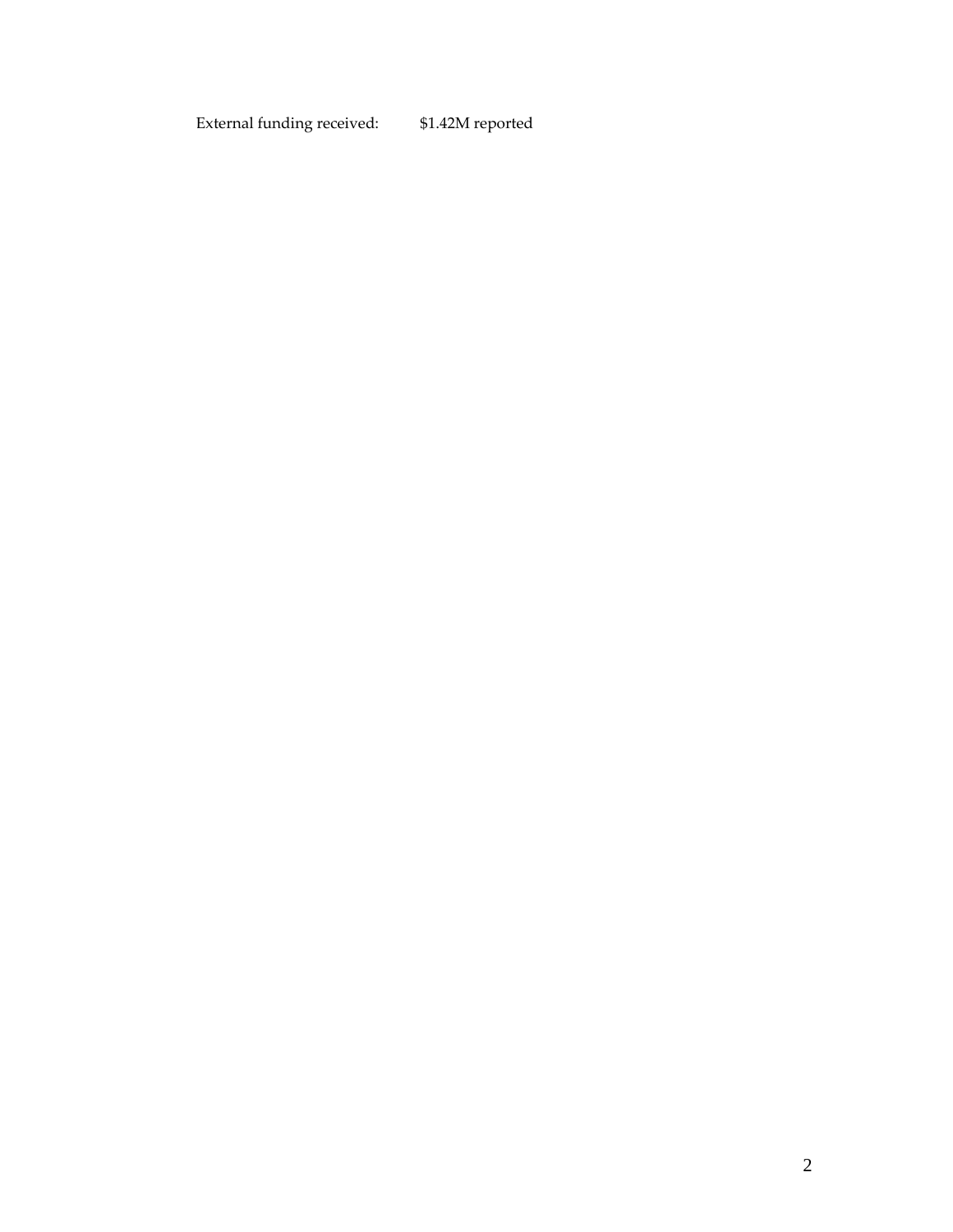#### **FULL REPORT IOWA STATE UNIVERSITY GROW IOWA VALUES FUND UPDATE JULY 2009**

| Principal<br>Investigator | <b>Project Title</b>                                                                                                                     | <b>FY08</b><br>Total<br>Award | <b>FY08</b><br>Allocation | <b>FY09</b><br>Allocation | <b>ISU</b> Cost<br>Share<br>reported | Industry<br><b>Cost Share</b><br>reported |
|---------------------------|------------------------------------------------------------------------------------------------------------------------------------------|-------------------------------|---------------------------|---------------------------|--------------------------------------|-------------------------------------------|
|                           | Differential Testing for                                                                                                                 |                               |                           |                           |                                      |                                           |
| Arun Somani*              | Control Systems Software                                                                                                                 | \$95,001                      | \$61,534.50               | n/a                       | 69,276.39                            | 55,000                                    |
|                           | <b>Evaluation of Quality</b>                                                                                                             |                               |                           |                           |                                      |                                           |
|                           | Assessment Tools for                                                                                                                     |                               |                           |                           |                                      |                                           |
| Johnny Wong               | Colonoscopy                                                                                                                              | \$100,592                     | \$100,592                 | n/a                       | 109,715                              |                                           |
| <b>Brad Bosworth</b>      | Replicon particles: a novel<br>approach for more effective<br>porcine reproductive and<br>respiratory syndrome virus<br>(PRRSV) vaccines | 82,708<br>\$                  | 82,708<br>\$              | n/a                       | 52,364.79                            | 54,461.31                                 |
|                           |                                                                                                                                          |                               |                           |                           |                                      |                                           |
| Jay-Lin Jane              | Resistant and slowly<br>digestible starch from<br>cornstarch through ingredient<br>processing.                                           | \$<br>66,960                  | \$<br>66,960              | n/a                       | 62,391.25                            | 5,265.48                                  |
| Jay-Lin Jane*             | Enzyme Hydrolysis of<br>Uncooked Dry-grind Corn<br>for Ethanol Production                                                                | \$149,233                     | \$75,120.34               | n/a                       | 93,703.28.12                         |                                           |
| Halil Ceylan              | Ethanol Plant By-Product<br>Uses for Pavement Geo-<br>Materials Stabilization                                                            | \$<br>93,775                  | \$93,775                  | n/a                       | 97,090.13.                           | 40,891.66                                 |
| Eliot Winer*              | Commercialization of 3D<br>Interactive Digital Medical<br>Software for Surgical<br>Planning and Training                                 | \$109,533                     | \$50,133                  | n/a                       | 11,625                               | 109,533                                   |
|                           | Laser-Based Diagnostics of                                                                                                               |                               |                           |                           |                                      |                                           |
| Terry Meyer               | <b>Next Generation Combustion</b><br>Systems                                                                                             | \$<br>86,972                  | \$<br>86,972              | n/a                       | 33,890.81                            | 2,570.54                                  |
| Stephen Gilbert           | Multi-touch Technology:<br>Applications to Homeland<br>Security and ISU Research                                                         | \$100,000                     | \$100,000                 | n/a                       | 57,603.96                            | 50,000                                    |
| Lie Tang                  | Automated phenotyping of<br>biomass crops - part 2                                                                                       | 52,180                        | \$52,180                  | n/a                       | 15,790.93                            |                                           |
|                           | Commercialization of a                                                                                                                   |                               |                           |                           |                                      |                                           |
|                           | Continuous In-Line Flow                                                                                                                  | FY07                          |                           |                           |                                      |                                           |
| Manjit Misra#             | Meter                                                                                                                                    | award                         | 25,000                    | n/a                       | 11,625                               |                                           |
| Robert Brown#             | Gasification Technologies in<br>Support of Biorefineries                                                                                 | FY07<br>award                 | 29,227.91                 | 7,701.35                  | 67,762.37                            | 110,000                                   |
| Pamela White#             | Designing corn lines with<br>dietary fiber to produce<br>ethnic foods with enhanced<br>health benefits                                   | FY07<br>award                 | 6,051.25                  | n/a                       | 4,462.61                             |                                           |
| Ruth<br>MacDonald#        | Role of complex<br>carbohydrates from soybeans FY07<br>in inflammatory bowel                                                             | award                         | 21,000                    | n/a                       | 63,580.31                            |                                           |

#### **FY08 FUNDED PROJECTS INTERIM REPORT: Update period July 01, 2008 – December 31, 2008**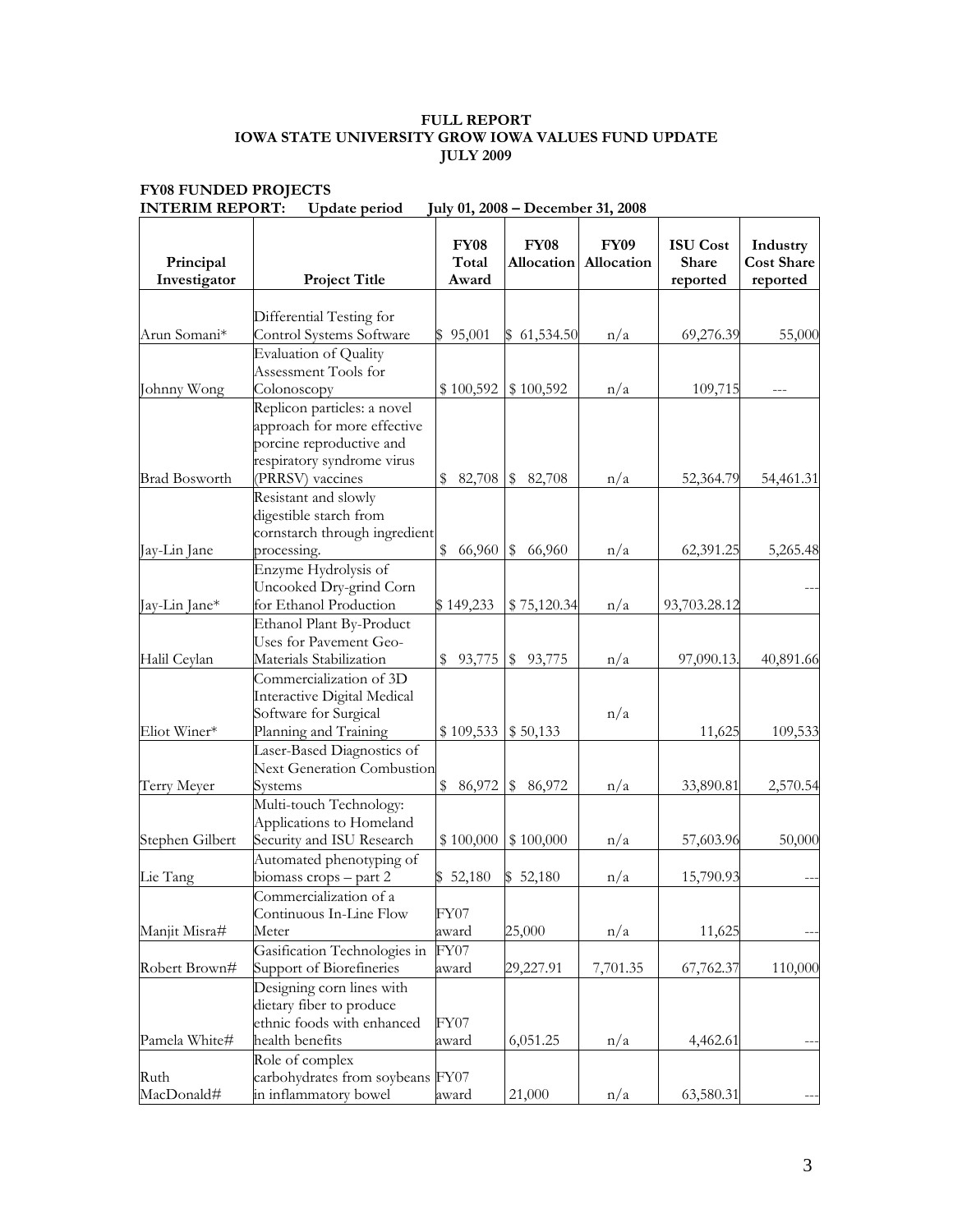|                | disease                                      |           |           |        |            |            |
|----------------|----------------------------------------------|-----------|-----------|--------|------------|------------|
|                |                                              | FY07      |           |        |            |            |
|                | Suzanne Hendrich Flaxseed Lignins for Health | award     | 21,453    | n/a    | 30,768.40  |            |
|                | Effectiveness of EpiCor in                   |           |           |        |            |            |
|                | improving immune function,                   |           |           |        |            |            |
|                | inflammation, and                            |           |           |        |            |            |
|                | performance after intense                    |           |           |        |            |            |
| Marian Kohut** | exercise                                     | \$92,777  | \$84,277  | 8,500  | 47,812.75  | 87,704.77  |
| Charlie        | Automated phenotyping of                     |           |           |        |            |            |
| Hurburgh**     | biomass crops - part 1                       | \$51,450  | \$30,450  | 21,000 | 12,609.85  |            |
|                | Development of Novel                         |           |           |        |            |            |
|                | Digestion-Resistant Starches                 |           |           |        |            |            |
|                | from Corn to Combat                          |           |           |        |            |            |
| Guru Rao**     | Human Disease                                | 70,000    | 55,000    | 15,000 | 95,109.36  |            |
|                | Oil Recovery from Corn                       |           |           |        |            |            |
| Toni Wang* **  | Fermentation By-Products                     | \$113,500 | \$71,100  | 36,000 | 85,207.41  | 86,748.09  |
|                | Generation X Vaccines:                       |           |           |        |            |            |
|                | Combining Novel Antigens                     |           |           |        |            |            |
| Mike           | and Single Dose Delivery                     |           |           |        |            | 116,396.88 |
| Wannemuehler** | Technologies                                 | \$151,966 | \$121,966 | 30,000 | 52,577.81  | fed. match |
|                |                                              |           |           |        |            |            |
| Infrastructure |                                              |           |           |        |            |            |
| Research Park  |                                              | \$200,000 | \$200,000 |        | 93,000     | 200,000    |
| Pappajohn Ctr  |                                              | \$200,000 | \$200,000 |        | 93,000     | 57,000     |
| <b>IPRT</b>    |                                              | \$100,000 | \$100,000 |        | 111,193.17 | 45,000     |
| <b>VPRED</b>   |                                              | \$100,000 | \$100,000 |        | 101,955.03 |            |

\*These projects were initiated in FY08 but partially funded using FY07 funds.

\*\*These projects were funded in FY08 and given a no-cost extension. They will be completed in FY10

**#**These projects were funded in FY07 and given a no-cost extension. They will be completed in FY09.

#### **FINAL REPORT**

**Title:** Differential Testing for Control Systems Software

**PI:** Arun Somani

**Companies:** EnSoft Corp.

**Project Goal:** The overarching goal of our research is to achieve significant cost reduction and more reliable production of highly reliable control systems software by empowering manufacturing companies with automation tools for analyzing and transforming control systems software.

#### **Publications/presentations based on project:**

- Two conference papers were published in 2008
- Two journal papers submitted in 2009
- A third journal paper will be submitted in the next three months

**Awards received:** Dr. Kothari received two Prometheus awards from the Iowa Technology Association of Iowa for:

- Innovation in Teaching
- Innovator Company of the Year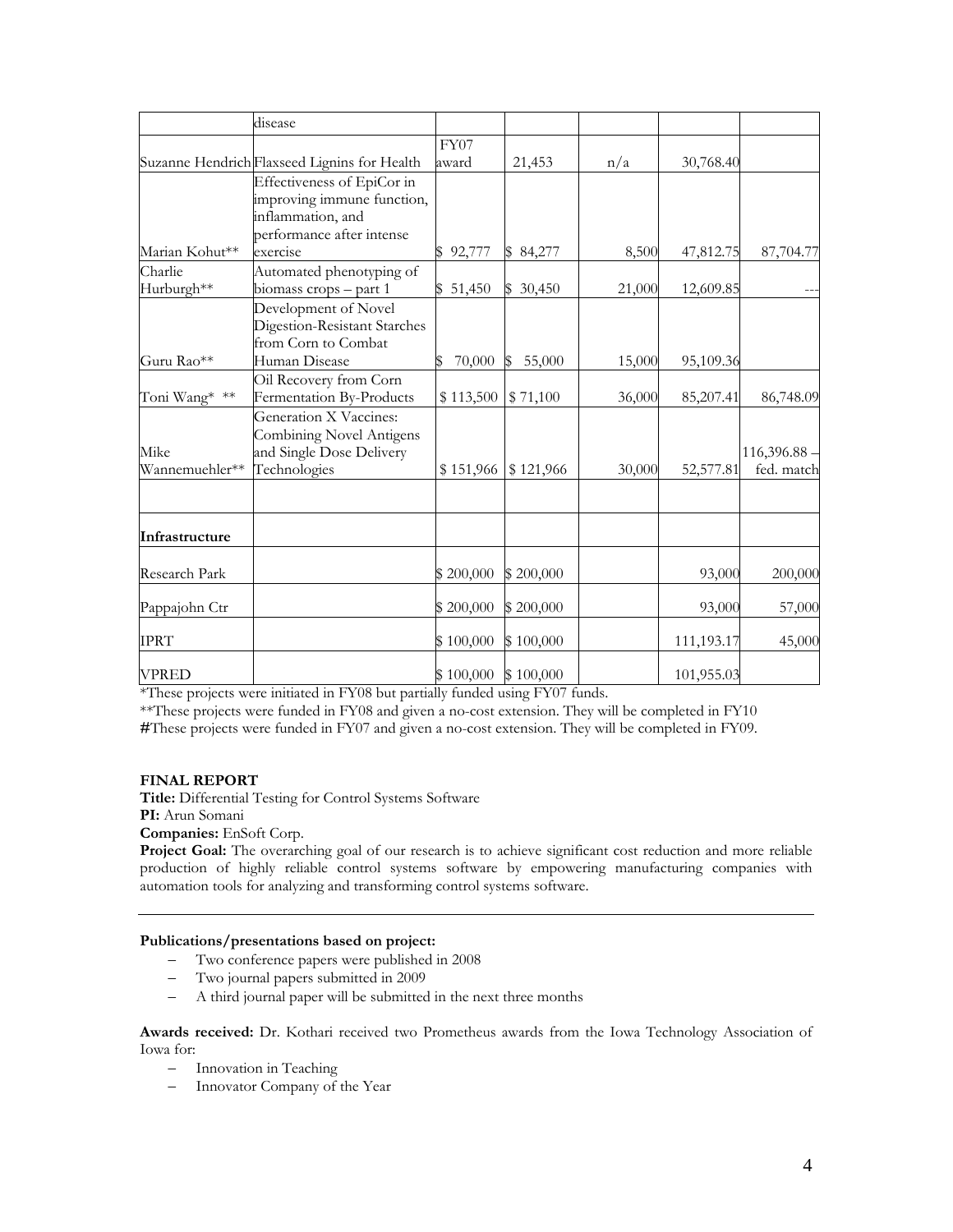#### **Invention disclosures:** None

#### **External funding applied for (indicate received/denied/pending):**

Three proposals were submitted to the National Science Foundation, two are denied and one is pending. A pre-proposal was submitted to Lockheed Martin Company - one among the top three proposals selected from ISU.

#### **Centers/Institutes involved in this project:** ICUBE

#### **Progress report (300 word maximum, please focus on results in non-technical terms and especially commercialization progress):**

This research has resulted in a new algorithm for computing the difference between graphs and its application to difference graph models of software. EnSoft built a new tool called SimMerge and released it for beta testing on March 1, 2009. More than 30 major automobile and avionics companies in US, Europe, and Japan did testing. EnSoft released the SimDiff product for sale on June 1, 2009 and since then the following companies bought SimMerge: Moog Aircraft – US, Aisin-Aw, Transtron – Japan, Williams F1 – France, Brembo – Italy, GMV – Spain.

#### **FINAL REPORT**

**Title:** Evaluation of Quality Assessment Tools for Colonoscopy **PI:** Johnny Wong and Wallapak Tavanapong **Company Partners (company names only):** EndoMetric, LLC.

#### **Project Goal:**

- 1. To improve the automated objective quality measurement algorithms and software.
- 2. To evaluate the effectiveness of our invention at Mayo Clinic Rochester, Iowa Digestive Disease Center (IDDC) in West Des Moines, and University of Iowa Medical School (UI).

#### **Publications/presentations based on project:**

- Presentation at the eighth annual Iowa Venture Capital & Entrepreneur Conference held on Wednesday, Oct. 11, in Des Moines.
- S. Stanek, W. Tavanapong, J. Wong, J. Oh, and P. C. de Groen. Automatic Real-Time Capture and Segmentation of Endoscopy Video. PACS and Imaging Informatics. SPIE Medical Imaging. February, 2008.
- Y. Wang, W. Tavanapong, J. Wong, J. Oh, and P. C. de Groen. Edge Cross-Section Features for Detection of Appendiceal Orifice Appearance in Colonoscopy Videos. Accepted to appear in Proc. of International Conference of the IEEE Engineering in Medicine and Biology Society (EMBC), Vancouver, British Columbia, Canada, August, 2008.
- J. Oh, S. Hwang, Y. Cao, W. Tavanapong, D. Liu, J. Wong, and P. C. de Groen. Measuring Objective Quality of Colonoscopy. Accepted to appear in IEEE Transactions on Biomedical Engineering.
- Y. Wang, W. Tavanapong, J. Wong, J. Oh, and P. C. de Groen. Detection of Videos Showing Appendiceal Orifices using Local Edge Cross-Section Profile Features and Near Pause Detection. In preparation for submission to IEEE Transactions on Biomedical Engineering.
- P. C. De Groen, W. Tavanapong, J. Oh, J. Wong. Computer-aided Quality Control for Colonoscopy: Automatic Documentation of Cecal Intubation. Digestive Disease Week 2007. ASGE Poster Session Endoscopic Technology Endoscopy: New Image Technology, May 15-24, 2007, Washington DC, USA.
- D. Liu, Y. Cao. W. Tavanapong, J. Wong, J. Oh, and P. C. de Groen. Mining Colonoscopy Videos to Measure Quality of Colonoscopic Procedures. In Proc. of IASTED Int'l Conf. on Biomedical Engineering (BioMed), pages 409-414, Innsbruck, Austria, February 2007. (Oral presentation)
- Y. Cao, D. Liu, W. Tavanapong, J. Wong, J. Oh, and P. C. de Groen. Automatic Classification of Images with Appendiceal Orifice in Colonoscopy Videos. In Proc. of IEEE Engineering in Medicine and Biology Conference, pages 2349-2352, New York City, New York, August 2006. (Oral presentation).
- Danyu Liu, Yu Cao, Ki-Hwan Kim, Sean Stanek, Bancha Doungratanaex-chai, Kungen Lin, Wallapak Tavanapong, Johnny Wong, JungHwan Oh, and Piet C. de Groen. Arthemis: Annotation Software in an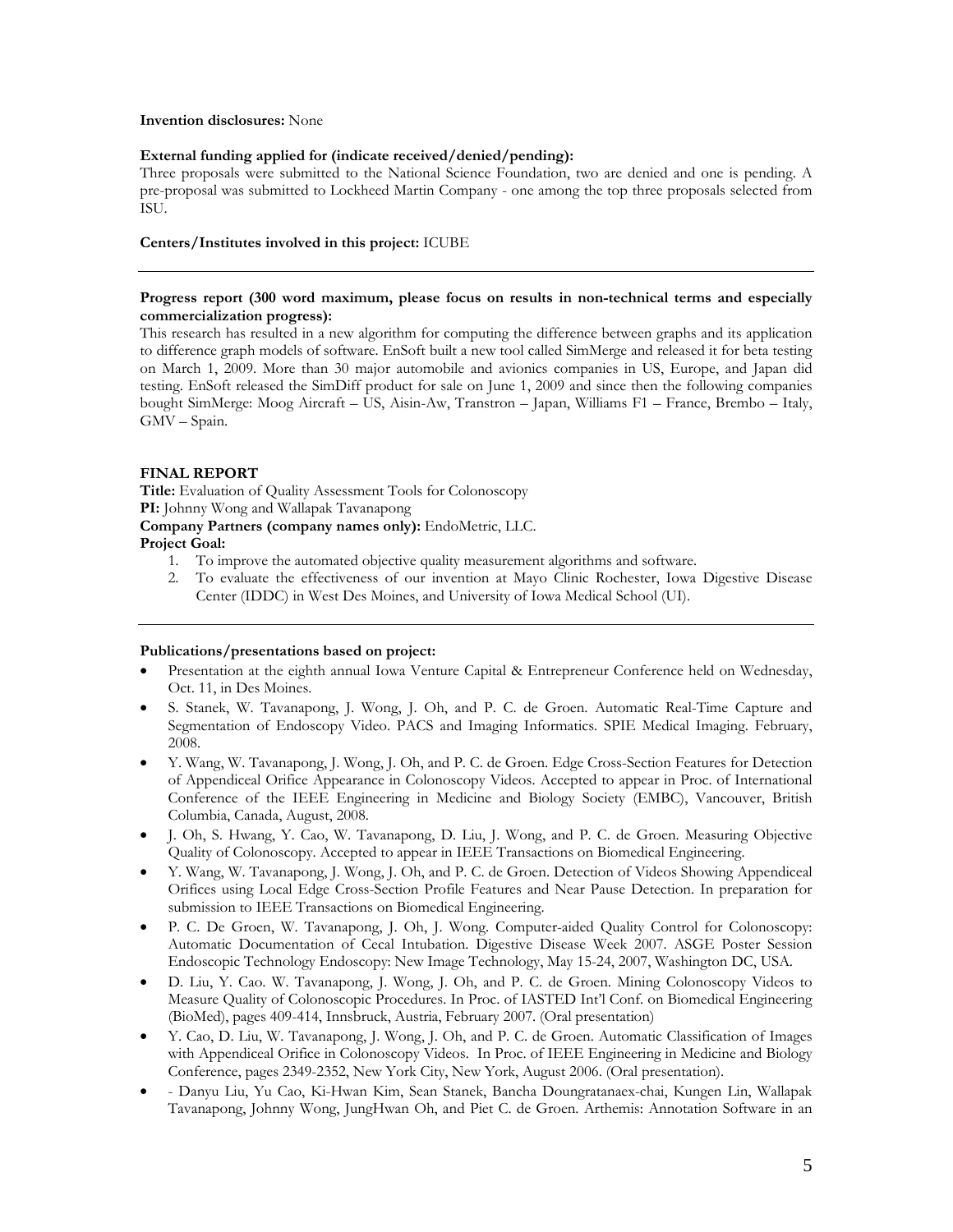Integrated Capturing and Analysis System for Colonoscopy. In preparation for 2nd round review of Computer Methods and Programs in Biomedicine.

#### **Awards received:**

- Second prize winner for the annual statewide John Pappajohn Business Plan Competition
- Objective Quality Control for Colonoscopy: Automated Extraction of Endoscopic Metrics from Video Files. 2006 American College of Gastroenterology Governors Award for Excellence in Clinical Research for "The Best Scientific Paper," Oct. 21, 2006.

#### **Articles written by others discussing our work**

- New Technology Aims to Improve Colonoscopy by Automatically & Objectively Analyzing Efficacy, Oncology Times, Volume 1, Jan 10, pages 24-25.
- Danna Voth. Toward More Intelligent Healthcare, IEEE Intelligent Systems, March/April 2007, pages 5- 7.
- Best of ACG. Gastroenterology & Hepatology Volume 3, issue 1, Jan 2007, pages 41-48.
- Steve Frandzel. New Digital Recording System Measures Colonoscopy Performance Metrics. Gastroenterology & Endoscopy News. Volume 58, issue 3, March 2007.

### **Invention disclosures:**

- The technology was previously patented. ISURF #03305: Intelligent Multimedia Processing and Analysis for Colorectal Tumors (IMPACT)
- An additional invention disclosure is planned for new algorithms

### **External funding applied for (indicate received/denied/pending):**

- STTR Phase I: Video Analysis Techniques for Computer-Aided Quality Control for Colonoscopy. National Science Foundation. Award No. 0740596. Tavanapong (PI) with Johnny Wong (Co-PI). 01/01/2008-12/31/2008, \$149,882. Status: Received
- Improving Colonoscopy Quality through Automated Monitoring. Subcontract to Mayo Clinic Rochester. NIH NIDDK PA-07-070. 4/1/09-3/31/2012. \$317,169. Status: Pending
- The proposal submitted for Iowa Demonstration fund from Iowa Department of Economic Development was denied. We have been improving the proposal and will resubmit it again by this July 14.
- NSF STTR Phase IB proposal. EndoMetric, LLC Wallapak Tavanapong (PI). Johnny Wong (Co-PI) and JungHwan Oh (Co-PI, University of North Texas) 01/2009-06/30/2009. \$49,997 (entire budget). This grant is a supplement of our NSF STTR Phase I grant. We are waiting for the grant money.
- Improving Colonoscopy Quality through Automated Monitoring. Subcontractor of Mayo Clinic Rochester. NIH NIDDK PA-07-070. 4/1/09-3/31/2012. \$317,169 (ISU budget). The proposal was recommended for funding. However, the lead investigator at Mayo Clinic is still working with the funding agency on budget revision.
- Real-time feedback to improve colonoscopy quality. NIH/NIDDK. PI Piet C. de Groen (Mayo Clinic Rochester), Wallapak Tavanapong and Johnny Wong (Iowa State University), and JungHwan Oh (University of North Texas). 7/1/2009 – 6/30/2014. \$763,013 (ISU budget).
- III: Medium: Collaborative Research: Computer Guided Quality Control System for Colonoscopy. US National Science Foundation. Wallapak Tavanapong and Johnny Wong (PI and Co-PI for Iowa State University), JungHwan Oh (Lead PI and PI for University of North Texas), and Piet C. de Groen (PI for Mayo Clinic Rochester) 6/1/2009-5/31/2012. \$279,656 (ISU budget).
- Automated Reporting System for Colonoscopy. Mayo Clinic Rochester. 01/15/2007 12/31/2007. \$50,000. Status: Awarded.
- Enhancement of a Quality Control System for Colonoscopy. Iowa State University Research Foundation. 03/01/07 – 02/28/08. \$25,000. Status: Awarded.
- Evaluation of a Quality Assessment System for Colonoscopy at Iowa Digestive Disease Center (IDDC). Iowa State University Technology Commercialization Acceleration Program. 01/01/2007-06/30/2007. \$10,000. Status: Awarded.
- Evaluation of Quality Assessment Tools for Colonoscopy. Grow Iowa Values Fund. Iowa State University. 07/01/2007-06/30/2008. \$100,397. Status: Pending.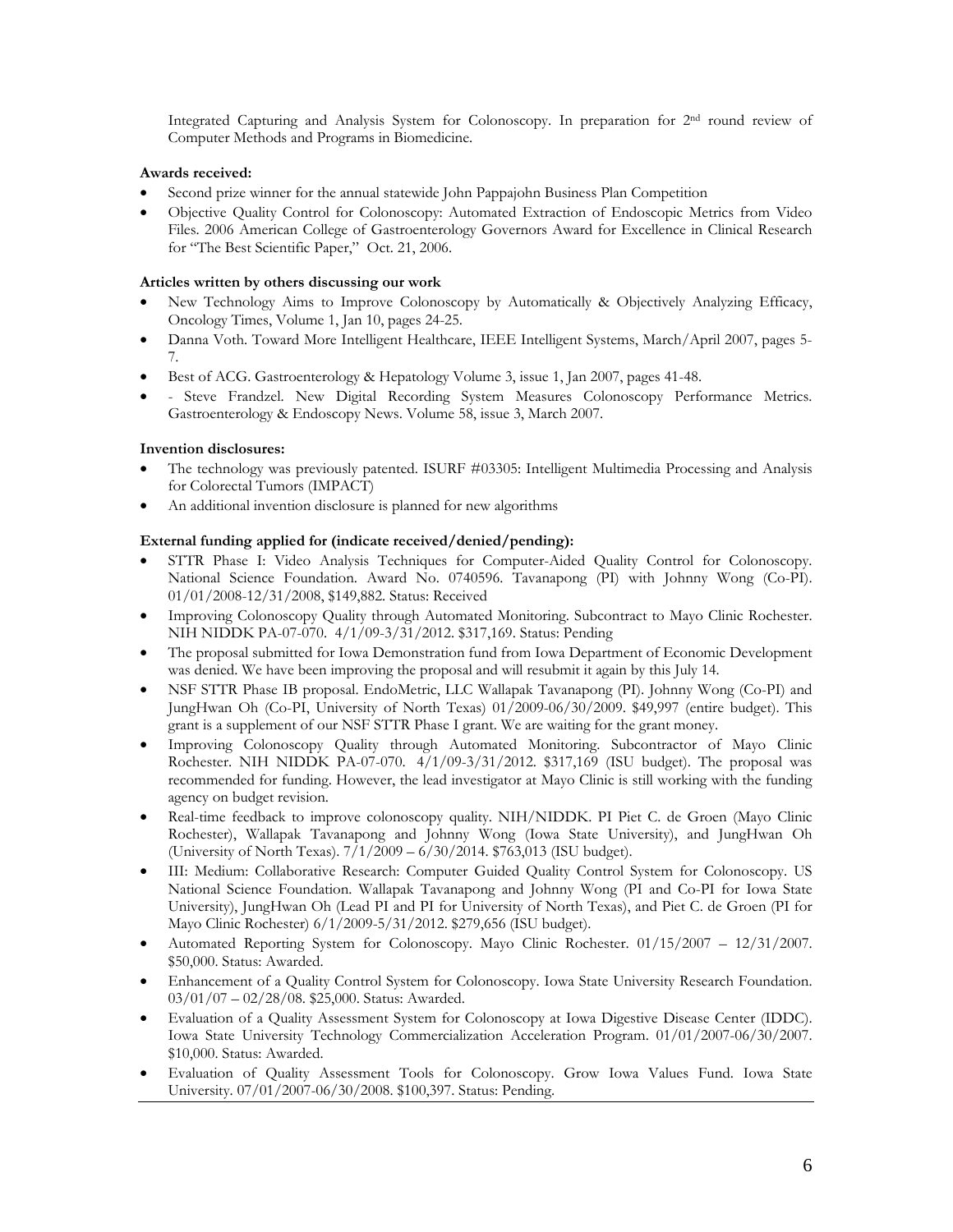- Computer-Aided Quality Control for Colonoscopy, National Institutes of Health, STTR. 01/01/2008- 06/30/2008. \$100,000. Status: Pending.
- III-CXT: Objective Quality Control System for Colonoscopy. National Science Foundation. 06/01/07- 05/31/10. \$861,546. Status: Rejected; reason: regarded as an application of techniques developed as part of our current NSF grant.

#### **Progress report (300 word maximum):**

We have met and exceeded the milestones outlined in the original proposal.

Progress on Software Development

•Arthemis 3.0 (or EndoMetric-Manual---Software for annotating colonoscopy videos): We completed the implementation of the software. Dr. de Groen (domain expert) has used the software to annotate colonoscopy videos.

•Avidense version 2.0 (software that analyzes quality measurements from captured videos generated during colonoscopy): We completed the development of the proof-of-concept analysis software that produces a total of six quality metrics (one extra metric in addition to what we originally proposed) for videos captured from Olympus endoscopes. These metrics are (1) location of maximal intubation; (2) duration of informative frame video segment during withdrawal excluding both biopsy and therapeutic operations; (3) duration of operational episodes; (4) direction of movement and speed estimate of the endoscope during withdrawal; (5) an estimated score of quality of colon mucosa inspection; and (6) number of images with the appendiceal orifice clearly seen. The software has been installed at Mayo Clinic Rochester in September of 2006 and show promising results. II. Progress on Commercialization

•Increased Visibility. We have demonstrated EndoMetric-Manual at Digestive Disease Week 2006 in May in Los Angeles. Our invention on the automatic quality measurement system also received the 2006 American College of Gastroenterology (ACG) Governors Award for Excellence in Clinical Research. News articles on the award appeared locally and nationally. Oncology Times, IEEE Intelligent Systems, and Gastroenterology & Endoscopy News have articles on our work. Our work has created a significant visibility for the university and the state of Iowa.

•Protection of Key Intellectual Property. Mayo Medical Venture (MMV) has filed patent applications to cover related inventions on behalf of ISU, Mayo, and UTA. The application includes 13 inventions.

•Formation of EndoMetric, LLC, an Iowa-based startup company to commercialize our technology. We have incorporated the company and developed the business plan with the help of the ISU Papajohn Business center. Our business plan was one of the thirty plans selected to compete in the next stage of the 2007 Pappajohn Iowa Business Plan Competition.

•External collaboration. We conducted feedback sessions with endoscopy staffs at UI and IDDC and received verbal agreements to have the two places as test sites.

#### **FINAL REPORT**

**Title:** Replicon particles: a novel approach for more effective porcine reproductive and respiratory syndrome virus (PRRSV) vaccines **PI:** Brad Bosworth **Companies:** Sirrah **Project Goal:** To determine if replicon particles are an effective vaccine for preventing of PRRSV

**Publications/presentations based on project:** Replicaon particle PRRSV vaccine provides partial protection from challenge. Mark Mogler. PRRS Symposium. Chicago, IL Dec 2008.

**External funding applied for (indicate received/denied/pending):** Phase II SBIR USDA Grant (received)

**Progress report (300 word maximum, please focus on results in non-technical terms and commercialization progress):** 

Commercialization progress: Harrisvaccines, Inc d/b/a Sirrah Bios began selling a recombinant protein vaccine for the prevention of PRRSV in November, 2007 via veterinary prescription. The protein is prepared using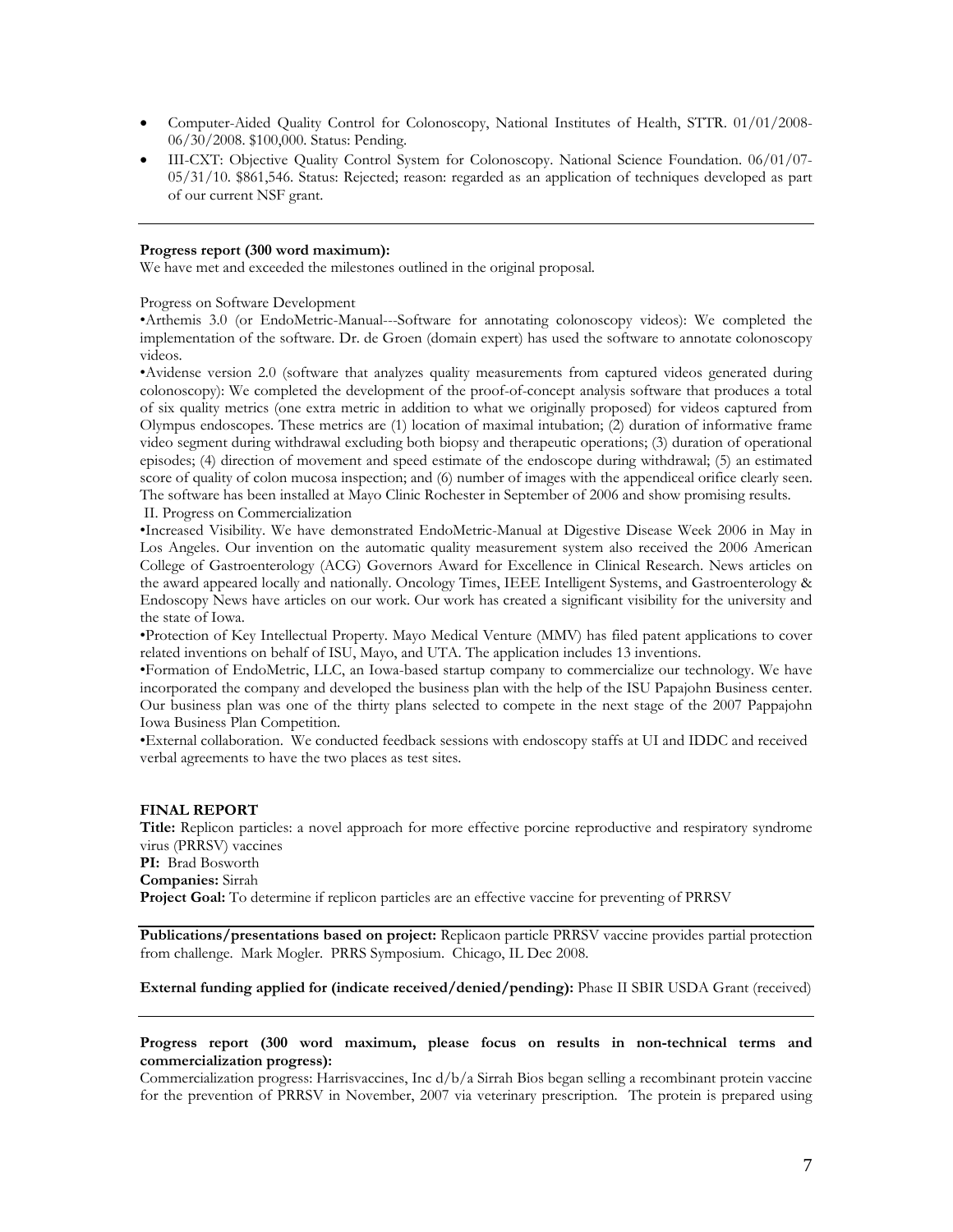similar technology as used to prepare replicon particles (RP). To date, sales have totaled over \$3.9M. The company will introduce a recombinant protein vaccine for prevention of the novel H1N1 influenza virus in swine in August 2009. The Iowa Farm Bureau has taken a 25% ownership position in Harrisvaccines. The company will achieve USDA licenses for RP vaccines for PRRS and swine influenza by late 2011.

Experimental progress: One study was conducted utilizing replicon particles expressing a single antigen. Postvaccination immune responses were weak, suggesting inadequate antigen exposure. Following challenge with virulent virus, there were no differences between vaccinated and non-vaccinated animals. The dose of replicon particle vaccine used in this study was lower than in previous work, which may have contributed to the lack of immune response.

A second study was conducted using the same replicon particle vaccine as the first study, but at three different doses. Pigs receiving higher doses had increased rates of specific immune response, when measured by Western blot. In addition, all replicon particle vaccinated pigs developed significant cell-mediated immune responses, as measured by an interferon-gamma ELISPOT assay. Between pigs receiving different doses of vaccine, there was a positively correlated, significant increase in cell-mediated immune response by the same assay. Following challenge, vaccinated pigs receiving higher doses had a trend toward lower viremia, but the differences were not statistically significant.

These results indicate that replicon particles expressing PRRSV proteins can induce specific antibody and cellmediated immune responses in an dose-dependent manner. Future work is needed to refine the choice of antigens to improve protection post-challenge.

#### **FINAL REPORT**

**Title:** Resistant and slowly digestible starch from cornstarch through ingredient processing **PI:** Jay-lin Jane **Company Partners (company names only):** Grain Processing Company

**Project Goal:** To produce resistant and slowly digestible starch

#### **Publications/presentations based on project:**

- J. Hasjim and J. Jane, "Production of resistant starch by extrusion cooking of acid-modified normal-maize starch." Journal of Food Science, Accepted.
- H. Jiang, M. Campbell, and J. Jane, "Crystalline structure of enzyme-resistant maize *ae*-mutant starches" American Association of Cereal Chemist International Annual Meeting, Honolulu, Hawaii, September 21 – 24, 2008.

**Awards received:** 1. Outstanding Poster Award.

**External funding applied for (indicate received/denied/pending):** USDA, AFRI, Title: Effects of lipidstarch interaction on physical properties, digestibility, and nutritional benefits of starchy foods. Pending.

**Centers/Institutes involved in this project:** Center for Crop Utilization Research and Nutrition and Wellness Research Center.

#### **Description of major laboratory equipment used for this project including an estimate of the number of hours used, number of samples processed, or dollar amount for services provided:**

Gel-permeation chromatography, 320 hours, 30 samples. High-performance size-exclusion chromatography, 120 hours, 40 samples. Differential scanning calorimeter, 200 hours, 60 samples. Spectrophotometer, 100 hours, 150 samples. Twin-screw extruder, 40 hours, 30 samples. X-Ray, service fee, \$1000 (20 samples)

#### **Progress report (300 words maximum):**

Resistant starch and slowly digestible starch were produced from normal cornstarch and high-amylose cornstarch using different processing techniques. Normal cornstarch with or without partial acid-hydrolysis were subjected to batch cooking and drying to produce resistant and slowly digestible starch. The cooked acidmodified starch consisted of a larger resistant-starch content (32.7%) than that without acid hydrolysis (26.2%)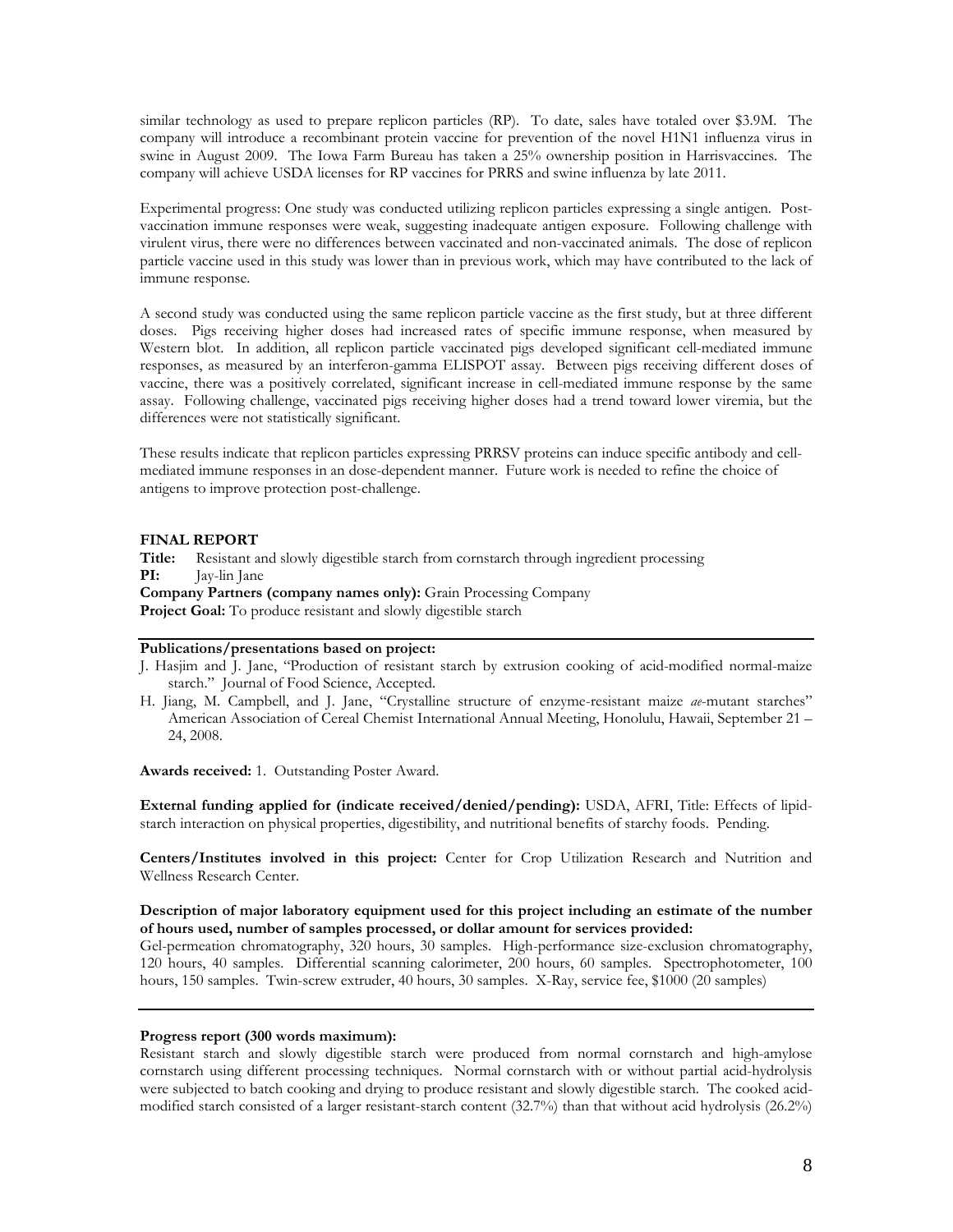but less slowly digestible starch (8.2%) than the normal cornstarch counter part (11.4%). A high-temperature (110°C) treatment of the cooked starches for three days increased the resistant starch content of the cooked normal cornstarch to 32.9%, but did not change the resistant starch content of the cooked acid-modified cornstarch. The results showed that partial hydrolysis of starch reduced the molecular weight and facilitated retrogradation of the starch to form resistant starch. Extrusion cooking was used as an economical alternative for the batch cooking process. Extrusion of acid-modified cornstarch using low and high-sheer screw configurations produced 19% and 20% resistant starch and 8.7% and 7.9% slowly digestible starch, respectively. After heating at 110ºC for three days, the resistant starch increased to 29.8% and 25.9%, respectively, and the slowly digestible starch increased to 12.1% for the high-sheer extruded starch but did not change that of the low-sheer extruded starch. Normal cornstarch was modified with octenyl succinic anhydride (OSA) to increase the content of slowly digestible starch. Two techniques were studied, one was to pretreat the starch before reacting with the OSA and the other was to develop a bi-phase reaction. Results showed that after the pretreatment of the starch, the degree of derivatization increased. The octenyl succinic derivatives of the starch were more evenly distributed through the starch granule as revealed using confocal laser-light microscopy. Resistant starch contents of high-amylose maize starches varied between 11.5% and 43.2%. After extracting lipids using methanol, the resistant starch contents decreased to between 9.0% and 28.9%.

#### **FINAL REPORT**

Title: Enzyme hydrolysis of uncooked dry-grind corn for ethanol production **PI:** Jay-lin Jane **PI:** Jay-lin Jane **Company Partners (company names only):** POET Company Project Goal: To improve the production yield of ethanol from dry-grind corn grain.

**Publications/presentations based on project:** J. Gutesa, S. Harjadi, A. Burgers, C. R. Hurburgh and J. Jane, Effects of drying conditions on endogenous enzyme activity and starch properties of corn. A poster presentation at the American Assoc. of Cereal Chemists, International. Baltimore, MD. September, 2009.

**External funding applied for (indicate received/denied/pending):** POET, Pending.

**Centers/Institutes involved in this project:** Center for Crops Utilization Research, Grain Quality Lab

#### **Description of major laboratory equipment used for this project including an estimate of the number of hours used, number of samples processed, or dollar amount for services provided:**

High-performance liquid chromatography was used for 1200 hours, 600 samples. Gel-permeation chromatography, 300 hours, 60 samples. Incubators, 1200 hours, 300 samples. Spectrophotometers, 180 hours, 180 samples. Light microscope, 40 hours, 80 samples. Scanning electron microscope (Bessi Microscopy Center), service fee \$1000, 20 samples.

#### **Progress report (300 word maximum, please focus on results in non-technical terms and especially commercialization progress):**

Ethanol fermentation using uncooked dry-grind corn as the substrate is a novel technology, which produces greater ethanol yields than the conventional process using cooked corn. The uncooked fermentation process requires different standard methods for quantitative analyses of components in the fermentation mixture and novel approaches to control contamination. During the period of this study, the research team conducted a broad spectrum of studies to unveil the reaction mechanism, tested a wide selection of corn varieties for ethanol fermentation, and analyzed the structures of the starch and corm composition to understand the impacts of starch structures and corn compositions on the yield of ethanol. The results showed that starch of certain corn varieties, which had desirable structures, gave significantly greater conversion rates to ethanol production. Other corn varieties could have large starch contents but had average or below average in conversion rates. Results obtained from these studies showed that some corn varieties produced more than 3 gallons ethanol per bushel corn, comparing with the current average yield at 2.7 gal/bushel corn in the industry. The team also investigated different milling techniques to improve the yield of ethanol. Results showed that shapes and sizes of the ground corn particles affected the yield of ethanol. Because weather conditions controlled the planting date of corn, we also studied the impacts of planting dates, maturity, and postharvesting drying temperature and storage conditions of corn on its fermentation and ethanol yield. These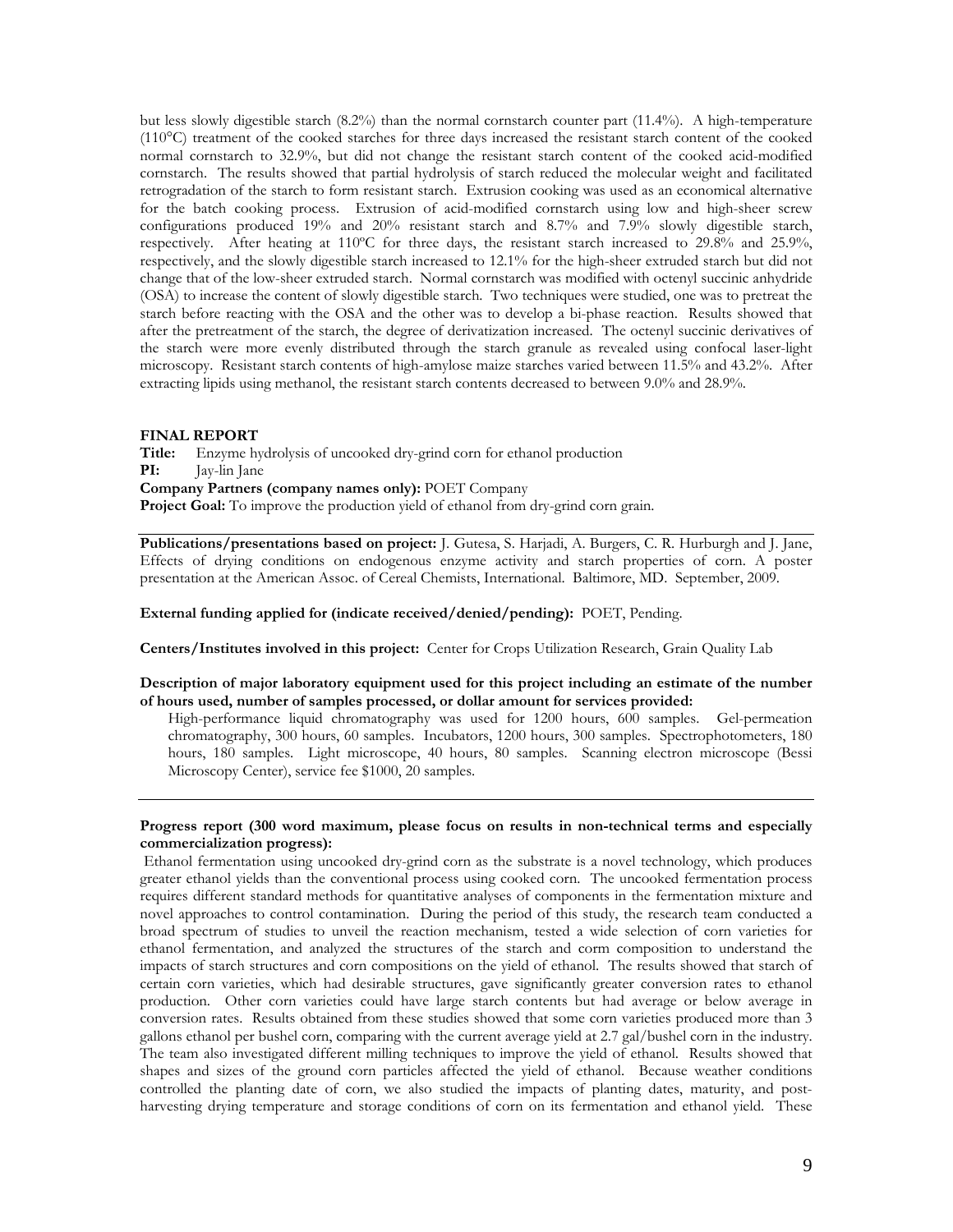results provided critical information on proper conditions for corn processing and handling to improve the corn quality and ethanol yield. The team developed a modified near-infrared (NIR) calibration curve using an accurate starch quantification method and uncooked corn fermentation process, which is suitable for accurate predictions of ethanol yield from uncooked corn fermentation process. The researchers also developed ozonetreatment techniques as an alternative for bacterial control to reduce contamination and improve ethanol yield.

#### **INTERIM REPORT**

**Title:** Oil Recovery from Corn Fermentation By-Products PI: Tong Wang, Lawrence Johnson, and Anthony Pometto Project Goal: Obtaining oil from corn ethanol fermentation co-products

#### **Publications/presentations based on project:**

- May, 2008, AOCS annual mtg (Abs submitted and accepted)
- Wang, H., T. Wang, L.A. Johnson, and A.L.Pometto III. 2008. Effect of corn breaking method on oil distribution between stillage phases of dry-grind corn ethanol production. *Journal of Agricultural and Food Chemistry* 56 (21) 9975–9980.
- Numerous presentations (5, oral and poster, national and local mtgs) were made.
- Wang, H., T. Wang, L.A. Johnson, and A.L. Pometto. 2009. Low-shear extrusion on corn fermentation and oil partition, *Journal of Agriculture and Food Chemistry, 57*:2302-2307.
- Wang, H., T. Wang, A.L. Pometto III, and L.A. Johnson. 2009. Establishing a laboratory decanting procedure to simulate whole stillage separation during industrial corn dry-grind fuel ethanol process, JAOCS, in press.
- Wang, H., L.A. Johnson, and T. Wang. Effect of corn breaking and fermentation on germ integrity and oil quality. Submitted to *Journal of Agricultural and Food Chemistry.*
- Majoni, S., and T. Wang. 2009 presentation. Characterization of the corn oil deposit extracted from condensed corn distillers grain with solubles (CCDS). The 100th AOCS Annual Meeting and Expo, May 3-6. Orlando, Florida. Abstract pp 89.
- Wang, H., T. Wang, and L.A. Johnson. 2009 presentation. Effect of corn breaking method on oil distribution in the thin stillage of dry-grind corn ethanol production. The 100th AOCS Annual Meeting and Expo, May 3-6. Orlando, Florida. Abstract pp 124.

**Awards received:** AOCS Processing Division Best Graduate Student Research Award

**Invention disclosures:** Two ISURF disclosures: (1) Wang, H., T. Wang, and L.A. Johnson. Novel corn degerming ethanol fermentation processes Corn degerm. ISURF docket number 03649. (2) Wang, T. and H. Wang. A Slurry separation process and device. ISURF docket number 03645.

**External funding applied for (indicate received/denied/pending):** 09 GIVF, not approved. Parts of the new proposal to be submitted to Iowa and National Corn Growers' Associations, and certain selected ethanol fermentation companies.

#### **Centers/Institutes involved in this project:** CCUR

#### **Progress report (300 word maximum):**

Oil recovery from corn fermentation by-products provides an alternative source for biodiesel production. The objectives of this study were to determine the effect of enzyme hydrolysis of various corn components, and the effect of physical and chemical processes on oil extraction yield from condensed corn distillers solubles (CCDS). The effect of enzyme and enzyme concentration on oil recovery from CCDS showed that hydrolysis with a commercial acid protease preparation significantly increased oil recovery as the enzyme concentration was increased, with greatest oil recovery of 70% achieved at 10% v/w (dry weight basis) of enzyme (commercial preparation). For CCDS particle sizes reduced by grinding, oil recovery was increased to 83% when enzyme was used. Protein-lipid interaction may be one of the factors affecting oil recovery. It shows in a model system that zein (a storage protein in corn endosperm)-lipid interaction was very strong, with only 10% of the oil being freed by centrifugation alone. However, following enzyme hydrolysis of the zein-oil complex with a protease, oil recovery was increased to 97%. Heating provided energy to disrupt physical interactions in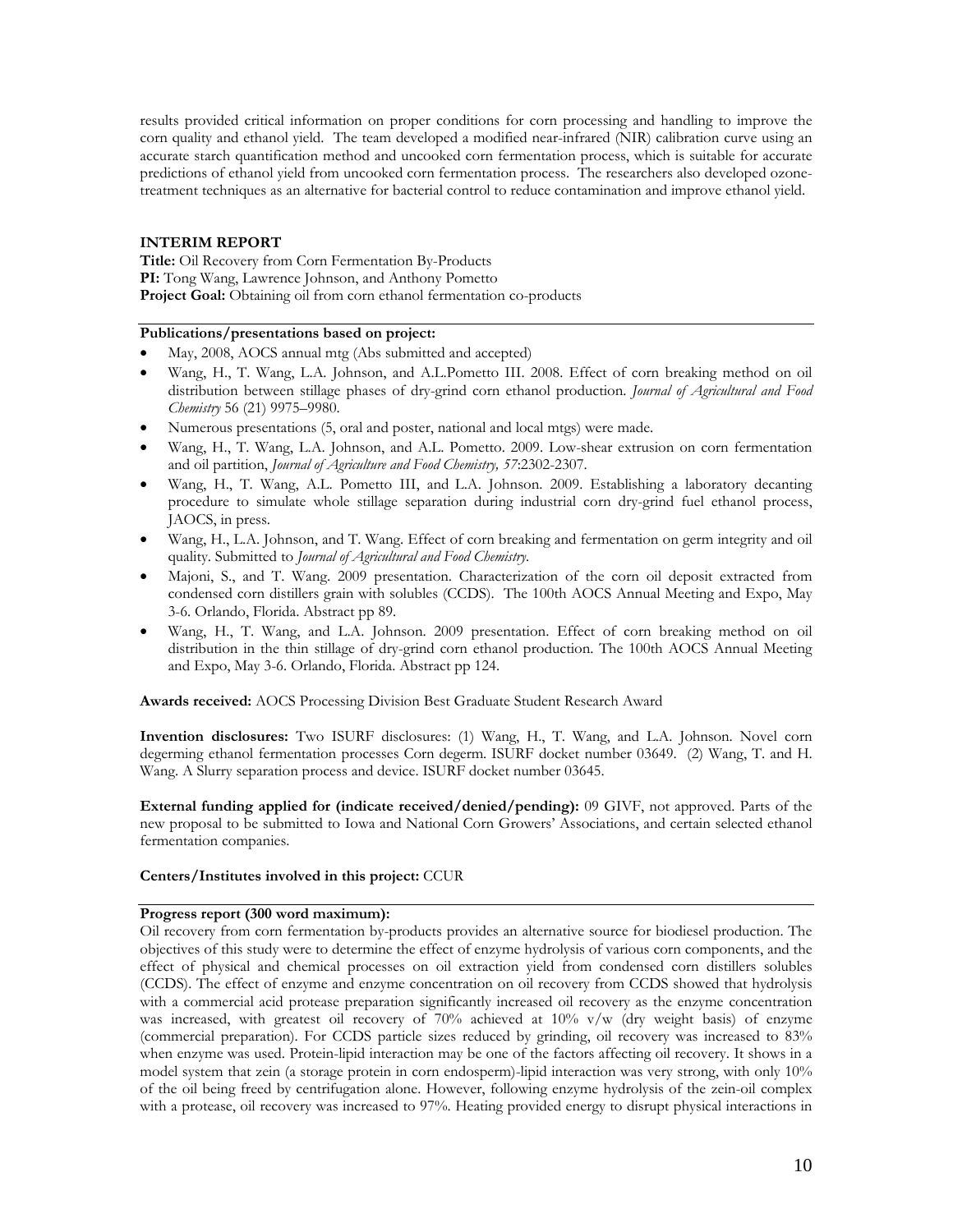the CCDS and increasing oil recovery by 2.5 fold when temperature was increased from 25 °C to 59 °C. Oil recovery at acidic pH was significantly greater than at alkaline pHs. Oil recoveries at alkaline pH were increased by heating and addition of reducing agent, sodium metabisulfite. Oil extraction using polar solvents isopropanol and butanol gave total oil recoveries greater than 80%. When oil was co-extracted with zein using hexane as a co-solvent, the greatest total oil recovery of 89% was achieved. It was observed that by just churning CCDS for 3 hours at 50°C, pH 3.5 up to 75% oil could be recovered. Therefore, several different strategies are identified to recover oil from corn fermentation by-products.

#### **INTERIM REPORT**

**Title:** Generation X Vaccines: Combining Novel Antigens and Single Dose Delivery Technologies **PI:** Michael Wannemuehler, Balaji Narasimhan, Chris Minion **Company Partners (company names only):** BioProtection Systems

**Project Goal:** This project proposes to develop a single dose vaccine product that will induce humoral (i.e., antibody) and cell-mediated immunity to protect against infectious agents. The specific focus of this project will be the development of a protective vaccine against pneumonic plague caused by *Yersinia pestis*.

#### **Publications/presentations based on project:**

- Ulery, B., K. Pustulka, Y. Phanse, B. Bellaire, and B. Narasimhan. 2008. Amphiphilic Polyanhydride Chemistry Affects Monocytic Association of Nanospheres. Ann. Biochem. Eng. Proceed., Vol. 37, 2008
- Ulery, B. D., Y. Phanse, A. Sinha, M. J. Wannemuehler, B. Narasimhan and B. H. Bellaire. 2008. Polymer Chemistry Influences Monocytic Uptake of Polyanhydride Nanospheres. Pharmaceutical Research (in press, available on-line)
- Wilson-Welder, J, Torres MP, Kipper MJ, Mallapragada SK, Wannemuehler MJ, Narasimhan B. 2008. Vaccine Adjuvants: Current Challenges and Future Approaches. Journal of Pharmaceutical Science (in press, available on-line).
- Schiltz, E., B. Carrillo-Conde, Y. Phanse, M. Wannemuehler, and B. Narasimhan. IgG and F1-V Stability in the Presence of Polyanhydride Degradation Products. AIChE Annual Meeting, November 2008, Philadelphia, PA.
- Carrillo-Conde, B., A. Garza, J. Anderegg, and B. Narasimhan. Protein Adsorption on Biodegradable Polyanhydride Microspheres. AIChE Annual Meeting, November 2008, Philadelphia, PA.
- Ulery, B. D., S. A. Sarkar, M. Torres, Y. Phanse, J. Wilson, B. Bellaire, M. J. Wannemuehler, and B. Narasimhan. Biodegradable Polyanhydride Nanosphere Interactions with Antigen Presenting Cells. AIChE Annual Meeting, November 2008, Philadelphia, PA.
- Ulery, B., S. Sarkar, Y. Phanse, B. Bellaire, M. Wannemuehler and B. Narasimhan,. Antigen Presenting Cell Uptake of Biodegradable Polyanhydride Nanospheres. Annual Meeting of the Biomedical Engineering Society, October, 2008
- Ulery, B. D., J. Wilson-Welder, M. J. Wannemuehler, D. Kumar, D. W. Metzger, and B. Narasimhan. 2009. Novel vaccine strategies against *Y. pestis.* Annual Meeting of the Society for Biomaterials, San Antonio, TX.
- Ulery, B. D., Y. Phanse, S. A. Sarkar, M. Torres, B. Bellaire, M. J. Wannemuehler, J. Yu, F. C. Minion, D. Kumar, D. W. Metzger, and B Narasimhan. 2009. Intracellular trafficking of polyanhydride nanospheres within antigen presenting cells. Annual Meeting of the Society for Biomaterials, San Antonio, TX.
- Phanse, Y., J. Wilson-Welder, M. J. Wannemuehler, B. Narasimhan, and B. Bellaire. 2009. Polymer chemistry influences uptake and intracellular and intracellular integrity of polyanhydride microspheres in dendritic cells. Annual Meeting of the Society for Biomaterials, San Antonio, TX.
- B. R. Carrillo-Conde, M. P. Torres, E. Schiltz, M. J. Wannemuehler, B. Narasimhan. 2009. Amphiphilic polyanhydrides for stabilization of therapeutic proteins. Annual Meeting of the Society for Biomaterials, San Antonio, TX.
- L. K. Petersen, L. Xue, M. J. Wannemuehler, K. Rajan, and B. Narasimhan. 2009. The simultaneous effect of polymer chemistry and device geometry on the *in vitro* activation of murine dendritic cells. Biomaterials, (available on-line, ahead of publication)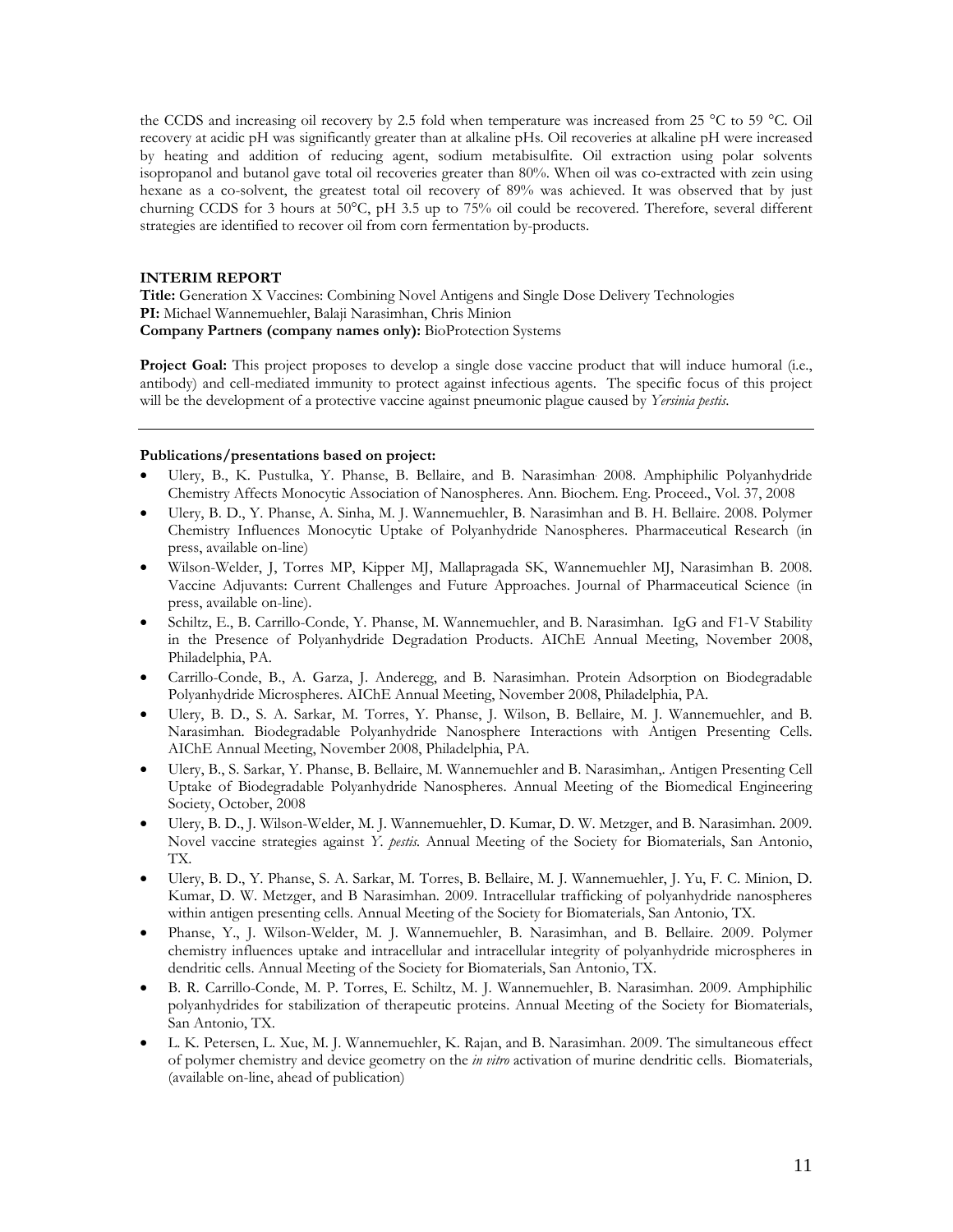B. Carrillo-Conde, M. P. Torres, E. Schiltz, J. Yu, F. C. Minion, G. J. Phillips, M. J. Wannemuehler, Balaji Narasimhan. 2009. Amphiphilic Polyanhydrides for the Stabilization of Protein Antigens. Biomaterials (Submitted).

**Centers/Institutes involved in this project:** Institute for Combinatorial Discovery

#### **Awards received:**

- B. Narasimhan was elected a Fellow of the American Institute for Medical and Biological Engineering.
- B. Narasimhan also received the ISU award for Mid-Career Achievement for Research.

#### **External funding applied for (indicate received/denied/pending):**

- Protective Nanosphere Vaccine Platforms for Emerging Infectious Diseases, Midwest Regional Center of Excellence for Biodefense, Washington University, St. Louis. [Denied]
- W. M. Keck Laboratory for PathoBioinformatic Imaging, W.M. Keck Foundation's Science & Engineering and Medical Research Program Proposal. [Denied]
- Impact of polymer adjuvant chemistry on adaptive immune mechanisms, NIH-NIAID. [pending]
- Novel polymer-based single dose vaccine: Use of rPA for anthrax immunity. M.J. Wannemuehler, B. Narasimhan, and T. Merkel (FDA), submitted to NIAID (National Institutes of Health), November, 2007. \$142,000 (FUNDED)
- Nanoparticle vaccines exploiting diverse polymer chemistry for pneumonic plague. B. Narasimhan, M. J. Wannemuehler, R. Mandel, and R. Flick, submitted to Midwest Research Center for Excellence (MRCE) at Washington University, St. Louis, January, 2008. \$142,625 (NOT FUNDED).
- Impact of Polymer Adjuvant Chemistry on Adaptive Immune Mechanisms. B. Narasimhan, M. J. Wannemuehler, B. Bellaire, submitted to NIAID – NIH, July, 2008. \$2,764,345 (PENDING).
- Ability of carbohydrate modification to enhance vaccine efficacy. B. Narasimhan, M. J. Wannemuehler, N. Pohl, submitted to the Gates Foundation, May, 2008, \$100,000 (PENDING).
- R03 grant from NIAID NIH.
- Synthetic Nanovaccines Against Respiratory Pathogens. S. Mallapragada, B. Narasimhan, C. Miller, M. J. Wannemuehler. In collaboration with the University of Nebraska Medical Center in Omaha, DoD, \$4,000,000 total (\$1,000,000 to ISU) (received)
- Imaging System for Highly Infectious Host-Pathogen Studies. F. C. Minion, b. Narasimhan, M. J. Wannemuehler, P. Nara. DoD-DURIP (ONR), \$737,626 (pending)
- Polyanhydride Nanospheres as a Vaccine Delivery System for *Yersinia pestis.* M. J. Wannemuehler, B. Narasimhan, F. C. Minion**.** Submitted to DoD-BAA, \$3,211,000 (denied)
- Impact of Polymer Adjuvant Chemistry on Adaptive Immune Mechanisms. B. Narasimhan, M. J. Wannemuehler, B. Bellaire, submitted to NIAID – NIH, July, 2008. \$2,764,345 (pending).

#### **Progress report (300 word maximum):**

The goals of this project are to develop a novel vaccination strategy using bioerodible polyanhydride nanospheres and modification of the vaccine candidate with the sugar alpha-galactose (Gal). This will lead to the design of a vaccine regimen that will induce protective immunity following immunization with a single dose and improve patient compliance. The project focuses on the use of a recombinant protein (rF1-V) derived from *Yersinia pestis,* the causative agent of plague. During the past six months we have been able to successfully conjugate the sugar Gal to the rF1-V protein. This was confirmed by performing immunoblot analysis using an antibody reagent and a lectin that recognized Gal bound to the protein. Mice deficient in the alpha galactosyl transferase (GT) were used to evaluate the benefits of the Gal-modification. Following immunization of these mice with graded doses of either the unmodified rF1-V or the Gal-modified rF1-V, we evaluated the serum antibody response and the antigen-specific lymphocyte proliferation. With respect to lymphocyte proliferation, the Gal-modified rF1-V induced greater proliferation than did the unmodified F1- V. Similarly, the mice immunized with the Gal-modified F1-V presented higher anti-rF1-V serum antibody titers. In addition, these antibodies had a greater avidity (i.e., bound more tightly) to the rF1-V than did antibodies induced by the unmodified rF1-V. There was as much as a five-fold reduction in the amount of total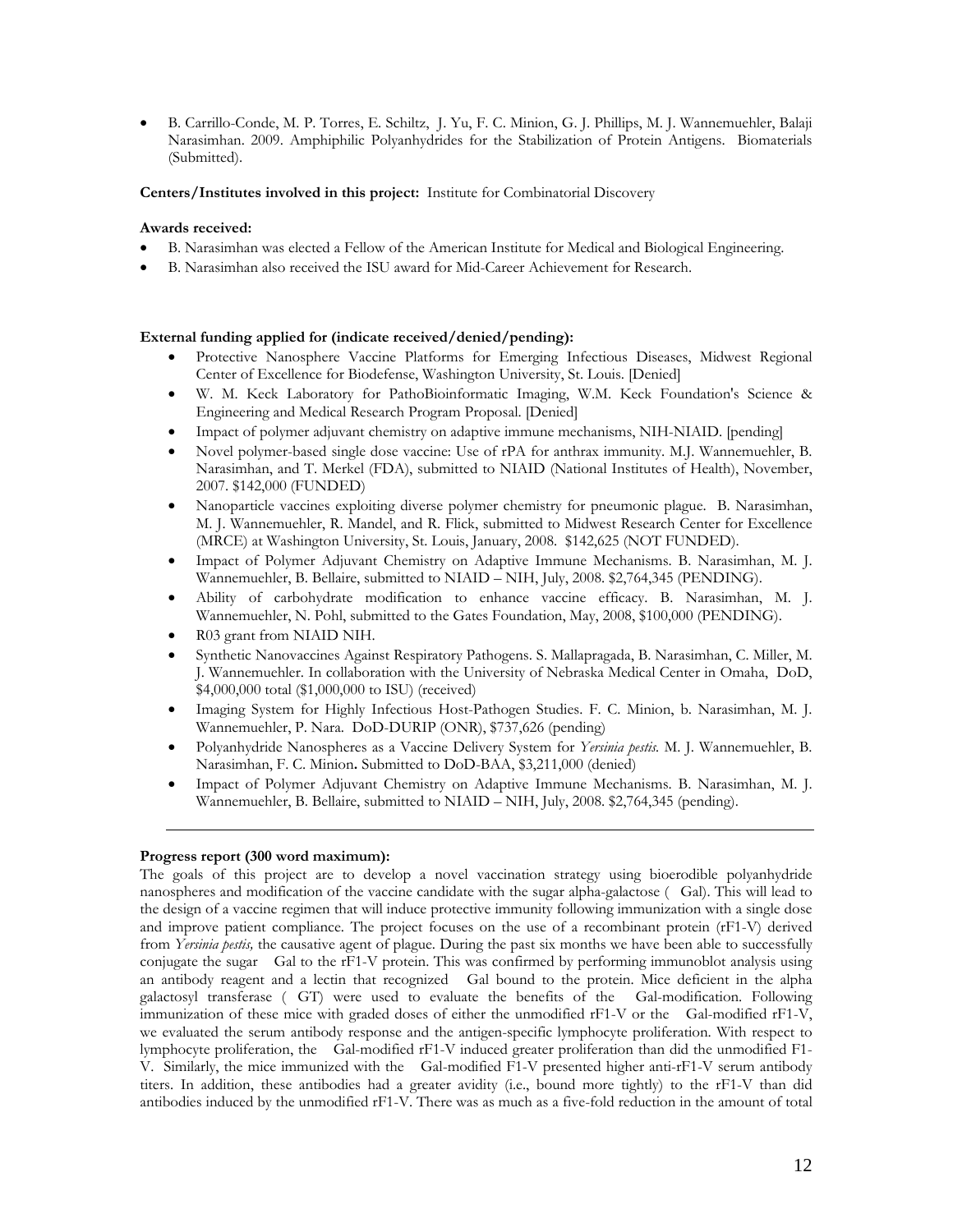protein required to induce a significant immune response when the Gal-modified rF1-V was used to immunize the mice. The significance of the higher avidity antibody response is that it requires less antibody to effectively neutralize a toxin. Current studies are underway to evaluate the nature of the immune response induced following immunization of mice using polyanhydride nanospheres containing Gal-modified rF1-V.

#### **FINAL REPORT - NO REPORT RECEIVED – PREVIOUS REPORT**

**Title:** Ethanol Plant By-Product Uses for Pavement Geo-Materials Stabilization

**PIs:** Halil Ceylan and Kasthurirangan Gopalakrishnan

**Company Partners (company names only):** Grain Processing Corporation (GPC) of Muscatine, Iowa; Dynamotive Energy Systems, Inc.

**Project Goal:** The goal of this research is to investigate the utilization of processed or unprocessed byproducts from lignocellulosic ethanol/bio-fuel plants for stabilizing underlying pavement layers composed of geo-materials. Specifically, the proposed research will (1) demonstrate the ability of lignin as an effective soil stabilizing agent for lignins that are currently available or are anticipated to become available in the future in abundant supply, and (2) evaluate the effect of lignin on the engineering properties soil-lignin mixtures for Iowa conditions.

#### **Publications/presentations based on project:**

Several articles appeared regarding this research project on the ethanol production, biomass and bioenergy related magazines, journals, radio interviews, etc. Some of these articles published online are listed below:

- http://www.biobasednews.com/list2.php?storyid=15194
- http://www.sciencedaily.com/releases/2007/10/071016101452.htm
- http://www.innovations-report.com/html/reports/materials\_science/report-93049.html
- http://www.radioiowa.com/gestalt/go.cfm?objectid=C7FF5469-A0A9-38C3-5ECD3AF26E777854
- http://www.treehugger.com/files/2007/10/building\_better.php
- (INVITED BOOK CHAPTER) K. Gopalakrishnan, S. Kim, and H. Ceylan. "Lignin Recovery and Utilization". In *Biofuel and Bioenergy from Biowastes and Residues*, S. Khanal (ed.), American Society of Civil Engineers (ASCE) – to be released in March 2009.

#### **External funding applied for utilizing project results (indicate received/denied/pending):**

- A joint proposal submitted to the Iowa Power Fund program by Dr. Robert C. Brown and others on the utilization of ethanol by products (lignin) for soil stabilization and dust control purposes (Status: *Pending*).
- Another joint proposal was submitted to the 2008 NRI Biobased Products and Bioenergy Production Research Program with Dr. Hans van Leeuwen and others (Status: *Denied*).
- Centers/Institutes involved in this project: Iowa Bioeconomy Institute, Center for Transportation Research and Education (Institute for Transportation and Sustainability)

#### **Description of major laboratory equipment used for this project including an estimate of the number of hours used, number of samples processed, or dollar amount for services provided:**

The Gerald and Audrey Olson Soil Mechanics Lab: equipment for low-stress, conventional, and stress-path controlled triaxial testing, direct/residual shear testing, conventional and automated consolidation testing, soil index tests and engineering classification. To date, numerous tests have been carried out using a variety of additive types, concentrations, moisture content, etc.

#### **Progress report (300 words maximum):**

During this period, the research efforts mainly focused on obtaining the bio-oil/lignin test materials and studying the engineering property of these materials. Potential lignin samples have been obtained by contacting industry (Dynamotive Energy Systems, Inc. and Grain Processing Corporation of Muscatine, Iowa, Inc.) and Iowa State University's biofuel research labs. The research team consulted the Iowa Department of Transportation engineers to identify potential soil types which will benefit from lignin treatment both from structural and economic perspectives. The research team collected the identified potential soil materials from new construction site near US 20 in Calhoun County, Iowa. The research team has characterized the engineering properties of obtained soil materials trough national standard laboratory specifications including Grain size distribution (AASHTO T 27), Atterberg's limit test (AASHTO T 89/90) and the Moisture/density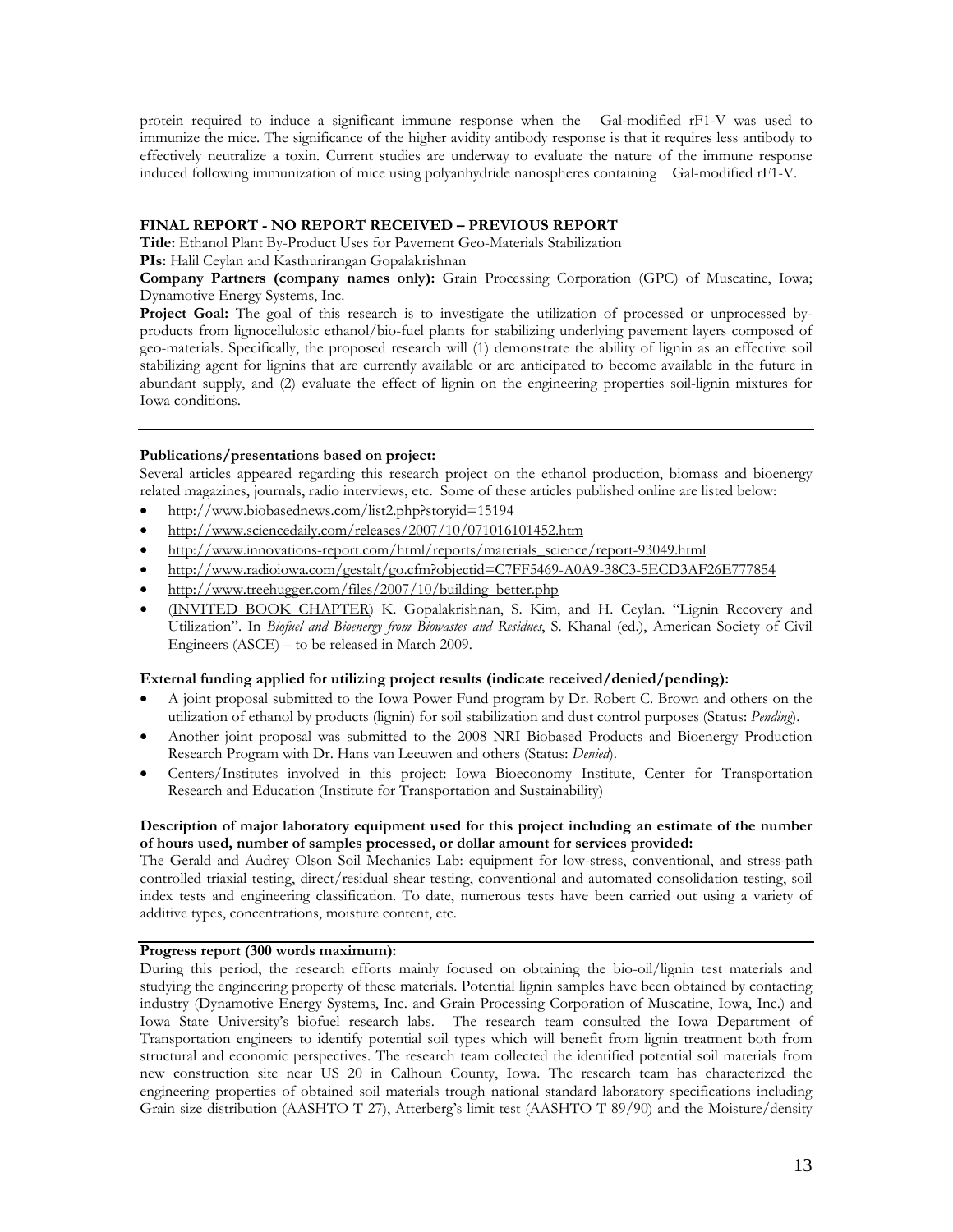relationship (AASHTO T 99). Preliminary test factorials have been completed to study the lignin-soil/aggregate mixtures and to examine the effect of lignin addition on the strength and overall engineering characteristics of the lignin-soil mixtures. Preliminary test results gave very encouraging results in terms of using the biooil/lignin samples for soil geomaterial stabilization purposes. Future research will focus on optimizing the test parameters (additive concentration level, moisture content, curing time, etc.) for achieving maximal performance in terms of lignin/bio-oil - soil stabilization.

#### **FINAL REPORT**

**Title:** Commercialization of 3D Interactive Digital Medical Software for Surgical Planning and Training **PI:** Eliot Winer

**Company Partners (company names only):** Visual Medical Solutions, LLC.

**Project Goal:** The proposed effort seeks to commercialize a preliminary research prototype software package that enables automated model generation, 3D visualization, and interactive manipulation to facilitate surgical planning and training.

#### **Publications/presentations based on project:**

- Foo J.L., Lobe T., and Winer E., "A Virtual Reality Environment for Patient Data Visualization and Endoscopic Surgical Planning", *Journal of Laparoendoscopic & Advanced Surgical Procedures*, accepted for publication, June 2008.
- Koehring, A., Foo, J.L., Miyano, G., Lobe, T., and Winer, E.H., "A Framework for Interactive Visualization of Digital Medical Images", *Journal of Laparoendoscopic & Advanced Surgical Procedures*, Accepted for publication, March 2008.
- Foo, J.L., Miyano, G., Lobe, T., and Winer, E., "A Framework for Interactive Examination of Automatic Segmented Tumors in a Virtual Environment," Proceedings of the 16th Medicine Meets Virtual Reality (MMVR) Conference, January 29, 2008, Long Beach, CA, vol. 132, pp. 120-122.
- Grow Iowa Values Fund 2008 (denied)
- Foo, J.L., and Winer, E., "Interactive Multi-Modal Visualization Environment for Complex System Decision Making," ASME 2008 International Design Engineering Technical Conferences & Computers and Information in Engineering Conference, IDETC/CIE 2008, Brooklyn, NY, August 3–6, 2008, Paper No. DETC2008-49805

**Awards received:** Visual Medical Solutions, LLC. received the 2008 Outstanding Startup Company of the Year award from the Technology Association of Iowa

#### **External funding applied for (indicate received/denied/pending):**

Grow Iowa Values Fund 2008 (denied) Iowa Economic Development Demonstration Fund (received) Grow Iowa Values Fund 2009 (pending)

#### **Please list all Centers/Institutes involved in this project**

Virtual Reality Applications Center (VRAC), Institute for Physical Research and Technology (IPRT), & CyberInnovation Institute (CII)

### **Progress report (300 word maximum):**

All of the objectives for the project have been completed. These are listed below:

- Completed tech transfer of research topics into BodyViz to make it a full featured medical visualization and surgical planning software package
- Hired Curt Carlson as President/CEO of company. Also hired 3 part-time employees (one in Iowa) and a student intern for Marketing from Iowa State University
- Awarded Wellmark venture funding
- Awarded Iowa Economic Development Demonstration funding
- Beta-tested BodyViz software at several partner sites including, Stryker Medical, Des Moines University Medical School, and Texas Methodist Hospital System (TMHS)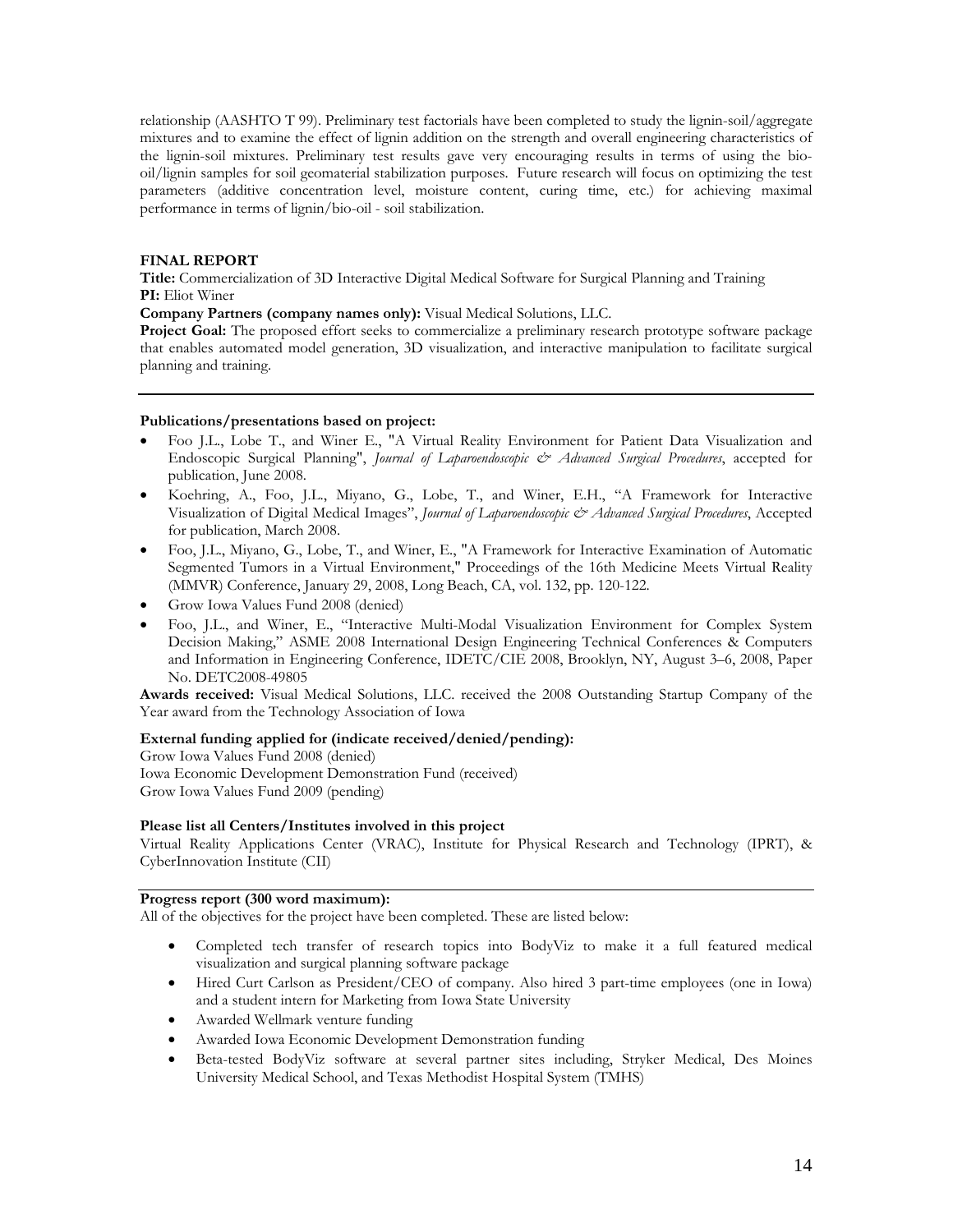- BodyViz chosen as platform for earmark research project for Marshalltown Medical Center. Proposal facilitated by Mechdyne Corporation. Sale to be complete by July 2009
- Received FDA 510K certification for BodyViz in March 2009
- Sold BodyViz to first major reference client, TMHS. TMHS is the largest non-profit hospital system in the world
- Had display booths at three high profile surgical conferences: 1) 2007 American College of General Surgeons Meeting and conference, 2) the 2008 American Association of Colorectal Surgeons Annual Meeting, and 3) the 2009 Society of American Gastrointestinal and Endoscopic Surgeons Meeting

#### **FINAL REPORT**

**Title:** Multi-touch Technology: Applications to homeland security and ISU Research **PI:** Stephen Gilbert **Company Partners:** Priority 5 (P5) Project Goal: Extend P5's multitouch technology using research-based systems

#### **Publications/presentations based on project:**

- Ramanahally, P., Gilbert, S., Niedzielski, T., Velazquez, D., Anagnost, C. (2009, in press) Sparsh UI: A Multi-Touch Framework for Collaboration and Modular Gesture Recognition. *Proceedings of the World Conference on Innovative VR 2009*.
- KCCI TV News feature of multitouch lab ; http://www.kcci.com/video/18428264/index.html

#### **Please list all Centers/Institutes involved in this project**

- VRAC (under IPRT)
- CyberInnovation Institute

#### **Progress report (300 word maximum):**

#### *Growth and Commercialization at P5*

Since this project started, engineering staff at P5 has more than doubled in size (from 4 to 9). The P5 software using the interface that resulted from this work is deployed and currently in use at several federal agencies for disaster and relief management.

#### *Launch of Sparsh-UI 1.0 Software*

With guidance from Priority 5, the ISU team developed Sparsh-UI, and open source platform that supports multitouch software development across systems, e.g. Windows, Mac, Linux. It can also accommodate different languages, e.g. C++ or Java. Sparsh-UI 1.0 was placed in Google Code in October 2008, and as of June 2009 there have been over 1400 downloads worldwide. This fact illustrates that Sparsh is a worthwhile platform, and discussions continue with P5 about how to tweak it so that it would be fully usable out of the box by P5 in their commercial products. The target for this advance is Spring 09.

#### *Usability Analysis and Interface Prototyping*

We also worked with P5 to help them design a new interface for their TACCS software. The usability analysis at ISU was helpful to P5 so that it could continue focusing on implementation. The multitouch hardware market continues to be problematic, e.g. it's hard to be good multitouch hardware off the shelf. P5 and ISU assist each other by comparing notes on what they can find.

#### **FINAL REPORT**

**Title:** Laser-Based Diagnostics of Next Generation Combustion Systems **PI:** Terry Meyer

**Company Partners (company names only):** Goodrich Turbine Fuel Technologies

**Project Goal:** The goal of this project is to study how laser-based sensors can be used to analyze combustion systems that burn alternative fuels.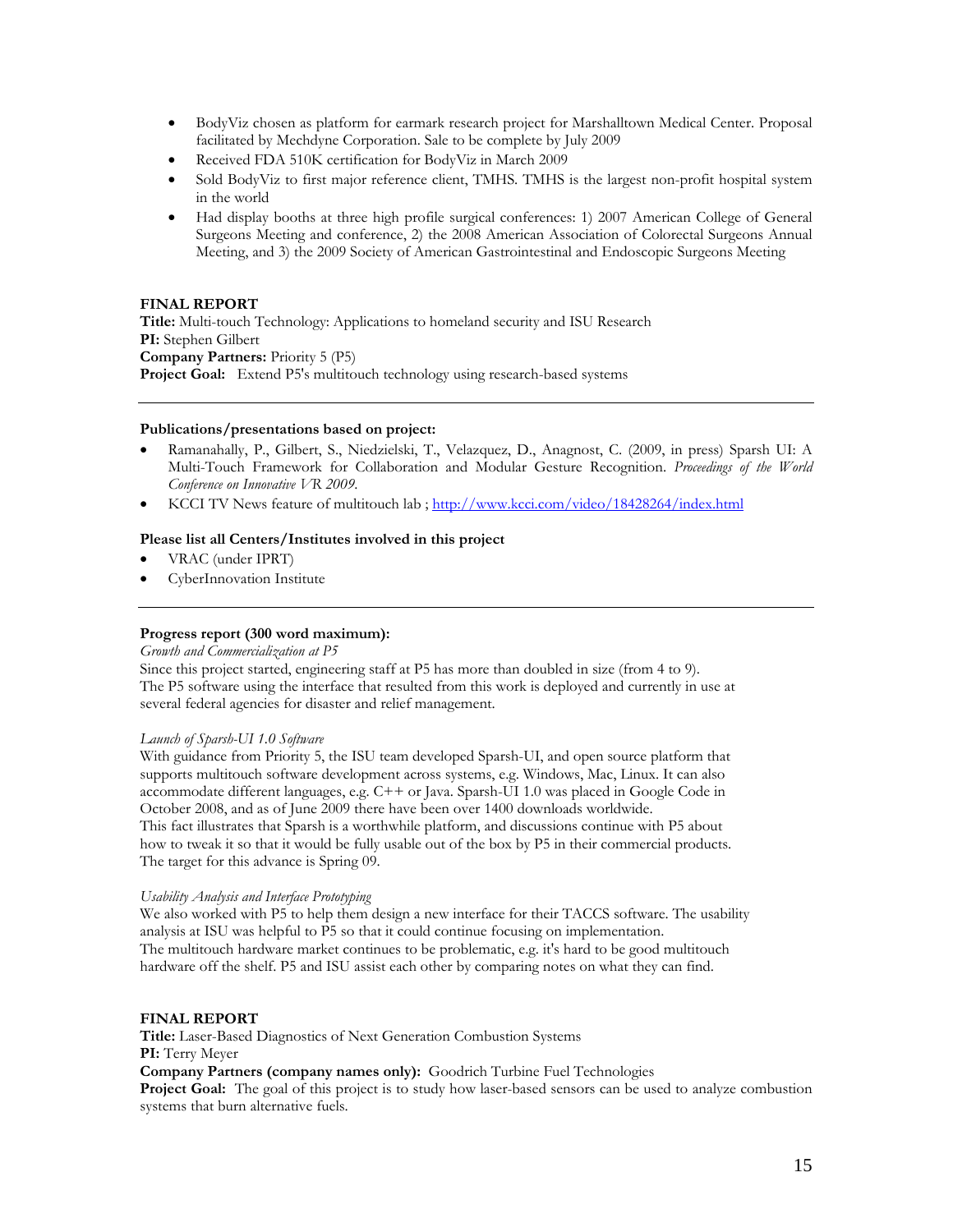#### **Please list all Centers/Institutes involved in this project**

- Bioeconomy Institute
- Center for Sustainable Environmental Technologies
- Biorenewable Resources and Technology Graduate Program

#### **Publications/presentations based on project:**

- Mechanical Engineering Magazine, Too Hot to Handle, March 1, 2008
- ScienceDaily, Engineer Develops Laser Technologies to Analyze Combustion, Biofuels, December 14, 2007
- Laser Focus World, Laser Technology Used to Analyze Combustion in Biofuels, December 6, 2007
- EnergyDaily, Laser Technologies Used to Analyze Combustion of Biofuels, December 6, 2007
- N. Jiang, W.R. Lempert, M.N. Slipchekno, J.D. Miller, T.R. Meyer, and J.R. Gord, "A Tunable High Energy Ultra-Violet Burst Mode Laser System," *Laser Focus World*, Vol. 44, No. 8, 79-83, Aug. 2008.
- D. Wissmiller, T.R. Meyer, and R.C. Brown, "Characterization of Bio-Crude Oil Combustion Emissions," *BioBased Industry Outlook Conference*, Ames, IA, Sept. 10-11, 2008.
- J.D. Miller, M.N. Slipchenko, T.R. Meyer, N. Jiang, W.R. Lempert, and J.R. Gord, "Planar LIF of the OH Radical Using a Tunable MHz-Rate UV Source," AIAA Paper 2009-0523, *47th AIAA Aerospace Sciences Meeting and Exhibit*, Orlando, FL, Jan. 5-8, 2009.

#### **Awards received:**

- Elected General Co-Chair, Optical Society of America's Conference on Laser Applications to Chemical, Security, and Environmental Analysis, March 2008
- Elected Chair, Optical Society of America's Conference on Lasers and Electro-Optics, Subcommittee on Active Optical Sensing, February 2009.

#### **Invention disclosures:**

- Pending, "A System for Utilizing Pyrolysis Oil in Domestic Scale Burners Designed for Fuel Oil No. 2"
- Pending, "A Wavelength-Agile Burst-Mode Optical Parametric Oscillator"

#### **External funding applied for (indicate received/denied/pending):**

- Pending, Combustion of Bio-Oil in Packaged Boilers for Heating Applications, Iowa Capitol Complex, \$123,317, 2009-2010
- Pending, Wood-to-Wheels (W2W): Center for Sustainable Forest-Based Biofuels Transportation Systems, NSF, \$725,000 (ISU Portion) proposed in collaboration with Michigan Technological University, 2010- 2014
- Received, A Systems Approach to Bio-Oil Stabilization: Laser diagnostics for Vapor Filtration and Bio-Oil Recovery, Department of Energy, \$249560 of \$1.5M, 2009-2010
- Received, Major Research Instrumentation: Terahertz Ray Experimental Facility, National Science Foundation, \$42,000 of \$280,000 granted in collaboration with IPRT, 2008-2010
- Received, Spray and Combustion of Gelled Hypergolic Propellants, Army Research Office \$475,000 of \$6.25M granted in collaboration with Purdue and the University of Massachusetts Amherst, 2008-2013.
- Received, Studies of Injection and Ignition for Gas-Turbine Afterburners, Air Force Research Laboratory, \$65000, 2008
- Denied, Combustion of Emulsified Pyrolysis Oil with Petroleum-Based Fuels, Conoco-Phillips, \$268792, 2 years
- Denied, Technologies for Heating and Power Generation Using Pyrolysis Oil Derived from Cellulosic Biomass, Iowa Energy Center, \$100,000, 1 year
- Denied, Characterizing the Effects of Unsteadiness on Turbulent Flame Chemistry and Pollutant Formation, National Science Foundation, \$400,000, 5 years

### **Progress report (300 word maximum):**

Overview. During the program, we have built up the facilities and instrumentation that allow us to develop advanced laser-based sensors for analyzing combustion systems that burn alternative fuels. The end products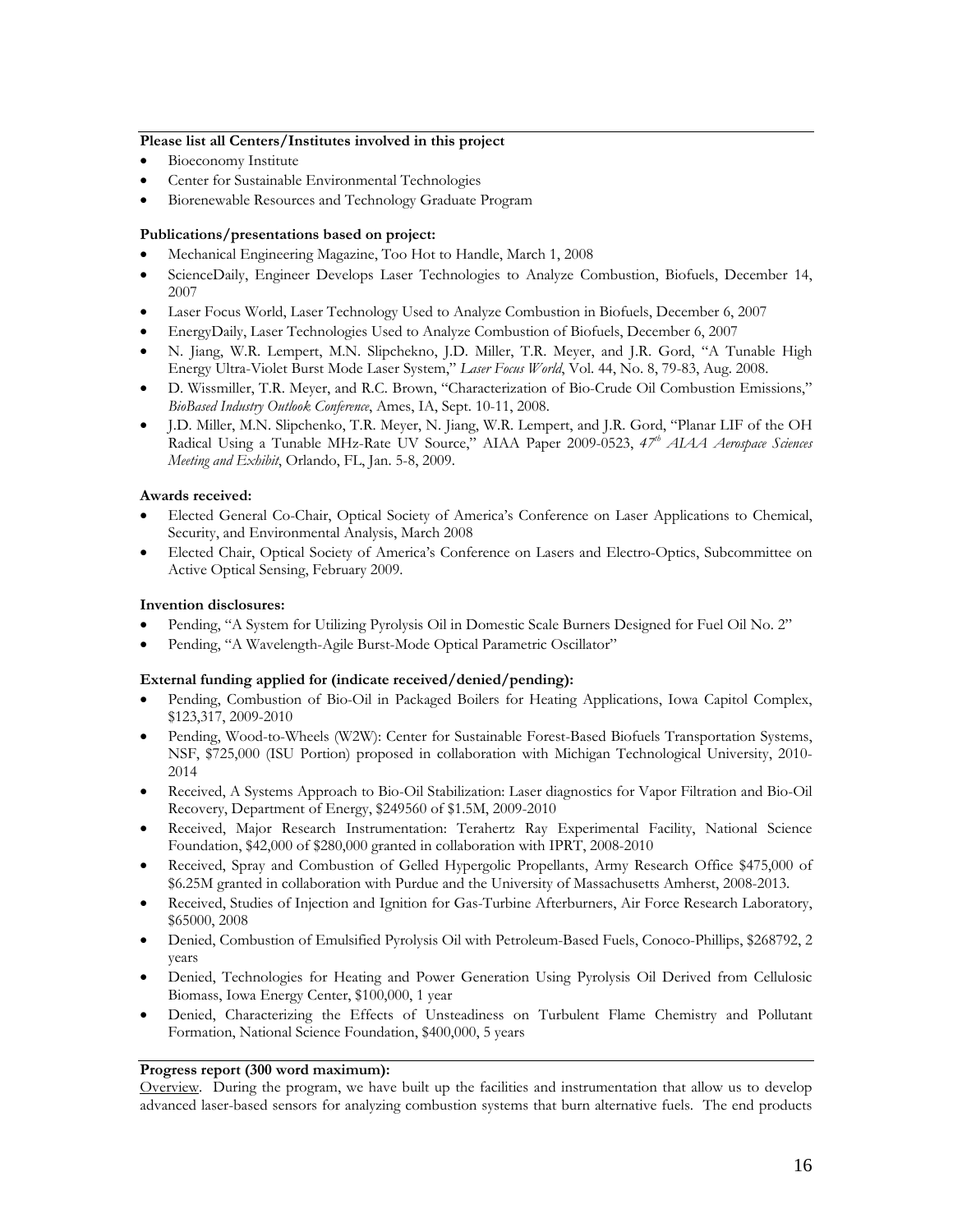of this effort are (1) improved combustion sensors and (2) improved combustor designs given detailed knowledge of alternative fuel sprays, fuel-air mixing, and energy release.

Results. We have developed a number of laser-based combustion sensors that allow us to characterize differences in the performance and emissions of alternative and conventional fuels. By characterizing the droplet field, detecting carbon cenospheres (prevalent in bio-oil flames), mapping the flame zone, and pinpointing soot formation, we have optimized the combustion of bio-oil derived from corn fiber and waste pine wood to burn as cleanly as conventional fuel oil. In this work, we have utilized injector technology developed by Goodrich Turbine Fuel Technologies in Des Moines and, with follow-on funding, we hope to demonstrate this commercially within boilers at Iowa's Capitol Complex. Success in this program (and some follow-on funding) has allowed us to begin renovations of a laboratory in the Department of Mechanical Engineering dedicated to studying advanced combustors. We hope this facility will help bring additional funding from government and industry sources. In addition to bio-oil combustion in furnaces and biolers, we have developed high-speed imaging methods for studying diesel sprays in a \$50k diesel simulator donated by John Deere in Waterloo, Iowa. While funding from John Deere to develop injector technologies for alternative fuels is currently on hold, we have acquired funding to use these techniques for studying safe alternative fuels for the Army Research Office, and we have submitted a joint proposal for an NSF Science and Technology Center in collaboration with Michigan Technological University. Patent disclosures on both the combustor technology and laser diagnostics are currently being prepared.

## **INTERIM REPORT**

### **Title: Development of Novel Digestion-Resistant Starches from Corn to Combat Human Disease PIs:** Guru Rao

**Company:** Starch Design

**Project Goal:** The project goal is to develop maize lines that produce novel starches that when fed in human diets result in more gradual of glucose to the blood stream than normal starch.

### **Publications/presentations based on project:**

- *Manuscript in preparation*. C. Moallic, A. M. Myers, and M. G. James. Modification of amylopectin chain length in transgenic maize plants results in novel starches with altered hydrolysis properties. *To be submitted to Journal of Agricultural and Food Chemistry*.
- *Invited oral presentation*: M. James. New insights into the regulation of starch synthesis in maize endosperm. International Sweet Corn Development Association Meeting, December 8-9 2008, Chicago, IL.

**Invention disclosures: Methods** and Transgenic Plants for Increasing Starch Yield, U.S. Patent Application filed March 4, 2009 by ISURF; Martha G. James and Alan M. Myers, inventors.

**Centers/Institutes involved in this project:** Nutrition and Wellness Research Center, Center for Crops Utilization Research, Plant Sciences Institute Nutrition Research Initiative

## **Progress report (300 word maximum, please focus on results in non-technical terms and commercialization progress):**

Previous analyses of genetically modified (GM) corn plants identified a line producing long-chain amylopectin starch (LCAPS) that is enzymatically converted to glucose more slowly than normal cornstarch (60% of the normal rate), and another line accumulating a higher than normal percentage of starch (~5% increase, termed HS). Objectives for the current period were: *1*) to analyze the properties of a new LCAPS-based starch, LCAPS3, and *2)* to design a means to further increase the starch amount in the HS line, toward the long-term goal of producing high yield, slowly digestible starch for incorporation into health-promoting foods.

*Approaches: 1)* LCAPS3, produced by breeding the LCAPS line with the genetic mutant line *dull1*, was further analyzed to evaluate its starch properties. *2)* Additional engineering of the maize *dull1* gene was accomplished in preparation for further increasing starch in kernels of the HS and LCAPS lines.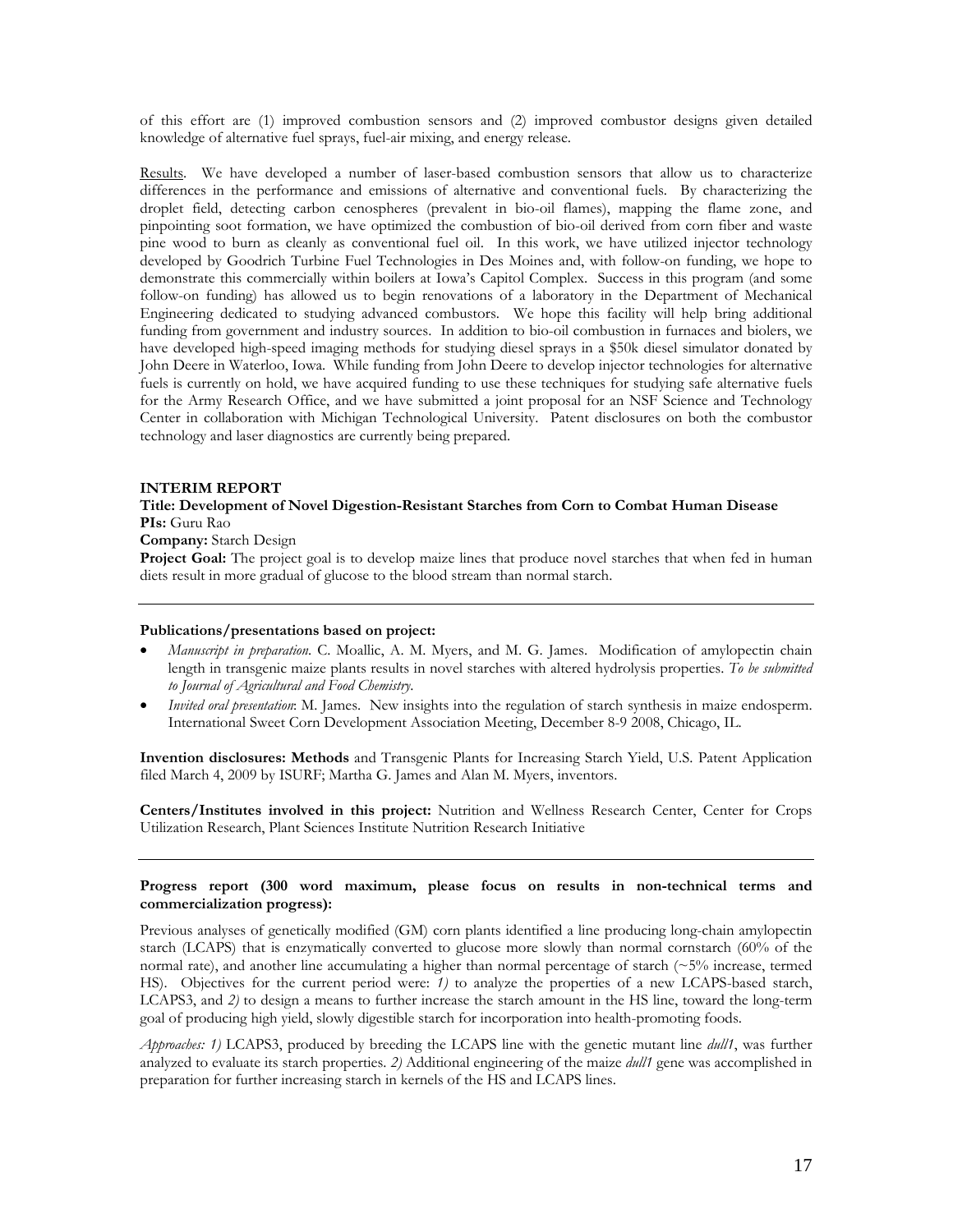*Accomplishments: 1)* Analyses showed that GM LCAPS3 starch has more long chains compared to LCAPS, and is less viscous than normal starch. LCAPS3 also is digested to glucose more slowly than either LCAPS or normal starch; thus, LCAPS3 shows promise as a slow energy release food ingredient. LCAPS3 granules are smaller and smoother than normal starch granules, which may be of interest for certain commercial food applications. *2)* Site-directed mutagenesis was employed to alter a specific protein-protein interaction site within the maize *dull1* gene. Disruption of this interaction is predicted to ease a "braking mechanism" that normally would limit starch accumulation. Introduction of this newly engineered plasmid into a HS background is predicted to further increase the amount of starch in the kernel. This new line, which could have commercial potential for all cornstarch-based food, feed, and fuel products, will be combined with LCAPS and LCAPS3 traits to produce new healthful HS lines of corn.

#### **INTERIM REPORT**

**Title:** Effectiveness of EpiCor in improving immune function, inflammation, & performance after intense exercise **PI:** Marian Kohut ; Rick Sharp **Company:** Embria Health Project Goal: Determine whether a dietary supplement alters immune, oxidative, or metabolic response to exercise stress.

**Progress report (300 word maximum, please focus on results in non-technical terms and commercialization progress):** 

In the present study, college aged males performed 2 weeks of intense aerobic and anaerobic cycle ergometer training that is known to place a substantial amount of physiological and metabolic stress on the individual, and is known to trigger a variety of adaptations to reduce the stress. Although this study was not specifically designed to test a hypothesis of improved inflammatory response with EpiCor, the observed responses of the anti-inflammatory markers measured in this study are consistent with a possible protective effect against inflammation. Despite this finding, however, the subjects did not perform the exercise tests better during the training or at the end of training while consuming EpiCor. Because the exercise testing and training were not specifically designed to cause inflammation or to be limited by inflammation, the effect of EpiCor on the inflammation process and whether it can improve performance by enhancing the inflammatory response should be studied with an exercise protocol known to be affected by the inflammatory process. Such an exercise stimulus should include unaccustomed eccentric exercise which is well known to lead to muscle damage, inflammation and delayed onset muscle soreness.

### **FINAL REPORT**

**Title:** Commercialization of a Continuous In-Line Flow Meter **PI:** Manjit K. Misra Co-PIs: Yuh-Yuan Shyy **Company Partners (company names only):** Remington Seeds Company and Almaco Company **Project Goal:** The project objective is to fabricate, test, and demonstrate a prototype under real dynamic flow conditions thus making the patent attractive for commercialization.

**Invention disclosures:** ISURF patent pending prior to the start of the project

**Centers/Institutes involved in this project:** Seed Science Center

#### **Progress report (300 words maximum):**

We are working with Remington seed plant in Williams, Iowa for field testing of the ISU flowmeter. Drs. Misra and Shyy visited the plant and discussed the testing details with the manager. Presently, seed corn is conditioned and operated 10 hours/day at the facility. They have modified and added a 2-way valve from the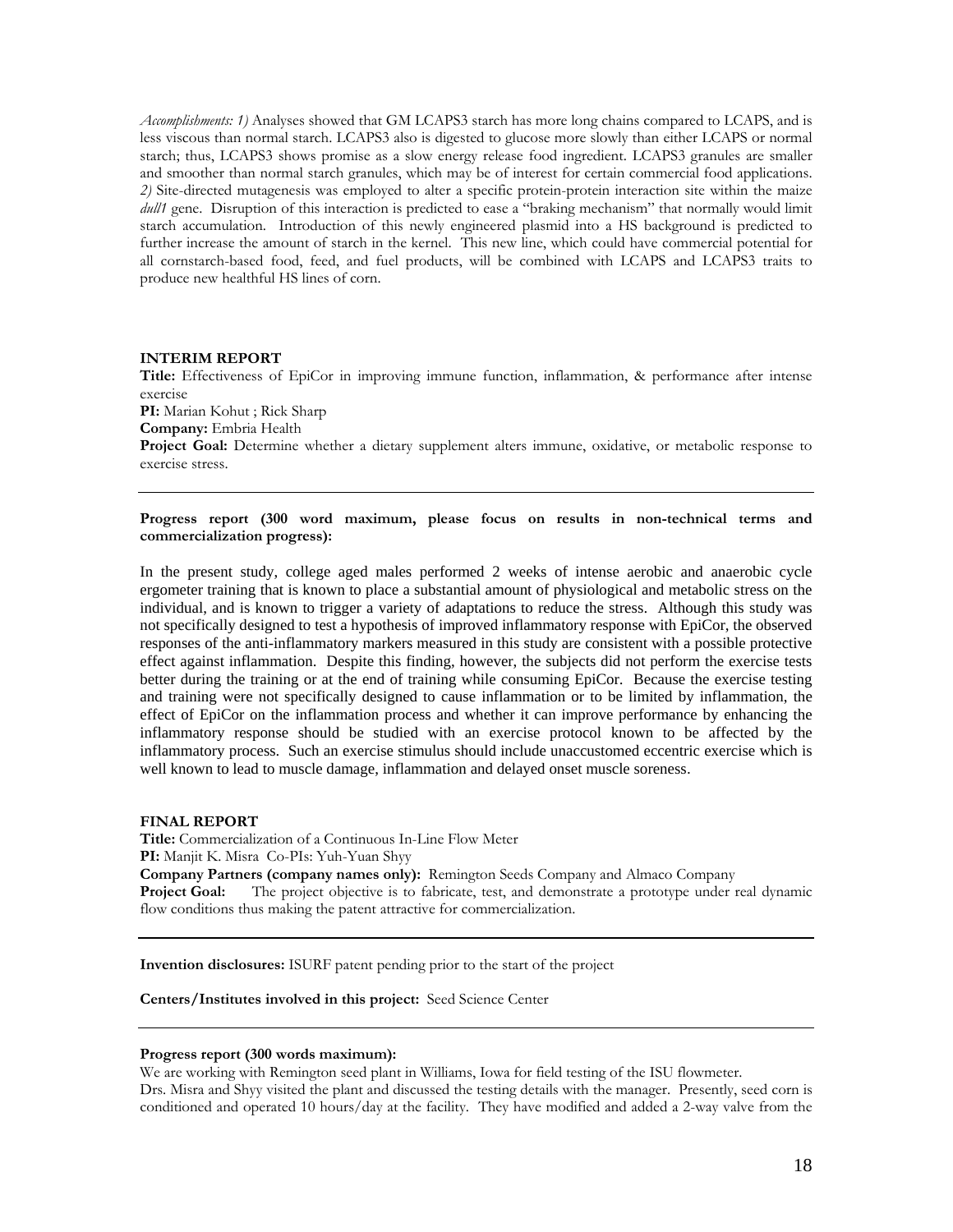discharge end of an elevator from the "Large Flat" sizer bin so the seed corn can be diverted to either flowmeter or a seed-ladder. Another 2-way valve was also added at the end of the flowmeter so that the sample can be collected for flow rate determination. On the bottom of the pipe, a receiving boot was installed so the samples can be dumped back to the flow for recirculation. The flow rate at the point is between 150 to 200 Bushels per hour. We have installed an all-steel, high capacity flowmeter with a data logger to collect the data on site.

The preliminary data shows that both mechanical and electrical noise is interfering with the signal from the flowmeter during data acquisition for measurement of flow rate. This is due to the fact that the flowmeter is located on the fourth floor of the tower which houses a dust system with two large fans and cyclones running continuously and four sizers and one air-screen cleaner is running simultaneously on third and second floor. The load cell used in the flowmeter is sensitive enough to pick up vibration from building as well as equipments. To solve this problem, a soft layer will be installed on the load cell surface. To solve the electrical noise from the adjacent motors will need some additional research. A noise reducing circuit will be investigated. We will also separate the flowmeter power line from the high voltage AC source.

## **FINAL REPORT**

**Title:** Gasification Technologies in Support of Biorefineries

**PI:** Robert C. Brown, Francine Battaglia, Theodore J. Heindel

**Companies:** Frontline Bioenergy; Chippewa Valley Ethanol Company

**Project Goal:** This project has three goals: (i) validate computational fluid dynamics models that are used to simulate biomass gasification in fluidized bed gasifiers; (ii) use CFD to predict pressure fluctuations and then analyze these fluctuations to determine hydrodynamic conditions within the fluidized bed; and (iii) evaluate producer gas contaminant impacts on emissions.

## **Publications/presentations based on project:**

- Battaglia, F., Deza, M., Franka, N.P., and Heindel, T.J., "Computational and Experimental Studies of Fluidized Beds for Biomass Gasification", 2007 American Physical Society, Division of Fluid Dynamics, November 18-20, Salt Lake City, UT, 2007.
- Deza, M., Battaglia, F., and Heindel, T.J., "Computational Modeling of Biomass in a Fluidized Bed Gasifier," Proceedings of the 2007 ASME International Mechanical Engineering Congress and Exposition, November 10-16, Seattle, WA, ASME Press, Paper IMECE2007-43097, 2007.
- Franka, N.P., Heindel, T.J., and Battaglia, F., "Visualizing Cold-Flow Fluidized Beds with X-rays," Proceedings of the 2007 ASME International Mechanical Engineering Congress and Exposition, November 10-16, Seattle, WA, ASME Press, Paper IMECE2007-43073, 2007.
- Franka, N.P., "Visualizing Fluidized Beds with X-rays," M.S. Thesis, Iowa State University, Ames, IA, May 2008.
- Heindel, T.J., and Battaglia, F., "Gasification Technologies in Support of Biorefineries Progress Report," Submitted to John Reardon, Frontline BioEnergy, June 18, 2008.
- Franka, N.P., and Heindel, T.J., "Local Time-Averaged Gas Holdup in a Fluidized Bed with Side Air Injection using X-ray Computed Tomography," *Powder Technology*, In Review, 2008.
- Deza, M., Battaglia, F., and Heindel, T.J., "A Validation Study for the Hydrodynamics of Biomass in a Fluidized Bed," To be presented at the 2008 ASME Fluids Engineering Division Summer Meeting, August 10-14, 2008, Jacksonville, FL, Paper FEDSM2008-55158, ASME Press, New York, 2008.
- Franka, N.P., Drake, J.B., and Heindel, T.J., "Minimum Fluidization Velocity and Gas Holdup in Fluidized Beds with Side Port Air Injection," To be presented at the 2008 ASME Fluids Engineering Division Summer Meeting, August 10-14, 2008, Jacksonville, FL, Paper FEDSM2008-55100, ASME Press, New York, 2008.
- Deza, M., Franka, N.P., Battaglia, F., and Heindel, T.J., "CFD Modeling and X-ray Imaging of Biomass in a Fluidized Bed," *Chemical Engineering Science*, In Review, revision submitted Dec. 20, 2008.
- Franka, N.P., and Heindel, T.J., "Jetting Observations in a Cold-Flow Fluidized Bed," AIChE 2008 Annual Meeting, November 16-21, 2008 Philadelphia, PA, Abstract #125416.
- Battaglia, F., Deza, M., and Heindel, T.J., "Numerical Simulations of a Biomass Fluidizing Bed with Side Port Air Injection," APS Fluids Division Meeting, San Antonio, TX, Nov. 23-26, 2008.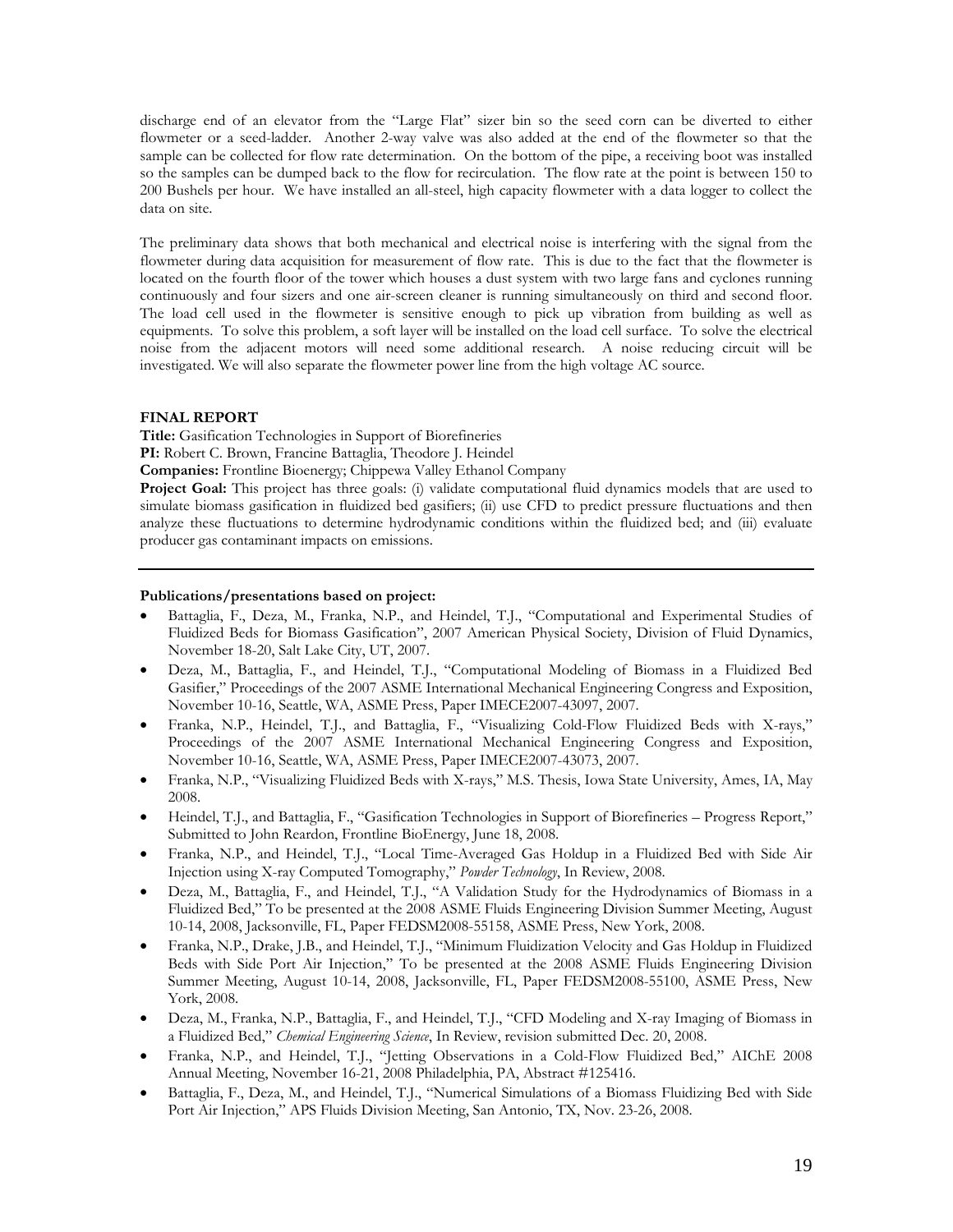- Deza, M., Battaglia, F., and Heindel, T.J., "Approximating a Three-Dimensional Fluidized Bed with Two-Dimensional Simulations," *Proceedings of the 2008 ASME International Mechanical Engineering Congress and Exposition*, October 31 – November 6, 2008, Boston, MA, Paper IMECE2008-66378, ASME Press, New York, 2008.
- Drake, J.B., Franka, N.P., and Heindel, T.J., "X-ray Particle Tracking Velocimetry for Applications in Fluidized Beds," *Proceedings of the 2008 ASME International Mechanical Engineering Congress and Exposition*, October 31 – November 6, 2008, Boston, MA, Paper IMECE2008-66224, ASME Press, New York, 2008.

**Centers/Institutes involved in this project:** Center for Sustainable Environmental Technologies

## **External funding applied for utilizing project results (indicate received/denied/pending):**

- "Collaborative Research: GOALI: Biomass Particle Hydrodynamics in Fluidized Bed Gasifiers," Theodore J. Heindel and John P. Reardon (ISU) and Francine Battaglia (Virginia Tech), Submitted to the National Science Foundation. Pending.
- "Characterizing Biomass Fluidization to Improve Biomass Gasification," Theodore J. Heindel, Submitted to the Iowa Energy Center. Denied
- "Biomass Gasification to Improve Producer Gas Quality for Power Production," Theodore J. Heindel (ISU) and Francine Battaglia (Virginia Tech), Submitted to USDA (RD-RBP-BIOMASS-2007: Biomass Research and Development Initiative. Pending
- "Advanced Diagnostics Using High-Resolution 3D X-ray Imaging to Characterize Fluidized Bed Hydrodynamics," Theodore J. Heindel, Submitted to DOE, June 10, 2008. Declined
- "Fluidized Bed Modeling and Validation for Gasification and Pyrolysis: Phase 2," Theodore J. Heindel and Rodney Fox, Submitted to ConocoPhillips, Funded – to begin January 1, 2009.

## **Description of major laboratory equipment used for this project including an estimate of the number of hours used, number of samples processed, or dollar amount for services provided:**

 All of the X-ray imaging work that was used for CFD model validation was completed in the ISU Experimental Multiphase Flow Laboratory using our one-of-a-kind X-ray flow visualization facility.

### **Progress report (300 word maximum):**

A Pfeiffer Mass Spectrometer (MS) was calibrated and installed to analytically measure Hydrogen Sulfide, Hydrogen Chloride, Ammonia, Sulfur Dioxide, Methane, Carbon Dioxide, Carbon Monoxide, Hydrogen, Nitrogen, Oxygen, Acetylene, Ethylene, and Ethane gases on-line. Approximately 14 initial trials to quantify these gases were completed in Black Engineering on a 5 kg/hr atmospheric gasifier to establish a baseline for future gasification tests. The MS was relocated to the BECON facility to analyze the producer gas stream from a 200kg/hr pressurized biomass gasifier. The installation and calibration was reproduced following parameters established on the initial tests at Black Engineering. Data was collected on May 7, 2009 and gas compounds were analytically quantified using on-line Mass Spectroscopy.

### **FINAL REPORT**

**Title:** Designing corn lines with dietary fiber to produce ethnic foods with enhanced health benefits. **PIs:** Pam White

**Companies:** Genetic Enterprises International.

**Project Goal:** To develop corn lines having high dietary fiber (RS): 1) with agronomic characteristics suitable for production in the Corn Belt, and 2) with enhanced nutritional properties and quality characteristics appropriate for traditional Hispanic foods. Production of these value-added corn varieties will create economic benefits for farmers who serve these niche markets.

## **External funding applied for utilizing project results(indicate received/denied/pending):**

 Hendrich, S., P.J. White, and L.M. Pollak, Screening System for Digestion-Resistant Starch. USDA Special Grants Program. Center for Designing Foods to Improve Nutrition, ISU. \$30,000 funded through 2008.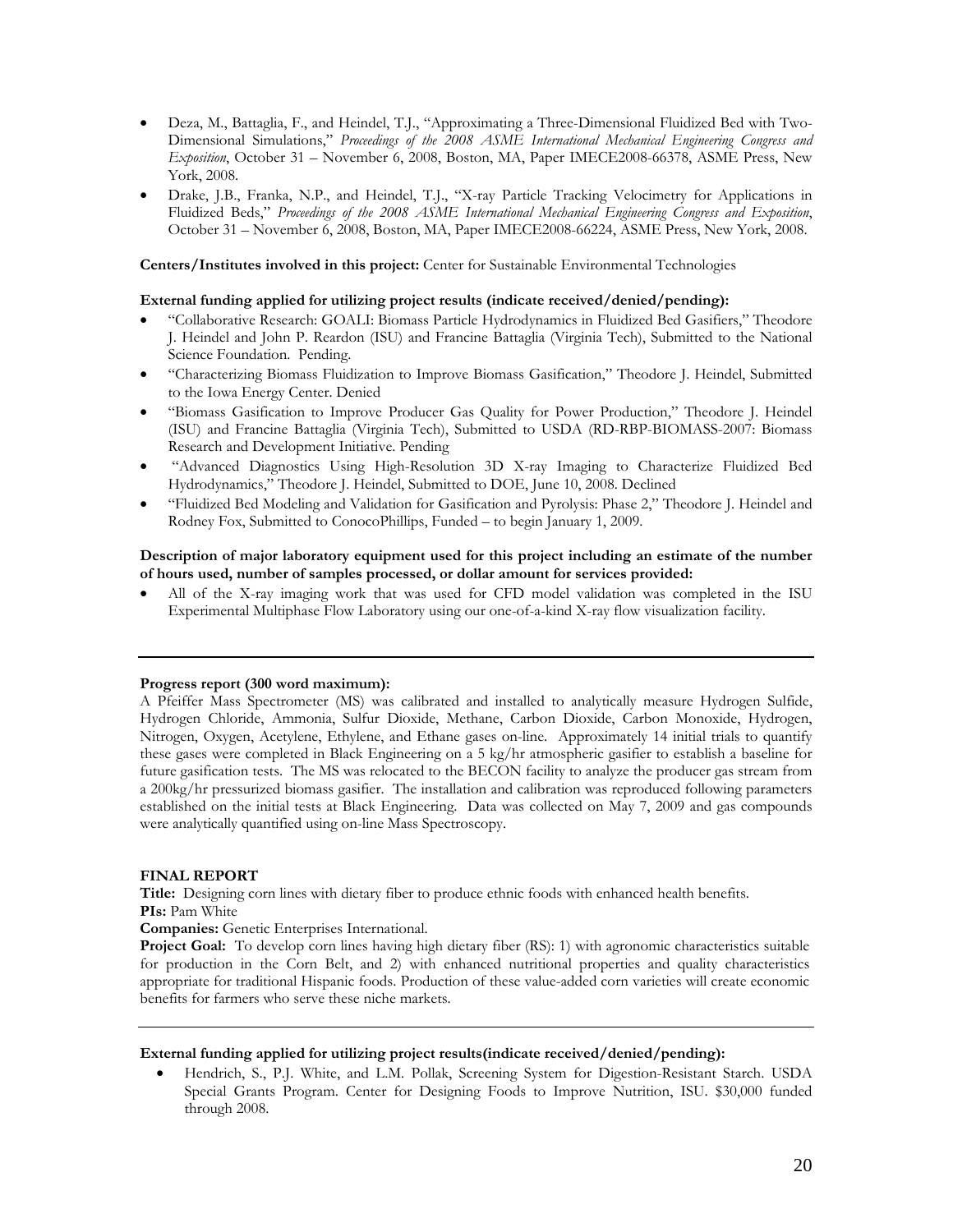- Hendrich, S., P.J. White, and L.M. Pollak, Screening System for Digestion-Resistant Starch: Effects on Human Fecal Microbes and Short-chain Fatty Acid Production, ISU Plant Sciences Institute. \$50,000 for two years.
- White, P.J. and L.M. Pollak, Improving the Nutritional Quality of Corn Starch, ISU Plant Sciences Institute. \$45,026 through 2008.
- White, P.J., T. Boylston and N. Yao. 2008. Yogurt nutritionally enhanced with *Bifidobacteria* and glucan. Midwest Dairy Association. \$36,955 for one year.
- Pollak, L.M., S. Duvick, and P.J. White. Corn Cream from Altered Fatty Acids. USDA-Cooperative Research and Development Project with private industry. \$100,000 for one year. Received.
- Pollak, L.M., S. Duvick, and P.J. White. Corn Cream from Altered Fatty Acids. USDA-Cooperative Research and Development Project with private industry. \$48,913 for one year. Received.
- White, P.J. and L.M. Pollak, Improving the Nutritional Quality of Corn Starch, ISU Plant Sciences Institute. \$35,272 through 2010. Received.

## **Publications/presentations based on project:**

- Rohlfing\*, K., and P.J. White. 2008. Resistant Starch Levels in Exotic Corn Crosses and Impact on Starch Gelatinization Characteristics. Proceedings of the Corn Utilization and Technology Conference XIII.
- 2008 Yao\*, N., A. V. Paez, L. Pollak, and P. J. White. Physical and molecular properties of total and resistant starches from corn with different doses of mutant amylose-extender and floury-1 alleles. Honolulu, HI. September, 2008.
- 2008 Rohlfing\*, K., and P.J. White. Resistant Starch Levels in Exotic Corn Crosses and Impact on Starch Gelatinization Characteristics. Honolulu, HI. September, 2008.
- Yao, N., A. Paez, and P.J. White. Structure and function of starch and resistant starch from corn with different doses of mutant amylose-extender and flour-1 alleles. Journal of Agricultural and Food Chemistry. 57 (5):2040–2048; On-line, Feb. 12, 2009.
- Pollak, L.M., S. Duvick, and P.J. White. The Road to Commercialization: Altered fatty acids in corn. Crop Science Society Association. Invited presentation to be presented Nov. 2009.
- Pollak, Linda. 2009. Corn flavor. *In* Y.H. Hui et al. (eds.). Handbook of flavors from fruits and vegetables. Wiley-Blackwell, Inc., Hoboken, N.J. In press.

## $\bullet$

### **Awards received:**

Pamela J. White; Institute of Food Technologists' Stephen S. Chang award for Excellence in Lipid and Flavor Research. June 2009.

**Centers/Institutes involved in this project:** Center for Crops Utilization Research, Plant Sciences Institute, Nutrition and Wellness Research Center

### **Progress report (300 word maximum):**

### **Aim #1. Develop specialty corn lines with high resistant starch (RS) that can thrive in the U.S. Corn Belt.**

Corn lines with properties ideal for use in native Hispanic foods were previously planted and crossed with corn lines containing high amounts of resistant starch (RS) as a dietary fiber. These lines include corn types with different numbers of mutant *amylose-extender* (high-RS) and *floury-1* (low-RS) alleles. Our commercial partner, Dr. Alix Paez, **Genetic Enterprises International (GEI),** developd these lines, and increased corn yields. The lines were self pollinated during summer 2008 to create lines with more fixed starch properties, and harvested in fall 2008, with enough material for evaluation as described in aim #3.

### **Aim #2. Characterize the new lines for basic composition and potential RS**

These data were previously reported.

### **Aim #3. Evaluate the functional and sensory properties of flours from the new corn lines.**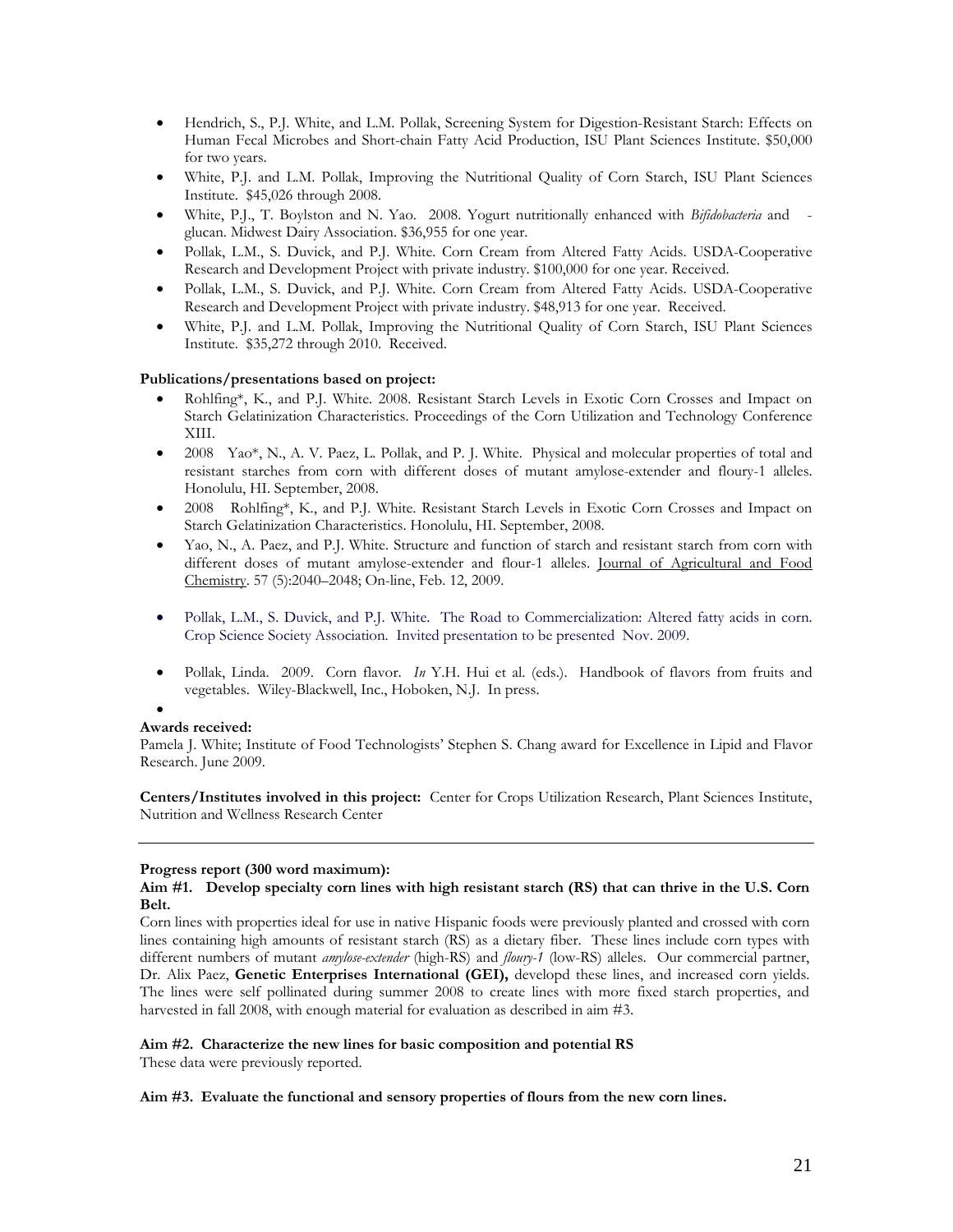The new corn lines were dry milled in the Center for Crops Utilization Research (CCUR) pilot plant, the resulting flours made into three tortilla types (100% *floury*, 50% *floury-*50% *amylose-extender*, and 100% *amyloseextender*) and the tortillas evaluated. The *floury* tortillas were chewier, more rollable, and grittier than the *amyloseextender* tortillas. The blend tortillas were intermediate in most parameters. The cutting force of the *amyloseextender* tortillas was very low, whereas the blend and *floury* tortillas required more force. Chewiness was related to rollability, and the RS % related to rollability and cutting force. The *floury* and blend tortillas had a firm texture that would be expected when eating a tortilla with a filling. The *amylose-extender* tortillas fell apart with very little force, and would not roll around a filling, making them unsuitable for this use. The blend tortillas, retained enough of the textural properties of the *floury* tortilla to make it a suitable product.

### **FINAL REPORT - NO REPORT RECEIVED – PREVIOUS REPORT**

**Title:** Role of complex carbohydrates in inflammatory bowel disease **PI:** Ruth MacDonald **Report Type:** Interim **Company Partners (company names only):** Proliant **Project Goal:** To determine the role of dietary carbohydrates in reducing the symptoms of inflammatory bowel disease.

**External funding applied for (indicate received/denied/pending):** USDA-NWRC grant in collaboration with Proliant Inc. received.

### **Progress report (300 word maximum):**

To date we have established a protocol for inflammatory bowel disease (IBD) in mice that provides a suitable model for the human disease. We have used the model to study dietary interventions to reduce the severity of inflammation. In addition, we are developing techniques to quantify cellular events associated with the model. This includes several cytokines to be measured using the Luminex system, Western immunoblotting and ELISA. In addition, we plan to screen for global protein expression changes using 2-D electrophoresis. Through these studies we will identify potential mechanisms through which dietary factors may reduce the symptoms of inflammatory bowel disease. Our goal is to complete these studies by May 2010.

#### **FINAL REPORT**

**Title:** Flaxseed lignans for heart health **PI:** Suzanne Hendrich **Company Partners:** Grain Processing Corp. **Project Goal:** Test a novel dietary fiber for its human health effects

**External funding applied for utilizing project results(indicate received/denied/pending):** grant application to NIH in process for Mar 2009

**Please list all Centers/Institutes involved in this project**  Nutrition and Wellness Research Center

**Description of major laboratory equipment used for this project including an estimate of the number of hours used, number of samples processed, or dollar amount for services provided**  LC/MS/MS, 200 samples, 150 hours  $\bar{a}$ , \$126/h = \$18,900

#### **Progress report (300 word maximum):**

The human feeding study of a novel dietary fiber was completed Dec. 16, 2007. The trial consisted of 3 feeding periods of 14 days each, with a randomized crossover design, 12 subjects, 4 on each treatment (control,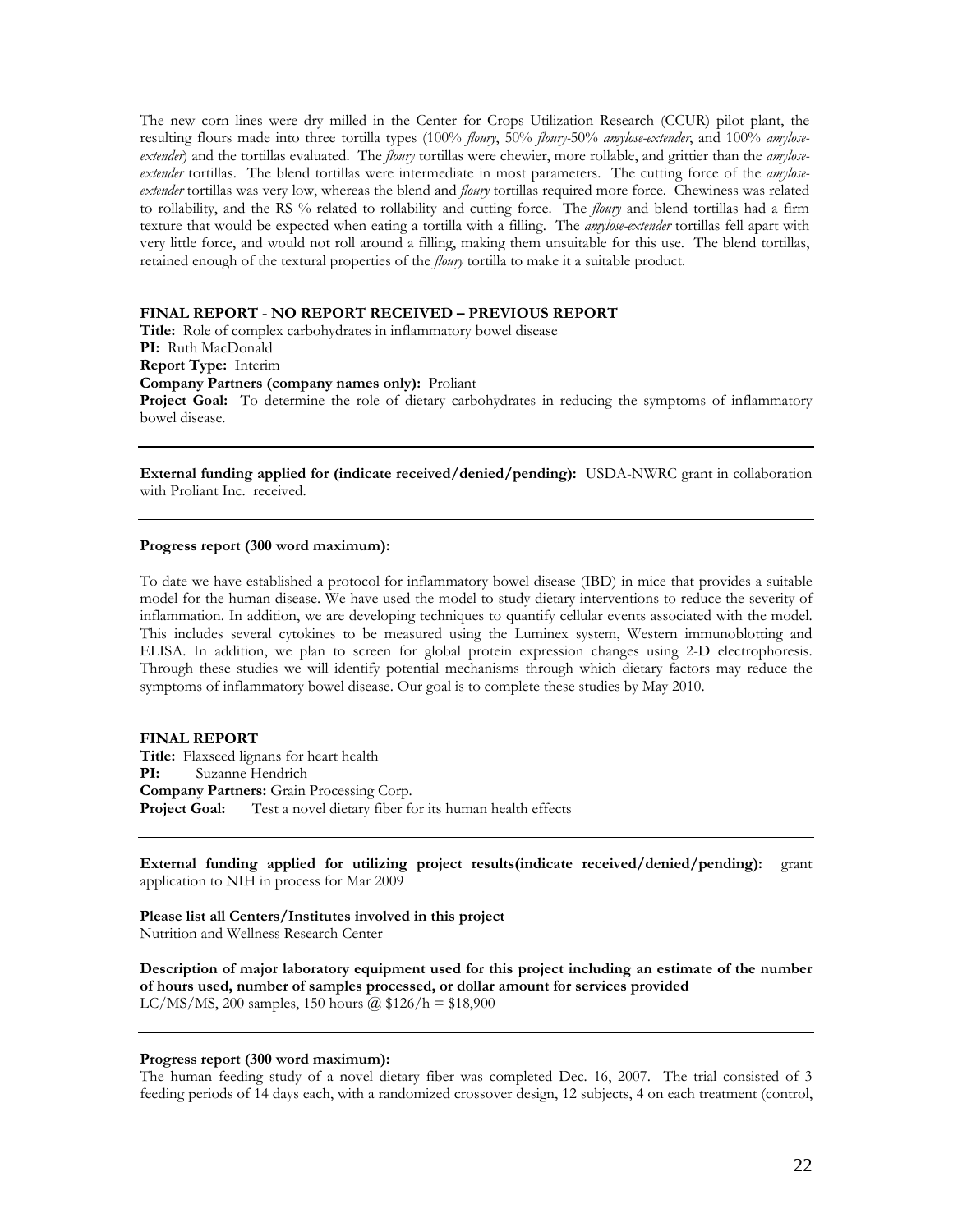wheat bran, test fiber) during each feeding interval. All subjects completed the trial. Mean daily fecal weights, gut transit time, gastrointestinal symptoms, blood glucose response, 3-day food records and fecal calcium compared with dietary calcium are under study. Breakfast bars containing 15 g of dietary fiber were formulated and prepared, as well as a low fiber control. One bar of each type was consumed daily during each feeding period. When g wet fecal weight change/g dietary fiber added compared with the control breakfast bar was contrasted between corn and wheat bran, the two treatments did not differ significantly in their effect. Dietary fiber intakes of subjects were significantly increased by the addition of high fiber breakfast bars to their daily diets, with no adverse effects on gastrointestinal function. The lack of effects of either dietary fiber source on blood glucose after a 50 g glucose challenge is consistent with the literature, but such fibers may exert other diabetes preventive effects that deserve further study. This trial supports the ability of corn bran to function as a dietary fiber similar to wheat bran. The study data was accepted by Health Canada, and the product has been successfully introduced into that market.

## **FINAL REPORT**

**Title:** Automated Phenotyping of Biomass Crops **PI:** Lie Tang **Company Partners (company names only):** EnaGen LLC

**Project Goal:** To develop a computer vision-based plant screening station that can reconstruct 3D plant images for plant structure and growth rate analysis.

**External funding applied for (indicate received/denied/pending):** I joined EnaGen LLC. to apply for SBIR funds from both NSF and DoE, but both proposals were denied. I also wrote a proposal to Plant Science Institute (PSI) at ISU on collaboratively developing the system, but due to budget issues at PSI, the project did not move forward. We are still discussing the potential of collaboration.

**Centers/Institutes involved in this project:** PSI was partly involved into some discussions

## **Progress report (300 word maximum, please focus on results in non-technical terms and especially commercialization progress):**

As the first stage of the project we have completed the design part of the screening station. The current design has a 3D camera mounted at a side on a lead screw. The camera captures images of a rotating plant while moving along the lead screw. We decided to rotate the plant instead of the camera due to some difficulties we encountered while selecting a motor that could be stopped without causing considerable amount of vibration to the rotating arm. We have purchased all the components required and are assembling the screening station. At the same time we are developing a software component to capture plant images.

In the second stage we performed some crucial experiments with the camera. First, we tested how fast we can rotate the plant without causing significant motion blurring effect. We came up with the result that it is suitable to rotate the plant at up to RPMs. Second, we tested for the minimum distance requirement. We came up with the result that the camera to object distance should be at least 18 inches.

Once the screening station and the software component for image acquisition are ready we will start collecting images of the plants we are growing in our lab. We will be spending some time doing research on possible ways to reconstruct 3D model from multiple images collected from plants. We will be focusing on corn plants of v3 v4 stages for the moment.

## **INTERIM REPORT - NO REPORT RECIEVED**

**Title:** Automated Phenotyping of Biomass Crops **PI:** Charlie Hurburgh

## **Company Partners (company names only):** EnaGen LLC

**Project Goal:** To develop a computer vision-based plant screening station that can reconstruct 3D plant images for plant structure and growth rate analysis.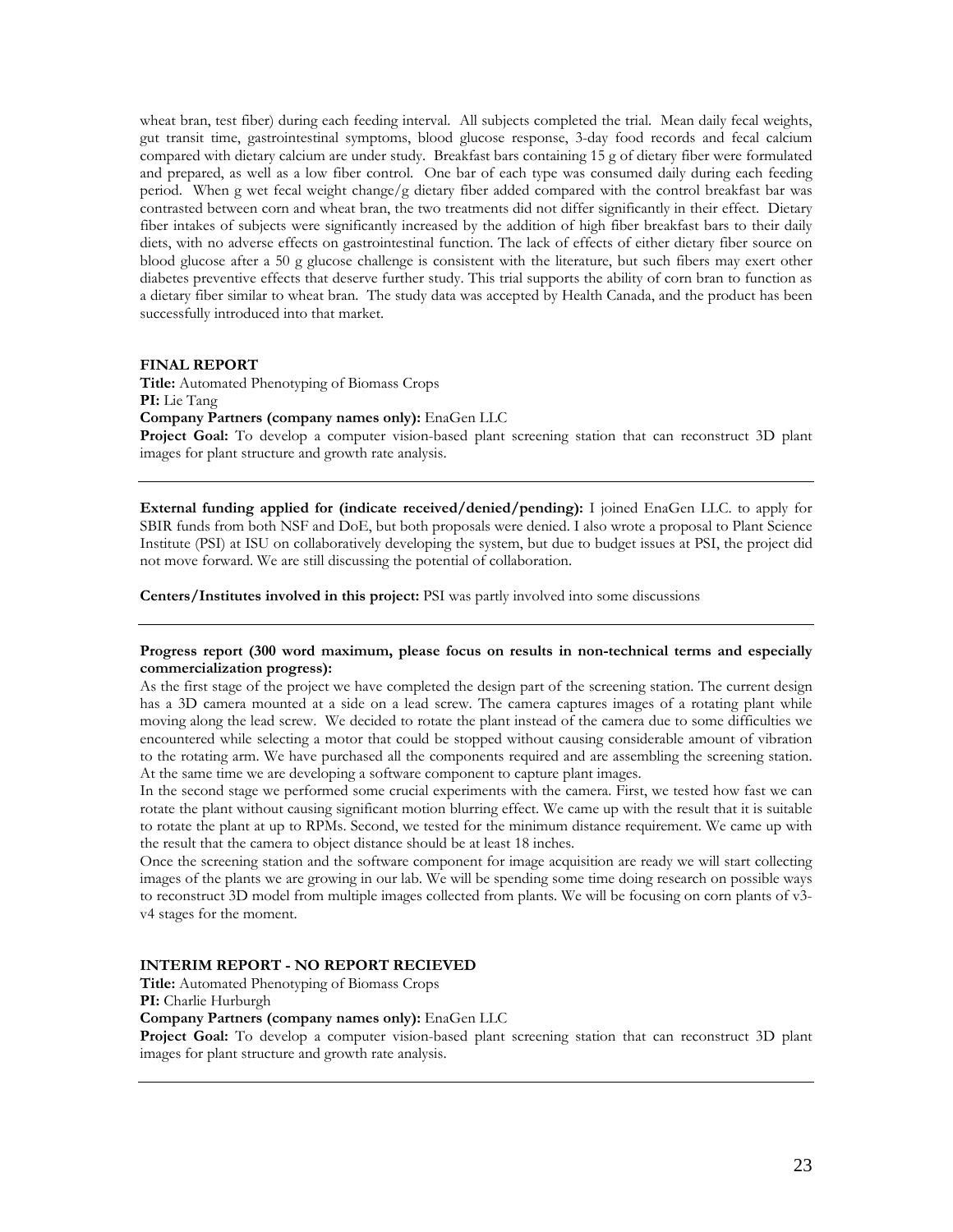# **FY09 FUNDED PROJECTS\***

|                           |                                       | <b>FY09</b> | <b>FY09</b>         | <b>FY08</b>                      | <b>FY10</b> | <b>ISU</b> Cost | Industry          |
|---------------------------|---------------------------------------|-------------|---------------------|----------------------------------|-------------|-----------------|-------------------|
| Principal                 |                                       | Award       |                     | Allocation Allocation Allocation |             | Share           | <b>Cost Share</b> |
| Investigator              | <b>Project Title</b>                  | Amount      |                     |                                  |             |                 |                   |
| Michael                   | Pultruded Window Frames               |             |                     |                                  |             |                 |                   |
| Kessler                   | from Agricultural Oils                | \$40,000    | 11,725              | n/a                              | 28,275      | 816.60          |                   |
|                           | Test glycosides of 1,25-              |             |                     |                                  |             |                 |                   |
|                           | dihydroxyvitamin D for anti-          |             |                     |                                  |             |                 |                   |
|                           | cancer activity in vitro and in       |             |                     |                                  |             |                 |                   |
| Jesse Goff                | vivo                                  | \$125,550   | 125,550             | n/a                              | n/a         | 15,620.45       | 50,209.60         |
|                           | Development of the Next               |             |                     |                                  |             |                 |                   |
|                           | Generation of Vortex Flow             |             |                     |                                  |             |                 |                   |
|                           | Meters for Engine                     |             |                     |                                  |             |                 |                   |
| Michael Olsen             | Applications                          | \$104,690   | 49,350              | n/a                              | 55,340      | 13,261.03       |                   |
|                           | Low-Temperature Plasma                |             |                     |                                  |             |                 |                   |
| Gary                      | Treatments for Improving              |             |                     |                                  |             |                 |                   |
| Munkvold                  | Seed Performance                      | \$25,121    | 25,121              | n/a                              | n/a         | 2,397.70        |                   |
|                           | Automated synthesis of                |             |                     |                                  |             |                 |                   |
|                           | custom-order carbohydrates            |             |                     |                                  |             |                 |                   |
|                           | for biologists and                    |             |                     |                                  |             |                 |                   |
| Nicola Pohl               | pharmaceutical scientists             | \$66,477    | \$66,477            | n/a                              | n/a         | 6,971.53        |                   |
|                           | <b>Iowa Powder Atomization</b>        |             |                     |                                  |             |                 |                   |
|                           | Technologies (IPAT):                  |             |                     |                                  |             |                 |                   |
| Iver Anderson             | Titanium Atomizer Prototype \$171,499 |             | 171,499             | n/a                              | n/a         | 23,264.84       |                   |
|                           | Novel, Cost-Effective H2S             |             |                     |                                  |             |                 |                   |
|                           | Absorption Technology Using           |             |                     |                                  |             |                 |                   |
| Tim Ellis                 | Scrap Tire Rubber Particles           | \$33,443    | 9,942               | 23,500                           | n/a         | 30,210.99       | \$35,000          |
|                           | Waste Plastics, Crude Oil             |             |                     |                                  |             |                 |                   |
|                           | Sludge, and Tar Sand to               |             |                     |                                  |             |                 |                   |
|                           | Diesel - Capturing Energy             |             |                     |                                  |             |                 |                   |
| Atul Kelkar               | from Waste                            | \$143,816   | 134,477             | n/a                              | 9,337       | 15,978.72       | 62,846            |
|                           | Catalytic Production of 1,6-          |             |                     |                                  |             |                 |                   |
| Victor Lin                | Hexanediol                            | \$117,150   | 39,612              | 66,000                           | 11,538      | 35,671.02       | 100,000           |
|                           |                                       |             |                     |                                  |             |                 |                   |
| David Grewell Development | Protein Polymer Product               |             |                     |                                  |             |                 |                   |
|                           |                                       | \$78,452    | 78,452              | n/a                              | n/a         | 5,810.91        | 46,062.40         |
|                           |                                       |             |                     |                                  |             |                 |                   |
| Infrastructure            |                                       |             |                     |                                  |             |                 |                   |
|                           |                                       |             |                     |                                  |             |                 |                   |
| Research Park             |                                       |             | \$186,000 \$186,000 |                                  |             | 89,280          | 186,000           |
| Pappajohn                 |                                       |             |                     |                                  |             |                 |                   |
| Center                    |                                       |             | \$186,000 \$186,000 |                                  |             | 1,547.17        |                   |
| Post-doc                  |                                       |             |                     |                                  |             |                 |                   |
| Entrepreneurial           |                                       |             |                     |                                  |             |                 |                   |
| Program                   |                                       |             | \$139,500 \$139,500 |                                  |             | 51,849.69       | 139,500           |
|                           |                                       |             |                     |                                  |             |                 |                   |
| <b>IPRT</b>               |                                       | \$80,000    | \$80,000            |                                  |             | 59,736.93       | n/a               |
|                           |                                       |             |                     |                                  |             |                 |                   |
| <b>VPRED</b>              |                                       | \$93,000    | \$93,000            |                                  |             | 69,477.59       | n/a               |

\*Due to funding delays, these projects were only started approximately 6 months ago. We received a 20+% budget reduction. The original proposed project budgets were reduced by 7%. An additional 7% of project budgets will not be allocated until FY10. The remaining budget cut was accounted for by utilizing unallocated funds (these funds are normally used to fund projects that arise during mid-year).

\*\* The ISU Cost share does not include unrecovered indirects (48% of direct project costs). The unrecovered indirects will be included in the detailed financial information.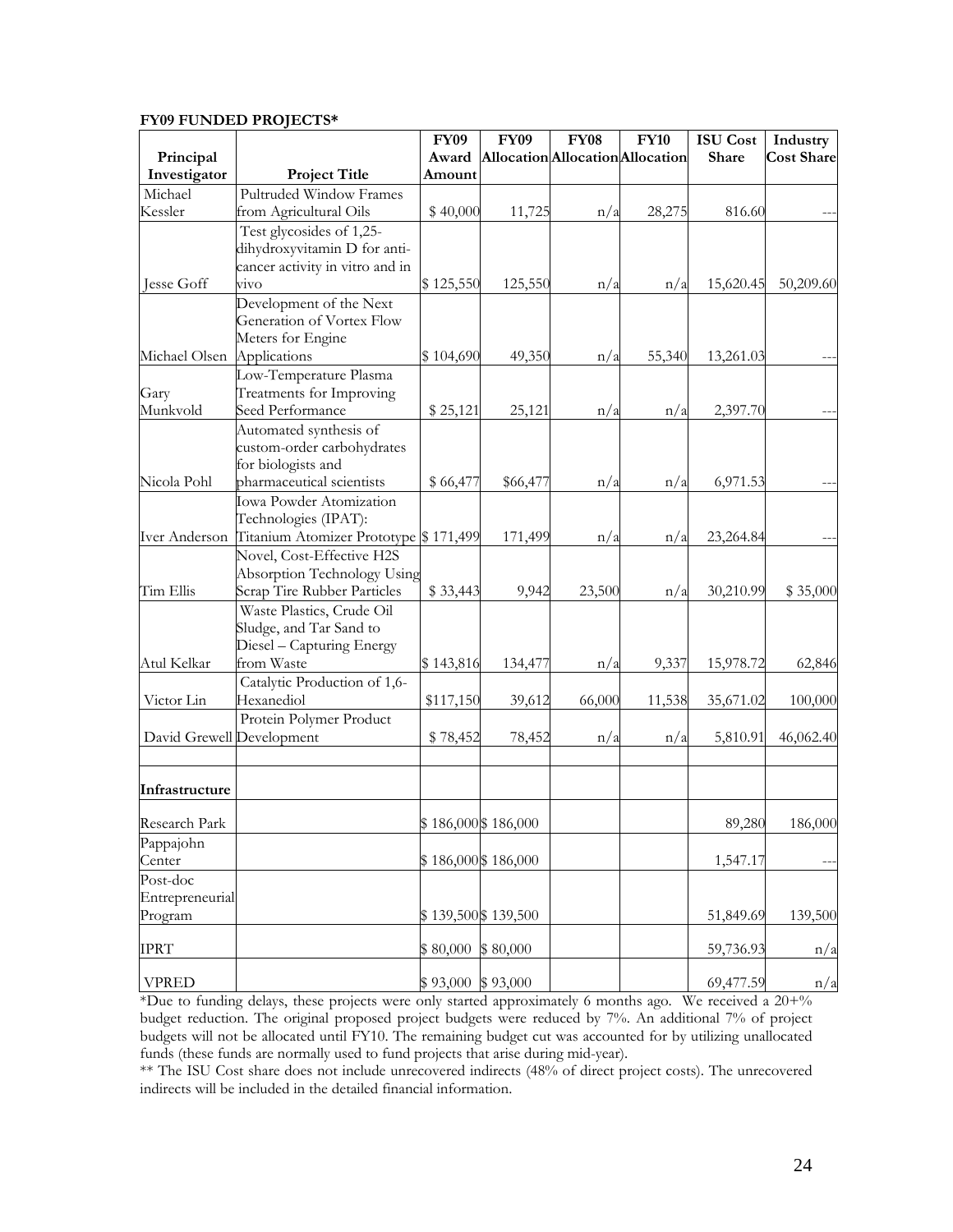## **INTERIM REPORT**

**Title:** Pultruded Window Frames from Agricultural Oils

**PI:** Michael R. Kessler

**Company Partners (company names only):** Pella Corp.

**Project Goal:** To develop resins and composites for pultrusion manufacturing to produce fiberglass reinforced biorenewable composite window frames.

## **Publications/presentations based on project:**

 P. Badrinarayanan, Y. Lu, R. C. Larock, M. R. Kessler: *Cure Characterization of Soybean Oil-Styrene-Divinylbenzene Thermosetting Copolymers*, **Journal of Applied Polymer Science**; 2009; 113, 1042-1049.

## **External funding applied for (indicate received/denied/pending):**

- Michael Kessler & Richard Larock, "Fiberglass Reinforced Polymers from Agricultural Oils", The Consortium for Plant Biotechnology Research, 2009-2010, \$240,000 plus \$240,000 matching contribution from Iowa State and Ashland Performance Materials, denied.
- Richard Larock & Michael Kessler, "Replacing Petroleum in Plastics by Renewable Oil / Biofuel Byproduct Composites", Iowa Energy Center, July 2009-June 2012, \$279,640, selected for a full proposal, but ultimately denied.
- Michael Kessler & Richard Larock, "Bio-based Hybrid Composite Materials for Wind Power Turbine Blades", Iowa Energy Center, July 2009-June 2012, \$268,709, submitted preproposal but not funded.

### **Centers/Institutes involved in this project:**

Center for Crops Utilization Research, Iowa State University

### **Progress report (300 word maximum, please focus on results in non-technical terms and commercialization progress):**

We have made good progress in developing a resin formulation for the pultrusion processing of fiberglass/bioresin composite window frames. Our efforts have focused primarily on two areas. The first effort has been directed at decreasing the cure times and characterizing the cure kinetics of the resins made by the cationic polymerization of soybean oil, styrene, and divinylbenzene. The second effort has been directed at increasing the interfacial shear strength (IFSS) between the glass fiber and ring-opening metathesis polymerization (ROMP)-based matrix using a silane coupling agent.

Our research team travelled to Pella Corp. in early May to present our progress in these areas and to plan for the next few months of the project. At the meeting, we updated the engineers at Pella on the results of our cure kinetics modeling and received positive feedback. The next step will be to develop, with Pella Corp.'s help, a method for producing fiberglass composite specimens using a hot press, which is simulative of the pultrusion process, and will allow us to compare more directly the properties of composites from our bio-based resins and composites made from the unsaturated polyester resins currently used in Pella's window frames.

The process for increasing the fiber/matrix interfacial shear strength (IFSS) in the ROMP system has been less successful so far. We have tried quantifying the IFSS using a single-fiber fragmentation test (SFFT) approach and a direct fiber pull-out method. However, obtaining reliable IFSS values or quantifying an improvement in the silane-treated glass fiber compared to the untreated glass fiber has not been possible. A new piece of equipment is being purchased to improve our ability to make the SFFT measurements and alternative techniques for improving IFSS in the ROMP system are also being investigated.

### **INTERIM REPORT**

**Title:** Test glycosides of 1,25-dihydroxyvitamin D for anti-cancer activity in vitro and in vivo. PI: Jesse Goff (with James Bloedel, Chair, BMS) **Company Partners (company names only):** GlycoMyr, Inc.; Heartland Assays, Inc **Project Goal:**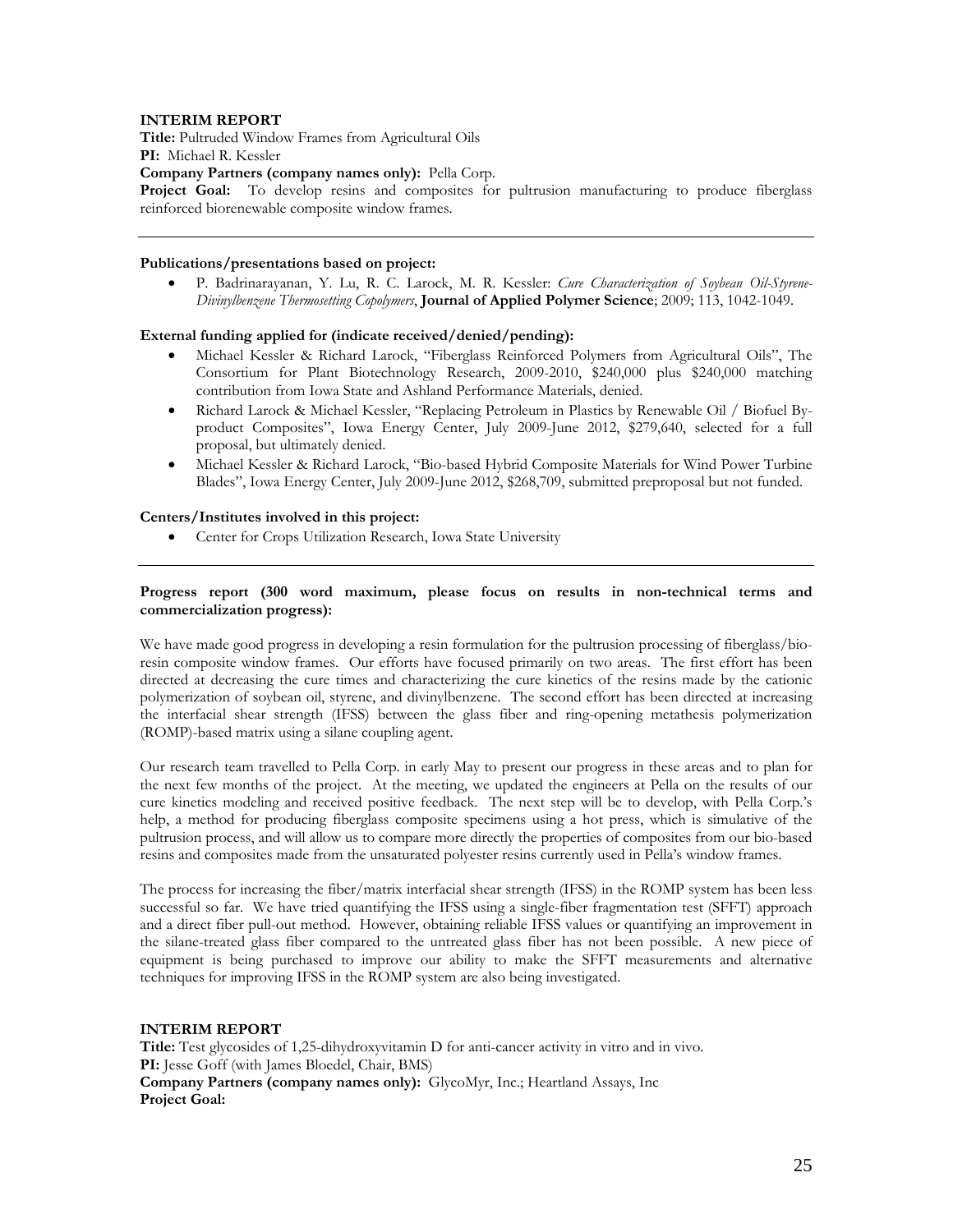Develop products based on vitamin D to treat and prevent a number of human and animal diseases. The basis for these products is a plant of the *Solanaceae* family that contains a number of vitamin D-related compounds that have been shown to have unique activities affecting both calcium metabolism and cell growth. An immediate goal is to purify/ synthesize the active compounds for testing in cell culture and in mouse /rat models.

### **External funding applied for (indicate received/denied/pending): NIH** Challenge grant – pending

## **Progress report (300 word maximum, please focus on results in non-technical terms and commercialization progress):**

We embarked first on synthesis and purification of the various glycosides of vitamin D. This was done thru Heartland Assays at a cost of \$95,000 for precursors, and time and reagents needed to conjugate carbohydrate structures to the vitamin D backbone at distinct locations. We quickly learned that some of the glycosides were inherently unstable and abandoned them and that glucuronides of the vitamin D compounds were relatively stable in solution.

1,25-Vitamin D glucuronides have been administered to rats to determine maximal tolerable levels as compared to the native hormone, 1,25-dihydroxyvitamin D. As hoped, we can deliver at least 10 fold (varies with study between 12 and 25 times) the amount of 1,25-vitamin D in the glucuronide form as the native hormone without causing significant hypercalcemia. We have only recently gotten our tissue culture studies underway. We are currently validating our methods for measuring cell proliferation and apoptosis in tissue culture. No preliminary data on the compounds effects on cell proliferation are available. We also conducted tests of vitamin D delivery to the colon and have data suggesting very little free drug will be released in the upper gastrointestinal tract of rats but nearly 100% of the drug becomes available to cells in the lower GI tract. This data caused us to focus on cancer of the colon and also opened up the possibility of treating inflammatory bowel disease. An NIH grant was submitted to fund further work in this area.

In summary we know we can target vitamin D to hit cells of the lower GI tract, while having little effect on the rest of the body. We also know we have at least a ten fold level of safety over the native hormone, which is too toxic for use. We are still on track!

#### **INTERIM REPORT**

**Title:** Development of the Next Generation of Vortex Flow Meters for Engine Applications **PI:** Michael Olsen, Mechanical Engineering, 3025 Black, e-mail:mgolsen@iastate.edu

# **Company Partners (company names only):** J-TEC, Inc.

**Project Goal:** To assist J-TEC in developing their next generation of vortex flowmeters, the proposed research seeks to: 1) experimentally study the basic physics of vortex flows generated by struts in automotive applications, 2) develop computational fluid dynamics tools to assist in the design of strut geometries for these applications, and 3) investigate alternative methods for accurate vortex detection

**External funding applied for (indicate received/denied/pending):** None yet, although a proposal to the NSF SBIR under the topic Energy Supply and Use from the latest NSF-RFP is being considered. This RFP is requesting proposals in developing technologies that assist in the reduction of engine emissions, the reduction of greenhouse gasses, vehicle weight reduction, and improved efficiency, all of which can be affected by the technology being developed in this project.

**Progress report (300 word maximum, please focus on results in non-technical terms and commercialization progress):**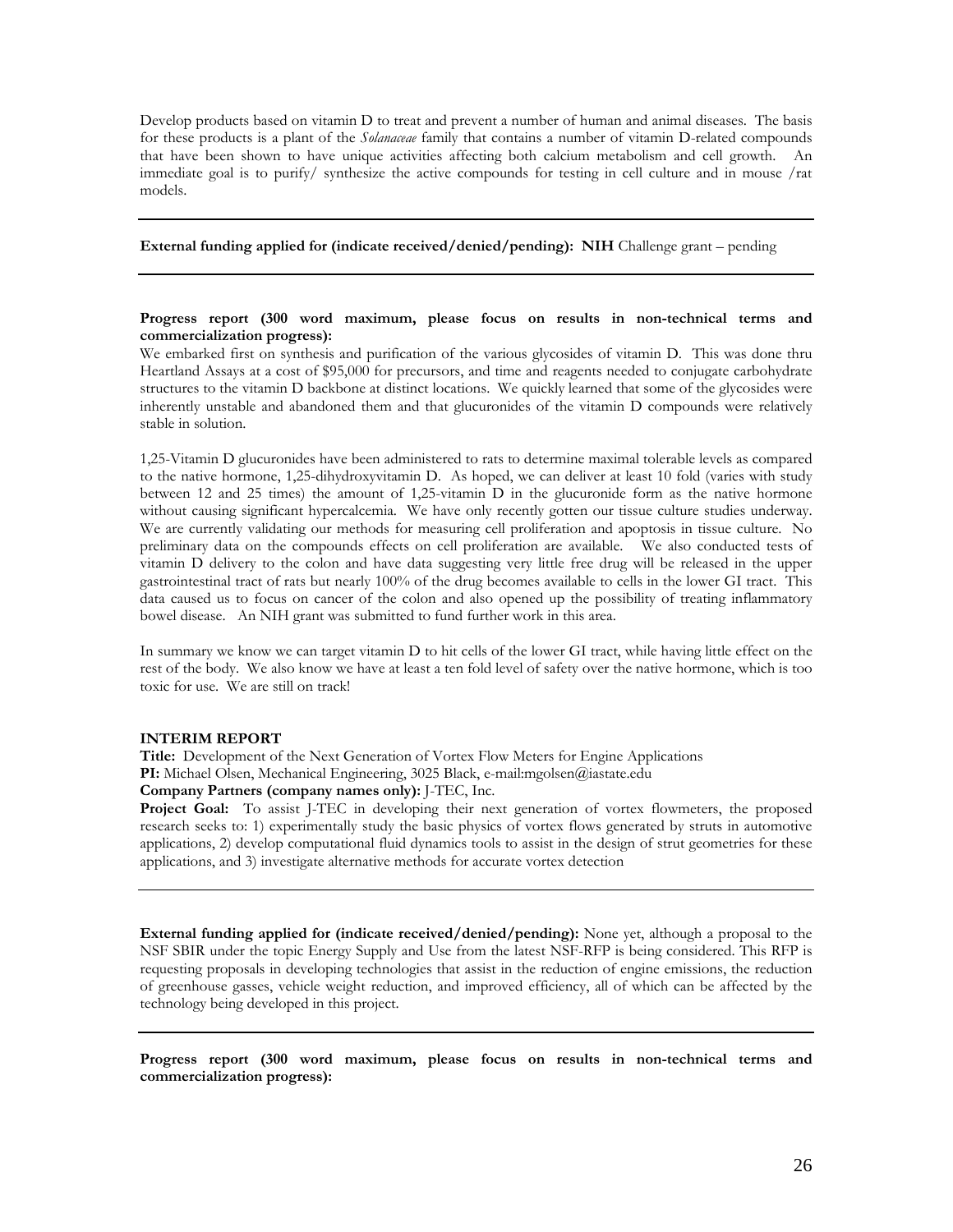Since the project began in January, the major accomplishments have been the construction of two wind tunnel facilities in which the experimental study of vortex shedding will take place. The two wind tunnels are meant to mimic the two different types of ducting geometries in which J-TEC's vortex flowmeters are placed, i.e., one of the wind tunnels has a circular cross-section, and the other has a rectangular cross-section. Both wind tunnels are fan driven, and can achieved air flow velocities covering the entire range of vortex flowmeter operation. The last phase of wind tunnel construction is now ongoing, and that involves fitting each of the wind tunnels with a preheating section. In diesel engine operations, the vortex flowmeters measure the flowrates of heated exhaust gases. Because vortex shedding is dependent on air temperature, the preheating sections are necessary to mimic the flow conditions that exist in diesel engine applications. The preheating sections contain electrical heaters that can accurately be controlled to provide a wide range of inlet air flow temperatures. The other accomplishment has been designing the computational grids for the computational fluid dynamics study. With this completed, computer simulations of the flows can now begin.

Progress during the first year was hampered by the delay in the investigators receiving GIVF funding due to the catastrophic floods in Cedar Rapids. The research proposal called for three graduate students to begin working on the project in January, but because of delays in funding, only one student was hired to work on the project at that time. This student focused on building the facilities, and thus, that is where the greatest progress has been made. The delay also resulted in approximately \$17,000 in funding for the first fiscal year being unspent and carrying over to the second year. In mid May, two additional graduate students were hired onto the project, and with the project now fully staffed, it is anticipated that the project can progress in a more rapid manner.

### **INTERIM REPORT**

**Title:** Low-Temperature Plasma Treatments for Improving Seed Performance

**PI:** Gary Munkvold & Alan Gaul

**Company Partners (company names only):** Plasmer Seed, LLC

**Project Goal:** To determine whether low temperature plasma treatment of high value seeds can improve seed performance by reducing contamination from economically important pathogens and/or by enhancing the efficacy of seed treatment fungicides

**Centers/Institutes involved in this project:** Seed Science Center, Plant Sciences Institute

### **Progress report (300 word maximum, please focus on results in non-technical terms and commercialization progress):**

Initial testing with low-temperature plasma treatments with varying treatment parameters did not indicate any reductions in fungal contamination. Seed germination was unaffected or, under some treatment parameters, was affected negatively. Initial results on the interactions between low-temperature plasma treatment and fungicidal seed treatment also did not indicate an enhancement of seed treatment efficacy when the plasma treatment was applied. Current testing relates to duration of fungicidal seed treatment efficacy and effect of plasma treatment on this duration. We are working with plasma instrument providers to adjust treatment parameters in an attempt to optimize potential plasma treatment benefits. No commercialization activity has been initiated, and this will not occur until we can establish the value of the low-temperature plasma treatment.

### **INTERIM**

**Title:** Automated synthesis of custom-order carbohydrates for biologists and pharmaceutical scientists **PI:** Nicola L. Pohl, Professor and Caldwell Chair of Chemistry

**Company Partners (company names only):** LuCella Biosciences, Inc.

Project Goal: To advance carbohydrate synthesis technology developed at ISU to assist LuCella Biosciences, Inc., an Ames startup company, in achieving the success of IDT (Integrated DNA Technologies). The specific goal of the first quarter is to develop larger scale routes to common building blocks necessary to carry out commercial carbohydrate synthesis.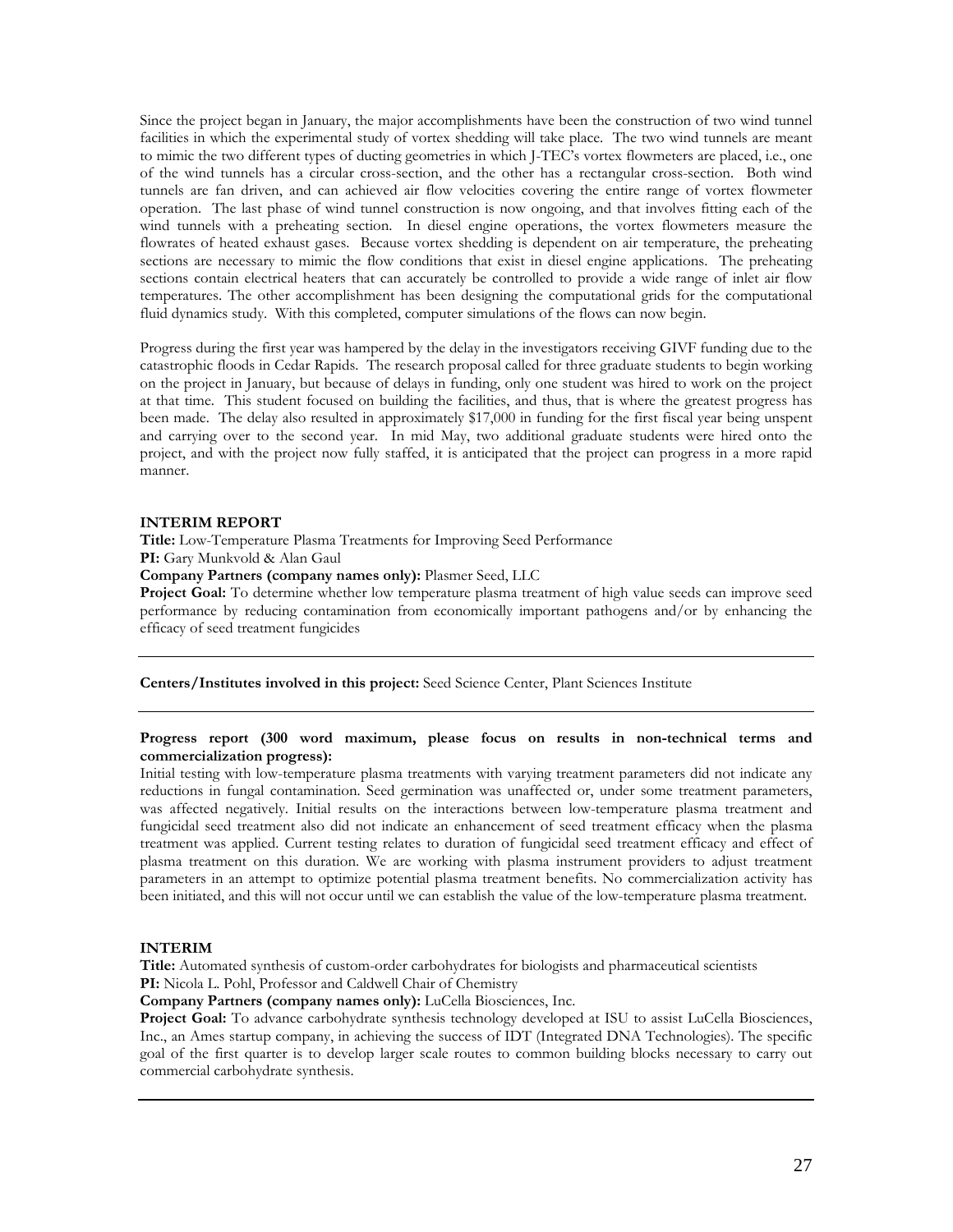### **Publications/presentations based on project:**

- 19th Winter Fluorine Conference, St. Petersburg Beach, FL, 12 January.
- University of British Columbia, Lectures in Modern Chemistry series speaker, Vancouver, BC (Canada), 20 January.
- NIH-Sponsored Consortium for Functional Glycomics Workshop, La Jolla, CA, 15 March.

## **External funding applied for (indicate received/denied/pending):**

 Revised NIH Phase I STTR application that builds upon the work proposed with this GIVF grant was submitted with LuCella Biosciences, Inc. (Title: Solution-Phase Automated Synthesis of Oligosaccharides) on April 5, 2009. Study section meeting June 24, 2009. Score: 27 (on new 10-90 scale, 10 = perfect). Pending Council Review in October 2009.

**Centers/Institutes involved in this project:** Plant Sciences Institute

Progress report (300 word maximum, please focus on results in non-technical terms and commercialization progress):

Work is in progress to scale up the building block syntheses for 30 different building blocks that serve as the basis for the automated synthesis platform. The recent price escalation of certain organic solvents has required some reworking of chemistry; however, initial studies with modified routes look promising. Apart from this grant, web site design is also in progress and graphic blocks depicting each of the building blocks being made have been created.

## **INTERIM REPORT**

**Title:** Iowa Powder Atomization Technologies (IPAT): Titanium Atomizer Prototype Design **PI:** Iver E. Anderson

**Company Partners (company names only):** Iowa Powder Atomization Technologies (IPAT)

**Project Goal:** The primary goal of this project is to design and fabricate a novel prototype atomizer for the production of fine spherical titanium metal powder. Upon completion, this prototype will be used to demonstrate the feasibility of an innovative titanium melt pouring concept that can be coupled to a high pressure gas atomization nozzle to produce high quality Ti powder. If successful, commercialization of this atomization technique could result in the start of a new business called Iowa Powder Atomization Technologies (IPAT).

### **Publications/presentations based on project:**

- I.E. Anderson, J. Sears, D. Byrd, J.R. Rieken, A. Heidloff, M. Glynn, and M. Ward, "Development of Advanced Gas Atomization Process for Ti and Ti Alloy Powders," **to be submitted** for the proceedings of the 2009 International Conference on Powder Metallurgy & Particulate Materials, MPIF/APMI, Princeton, NJ.
- J.R. Rieken, I.E. Anderson, A. Heidloff, and D. Byrd, "Development and Commercialization of a New Titanium Gas Atomization Process," presented at the Integrated Titanium Factory Vision and Roadmap Conference, held at Rock Island Arsenal (US Army) on May 12, 2009.
- I.E. Anderson, J. Sears, D. Byrd, J.R. Rieken, A. Heidloff, M. Glynn, and M. Ward, "Development of Advanced Gas Atomization Process for Ti and Ti Alloy Powders," **to be presented** at 2009 International Conference on Powder Metallurgy & Particulate Materials on July 1, 2009 at the Mirage Hotel, Las Vegas, Nevada.

**Awards received:** IPAT was invited to participate in the John Pappajohn Iowa Business Plan Competition for 2009 (currently included in the top 30 at this stage of the competition)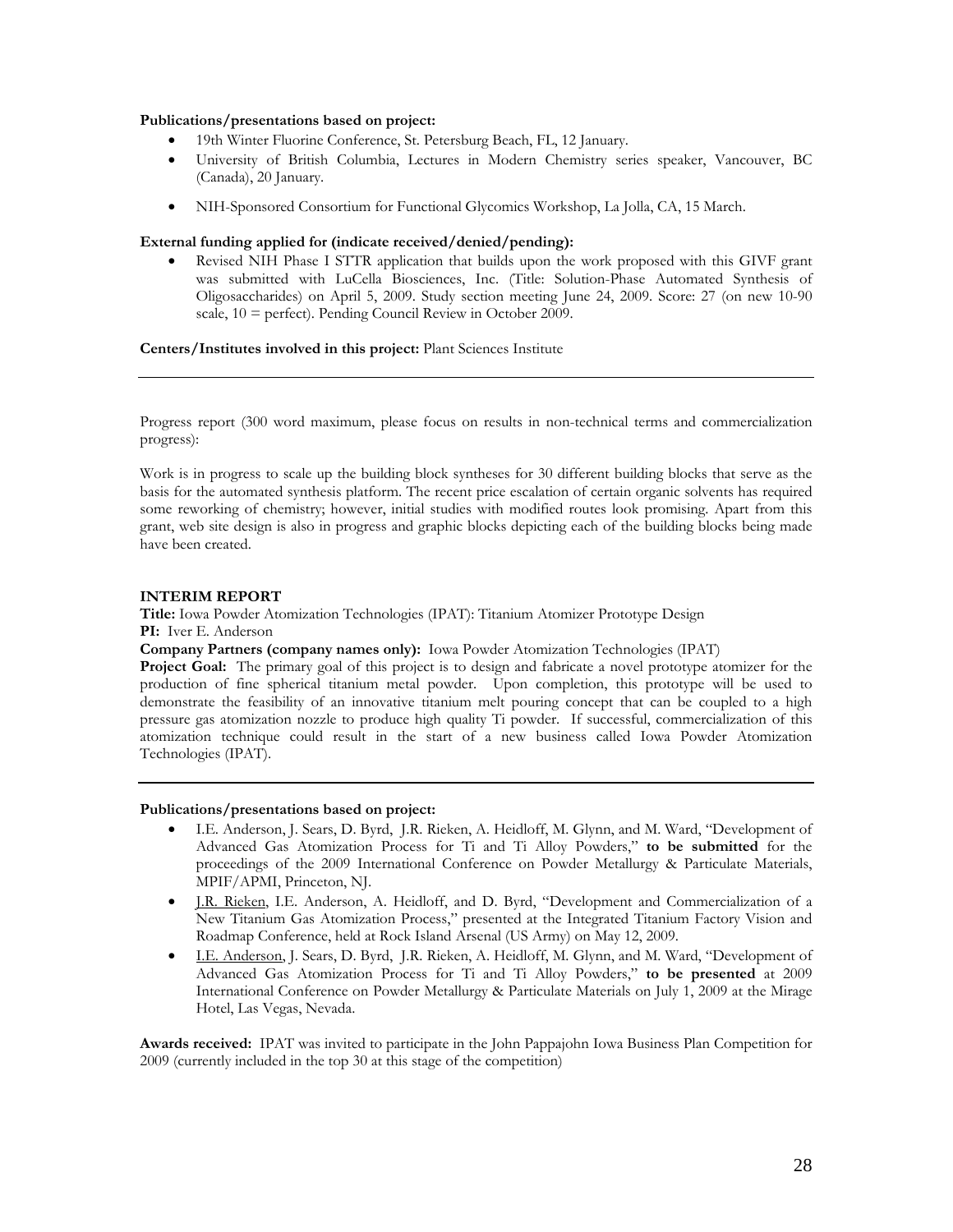**Invention disclosures:** Rieken, J.R. and Heidloff, A.J., "Rare Earth Sub-Stoichiometric Pour Tube for Reactive Materials," submitted as an ROI (ISURF no. 3695) on March 17, 2009.

**External funding applied for (indicate received/denied/pending):** Submitted subcontract proposal entitled: "Generation of Fine Spherical Ti Alloy Powder for Net-Shape Powder Injection Molding of High Performance Fastners," for \$240,000 as part of the full proposal, "Innovative Net Shape Manufacturing of Small Parts Using Titanium Powder," for \$963,015 to the Industrial Base Innovation Fund II of the Defense Logistics Agency (pending).

**Centers/Institutes involved in this project:** Ames Laboratory (Materials Preparation Center, Facilities Machine Shop)

### **Progress report (300 word maximum, please focus on results in non-technical terms and commercialization progress):**

**Task 1:** A prototype CC-HPGA system with copper skull melting crucible and composite refractory superheat tundish will be designed and fabricated. Following an extended period of detailed system design, a complete set of engineering drawings was completed. An initial design decision was made to construct the system as a module that attaches to the lower spray chamber and powder collection system of the existing industrial prototype gas atomization system that is located in rm. 141, Applied Science Center II. Also, the enhanced power level of the new induction melting power supply in 141 ASCII will be utilized to supply the cold wall melting crucible. Moreover, the prototype Ti melting chamber and atomization module has been built on the base of three existing chamber components that were sequestered for the use from Ames Lab equipment. At this time, all new ports and fittings have been completed, an additional chamber adapter section was finished, and the vacuum capability of the full shell of the module is ready to be tested, after fabrication and assembly of the hanging structure. Several vendors for the copper cold wall crucible melt system were identified and have been contacted and the purchasing process has been initiated. It should be noted that the lead time for delivery of this special melting capability averages about 6 months after the order is placed. Also, the current funds in our project probably need to be supplemented by more than \$75,000 to complete this purchase. As you can see, at least one major additional proposal has been filed for this purpose and one smaller supplemental funding proposal is planned (in June) for ISURF support. The Advanced Plasma Spray Laboratory on site at Ames Laboratory will fabricate the composite superheat crucibles and pour tubes that are required. These patented composite superheat crucibles were tested successfully at the University of Birmingham, UK, in July 2008 under an IPRT (ISURF funded) project.

**Task 2:** The completed prototype CC-HPGA system will be tested for its ability to produce metal injection molding (MIM) quality powder from a Ti alloy. Completion of this task awaits the first trial of the full Ti prototype CC-HPGA system, estimated for January 2010.

**Task 3:** The yield of the prototype CC-HPGA system for high quality titanium alloy powders will be compared to other commercial powders (derived from samples, available data, and informed estimates) in terms of purity and the portion (wt.%) of each batch that is suitable for powder injection molding (dia.<45µm). Several samples of commercial Ti powders have been obtained, as well as chemical analysis data and some information for estimating yield of PIM grade powder for these sources.

### **INTERIM REPORT**

**Title:** A Novel and Cost-Effective H2S Absorption Technology Using Tire Derived Rubber Particles **PI:** Timothy Ellis

**Company Partners (company names only):** Envirotech Systems, Inc.

**Project Goal:** Development of a new hydrogen sulfide absorption process to clean biogas using tire derived rubber particles.

**Invention disclosures:** TDRP is patented by Envirotech Systems Incorporated (EnviroESI)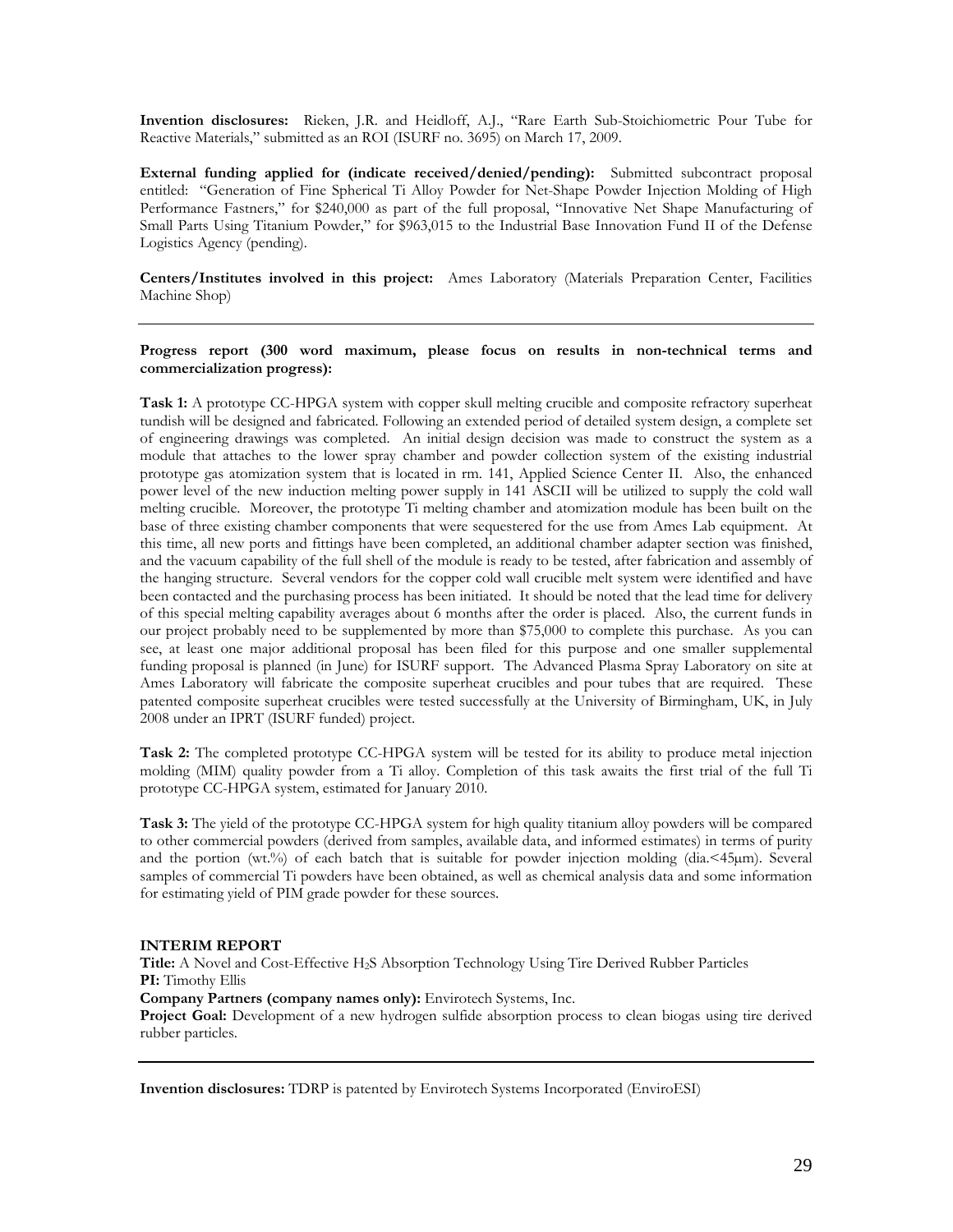**External funding applied for (indicate received/denied/pending):** Funding received from EnviroESI (Project Acct. No. 400-20-59)

### **Progress report (300 word maximum, please focus on results in non-technical terms and commercialization progress):**

Research is progressing successfully towards understanding and applying tire derived rubber particles (TDRP) as a hydrogen sulfide scrubbing medium. Major objectives of the study include demonstrating successful and efficient removal of hydrogen sulfide from biogas using TDRP, optimizing operating conditions for TDRP performance, gaining a better understanding of the mechanism for TDRP function, and performing a comparison of the effectiveness and marketability of TDRP versus competitive technologies; iron sponge and/or activated carbon.

An experimental apparatus was designed and constructed that allows for safe and detailed study of the scrubbing efficiency of TDRP (Figure 1). The system consists of a scrubber housing with appropriate valving and monitoring sensors. This system was installed at the Ames Water Pollution Control Facility (WPC), and the effectiveness of TDRP is tested using digester biogas generated at the facility.

As of May 31, 2009, 15 trial runs at the Ames WPC were completed providing a wealth of critical information necessary to application of TDRP as a hydrogen sulfide scrubber media. Tests have shown that hydrogen sulfide can be reduced from 400 ppm to below 10 ppm (>95% removal) consistently when using TDRP. Important observations include:

- Gas contact time with the media was varied between 30 and 90 seconds
- The biogas temperature varied between 70 and 82°F
- The scrubber adsorbed between 1.0 and 2.5 mg-H<sub>2</sub>S per gram TDRP media
- Pressure drop across the media was within reasonable limits for a potential scrubber application

Knowledge about the removal mechanism is needed to improve TDRP effectiveness. The removal mechanism is being tested, and a number of tests have been completed. Results show, a smaller TDRP grain size is desirable, and the smaller grain size is not prohibitive to practical scrubber operation. Second, no specific surface groups have been identified on TDRP suggesting no limitations to use of specific waste tires or rubber products.

## **INTERIM REPORT**

**Title:** Waste Plastics, Crude Oil Sludge, and Tar Sand to Diesel – Capturing Energy from Waste **PI:** Atul G. Kelkar

**Company Partners (company names only):** Innovative Energy Solutions, Inc., Ames, IA 50014

**Project Goal:** To conduct research related to thermo-catalytic conversion of Waste Hydrocarbons to useful fuels. Specific goal of this GIVF project is to enhance and fine-tune the proof-of-concept technology developed by IES for converting waste hydrocarbons to high grade fuel by investigating various catalyst and process parameters.

## **Publications/presentations based on project:**

- **•** Presentation to Iowa Business Plan Competition, Sept 2008.
- Presentation to AGAS International, Bahrain, March 2009.
- Presentation to Hyvee Corporate Office, West Des Moines, IA, Oct 2008.
- Presentation at Iowa Cleantech Venture Capital and Entrepreneur Event, August 2008.

**Awards received:** IES has been selected to be semi-finalist in 2009 Iowa Business Plan Competition.

## **External funding applied for (indicate received/denied/pending):**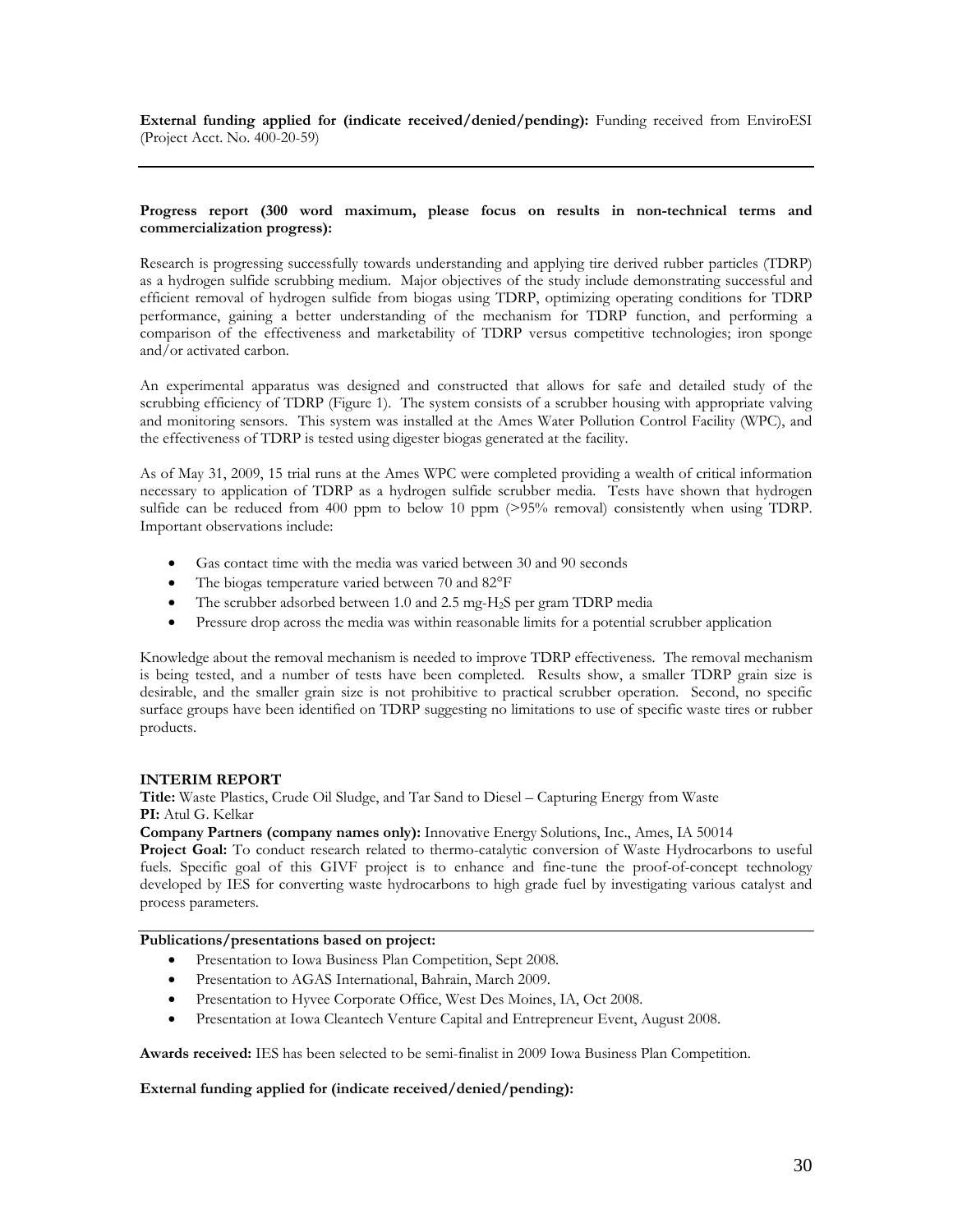- Agency: EPA, Title: Waste Hydrocarbons to Fuel Technology Capturing Energy from Waste Denied
- Agency Iowa Power Fund, Title: Harnessing energy from waste hydrocarbons, in preparation.
- Preparing proposal for Iowa Power Fund as well as DOE

### **Progress report (300 word maximum, please focus on results in non-technical terms and commercialization progress):**

The accomplishment to date on the project are:

1. The state-of-the-art in the field was examined to determine issues associated with conversion of various types of plastic feedstocks and possible remedy to overcome those problems. These issues primarily included high temperatures needed in cracking of various plastics and generation of wax in handling of the PET.

2. Based on the data given by IES from their proof-of-concept trials a new set of catalyst compositions and trial matrix has been developed for various feedstocks.

3. Several trials were conducted on two types of feedstocks – refinery residue and different types of plastics. The trials were largely successful. In most of the cases, the yield of 70-75% of diesel was obtained. The flash point of diesel needs to be improved and proper catalyst combination needs to be determined for different composition of plastic waste.

4. For conducting further trials according to the designed testing procedure a modification is needed to the front end of the equipment. ISU provided list of their needs to IES. IES engineers have designed the modification needed to the front end. IES will build and install the new components into the pilot facility by the end of Summer 09.

### **INTERIM REPORT**

**Title:** Catalytic Production of 1,6-Hexanediol **PIs:** Dr. Victor Lin

**Company Partners (company names only):** Grain Processing Corporation

**Project Goal:** The proposed technology involves conversion of either sorbitol or fructose-derived hydroxymethyl furfural to 1,6-hexanediol (HDO), a chemical precursor to a polymer commonly used by industry. This work represents an opportunity to develop new, lower cost processes that utilize renewable carbohydrate-based feedstocks while lessening reliance on fossil fuels and environmentally hazardous chemicals such as benzene. The proposed reduction is a moderate temperature, *catalytic* process that has low overall fuel and power demands for the production of HDO relative to traditional routes involving the reduction of adipic acid and its esters.

**Centers/Institutes involved in this project:** IPRT Center for Catalysis

### **Progress report (300 word maximum, please focus on results in non-technical terms and commercialization progress):**

We have successfully synthesized a rhodium nanoparticle-encapsulated mesoporous silica (Rh-MS) material. This material exhibits a MCM-41 type of mesoporous structure with Rh nanoparticles (average particle diameter of 5 nm) embedded inside the pores. We have evaluated the feasibility of using this novel nanocomposite material as a heterogeneous catalyst for the hydrogenation of both sorbitol and fructosederived hydroxymethyl furfural.

This Rh-MS catalyst is a substantial improvement over those other conventional catalysts because this technology enables the use of five-carbon sugars for production of the value-added HDO compound. This technology will be valuable in processing the mixed stream of five-carbon sugars derived from the breakdown of hemicellulose.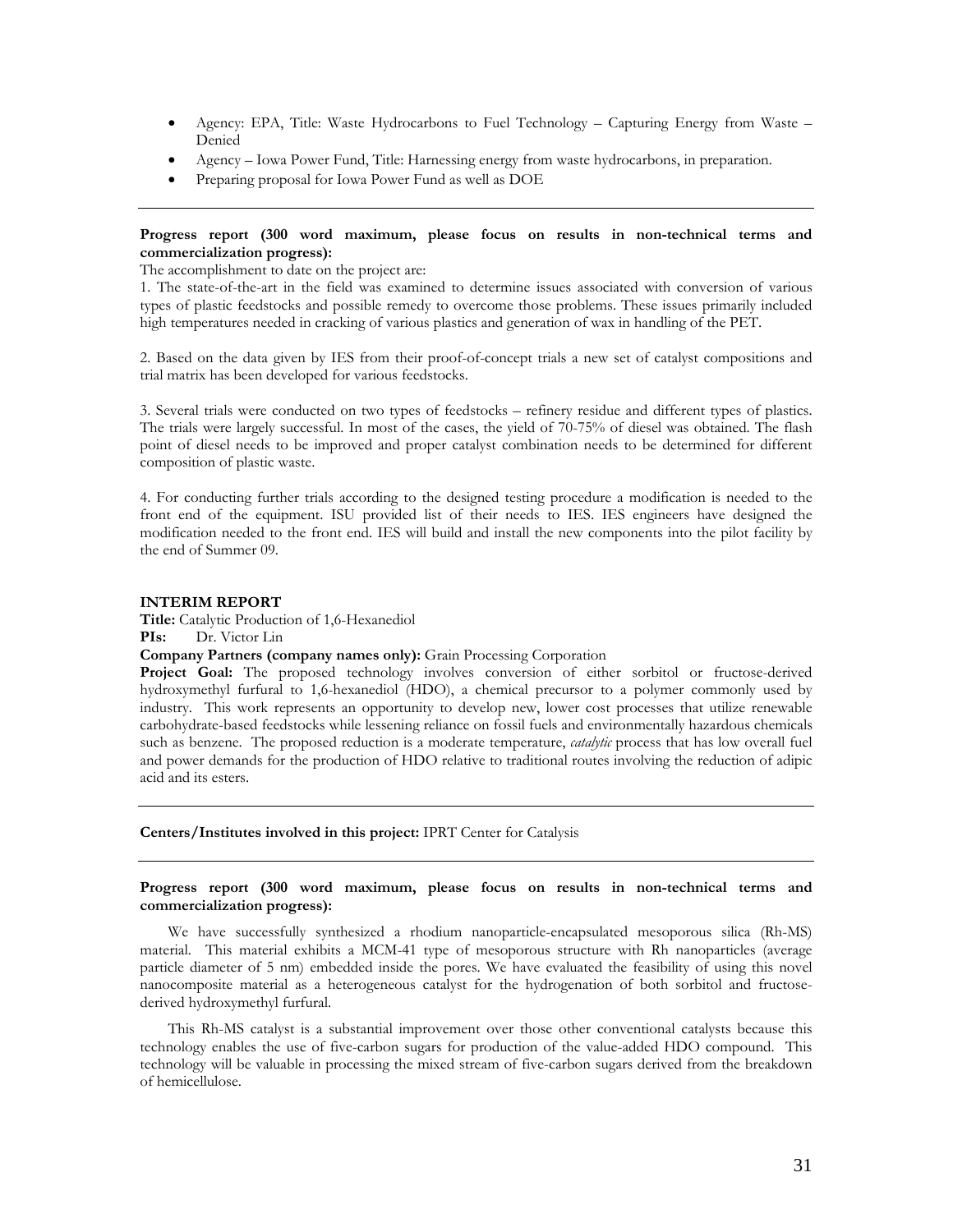While we are making good progress in developing the proposed solid catalyst technology, our industrial partner, Grain Processing Corporation (GPC), has decided to change their original commitment. The entire R&D budget of GPC has been terminated because of the bad economy. This unfortunate decision of GPC has changed the nature of our partnership in this project. The progress of commercializing is consequently affected. As we proceed to the next period of investigation, we would need to develop alternative strategy for the potential scale-up and commercialization of this technology.

### **INTERIM REPORT Title: Protein Polymer Product Development PI: David Grewell,**

**Company Partners (company names only):**Creative Composites**,** Pella Corporation**,** Soy Works Corporation**,** Vermeer Corporation

**Project Goal:** The main thrust of the proposed work is to cooperate with several industrial partners to develop and commercialize novel biobased products that impact Iowa's economy. These products will include hay bale wrapping, pots for plants, dry wall application, construction panels, lubrication sticks and temporary cards.

#### **Publications/presentations based on project:**

- G. Srinivashan, D. Grewell, Investigation of Processability of Zein Based Plastics and Composites, *67th Annual Technical Conference for the Society of Plastic Engineers Proceedings* (2009), Society of Plastic Engineers, Brookfield, CT
- D. Grewell, The Technology of Bioplastics, Bioplastic Container Cropping Systems Conference, Iowa State University, January 2009
- D. Grewell, M. Vlad, G. Srinivasan, Investigation of Processability of Protein Based Plastics and Composites, Presentation at 25<sup>th</sup> Annual Meeting of The Polymer Processing Society, Goa, India 2009, Invited Lecture
- D. Grewell, The Technology of Bioplastics and Applications, Engineers for a Sustainable World meeting, ISU, January, 2009

## **External funding applied for (indicate received/denied/pending):**

- \$60,000 Grant to United Soy Bean Board (Pending)
- \$980,000 Grant to ARI-R² NSF ISU Internal Pre-proposal, ISU
- \$1,508,998 Grant to USDA, Bioplastic Container Cropping Systems: Green Technology for the Green Industry (Pending)

#### **Centers/Institutes involved in this project:**

Center for Crops Utilization Research (CCUR) Institute for Combinatorial Discovery NSF International Materials Institute: Combinatorial Sciences and Materials Informatics Collaboratory (CoSMIC-IMI)

## **Progress report (300 word maximum, please focus on results in non-technical terms and commercialization progress):**

Two products are currently being tested by the industrial sponsors; soy protein plastic pellets by SoyWorks and soy based lubrication sticks by Creative Composites. In more detail, we have worked with SoyWorks to develop a soy plastic formulation and pellet geometry to match their product specifications. This involved indentifying proper mixing sequence, material ratio and design, and fabrication of an extrusion die. To date, nearly 500 pounds of soy protein based plastic were supplied to SoyWorks.

In addition, we have worked with Creative Composites in developing a soy reinforced lubrication stick that is soy based grease. In more detail, we have worked with Creative Composites to develop a soy oil and flour based formulation stick that had the mechanical strength meeting and exceeding the product based strength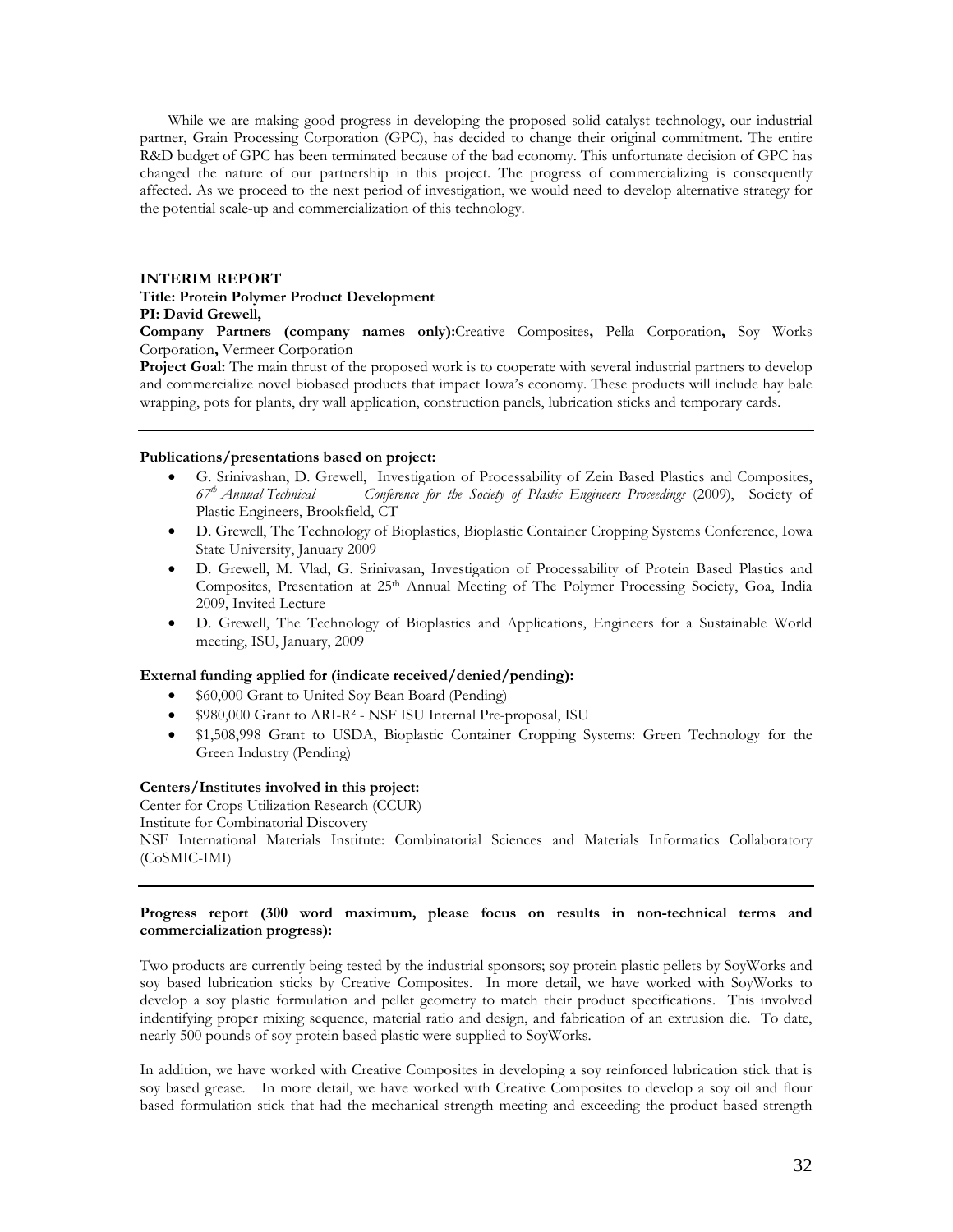requirements. Soy flour was selected as the resin feed stock, in order to assure that costs specifications were not exceeded. Secondly, we developed alternative formulations and mixing procedure to produce a product that met water stability specifications. Lastly, we developed and fabricated a combined friction and wear rate test cell for product testing and performance estimation. Initially the test showed excessive wear rates and low coefficient of friction. Based on these results, the formulations were modified and the current product meets or excides the specification of a low wear rate and coefficient of friction besides other product specifications. Recently, Creative Composites tested full sized lubrication sticks based on one of the above mentioned soy oil formulations on rail systems. These tests were reported as "had a positive field test".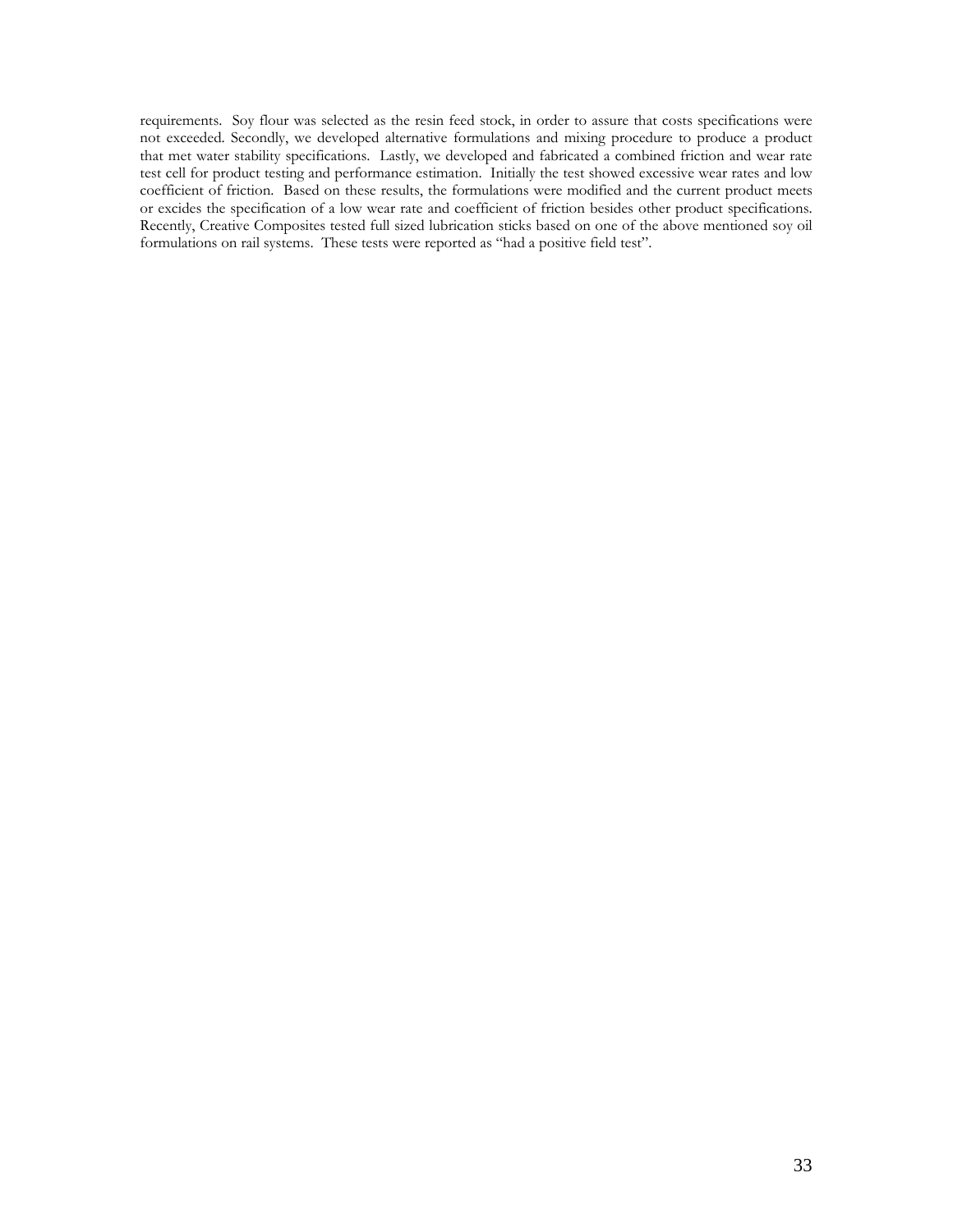## **(Appendix 2) FULL REPORT**

## **IOWA STATE UNIVERSITY**

### **BATTELLE UPDATE: JANUARY 01, 2009 – JUNE 30, 2009**

| Platform              | <b>Expenditures</b>        | Total       | Project     | Project         | Infrastructure | Infrastructure        |
|-----------------------|----------------------------|-------------|-------------|-----------------|----------------|-----------------------|
|                       |                            | Allocation  | Allocation  | Obligated       | Allocation     | Obligation            |
| <b>Advanced Food</b>  | \$166,830.88               | \$856,334   | \$507,572   | \$348,762       | $\$\,$         | $\hat{\mathcal{S}}$ - |
| & Feed                |                            |             |             |                 |                |                       |
| Advanced              | $\frac{1}{2}$ -            | \$100,000   | \$100,000   | $\frac{1}{2}$ - | $\$\,$ -       | $\mathbb{S}$ -        |
| Manufacturing         |                            |             |             |                 |                |                       |
| <b>Animal Systems</b> | 589,852.60<br>$\mathbb{S}$ | \$626,000   | \$579,000   | $\mathbb{S}$ -  | 47,000<br>\$   | $\$\,$                |
|                       |                            |             |             |                 |                |                       |
| <b>Bioeconomy</b>     | \$1,734,027.38             | \$2,328,196 | \$1,054,666 | $\$\,$ -        | \$1,273,530    | $\mathbb{S}$ -        |
|                       |                            |             |             |                 |                |                       |
| <b>Biosecurity</b>    | \$609,195.34               | \$793,470   | \$450,000   | $\$\,$ -        | \$343,470      | $\$\,$                |
|                       |                            |             |             |                 |                |                       |
|                       |                            |             |             |                 |                |                       |
| Information           | \$771,903.69               | \$1,718,800 | \$650,000   | $\$\,$ -        | \$1,068,800    | $\$\,$                |
| Technology            |                            |             |             |                 |                |                       |
| Total                 | \$                         | \$6,410,000 | \$3,690,000 | \$348,762       | \$2,720,000    | $\frac{1}{2}$ -       |

## **BATTELLE FUNDING: PROGRESS REPORT**

| <b>Update Period:</b>        | January 01, $2008 -$ June 30, $2008$ |
|------------------------------|--------------------------------------|
| Purpose:                     | <b>Endowed Chairs</b>                |
| <b>Purpose Funding:</b>      | \$2,000,000                          |
| <b>Purpose Expenditures:</b> | \$2,000,000                          |

### **Progress Report:**

The fund raising for the four endowed chairs is complete. All chairs have been established/named. The status of each chair follows:

1) The previously reported W. Eugene Lloyd Chair in Toxicology in the College of Veterinary Medicine has been awarded to Dr. Peter Nara. Dr. Peter Nara is currently co-founder, president and CEO of Biological Mimetics, Inc., a Maryland-based company that commercializes pharmaceutical products. Nara is also a former section chief of the Vaccine Resistant Diseases section at the National Cancer Institute, U.S. National Institutes of Health, in Washington, D.C.

2) In July 2008, the College of Veterinary Medicine received a \$1 million pledge from a donor who has requested anonymity to establish the Anderson Chair in Veterinary Medicine. Dr. Jesse Goff has been hired for this position. Dr. Goff is an entrepreneur with involvement in two Ames start-up companies.

3) In December 2007, \$500,000 was committed to match a \$1 million gift from the estate of Charles Schafer to establish the Charles Schafer Chair in Biorenewable Energy Science and Technology in the College of Engineering. Unfortunately, the negotiations were not successful with the identified candidate and we are pursuing other options.

4) The fourth Battelle chair has been established as the Kriby Gray Chair in Engineering. The first identified candidate did not accept the position and we are pursuing other options.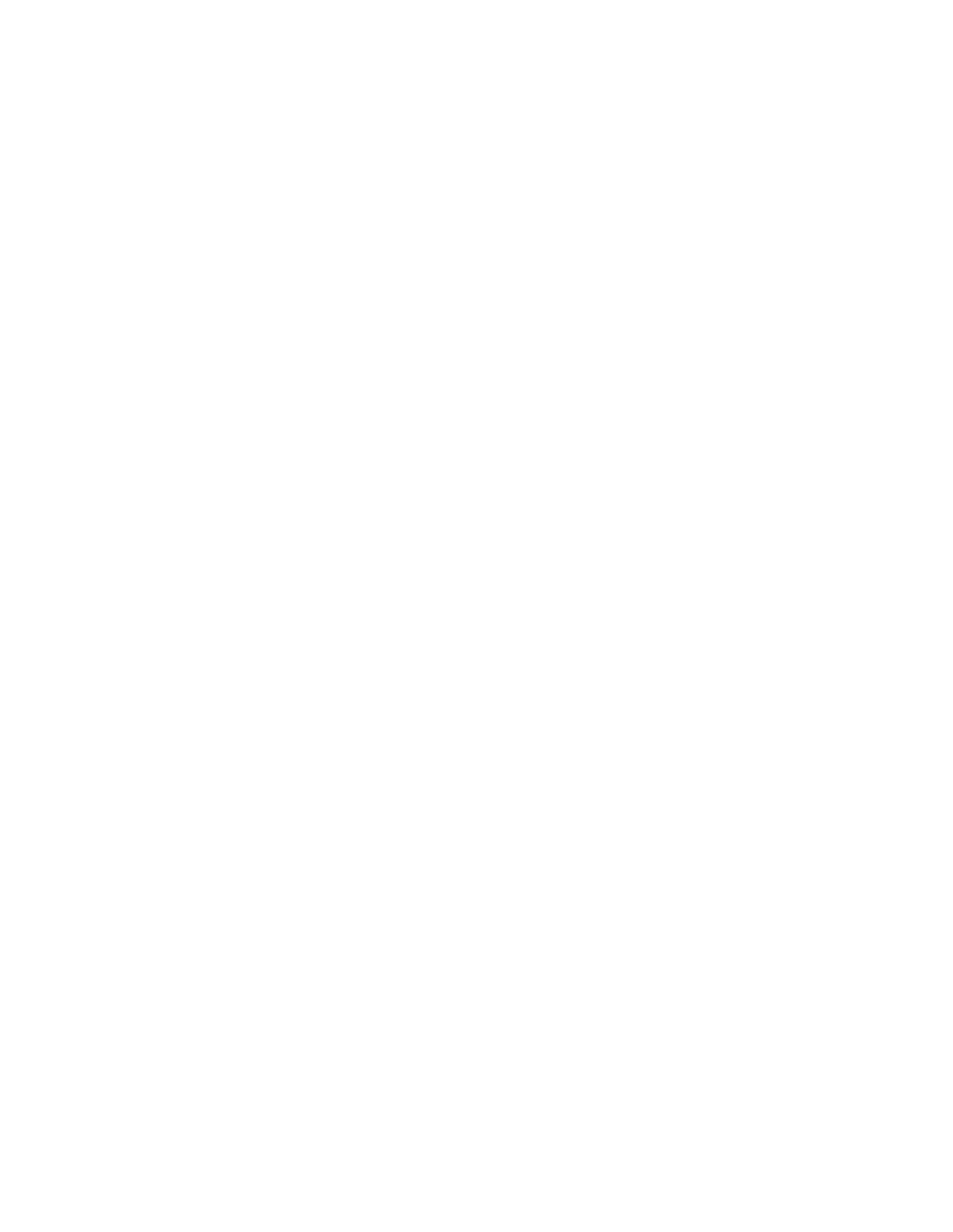## **BATTELLE FUNDING: PROGRESS REPORT**

| <b>Update Period:</b>         | January 01, 2009 - June 30, 2009                         |
|-------------------------------|----------------------------------------------------------|
| Title:                        | Large Animal Genomics Models for Animal and Human Health |
| Platform:                     | Animal Systems                                           |
| <b>Platform Chair:</b>        | Max F. Rothschild                                        |
| <b>Platform Expenditures:</b> | \$589,852.60                                             |
| <b>Platform Funding:</b>      | \$626,000                                                |
| <b>Project Allocated:</b>     | \$579,000                                                |
| <b>Project Obligated:</b>     | \$ -                                                     |
| Inf. Allocated:               | \$47,000                                                 |
| Inf. Obligated:               | \$-                                                      |

## **PROJECT 1 (Rothschild)**

### **Publications/presentations based on project**:

- Onteru, S.K., B. Fan, B. Mote, T. Serenius, M. Nikkilae, K. J. Stalder , M.F. Rothschild. SNP discovery in genes affecting leg health traits in pigs. 2007. Proc. International Symposium on Animal genomics for Animal Health, Paris, France, Oct. 23-25.
- B. Fan., Onteru, S. K., B. Mote, T. Serenius, M. Nikkilae, K. J. Stalder, M. F. Rothschild. 2008. Association Of Genes Affecting Skeletal Design And Feet And Leg Soundness In Pigs. Plant and Animal Genome XVI Conference, San Diego, California, Jan. 12-16. (accepted)
- Onteru, S. K., B. Fan, B. Mote, T. Serenius, M. Nikkilae, K. J. Stalder, M. F. Rothschild. 2008. Association of candidate genes to leg and body conformation traits in pigs. ASAS/ADSA Midwest Meeting, Des Moines, IA, Mar. 17-19. (submitted)
- Onteru, S. K., B. Fan, B. Mote, T. Serenius, M. Nikkilae, K. J. Stalder, M. F. Rothschild. 2008. Determination of genes associated with leg and body conformation traits in pigs. Animal Industry Reports (submitted)
- Onteru, S.K., B. Fan, M.F. Rothschild. 2008. SNP detection and comparative linkage mapping of 66 bonerelated genes in the pig. Cytogenetic and Genome Research (accepted).
- Fan, B., S. K. Onteru, B. Mote, T. Serenius, M. Nikkilae, K. J. Stalder, M. F. Rothschild. 2008. Association of gene markers affecting the principal components of skeletal design and feet and leg soundness in pigs. Proceedings Joint ADSA-ASAS annual meeting, Indianapolis, Indiana, July 7-11.
- Onteru, S. K., B. Fan, B. Mote, T. Serenius, M. Nikkilae, K. J. Stalder, M. F. Rothschild. 2008. Association of candidate genes to leg and body conformation traits in pigs. Proceedings ASAS/ADSA Midwest Meeting, Des Moines, IA, Mar. 17-19.
- Fan, B., S. K. Onteru, B. Mote, T. Serenius, M. Nikkilae, K. J. Stalder, M. F. Rothschild. 2008. Association of genes affecting skeletal design and feet and leg soundness in pigs. Proceedings Plant and Animal Genome XVI Conference, San Diego, California, Jan. 12-16.
- Onteru, S.K., B. Mote, T. Serenius, M. Nikkilae, K. J. Stalder, M.F. Rothschild. SNP discovery in genes affecting leg health traits in pigs. 2007. Proceedings, International Symposium on Animal genomics for Animal Health, Paris, France, Oct. 23-25.
- Guo,Y.M., H.S. Ai, J. Ren, G.J. Wang, Y. Wen, H.R. Mao, L.T. Lan, J.W. Ma, B. Brenig, M.F. Rothschild, C.S. Haley, and L.S. Huang. 2009. A whole genome scan for quantitative trait loci for leg weakness and its related traits in a large F2 intercross population between White Duroc and Erhualian. J. Anim. Sci. 87:1569-1575.
- Onteru, S.K., B. Fan, M.F. Rothschild. 2008. SNP detection and comparative linkage mapping of 66 bonerelated genes in the pig. Cytogenet. Genome Res. 122:122-131.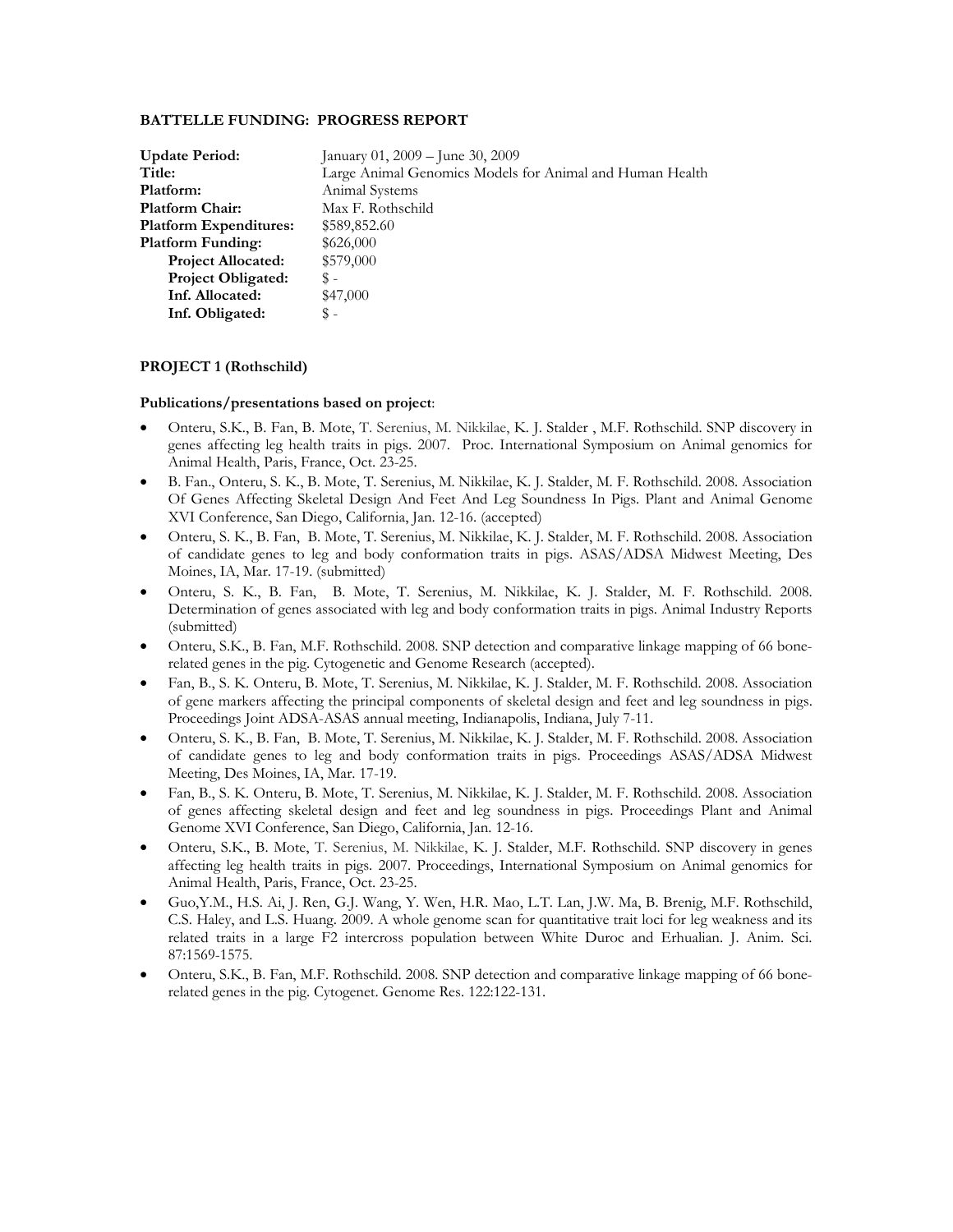Fan, B., S. K. Onteru, B. Mote, T. Serenius, K. J. Stalder, M. F. Rothschild. 2008. Large-scale association study for structural soundness and leg locomotion traits in the pig. Genetic Selection and Evolution 41:14.

## **External funding applied for (indicate received/denied/pending):**

| Association of genetic markers with structural soundness<br>and sow longevity (M Rothschild, K Stalder)        | National Pork<br>Board | \$86,000  |
|----------------------------------------------------------------------------------------------------------------|------------------------|-----------|
| Association of genetic markers with structural soundness<br>and sow longevity year 2 (M Rothschild, K Stalder) | National Pork<br>Board | \$118,669 |

**\$100,000 received National Pork Board** Large scale SNP association analyses of feed efficiency and longevity

#### **Progress Report (300 word maximum):**

This grant uses the pig as an animal model to predict bone disorder predisposition in pigs and humans. In this work, 214 genes affecting skeletal development and mineral metabolism were chosen and a total 435 SNPs were detected in 146 genes and these SNPs were deposited to dbSNP of NCBI (Accession numbers: ss86352080-ss86352515). Five Sequenom's genotyping multiplexes were developed involving 172 SNPs. We excluded SNPs with no calls, monomorphism, mistaken inheritance, MAF less than 5% and a call rate less than 85%, 119 SNPs from 95 genes were successfully genotyped for 2066 commercial pigs which were scored for 17 traits describing various leg and feet and conformation conditions. Association analyses between SNPs and individual scoring traits, and principal components (PCs) were completed using SAS package. A number of genes were found to be significantly associated with the various leg traits. Planning of *in vitro* functional studies on bone marrow culture system is being conducted for important genes.

A second grant was received from the National Pork Board to do much larger scale association work, called whole genome association analyses. To do this, the Illumina Porcine Bead Chip with over 50,000 SNPs is being used. Genotypes were taken on a total of 800 animals and the analyses of these are now underway. SNP quality appears to be good and we are reviewing genotypes. It is hoped this will help point to gene pathways affecting bone health in pigs and humans. Analyses will be conducted to examine associations. Funding for the project has now been completed.

Platform leader Rothschild has met with new groups concerning expanded commercial activities in Iowa and two companies are starting up.

### **PROJECT 2 (Ellinwood)**

#### **Publications/presentations based on use of infrastructure:**

- Presented at the 10<sup>th</sup> International Symposium on Mucopolysaccharide and Related Diseases: Intrathecal and Intravenous rhIDU treatment of MPS I dogs from birth
- A recombinant N-acetyl-alpha-D-glucosaminidase (Naglu)-Apolipoprotein E ligand domain fusion: Paradoxically similar cellular internalization proplerties to native Naglu
- Delivery of a recombinant Naglu fusion enzyme to the central nervous system after a systemic AAV2- 8 vector injection in the MPS I IIIB mouse model
- Presented at the 4th International Conference: Advances in canine and feline genomics and inherited diseases
- Canine Facto VII deficiency: Propagation of inadvertent inherited genetic diseases within canine research breeding colonies.
- Atypical transitory congenital hypothyroidism in a feline colony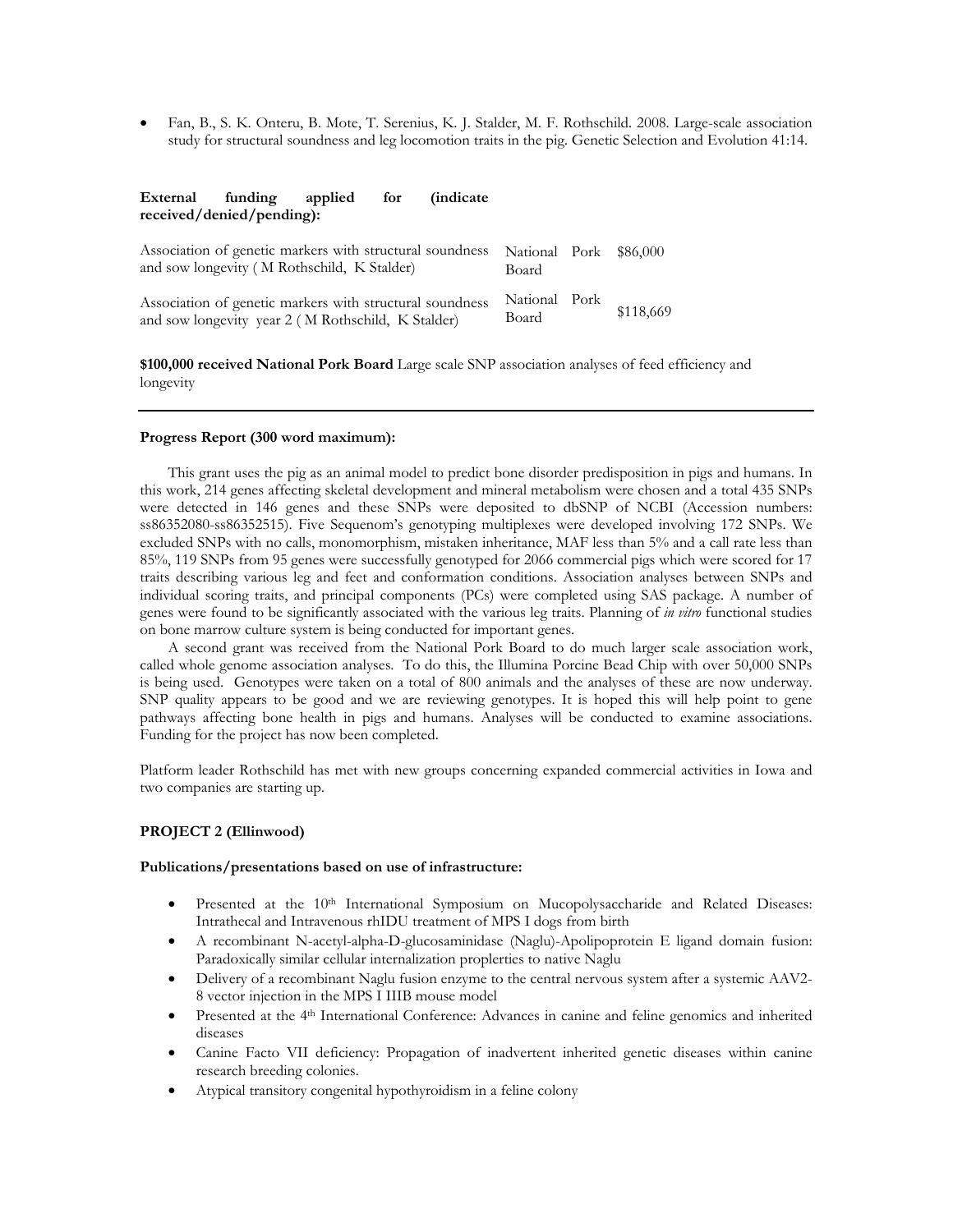- Rothschild MF, Van Cleave PS, Glenn KL, Carlstrom LP, Ellinwood NM. Association of MITF with white spotting in Beagle crosses and Newfoundland dogs. Anim Genet. 2006. 37: 606-607.
- Ellinwood NM, Colle MA, Weil MA, Casal ML, Vite CH, Wiemelt S, Hasson CW, O'Malley TM, He XX, Prociuk U, Verot L, Melniczek JR, Lannon A, Aguirre GD, Knox VW, Evans SM, Vanier MT, Schuchman EH, Walkley SU, Haskins ME. Bone marrow transplantation for feline mucopolysaccharidosis. Mol Genet Metab. 2007. 91: 239-250.
- Lhériteau E, Libeau L, Stieger K, Deschamps JY, Mendes-Madeira A, Provost N, Lemoine F, Mellersh C, Ellinwood NM, Cherel Y, Moullier P, Rolling F. The RPGRIP1-deficient dog, a promising canine model for gene therapy. Mol Vis. 2009. 15. 349-361.
- Ellinwood NM, Clay CM. Large Animal Models of Genetic Disease: Pertinent IACUC Issues. ILAR Journal. 2009. 2: 225-228.
- Carlstrom LP, Jens JK, Dobyns ME, Passage M, Dickson PI, Ellinwood NM. Inadvertent Propagation of Factor VII Deficiency in a Canine Mucopolysaccharidosis Type I Research Breeding Colony. Comp Med. In Press.
- NM Ellinwood. Preclinical Evaluation of CNS- Directed AAV Using the MPS III B Canine Model. NIH hosted workshop: Towards Clinical Progress in the Mucopolysaccharidoses Washington, D.C., March 7–8, 2007
- N. Matthew Ellinwood, Karen L. Kline, Marie-Anne Colle, Elizabeth M. Snella, Jackie K. Jens, Song Lui, Yan Cherel, Jean Michel Heard. Intracerebral Delivery of AAV-2/5 Vectors To Treat Canine MPS IIIB. American Society of Gene Therapy. 10th Annual Meeting. May 30th – June 3rd, 2007
- Rafi Awedikian, E.M. Snella, B.J. Spencer, I.M. Verma, and N.M. Ellinwood. Active Enzyme Fusions For Therapeutic Targeting Of The Central Nervous System Via The Peripheral Circulation In Mucopolysaccharidosis Type IIIB. MPS IIIB. American Society of Gene Therapy. 10th Annual Meeting. May 30th – June 3rd, 2007
- Karen L. Kline. Preliminary Clinical Neurologic, Cardiac, Ophthalmologic and MRI Findings in Mucopolysaccharidosis Type IIIB (MPS IIIB) Dogs. American College of Veterinary Internal Medice, 25th Annual Meeting, Seattle Washington, June 6-10.

**Invention disclosures utilizing infrastructure purchases:**A provisional patent application filed April 23, 2008, with the US Patent and Trademark Office (PHOSPHORYLATED RECOMBINANT N-ACETYLalpha-D-GLUCOSAMINIDASE (NaGlu) AND USES THEREOF)

### **External funding applied for utilizing infrastructure purchases (indicate received/denied/pending):**

| Investigation<br>Short-term<br>Gene Therapy For MPS IIIB<br>Using The Canine Model<br>Institut Pasteur, Paris, France | Of N. Matthew Ellinwood | PI                                       | $2006 -$<br>2008 | \$66,420    |
|-----------------------------------------------------------------------------------------------------------------------|-------------------------|------------------------------------------|------------------|-------------|
| Intrathecal Enzyme Therapy For P. I. Dickson                                                                          |                         | РI<br>Subcontract<br>of                  | $2006-$          | \$621,139   |
| Mucopolysaccharidosis I                                                                                               |                         | from Harbor-UCLA 20011<br>Medical School |                  | (Total Sub) |
| National Institute<br>NIH,<br>of                                                                                      |                         |                                          |                  |             |
| Neurology and Stroke, as a                                                                                            |                         |                                          |                  |             |
| subcontract (R01 HL085107)                                                                                            |                         |                                          |                  |             |
| of<br>Treatment<br>Leukocyte                                                                                          | D. Russell              | РI<br>Subcontract 2006-<br>of            |                  | \$50,000    |
| Adhesion Deficiency By Foamy                                                                                          |                         | from University of 2008                  |                  | (Total Sub) |
| <b>Virus Vectors</b>                                                                                                  |                         | Washington Medical<br>School             |                  |             |
| NIH, National Institute Heart                                                                                         |                         |                                          |                  |             |
| Lung and Blood, as a subcontract                                                                                      |                         |                                          |                  |             |
| (R01 HL085107)                                                                                                        |                         |                                          |                  |             |
| Evaluation of Multiple Intrathecal N. Matthew Ellinwood                                                               |                         | PI                                       | $2006-$          | \$21,680    |
| Administrations of rhIDUA to                                                                                          |                         |                                          | 2008             |             |
| <b>MPS I Affected Cats</b>                                                                                            |                         |                                          |                  |             |
|                                                                                                                       |                         |                                          |                  |             |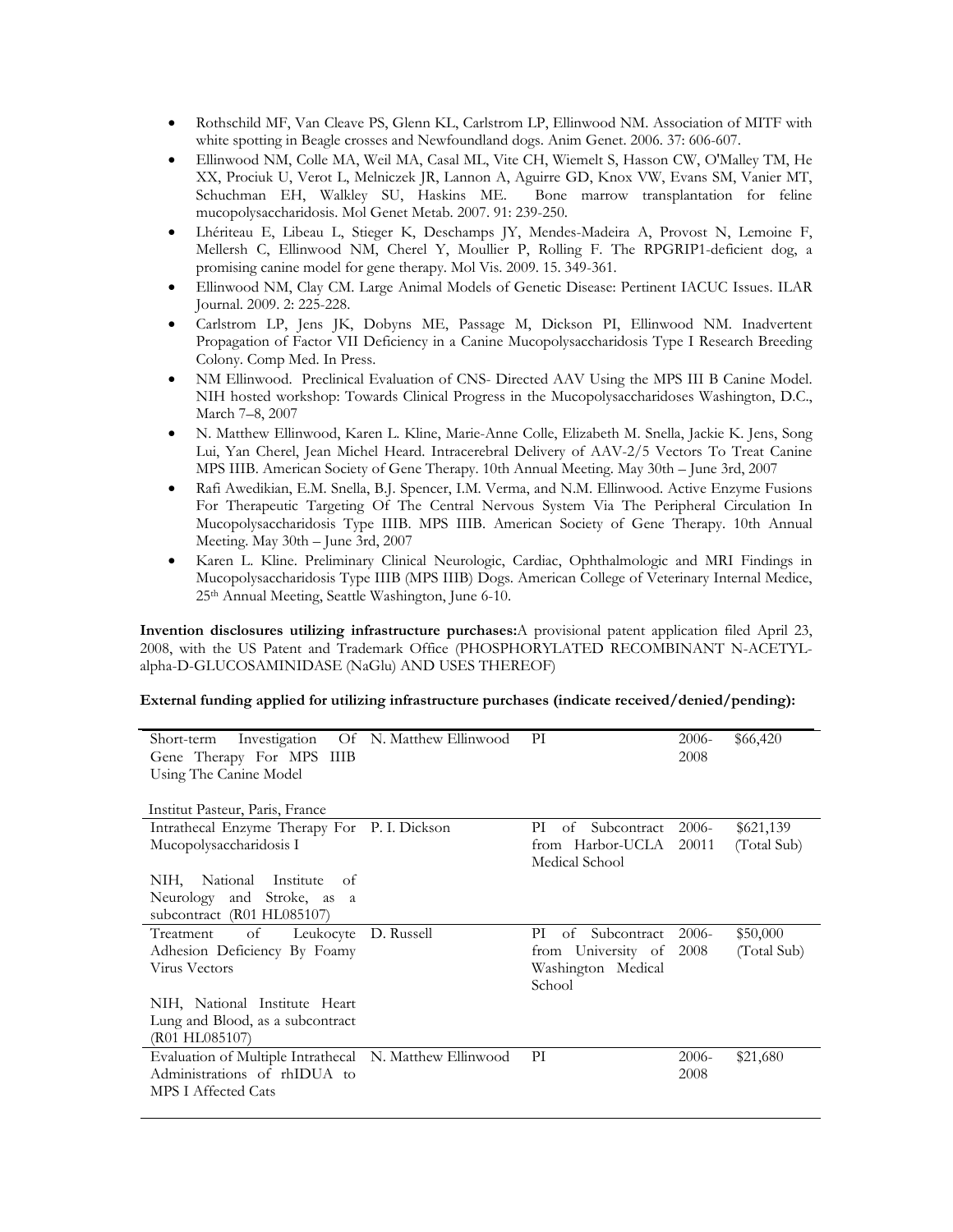BioMarin Pharmaceuticals

| Support For Research On MPS N. Matthew Ellinwood PI<br>IIIB and IIIC |  | $2006-$<br>2007  | 140,000  |
|----------------------------------------------------------------------|--|------------------|----------|
| Sanfilippo Children's Research<br>Foundation                         |  |                  |          |
| Pathogenesis of Murine MPS N. Matthew Ellinwood PI<br><b>THB</b>     |  | $2007 -$<br>2008 | \$25,000 |
| Lysosomal Storage<br>Disorder<br>Research Consortium                 |  |                  |          |

#### **Progress Report (350 word maximum):**

Work supported aims to develop biomedical research in 1) neurologic and 2) ophthalmologic diseases which capitalize on ISU strengths in large animal biomedical models. Substantial progress was made at the research or grantsmanship level. A review of specific goals follows:

Neurologic Conditions Achievements

1. Develop an enzyme fusion capable of crossing the blood brain barrier. Work continues on this project which has yeiled a patent application for the recombinant fusion protein which will likely generate interest from specific biopharmaceutical company for the production of a therapeutic product to treat MPS IIIB.

2. Further characterize and maintain a feline congenital glaucoma model. This model continues to be maintained and used to characterize this spontaneous and unique model for one of the worlds leading causes of blindness. This model is the subject of an awarded grant to Dr Gill McLellan, Univ of WI.

In conclusion, this award has helped in the securing of  $\sim $1,00,000$  in direct competitive external grant funds. Additionally over 10 abstracts, invited presentations, and peer reviewed publications were generated. Finally one patent disclosure is proceeding, associated with work done as part of this platform grant.

## **PROJECT 3 (Greenlee)**

## **Progress Report (350 word maximum):**

Dr. Molly Murphy, the post-doc supported by these funds is continuing to collect data as the majority of animals that are intended for this study are at the National Animal Disease Center (a collaborator on this project) have been and are still at pre-clinical stages of disease.

We have begun to analyze some of the data gathered in the preclinical period. In addition, the first animals have begun to show some signs of disease, and we have begun tissue collection.

Data collected by Dr. Murphy will be used as preliminary data in a proposal to be submitted to NIH (Characterizing retinal pathology associated with transmissible spongiform encephalopathies). Target submission date has gain been delayed (now target is February 2010), as will need to include some data from clinically affected animals.

**PROJECT 4 (Spurlock) NO REPORT RECEIVED** 

#### **INFRASTRUCTURE (Ellinwood)**

**Publications/presentations based on use of infrastructure:**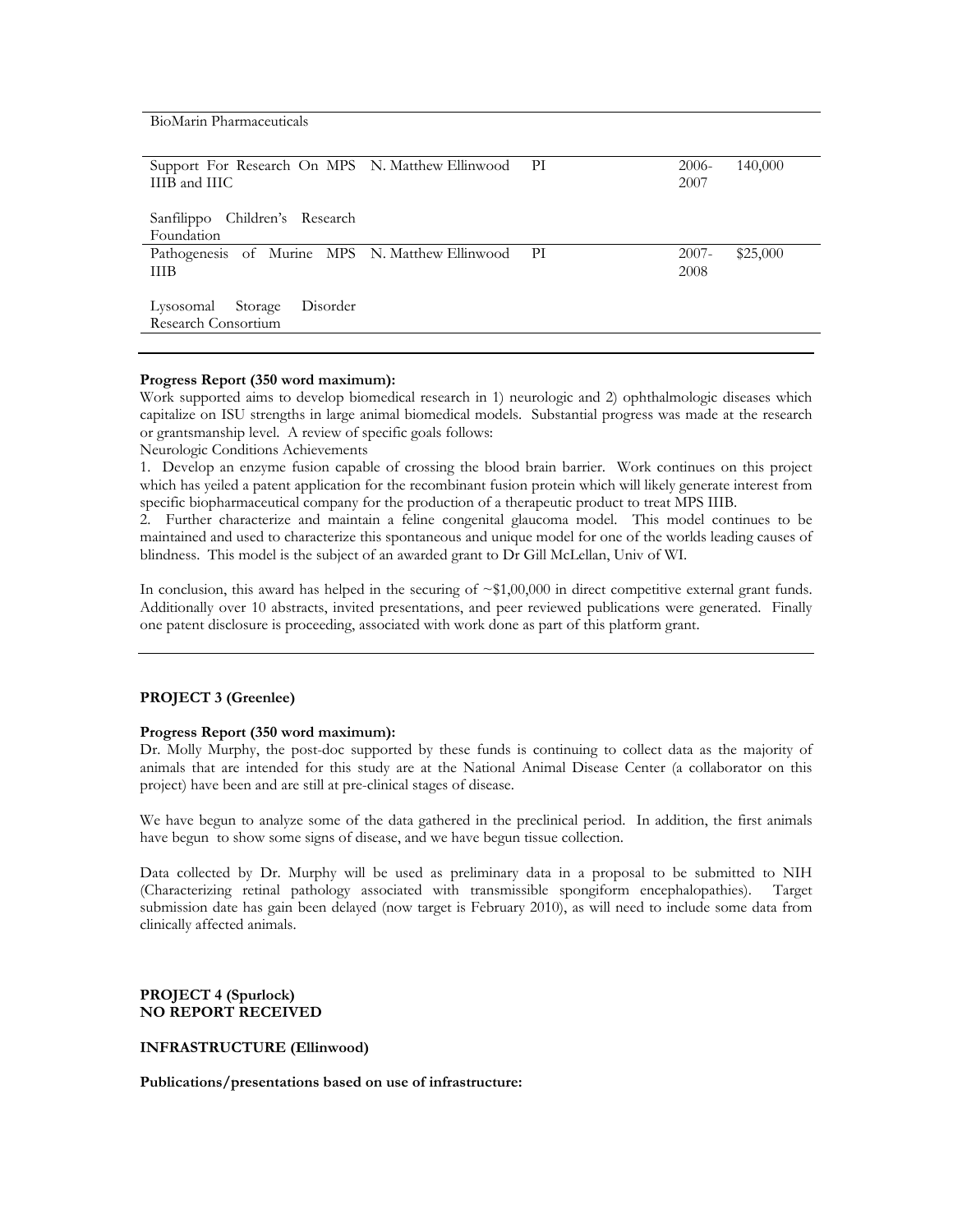- Presented at the  $10^{th}$  International Symposium on Mucopolysaccharide and Related Diseases:Intrathecal and Intravenous rhIDU treatment of MPS I dogs from birth
- A recombinant N-acetyl-alpha-D-glucosaminidase (Naglu)-Apolipoprotein E ligand domain fusion: **Paradoxically similar cellular internalization proplerties to native Naglu**
- **Delivery of a recombinant Naglu fusion enzyme to the central nervous system after a systemic AAV2-8 vector injection in the MPS I IIIB mouse model**
- **Presented at the 4th International Conference: Advances in canine and feline genomics and inherited diseases**
- **Canine Facto VII deficiency: Propagation of inadvertent inherited genetic diseases within canine research breeding colonies.**
- **Atypical transitory congenital hypothyroidism in a feline colony**
- **Lhériteau E, Libeau L, Stieger K, Deschamps JY, Mendes-Madeira A, Provost N, Lemoine F, Mellersh C, Ellinwood NM, Cherel Y, Moullier P, Rolling F. The RPGRIP1-deficient dog, a promising canine model for gene therapy. Mol Vis. 2009. 15. 349-361.**
- **Ellinwood NM, Clay CM. Large Animal Models of Genetic Disease: Pertinent IACUC Issues. ILAR Journal. 2009. 2: 225-228.**
- **Carlstrom LP, Jens JK, Dobyns ME, Passage M, Dickson PI, Ellinwood NM. Inadvertent Propagation of Factor VII Deficiency in a Canine Mucopolysaccharidosis Type I Research Breeding Colony. Comp Med. In Press.**

### **Invention disclosures utilizing infrastructure purchases:**

A provisional patent application filed April 23, 2008, with the US Patent and Trademark Office (PHOSPHORYLATED RECOMBINANT N-ACETYL-alpha-D-GLUCOSAMINIDASE (NaGlu) AND USES THEREOF)

# **External funding applied for utilizing infrastructure purchases (indicate received/denied/pending):**

The National MPS Society, "Development of Pharmacoperon Based Therapy fro the Treatment of MPS IIIIB", Letter of intent invited for full application. \$60,000. Application denied.

CIAG - \$8000

### **Progress Report (300 word maximum):**

This infrastructure award was used to renovate large animals research/housing facilities in Kildee Hall. These facilities and the animals housed therein have been instrumental in securing over  $\sim$ 1,000,000 in extramural funding, one patent application, and over 10 publications, abstracts, or presentations since this award was made.

### **STARTUP FUNDS**

**Title:** Genetics of Dairy Cattle – Start-up Funds **Principal Investigator(s):** Diane Moody Spurlock

#### **Publications/presentations based on use of infrastructure:**

- Elkins, D., and Spurlock, D. M. 2009 Phosphorylation of perilipin is associated with indicators of lipolysis in Holstein cows. Hormone and Metabolic Research. In press.
- Elkins, D. and D. M. Spurlock. 2008. Adipose triglyceride lipase is a novel lipase in dairy cattle. Abstract, presented at American Dairy Science Association National Meeting, Indianapolis, IN. July, 2008.
- Elkins, H. Park, and D. M. Spurlock. 2008. Phosphorylation of perilipin is associated with lipolytic activity in dairy cows. Abstr. #90. Midwest ASAS/ADSA Annual Meeting. Des Moines, IA March, 2008.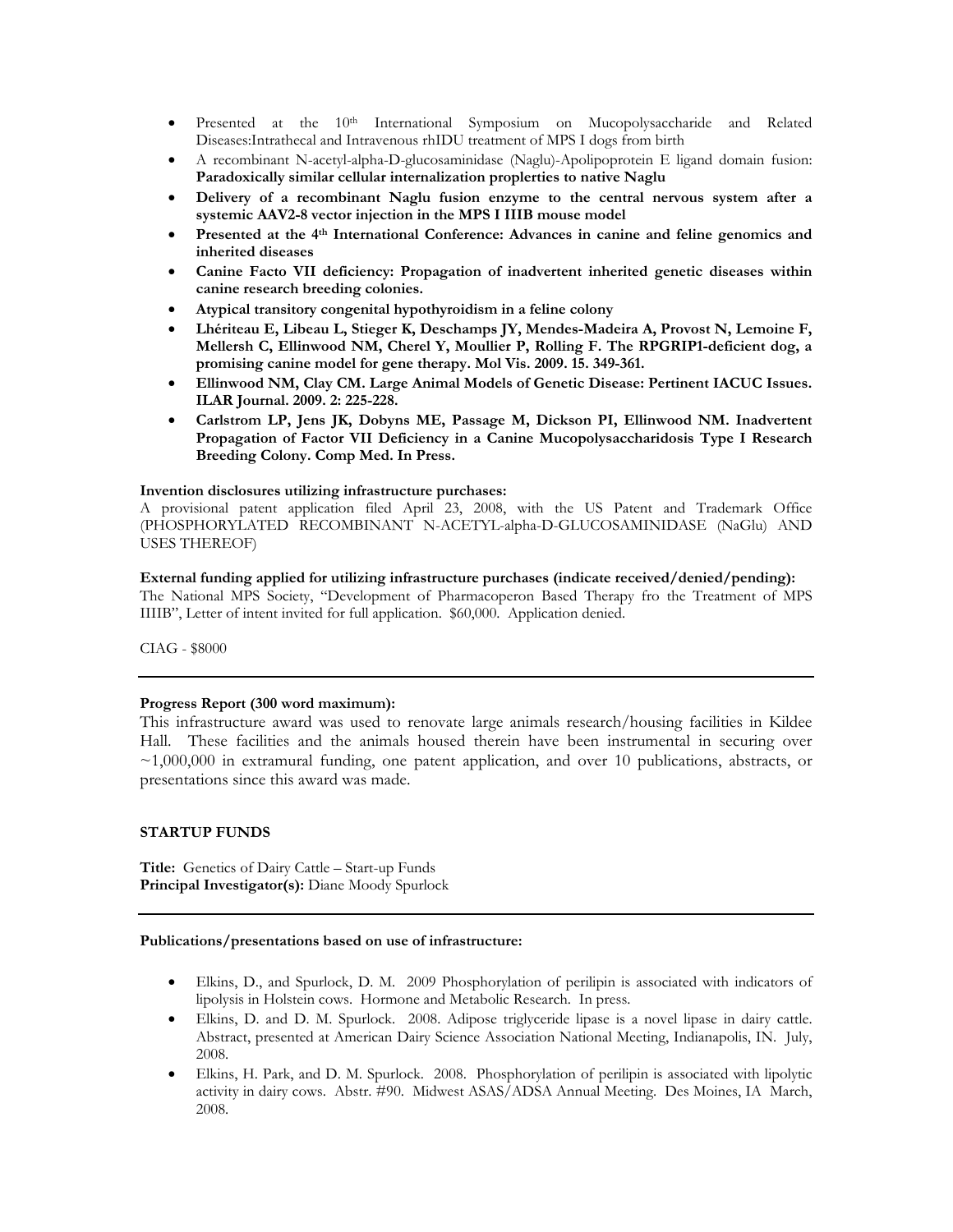- Elkins, D. and D. M. Spurlock. Phosphorylation of Perilipin is Associated with Indicators of Lipolysis in Holstein Cows. Journal of Dairy Science. Submitted.
- McDaneld, T.G. and D.M. Spurlock. Ankyrin repeat and SOCS box-containing protein (ASB) 15 alters differentiation of mouse  $C_2C_{12}$  myoblasts and phosphorylation of MAPK and Akt. Journal of Animal Science. In press.

#### **Awards received related to infrastructure purchases:**

Grad student competitive research paper presentation, 3rd place awarded to Ms. Dawn Elkins, M.S. student division

### **External funding applied for utilizing infrastructure purchases (indicate received/denied/pending):**

- Genetic regulation and genomic selection of energy balance traits in dairy cattle. Received. USDA-NRI, March 1, 2008 – February 28, 2011. \$446,972
- Integrated regulation of lipolysis by perilipin, adipose triglyceride lipase, and CGI-58 in dairy cows. Received. USDA-NRI, March 1, 2009-February 28, 2012. \$334,926
- Data collection at the ISU Dairy. Submitted to Merial. Pending, \$135,000

### **Progress Report (350 word maximum):**

Funds have been used to establish a research program studying the genetic and physiological regulation of energy balance in dairy cattle. This program currently has two primary focus areas. (1) Genetic regulation and genomic selection of energy balance traits in dairy cattle. USDA-NRI funding has been awarded to evaluate genotypes from a panel of 50,000 of bovine single nucleotide polymorphisms (SNP) and determine associations with multiple traits relating to energy balance in lactating dairy cows. This is a collaborative project with the Scottish Agricultural Center (SAC). To date, genotypes have been determined for 300 animals representing the SAC population, and phenotypic data are currently being collected cows at the ISU Dairy. This project will evaluate genotypes and phenotypes from a total of 800 cows. (2) Integrated regulation of lipolysis by perilipin, adipose triglyceride lipase, and CGI-58 in dairy cows. We are studying the physiological regulation of energy balance by investigating novel proteins involved in regulating the mobilization of energy substrates from adipose tissue in lactating dairy cows. We have determined that the abundance of phosphorylated perilipin is correlated with indicators of lipolysis, and that the abundance of adipose triglyceride lipase is greater in cows in mid lactation compared to early lactation. Our continued investigation of these proteins will expand our understanding of the regulation of energy mobilization in response to negative energy balance in dairy cows. To date, this research has resulted in the presentation of two abstracts and a manuscript (in press), and is supported by funding from USDA-NRI.

### **BATTELLE FUNDING: PROGRESS REPORT**

| <b>Update Period:</b>         | January 01, 2009 – June 30, 2009                        |
|-------------------------------|---------------------------------------------------------|
| Title:                        | Advanced Food & Feed: Advanced Carbohydrates for Health |
| Platform:                     | Advanced Food and Feed                                  |
| <b>Platform Expenditures:</b> | \$166,830.88                                            |
| <b>Platform Co-Chairs:</b>    | Ruth MacDonald                                          |
| <b>Platform Funding:</b>      | $$856,334*$                                             |
| <b>Project Allocated:</b>     | \$507,572                                               |
| <b>Project Obligated:</b>     | \$348,762**                                             |
| Inf. Allocated:               | \$-                                                     |
| Inf. Obligated:               | \$-                                                     |

**\***In addition to the Battelle funds, \$330,000 from ISU's FY07GIVF funding was used to support research projects associated with this platform.

**\*\*** This funding is reserved as a start-up package for the Director of the Nutrition & Wellness Research Center (to be hired)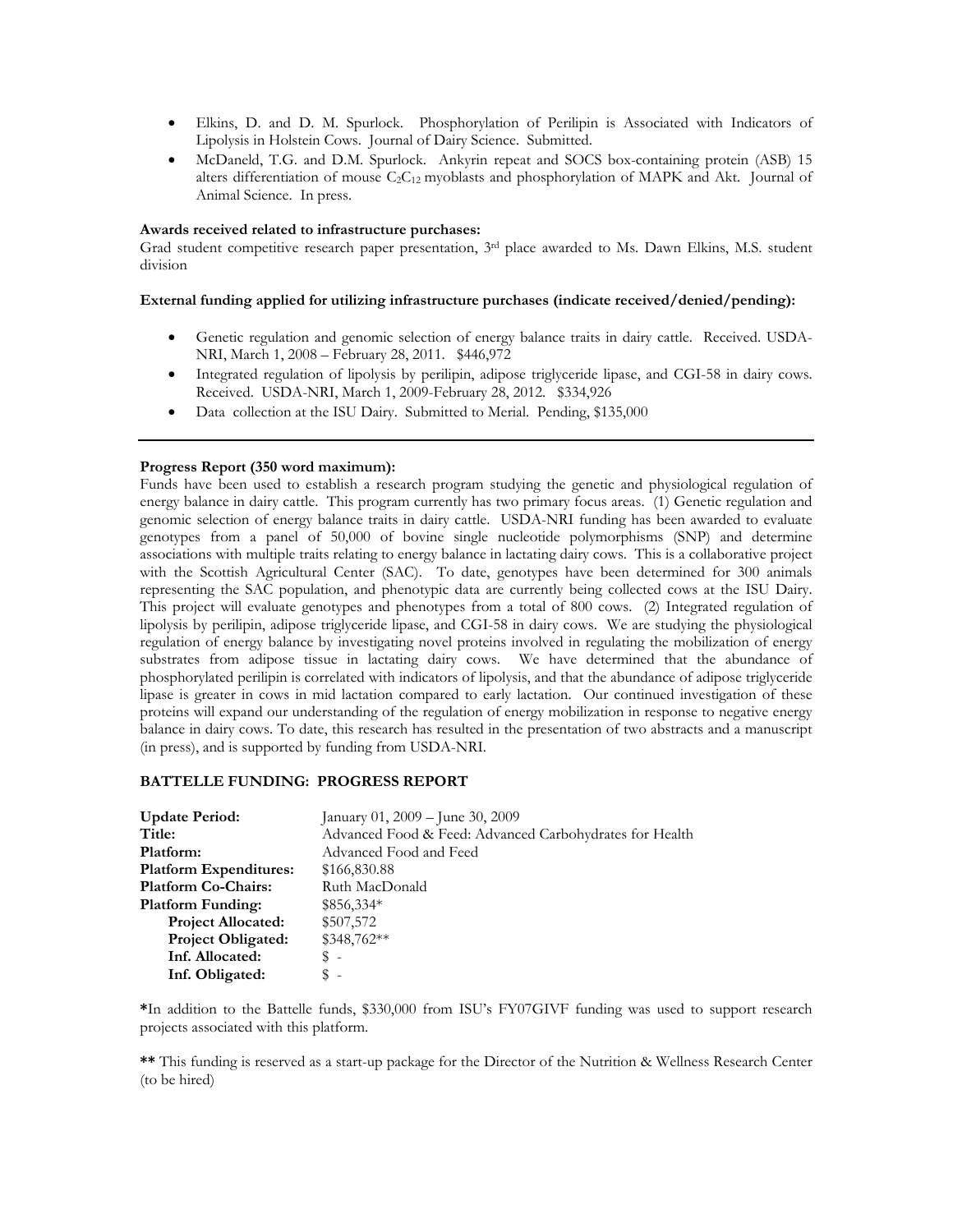## **PROJECT 1 – NWRC**

#### **Progress Report:**

These funds were provided for salary support for staff of the Nutrition and Wellness Research Center. The funds have been used for that purpose. The NWRC is now staffed with a research project coordinator, an accountant, an office coordinator and a communications manager. In addition student workers are employed to assist with research projects. The search for a Director has begun and there is expectation that the Director will be in place within the next year.

## **PROJECT 2 (MacDonald)**

**Project Goal:** To determine the role of dietary carbohydrates in reducing the symptoms of inflammatory bowel disease.

## **Progress report (300 word maximum):**

Completed work includes three animal studies to examine the effects of dietary components on colon inflammatory responses. In this work, we have used a chemical induction model to mimic human inflammatory bowel disease in mice. Several dietary interventions were performed to characterize a protective response. We have analyzed colon samples from these experiments for cytokine expression using the Luminex system which provides 23 cytokine quantifications. From these data, we observed many were increased by the induction of inflammation and dietary intervention prevented the increase in a few. In the colon samples we have also quantified histological changes and COX-2 and B-catenin using Western immunoblot. The analysis of these parameters is ongoing. In current work, we are preparing to analyze the samples for TLR-4 and NFkB which are mediators of the inflammatory response. We have met with Dr. Eric Weaver from Proliant on several occasions throughout the work and sought his advice and input on the studies. In addition, a graduate student Huyani Jiang, hasa joined the project and her work is to develop the TLR-4 assay. From these studies we are gaining a better understanding of how dietary factors can impact the inflammatory response associated with inflammatory bowel disease with the goal of finding ways to reduce the systems of this disease in the human population.

#### **STARTUP FUNDS (Spurlock)**

### **NO REPORT RECEIVED**

### **BATTELLE FUNDING: PROGRESS REPORT**

| January 01, 2009 - June 30, 2009               |
|------------------------------------------------|
| Thermochemical Technologies for the Bioeconomy |
| BioEconomy                                     |
| Robert Brown                                   |
| \$1,734,027.38                                 |
| \$2,164,666                                    |
| \$1,054,666                                    |
| \$ -                                           |
| \$1,273,530                                    |
| $\mathbb{S}$ –                                 |
|                                                |

**NOTE:** The following report is a combined platform/infrastructure report.

#### **Publications/presentations based on use of infrastructure:**

 David C. Chipman, Young S. Do, Dong-Won Choi, Samuel T. Jones, Alan DiSpirito and Robert C. Brown. 2007. Syngas Fermentation Research Facility at Iowa State University. Biobased Industry Outlook Conference. Poster presentation.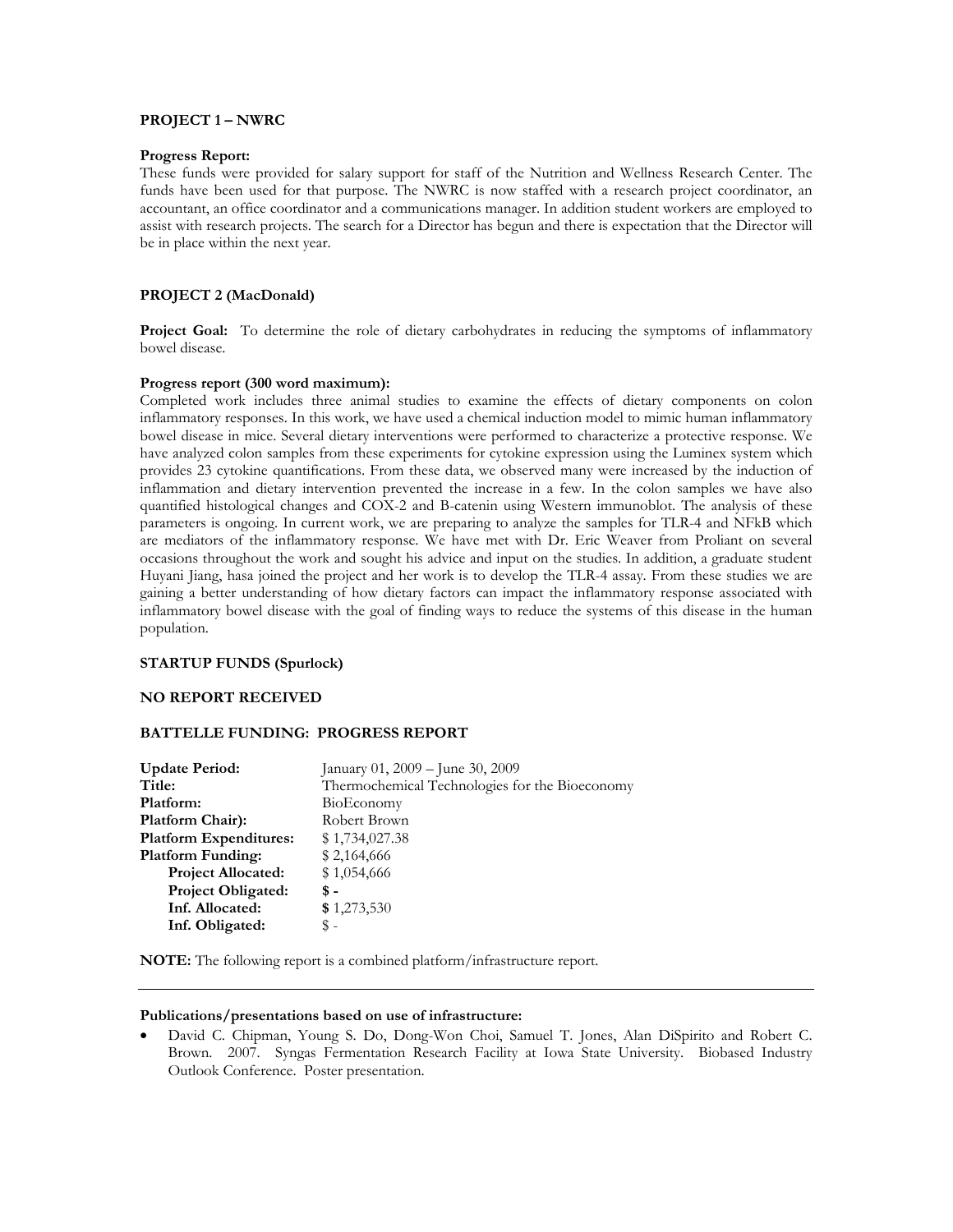- Zhu, H., Shanks, B.H., and Heindel, T.J., "Enhancing CO-Water Mass Transfer with MCM41 Nanoparticles and Electrolytes," To be presented at the AIChE 2008 Annual Meeting, November 16-21, 2008 Philadelphia, PA, Abstract #124029.
- Zhu, H., Shanks, B.H., and Heindel, T.J., "Enhancing CO-Water Mass Transfer by Functionalized MCM41 Nanoparticles," *Industrial & Engineering Chemistry Research*, In Review, 2008
- David C. Chipman, DongWon Choi, Samuel T. Jones, and Robert C. Brown., Optimization of PHA Production in *Rhodospirillum rubrum* Cultured on Carbon Monoxide from Synthesis Gas, 30th Symposium on Biotechnology for Fuels and Chemicals, *May 4-7, 2008, Astor Crown Plaza Hotel, New Orleans, LA* (Poster)
- Zhu, H., Shanks, B.H., and Heindel, T.J., "Enhancing CO-Water Mass Transfer by Functionalized MCM41 Nanoparticles," Industrial & Engineering Chemistry Research, 47(20) 7881-7887, 2008.
- Zhu, H., Shanks, B.H., and Heindel, T.J., "Enhancing CO-Water Mass Transfer with MCM41 Nanoparticles and Electrolytes," Poster presented at the AIChE 2008 Annual Meeting, November 16-21, 2008 Philadelphia, PA, Abstract #124029.
- Zhu, H., Shanks, B.H., and Heindel, T.J., "Effect of Electrolytes on CO-Water Mass Transfer," *Industrial & Engineering Chemistry Research*, 48(6) 3206-3210, 2009.
- Zhu, H., Shanks, B.H., Choi, W., and Heindel, T.J., "Effect of Functionalized MCM41 Nanoparticles on Syngas Fermentation," Industrial & Engineering Chemistry Research, In Review, Submitted for review on March 20, 2009.
- Chipman, D.C., D.-W. Choi, A.A. DiSpirito and R.C. Brown. 2009. Growth media optimization for polyhydroxyalkanoate and hydrogen coproduction from Rhodospirillum rubrum cultured on synthesis gas. 31st Sumposium on Biotechology for Fuels and Chemicals. San Francisco, CA.
- Choi, D., Chipman, D., Bents, S., Brown, R. (2008) A techno-economic analysis of polyhydroxyalkanoates and hydrogen production from syngas fermentation of gasified biomass, Applied Biochemistry and Biotechnology, published on-line: DOI10.1007/s12010-009-8560-9, February 7, 2009.
- Chipman, D., Choi, D., Jones, S., DiSpirito, A., Brown, R. (2008) Optimization Strategies for Fermentative PHA Production from Synthesis Gas, 2008 Biobased Industry Outlook Conference, Ames, IA, September 8-9.
- Chipman, D., Choi, D., Jones, S., Brown, R., DiSpirito, A. (2008) Hydrogen and Polyhydroxyalkanoate Production in Rhodospirillum rubrum Cultured on Carbon Monoxide from Synthesis Gas, 2008 Biobased Industry Outlook Conference, Ames, IA, September 8-9.
- Chipman, D., Choi, D., Jones, S., Brown, R. (2008) Optimization of PHA Production in Rhodospirillum rubrum Cultured on Carbon Monoxide from Synthesis Gas, 30th Symposium on Biotechnology for Fuels and Chemicals, New Orleans, LA, May 3-7, 2008.
- Williams, R. C., Satrio, J., Brown, R. C., McCready, N., and Shropshire, R. (2008) Utilization of Bio-Oil Fractions as an Anti-Oxidant Asphalt Additive, China I-Bio Conference.
- Patwardhan P. R.; Satrio J. A.; Shanks B. H.; Brown R. C. (2008) Product Distribution from Fast Pyrolysis of Biomass, Iowa Academy of Science 120th Annual Meeting, Kirkwood College, Cedar Rapids, Iowa, April 12.
- Rover, M., Brown, R.C., (2008) Characterization of Pyrolytic Oil Collected in Fractions, Iowa Academy of Science, Cedar Rapids, Iowa, April 12.
- P. Ortiz-Toral, J. A.Satrio, R. C. Brown, B. H. Shanks. Steam reforming of bio-oil: Effect of bio-oil composition and stability, AIChE Annual Meeting, Philadelphia, PA, November, 2008.
- Patwardhan P. R.; Satrio J. A.; Shanks B. H.; Brown R. C.; Product Distribution from Fast Pyrolysis of Polysaccharides, AIChE Annual Meeting, Philadelphia, PA, November, 2008.
- P. Ortiz-Toral, J. A.Satrio, R. C. Brown, B. H. Shanks (2008) Hydrogen by Steam Reforming of Bio-oil, ISU GMAP Research Symposium, Ames, IA.
- Hernández-Cintrón, J., Patwardhan, P., Satrio, J., Shanks, B., Brown, R. (2008) Effect of Biomass Composition on Products Yield Speciation in Fast Pyrolysis, American Institute of Chemical Engineers Conference, Philadelphia, Pennsylvania, November 17-21.
- Brewer, C., Treviño, H., Satrio, J., Brown, R. (2008) Engineering Biochar: Characterization of Chars from Three Thermochemical Processes, 2008 Growing the Bioeconomy Conference, Ames, IA, September 8-9, 2008.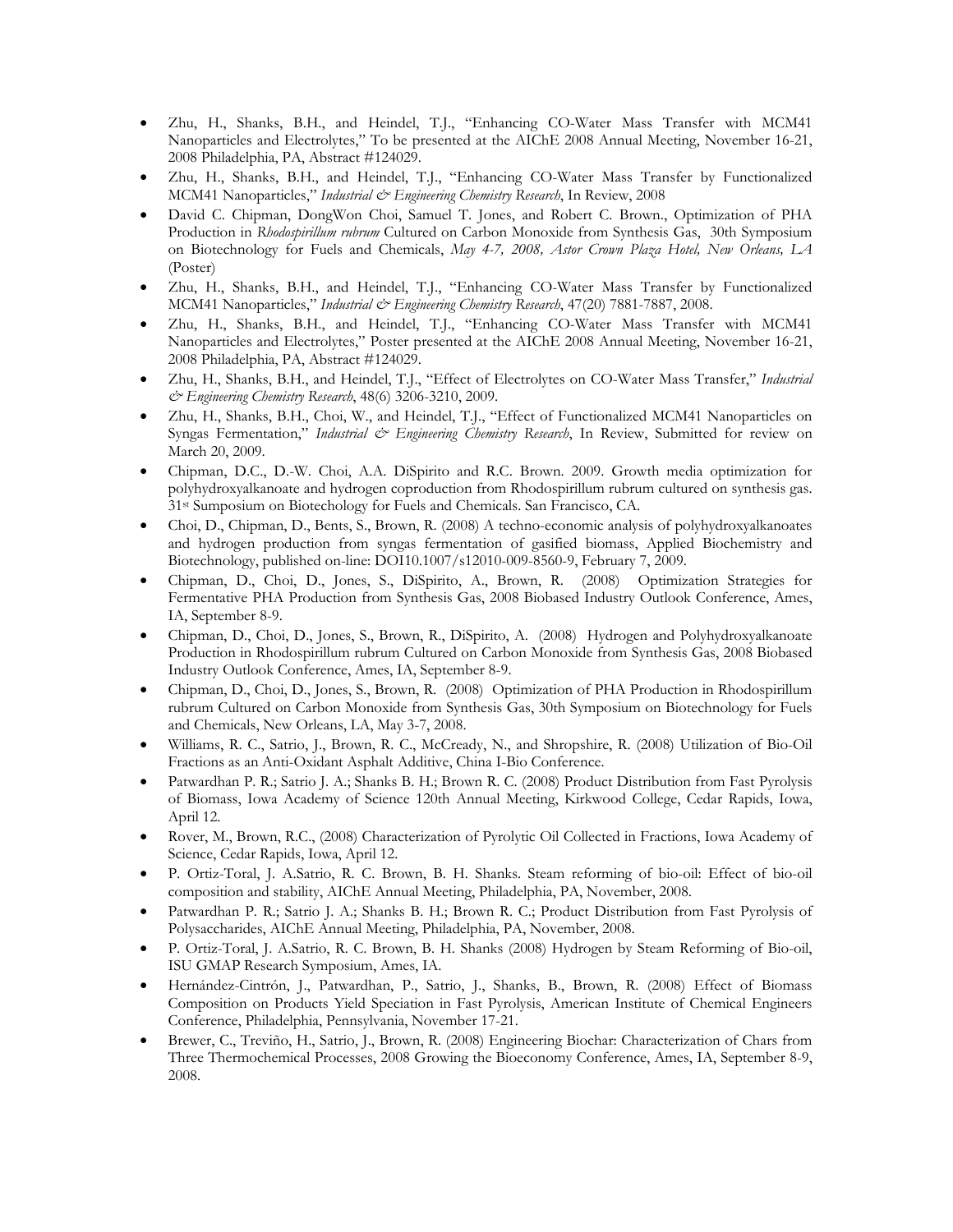- Kasparbauer, R., Brown, R., Jones, S., Satrio, J. (2008) Bench Scale Fast Pyrolysis. Biobased Industry Outlook Conference, Ames, Iowa, USA. September 8-9, 2008.
- Brown, J.N., Brown, R.C., Jones, S.T.; Satrio, J.A.B. (2008) Development and Demonstration of a Lab-Scale Auger Reactor for Bio-Oil Production, 2008 Biobased Industry Outlook Conference, Ames, Iowa, September 8-9, 2008.
- D. Wissmiller, T. Meyer, and R. C. Brown (2008) Characterization of Bio-Crude Oil Combustion Emissions, Biobased Industry Outlook Conference, Ames, IA, September 8-9.
- Patwardhan P. R.; Satrio J. A.; Shanks B. H.; Brown R. C.(2008) Product Distribution from Fast Pyrolysis of Carbohydrates, Biobased Industry Outlook conference Ames, IA, September 8-9.
- Brown, R. C., Ellens, C., Jones, S., Satrio., J. (2008) Fast Pyrolysis of Cornstover Biomass in a Free-fall Reactor, 2008 Biobased Industry Outlook Conference, Ames, Iowa, September 8-9.
- Rover, M., Brown, R.C., Satrio, J., (2008), Comparison of Biomass and Pyrolytic Oils, Biobased Industry Outlook Conference, Ames, Iowa, September 8-9.
- Two presentations at the American Oil Chemists' Society. One on the separation of saturated esters from high-oleic soybean oil converted to butyl or *iso*-propyl esters. One on the products of the surface oxidation of methyl linoleate spread as a monolayer on silica gel.
- Miao, S. and Shanks, B.H., "Esterification of Biomass Pyrolysis Model Acids over Sulfonic Acid-Functionalized Mesoporous Silicas," *Appl. Catal. A: Gen.,* **359**, 113-120 (2009).
- B.H. Shanks, "Thermochemical Conversion of Biomass to Fuels via a Fast Pyrolysis-Based Route" Unversity of Puerto Rico - Mayaguez, Mayaguez, PR, February, 2009.
- N. Lohitharn, S. Miao and B.H. Shanks (presenter), "Upgrading of Bio-oil via Acid Removal: Effect of Various Alcohols and Aldehydes on Esterification of Acetic Acid," 21st North American Catalysis Society Meeting, San Francisco, CA, June, 2009.

## **Invention disclosures utilizing infrastructure purchases:**

IPDR entitled "Ethanol production by combined fermentation and chemical synthesis." was filed with ISURF.

### **External funding applied for utilizing infrastructure purchases (indicate received/denied/pending):**

- Funding received: Conoco-Philips. \$150,000 (3/07-12/07)
- Funding received: Conoco-Phillips and ADM \$200,000 (1/08-12/08)
- Funding received: Annotation of novel enzymatic functions in methanogens : Amount: \$1.25M Funding Agency: DOE-GTL : Dates: October, 2007-October, 2010
- Funding pending: CPBR
- Funding Received: Department of Energy under award number: DE-FG36-07Go87003.
- Funding Received: Project Title: Fast Pyrolysis Process Development Unit for Validating Bench Scale Data
- Duration: October 2007- September 30, 2008) Amount of funds awarded by DOE: \$500,000 Cost share from ISU: \$125, 132
- Funding received: Catalytic Upgrading of Bio-Oil, ConocoPhillips, \$162,974 (5/07-12/08)
- Funding Received: Condensed Phase Catalysis with Bio-Oil Species, ConocoPhillips, \$70,000 (1/08- 12/08)
- Title of project: Engineering Research Center on Biorenewable Chemicals Funding Agency: National Science Foundation Date submitted: December, 2007 Status: Pending
- Department of Energy under award number: DE-FG36-07Go87003. Project Title: Fast Pyrolysis Process Development Unit for Validating Bench Scale Data PI: Robert C. Brown Status: received Duration: October 2007- September 30, 2008) Amount of funds awarded by DOE: \$500,000 Cost share from ISU: \$125, 132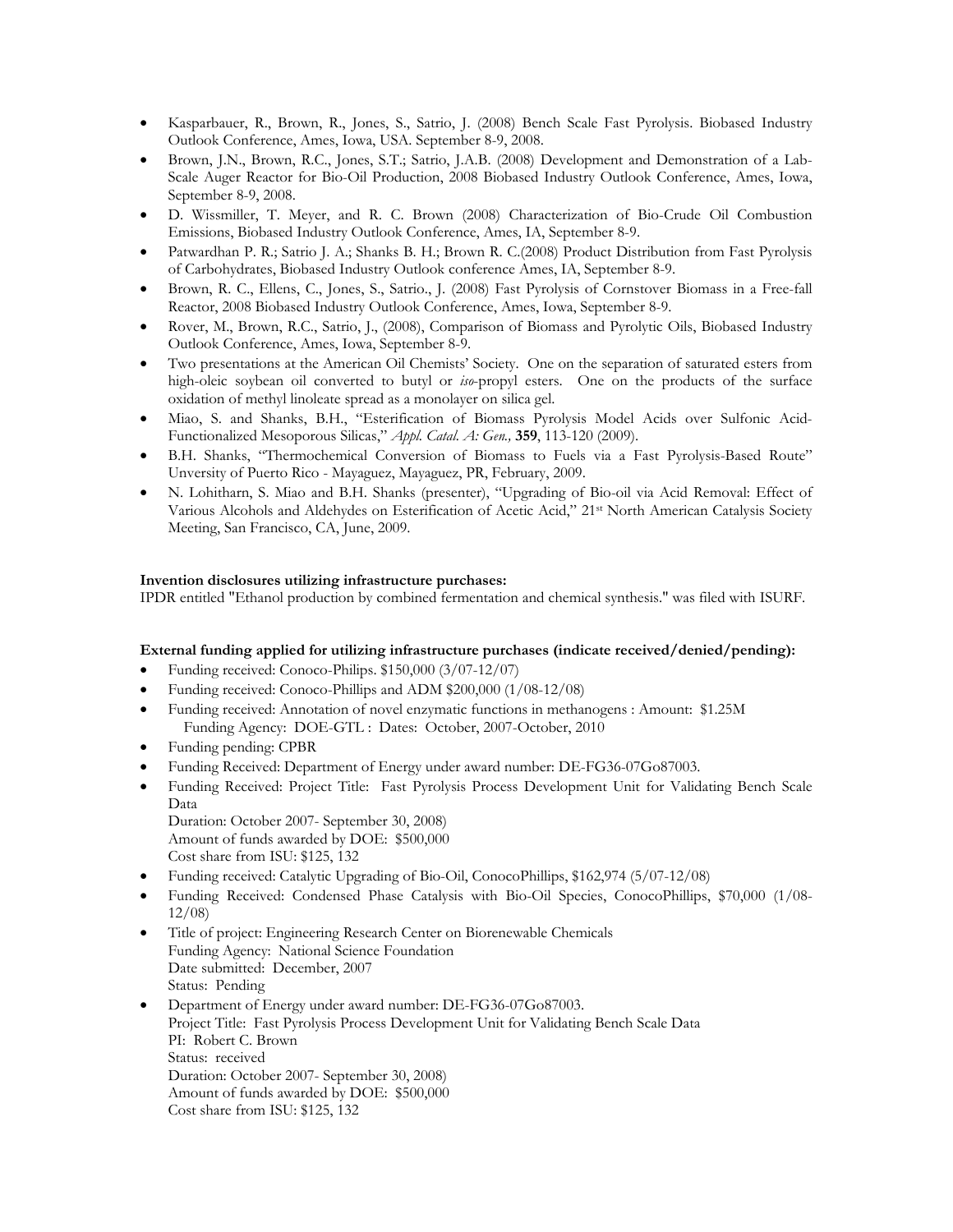- "A Systems Approach to Bio-Oil Stabilization," Department of Energy, \$1,500,000 (10/08-9/10) pending
- Equipment Donation, Parr Instruments, \$29,000
- ConocoPhillips Company, Project Title: Extractive Dilution and Gas Analysis of Gasification, PI: Robert Brown, Status: Completed, Duration: January 2008 – December 2008, Amount of funds awarded by ConocoPhillips Company: \$200,000
- ConocoPhillips Company, Project Title: Mass Spectrometry Analysis of Gasification Streams for Syngas to Synfuels Projects, PI: Robert Brown, Status: Received, Duration: January 2009 – December 2010, Amount of funds awarded by ConocoPhillips Company: \$148,000
- COP & ADM \$200,000 (2009)
- Project Title: Fast Pyrolysis Process Development Unit for Validating Bench Scale Data, PI: Robert C. Brown, Status: received , Duration: October 2007- September 30, 2009, Amount of funds awarded by DOE: \$500,000, Cost share from ISU: \$125, 132
- Project Title: Systems Approach to Bio-oil Stability, PI: Robert C. Brown, Status: received, Duration: January 2009 – December 2010, Amount of funds awarded by DOE: \$1,500,000, Cost share from ConocoPhillips Company: \$600,000
- Project Title: Controlling Biomass Properties for Optimizing Fast Pyrolysis Products, PI: Robert Brown, Status: received, Duration: October 2008 – December 2009, Amount of funds awarded by ConocoPhillips Company: \$250,000
- "A Systems Approach to Bio-Oil Stabilization," Department of Energy, \$1,500,000 (10/08-9/10) received.
- "Catalytic Upgrading of Bio-Oil, ConocoPhillips/ADM, \$98,000 (1/09-12/09) received
- "Condensed Phase Catalysis with Bio-Oil Species, ConocoPhillips, \$145,000 (1/08-12/09) received
- "EFRI-HyBi Preliminary Proposal: Consolidated thermal pathway to advanced biofuels," National Science Foundation, \$2,000,000 (5/09-4/13) - pending

### **Infrastructure Purchased During this Reporting Period:**

Multiple Reactor System

### **Infrastructure Purchases made previously:**

- Pyrolyzer Fabrication (partially complete)
- Mercury Porosimeter
- MicroGC
- Plumbing & Flow Control System
- Spectrophotometer
- Fermentation System
- Room Modification
- Electrical Modification
- High Pressure Pumps, Filtration System, and HPLC

## **RESEARCH PROJECTS**

**Task 1: Thermochemical Products: Syngas production and clean-up** 

### **Task Objective:**

The objective of this task is to produce syngas with properties suitable for catalytic or biocatalytic upgrading to fuels and bioproducts.

### **Summary of Progress to Date:**

A ThermoStar mass spectrometer was purchased from Pfeiffer Vacuum and installed to analyze producer/syngas contamination levels. The mass spectrometer instrument was calibrated with the following matrix of gases for quantitative analysis: Hydrogen Sulfide, Hydrogen Chloride, Ammonia, Sulfur Dioxide, Methane, Carbon Dioxide, Carbon Monoxide, Hydrogen, Nitrogen, Ethylene, and Ethane. This matrix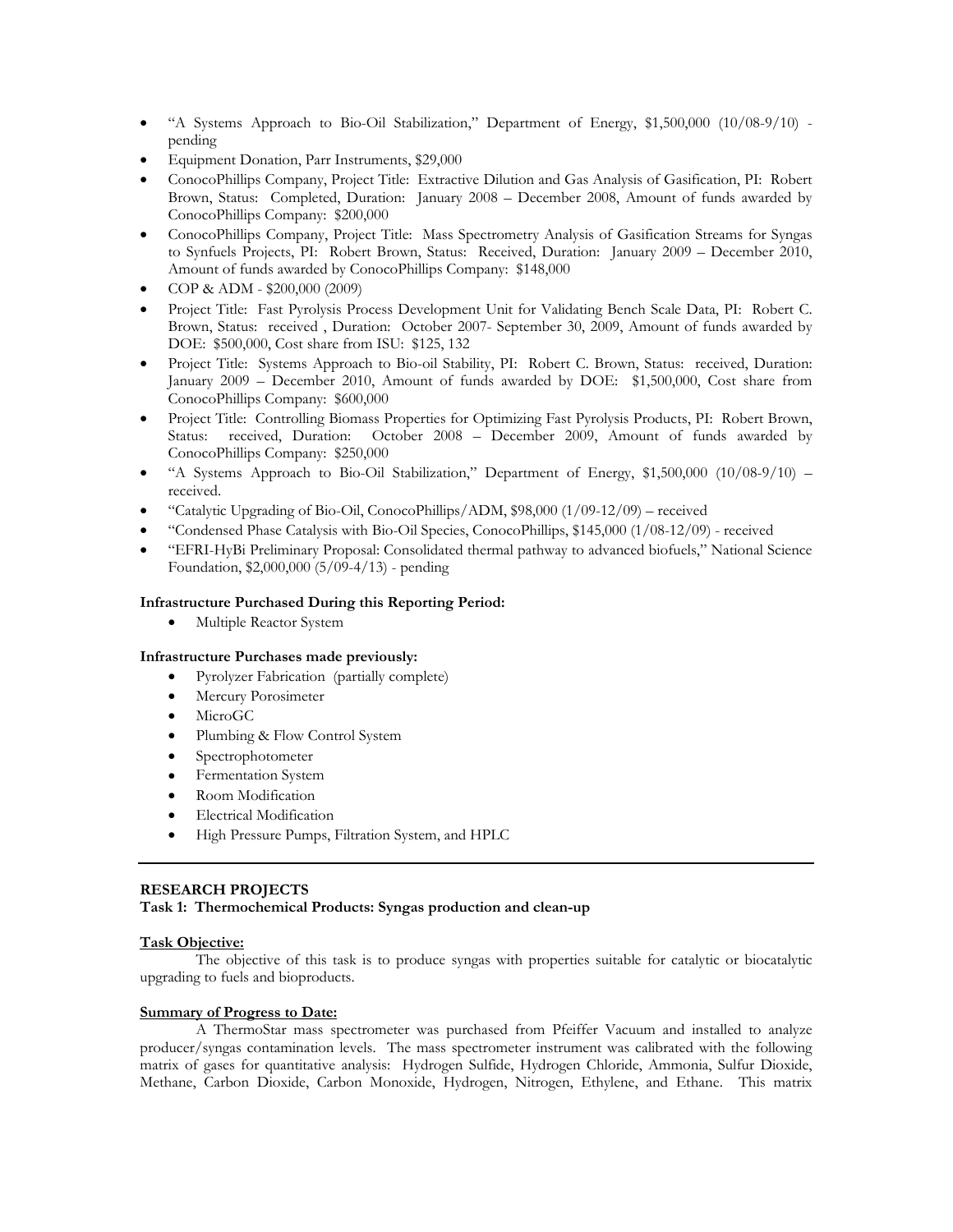contains the primary constituents of the producer/syngas gas stream after the water and organic tars were removed.

Equipment purchases and upgrades to the gasifier using Battelle funding allowed for work to be completed during the last reporting period to understand the relationship between biomass alkali concentrations and carbon conversion during the gasification process. Results of said work will be published in a graduate student thesis later this summer and submitted to a peer reviewed journal.

### **Task 2. Thermochemical Products: Enhancing gas-liquid mass transfer**

### **Progress Report (300 word maximum):**

The biologically mediated water-gas shift reaction using *R.rubrum* was enhanced by the introduction of MCM41 nanoparticles with or without functional mercaptopropyl groups. These results complement previous studies and suggest that the increased H<sub>2</sub> yield was due to enhanced CO-water mass transfer.

### **Task 3: Syngas fermentation pilot facility**

### **Progress Report (300 word maximum):**

Experiments this year have completed our studies to optimize growth and fermentation condition for *Rhotospirllum rubrum* for hydrogen and polyhydroxyalkanoate (PHA) during growth on syngas. Limiting nitrogen concentrations in the growth media was shown to increase the yield of PHA by approximately 400% with no effect on hydrogen production.

## **Task 4: Thermochemical Products: Ethanol production by combined fermentation and chemical synthesis**

#### **Progress Report (350 word maximum):**

The goal of this task is to examine an alternative route to ethanol production that avoids the high energy and water costs of distillation. We previously engineered *E. coli* to produce acetaldehyde plus hydrogen. These compounds can be converted to ethanol bypassing distillation. During this reporting period we continued work on increasing the yield of acetaldehyde and hydrogen which are currently produced at about 500 μM and 84 μM, respectively.

## **Task 5 - Thermochemical Products: Establish functional genomics of Rhodospirillum rubrum metabolism**

### **Progress Report (300 word maximum):**

This task has focused on understanding and manipulating the metabolism of *Rhodospirillum rubrum* so as to make this organism more suitable as a platform for the fermentation-based conversion of syn-gas to biorenewable chemicals and biofuels.

Since the last report, we have completed the characterization of the negative gene effectors that modulate the ability of this organism to produce biorenewable bioplastics. To address this question we created *R. rubrum*  strains that lack functional negative genes individually or in combination. Genes that have been evaluated include: *phaC*, *phaC-like1*, *phaC-like2*, and *phaJ*, the double mutant combinations of *phaC* and *phaC-like1*, *phaC and phaC-like2, phaC-like1* and *phaC-like2*, and the triple mutant in which all three genes *phaC*, *phaC-like1*, *phaC*like2. These characterizations led to the discovery of specific genes and gene combinations that can be manipulated to enhance bioplastics production.

**Task 6 -Thermochemical Products: Developing stable bio-oils from fast pyrolysis**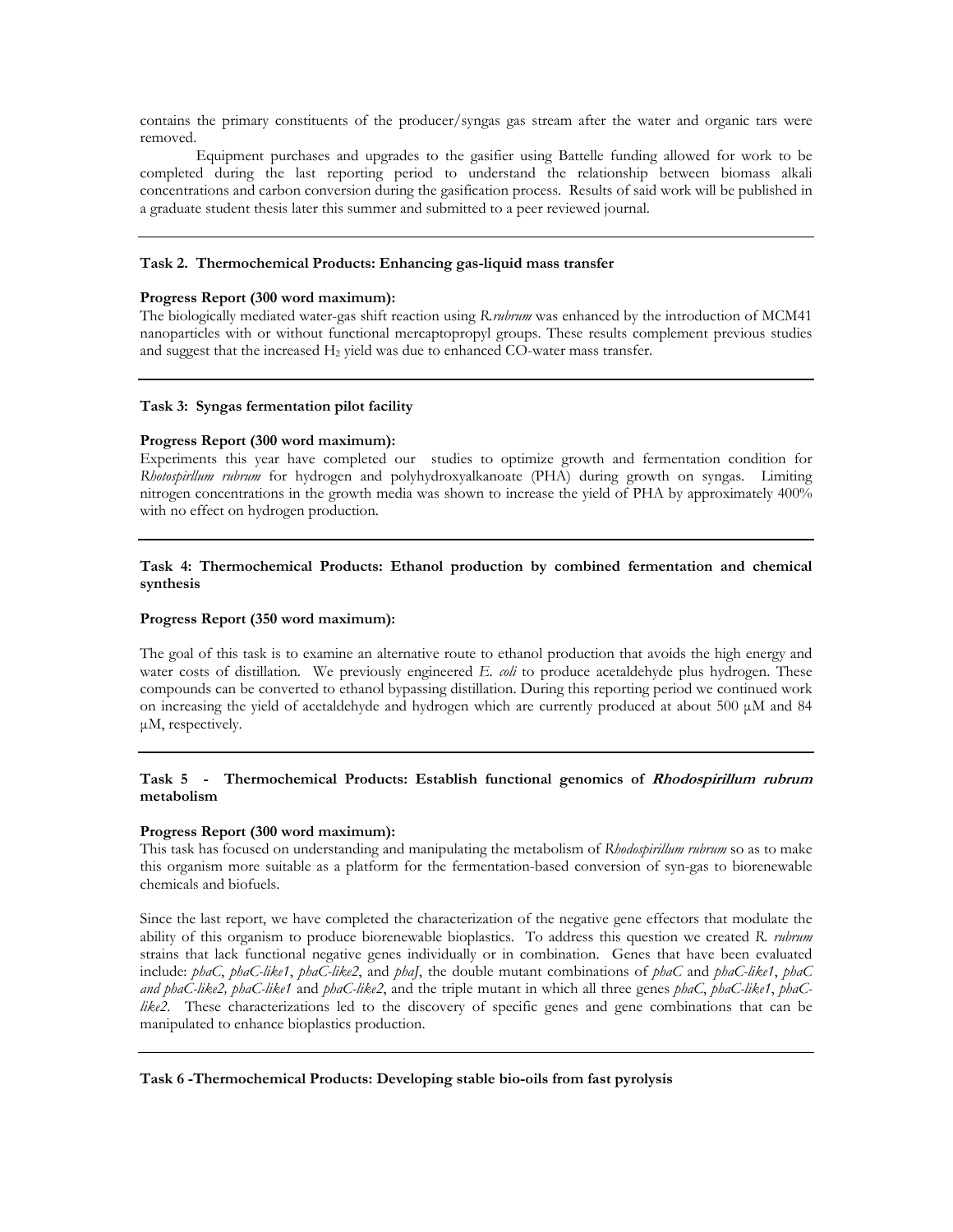#### **Summary of Progress to Date:**

Work on task 6 focuses on generating bio-oil under well characterized operating conditions in conjunction with the characterization of the physicochemical properties which influence bio-oil stability.

The original goal of building a new pyrolysis unit has been expanded with the receipt of \$500,000 from the U.S. DOE which allowed us to purchase new feedstock preparation equipment as well as design and build more sophisticated bio-oil collection equipment. The new fast pyrolysis reactor, char removal system, and bio-oil collection equipment have been designed, built, and installed. The system is being used to support newly sponsored research with the Department of Energy and the ConocoPhillips Company to explore methods to improve bio-oil stability.

In an ongoing effort to improve our ability to characterize biomass and bio-oil, instrumentation capabilities continue to be added to the analytical laboratory. Two recently purchased instruments include a HPLC (from Dionex) for quantifying the bio-oil major chemical compositions and a TGA/DSC (from Mettler) for determining biomass, bio-oil and biochar proximate analysis.

### **Task 7: Oleochemicals: Identifying physical and chemical attributes for improved biobased lubricants and fuels**

### **Progress Report (300 word maximum):**

Silica gel was treated with trivalent vanadium, and a monolayer of methyl linoleate was spread on the silica and oxidized. The vanadium produced an induction period because it converted the hydroperoxides to epoxides. Vanddium increased the percentage of epoxides obtained significantly and may be useful as a lipid antioxidant.

### **Task 8: Bio-Oil Upgrading**

#### **Progress Report (350 word maximum):**

In addition to ongoing work on bio-oil upgrading through esterification, C-C coupling, and steam reforming, which is now funded by ConocoPhillips and the Department of Energy, we are performing scouting experiments on bio-oil model compounds using aqueous-phase reforming. This work is the basis for the National Science Foundation proposal.

#### **STARTUP FUNDS**

#### **Title:** Raman Startup Funds

### **Publications/presentations based on use of infrastructure:**

- Mathematical Models of Batch SSF Processes: Dimensionless Groups for Characterizing Process Regime. D Raj Raman & Robert P Anex, presented at the Institute of Biological Engineering 2008 Annual Conference in Raleigh NC.
- Himmelsbach, J. N., D. R. Raman, R. P. Anex, and R. T. Burns. (Submitted May 2009) Aqueous Ammonia Soaking Followed by Anaerobic Digestion: Energy Yield from a Bench-Scale Biochemical Methane Potential Study, Transactions of the ASABE. (In review)
- Himmelsbach, J. N., A. Isci, D. R. Raman, and R. P. Anex. (Submitted January 2009) Design and Testing of a Pilot-Scale Aqueous Ammonia Soaking Biomass Pretreatment System, Applied Engineering in Agriculture. (Revision in review on June 24, 2009)
- Raman, D. R., and R. P. Anex. (Submitted August 2008). Conceptual and Mathematical Models of Batch Simultaneous Saccharification and Fermentation: The Predictive Value of Dimensionless Groups for Characterizing Process Regime. Bioresource Technology. (Under Revision)

#### **Progress Report:**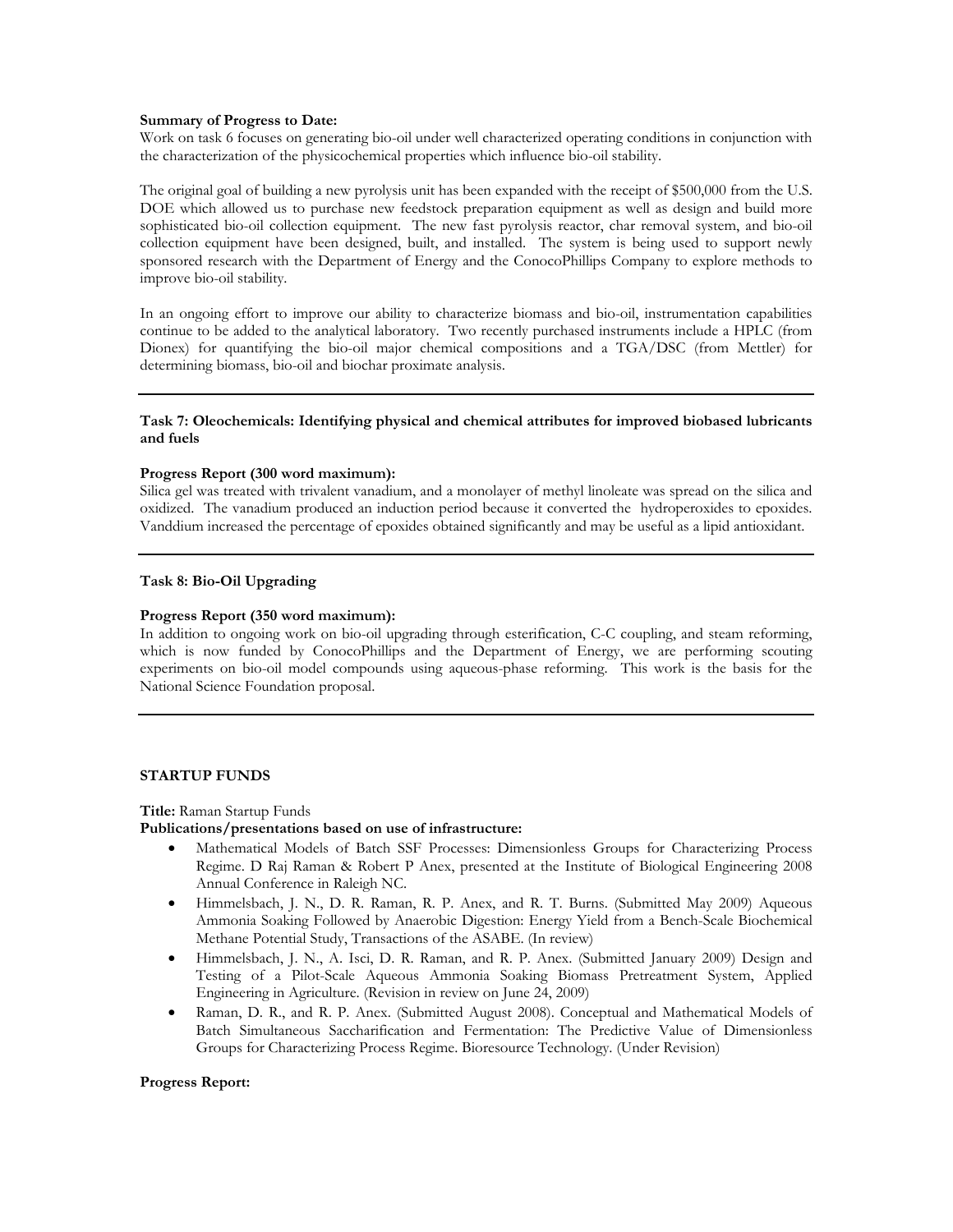Battelle Funds provided to Associate Professor D Raj Raman as startup funds were used to support the following activities:

- Summer salary to allow working on multiple biorenewable related projects, including low-cost pretreatment reactors using aqueous ammonia steeping method, and organizing Intensive Program in Biorenewables using Cargill Gift funds to bring over 40 students from across the country and around the world to ISU campus to learn about biorenewables.
- Summer salary allowed authoring a paper entitled Mathematical Models of Batch SSF Processes: Dimensionless Groups for Characterizing Process Regime, which defines a novel method of characterizing SSF (simultaneous saccharification and fermentation) that can be used by scientists developing high-throughput fermentation screening methods for lignocellulosic biomass.
- Funds were used to develop a conceptual framework for comparing various biomass feedstocks. This framework was expanded as part of the A E 480/580 course that Dr Raman taught, and led to a \$50k award from the Biorenewable Industry Consortium this past May. This work is being prepared for publication.

**Title:** Grewell Startup Funds

#### **Publications/presentations based on use of infrastructure:**

- D. Grewell,G. Harmon, S. Vengasandra, Zero Zero Flash Ultrasonic Micro Embossing on
- Foamed Polymer Substrates A Proof of Concept, Polymer Engineering and Science, in print.
- S. Vengasandra, Y. Cai, D. Grewell, J. Shinar, R. Shinar, Design and Analysis of OLED-Based Lab on CD for Multianalyte Biosensing, SPIE Conference, 2009, Invited Lecture.

#### **Progress Report (350 word maximum):**

This work has a patent pending application and focuses on embossing features designed to act as reservoirs, valves, and reaction chambers to allow glucose and lactate levels to be measured in solution using a standard PC-CD player and thus termed 'Glucose/lactate Bio-CD'. Once embossed, the surface energy of the plastic substrate was chemically modified to make it hydrophilic by increasing the surface energy by approximately 135%. Flash-free micro patterns were embossed on thermoplastic substrates. The embossing technique relies on a micro-cellular foamed substrate to absorb the displaced material during the embossing process so that flash is not produced (zero mass transfer in near fields). It was demonstrated that a CD utilizing a photoluminescence (PL) could characterize glucose and lactate levels, using an organic light-emitting diode (OLED) as the excitation source. Enzyme samples were placed in reservoirs and directed through burst valves, by rotation of the CD, toward a reaction chamber, where the analytes were oxidized in the presence of oxygen and their specific oxidase enzymes. The analytes' concentrations were determined by monitoring the PL decay time of an oxygen-sensitive dye following a pulsed OLED excitation. The results demonstrate the viability of the PP CD for sensing applications in conjunction with an OLED-based sensing platform. The potential of integrating OLED arrays as excitation sources in PL-based sensors with the microfluidic CD-based platform, including for simultaneous multiple analyses is discussed.

#### **Title: Koziel Startup funds NO REPORT RECEIVED**

#### **INFRASTRUCTURE FUNDS PROVIDED TO COLLEGES**

### **College of Engineering NO REPORT RECEIVED – PREVIOUS REPORT**

Dr. Chris Williams has upgraded a servo-pneumatic testing machine for testing materials associated with bioenergy research. Research will be under contract within the next 6-12 months. A substantial amount of exposure is being received by the research team associated with utilizing bio-energy co-products in asphalt materials and this equipment will further expand their research capabilities and thus research exposure.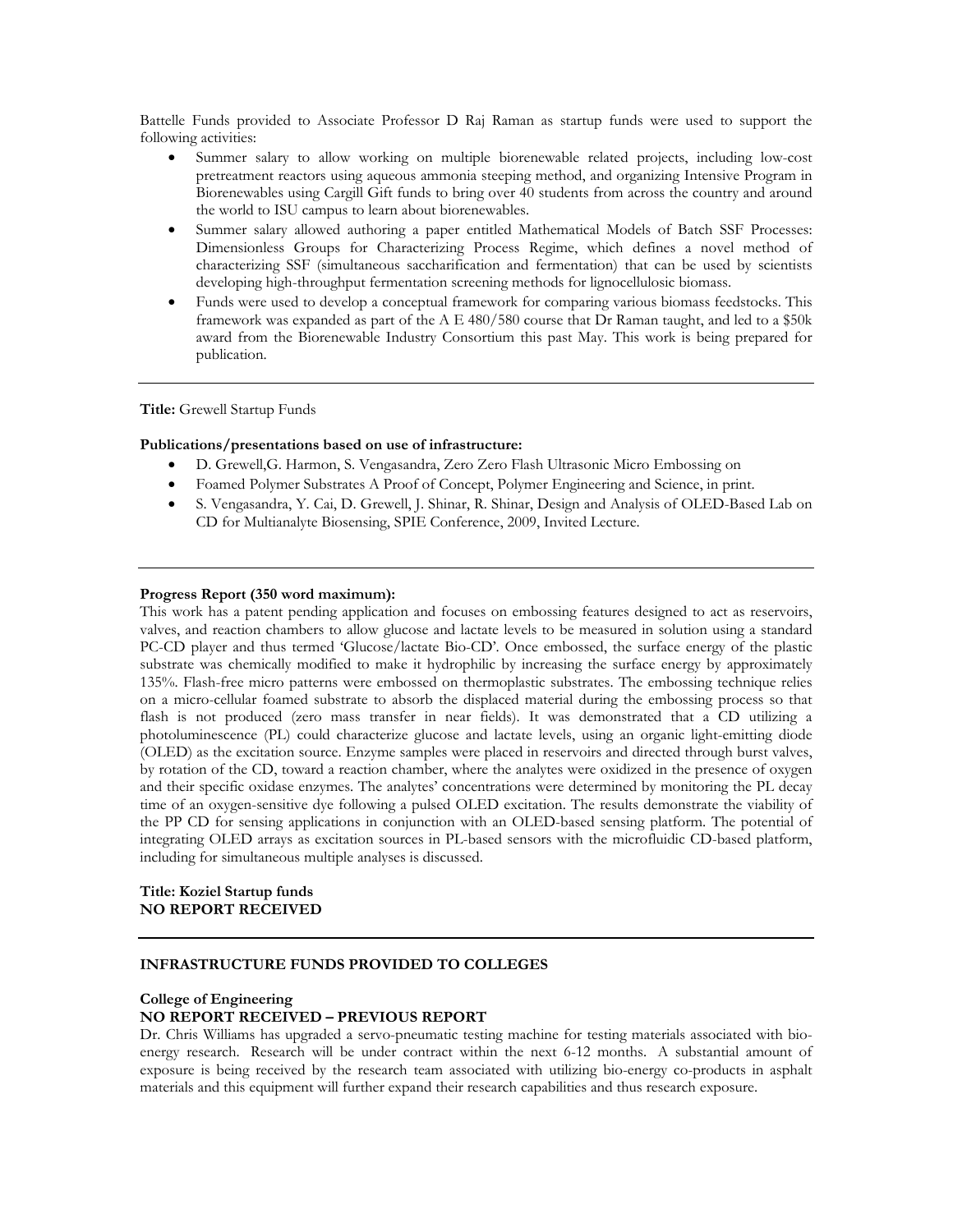Dr. Terry Meyer purchased components for building a quadruple pulse laser system that will help develop technologies for alternative fuel processing and utilization.

Dr. Santosh Pandey has purchased a Leica Microscope with High-resolution Digital Camera & Vibration Isolation Table. This equipment will be used for testing characteristics of living cells and microorganisms under various stimuli. The electrically-active bio-nanoelectronic platform combines the versatility of nanoscale circuits with the flexibility of polymeric substrates to study biological processes. Our portable assay would allow label-free detection of a specific biological specimen and nanoscale probing of its characteristics. The electronic detection scheme would provide real-time information over a long time interval, which is not possible with optical or fluorescence-based assays. Combined with high-performance computing features and embedded systems, the microscope system can provide real-time monitoring of biological processes..

He also purchased a two-section glove box from MBraun Inc. for research in organic and bio-electronics of material which are sensitive to air and humidity.

Dr. Jaeyoun Kim purchased an optical table, its support, and a pneumatic controller. The heavy, very flat optical table stabilized by pneumatic floating will serve as the platform in various high-precision optical experiments. He will purchase lasers, optomechanical stages, and detectors. The equipment will be essential for the development of high-performance optical sensing, communication, and computing systems including surface plasmon resonance sensors and nanoscale optical waveguides.

## **College of Liberal Arts and Sciences**

### **Emily Smith (Startup package)**

## **Publications/presentations based on use of infrastructure:**

- "General Fluorescence Resonance Energy Transfer Assay for the Study of Cell Membrane Protein Clustering" Pittsburgh Conference, New Orleans, LA, March 2008.
- "Fluorescence Studies of Cell Membrane Organization" American Chemical Society National Meeting, New Orleans, LA, April 2008.
- "General Fluorescence Resonance Energy Transfer Assay for the Study of Cell Membrane Protein Clustering" University of St. Thomas, St. Paul, MN, November 30, 2007.
- "General Fluorescence Resonance Energy Transfer Assay for the Study of Cell Membrane Protein Clustering" Emily A. Smith, Deepak Dibya, Suzanne Sander, Nuha Salem. Midwestern Universities Analytical Chemistry Conference, Urbana, IL, November 1-3, 2007.
- "General Fluorescence Resonance Energy Transfer Assay for the Study of Cell Membrane Protein Clustering" 34th Federation of Analytical Chemistry and Spectroscopy Societies, Memphis, TN, October 2007.

### **Awards received related to infrastructure purchases:**

Society of Analytical Chemists of Pittsburgh Starter Award (2007)

## **External funding applied for utilizing infrastructure purchases (indicate received/denied/pending):**

- I.S.U. Plant Sciences Institute and U.S. Department of Energy, Ames Laboratory, "High-Throughput Raman Imaging Studies of Plant Tissue Arrays for Measuring Cell Wall Content and Degradation" 7/1/2007-6/30/09, \$60,000
- Roy J. Carver Charitable Trust, "Novel Fluorescence Resonance Energy Transfer Studies of Cell Membrane Dynamics: Unraveling Integrin Cluster Mediated Signaling Pathways" 11/1/2007- 10/30/1009, \$239,000
- Society of Analytical Chemists of Pittsburgh 2007 Starter Grant Award, "Development of Raman and Fluorescence Imaging Methods for the Study of Cellular Processes and Biological Materials in Diverse Applications" 5/1/07-4/30/08, \$20,000

# **Pending Support**

 NSF CAREER, "Development of Novel Methods to Measure Cell Membrane Protein Clustering *in vivo*: Unraveling the Relationship between Clustering, Ligand Binding and Cell Signaling" 2009-2014, \$798,068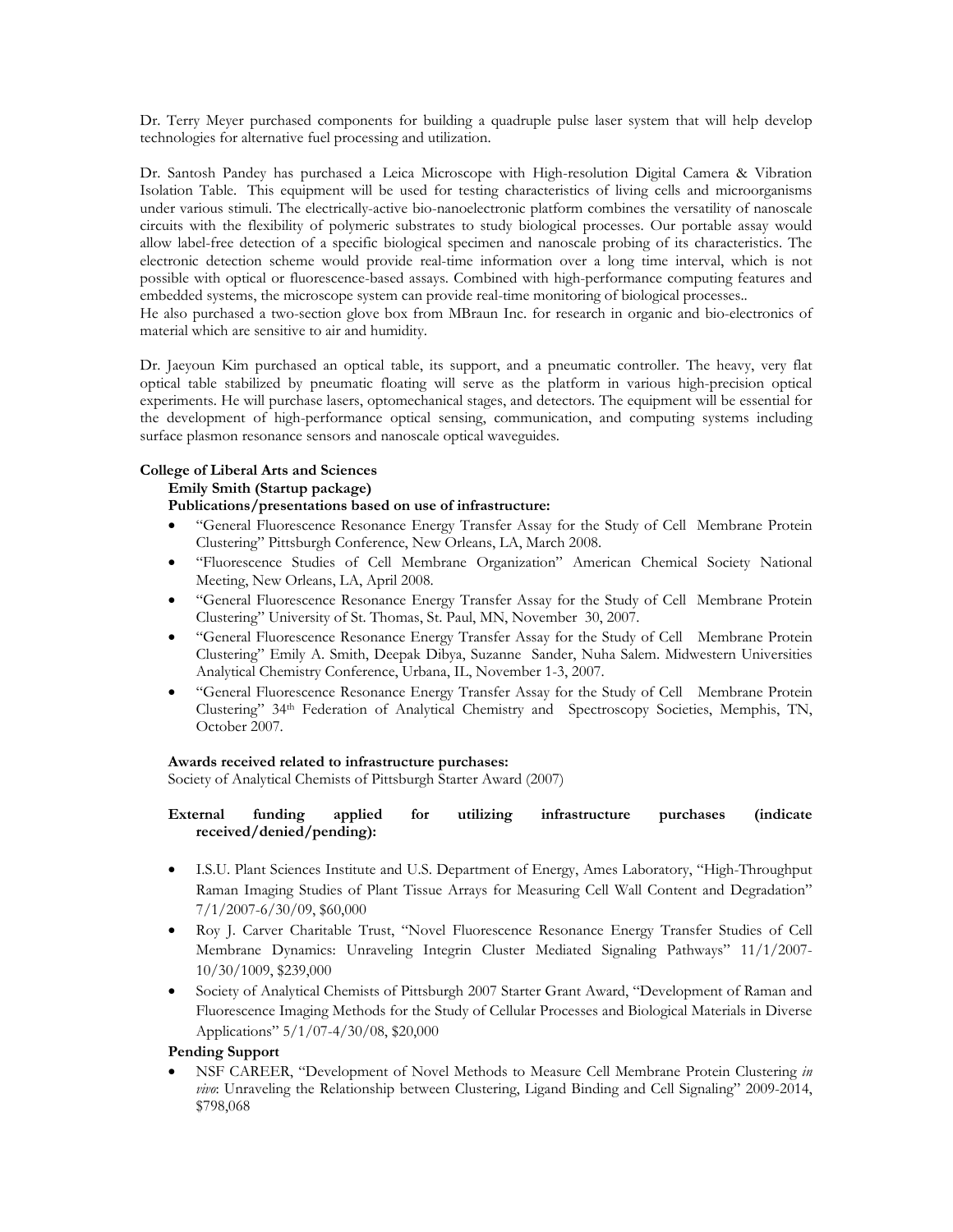- U.S. Department of Energy, "Chemical Analysis of Nanodomains" 2008-2011, \$2,005,000, (PI: E. Smith; co-PIs: J. Petrich, N. Fang, E. S. Yeung)
- USDA, U.S. Department of Energy, "Diagnostic DNA Markers for High Ethanol and Biomass Yield in Maize and Other Energy Grasses" 2008-2011, \$250,000, (PI: T. Lubberstedt; co-PI: E. Smith)
- Midwest Forensic Resources Center "Detection of Exogenous Compounds in Latent Prints Using Raman Spectroscopy: A Practical Tool to Assist Forensic Investigators" 8/2008-4/2009, \$53,208
- U.S. Department of Energy Midscale Instrumentation "Development of a Sub-Diffraction Limited Microscope with Molecular Resolution and Time-Resolved Capabilities" 2009-2012, \$1,950,369, (PI: E.Smith, Co-PIs: J. Petrich, V. Lin)
- U.S. Department of Energy, "Nanostructure of Plant Cell Walls" 2009-2014, \$21,581,962 (PI: R. Jernigan, co-PIs: N. Fang, M. Hargrove, V. Honavar, M. Hong, H. Horner, B. Nikolau, J. Petrich, N. Pohl, K. Rajan, S. Sivasankar, E. Smith, D. Vaknin, J. Verkade, E. Yu, O. Zabotina)

### **Denied Support**

- Petroleum Research Fund Type G Grant "Raman Spectroscopy Studies of Bifunctionalized Mesoporous Silica Nanosphere Catalytic Systems"**,** \$50,000
- National Institutes of Health 2007 Director's New Innovator Award "Unraveling and Inhibiting Advanced Glycation End Products (AGE) *in vivo*" Program (DP2), \$1,500,000
- Midwest Forensics Resource Center Competitive Research Program "Raman Imaging for the Detection of Latent Fingerprints on Traditionally Hard to Visualize Surfaces and the Measurement of Endogenous Compounds in Fingerprint Residue", \$57,106
- Arnold and Mabel Beckman Foundation "A Novel Method for Studying Cell Membrane Proteins: Combining Surface Chemistry, Model Lipid Bilayers and Raman Microscopy" 2007-2010, \$300,000
- Searle Scholars Program "Elucidating Cell Membrane Protein Dynamics with Fluorescence and Raman Imaging", 2008-2011, \$240,000
- Camille Dreyfus Teacher Scholar Award "Development of Raman and Fluorescence Imaging Methods for the Study of Cellular Processes, Catalysis, and Lignocellulosic Materials", 2008-2013, \$75,000

### **Equipment Purchased/Rennoations Made:**

- ISU # 446552 Microscope Inverted w/Epifluor Kit \$42,317.25
- ISU # 446605 Cabinet Safety Biolagical Cabinet \$6,171
- ISU # 446642 Sorvall Primo Centrifuge Benchtop \$6,584.95
- ISU # 447012 Camera Pixis Digital CCD System \$32,063
- $\bullet$  ISU # 447031 High Power NIR Laser \$16,486
- ISU # 447032 Holospec Imaging Spectrograph \$16,645
- ISU # 447042 Microscope Inverted 4-Position \$19,383.80
- ISU # 447270 Photon Max CD Camera Detector \$22,998.70

### **Progress Report (300 word maximum):**

We are developing imaging instrumentation and methods, and subsequently applying these techniques in a diverse set of applications, including the study of cellular processes that are initiated at the cell membrane, lignocellulosic biomass, and catalytic systems. Two goals of this work are elucidating how properties of the cell membrane influence cell signaling events across the membrane, and developing methods to study reactions utilizing chemical and biological catalysts. The analysis techniques that we use include fluorescence and Raman scattering. Raman imaging is a particularly attractive imaging mode since it provides spatially-correlated chemical content data without the need to destroy or modify the sample under study. Fluorescence imaging can provide kinetic and thermodynamic information concerning biological interactions, and can also provide spatial data below the diffraction limit. The lab has built two imaging instruments, one capable of Raman scattering measurements and one suitable for several fluorescence techniques. The Raman instrument has been used to measure the efficiency of converting a variety of plant materials to ethanol, and to measure chemical catalysis in nanoporous materials. This work serves as a foundation for developing biofuels and improving the efficiency of catalytic reactions. The fluorescence instrument has been used to study cell membrane receptor signaling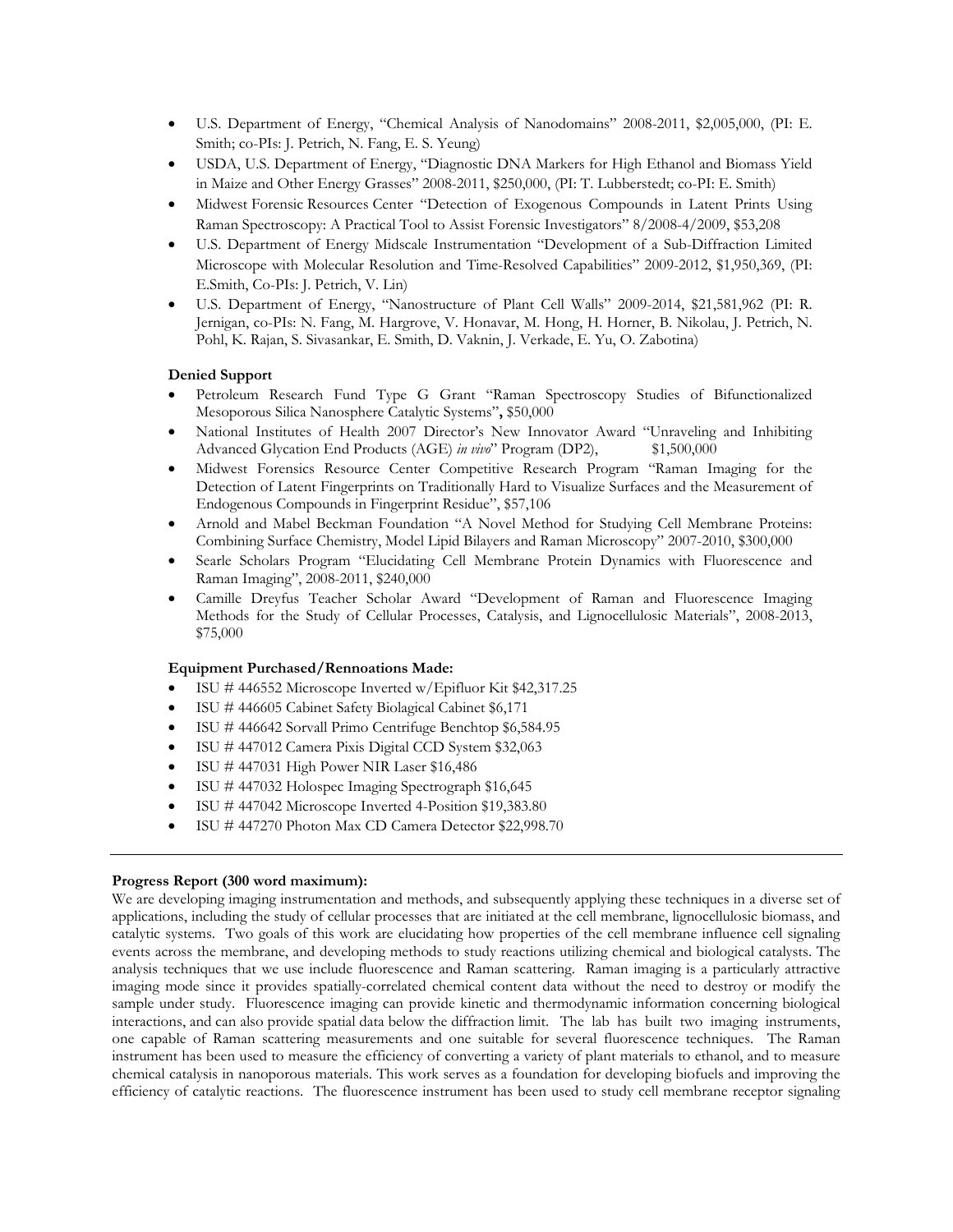events, receptor clustering, receptor conformational changes in two diverse classes of cell membrane proteins: integrins and receptor for advanced glycation end products.

### **College of Agriculture**

Construction of the biomass processing facility at the New BioCentury Research Farm is nearing completion and the initial equipment installations will be made in the coming months. The grand opening scheduled for September, 2009.

## **BATTELLE FUNDING: PROGRESS REPORT**

| <b>Update Period:</b>         | July 01, $2006 - December 31, 2006$ |
|-------------------------------|-------------------------------------|
| Platform:                     | BioSecurity                         |
| Platform Chair):              | Manjit Misra                        |
| <b>Platform Expenditures:</b> | \$609,195.34                        |
| <b>Platform Funding:</b>      | \$793,470                           |
| <b>Project Allocated:</b>     | \$450,000                           |
| <b>Project Obligated:</b>     | \$ -                                |
| Inf. Allocated:               | \$343,470                           |
| Inf. Obligated:               | \$ -                                |

## **PROJECT FUNDS:**

### **Publications/presentations based on use of infrastructure:**

- Lantz, A., Brehm-Stecher, B.F., and D.W. Armstrong. Combined Capillary Electrophoresis and DNA-FISH for Rapid Molecular Identification of *Salmonella* Typhimurium in Mixed Culture. Invited manuscript for special issue of Electrophoresis (under review).
- B.F. Brehm-Stecher. 2007. "New Technologies for Imaging Individual Microbial Cells". *In Imaging Cellular & Molecular Biological Function*, F. Frischknecht and S. Shorte, (eds.) Springer-Verlag, Berlin.
- B.F. Brehm-Stecher "Methods for Whole Cell Detection of Microorganisms" *in Structure, Interaction and Reactivity at Microbial Surfaces*, T. Camesano and C. Mello (eds.), American Chemical Society, Washington, D.C. (*in press*).
- Manjit Misra (PI): Food and Fuel Initiative: Iowa, USDA. \$261,040. Funded.
- H. Scott Hurd (PI): Electronic Veterinary Prescription Pilot Study for a Tool Demonstrating Judicious Antibiotic Use. National Pork Board. \$49,980. Pending.
- H. Scott Hurd (PI): Impact of Pig Health on Human Foodborne Risk. USDA. \$699,844. Pending.
- Aubrey Mendonca (Co-PI): Functional Food Ingredients and Related Compounds as Antimicrobial Enhancers for Improving the Safety of Fresh Produce. USDA. \$370,058. Pending.
- Manjit Misra (Co-PI): STC: Multifunctional Sensor Platforms for Food Safety and Security. NSF. \$24,768,996. Pending.

## **External funding applied for utilizing infrastructure purchases (indicate received/denied/pending): Funded**

- Ahn, D. U., E. J. Lee, and A. L. Pometto III. 2007-08. Production of Ovotransferrin from Egg White for Antimicrobial Applications. Midwest Poultry Research Program. \$44,421
- Brehm-Stecher. 2007-2008. Antimicrobial Activities of Essential Oils Part II: Formulation Testing, Blend Optimization, Expanded Pathogen Testing, Activity Enhancement and Alternative Delivery Strategies. Industry/IPRT. \$36,893.
- Brehm-Stecher. 2007-2008. Testing the Antimicrobial Effects of QSI-Nano Metal Nanoparticles: Basic Research and Applications. Industry. \$50,944.
- Brehm-Stecher. 2007-2008. Simultaneous Concentration and Visual Identification of *Salmonella* and *Listeria* in Mexican-Style Soft Cheeses. Midwest Dairy Association. \$31,068.
- Brehm-Stecher. 2007-2008. Rapid Cytometric Detection of *Salmonella*, *Campylobacter*, *Yersinia* and *Listeria monocytogenes* in Pork Products – Assay Refinement, Extension and Technology Transfer. Food Safety Consortium. \$17,794.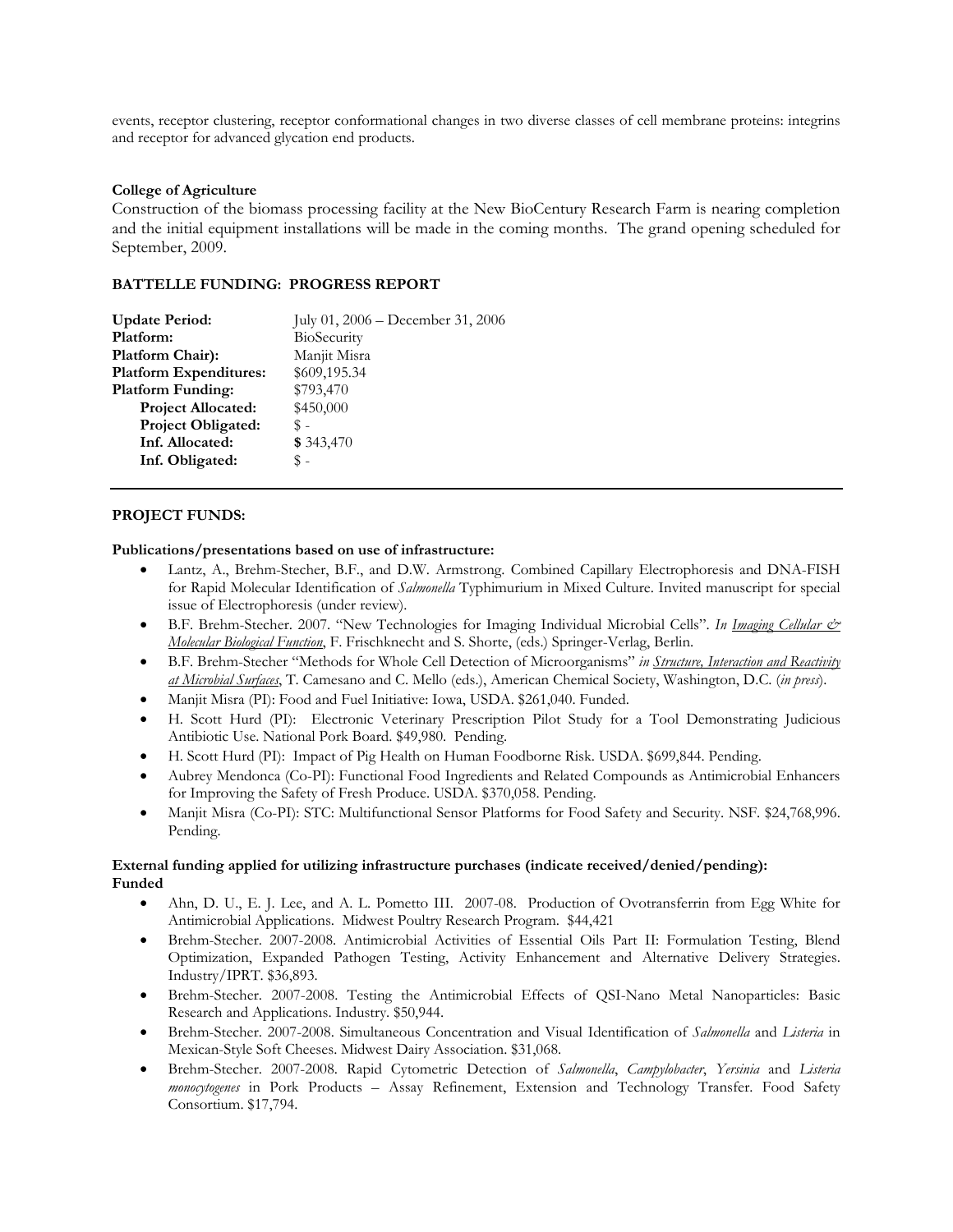- Brehm-Stecher. 2007-2010. Biomimetic Polymer-Based Antimicrobial Systems: Development and Applications. Industry. \$117,300.
- Mendonca, A, and A. L. Pometto III. 2007. Antimicrobial Efficacy of a Novel Antimicrobial Skin Cleanser against Foodborne Enteric Pathogens on a Model Skin Surface. IPRT (\$12,057) and Northern Filtration Media (\$12,065)

### **Pending**

- Brehm-Stecher. 2007-2008. Midwest Regional Center of Excellence for Biodefense and Emerging Infectious Diseases Research. Biomimetic Antimicrobial Systems for Biothreat and Emerging Pathogen Mitigation. \$97,289.
- Brehm-Stecher. 2008-2011. USDA-NRI. Rapid Separation, Concentration & Visual Molecular Identification of Foodborne Pathogens on Fresh Produce. \$328,343.
- Narasimhan, B., A. L. Pometto III, S. Mallapragada, and M. Misra. 2008-2013. NSF Engineering Research Center for Food Safety and Security. NSF \$18.5 Million.
- Munkvold, G., A.L. Pometto III, Kim, T., and Shetty, K. 2008-2011. Corn biomass quality for biofuel production; impacts of fungal pathogens and approaches for quality enhancement. Department of Energy. RD-RBP-BIOMASS-2007. \$1,101,301.

## **Progress Report (350 word maximum):**

DDGS (Distiller Dried Grains with Solubles) and CDS (Condensed Distiller's Solubles or "Syrup") were obtained from Lincoln Way Energy, Nevada, IA. Extracts  $(25\% w/v)$  of DDGS were prepared by steaming for 2 hrs  $@88°C$  in water or 20% (v/v) ethanol. The liquid portions of the extracts were recovered by vacuum filtration through Whatman #1 filter paper, concentrated to syrups by rotary evaporation at 60°C, then adjusted to pH 7. Ethanol lost during the evaporation step was replaced to a final concentration of  $20\%$  (v/v). Extracts were filter sterilized through 0.2  $\mu$ m filters, then tested for anti-microbial activity against *Esherichia coli O157:H7, Listeria monocytogenes, Salmonella, sp., and Staphylococcus aureus.* Tests were done on the Bioscreen Growth Curve instrument in replicates of five.

*S. aureus and L. monocytogenes* were not inhibited by the extracts. It is likely that nutrients in the extracts stimulate these bacteria, resulting in improved growth. With *E. coli O157:H7,* slight inhibition was observed with aqueous extracts; inhibition was greater in ethanolic extracts. *Salmonella*, *sp.* was moderately inhibited by aqueous- and ethanolic extracts. Viability tests showed that the DDGS extracts did not kill the cells, so their effects are bacteriostatic, not bacteriocidal. CDS (syrup) was also tested with similar results. With *E. coli*, only slight inhibition was observed, and then only with the highest doses of CDS. With *S. aureus* and *L. monocytogenes*, low doses of CDS produced slight inhibition; however, when the dose was doubled, growth was stimulated. Like DDGS extracts, CDS may contain nutrients that improve the growth of these organisms. *Salmonella*, *sp.* was more sensitive to CDS than the other bacteria.

Dr. Scott Hurd continues to work with GlobalVetLink on the on-line traceability of food animals. Prior work has focused on beef cattle. While that work continues, the project is now expanding to include swine.

### **INFRASTRUCTURE FUNDS**

### **Equipment Purchased/Rennovations Made:**

All equipment has been purchased and installed. Final inspections are being done and we anticipate everything will work fine. Installed equipment includes two bioguard hoods, a solvent hood and an anaerobic chamber equipped with a BioScreen C MBR reader to study anaerobes and microaerophiles.

### **Progress Report (300 word maximum):**

William Colonna continues to supervise the work of the Discovery Lab. Recent work has included testing of extracts of DDGS (Distiller Dried Grains with Solubles) and CDS (Condensed Distiller's Solubles or "Syrup") obtained from Lincoln Way Energy, Nevada, IA in September 2008. It was observed that *Salmonella*, *sp.* was inhibited by extracts. Therefore, the mechanism of inhibition of *Salmonella, sp.* by CDS was examined in greater detail. Although the inhibition was potentiated at acidic pH's, it was observed at neutral pH, demonstrating that the inhibition was not a simple effect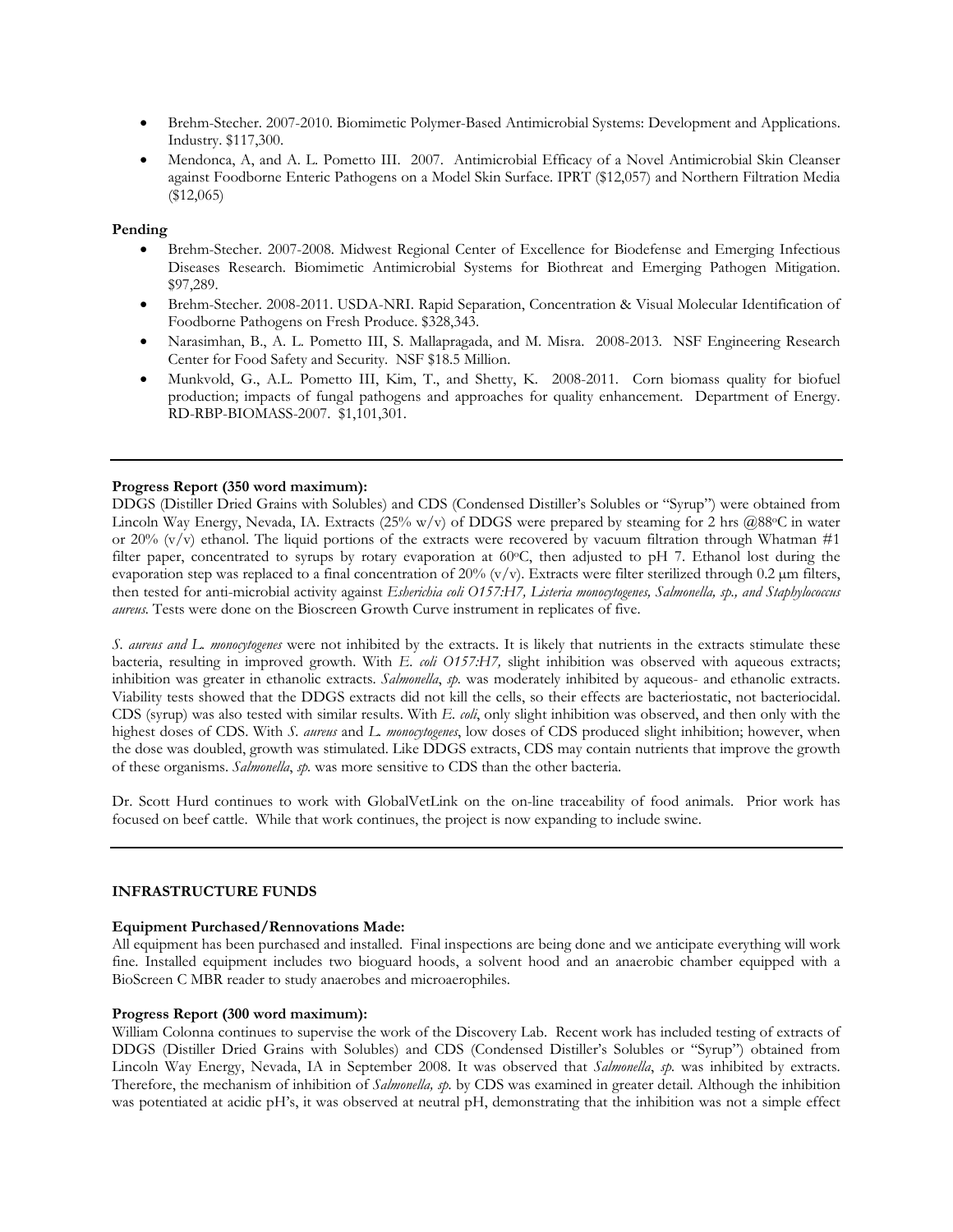of pH. Moreover, the extent of inhibition was not affected by inoculum size. Instead, the degree of inhibition and inhibition profile were identical if the inoculum size (i.e., CFU/mL) was reduced by 10- to 100-fold.

Viability tests showed that exposure to CDS does not kill the bacteria, demonstrating that the inhibition is bacteriostatic, not bacteriocidal. Also, with all bacteria, there was essentially no difference in the extent of inhibition by CDS that was sterilized by filtration or by autoclaving. The heat-stability suggests that the inhibitory substance in CDS is of low molecular weight.

#### **STARTUP FUNDS**

**Title:** Munkvold startup funds

#### **Publications/presentations:**

- Colonization of maize roots by *Fusarium* spp. in relation to transgenic corn rootworm resistance *G. Munkvold, L. Meinke, L. Lewis and A. Fessehaie*
- Internation Plant Pathology Congress, Torino, Italy, Aug 25-29, 2008

#### **Progress Report (350 word maximum):**

Larvae of the corn rootworm (CRW) (*Diabrotica* spp.) injure maize roots through their feeding activity, completely destroying some roots and leaving others with extensive epidermal and cortical damage. We hypothesized that the roots of plants with CRW injury will be more intensively colonized by soilborne fungi, including root and stalk rot pathogens. In 2007 and 2008, we planted maize hybrids in fields where high populations of CRW had been encouraged through the use of trap crops. Hybrids genetically engineered with different genes for CRW resistance were compared to their nearisogenic CRW-susceptible counterparts in replicated plots in each of three locations (Mead, NE; Ames, IA; Crawfordsville, IA, USA) in 2007 and two locations (Mead and Crawfordsville) in 2008. We measured CRW injury (0-3 nodal injury scale) and *Fusarium* colonization (by dilution plating and quantitative PCR) in mid to late July and again in mid September, and recorded the incidence of stalk rot symptoms in plants collected randomly from each plot. CRW injury was severe on susceptible hybrids, especially at the Mead location in 2007 and Crawfordsville in 2008, with scores averaging ~2.0. Transgenic hybrids showed moderate to high levels of resistance, with average scores <1.0. Several *Fusarium* species were isolated from roots, including *F. verticillioides*, *F. proliferatum*, *F. semitectum*, and *F. graminearum*. Dilution plating showed that colonization by all *Fusarium* species was higher in CRW-susceptible hybrids exceeded that of their CRW-resistance counterparts for locations with severe CRW feeding injury, although results for individual plants were highly variable. Several of the observed *Fusarium* species are stalk rot pathogens and CRW-susceptible hybrids also had more severe symptoms of stalk rot than resistant hybrids. However, quantitative PCR results from roots and stalks did not demonstrate consistent differences in colonization by *F. verticillioides* and *F. graminearum* between CRWsusceptible and CRW-resistant hybrids. These results indicate that root colonization by *Fusarium* species in the presence of CRW is suppressed by CRW resistance, but the effect is dependent on the species of Fusarium; furthermore, stalk quality is improved in CRW-resistant hybrids under these conditions, but the difference could not consistently be attributed to *F. graminearum* or *F. verticillioides*.

#### **INFRASTRUCTURE ALLOCATED TO COLLEGES**

#### **College of Agriculture**

Funding was approved for construction of a field building erected in FY07. The building is being used primarily by a new tenure-track faculty member for field research on soybean pathogens.

#### **College of Vet Med**

A small allocation has been made to the College of Vet Med to assist in building the BL3 facility. Construction should occur within the next year.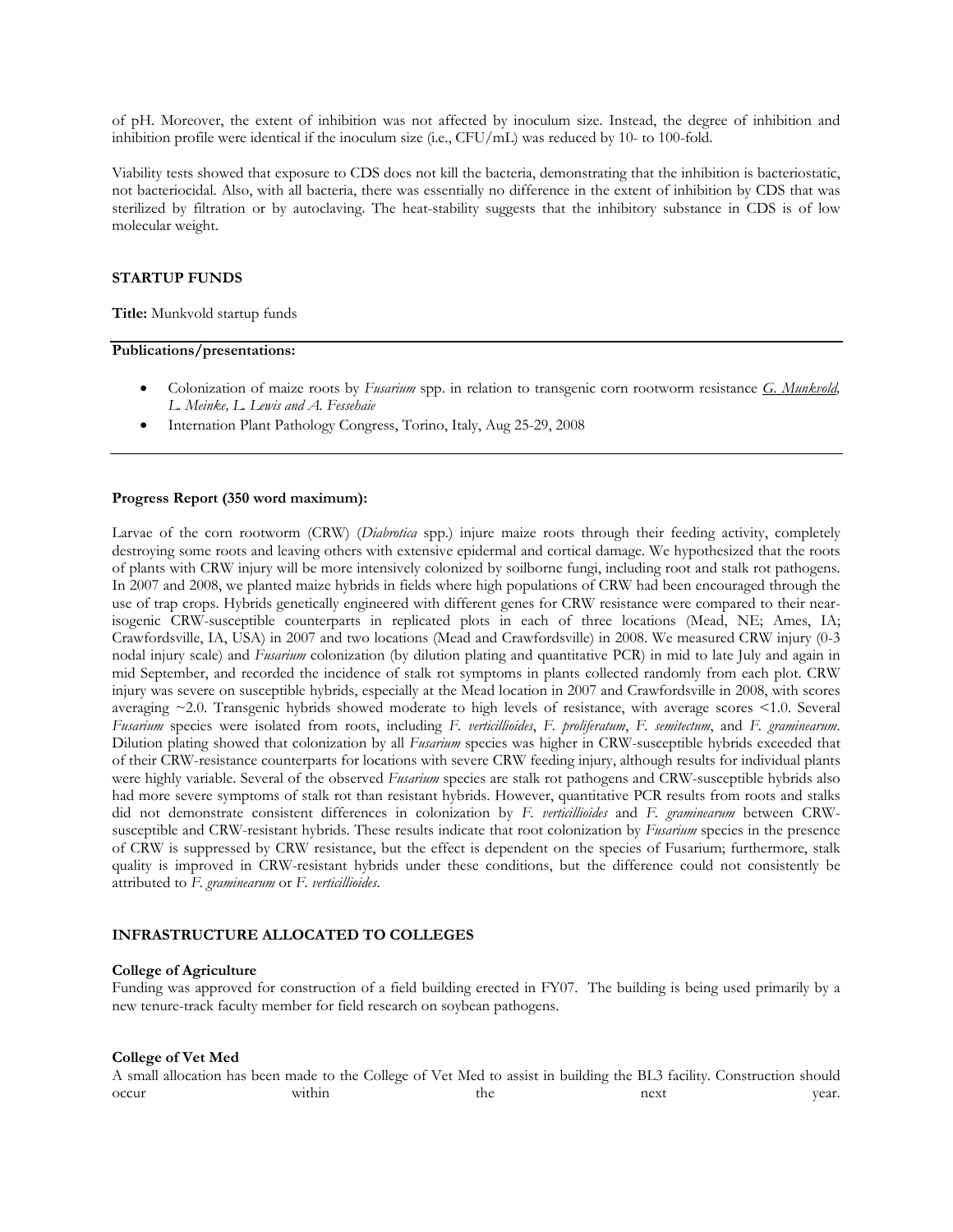### **BATTELLE FUNDING: PROGRESS REPORT**

| <b>Update Period:</b>         | July 01, $2006 - December 31, 2006$ |
|-------------------------------|-------------------------------------|
| Title:                        |                                     |
| Platform:                     | Information Solutions               |
| Platform Chair):              | Jim Oliver                          |
| <b>Platform Expenditures:</b> | \$771,903.69                        |
| <b>Platform Funding:</b>      | \$1,718,000                         |
| <b>Project Allocated:</b>     | \$650,000                           |
| <b>Project Obligated:</b>     | $\mathbb{S}$ –                      |
| Inf. Allocated:               | \$1,068,800                         |
| Inf. Obligated:               | \$-                                 |

### **PROJECT FUNDS**

### **External funding applied for (indicate received/denied/pending):**

- "Multi-Touch Technology: Applications to Homeland Security and ISU Research," Grow Iowa Values Fund, \$100,000, Jan 1, 2008, December 31, 2008. Partners: Priority5 (Allen Bierbaum), ISU (Stephen Gilbert) awarded
- "Center for Information Protection: NSF IU/CRC Industry Memberships," Doug Jacobson, PI, \$150,000. awarded
- "Bio-inspired Fault-tolerant, Adaptive, Decentralized, and Stable Decision-making and Control for Dynamic and Concurrent Coalitions of Vehicle-Human Teams," James Oliver, PI, with ISU Co-PI's Soon-Jo Chung, Arun Somani, Stephen Gilbert, and MIT Co-PIs Jean-Jacques Slotine and David W. Miller. \$6,891,646, Office of Naval Research, pending.
- "An Interdisciplinary Methodology to Measure the Social and Emotional Aspects of Communication in Health Care," Debra Satterfield, PI, with Co-PI's Sung Kang and Nora Ladajahasen, \$108,498, National Institutes of Health, pending.
- "EFRI: Development, Validation, and Use of Sense of "Self" in Robots," Alex Stoytchev, PI, with Co-PI's Nicola Elia, Akhilesh Tyagi, Umesh Vaidya, James Bloedel, and Srikanta Tirthapura, \$1,948,294, National Science Foundation, pending.
- "A Distributed Peer to Peer Investigation Tool Kit," Doug Jacobson, PI, \$558,110, National Institute of Justice, pending.
- "Combinatorial and High Throughput Discovery of High Temperature Piezoelectro Ceramics," Air Force Office of Scientific Research, \$82,431, June 15, 2008 to October 30, 2008, Krishna Rajan
- "Center for Information Protection: NSF IU/CRC Industry Memberships," National Science Foundation, \$60,000, Doug Jacobson
- CyberInnovation Institute Industry Memberships, Deere & Company, \$50,000.00, January 1, 2008 to December 31, 2008, James Oliver
- "NETS-NBD: Network Coding-Based Protection," National Science Foundation, \$103,700, Ahmed Kamal, PI, with Co-PI Aditya Ramamoorthy, pending
- "CPA-ACR: Parallel Algorithms and Software for Large Scale Microarry Data Analysis and Gene Network Interference," National Science Foundation, \$494,853, Srinivas Aluru, pending
- "Theoretical Foundations and Design of Self-Healing and Fast-Recovery Strategies for Network Infrastructure Protection," US Department of Defense, \$429,587, Lei Ying, pending

### **Progress Report (350 word maximum):**

To help foster the cross-disciplinary research needed to address today's complex chalenges, CII announced openings for five postdoctoral positions. These full-time, two-year post-docs will work with faculty teams to address research in one or more of the following areas:

- High-performance computing
- Data Mining, information integration, semantic web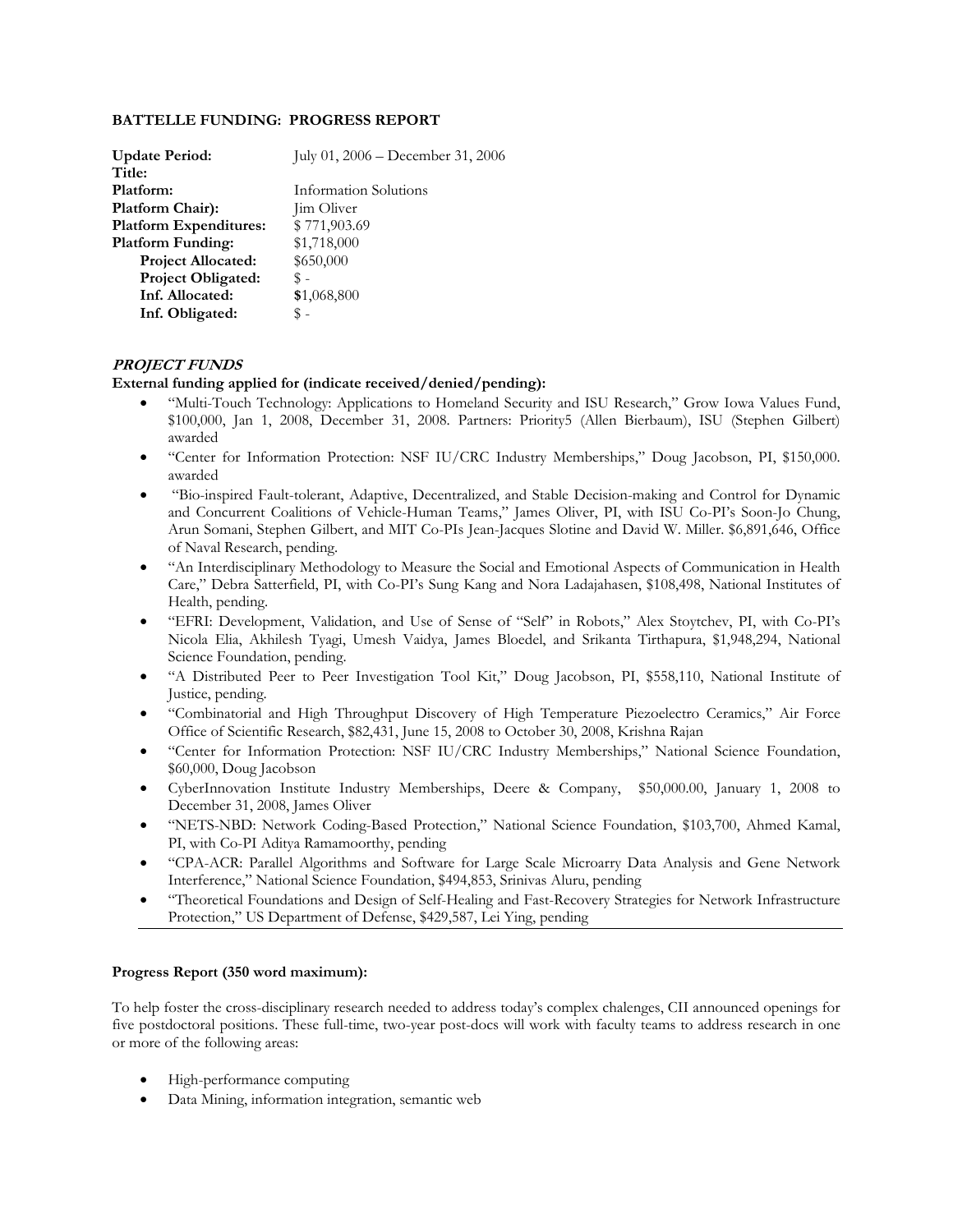- Visualization
- Information assurance/network modeling
- Information infrastructure and sensor network applications

The post-docs will work closely with faculty and students on cross-disciplinary research projects to develop the advanced cyberinfrastructure and new research opportunities in bioinformatics, materials informatics, security informatics, and computational fluid dynamics (among others). The CII post-docs are expected to begin as early as August 15, 2008.

Last reporting period, CII announced a joint industry/university project funded by the Grow Iowa Values Fund entitled: "Multi-Touch Technology: Applications to Homeland Security and ISU Research." This spring, the CII helped the PI's negotiate an agreement with ISU's Office of Intellectual Property and Technology Transfer to enable the results of the project to be distributed via open source. The resulting library "Sparsh" facilitates the creation of multi-touch applications on a variety of hardware and software platforms. Details can be found at: http://code.google.com/p/sparsh-ui/

On April 3-4, the CII co-sponsored the second annual "Emerging Technologies Conference" (ETC 2008) in Ames. This conference features the research progress of CII member centers, with particular emphasis on the Virtual Reality Applications Center and its graduate program in Human Computer Interaction. ETC2008 kicked off on the evening of April 3 with "IgniteIT" a networking opportunity for Iowa's information technology community to spark imaginations, connect people, create new technology opportunities in Iowa and have fun in the process. More than 200 regional IT professionals attended IgniteIT, which was hosted at the CII Technical Collaboration Facility in ISU's Research Park. On Friday April 4th, ETC2008's was anchored by a keynote address entitled "HCI: Help Create Ideas—Exploring Innovation Leadership" presented by Michael Schrage, an affiliate of MIT's Sloan School, widely published columnist, consultant for the United States government, and author of two critically acclaimed books focused on the social implications of technology. ETC2008 was open to the public and its technology demonstrations attracted over 300 attendees.

### **INFRASTRUCTURE FUNDS**

### **Awards received related to infrastructure purchases:**

- "NSF I/UCRC Center for Information Protection-Deere," Doug Jacobson, DEERE AND COMPANY, \$15,000, Information Assurance Center - CII, 1/13/2009
- "IT Adventures Program," Doug Jacobson, IOWA DEPARTMENT OF ECONOMIC DEVELOPMENT, \$50,000, Information Assurance Center – CII, 2/202009
- "Cyber Attack Impact Analysis for SCADA Systems," Manimaran Govindarasu, SANDIA NATIONAL LABORATORY, \$6,000, Information Infrastructure Institute - CII 4/1/2009
- "CAREER: Practical Scheme Design for Supporting Secure and Resilient Resource-Constrained Wireless Networks" Yong Guan, NATIONAL SCIENCE FOUNDATION, \$12,000 Information Infrastructure Institute – CII,  $4/16/2009$
- "Developing Tools for the Design of Multiphase Flows," Kenneth Bryden, DEERE AND COMPANY, \$60,920, Virtual Reality Applications Center, 3/31/2009
- "Extensible VE Tools for Improved Product Design," Kenneth Bryden, DEERE AND COMPANY, \$35,176, Virtual Reality Applications Center, 3/31/2009
- "Improved Reliability Through Linked Information Gathering," Kenneth Bryden, DEERE AND COMPANY, \$36,578, Virtual Reality Applications Center, 3/31/2009-03-31
- "Integrated Robust Optimal Design for Quality Improvement and Cost Reduction in Product Development," Atul Kelkar, DEERE AND COMPANY, \$33,740, Virtual Reality Applications Center, 4/1/2009
- "Enhancing Realism and Flexibility of VR-Based Real-Time Dynamic Simulation Framework with Operator and Hardware in-the-Loop," Atul Kelkar, DEERE AND COMPANY, \$65,519, Virtual Reality Applications Center, 4/1/2009
- "Development of VR Simulation for 3D Painter Training," Eliot Winer, DEERE AND COMPANY, \$48,615, Virtual Reality Applications Center, 3/30 2009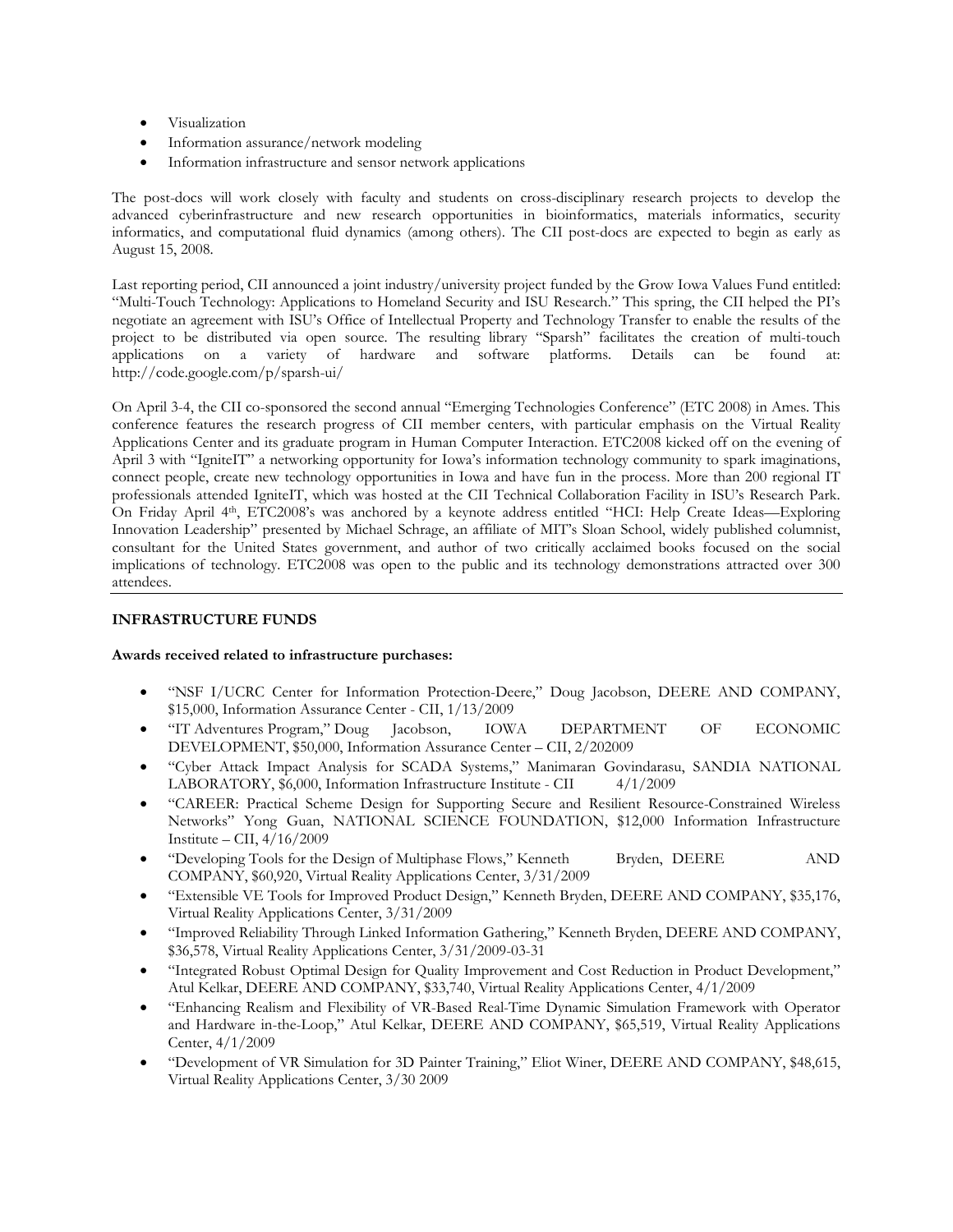- "Development of the Advanced Systems Design Suite," Eliot Winer, DEERE AND COMPANY, \$77,272, Virtual Reality Applications Center, 4/1/2009
- "Tool Tracking," Alexander Stoytchev, DEERE AND COMPANY, \$61,683, Virtual Reality Applications Center, 4/1/2009
- "Virtual Training, Assembly, and Maintenance Methods," Judy Vance, DEERE AND COMPANY, \$57,629, Virtual Reality Applications Center, 4/1/2009
- "Ignite IT Event," Stephen Gilbert, IOWA DEPARTMENT OF ECONOMIC DEVELOPMENT, \$5,000, Virtual Reality Applications Center, 2/4/2009
- "Creating an Information Dashboard to Explore Market Data for Enhanced Portfolio Creation and Management," Kenneth Bryden, DEERE AND COMPANY, \$80,000, Virtual Reality Applications Center, 2/4/2009
- "Conceptual Design of a Eucalyptus Machine Form," Eliot Winer, DEERE AND COMPANY, \$77,936, Virtual Reality Applications Center, 5/1/2009
- "Experimental Command and Control Project," Brian Mennecke, ROCKWELL COLLINS, INC, \$23,000, Virtual Reality Applications Center, 5/18/2009
- "Integrated Robust Optimal Design for Quality Improvement and Cost Reduction in Product Development," Atul Kelkar, DEERE AND COMPANY, \$37,087, Virtual Reality Applications Center, 6/09/2009
- "Improved Quality on Complex Manufacturing Processes Through Tool Tracking and Validation," Alexander Stoytchev, DEERE AND COMPANY, \$2,474, Virtual Reality Applications Center, 6/8/2009
- "A Virtual Reality Interface for Product/Analysis Data Visualization, James Oliver, ROCKWELL COLLINES, INC. \$140,000, VRAC 6/24/09
- "Virtual Reality Implementation Study," James Oliver, BOEING COMPANY, \$50,000, Virtual Reality Applications Center, 4/25/2009

### **External funding applied for utilizing infrastructure purchases (indicate received/denied/pending):**

- "Sequence and Structural Correlates of Protein-RNA Interactions," Drena Dobbs, NATIONAL INSTITUTES OF HEALTH, \$1,459,331,Center for Computational Intelligence, Learning, and Discovery – CII, 2/4/2009, pending
- "REU Supplement: Collaborative Research: Learning Classifiers from Autonomous, Semantically Heterogeneous, Distributed Data," Vasant Honavar, NATIONAL SCIENCE FOUNDATION, \$16,000 Center for Computational Intelligence, Learning, and Discovery – CII, 4/30/2009, pending
- "Gene Networks as Biomarkers for Stem Cells Useful to Treat Retinal Degeneration," Mary Greenlee, NATIONAL INSTITUTES OF HEALTH, \$999,997, Center for Computational Intelligence, Learning, and Discovery – CII, 4/24/2009, pending
- "Computational Methods for B-Cell Epitope Identification ," Vasant Honavar, NATIONAL INSTITUTES OF -HEALTH, \$669,190, Center for Computational Intelligence, Learning, and Discovery – CII, 4/22/2009, pending
- "A Unified Framework for Complex Critical Infrastructure Predictive Modeling in Disaster Preparedness and Response: The Critical Infrastructure Modeling and Response Environment Project," Doug Jacobson, NATIONAL SCIENCE FOUNDATION, \$558,603, Information Assurance Center – CII, 2/25/2009, pending
- "NSDL Pathways: RAVEN: Remotely Accessible Virtual Education Networks," Thomas Daniels, NATIONAL SCIENCE FOUNDATION, \$858,777, Information Assurance Center – CII 4/13/2009, pending
- "Expanding Technological Literacy Through Engineering Minors," Mani Mina, NATIONAL SCIENCE FOUNDATION, \$500,000, Information Infrastructure Institute – CII, 1/12/2009, pending
- "CPS: Small: Run-Time Platform Support for Software Adaptation in Changing Environments," Jien Chang, NATIONAL SCIENCE FOUNDATION, \$468,861, Information Infrastructure Institute – CII, 2/25/2009, pending

- "ARO Workshop on Digital Forensics," Yong Guan, ARMY RESEARCH OFFICE, \$30,000, Information Infrastructure Institute – CII, 2/23/2009, pending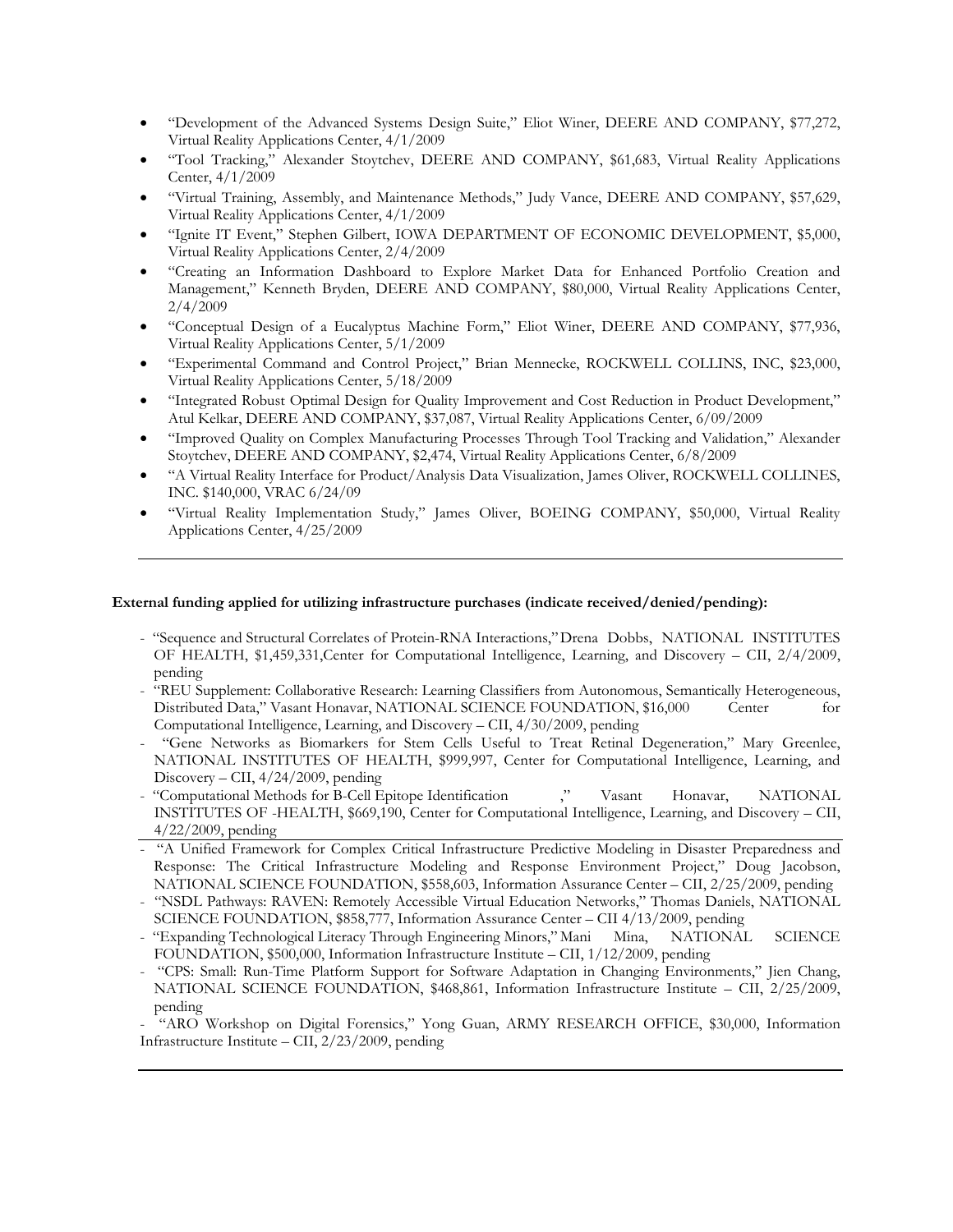- "GAANN: Preparing Students for R and D Careers in Cyber-Physical Critical Infrastructure Systems," Manimaran Govindarasu, DEPARTMENT OF EDUCATION, \$1,043,376, Information Infrastructure Institute – CII, 3/19/2009, pending
- "CPS: Medium: Collaborative Research: Seamless Integration of Conjoined Cyber-Physical Systems Properties," Phillip Jones , NATIONAL SCIENCE FOUNDATION, \$644,224, Information Infrastructure Institute – CII, 2/25/2009, pending
- "CPS:Medium: Collaborative Research: Embedded Sensor Network and Algorithms for Robust Electric Power Infrastructure," Manimaran Govindarasu, NATIONAL SCIENCE FOUNDATION, \$840,000, Information Infrastructure Institute – CII, 2/26/2009, pending
- "Magneto-Optic Devices for Future Transparent Optical Networks," Mani Mina, NATIONAL SCIENCE FOUNDATION, \$348,256, Information Infrastructure Institute – CII, 2/10/2009, pending
- "UFit: A Ubiquitous Fitness Promotion System Based on Innovative Wireless and Social Networking," Daji Qiao, UNIVERSITY OF MEMPHIS, \$250,000, Information Infrastructure Institute – CII, 4/14/2009, pending
- "Collaborative Research: CSR-PSCE, SM: Memory Thermal Management for Multi-Core Systems," Zhao Zhang, NATIONAL SCIENCE FOUNDATION, \$12,000, Information Infrastructure Institute – CII, 4/29/2009, pending
- "CT-ER: Detecting Click Fraud in Pay-Per-Click Streams of Online Advertising Network," Yong Guan, NATIONAL SCIENCE FOUNDATION, \$12,000, Information Infrastructure Institute – CII, 4/16/2009, pending
- "NETS-NOSS: Secure and Resilient Network Coding and Cooperative Relaying Schemes for Wireless Sensor Networks," Yong Guan, NATIONAL SCIENCE FOUNDATION, \$12,000, Information Infrastructure Institute - CII 4/29/2009, pending
- "Applied Design of Practical Technology ADEPT in the Computer Engineering Curriculum Stepping Stones to Capstone," Akhilesh Tyagi, NATIONAL SCIENCE FOUNDATION, \$622,776, Information Infrastructure Institute - CII 4/28/2009, pending
- "Collaborative Research: CSR-PSCE, TM: Effective Resource Sharing and Coordination Inside Multicore Processors for High Throughput Computing," Zhao Zhang, NATIONAL SCIENCE FOUNDATION, \$12,000, Information Infrastructure Institute – CII, 4/29/2009, pending
- "CSR-DMSS, SM: Design and Evaluation of a Scalable Meta-Event Dissemination System, Arun, Somani, NATIONAL SCIENCE FOUNDATION, \$12,000, Information Infrastructure Institute – CII, 5/1/2009, pending
- "CDI-TypeII: Collaborative Research: Sensor-Network Enabled Innovation for a Secure National Energy Infrastructure," Manimaran Govindarasu, NATIONAL SCIENCE FOUNDATION, \$460,233, Information Infrastructure Institute – CII, 5/19/2009, pending
- "CCLI: Teaching Multicore Programming," Jien Chang, NATIONAL SCIENCE FOUNDATION \$199,996, Information Infrastructure Institute – CII, 5/19/2009, pending
- "MNP: Overlay Network Design and Evaluation," Manimaran Govindarasu, ARCHITECTURE TECHNOLOGY CORPORATION, \$250,000, Information Infrastructure Institute – CII, 2/11/2009, pending
- "Charge Density Engineering: A Feasibility Study," Krishn Rajan, UNITED STATES ARMY RESEARCH OFFICE, \$170,546, Institute for Combinatorial Discovery – CII 2/20/2009, pending
- "Electrochemical Reduction of Carbon Dioxide to Ethylene and other Hydrocarbons," Lee Woo, DEPARTMENT OF ENERGY, \$832,795, Institute for Combinatorial Discovery – CII, 4/24/2009, pending
- "Center on Interfacial Engineering for Microelectromechanical Systems," Krishna Rajan, STANFORD UNIVERSITY, \$1,012,500, Institute for Combinatorial Discovery – CII, 6/19/2009, pending
- "ARI: Informatics Aided Design of Inorganic Scintillator Materials," Krishna Rajan, NATIONAL SCIENCE FOUNDATION, \$1,999,999, Institute for Combinatorial Discovery – CII, 4/24/2009, pending
- "Discovery and Design of Radiation Detection Materials," Krishna Rajan, DEPARTMENT OF ENERGY, \$599,999, Institute for Combinatorial Discovery – CII, 6/4/2009, pending
- "Integrated Robust Optimal Design for Quality Improvement and Cost Reduction," Atul Kelkar, DEERE AND COMPANY, \$54,920, Virtual Reality Applications Center, 3/23/2009, pending
- "Evaluating Stress and Quality of Firefighters' Decision Making in a Virtual Environment: Simulations to Reduce Deaths and Injuries," Nir Keren, DEPARTMENT OF HOMELAND SECURITY, \$768,139, Virtual Reality Applications Center, 3/6/2009, pending
- "Combining 3D Scanning and Imaging," Song Zhang, WASHINGTON UNIVERSITY, \$132,529, Virtual Reality Applications Center, 3/10/2009, pending
- "Learning Sustainability Through Social Networking: Building Footprints, Patterns, and Signs," Kenneth Bryden, NATIONAL SCIENCE FOUNDATION, \$1,178,301, Virtual Reality Applications Center, 2/19/2009, pending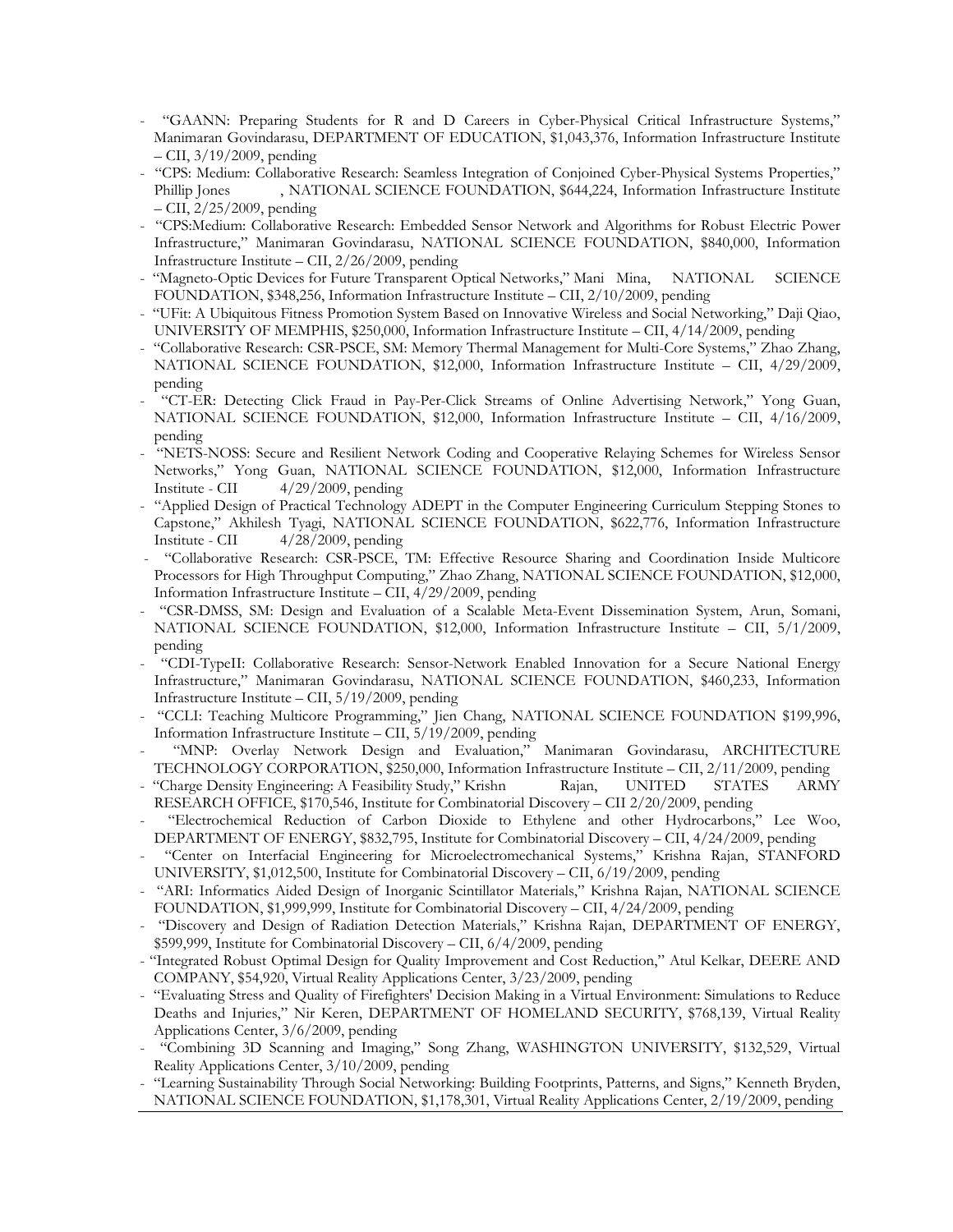- "Graphics User Interface Development for Digital White Light Projection System," Song Zhang, FARO, \$25,000, Virtual Reality Applications Center, 2/18/2009, pending
- "Graduate Student Research Program," Eliot Winer, NATIONAL AERONAUTICS AND SPACE ADMINISTRATION, \$30,000, Virtual Reality Applications Center, 1/29/2009, pending
- "Collaborative Research: Statistical Inference for Graphical Displays," Heike Hofmann, NATIONAL SCIENCE FOUNDATION, \$389,135, Virtual Reality Applications Center, 3/30/2009, pending
- "Diabetic Ecamp: Technology to Enhance Self-Care for Adolescents with Type 1 Diabetes," Stephen Gilbert, NATIONAL INSTITUTES OF HEALTH, \$999,290, Virtual Reality Applications Center, 4/23/2009, pending
- "Understanding Decision Processes in Emergency Responders: Using Immersive Virtual Reality to Improve Preparedness and Response," Nir Keren, NATIONAL SCIENCE FOUNDATION, \$419,377, Virtual Reality Applications Center, 2/10/2009, pending
- "GOALI: A Hybrid Method to Support Natural Interaction of Parts in a Virtual Environment," Judy Vance, NATIONAL SCIENCE FOUNDATION, \$446,086, Virtual Reality Applications Center, 2/11/2009, pending
- "IARPA Reynard BAA," Brian Mennecke, ROCKWELL COLLINS, \$720,116, Virtual Reality Applications Center, 6/10/2009, pending
- "Collaborative Research: Constraint-Based Compliant Mechanism Design Using Virtual Reality as a Design Interface," Judy Vance, NATIONAL SCIENCE FOUNDATION, \$12,000, Virtual Reality Applications Center, 5/12/2009, pending

### **Progress Report (300 word maximum, include how the infrastructure has been utilized):**

By encouraging partnerships, CII nurtures new synergies among faculty, students, industry leaders, and entrepreneurs to create an entrepreneurial culture that fosters connections and opportunities. This vision motivated the creation of a space that encourages collaboration and community. To date, five companies have located at the CyberInnovation Technical Collaboration Facility, building on CII's commitment to economic development in the state of Iowa. Our industry partners now include:

- Entrepreneurial teams:
	- o New entrepreneurial clients since January include:
		- Measure Inc., a design company focused on new media communications.
		- 3Fueled, an Iowa start-up focused on storage and transportation logistics for bio-fuels.
	- o Complimenting our existing entrepreneurial clients:
		- Adapt Data Solutions, online issues tracking software (http://www.adaptds.com/)
		- ProPlanner, a developer of web-based simulation tools for manufacturing automation
		- Intuition Games, a new computer game company
		- Mack Enterprises, a video and sound editing company
		- Visual Medical Solutions LLC, a company that is developing technology for medical personnel to easily visualize and interact with 3-dimensional images of patients' complex internal systems, helping them plan and prepare for specific operations.
	- o Start-ups terminating their agreements with CII (both due to closure of business)
		- Clearsighted, which designs and develops intelligent tutoring systems software to change the ways that future computer-based learning is done.
		- Kung Pow Studios, a custom animation company.
- Members:
	- o Unfortunately, our only industry member, Deere and Company elected to not renew its CII membership in January 2009, citing the difficult economic climate. However, since Fall 2008 we have formalized CII's *Industry Research Membership Program* (IRMP) with official By-Laws and streamlined the contracting processes. In addition we have commitment from ISU's Industry Relations team to help re-market the membership program during 2009-2010, and are confident that, with the improving economic outlook, it will be successful.

These partnerships build on CII's commitment to economic development in the state of Iowa. Start-up companies share resources (from the copy machine to student interns) and network access with other startups as well as bigger IT companies. Overall these resources ease the start-up process by providing a space to collaborate on the challenges in commercializing new technologies.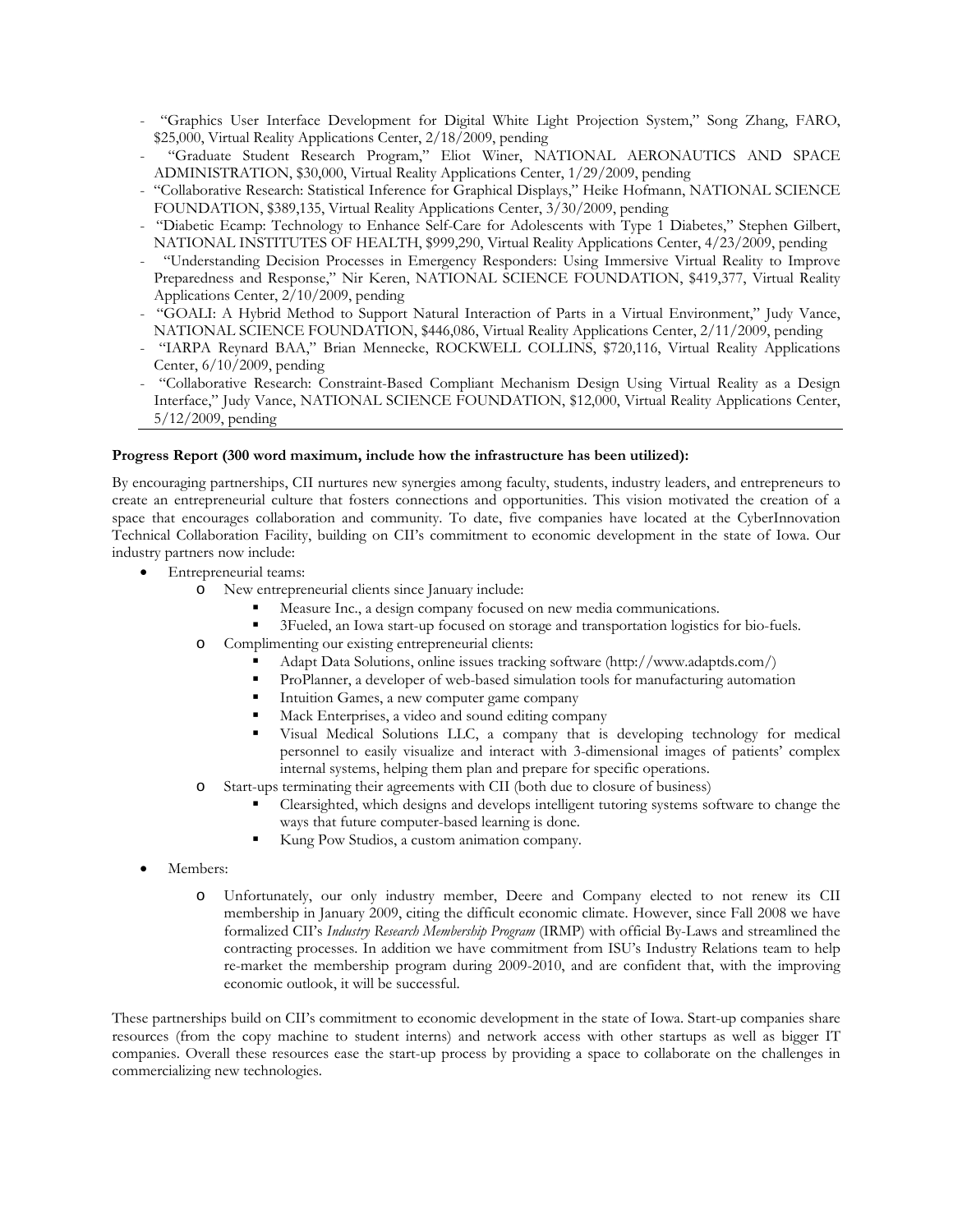As an educational, training, and research resource, the CII Technical Collaboration Facility also houses the Information Assurance Center's (IAC) *Internet Scale Event and Attack Generation Environment* (ISEAGE). IAC personnel work with regional high schools and local industry leaders to sponsor programs to engage high school and undergraduate students in IT. IAC also sponsors training short courses for industry, both at CII, and remotely, with a mobile system.

Current ISEAGE projects include:

- MapIowa, a graphical simulation of the Iowa Communications Network that can be dynamically attacked, crippled, or modified to research the effects of a catastrophic failure of the network;
- ISECUBE, a portable ISEAGE that can be used to create a virtual copy of a network for testing. The first remote information security industry workshop was held in Omaha in June using an ISECUBE;
- National and local Cyber Defense Competitions; and
- IT Adventures, a program to motivate high school students to pursue a career in IT.

For more information about the new and ongoing activity at CII, visit our web site: www.cyberi.iastate.edu.

### **INFRASTRUCTURE PROVIDED TO COLLEGES**

### **College of Liberal Arts and Sciences**

### **Publications/presentations based on use of infrastructure: Publications:**

- "Components for Integral Evaluation in Quantum Chemistry", J.P. Kenny, C.L. Janssen, E.F. Valeev, and T.L. Windus, *J. Comp. Chem.*, **2008**, 29, 562-577
- "Implementation of Dynamical Nucleation Theory with Quantum Potentials", L.D. Crosby, S.M. Kathmann, T.L. Windus, *J. Comp. Chem.*, **2008**, 29, 562-577
- "High performance computations using dynamical nucleation theory", T.L. Windus, S.M. Kathmann, L.D. Crosby, *J. Phys.: Conf. Ser.*, **2008**, 125, 012017
- "A Component Approach to Collaborative Scientific Software Development: Tools and Techniques Utilized by the Quantum Chemistry Science Application Partnership" Joseph P. Kenny, Curtis L. Janssen, Mark S. Gordon, Masha Sosonkina, and Theresa L. Windus, *Scientific Programming*, **2008**, 16, 287
- "Implementation of Dynamical Nucleation Theory with Quantum Potentials", L.D. Crosby, S.M. Kathmann, T.L. Windus, *J. Comp. Chem.*, **2009**, 30, 743
- "A Temperature Scaling Method for Markov Chains", L.D. Crosby, T.L. Windus, *J. Phys. Chem. A*, **2009**, 113, 607
- "Nanoscale computations with NWChem", Theresa L. Windus, Eric J. Bylaska, Jan Andzelm, Niranjan Govind, *J. Comp.and Theor. Nano.*, **2009**, 6, 1297. Invited
- "Development of High Performance Scientific Components for Interoperability of Computing Packages", Teena P. Gulabani, Masha Sosonkina, Mark S. Gordon, Curtis L. Janssen, Joseph P. Kenny, Heather Netzloff, Theresa L. Windus, *Proc. of High Perf Comp. 2009*, accepted
- "Steric buttressing in the selective metalation of 4,6-dibromoresorcinol dimethyl ether", George A. Kraus, Insik Jeon, John Mengwasswer, Aaron C. West and Theresa L. Windus, *J. Org. Chem.*, in preparation
- "Non-ancillary achiral tris(oxazolinyl)borate scorpionates Supporting Iridium(I) Complexes", A.V. Pawlikowski, T. Gray, G. Schoendorff, B. Baird, A. Ellern, T. L. Windus, and A.D. Sadow, *Inorg. Chim. Acta*, accepted
- "Density Functional Studies on the Complexation and Spectroscopy of Uranyl Ligated with Acetonitrile and Acetone Derivatives", G. Schoendorff, T.L. Windus, W.A. de Jong, *J. Phys. Chem. A*, accepted

### **Presentations: (new for this period)**

- "Monte Carlo Simulations of Cluster Nucleation Using Quantum Mechanical Potentials", T.L. Windus, Invited, Differential Equations & Computational Simulations, May 2009
- "Use of components in high performance chemistry", T.L. Windus, J.P. Kenny, M.S. Gordon and C.L. Janssen, Invited, University of Alabama at Birmingham, May 2009
- "Quantum Chemistry for Heavy Elements", T.L. Windus, G. Schoendorf, W. DeJong, M.S. Gordon, Invited, Air Force Institute of Technology, Dayton, OH, April 2009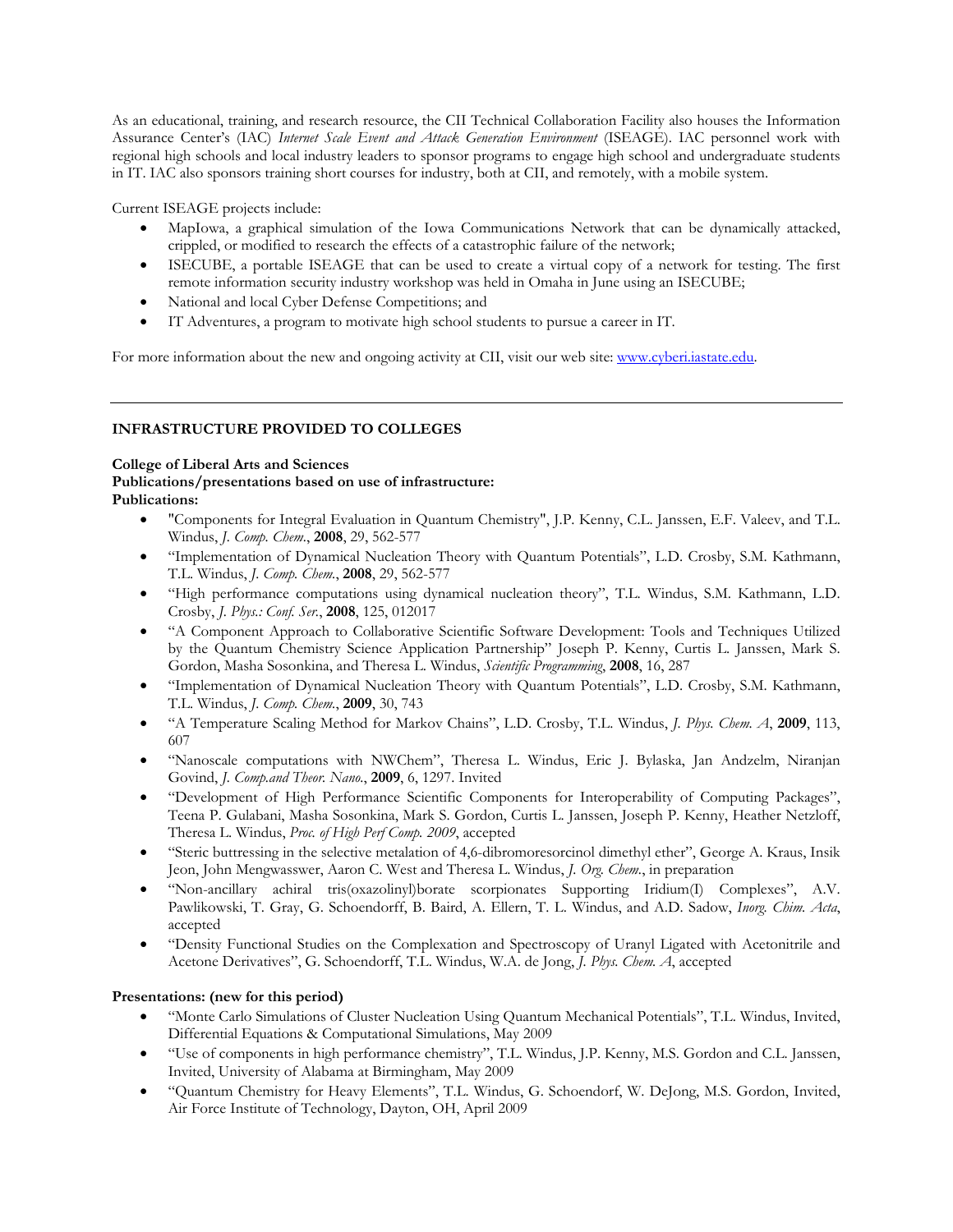- "New Advances in NWChem: Dynamical Nucleation Theory", T.L. Windus, Invited, Wright-Patterson Air Force Base, Dayton, OH, April 2009
- "High performance computational chemistry", T.L. Windus, Invited, American Chemical Society, Salt Lake City, UT, March 2009
- "Monte Carlo Simulations of Cluster Nucleation Using Quantum Mechanical Potentials", T.L. Windus, Invited, Texas Tech University, February 2009

### **External funding applied for utilizing infrastructure purchases (indicate received/denied/pending): Only new projects or updated information within the update period are listed here.**

### **Received:**

- Co-PI on "A Multi-scale Approach to Addressing Bio-Remediation", DOE (\$1,500,000) **Pending:**
- Co-PI on "Computational Evolution of Aptamer Specificity", NIH (\$1,761,745)
- Co-PI on "CDI-Type II: Dynamics and Kinetics for the Rational Design of Protected Functional Nanoparticles", NSF (\$1,838,243)
- Co-PI on "DUE CCLI Phase II: Vertical Integration of Chemical Bonding in the Undergraduate Curriculum", NSF (\$499,987)
- Co-PI on "PRAC: Computational Chemistry at the Petascale", NSF, (\$31,800)
- Co-PI on "Improving Developer Productivity for HPC through Cyberinfrastructure: Applications, Languages, Tools and Services", NSF (\$1,950,000)
- Co-PI on "An Accelerator-based HPC System driven by High Productivity Programming Models", NSF (\$11,997,780)

**Denied:** 

Co-PI on "PRAC: Computational Chemistry at the Petascale", NSF (\$31,800 + 620 Million CPU hours)

### **Equipment Purchased/Renovations Made:**

Purchase of 105 4GBx2 memory upgrades.

### **Progress Report (300 word maximum):**

In one major research effort, we have been using dynamic nucleation theory Monte Carlo to examine small water clusters, small nitric acid clusters and small sulfuric acid clusters using ab initio methods – their reaction rates, energy distributions and properties. In our quest to reduce the number of quantum mechanical evaluations, we have continued developed of a method to scale configurational probability distributions obtained at high temperatures to lower temperatures without any additional evaluations. These results are currently being reviewed for an article in the Journal of Physical Chemistry A. In addition, we have had two papers accepted on the overall methodology and parallel algorithms used in the research.

In addition, we have continued to make significant inroads into the computational science of component development. On the component front, we have been tackling the complex issue of developing components for interoperability of integral codes between three computational chemistry codes, NWChem, GAMESS and MPQC. While the final testing is still in progress, the interfaces have been defined and the interfaces have been implemented. We have also continued to develop new components for combined quantum and molecular mechanics computations. These components have been tested with the NWChem framework and a paper has been submitted.

In collaboration with George Kraus, an experimentalist at ISU, we have been performing calculations on the selective metalation of 4,6-dibromoresorcinol dimethyl ether. The calculations are successful in predicting the products produced from the several reactions of interest and in explaining the steric buttressing effect of the methyl groups. This work is in the final preparation stages for submission to the Journal of Organic Chemistry.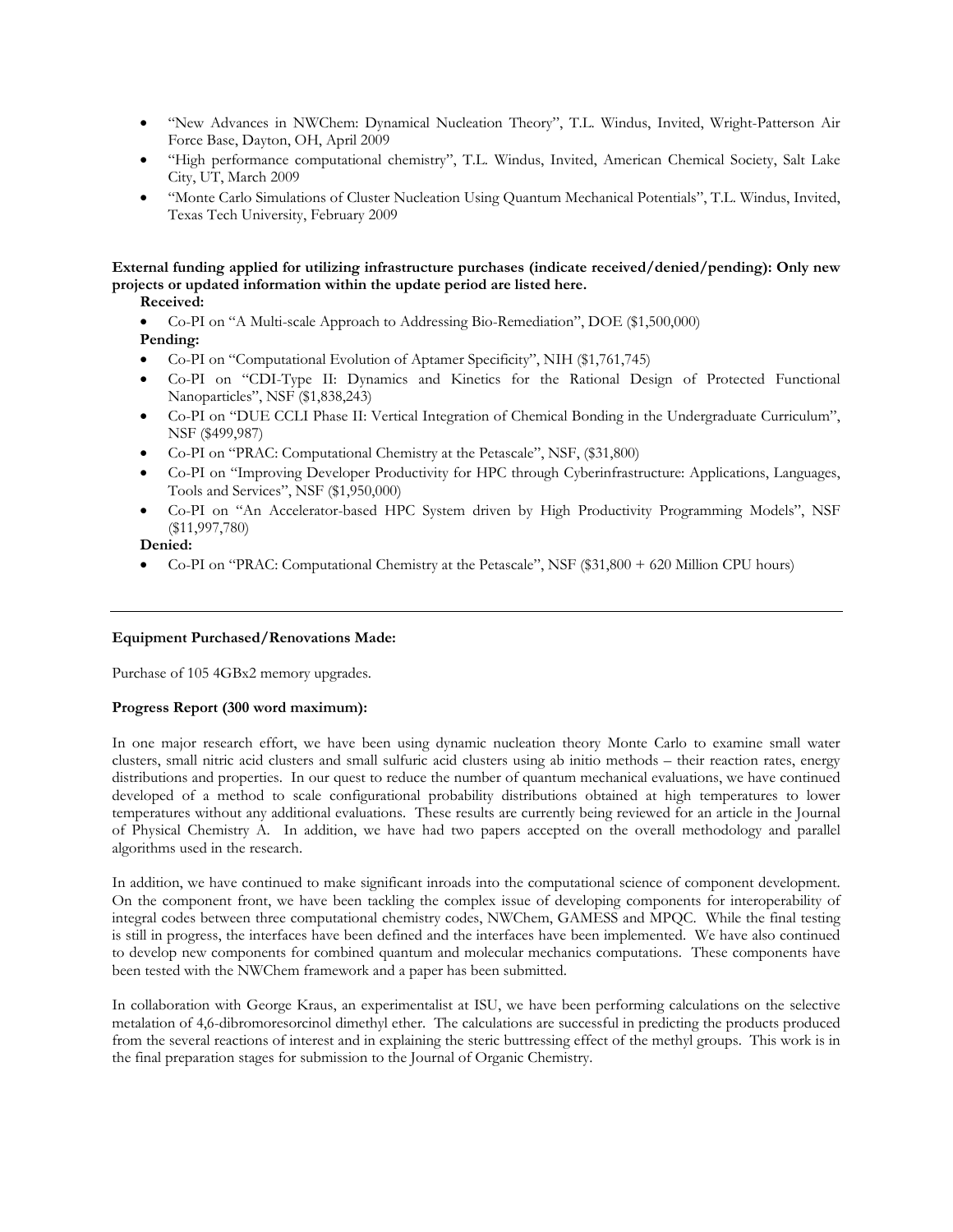Finally, we have started extremely accurate computations of oxygen atom with ethylene to study the dynamics of the nonadiabatic crossings on the reactive surfaces. These calculations will represent the most accurate computations of these surfaces and will lead to new insights on the actual mechanisms of the crossings.

### **College of Engineering: Previously reported**

**Principle Investigator : Aaron Clapp** 

### **Publications/presentations based on project:**

- A.R. Clapp, E.R. Goldman, H.T. Uyeda, E.L. Chang, J.L. Whitley, I.L. Medintz, "Monitoring of Enzymatic Proteolysis Using Self-Assembled Quantum Dot-Protein Substrate Sensors," *J. Sensors*, in press.
- I.L. Medintz, H. Mattoussi, and A.R. Clapp, "Potential Clinical Applications of Quantum Dots," *Int. J. Nanomed.*, **3**, 1-17 (2008)

### **External funding applied for (indicate received/denied/pending):**

- \$31,000 for Equipment for Aaron Clapp, CBE Department
- Denied: Ames Lab seed grant, NIH R01
- Pending/future: NIH R21, NSF CAREER

**Equipment Purchased/Renovations Made**: On PO I7-50307-00, purchased Fluoromax-4; Research spectrofluorometer with 150w ozone free Xe source and power supply. Also, on PO I7-49358-00, used \$6,653 of the Battelle funding towards the purchase of a unilab antechamber.

### **Progress Report (300 word maximum):**

These funds were used as part of a startup package where the equipment has been in place for approximately 1.5 years.

The Fluoromax-4 is a highly sensitive fluorescence fluorometer which we use to formally characterize fluorescent nanoparticles synthesized in our laboratory. It is a workhorse piece of equipment and invaluable to our research. Recently, it has been used to study protein-protein interactions using fluorescence resonance energy transfer (FRET) where quantum dots donate energy to nearby fluorescent dyes. The emission spectrum provides quantitative distance and orientation information about the associating biomolecules. This is a capability that is greatly enhanced through the use of this instrument.

The mini antechamber is an integral part of the Unilab glovebox system which allows us to safely handle airsensitive precursor materials such as diethyl zinc. The antechamber is absolutely necessary for transferring materials into and out of the glovebox system. We use the glovebox daily in our work.

### **Principal Investigator(s): JimAlleman**

### **External funding applied for utilizing infrastructure purchases (indicate received/denied/pending):**

This equipment has provided all faculty the opportunity to benefit from this donation. In FY08, 128 proposals were submitted and 82 funded for a total of \$9,056,980 for CCEE/CTRE staff.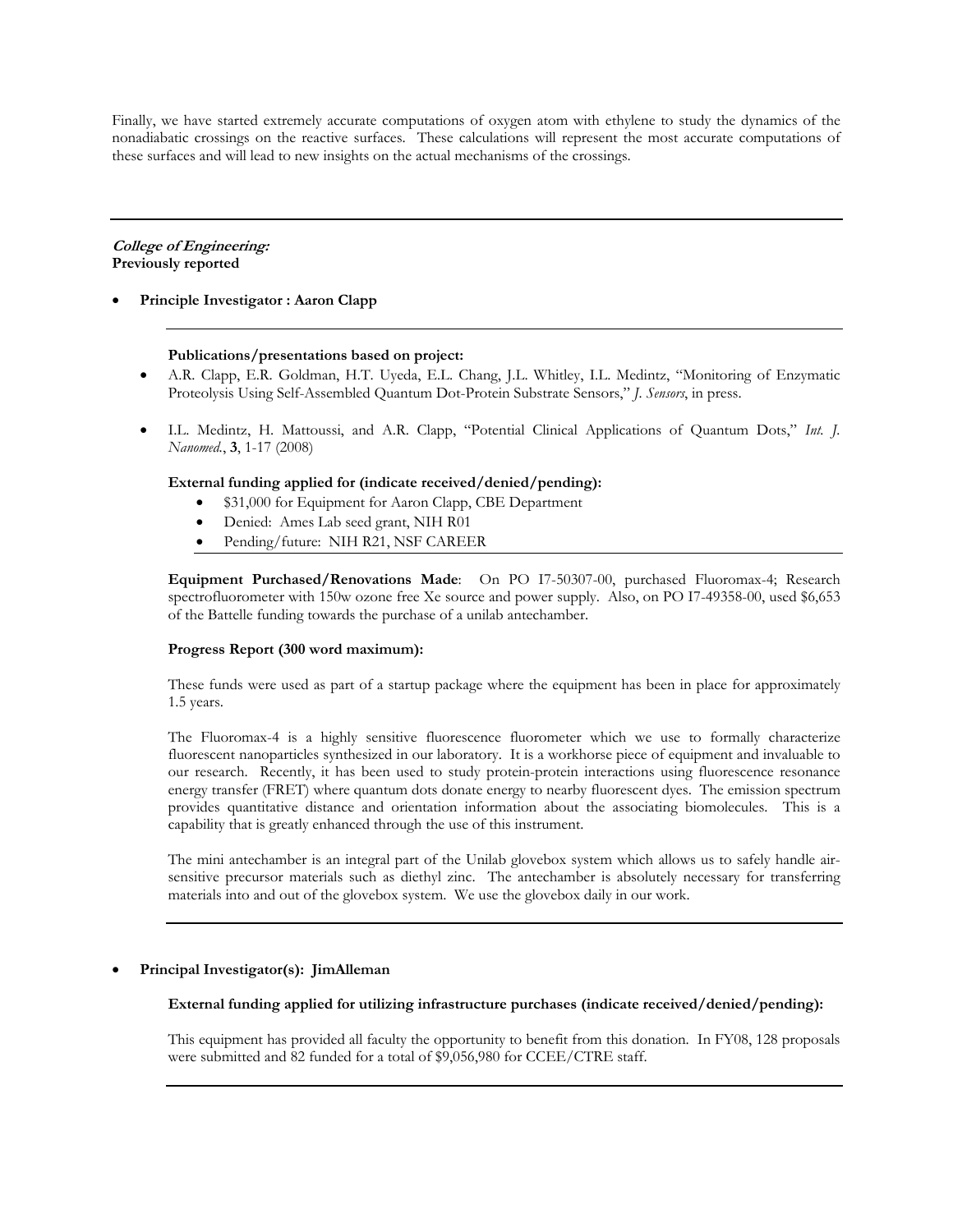### **Equipment Purchased/Renovations Made:**

Dual Core Intel Xeon 5050 Server for the CCEE Department. New server provides the capability of larger memory storage and real-time computer access for an entire research group.

### **Progress Report (300 word maximum):**

- 1) Five professors within the department (more than 20% of our total faculty) are using the system for archival and backup data storage as well as for routine IT applications tied to individual research and departmental operations. In addition, our department's staff communications specialist also uses the system primarily for large-scale photo and video archiving and retrieval (i.e., see item #4 below).
- 2) One of these professors (i.e., Charles Jahren) is in charge of the CCEE department's 'distance education' (DE) initiative, and according uses the server as the department's DE-related course file storage repository. A related highlight point on this account is that our department's DE activities represent one of the most rapidly evolving college-level DE operations, with rapidly expanding course offering and enrollment changes, and the use of this server plays a strategically critical role with local hosting of course materials.
- 3) Yet another professor using this system (i.e., David White), uses the server for high-level storage of data tied to his world-class initiative in geo-construction engineering. In this case, Dr. White is also studying the parallel use of this server as a repository for real-time data acquisition via on-site sensors tied to intelligent compaction technologies coupled with in-field geotechnical equipment.
- 4) This server is also used as the primary storage site for all departmental photographs and videos taken during routine student, faculty, and staff events. This information is then used for both developing both print and web-based materials.

### **Principal Investigator(s): Jaeyoun Kim**

### **Publications/presentations based on use of infrastructure:**

- Jiwon Lee and Jaeyoun Kim, "Numerical Investigation of Quasi-Coplanar Plasmonic Waveguide-based Photonic Components," Optics Express, v. 16, pp.9691-9700, 2008.
- Jaeyoun Kim, "Surface plasmon-polariton waveguiding characteristics of metal/dielectric quasi-coplanar structures," Optics Letters, v. 32, pp.3405-3407, 2007.
- Yu Liu and Jaeyoun Kim, "Ultracompact Plasmonic Waveguide Bend Based on Nanoscale Cavity Resonance," Integrated Photonics and Nanophotonics Research and Applications, IWD2, Boston, MA, 2008
- Jiwon Lee and Jaeyoun Kim, "A Quasi-Coplanar Plasmonic Waveguide for Ultracompact Photonic Integrated Circuits," Conference on Lasers and Electro-Optics, QTuD6, San Jose, CA, 2008

### **External funding applied for utilizing infrastructure purchases (indicate received/denied/pending):**

An Implantable Optical Glucose Sensor (to NSF, pending)

### **Equipment Purchased/Renovations Made:**

- WS-400B\_6NPP-Lite Processor Singer Wafer Spin with vacuum pump and SPIN2000-PC interface software from Laurel Technologies (\$5,390)
- FEMTO 40KHZ Plasma System including Leybold D1.5B Vacuum Pump, Food Grade Vacuum hose from Diener Electronic (\$11,185)
- ST-UT2-46\_8 Table Assy, Support System, and ACMP-02 Compressor Assy from Newport Corp (\$8,45672)
- Leica Microscope with Camera and Vibration Isolation Table from north Central Instruments (Paid \$4,071.75, \$20,267.85, and \$4,243.50)
- GB-08 Labmaster 130 (2500/1000) with single purification and analyzer from M Braun Inc (\$31,416.90)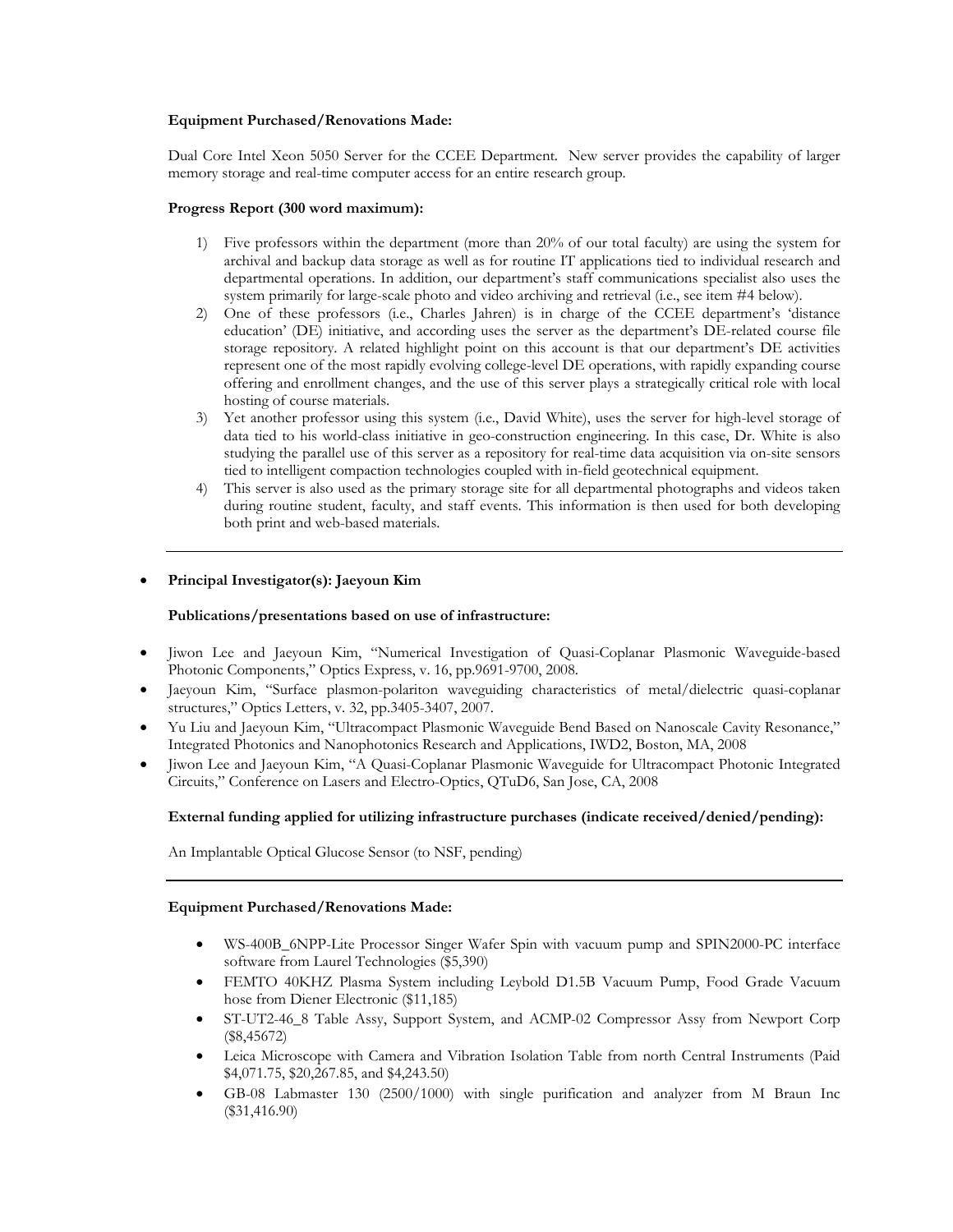4DOF WAM Basic Turn-Key System with modular 3 DOF Wrist and Barrethand Robot from Barrett Technology (\$54,968.28)

### **Progress Report (300 word maximum):**

The research focuses on a novel plasmonic waveguide structure for future applications in photonic integrated systems. Plasmon waveguides are attractive for their ability to confine electromagnetic waves on subwavelength scale, which is not possible in purely optical waveguides. Numerous plasmonic waveguiding structures have been demonstrated. Many of them require, however, extremely small feature size or high aspect ratio which makes their implementation prohibitively difficult. We invented a new plasmonic waveguiding structure called "quasi-coplanar plasmon waveguide (QCPW)."

The results of 2D numerical studies reveal that QCPW has many desirable characteristics: (1) The fabrication QCPW involves only standard lithographic and deposition processes. (2) It supports a wide range of wavelength, especially the important "telecommunication bandwidth". (3) The size of propagating modes is far below wavelength scale. (4) The tolerance of the modal characteristics to the fabrication imperfection is good. These 2D results are published and presented [2,4].

Since the QCPW structure is partially open in lateral directions, its performance in "perturbed 3D operations", such as propagation through waveguide bends or couplers, needs to be confirmed with 3D simulations. The results show that: (1) 2D mode analysis and 3D propagation simulation results match well each other. (2) The coupling between QCPW becomes negligible when the waveguides are separated by more than 500 nm, (3) The bending loss becomes negligible when the bend radius becomes greater than 8 microns. (4) The QCPW supports a new type of mode called the half-mode. It is useful for implementing plasmonic interferometers. (5) By covering part of the QCPW structure with metal films, we can increase the transmission through an ultracompact waveguide bends by a factor of 2. These results are published and presented in 2008 [1,3].

In the 2nd half of 2008, we will seek the mechanism for bending efficiency improvement.

A two-section glove box from MBraun Inc. for research in organic and bioelectronics of material, have also been purchased, which are sensitive to air and humidity.

The Barrett WAM is a state of the art robot arm with 7 degrees of freedom in the arm and an additional 7 degrees of freedom in the hand. It is highly dexterous and has human-like grace and dexterity. Two WAM arms were purchased and they will be used to construct an upper-torso humanoid robot. The robot will be used to conduct cutting edge research in autonomous and developmental robotics.

### **Previous information:**

- Andrew Hillier. \$120,000 is currently encumbered on this fund. It is match support for the Keck Grant. Dr. Andy Hillier has placed a purchase order to AJA International, Inc. for an ATC Series Combinatorial/Conventional Sputtering System. The W. M. Keck Foundation established the W. M. Keck Laboratory for High Throughput Atom-Scale Analysis to drive the frontiers of combinatorial science and atom-scale materials research. This lab provides sample preparation and characterization facilities in support of the research activities performed by members of the Institute for Combinatorial Discovery as well as researchers throughout Iowa State University and the public. The laboratory provides unique materials preparation and characterization facilities that support a range of research and educational projects.
- Dr. James Alleman purchased a Dual Core Intel Xeon 5050 Server for the Civil Construction and Environmental Engineering Department. The new server provides the capability of larger memory storage and real-time computer access for the entire research group.
- Dr. Song-Charng Kong purchased time on the Lighting Cluster (high performance computing). This computer time will allow him to perform combustion process modeling which is vital to his effort to find better ways to burn bio-renewable fuels in engines cleanly, efficiently and effectively. If we want to increase use of biorenewable fuels to lessen our dependence on petroleum based engine fuels, this kind of research must occur.
- Dr. Krishna Rajan spent \$81,000 of the Battelle funds to purchase a Nano Test Platform and NTX Controller with High Temperature option and High temperature extension. The equipment was purchased from Micro Materials Limited. The total cost of the equipment was \$188,905. The benefits of the equipment are various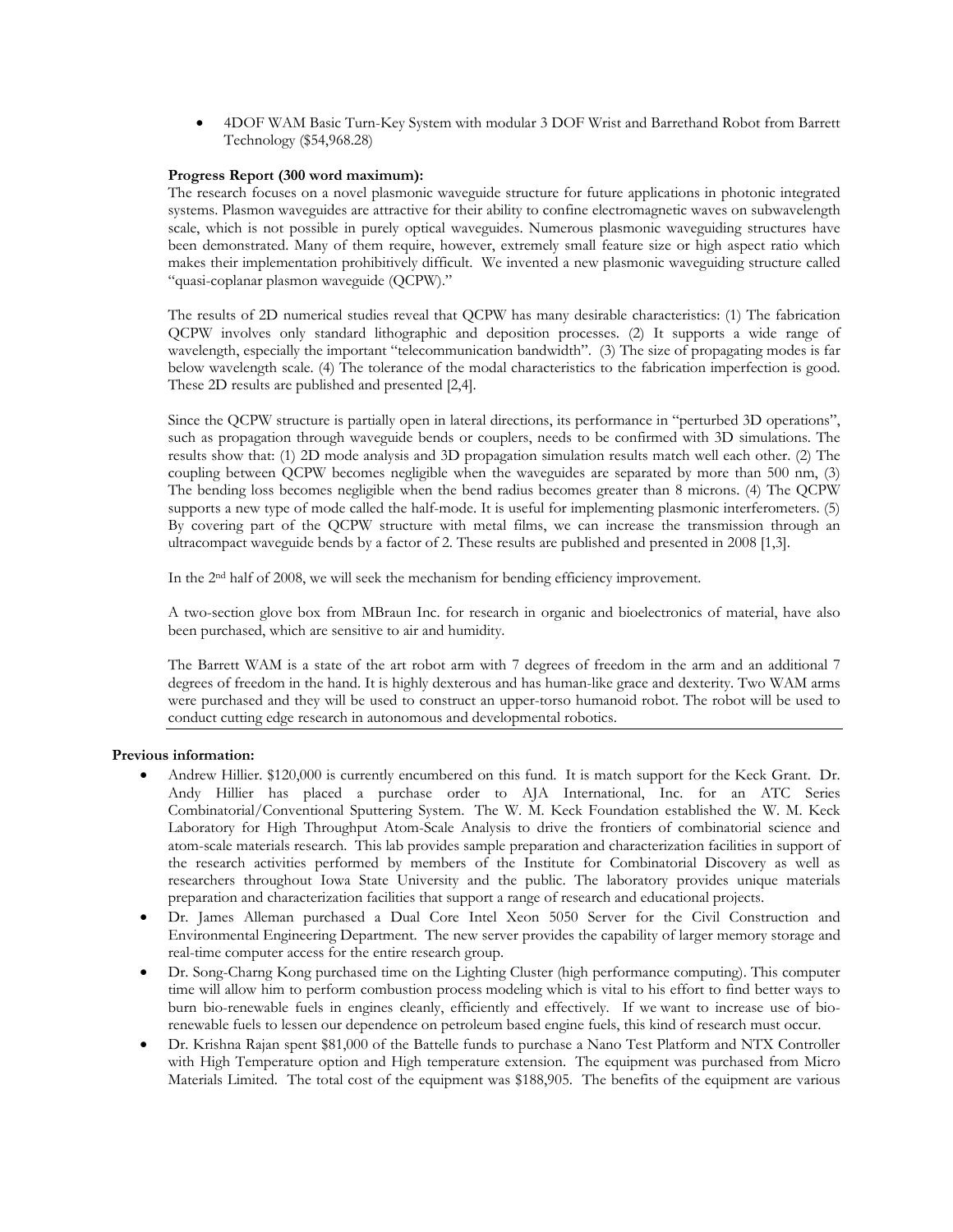including the ability to collaborate with several other faculty members at ISU and support industrial sponsored projects in the areas of mechanics of materials and high temperature behavior of materials.

 Dr. Richard LeSar spent \$80,000 of the Battelle funds to purchase a portion of the large computer system. This equipment is essential for Dr. LeSar's work on computational materials science, providing the ability to model a wide range of materials behavior. Results of this work enable the ability to collaborate with other ISU researchers and to develop strong and active ties with industry and governmental research efforts.

### **BATTELLE FUNDING: PROGRESS REPORT**

| <b>Update Period:</b>         | July 01, $2006 - December 31, 2006$ |
|-------------------------------|-------------------------------------|
| Title:                        |                                     |
| Platform:                     | Advanced Manufacturing              |
| Platform Chair):              | Ron Cox                             |
| <b>Platform Expenditures:</b> | \$-                                 |
| <b>Platform Funding:</b>      | \$100,000                           |
| <b>Project Allocated:</b>     | \$100,000                           |
| <b>Project Obligated:</b>     | \$ -                                |
| Inf. Allocated:               | \$ -                                |
| Inf. Obligated:               |                                     |

### **Progress Report:**

The work is scheduled to be completed in FY10.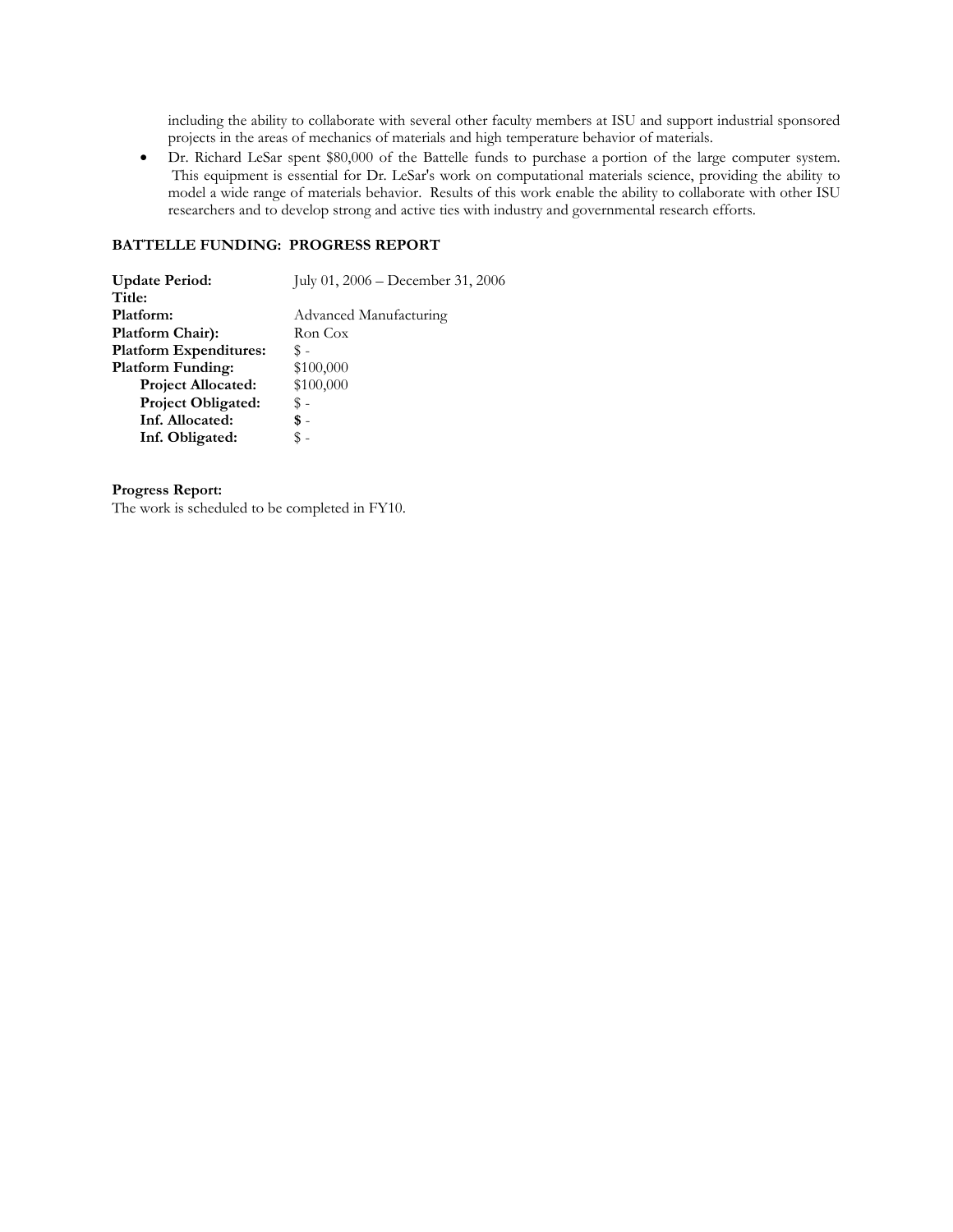

# **University of Northern Iowa Annual Economic Development and Technology Transfer Report FY 2009**

### **Section 1. UNI's Economic Development Activities to Enhance Economic Growth in Iowa**

By excelling in several specific areas, UNI's economic development efforts have become a renowned resource. The University continues to realize considerable growth and accomplishment in these areas, helping to better serve clients statewide. Specific focus areas for UNI include: community and economic development; market research; environmental research and service; metal casting; biobased lubricants; executive development; new Iowans; and entrepreneurship. The Business and Community Services (BCS) division houses a host of programs that emphasize hands-on assistance to advance business, community and entrepreneurial development. Serving clients in each of Iowa's 99 counties, BCS is able to capitalize on the intellectual resources of the University to better meet Iowa's economic development needs. We are also able to bring these needs back to our university community – the faculty, staff and students – all of which play critical roles in providing practical assistance. Outcomes realized by key economic development/tech transfer programs during FY 2009 include:

- Provided service in all 99 counties to more than 4,250 business and community clients.
- Involved 220 faculty members and 2,100 students in delivery of these services.
- Leveraged each \$1 invested by the state with \$6 in federal funding, or private grants.

# *Entrepreneurship and Business Incubation*

- UNI's 3 incubator/accelerator programs and MyEntreNet helped start or expand 160 ventures, creating 277 jobs.
- MyEntreNet now boasts more than 3,000 actively engaged users.
- More than 900 entrepreneurs attended 64 webinars.
- 24 student businesses were tenants in the John Pappajohn Entrepreneurial Center's Student Business Incubator and 31 additional student entrepreneurs were virtual tenants.
- One of the UNI John Pappajohn Center's student incubator tenants has been selected as a winner of the John Pappajohn Collegiate Business Plan Competition and another tenant placed 3rd, nationally in the Collegiate Elevator Pitch Competition.
- MyEntre.Net received the Award of Excellence from the University Economic Development Association (UEDA) for Innovative Entrepreneurship Assistance.

# *Technology Transfer*

- UNI faculty and staff submitted 12 new intellectual property disclosures.
- A total of 4 patents were received and 6 new patents were filed.
- 3 new license agreements were approved and 2 more are in negotiations.
- Support from GIVF and Battelle funds enabled 19 research projects, with substantial commercial potential, to either be launched or completed.
- All but one of the GIVF research projects have submitted disclosures and are moving toward commercialization.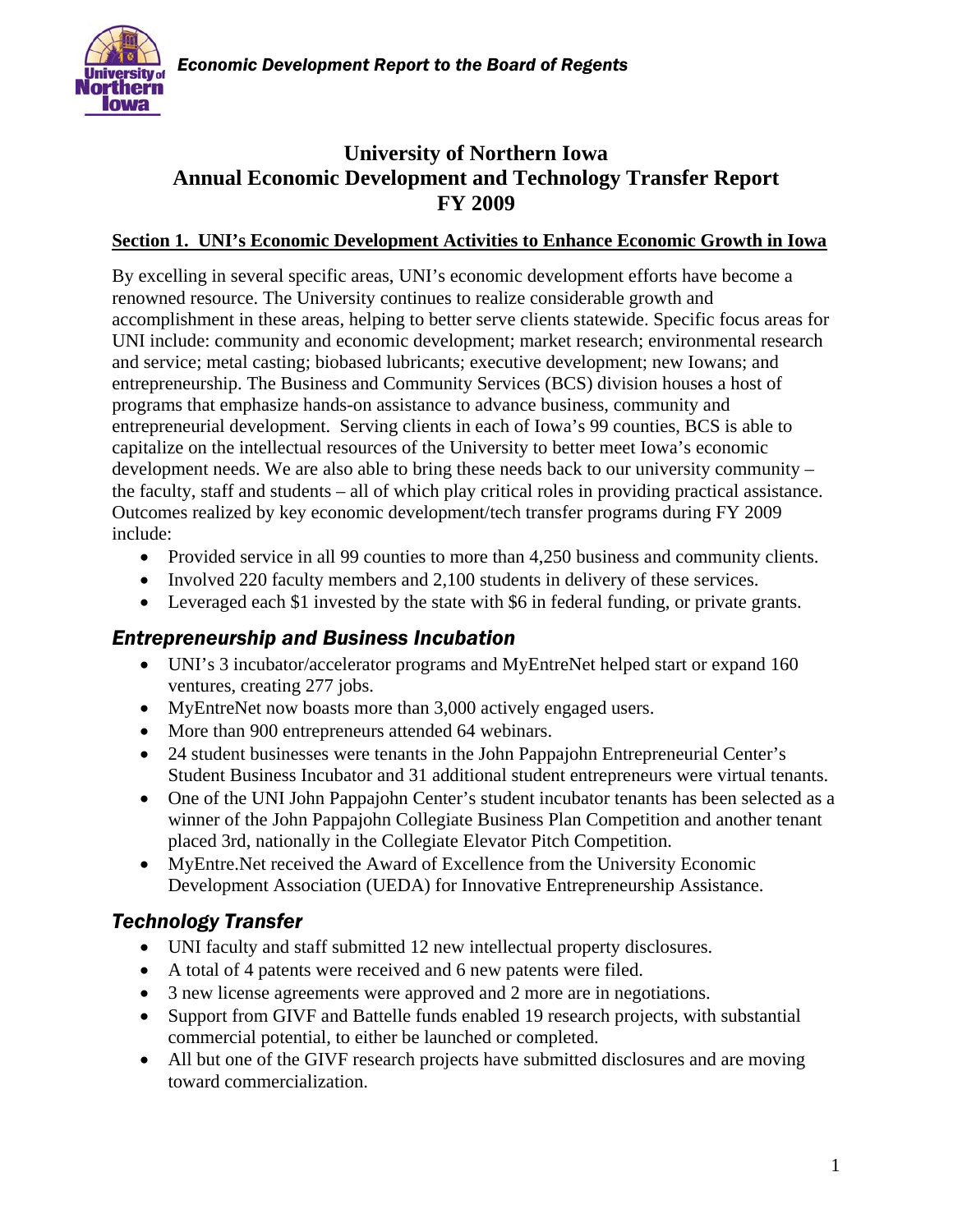

# *Waste Reduction and Environmental Assistance*

- Environmental technical assistance and on-site reviews were provided to 253 small businesses.
- 195 military personnel were provided with painting / coating training to improve transfer efficiency.
- Worked in conjunction with state agencies to study geospatial mapping data related natural disasters in Iowa.
- Recycling and reuse project funding was provided to 47 companies and organizations.
- Energy efficiency and environmental education assistance was provided to 316 educational institutions, farmers, and food vendors in 168 different communities and 38 counties.

# *Local Economic Development*

- Community clients report creating approximately 1,500 jobs as a result of local economic development technical assistance from the Institute for Decision Making (IDM).
- Extensive technical assistance was provided to 46 community partners and 6 regional groups.
- IDM created a base set of regional metrics for the Iowa Department of Economic Development, to measure the progress of regional development groups.
- Partnered with the Center for Regional Economic Competitiveness (CREC) to conduct workforce assessments for two regions.
- A methodology for estimating job vacancies in Iowa industrial sectors was developed.
- Developed a new community-wide plan for sustainability in Fairfield; the first such plan of its kind in the Midwest.

# *Bioeconomy*

- More than 15,000 acres of roadway right-of-way have been restored to native prairie vegetation.
- Testing labs for biobased lubricants and biofuels were augmented; testing services were provided to the State of Iowa, university partners and biodiesel producers.
- New research involving continuous oil recycling for diesel engines and microwave heating systems for blending biobased oils and greases, commenced.

# *Metal Casting – Advanced Manufacturing*

- New biobased binder systems have been developed; patent applications were prepared and license agreements are being finalized.
- Technical assistance, research and training were provided to 30 foundries.

# *Market Research*

- 27 diverse market research projects were conducted for 16 different companies.
- Market research clients report an average employment increase of 16%, due in part to the information provided by UNI.
- 9 Grow Iowa Values-funded market research projects were conducted for small, rural Iowa companies.
- 3 technology transfer projects at UNI were provided with market research assistance.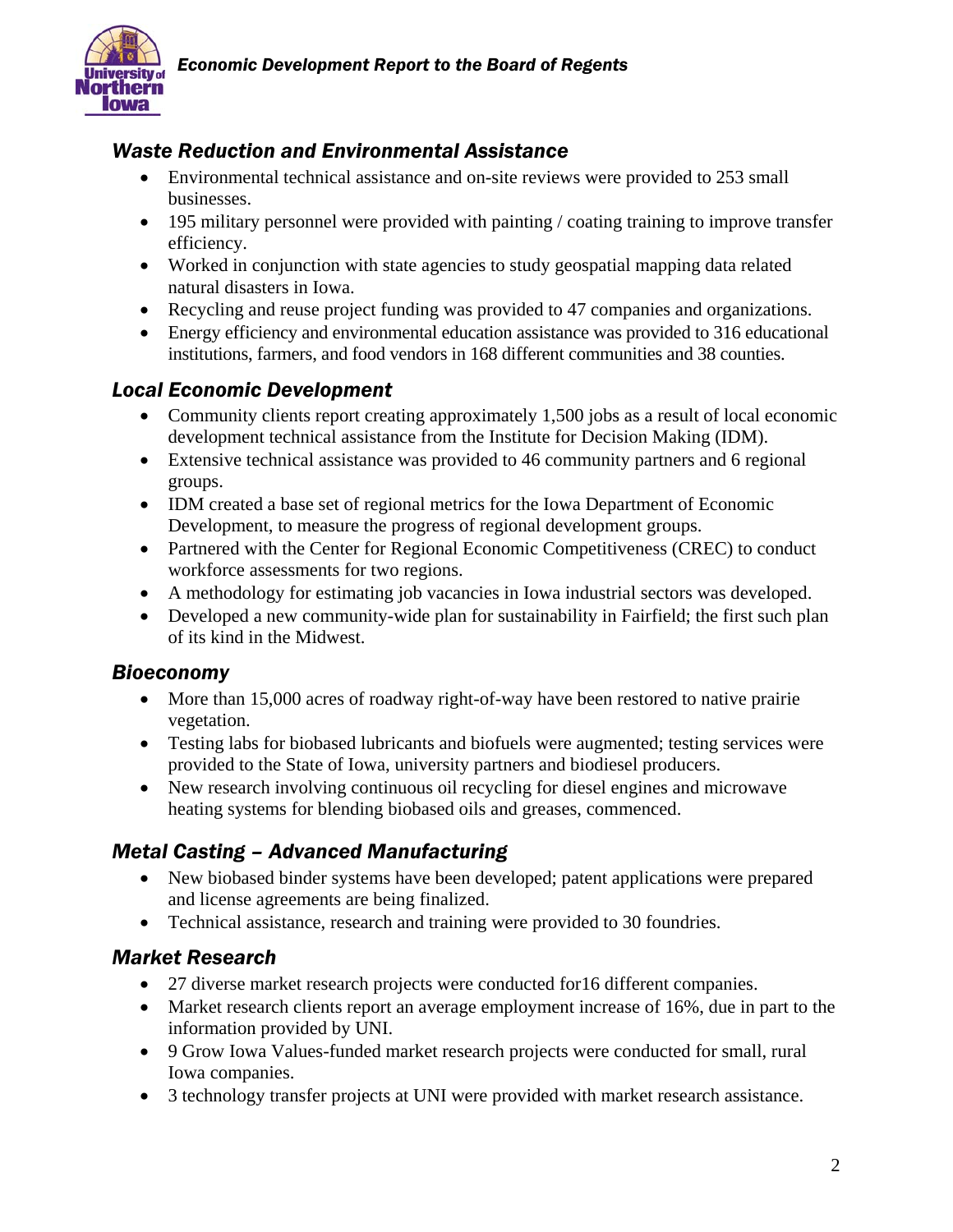

# **Section 2. Technology Transfer and Intellectual Property**

|                |                                                                                                                                              | <b>UNI</b>             |
|----------------|----------------------------------------------------------------------------------------------------------------------------------------------|------------------------|
| a.             | Number of disclosures of intellectual property                                                                                               | 12                     |
| b.             | Number of patent applications filed                                                                                                          | 6                      |
| c.             | Number of patents awarded                                                                                                                    | 4                      |
| d.             | Number of license and option agreements executed on institutional<br>intellectual property (all Iowa)                                        | 3                      |
| e.             | Number of license and option agreements yielding income                                                                                      | 13                     |
| f.             | Revenue to Iowa companies as a result of licensed technologies                                                                               | \$3,200,000            |
| g.             | Number of start up companies formed, in total and in Iowa                                                                                    | 74/74                  |
| h.             | Number of companies in research parks and incubators                                                                                         | 34                     |
| i.             | Number of new companies in research parks and incubators                                                                                     | 23                     |
| $\mathbf{j}$ . | Number of employees in companies in research parks and<br>incubators                                                                         | 65                     |
| k.             | Royalties/license fee income                                                                                                                 | \$117,750              |
| 1.             | Total sponsored funding                                                                                                                      | \$39,750,000           |
| m.             | Corporate-sponsored funding for research and economic<br>development and revenue generation (excludes corporate<br>philanthropy all in Iowa) | \$1,353,850            |
| n.             | i. Annual appropriations for economic development<br>ii. Grow Iowa values appropriation                                                      | \$578,608<br>\$760,000 |

### **FY 2009**

### **Section 3. Overview of UNI's Economic Development Programs**

UNI outreach services for community and economic development activities are outlined in a table format on the following six pages. The format provides a brief overview of each program, its purpose, who is served and outcomes. Together, the programs served approximately 4,250 communities and/or businesses in the past year.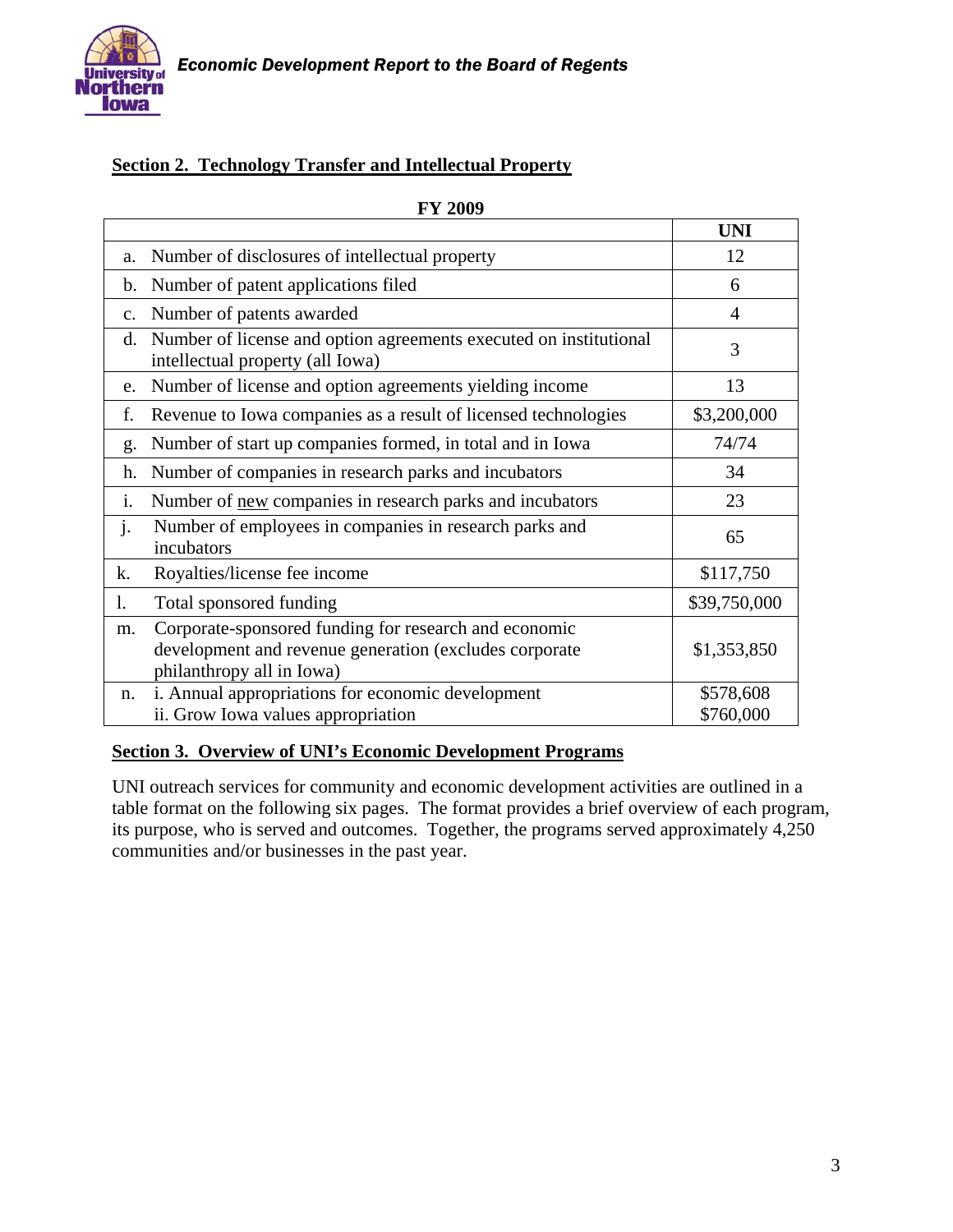

| <b>Programs</b>                                          | <b>Services</b>                                                                                                                                               | <b>Those Typically</b><br><b>Served</b>                                                                                              | FY 2009 Results                                                                                                                                                                                                                                                                                                               | <b>Cumulative Results</b>                                                                                                                                                                                                                                                                                    |
|----------------------------------------------------------|---------------------------------------------------------------------------------------------------------------------------------------------------------------|--------------------------------------------------------------------------------------------------------------------------------------|-------------------------------------------------------------------------------------------------------------------------------------------------------------------------------------------------------------------------------------------------------------------------------------------------------------------------------|--------------------------------------------------------------------------------------------------------------------------------------------------------------------------------------------------------------------------------------------------------------------------------------------------------------|
| Institute for<br><b>Decision Making</b><br>(IDM)         | Hands-on community<br>and economic<br>development<br>guidance and<br>research                                                                                 | Economic<br>development<br>organizations,<br>chambers, city<br>councils,<br>communities and<br>others                                | Developed first community-wide<br>✓<br>sustainability plan for Fairfield, IA.<br>Assistance and research provided to 46<br>community partners and 6 regional<br>development groups.<br>Partnered with C2ER of Virginia, for<br>$\checkmark$<br>workforce assessment and development<br>planning for two regions in the state. | Served 635 communities,<br>$\checkmark$<br>counties and groups in nearly<br>all of Iowa's counties to date.<br>Community clients report<br>$\checkmark$<br>$1,500 - 2,000$ new jobs<br>annually as a result of IDM<br>assistance.<br>Trained over 700 economic<br>$\checkmark$<br>development professionals. |
| Iowa Waste<br><b>Reduction Center</b><br>(IWRC)          | Free, confidential,<br>non-regulatory<br>environmental<br>assistance for small<br>businesses                                                                  | <b>Small businesses</b><br>throughout Iowa                                                                                           | Environmental technical assistance and on-<br>site reviews were provided to 253 small<br>businesses.<br>195 military personnel received painting /<br>$\checkmark$<br>coating training.                                                                                                                                       | ✓<br>896 military personnel<br>received training at the<br>STAR4D facility.<br>Provided 4,316 on-site<br>$\checkmark$<br>reviews to Iowa small<br>businesses.                                                                                                                                                |
| National Ag-<br><b>Based Lubricants</b><br>(NABL) Center | <b>Biobased lubricants</b><br>research, testing<br>services,<br>development of<br>performance<br>standards and<br>biobased lubricant<br>product certification | Companies and<br>individuals<br>developing biobased<br>lubricants, traditional<br>lubricant companies,<br>and lubricant<br>consumers | Added additional engine testing resources<br>$\checkmark$<br>and completed over 500 hours of diesel<br>engine tests using soy-based engine oils.<br>Provided fee-based testing services to<br>industry clients.<br>New laboratory capabilities and staff<br>$\checkmark$<br>members were added.                               | Over 40 soy lubricants,<br>✓<br>greases, metalworking fluids<br>and specialty lubricants<br>developed to date.<br>Leads the U.S. biobased<br>$\checkmark$<br>lubricants' industry as a<br>national testing center.                                                                                           |
| Strategic<br>Marketing<br>Services (SMS)                 | Market research and<br>analysis                                                                                                                               | Businesses,<br>entrepreneurs and<br>non-profit<br>organizations                                                                      | Market research and analysis services<br>were provided to 16 Iowa companies and<br>3 technology transfer projects.                                                                                                                                                                                                            | Since 1990, market research<br>✓<br>and analysis services have<br>been provided to 256 Iowa<br>companies.                                                                                                                                                                                                    |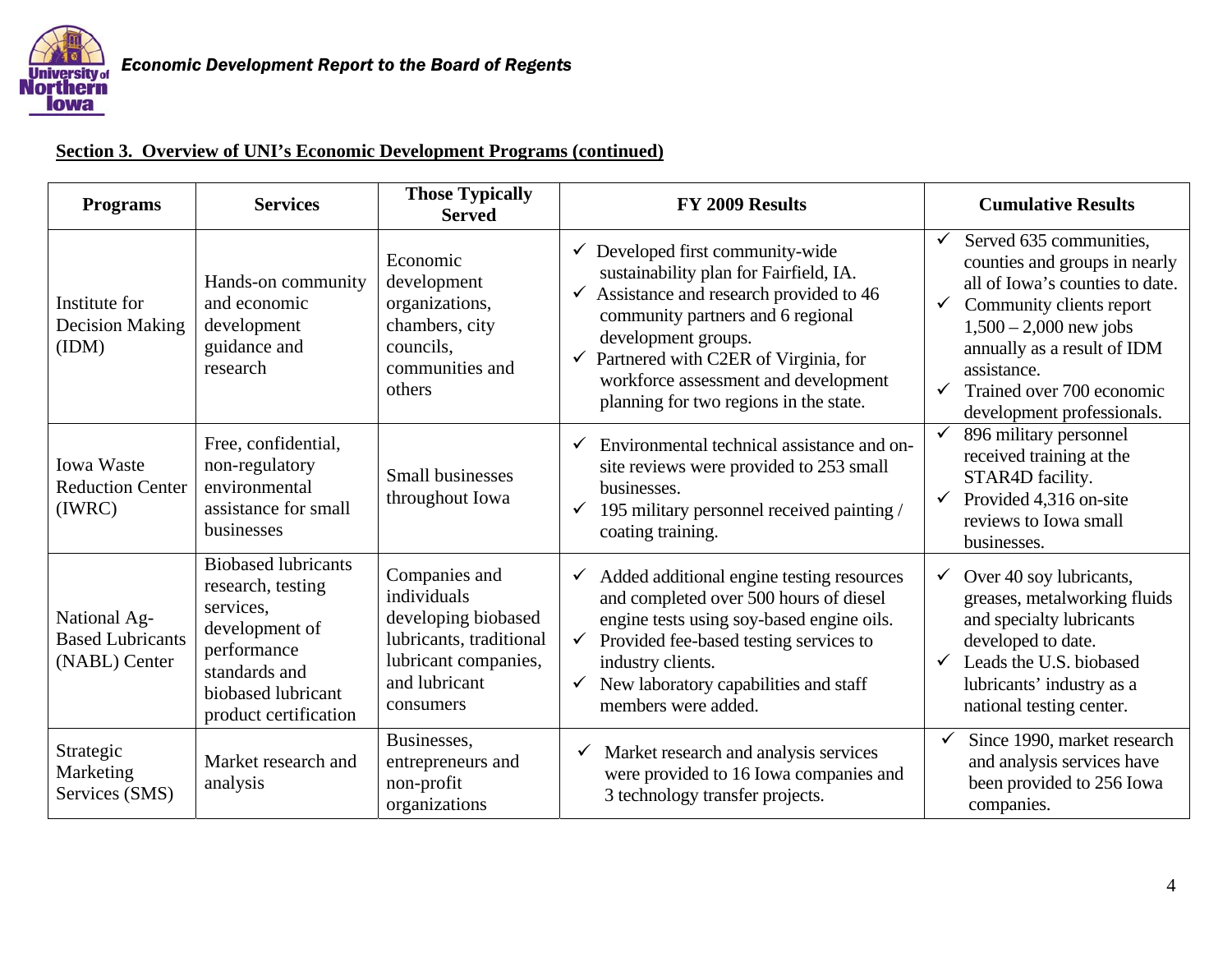

#### Programs Services **Results** Services **Results** Served **FY 2009 Results** Cumulative Results Executive Development Center (EDC) Management and professional training workshops and certificate programs Iowa businesses and organizations  $\checkmark$  Specialized business management training provided in 41 workshops to 323 business professionals in 50 businesses during the past year  $\checkmark$  Since 1998, has provided training in 1,020 workshops Research, Students interested in entrepreneurship, ✓  $\checkmark$  One student entrepreneur won 3<sup>rd</sup> place at a national elevator pitch competition. ✓  $\checkmark$  1532 businesses and individuals were ✓ ✓

| Development<br>Center (EDC)                                                     | workshops and<br>certificate programs                                                                  | organizations                                                                                                                                    | professionals in 50 businesses during the<br>past year                                                                                                                                                                                                                                                                                                                                                                                    | to 17,578 business<br>professionals.                                                                                                                                                                                                                                                                                                           |
|---------------------------------------------------------------------------------|--------------------------------------------------------------------------------------------------------|--------------------------------------------------------------------------------------------------------------------------------------------------|-------------------------------------------------------------------------------------------------------------------------------------------------------------------------------------------------------------------------------------------------------------------------------------------------------------------------------------------------------------------------------------------------------------------------------------------|------------------------------------------------------------------------------------------------------------------------------------------------------------------------------------------------------------------------------------------------------------------------------------------------------------------------------------------------|
| John Pappajohn<br>Entrepreneurial<br>Center (JPEC)                              | Research,<br>entrepreneurship<br>education, technology<br>transfer, and capital<br>investment programs | Students interested in<br>entrepreneurship,<br>UNI faculty and staff<br>entrepreneurs, new<br>ventures and rapidly<br>growing small<br>companies | One student entrepreneur won $3rd$ place at a<br>national elevator pitch competition.<br>1532 businesses and individuals were<br>$\checkmark$<br>assisted through all JPEC programs.<br>17 student business owners were provided<br>$\checkmark$<br>space and services in the student business<br>incubator.<br>31 student business owners were provided<br>√<br>services as part of the student business<br>(virtual) incubator program. | The JPEC saw a 29%<br>increase during FY2009 in<br>clients and services provided<br>The JPEC Student Business<br>$\checkmark$<br>Incubator has provided space<br>to more than 20 business<br>owners since the BCS<br>building opened.<br>The Cedar Valley Venture<br>$\checkmark$<br>Fund, managed by JPEC, has<br>invested in 6 new ventures. |
| <b>Iowa Center for</b><br>Immigrant<br>Leadership and<br>Integration<br>(ICILI) | Helping Iowa<br>communities and<br>businesses<br>accommodate the<br>needs of newcomers                 | Communities, faith-<br>based organizations<br>and businesses                                                                                     | Created a new handbook entitled New<br>Americans, New Iowans.<br>Created a manual for effectively using<br>✔<br>interpreters in health care settings.<br>Worked with 30 companies, health care<br>$\checkmark$<br>providers, social service providers and<br>communities to better meet the needs of<br>newcomers.                                                                                                                        | Assistance in accommodating<br>the needs of newcomers has<br>been provided to more than<br>200 Iowa companies and<br>organization.<br>More than 25,000 copies of<br>$\checkmark$<br>four different guides/manuals<br>(and untold electronic copies)<br>have been distributed<br>throughout Iowa.                                               |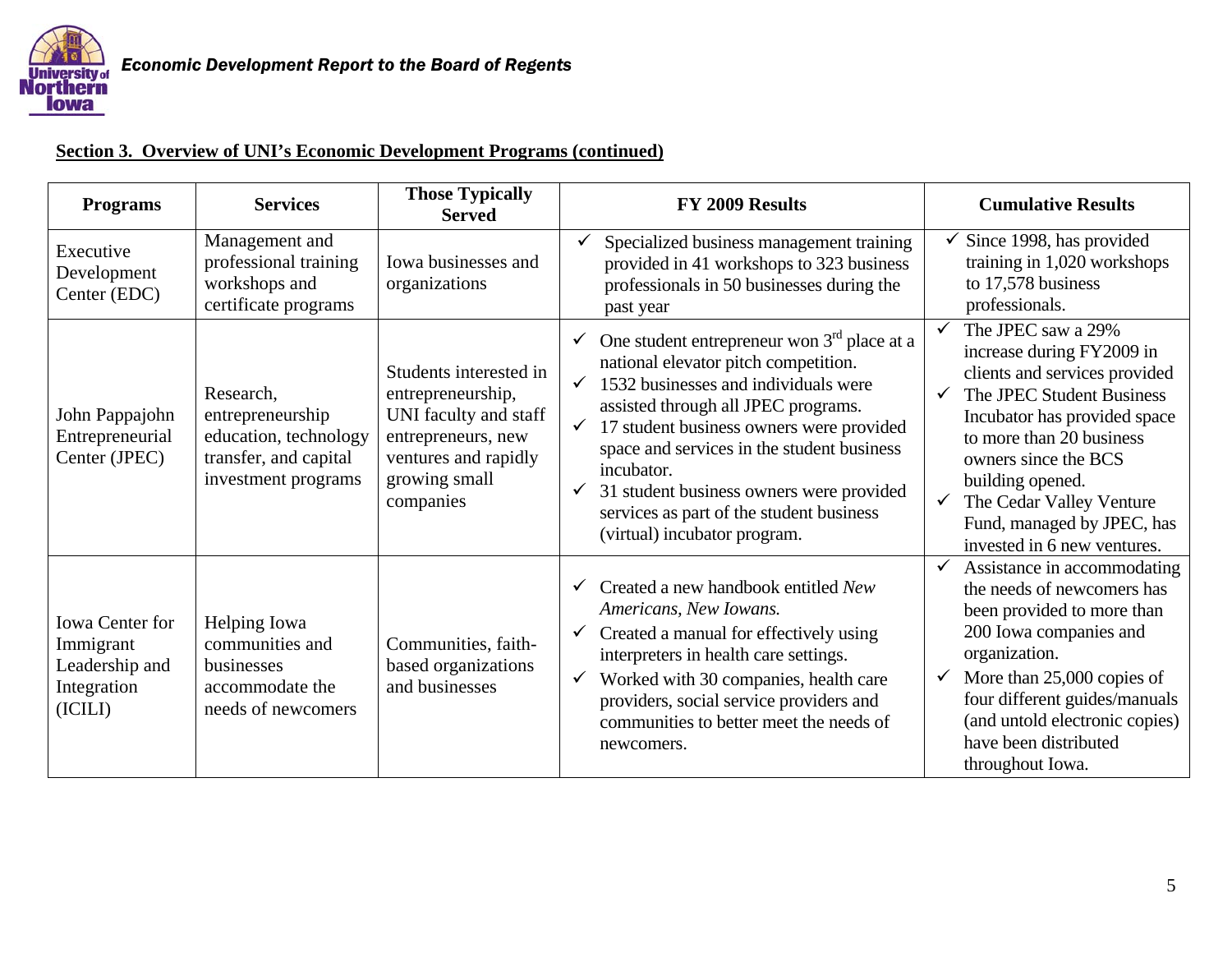

| <b>Programs</b>                                                                                                | <b>Services</b>                                                                                                                                                | <b>Those Typically</b><br><b>Served</b>                                                                               | FY 2009 Results                                                                                                                                                                                                                                                                                                                                                                                                                                                                                                                                                                                                                                                                  | <b>Cumulative Results</b>                                                                                                                                                                                                                                                                                                      |
|----------------------------------------------------------------------------------------------------------------|----------------------------------------------------------------------------------------------------------------------------------------------------------------|-----------------------------------------------------------------------------------------------------------------------|----------------------------------------------------------------------------------------------------------------------------------------------------------------------------------------------------------------------------------------------------------------------------------------------------------------------------------------------------------------------------------------------------------------------------------------------------------------------------------------------------------------------------------------------------------------------------------------------------------------------------------------------------------------------------------|--------------------------------------------------------------------------------------------------------------------------------------------------------------------------------------------------------------------------------------------------------------------------------------------------------------------------------|
| <b>UNI Regional</b><br><b>Business Center/</b><br><b>Small Business</b><br>Development<br>Center<br>(RBC/SBDC) | Rural/ Urban<br>Entrepreneurship<br>development, online<br>entrepreneurship<br>resources, business<br>consulting, business<br>training, business<br>incubation | Small and medium<br>sized businesses,<br>entrepreneurs,<br>entrepreneurial<br>service providers,<br>community leaders | $\checkmark$ New online community launched in May.<br>911 entrepreneurs participated in one of 64<br>free interactive Webinars online.<br>Second annual statewide conference<br>hosted 251 participants in Coralville.<br>MyEntre.Net entrepreneurs reported 94<br>new or expanded businesses, creating 177<br>jobs and \$18,449,000 in new commercial<br>equity investment.<br>The 4 <sup>th</sup> Street Incubator served many<br>disaster-affected business owners.<br>Innovation Incubator served six early stage<br>firms; graduated first tenant.<br>872 Iowans attended a regional EntreBash!<br>274 clients served by UNI SBDC with<br>technical assistance or training. | 3,024 registered in new<br>✓<br>online community at<br>www.myentre.net<br>46 companies have graduated<br>$\checkmark$<br>from the UNI RBC<br>incubation programs to date.<br>They have collectively<br>created 88 new FTE jobs and<br>leveraged $$4,027,000$ in new<br>commercial/equity<br>investment in the Cedar<br>Valley. |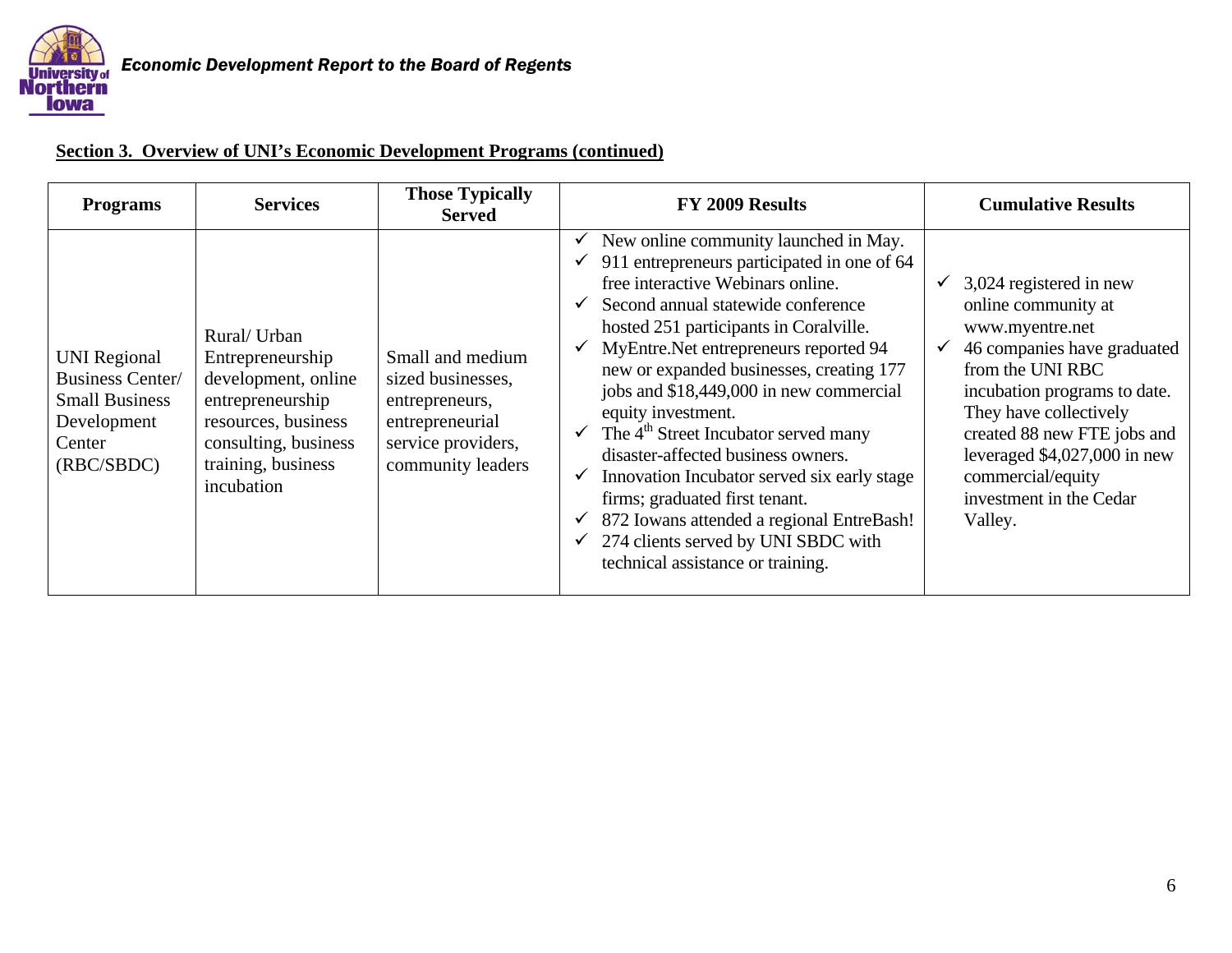

| <b>Programs</b>                                                  | <b>Services</b>                                                                                                                  | <b>Those Typically</b><br><b>Served</b>                                                                                                      | FY 2009 Results                                                                                                                                                                                                                                                                                                                                                                                                                                                                                                         | <b>Cumulative Results</b>                                                                                                                                                                                                                                                                                                                            |
|------------------------------------------------------------------|----------------------------------------------------------------------------------------------------------------------------------|----------------------------------------------------------------------------------------------------------------------------------------------|-------------------------------------------------------------------------------------------------------------------------------------------------------------------------------------------------------------------------------------------------------------------------------------------------------------------------------------------------------------------------------------------------------------------------------------------------------------------------------------------------------------------------|------------------------------------------------------------------------------------------------------------------------------------------------------------------------------------------------------------------------------------------------------------------------------------------------------------------------------------------------------|
| <b>Tallgrass Prairie</b><br>Center (TPC)                         | Research, techniques,<br>education and source-<br>identified seed for<br>restoration and<br>preservation of native<br>vegetation | Iowa counties, state<br>and federal agencies,<br>commercial native<br>seed producers, the<br>community,<br>educators, students<br>and others | Roadside vegetation research for<br>restoring right-of-ways was provided to<br>the Iowa Department of Transportation<br>and native seeds distributed to 50<br>counties in Iowa.<br>Replanted prairie after 2008 flood to<br>determine prairie species mix for optimal<br>biomass electrical generation.<br>Manuscript to U of I press: Tallgrass<br>Prairie Center's Guide to Prairie<br>Restoration in the Upper Midwest<br>Completed roadside research projects.                                                      | More than 15,000 acres of<br>roadway right-of-way have<br>been restored to native<br>vegetation.<br>Increased public knowledge<br>✓<br>regarding prairie<br>Provided information for<br>Iowa DOT to change<br>seeding regulations.                                                                                                                   |
| Center for<br>Energy and<br>Environmental<br>Education<br>(CEEE) | Innovative<br>educational and<br>technical advice<br>related to energy,<br>environment and<br>community-based<br>agriculture     | Iowa classrooms,<br>teachers, farmers,<br>businesses, state<br>agencies and citizens                                                         | Energy efficiency, environmental<br>education assistance, and local economic<br>development assistance was provided to<br>316 educational institutions, farmers, and<br>food vendors in 168 different communities<br>and 38 counties.<br>Education programs reached roughly<br>9,800 K-12 students, and over 1,100 K-12<br>teachers.<br>But Fresh, Buy Local participating<br>restaurants and institutional buyers in the<br>Black Hawk County area spent \$2.2<br>million on locally grown foods, a growth<br>of 250%. | Since 1998, energy and<br>environmental education<br>programs in 72 counties<br>have reached over 80,000 K-<br>12 students, and 4,580 K-12<br>teachers.<br>Since 1998, Buy Fresh/Buy<br>Local program has facilitated<br>purchase of \$5.8 million<br>worth of meat and produce<br>from hundreds of area<br>farmers by food vending<br>institutions. |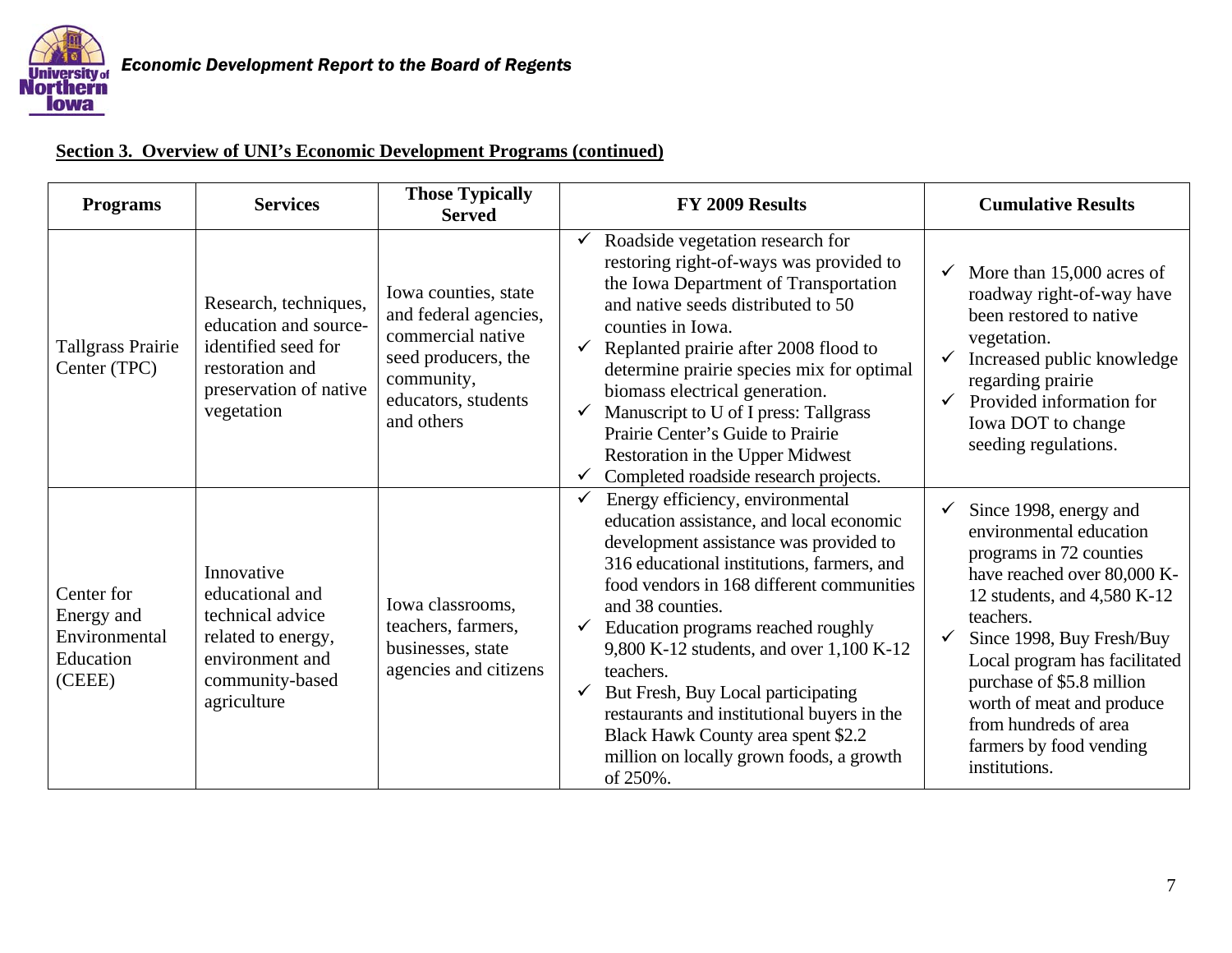

| <b>Programs</b>                                                                                                            | <b>Services</b>                                                                                     | <b>Those Typically</b><br><b>Served</b>                                                                        | FY 2009 Results                                                                                                                                                                                                                                                                                                                                                                                                                                  | <b>Cumulative Results</b>                                                                                                                                                                                                                                                       |
|----------------------------------------------------------------------------------------------------------------------------|-----------------------------------------------------------------------------------------------------|----------------------------------------------------------------------------------------------------------------|--------------------------------------------------------------------------------------------------------------------------------------------------------------------------------------------------------------------------------------------------------------------------------------------------------------------------------------------------------------------------------------------------------------------------------------------------|---------------------------------------------------------------------------------------------------------------------------------------------------------------------------------------------------------------------------------------------------------------------------------|
| Recycling and<br>Reuse<br>Technology<br><b>Transfer Center</b><br>(RRTTC)                                                  | Recycling and by-<br>products research,<br>education and<br>outreach                                | Serving Iowa<br>businesses the<br>recycling industry<br>and Iowa citizens.                                     | Research project funding and outreach<br>services related to recycling and reuse<br>were provided to 47 companies and<br>organizations.                                                                                                                                                                                                                                                                                                          | 42 RRTTC-funded research<br>$\checkmark$<br>projects and over 170 reports<br>and publications available.<br>Outreach and services<br>provided to more than 8,185<br>individuals this year,<br>including business/industry,<br>K-12 students and teachers,<br>and Iowa citizens. |
| <b>Metal Castings</b><br>Center (MCC)<br>and Center for<br>Advanced<br><b>Biobased</b><br><b>Foundry Binders</b><br>(CABB) | Metal casting<br>technologies, applied<br>research, testing and<br>training                         | Iowa casting users,<br>foundries and<br>foundry suppliers                                                      | Maintained active contracts with 24<br>companies, provided outreach projects to<br>2 Iowa foundries and technical assistance<br>to 30 additional foundries.<br>Conducted DOE-sponsored research into<br>bio-based foundry binders $-2$ patents<br>submitted.<br>Sponsored commercialization of bio-based<br>foundry binders<br>Collaborated with University of Iowa and<br>Iowa State University on Department of<br>Defense-sponsored research. | More than 50 industry-<br>$\checkmark$<br>funded research projects<br>have been completed to date.                                                                                                                                                                              |
| Sustainable<br>Tourism and<br>Environment<br>Program (STEP)<br>and Recreation<br>Research and<br>Service (R2S)             | Sustainable tourism<br>planning and policy<br>assistance and<br>recreation research<br>and programs | Businesses,<br>government and non-<br>government<br>organizations, special<br>interest and<br>community groups | Technical assistance was provided to 1<br>county resource agency and 1 multi-<br>county regional sustainable tourism<br>project. Provided training for 1 state<br>association. Provided youth programs in<br>rural areas.                                                                                                                                                                                                                        | Market research feasibility<br>and economic impact<br>studies have been provided<br>to more than 40 counties or<br>communities.                                                                                                                                                 |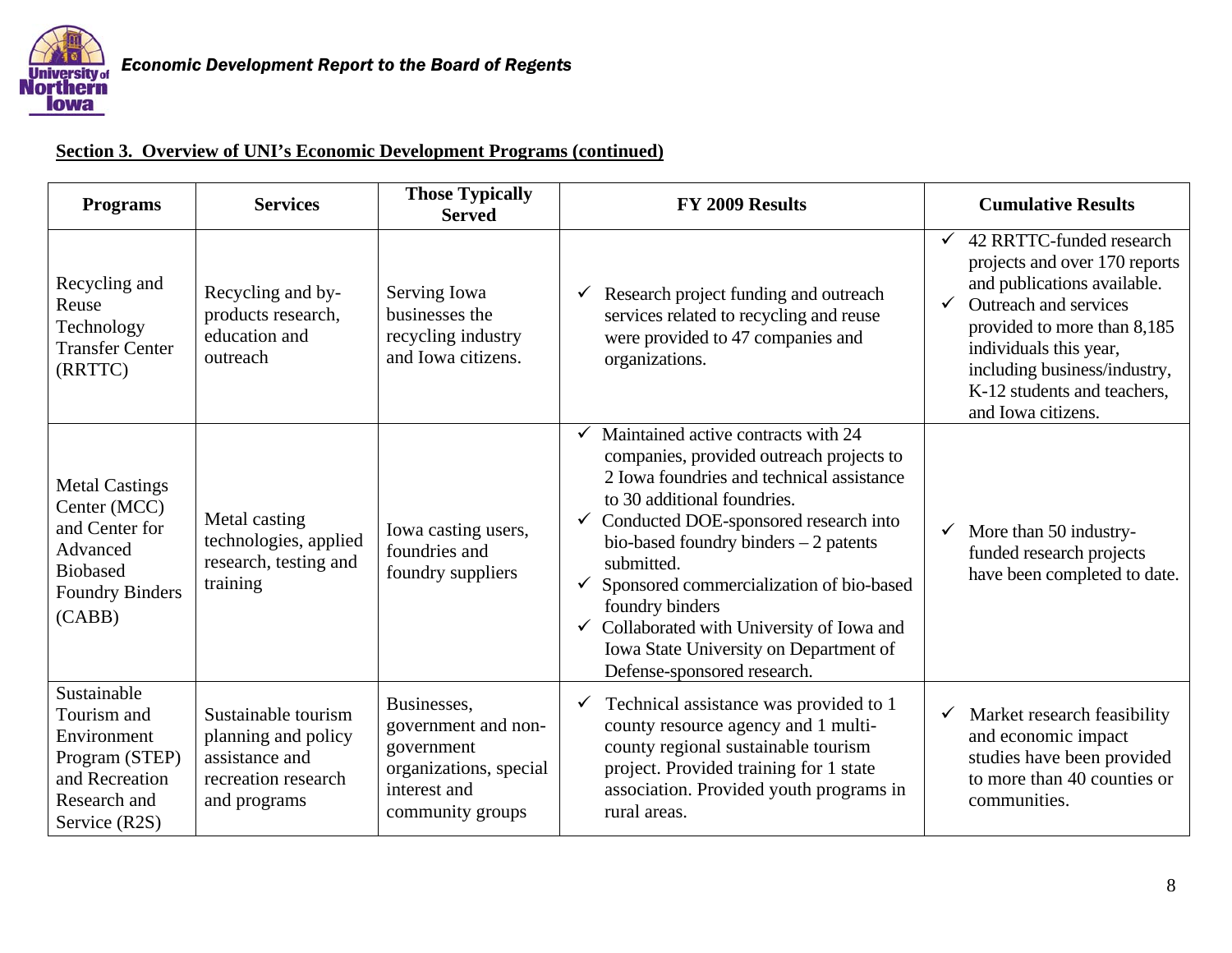

| <b>Programs</b>                                                                                  | <b>Services</b>                                                                                                                       | <b>Those Typically</b><br><b>Served</b>                                     | FY 2009 Results                                                                                                                                                                                                                                                                                                                                                                                                | <b>Cumulative Results</b>                                                                                                                                                  |
|--------------------------------------------------------------------------------------------------|---------------------------------------------------------------------------------------------------------------------------------------|-----------------------------------------------------------------------------|----------------------------------------------------------------------------------------------------------------------------------------------------------------------------------------------------------------------------------------------------------------------------------------------------------------------------------------------------------------------------------------------------------------|----------------------------------------------------------------------------------------------------------------------------------------------------------------------------|
| <b>Materials</b><br>Innovation<br>Service (MIS)                                                  | Mechanical, physical<br>and chemical tests of<br>metals, polymers and<br>cementitious<br>materials                                    | Serving Iowa<br>manufacturers and<br>suppliers                              | Technical assistance provided to more<br>than 160 individuals and testing contracts<br>from five companies.                                                                                                                                                                                                                                                                                                    | Over $1,870$ hours of testing<br>$\checkmark$<br>provided since the beginning<br>of the program.                                                                           |
| Geoinformatics<br>Training,<br>Research,<br>Education and<br><b>Extension Center</b><br>GeoTREE) | Geospatial<br>technologies,<br>education, research,<br>and outreach<br>activities for federal,<br>state, local and tribal<br>agencies | Federal, state, local<br>and tribal (FSLT)<br>government agencies<br>(NASA) | 7 educational workshops held with 251<br>✔<br>attendees.<br>Worked with DNR and Public Health to<br>apply geospatial data to solve problems.<br>Working with Dubuque River Museum<br>for science education.<br>Working with Cedar Falls Utilities on<br>✓<br>identifying areas most in need of energy<br>conservation and efficiency assistance.<br>Provided training on agent-based<br>modeling for flooding. | GeoTREE has provided 19<br>$\checkmark$<br>training and educational<br>workshops for approximately<br>560 federal, state, local and<br>tribal government staff<br>members. |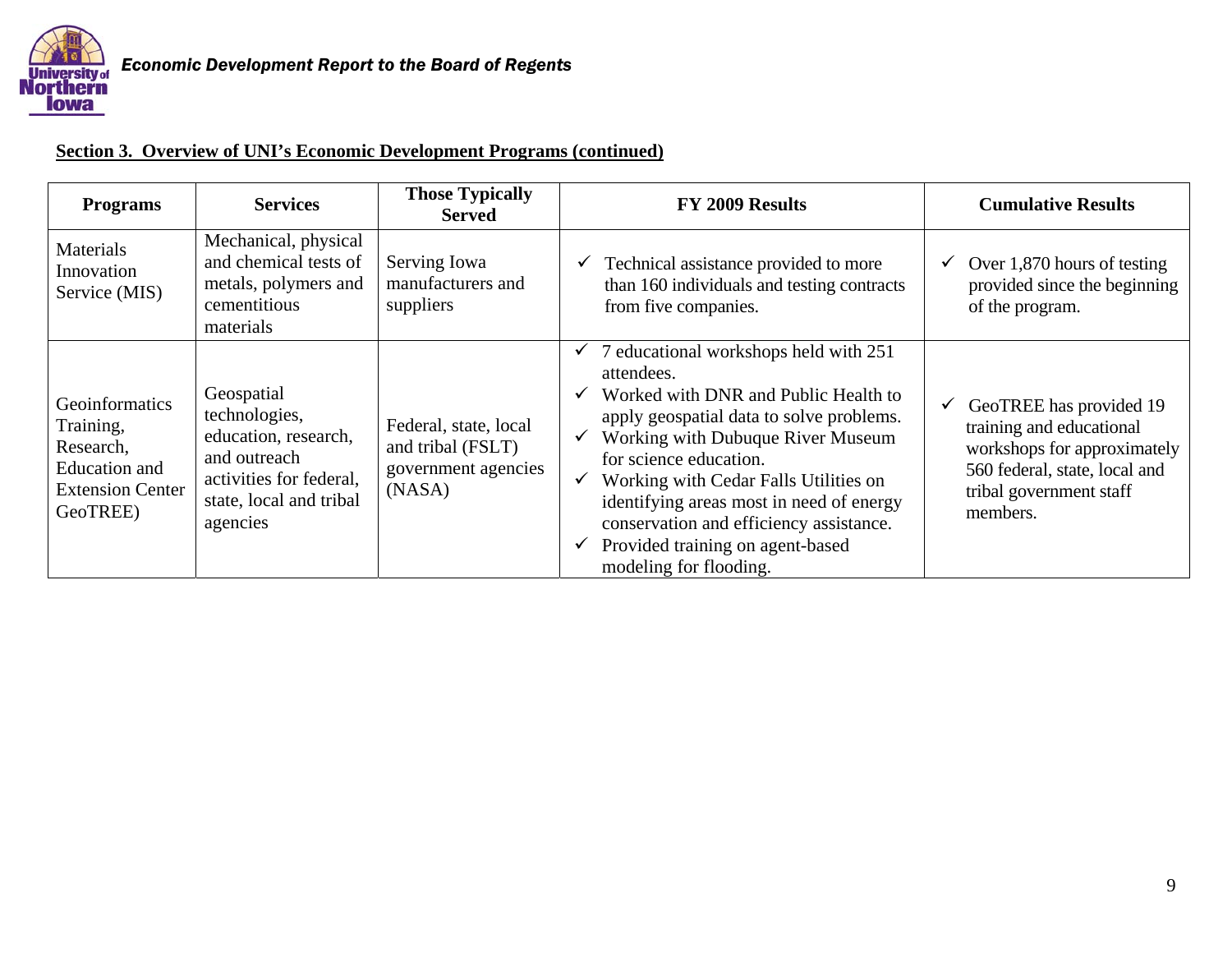

# **Section 4: Grow Iowa Values Funding Project**

See attached spreadsheet highlighting outcomes from UNI's Grow Iowa Values Fund projects in 2009 (presented at the August 2009 Board of Regents meeting).

### **Section 5: Battelle Projects**

See attached spreadsheet highlighting outcomes from UNI's Battelle projects in 2009 (presented at the August 2009 Board of Regents meeting).

### **Section 6: Collaboration for Economic Development**

Examples of UNI's collaboration with state government, federal agencies and other Regent institutions are outlined by category below, by subject area:

# *Energy and Environment*

**Recycling & Reuse Technology Transfer Center (RRTTC) and Educational Partners**  The RRTTC worked with Lincoln Elementary school in Cedar Falls to bring the Environmental Education program, Get Your Green On, to more than 460 K-6 students through the course of the school year. This program also included members from UNI Tallgrass Prairie, Cedar Falls Utilities, Waste Trac, and City Carton Recycling. The RRTTC also worked with the CEEE, CFU, St. Vincent de Paul, Goodwill, University Book & Supply, Duee's Pawn Shop and the UNI Physical Plant to help bring about the fist annual "Panther Pick-Up" to help reduce useable items and recyclable metal materials from going into the landfill.

### **Iowa Waste Reduction Center (IWRC), Iowa Dept. of Natural Resources and the Iowa Dept. of Economic Development**

The Iowa Air Emissions Assistance Program (IAEAP, a program of the IWRC), the Iowa Department of Natural Resources (DNR) and the Iowa Department of Economic Development (IDED) have formed a working group to evaluate and determine the best ways to assist Iowa businesses with the new Area Source Rules. The group determined that the Surface Coating rule (a specific Area Source Rule) posed a significant potential impact on Iowa small businesses. In conjunction with the DNR, the IWRC delivered 18 presentations to 597 individuals across the state regarding this new rule.

### **Strategic Marketing Services (SMS) and the Iowa Office of Energy Independence**

SMS worked with the Iowa Power Fund and Office of Energy Independence to conduct a comprehensive statewide residential energy survey, gathering data on Iowans' knowledge, beliefs, attitudes, and levels of concern, use, affordability, and behaviors as they relate to energy issues. A comprehensive report was issued detailing the findings of this research.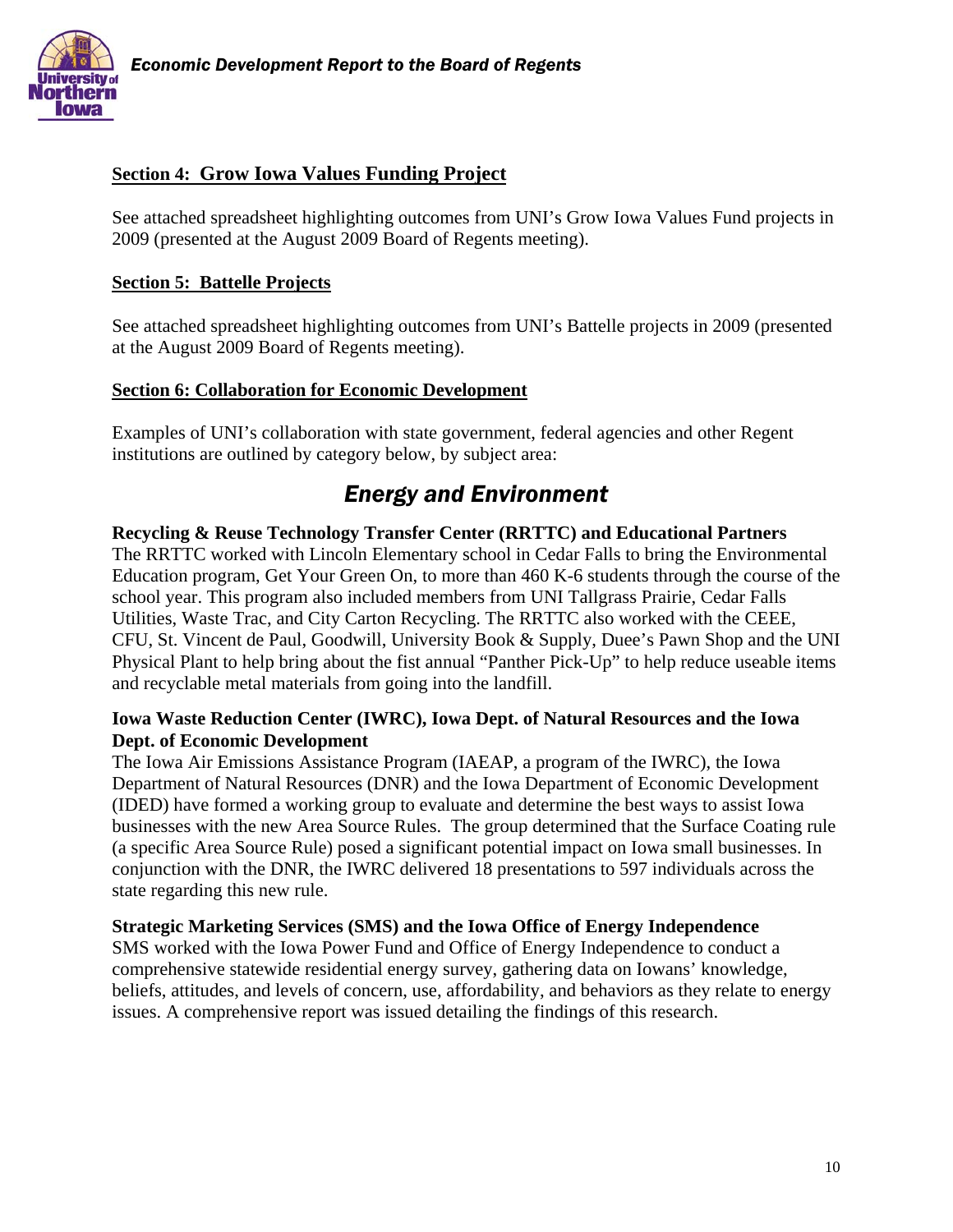

### **GeoInformatics Training, Research, Education, and Extension (GeoTREE) Center, the Iowa Dept. of Natural Resources and the Iowa Dept. of Transportation**

GeoTREE continues its collaboration with the Iowa Department of Natural Resources and the Iowa Department of Transportation, and have developed a web portal to disseminate optical remote sensing data for the entire state. This team is also working with other federal, state, local and tribal agencies in Iowa on a variety of other research, education and outreach activities utilizing remote sensing data.

# *Public Health*

# **GeoTREE and the National Geospatial**-**Intelligence Agency (NGA)**

Mosquito-borne diseases such as the West Nile virus (WNV), malaria, dengue fever, and Rift Valley, fever cause tremendous suffering throughout the world. All of these diseases are intrinsically linked to environmental, climatic, demographic, and hydrological conditions. Considerable research into each of these diseases has been carried out and disease/location specific warning systems have been developed and applied. The purpose of this collaboration is the development of an adaptive multi-scale predictive framework for mosquito-borne diseases (termed FPModeler) that will provide functionality for near real-time forecasting of conditions likely to lead to the proliferation of mosquito-borne diseases.

### **The Iowa Center for Immigrant Leadership and Integration, Iowa Dept. of Public Health and the Iowa Center on Health Disparities**

The Iowa Center for Immigrant Leadership and Integration (ICILI) worked with the Iowa Center on Health Disparities and the Iowa Department of Public Health to develop advertising materials to encourage more African Americans to be tested for colorectal cancer. This marketing research involved focus groups with African American adults in Waterloo, Iowa.

# *Entrepreneurship and Local Development*

**Institute for Decision Making (IDM), Iowa Area Development Group and Delta Dental**  IDM and the Iowa Area Development Group (IADG) established a partnership with Delta Dental focusing on the establishment of a new initiative to help locate dentists in rural Iowa. The program is called the Iowa Rural Dental Health initiative and it is underway to "FIND" new dentists for rural Iowa communities. FIND stands for "Fulfilling Iowa's Need for Dentists." Other "FIND" partners included Iowa Department of Public Health Oral Health and the Office of Iowa Practice Opportunities at the University of Iowa, College of Dentistry.

### **Regional Business Center and Iowa State University**

In 2009, the RBC partnered with the Iowa Microloan Program, a project of Iowa State University Extension to provide small Iowa firms access to a new microloan fund. Through MyEntre.Net's online community, applicants from anywhere in the state can now access the technical assistance and funding available through this innovative new loan program.

### **Regional Business Center (RBC) and Statewide Service Providers**

The UNI RBC collaborates with 12 statewide partners to plan and implement an annual conference for Iowa small business owners called EntreFest! This two day conference is tailored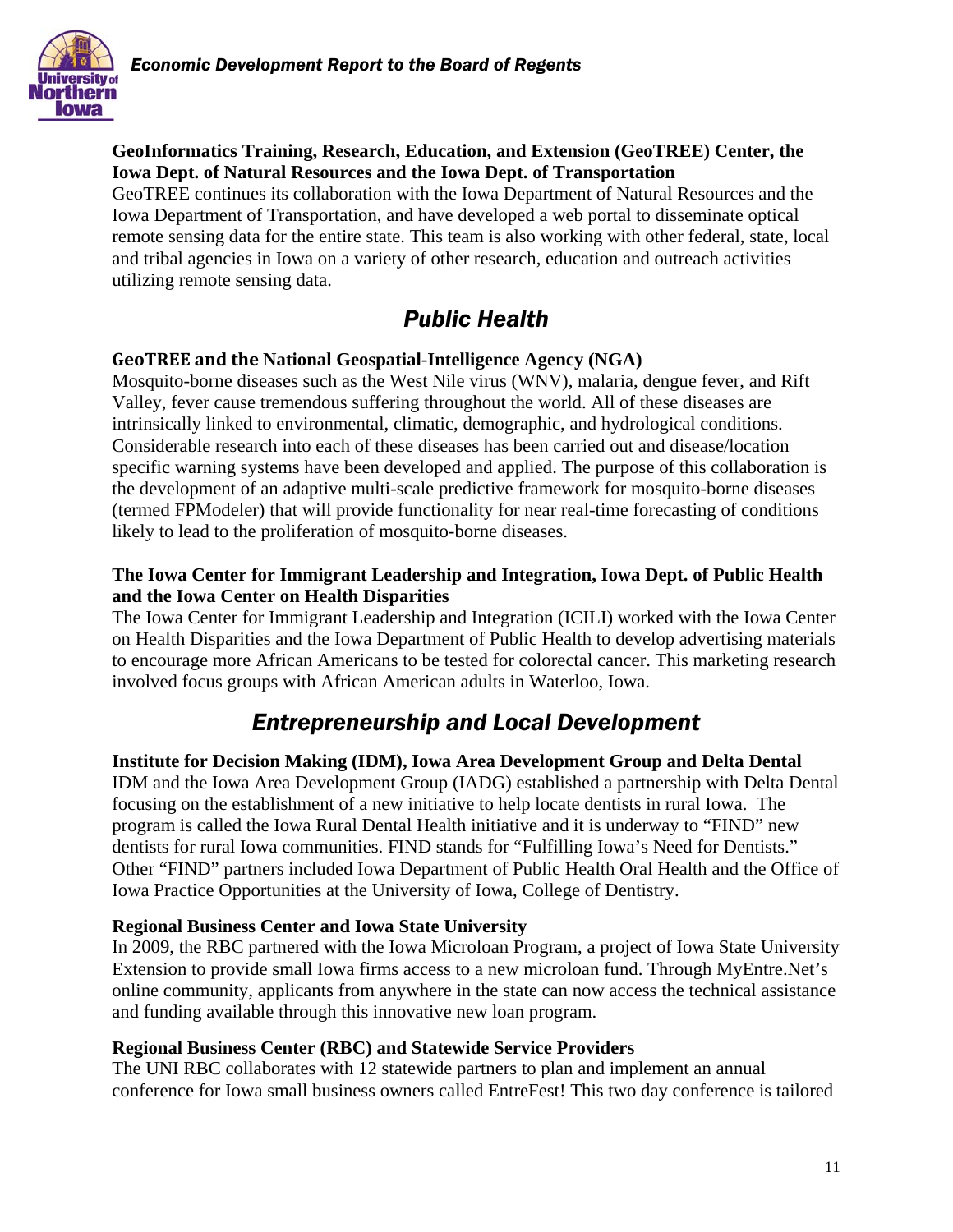

to the unique needs of Iowa's smallest ventures. Collaborators included multiple private sector companies and the following public entities: Iowa State University, University of Iowa, Iowa Area Development Group, Community Vitality Center, Farm Bureau, Iowa Small Business Development Centers, Alliant Energy, Black Hills Energy and the Iowa Bankers Association.

# *Bioeconomy*

**Tallgrass Prairie Center, Cedar Falls Utilities and the Iowa Crop Improvement Association** 

The Tallgrass Prairie Center (TPC) has developed a relationship with Cedar Falls Utilities (CFU) to determine the maximum energy production potential from prairie biomass. CFU will burn the biomass in their stoker furnace to evaluate the materials. Unfortunately, the June 2008 flood has set the project back one year. TPC is also working with the Iowa Crop Improvement Association to develop a consortium of native seed producers, native plant growers, nurseries, Iowa DNR, Iowa DOT, Iowa NRCS and private individuals to market native plants.

### **National Ag-Based Lubricants (NABL) Center and Iowa State University**

UNI's NABL Center is collaborating with faculty and graduate research assistants at Iowa State University (ISU) to identify and evaluate the correlation between various free fatty acids in vegetable oil and resulting properties of those vegetable oils in lubricant applications. This ongoing research will provide targets for ISU plant researchers and improved functionality the NABL Center's lubricant formulations.

# *Advanced Manufacturing*

# **Metal Casting Center (MCC), Northern Illinois University, Quad Cities Manufacturing Laboratory and Rock Island Arsenal**

The MCC is currently collaborating with these partners to develop a center for excellence in titanium casting technologies. Projects include the development of advanced technology to replace heavy conventional castings with high-performance titanium castings. The resulting technology will be available to Rock Island Arsenal and also licensable by commercial companies throughout the Midwest.

### **Metal Casting Center (MCC), Iowa State University, University of Iowa and the Steel Founders Society of America**

The MCC has an ongoing research partnership with professors at Iowa State University, the University of Iowa and the Steel Founders Society of America. This group is investigating advanced manufacturing methods for high-performance steel castings, in support of several key defense systems for the United States Military Service.

# **Metal Casting Center (MCC) and Iowa State University**

The MCC has also been working with Iowa State University in an effort to develop lightweight steels for use in the wind generation industry. This project is part of the Iowa Wind Energy Alliance, a major partnership that includes roughly 13 institutional partners (including UNI).

# **Section 7: Client and Project Summary**

See attached spreadsheet of UNI's clients served in 2009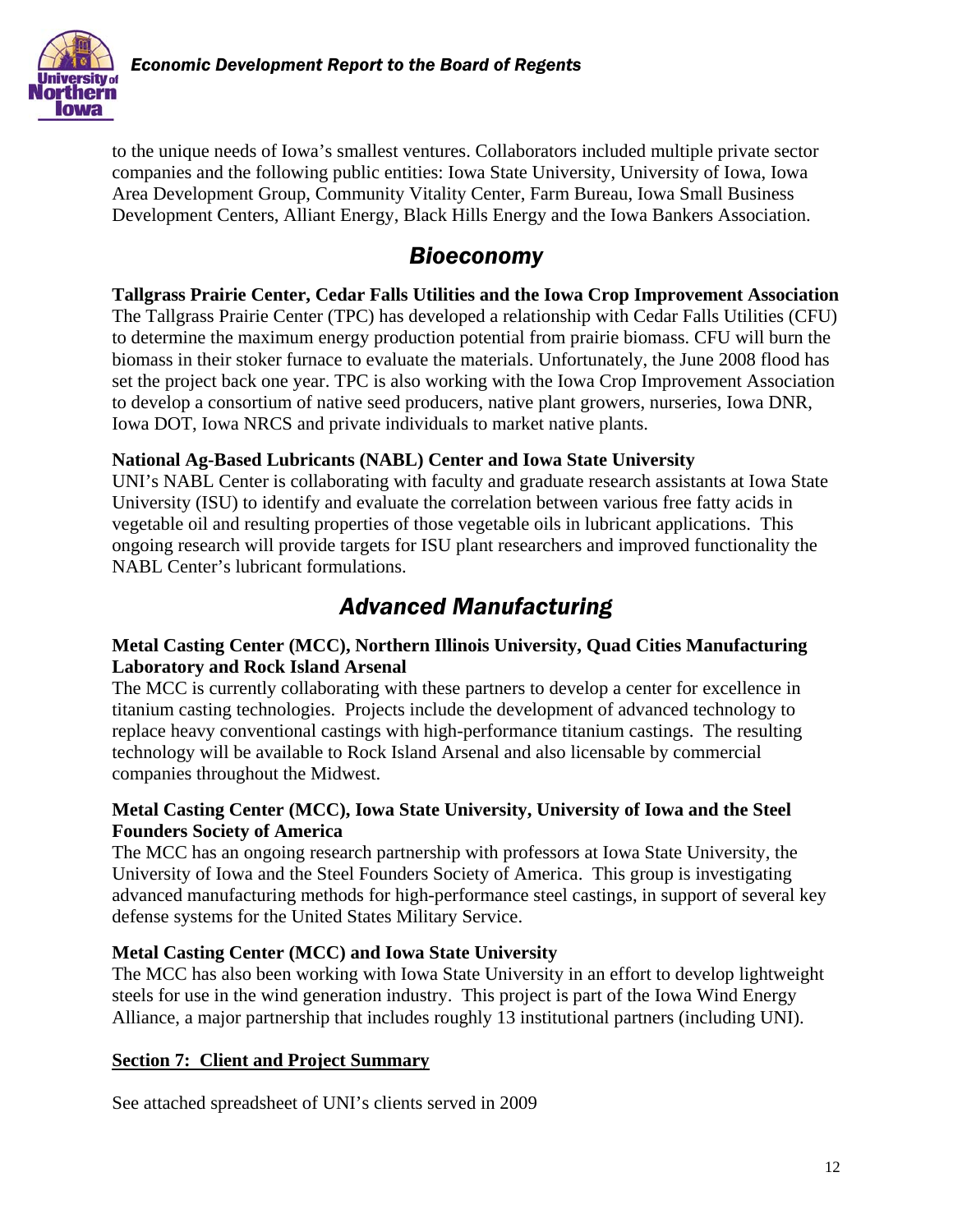### **7. Client and Project Summary** University of Northern Iowa

Service to IowaFiscal Year 2009

### **Key to Acronyms**

**JPEC** - John Pappajohn Entrepreneurial Center<br> **R2S** - Recreation Research and Service **GeoTREE -** GeoInformatics Training, Research, Education, and Extension **IWRC** - Iowa Waste Reduction Center **CEEE** - Center for Energy and Environemtnal Education **EDC** - Executive Development Center **ICILI** - Iowa Center for Immigrant Leadership and Integration **IDM** - Institute for Decision Making

**MCC** - Metal Casting Center

 **MIS** - Materials Innovation Services **STEP** - Sustainable Tourism and the Environment Program **NABL** - National Ag-Based Industrial Lubricants **RBC/SBDC** - Regional Business Center/Small Business Development **RRTTC** - Recycling and Reuse Technology Transfer Center **SMS** - Strategic Marketing Services

**TPC -** Tallgrass Prairie Center

| <b>Community or Business</b>       | <b>County</b>     | <b>State</b> | <b>Industry</b>                | <b>Counseling Provided</b>          | Program     |
|------------------------------------|-------------------|--------------|--------------------------------|-------------------------------------|-------------|
| <b>Winter Solstice Conference</b>  | Appanoose         | IA           | <b>Educational</b> association | <b>EE</b> Training                  | <b>CEEE</b> |
| Audubon Elementary School          | Audubon           | IA           | K-12 School                    | <b>Energy Poster Contest</b>        | <b>CEEE</b> |
| Campus Reuse mtg                   | <b>Black Hawk</b> | IA           | <b>University Group</b>        | Waste Outreach                      | <b>CEEE</b> |
| Campus Reuse mtg                   | <b>Black Hawk</b> | IA           | Solid waste                    | <b>Waste Outreach</b>               | <b>CEEE</b> |
| <b>Cedar Falls</b>                 | <b>Black Hawk</b> | IA           | School                         | <b>Energy Education</b>             | <b>CEEE</b> |
| <b>Cedar Falls</b>                 | <b>Black Hawk</b> | IA           | School                         | <b>Energy Education</b>             | <b>CEEE</b> |
| <b>Cedar Falls</b>                 | <b>Black Hawk</b> | IA           | School                         | <b>Energy Education</b>             | <b>CEEE</b> |
| Cedar Falls                        | <b>Black Hawk</b> | IA           | School                         | <b>Energy Education</b>             | <b>CEEE</b> |
| <b>Cedar Falls</b>                 | <b>Black Hawk</b> | IA           | School                         | <b>Energy Education</b>             | <b>CEEE</b> |
| Cedar Falls                        | <b>Black Hawk</b> | IA           | School                         | <b>Energy Education</b>             | <b>CEEE</b> |
| <b>Cedar Falls</b>                 | <b>Black Hawk</b> | IA           | School                         | <b>Energy Education</b>             | <b>CEEE</b> |
| Cedar Falls                        | <b>Black Hawk</b> | IA           | School                         | <b>Energy Education</b>             | <b>CEEE</b> |
| <b>Cedar Falls</b>                 | <b>Black Hawk</b> | IA           | School                         | <b>Energy Education</b>             | <b>CEEE</b> |
| <b>Community Reading</b>           | <b>Black Hawk</b> | IA           | Community Group                | <b>EE</b> Outreach                  | <b>CEEE</b> |
| <b>Community Reading</b>           | <b>Black Hawk</b> | IA           | Community Group                | <b>EE</b> Outreach                  | <b>CEEE</b> |
| Community Reading                  | <b>Black Hawk</b> | IA           | Community Group                | <b>EE</b> Outreach                  | <b>CEEE</b> |
| <b>Community Reading</b>           | <b>Black Hawk</b> | IA           | Community Group                | <b>EE</b> Outreach                  | <b>CEEE</b> |
| <b>Community Reading</b>           | <b>Black Hawk</b> | IA           | <b>Community Group</b>         | <b>EE</b> Outreach                  | <b>CEEE</b> |
| <b>Community Reading</b>           | <b>Black Hawk</b> | IA           | Community Group                | <b>EE</b> Outreach                  | <b>CEEE</b> |
| <b>Community Reading</b>           | <b>Black Hawk</b> | IA           | <b>Community Group</b>         | <b>EE</b> Outreach                  | <b>CEEE</b> |
| <b>Community Reading</b>           | <b>Black Hawk</b> | IA           | Community Group                | <b>EE</b> Outreach                  | <b>CEEE</b> |
| <b>Community Reading</b>           | <b>Black Hawk</b> | IA           | Community Group                | <b>EE</b> Outreach                  | <b>CEEE</b> |
| <b>Community Reading</b>           | <b>Black Hawk</b> | IA           | <b>Community Group</b>         | <b>EE</b> Outreach                  | <b>CEEE</b> |
| <b>IAN Workshop</b>                | <b>Black Hawk</b> | IA           | <b>County Conservation</b>     | <b>EE</b> Training                  | <b>CEEE</b> |
| <b>IAN Workshop</b>                | <b>Black Hawk</b> | IA           | <b>County Conservation</b>     | <b>Outcomes Evaluation Training</b> | <b>CEEE</b> |
| Waterloo Schools Local Comp-Bunger | <b>Black Hawk</b> | IA           | K-12 School                    | <b>Energy Poster Contest</b>        | <b>CEEE</b> |
| <b>Irving Elementary</b>           | <b>Bremer</b>     | IA           | K-12 School                    | <b>Energy Poster Contest</b>        | <b>CEEE</b> |
| Waverly Light & Power              | Bremer            | IA           | Utility                        | <b>Energy Poster Contest</b>        | <b>CEEE</b> |
| Independence                       | Buchanan          | IA           | School                         | <b>Energy Education</b>             | <b>CEEE</b> |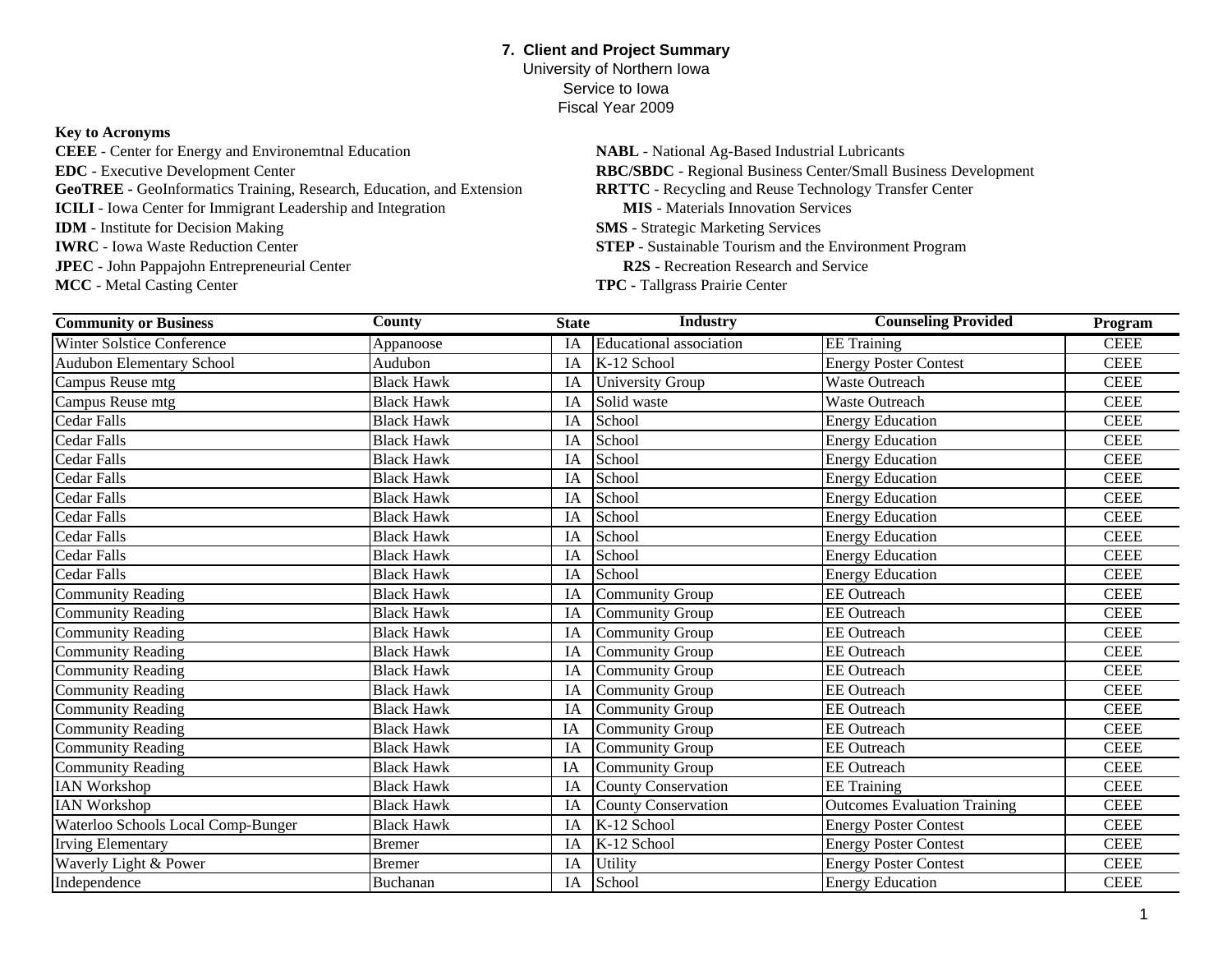University of Northern Iowa Service to Iowa Fiscal Year 2009

| <b>Community or Business</b>        | County     | <b>State</b> | <b>Industry</b>                | <b>Counseling Provided</b>        | Program     |
|-------------------------------------|------------|--------------|--------------------------------|-----------------------------------|-------------|
| St. John School                     | Buchanan   | IA           | K-12 School                    | <b>Energy Poster Contest</b>      | <b>CEEE</b> |
| Manson                              | Calhoun    | IA           | School                         | <b>Electric Vehicle Education</b> | <b>CEEE</b> |
| Pomeroy                             | Calhoun    | IA           | School                         | <b>Electric Vehicle Education</b> | <b>CEEE</b> |
| Anita Elementary School             | Cass       | IA           | $K-12$ School                  | <b>Energy Poster Contest</b>      | <b>CEEE</b> |
| Cherokee Middle School              | Cherokee   | IA           | K-12 School                    | <b>Energy Poster Contest</b>      | $\it{CEEE}$ |
| Zion Lutheran                       | Crawford   | IA           | K-12 School                    | <b>Energy Poster Contest</b>      | <b>CEEE</b> |
| Melcher-Dallas School               | Dallas     | IA           | K-12 School                    | <b>Energy Poster Contest</b>      | <b>CEEE</b> |
| Davis County Middle School          | Davis      | IA           | K-12 School                    | <b>Energy Poster Contest</b>      | <b>CEEE</b> |
| Noter Dame Elementar                | Des Moines | IA           | K-12 School                    | <b>Energy Poster Contest</b>      | <b>CEEE</b> |
| <b>Community Reading</b>            | Dubuque    | IA           | <b>Community Group</b>         | <b>EE</b> Outreach                | <b>CEEE</b> |
| Sageville School                    | Dubuque    | IA           | K-12 School                    | <b>Energy Poster Contest</b>      | <b>CEEE</b> |
| Armstrong                           | Emmet      | IA           | School                         | <b>Electric Vehicle Education</b> | <b>CEEE</b> |
| <b>Alden Elementary School</b>      | Hardin     | IA           | K-12 School                    | <b>Energy Poster Contest</b>      | <b>CEEE</b> |
| Mt. Pleasant Christian School       | Henry      | IA           | K-12 School                    | <b>Energy Poster Contest</b>      | <b>CEEE</b> |
| Salem                               | Henry      | IA           | K-12 School                    | <b>Energy Poster Contest</b>      | <b>CEEE</b> |
| Van Allen Elementary                | Henry      | IA           | K-12 School                    | <b>Energy Poster Contest</b>      | <b>CEEE</b> |
| Waco Elementary School              | Henry      | IA           | K-12 School                    | <b>Energy Poster Contest</b>      | <b>CEEE</b> |
| Winfield-Mt. Union School           | Henry      | IA           | K-12 School                    | <b>Energy Poster Contest</b>      | <b>CEEE</b> |
| Pekin Community School              | Jefferson  | IA           | K-12 School                    | <b>Energy Poster Contest</b>      | <b>CEEE</b> |
| Pence School                        | Jefferson  | IA           | K-12 School                    | <b>Energy Poster Contest</b>      | <b>CEEE</b> |
| <b>Washington Elementary School</b> | Jefferson  | IA           | K-12 School                    | <b>Energy Poster Contest</b>      | <b>CEEE</b> |
| Iowa City                           | Johnson    | IA           | School                         | <b>Electric Vehicle Education</b> | <b>CEEE</b> |
| <b>ITAG Conference</b>              | Johnson    | IA           | <b>Educational</b> association | <b>EE</b> Training                | <b>CEEE</b> |
| Lakeview Elementary                 | Johnson    | IA           | $K-12$ School                  | <b>Energy Poster Contest</b>      | <b>CEEE</b> |
| REAP CEP Bd. Mtg.                   | Johnson    | IA           | Government                     | <b>EE</b> Grant Ass't             | <b>CEEE</b> |
| <b>Olin Consolidated Schools</b>    | Jones      | IA           | K-12 School                    | <b>Energy Poster Contest</b>      | <b>CEEE</b> |
| St. John School                     | Kossuth    | IA           | K-12 School                    | <b>Energy Poster Contest</b>      | <b>CEEE</b> |
| Holy Trinity Catholic               | Lee        | IA           | K-12 School                    | <b>Energy Poster Contest</b>      | $\it{CEEE}$ |
| All Saints Elem                     | Linn       | IA           | K-12 School                    | <b>Energy Poster Contest</b>      | <b>CEEE</b> |
| <b>Bowman Woods Elem</b>            | Linn       | IA           | K-12 School                    | <b>Energy Poster Contest</b>      | <b>CEEE</b> |
| Cedar Rapids                        | Linn       | IA           | School                         | <b>Electric Vehicle Education</b> | <b>CEEE</b> |
| Cedar Rapids                        | Linn       | IA           | School                         | <b>Electric Vehicle Education</b> | <b>CEEE</b> |
| Cedar Rapids                        | Linn       | IA           | School                         | <b>Energy Education</b>           | <b>CEEE</b> |
| Cedar Rapids                        | Linn       | IA           | School                         | <b>Energy Education</b>           | <b>CEEE</b> |
| Cedar Rapids                        | Linn       | IA           | School                         | <b>Energy Education</b>           | <b>CEEE</b> |
| Cedar Rapids                        | Linn       | IA           | School                         | <b>Energy Education</b>           | <b>CEEE</b> |
| Cedar Rapids                        | Linn       | IA           | School                         | <b>Energy Education</b>           | <b>CEEE</b> |
| Cedar Rapids                        | Linn       | IA           | School                         | <b>Energy Education</b>           | <b>CEEE</b> |
| Cedar Rapids                        | Linn       | IA           | School                         | <b>Energy Education</b>           | <b>CEEE</b> |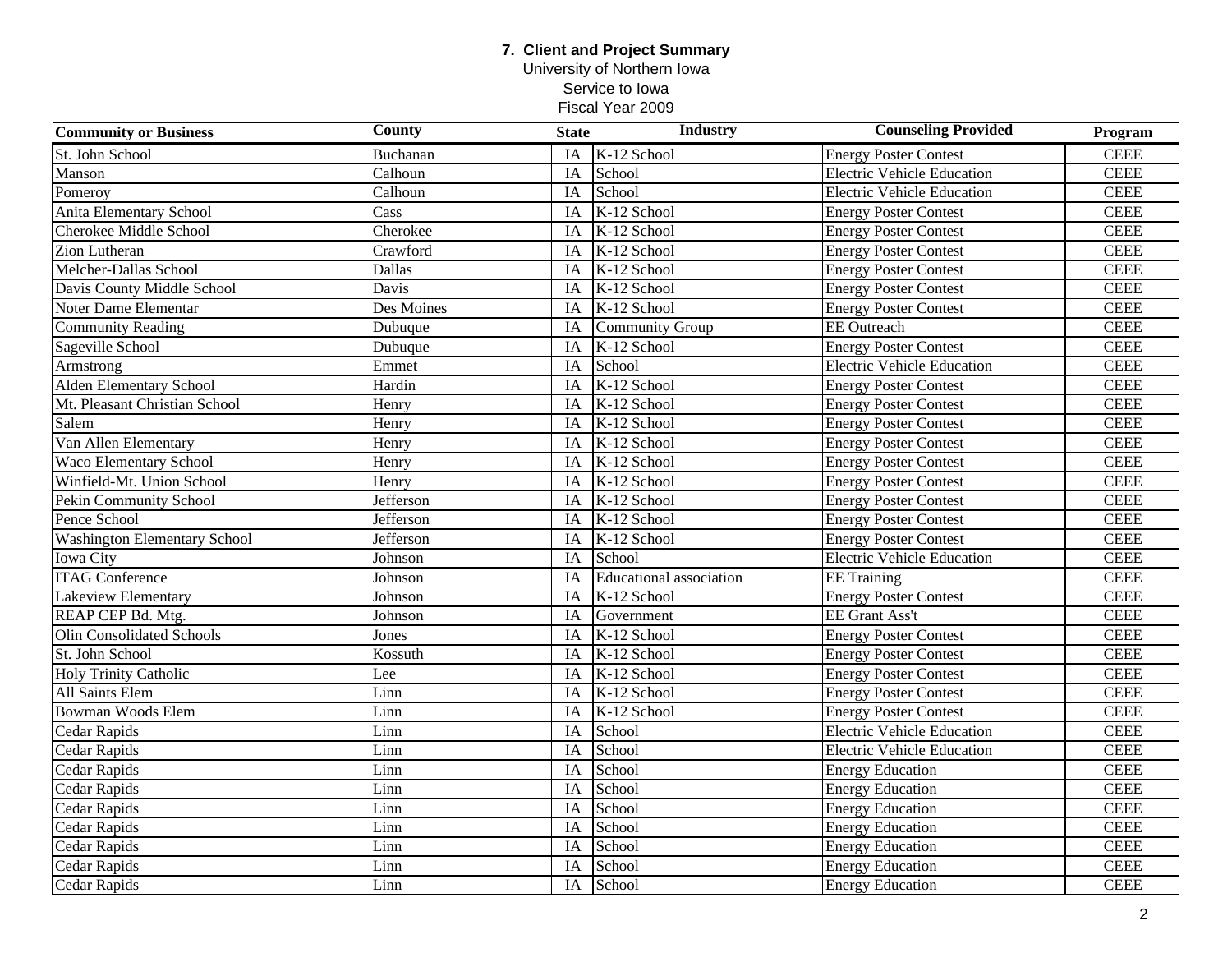University of Northern Iowa Service to Iowa Fiscal Year 2009

| <b>Community or Business</b>    | County    | <b>State</b>    | <b>Industry</b>        | <b>Counseling Provided</b>        | Program     |
|---------------------------------|-----------|-----------------|------------------------|-----------------------------------|-------------|
| <b>Cedar Rapids</b>             | Linn      | IA              | School                 | <b>Energy Education</b>           | <b>CEEE</b> |
| Cedar Rapids                    | Linn      | IA              | School                 | <b>Energy Education</b>           | <b>CEEE</b> |
| Cedar Rapids                    | Linn      | IA              | School                 | <b>Energy Education</b>           | <b>CEEE</b> |
| Cedar Rapids                    | Linn      | IA              | School                 | <b>Energy Education</b>           | <b>CEEE</b> |
| Cedar Rapids                    | Linn      | IA              | School                 | <b>Energy Education</b>           | <b>CEEE</b> |
| Cedar Rapids                    | Linn      | IA              | School                 | <b>Energy Education</b>           | <b>CEEE</b> |
| Cedar Rapids                    | Linn      | IA              | School                 | <b>Energy Education</b>           | <b>CEEE</b> |
| Cedar Rapids                    | Linn      | IA              | School                 | <b>Energy Education</b>           | <b>CEEE</b> |
| Cedar Rapids                    | Linn      | IA              | School                 | <b>Energy Education</b>           | <b>CEEE</b> |
| <b>Cedar Rapids</b>             | Linn      | IA              | School                 | <b>Energy Education</b>           | <b>CEEE</b> |
| Cedar Rapids                    | Linn      | IA              | School                 | <b>Energy Education</b>           | <b>CEEE</b> |
| Cedar Rapids                    | Linn      | IA              | School                 | <b>Energy Education</b>           | <b>CEEE</b> |
| Cedar Rapids                    | Linn      | IA              | School                 | <b>Energy Education</b>           | <b>CEEE</b> |
| Cedar Rapids                    | Linn      | IA              | School                 | <b>Energy Education</b>           | <b>CEEE</b> |
| Cedar Rapids                    | Linn      | IA              | School                 | <b>Energy Education</b>           | <b>CEEE</b> |
| Cedar Rapids                    | Linn      | IA              | School                 | <b>Energy Education</b>           | <b>CEEE</b> |
| Cedar Rapids                    | Linn      | IA              | School                 | <b>Energy Education</b>           | <b>CEEE</b> |
| Cedar Rapids                    | Linn      | IA              | School                 | <b>Energy Education</b>           | <b>CEEE</b> |
| Cedar Rapids                    | Linn      | IA              | School                 | <b>Energy Education</b>           | <b>CEEE</b> |
| Cedar Rapids                    | Linn      | IA              | School                 | <b>Energy Education</b>           | <b>CEEE</b> |
| Cedar Rapids                    | Linn      | IA              | School                 | <b>Energy Education</b>           | <b>CEEE</b> |
| Cedar Rapids                    | Linn      | IA              | School                 | <b>Energy Education</b>           | <b>CEEE</b> |
| Cedar Rapids                    | Linn      | IA              | School                 | <b>Energy Education</b>           | <b>CEEE</b> |
| <b>Cedar Rapids</b>             | Linn      | IA              | School                 | <b>Energy Education</b>           | <b>CEEE</b> |
| <b>Cedar Rapids</b>             | Linn      | $\overline{IA}$ | School                 | <b>Energy Education</b>           | <b>CEEE</b> |
| Cedar Rapids                    | Linn      | IA              | School                 | <b>Energy Education</b>           | <b>CEEE</b> |
| Central City Comm Sch           | Linn      | IA              | K-12 School            | <b>Energy Poster Contest</b>      | <b>CEEE</b> |
| <b>IRA Solid Waste Educator</b> | Linn      | IA              | Solid waste            | Waste Outreach                    | <b>CEEE</b> |
| Lakeview Elementary             | Linn      | IA              | K-12 School            | <b>Energy Poster Contest</b>      | <b>CEEE</b> |
| Knoxville                       | Marion    | IA              | School                 | <b>Energy Education</b>           | <b>CEEE</b> |
| Pella Christian Grade School    | Marion    | IA              | K-12 School            | <b>Energy Poster Contest</b>      | <b>CEEE</b> |
| Riceville Community School      | Mitchell  | IA              | K-12 School            | <b>Energy Poster Contest</b>      | <b>CEEE</b> |
| <b>Community Reading</b>        | Muscatine | IA              | <b>Community Group</b> | <b>EE</b> Outreach                | <b>CEEE</b> |
| <b>Community Reading</b>        | Muscatine | IA              | <b>Community Group</b> | <b>EE</b> Outreach                | <b>CEEE</b> |
| <b>Community Reading</b>        | Muscatine | IA              | <b>Community Group</b> | <b>EE</b> Outreach                | <b>CEEE</b> |
| <b>Community Reading</b>        | Muscatine | IA              | <b>Community Group</b> | <b>EE</b> Outreach                | <b>CEEE</b> |
| <b>Community Reading</b>        | Muscatine | IA              | <b>Community Group</b> | <b>EE</b> Outreach                | <b>CEEE</b> |
| <b>Community Reading</b>        | Muscatine | IA              | <b>Community Group</b> | <b>EE</b> Outreach                | <b>CEEE</b> |
| Muscatine                       | Muscatine | IA              | School                 | <b>Electric Vehicle Education</b> | <b>CEEE</b> |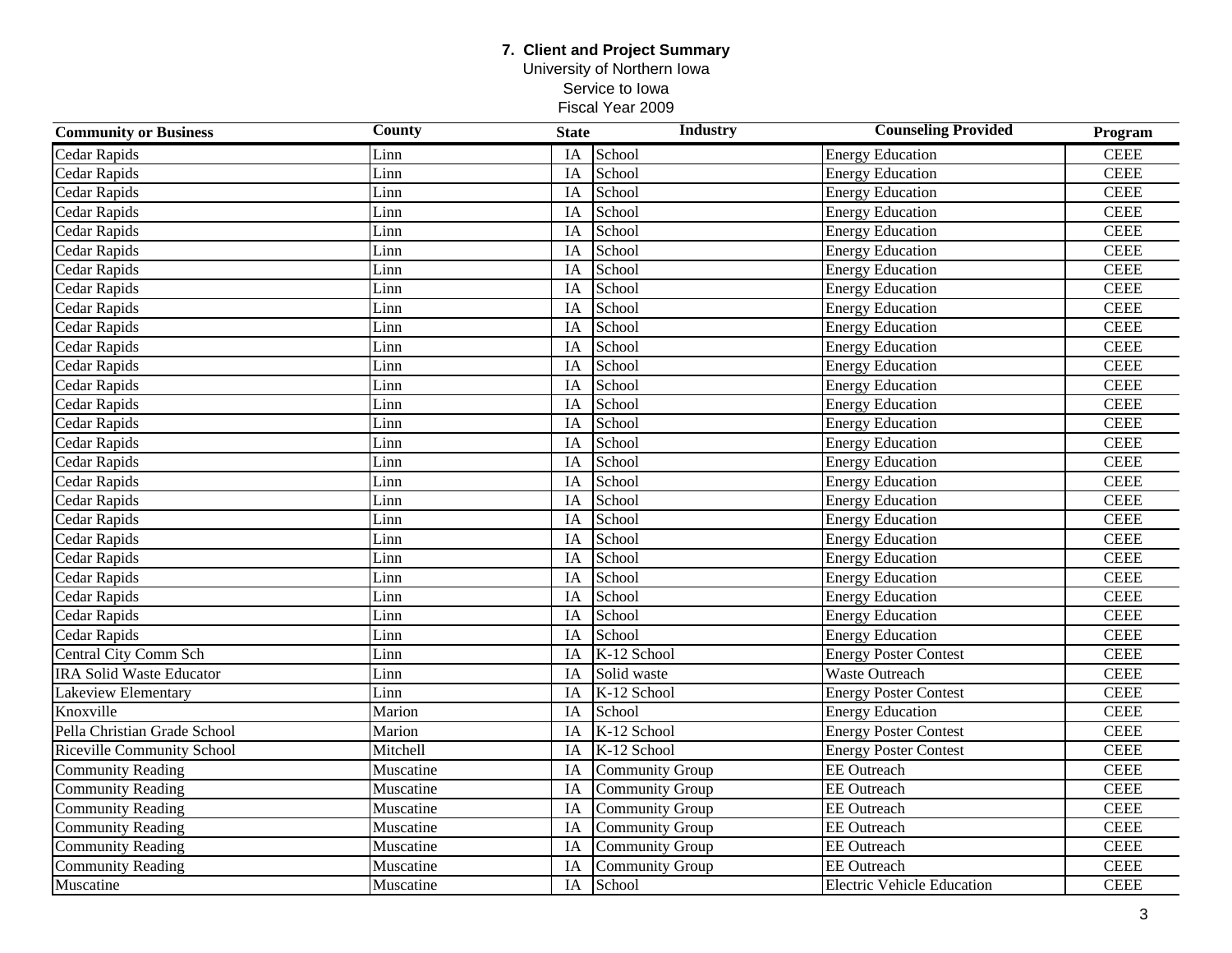University of Northern Iowa Service to Iowa

| <b>Community or Business</b>          | County    | <b>State</b>    | Industry                       | <b>Counseling Provided</b>        | Program     |
|---------------------------------------|-----------|-----------------|--------------------------------|-----------------------------------|-------------|
| <b>Muscatine Community</b>            | Muscatine | IA              | Community Group                | <b>EE</b> Outreach                | <b>CEEE</b> |
| Muscatine Power and Water             | Muscatine | IA              | K-12 School                    | <b>Energy Poster Contest</b>      | <b>CEEE</b> |
| South O'Brien Schools                 | O'Brien   | IA              | K-12 School                    | <b>Energy Poster Contest</b>      | <b>CEEE</b> |
| Ankeny                                | Polk      | IA              | School                         | <b>Energy Education</b>           | <b>CEEE</b> |
| Ankeny                                | Polk      | IA              | School                         | <b>Energy Education</b>           | <b>CEEE</b> |
| Ankeny                                | Polk      | IA              | School                         | <b>Energy Education</b>           | <b>CEEE</b> |
| Ankeny                                | Polk      | IA              | School                         | <b>Energy Education</b>           | <b>CEEE</b> |
| Ankeny                                | Polk      | IA              | School                         | <b>Energy Education</b>           | <b>CEEE</b> |
| Ankeny                                | Polk      | IA              | School                         | <b>Energy Education</b>           | <b>CEEE</b> |
| Ankeny                                | Polk      | IA              | School                         | <b>Energy Education</b>           | <b>CEEE</b> |
| Ankeny                                | Polk      | IA              | School                         | <b>Energy Education</b>           | <b>CEEE</b> |
| Ankeny                                | Polk      | IA              | School                         | <b>Energy Education</b>           | <b>CEEE</b> |
| Ankeny                                | Polk      | IA              | School                         | <b>Energy Education</b>           | <b>CEEE</b> |
| <b>Centennial Elementary</b>          | Polk      | IA              | K-12 School                    | <b>Energy Poster Contest</b>      | <b>CEEE</b> |
| <b>IAEYC</b> Conference               | Polk      | IA              | <b>Educational</b> association | <b>EE</b> Training                | <b>CEEE</b> |
| <b>IAEYC</b> Conference               | Polk      | IA              | <b>Educational</b> association | <b>EE</b> Training                | <b>CEEE</b> |
| <b>Iowa Public Television</b>         | Polk      | IA              | Educators                      | <b>EE</b> Training                | <b>CEEE</b> |
| <b>Iowa Public Television</b>         | Polk      | IA              | Educators                      | <b>EE</b> Training                | <b>CEEE</b> |
| <b>ITAG Conference</b>                | Polk      | IA              | <b>Educational</b> association | <b>EE</b> Training                | <b>CEEE</b> |
| <b>ITAG Conference</b>                | Polk      | IA              | <b>Educational</b> association | <b>EE</b> Training                | <b>CEEE</b> |
| <b>REAP CEP Bd Teleconf</b>           | Polk      | IA              | Government                     | EE Grant Ass't                    | <b>CEEE</b> |
| Science Conference                    | Polk      | $\overline{IA}$ | <b>Educational</b> association | <b>EE</b> Training                | <b>CEEE</b> |
| <b>Social Studies Confer</b>          | Polk      | IA              | <b>Educational</b> association | <b>EE</b> Training                | <b>CEEE</b> |
| <b>Social Studies Confer</b>          | Polk      | IA              | <b>Educational</b> association | $\overline{EE}$ Training          | <b>CEEE</b> |
| The Academy                           | Polk      | $\overline{IA}$ | K-12 School                    | <b>Energy Poster Contest</b>      | <b>CEEE</b> |
| Urbandale                             | Polk      | IA              | School                         | <b>Energy Education</b>           | <b>CEEE</b> |
| Urbandale                             | Polk      | IA              | School                         | <b>Energy Education</b>           | <b>CEEE</b> |
| Urbandale                             | Polk      | IA              | School                         | <b>Energy Education</b>           | <b>CEEE</b> |
| Urbandale                             | Polk      | IA              | School                         | <b>Energy Education</b>           | <b>CEEE</b> |
| Urbandale                             | Polk      | IA              | School                         | <b>Energy Education</b>           | <b>CEEE</b> |
| Urbandale                             | Polk      | IA              | School                         | <b>Energy Education</b>           | <b>CEEE</b> |
| Urbandale                             | Polk      | IA              | School                         | <b>Energy Education</b>           | <b>CEEE</b> |
| Urbandale                             | Polk      | IA              | School                         | <b>Energy Education</b>           | <b>CEEE</b> |
| Davenport                             | Scott     | IA              | School                         | <b>Electric Vehicle Education</b> | <b>CEEE</b> |
| Davenport                             | Scott     | IA              | School                         | <b>Energy Education</b>           | <b>CEEE</b> |
| Davenport and 100-ml rad              | Scott     | IA              | Educators                      | <b>EE</b> Training                | <b>CEEE</b> |
| Netherlands Reformed Christian School | Sioux     | IA              | K-12 School                    | <b>Energy Poster Contest</b>      | <b>CEEE</b> |
| Netherlands Reformed Christian School | Sioux     | IA              | K-12 School                    | <b>Energy Poster Contest</b>      | <b>CEEE</b> |
| <b>Rock Valley Community Schools</b>  | Sioux     | IA              | K-12 School                    | <b>Energy Poster Contest</b>      | <b>CEEE</b> |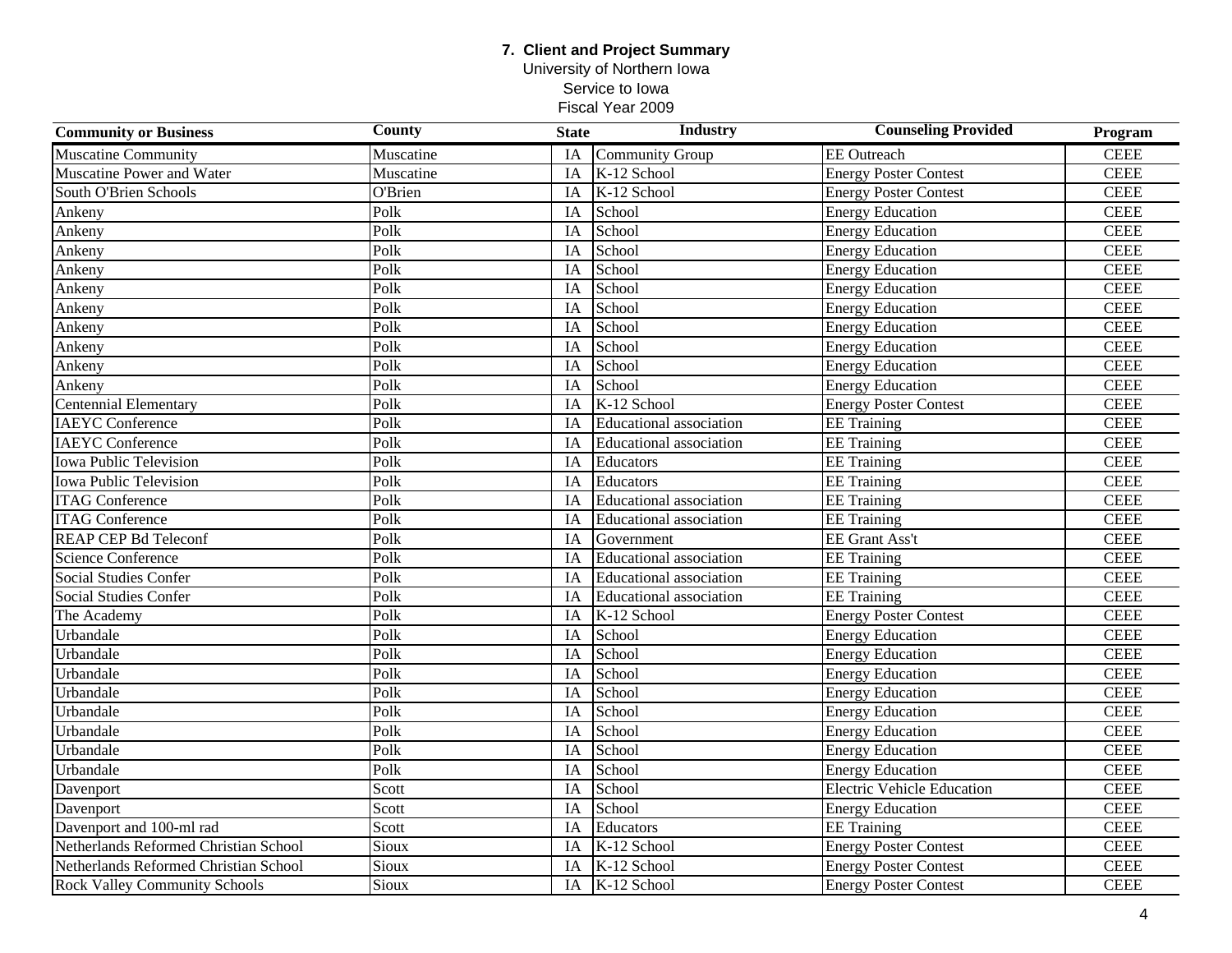University of Northern Iowa Service to Iowa Fiscal Year 2009

| <b>Community or Business</b>          | County            | <b>State</b> | Industry           | <b>Counseling Provided</b>   | Program     |
|---------------------------------------|-------------------|--------------|--------------------|------------------------------|-------------|
| <b>East Elementary School</b>         | Story             | IA           | K-12 School        | <b>Energy Poster Contest</b> | <b>CEEE</b> |
| <b>Fellows Elementary</b>             | Story             | IA           | K-12 School        | <b>Energy Poster Contest</b> | <b>CEEE</b> |
| REAP CEP Bd Mtg.                      | Story             | IA           | Government         | <b>EE Grant Ass't</b>        | <b>CEEE</b> |
| REAP CEP Bd. Mtg.                     | Story             | IA           | Government         | <b>EE Grant Ass't</b>        | <b>CEEE</b> |
| Indianola Middle School               | Warren            | IA           | K-12 School        | <b>Energy Poster Contest</b> | <b>CEEE</b> |
| Lineville-Clio Community              | Wayne             | IA           | K-12 School        | <b>Energy Poster Contest</b> | <b>CEEE</b> |
| <b>Butler Elementary</b>              | Webster           | IA           | K-12 School        | <b>Energy Poster Contest</b> | <b>CEEE</b> |
| Fort Dodge                            | Webster           | IA           | School             | <b>Energy Education</b>      | <b>CEEE</b> |
| Fort Dodge                            | Webster           | IA           | School             | <b>Energy Education</b>      | <b>CEEE</b> |
| Fort Dodge                            | Webster           | IA           | School             | <b>Energy Education</b>      | <b>CEEE</b> |
| Fort Dodge                            | Webster           | IA           | School             | <b>Energy Education</b>      | <b>CEEE</b> |
| Fort Dodge                            | Webster           | IA           | School             | <b>Energy Education</b>      | <b>CEEE</b> |
| Fort Dodge                            | Webster           | IA           | School             | <b>Energy Education</b>      | <b>CEEE</b> |
| Fort Dodge                            | Webster           | IA           | School             | <b>Energy Education</b>      | <b>CEEE</b> |
| Fort Dodge                            | Webster           | IA           | School             | <b>Energy Education</b>      | <b>CEEE</b> |
| Fort Dodge                            | Webster           | IA           | School             | <b>Energy Education</b>      | <b>CEEE</b> |
| Fort Dodge                            | Webster           | IA           | School             | <b>Energy Education</b>      | <b>CEEE</b> |
| Manson NW Webster Community Schools   | Webster           | IA           | K-12 School        | <b>Energy Poster Contest</b> | <b>CEEE</b> |
| <b>Forest City Elementary School</b>  | Winnebago         | IA           | K-12 School        | <b>Energy Poster Contest</b> | <b>CEEE</b> |
| Decorah                               | Winneshiek        | IA           | School             | <b>Energy Education</b>      | <b>CEEE</b> |
| Danbury Catholic                      | Woodbury          | IA           | K-12 School        | <b>Energy Poster Contest</b> | <b>CEEE</b> |
| Northwood-Kensett                     | Worth             | IA           | K-12 School        | <b>Energy Poster Contest</b> | <b>CEEE</b> |
| <b>Advanced Heat Treat - Waterloo</b> | <b>Black Hawk</b> | IA           | Manufacturing      | Training                     | <b>EDC</b>  |
| Allen Health System - Waterloo        | <b>Black Hawk</b> | IA           | <b>Health Care</b> | Training                     | <b>EDC</b>  |
| <b>Bossard - Cedar Falls</b>          | <b>Black Hawk</b> | IA           | Manufacturing      | Training                     | <b>EDC</b>  |
| Cedar Falls Jaycees - Cedar Falls     | <b>Black Hawk</b> | IA           | Service            | Training                     | ${\rm EDC}$ |
| Cedar Falls Utilities - Cedar Falls   | <b>Black Hawk</b> | IA           | Service            | Training                     | <b>EDC</b>  |
| ConAgra Grocery Products - Waterloo   | <b>Black Hawk</b> | IA           | Manufacturing      | Training                     | EDC         |
| <b>CUCCC</b> - Cedar Falls            | <b>Black Hawk</b> | IA           | Service            | Training                     | <b>EDC</b>  |
| <b>Engineered Products - Waterloo</b> | <b>Black Hawk</b> | IA           | Manufacturing      | Training                     | <b>EDC</b>  |
| Exceptional Persons, Inc. - Waterloo  | <b>Black Hawk</b> | IA           | Service            | Training                     | <b>EDC</b>  |
| <b>GMAC</b> - Waterloo                | <b>Black Hawk</b> | IA           | Service            | Training                     | EDC         |
| Grainger Parts - Waterloo             | <b>Black Hawk</b> | IA           | Service            | Training                     | <b>EDC</b>  |
| InVision                              | <b>Black Hawk</b> | IA           | Service            | Training                     | <b>EDC</b>  |
| <b>Iowa Laser Technology</b>          | <b>Black Hawk</b> | IA           | Manufacturing      | Training                     | <b>EDC</b>  |
| John Deere Waterloo Works - Waterloo  | <b>Black Hawk</b> | IA           | Manufacturing      | Training                     | EDC         |
| Kay Park Industries - Janesville      | <b>Black Hawk</b> | IA           | Manufacturing      | Training                     | ${\rm EDC}$ |
| Martin Bros. - Cedar Falls            | <b>Black Hawk</b> | IA           | Retail             | Training                     | <b>EDC</b>  |
| Mudd Group - Cedar Falls              | <b>Black Hawk</b> | IA           | Service            | Training                     | ${\rm EDC}$ |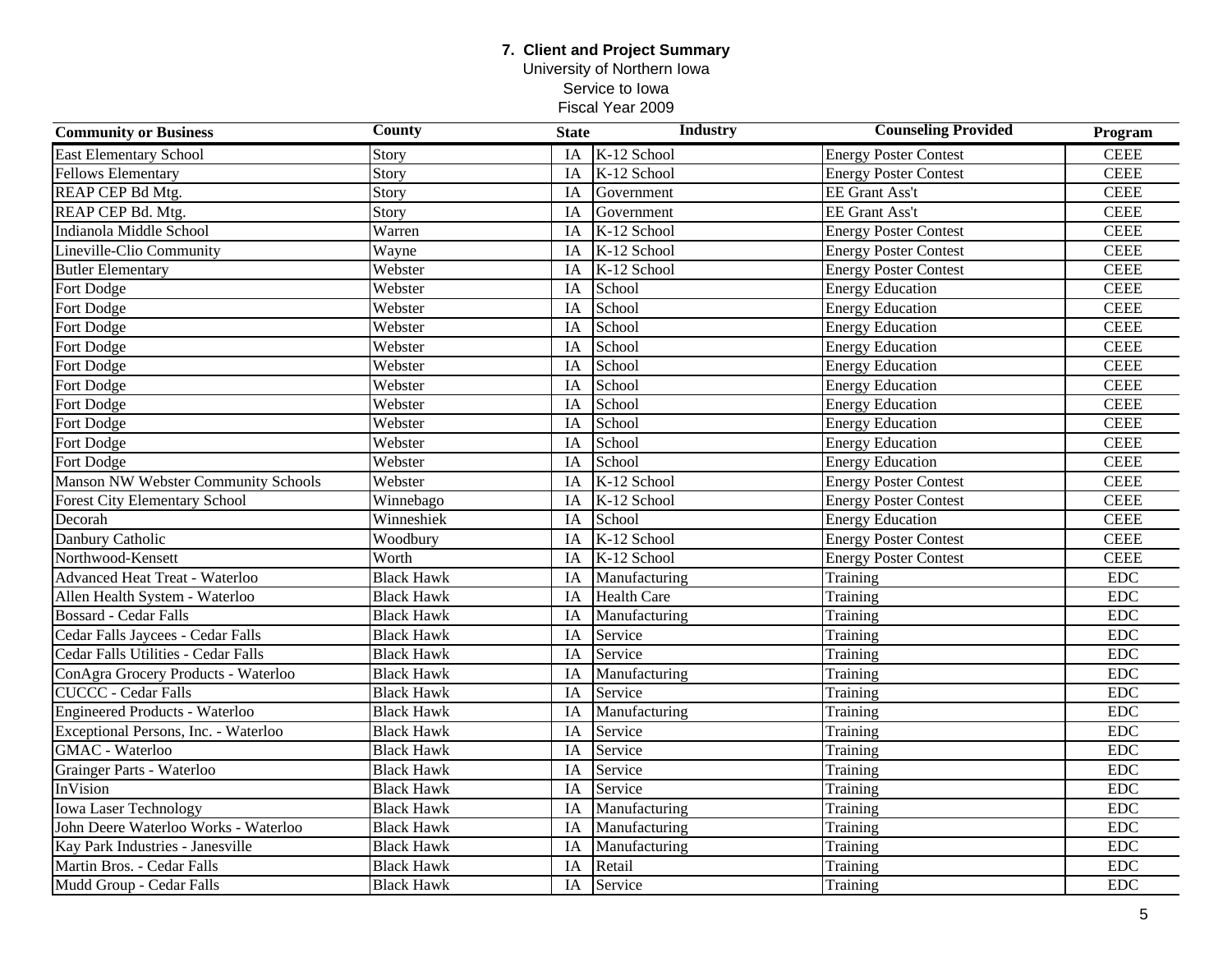University of Northern Iowa Service to Iowa

| <b>Community or Business</b>                 | <b>County</b>     | <b>State</b>    | <b>Industry</b>          | <b>Counseling Provided</b>         | Program    |
|----------------------------------------------|-------------------|-----------------|--------------------------|------------------------------------|------------|
| North Star Community Services - Waterloo     | <b>Black Hawk</b> | IA              | Service                  | Training                           | <b>EDC</b> |
| PIPAC - Cedar Falls                          | <b>Black Hawk</b> | IA              | Insurance                | Training                           | <b>EDC</b> |
| Rabo AgriFinance - Cedar Falls               | <b>Black Hawk</b> | IA              | Financial                | Training                           | <b>EDC</b> |
| <b>Trinity Consultants - Cedar Falls</b>     | <b>Black Hawk</b> | IA              | Service                  | Training                           | <b>EDC</b> |
| UNI - Business & CommSvcs - Cedar Falls      | <b>Black Hawk</b> | IA              | Education                | Training                           | <b>EDC</b> |
| <b>UNI - GBPAC - Cedar Falls</b>             | <b>Black Hawk</b> | IA              | Education                | Training                           | <b>EDC</b> |
| <b>UNI Physics Dept. - Cedar Falls</b>       | <b>Black Hawk</b> | IA              | Education                | Training                           | EDC        |
| <b>UNI-JPEC - Cedar Falls</b>                | <b>Black Hawk</b> | IA              | Education                | Training                           | <b>EDC</b> |
| <b>VGM Financial</b>                         | <b>Black Hawk</b> | IA              | Financial                | Training                           | <b>EDC</b> |
| Viking Pump, Inc - Cedar Falls               | <b>Black Hawk</b> | IA              | Manufacturing            | Training                           | <b>EDC</b> |
| Western Home - Cedar Falls                   | <b>Black Hawk</b> | IA              | Service                  | Training                           | <b>EDC</b> |
| Wheaton Franciscan Healthcare-Waterloo       | <b>Black Hawk</b> | IA              | Service                  | Training                           | <b>EDC</b> |
| <b>Centennial Oaks</b>                       | <b>Bremer</b>     | IA              | Country Club             | Training                           | EDC        |
| Nestle USA Beverage Div. - Waverly           | <b>Bremer</b>     | IA              | Manufacturing            | Training                           | EDC        |
| Richway Industries - Janesville              | <b>Bremer</b>     | IA              | Manufacturing            | Training                           | <b>EDC</b> |
| TDS Automation - Waverly                     | <b>Bremer</b>     | IA              | Manufacturing            | Training                           | <b>EDC</b> |
| United Equipment - Waverly                   | <b>Bremer</b>     | IA              | Manufacturing            | Training                           | <b>EDC</b> |
| Waverly Health Center - Waverly              | <b>Bremer</b>     | IA              | Health care              | Training                           | <b>EDC</b> |
| Sperian Protection - Dubuqe                  | Dubuqe            | IA              | Manufacturing            | Training                           | <b>EDC</b> |
| DuTrac Community Credit Union - Dubuque      | Dubuque           | IA              | Financial                | Training                           | <b>EDC</b> |
| City Laundering - Oelwein                    | Fayette           | IA              | Service                  | Training                           | <b>EDC</b> |
| Cambrex Charles City - Charles City          | Floyd             | IA              | Manufacturing            | Training                           | <b>EDC</b> |
| Lincoln Savings Bank - Reinbeck              | Grundy            | IA              | Financial                | Training                           | <b>EDC</b> |
| Edith Lenehan - Elma                         | Howard            | $\overline{IA}$ | Individual               | Training                           | <b>EDC</b> |
| <b>ACT</b> - Iowa City                       | Johnson           | IA              | Service                  | Training                           | <b>EDC</b> |
| Vangent - Coralville                         | Johnson           | IA              | Service                  | Training                           | <b>EDC</b> |
| Duane Arnold Energy Center - Palo            | Linn              | IA              | Energy                   | Training                           | <b>EDC</b> |
| <b>ESP International -Cedar Rapids</b>       | Linn              | IA              | Manufacturing            | Training                           | <b>EDC</b> |
| <b>Gazette Communications - Cedar Rapids</b> | Linn              | IA              | Publishing               | Training                           | <b>EDC</b> |
| Linn Area Credit Union - Cedar Rapids        | Linn              | IA              | Financial                | Training                           | <b>EDC</b> |
| United Fire & Casualty Co - Cedar Rapids     | Linn              | IA              | Service                  | Training                           | <b>EDC</b> |
| Worley Warehousing - Cedar Rapids            | Linn              | IA              | Service                  | Training                           | EDC        |
| <b>Emerson Process Mgmt - Marshalltown</b>   | Marshall          | IA              | Manufacturing            | Training                           | <b>EDC</b> |
| Lennox Industries - Marshalltown             | Marshall          | IA              | Manufacturing            | Training                           | <b>EDC</b> |
|                                              |                   |                 |                          | Education & Research activities in |            |
| <b>Black Hawk County</b>                     | <b>Black Hawk</b> | IA              | <b>County Government</b> | Geospatial technologies            | GeoTREE    |
|                                              |                   |                 |                          | Education & Research activities in |            |
| Cedar Falls Utilities - Cedar Falls          | <b>Black Hawk</b> |                 | IA Utilities             | Geospatial technologies            | GeoTREE    |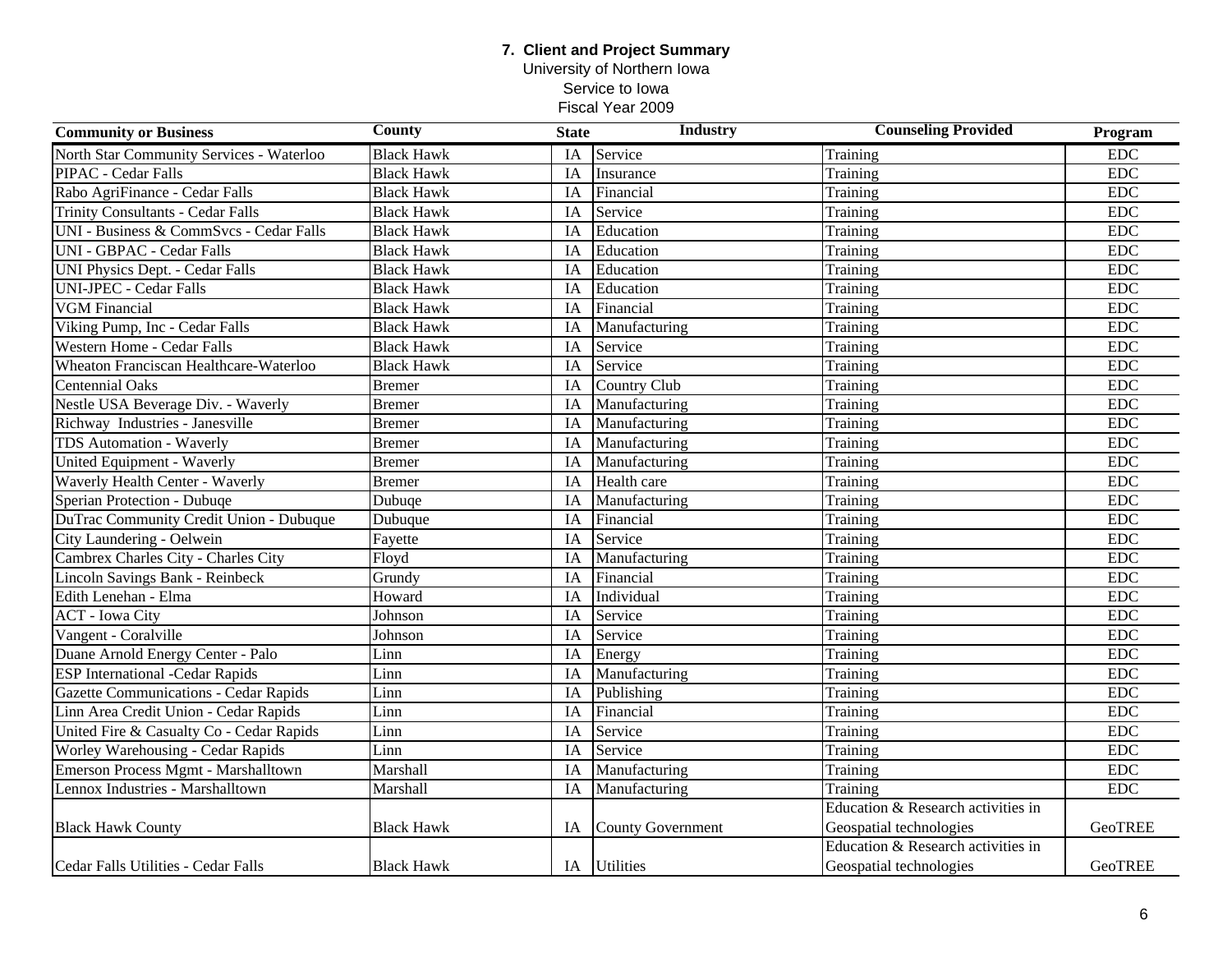University of Northern Iowa Service to Iowa Fiscal Year 2009

| <b>Community or Business</b>                   | <b>County</b>      | <b>State</b> | <b>Industry</b>              | <b>Counseling Provided</b>         | Program        |
|------------------------------------------------|--------------------|--------------|------------------------------|------------------------------------|----------------|
|                                                |                    |              |                              | Education & Research activities in |                |
| City of Cedar Falls                            | <b>Black Hawk</b>  | IA           | <b>City Government</b>       | Geospatial technologies            | <b>GeoTREE</b> |
|                                                |                    |              |                              | Education & Research activities in |                |
| City of Evansdale                              | <b>Black Hawk</b>  | IA           | <b>City Government</b>       | Geospatial technologies            | <b>GeoTREE</b> |
|                                                |                    |              |                              | Education & Research activities in |                |
| City of Waterloo                               | <b>Black Hawk</b>  | IA           | <b>City Government</b>       | Geospatial technologies            | <b>GeoTREE</b> |
|                                                |                    |              |                              | Education & Research activities in |                |
| Hawkeye Community College                      | <b>Black Hawk</b>  | IA           | College and Universities     | Geospatial technologies            | <b>GeoTREE</b> |
|                                                |                    |              |                              | Education & Research activities in |                |
| <b>Natural Resources Conservation Services</b> | <b>Black Hawk</b>  | IA           | <b>US Government Agency</b>  | Geospatial technologies            | <b>GeoTREE</b> |
|                                                |                    |              |                              | Education & Research activities in |                |
| Dubuque River Museum                           | Dubuque            | IA           | City                         | Geospatial technologies            | <b>GeoTREE</b> |
|                                                |                    |              |                              | Education & Research activities in |                |
| <b>ITREES</b>                                  | Linn               | IA           | <b>City Government</b>       | Geospatial technologies            | <b>GeoTREE</b> |
|                                                |                    |              |                              | Education & Research activities in |                |
| Kirkwood Community College                     | Linn               | IA           | College and Universities     | Geospatial technologies            | <b>GeoTREE</b> |
|                                                |                    |              |                              | Education & Research activities in |                |
| Iowa Department of Public Health               | Polk               | IA           | <b>State</b>                 | Geospatial technologies            | <b>GeoTREE</b> |
|                                                |                    |              |                              | Education & Research activities in |                |
| <b>Homeland Security</b>                       | Statewide          | IA           | <b>US Government Agency</b>  | Geospatial technologies            | GeoTREE        |
|                                                |                    |              |                              | Education & Research activities in |                |
| Iowa Department of Natural Resources           | Statewide          | IA           | <b>State Government</b>      | Geospatial technologies            | <b>GeoTREE</b> |
|                                                |                    |              |                              | Education & Research activities in |                |
| Iowa Department of Natural Resources           | Statewide          | IA           | <b>State Government</b>      | Geospatial technologies            | <b>GeoTREE</b> |
|                                                |                    |              |                              | Education & Research activities in |                |
| Iowa Department of Transportation              | Statewide          | IA           | <b>State Government</b>      | Geospatial technologies            | <b>GeoTREE</b> |
|                                                |                    |              |                              | Education & Research activities in |                |
| US Fish and Wildlife Service and NASA          | Statewide          | IA           | <b>US Government Agency</b>  | Geospatial technologies            | <b>GeoTREE</b> |
|                                                |                    |              |                              | Education & Research activities in |                |
| Iowa State University                          | Story              | IA           | College and Universities     | Geospatial technologies            | <b>GeoTREE</b> |
| <b>Black Hawk County Health Department</b>     | <b>Black Hawk</b>  | IA           | <b>Public Health</b>         | Consulting                         | <b>ICILI</b>   |
| Career Connections                             | <b>Black Hawk</b>  | IA           | <b>Workforce Development</b> | <b>Immigration Traning</b>         | <b>ICILI</b>   |
| Upper Des Moines Opportunity (UDMO)            | <b>Buena Vista</b> | IA           | <b>Social Services</b>       | <b>Consulting and Training</b>     | <b>ICILI</b>   |
| Mercy Medical Center                           | Cerro Gordo        | IA           | <b>Health Care</b>           | Consulting and Training            | <b>ICILI</b>   |
| <b>Upper Des Moines Opportunity (UDMO)</b>     | Clay               | IA           | <b>Social Services</b>       | <b>Consulting and Training</b>     | <b>ICILI</b>   |
| Upper Des Moines Opportunity (UDMO)            | Dickinson          | IA           | Social Services              | <b>Consulting and Training</b>     | <b>ICILI</b>   |
| Upper Des Moines Opportunity (UDMO)            | Emmet              | IA           | <b>Social Services</b>       | <b>Consulting and Training</b>     | <b>ICILI</b>   |
| <b>Upper Des Moines Opportunity (UDMO)</b>     | Hamilton           | <b>IA</b>    | <b>Social Services</b>       | Consulting and Training            | <b>ICILI</b>   |
| <b>Upper Des Moines Opportunity (UDMO)</b>     | Humboldt           | IA           | Social Services              | Consulting and Training            | <b>ICILI</b>   |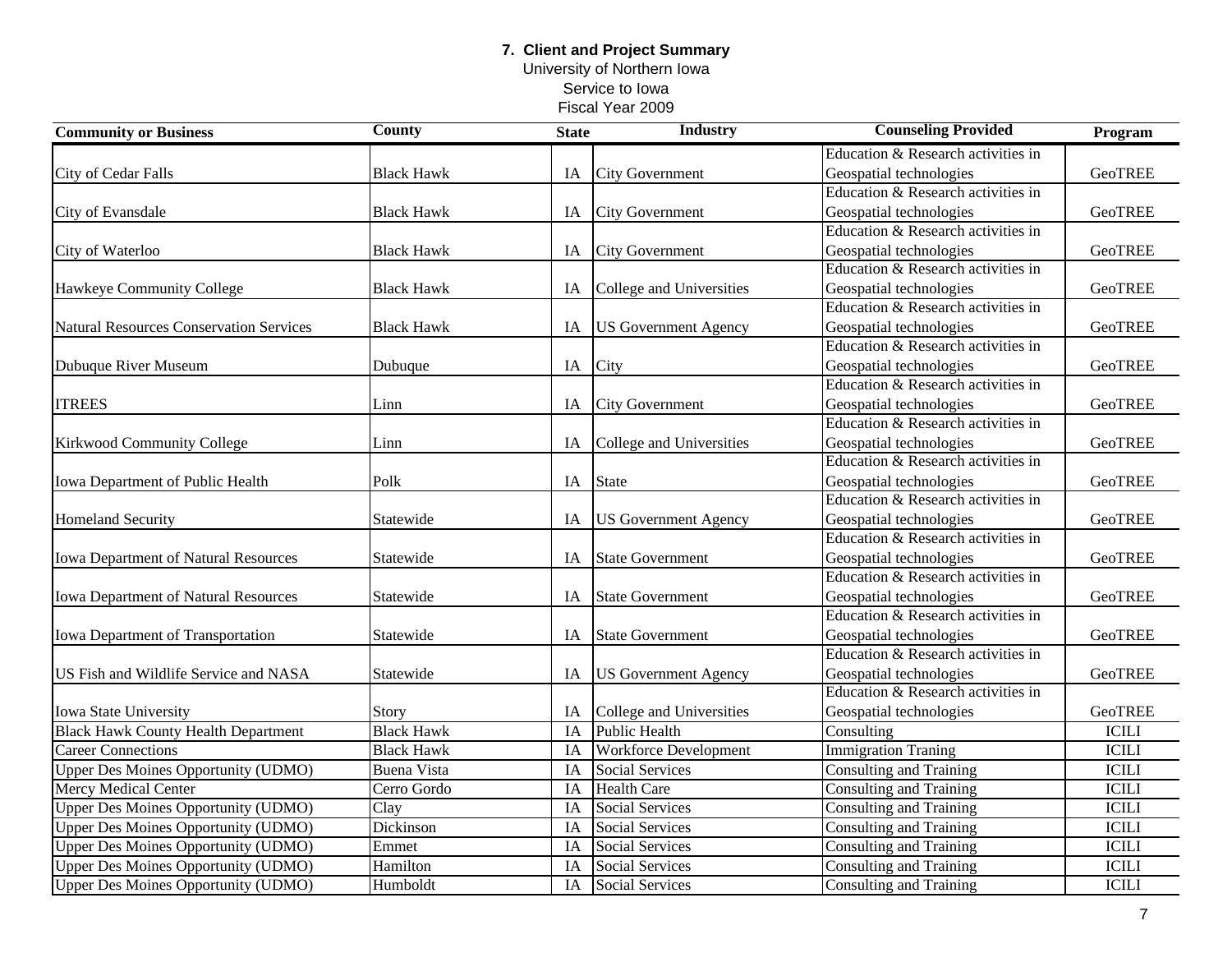University of Northern Iowa Service to Iowa

| <b>Community or Business</b>                  | <b>County</b>              | <b>State</b> | <b>Industry</b>                      | <b>Counseling Provided</b>             | Program      |
|-----------------------------------------------|----------------------------|--------------|--------------------------------------|----------------------------------------|--------------|
| <b>Upper Des Moines Opportunity (UDMO)</b>    | Lyon                       | IA           | <b>Social Services</b>               | <b>Consulting and Training</b>         | <b>ICILI</b> |
| Upper Des Moines Opportunity (UDMO)           | O'Brien                    | IA           | <b>Social Services</b>               | Consulting and Training                | <b>ICILI</b> |
| <b>Upper Des Moines Opportunity (UDMO)</b>    | Osceola                    | IA           | <b>Social Services</b>               | Consulting and Training                | <b>ICILI</b> |
| Upper Des Moines Opportunity (UDMO)           | Palo Alto                  | IA           | <b>Social Services</b>               | Consulting and Training                | <b>ICILI</b> |
| <b>Upper Des Moines Opportunity (UDMO)</b>    | Plymouth                   | IA           | <b>Social Services</b>               | Consulting and Training                | <b>ICILI</b> |
| <b>Upper Des Moines Opportunity (UDMO)</b>    | Pochahontas                | IA           | <b>Social Services</b>               | Consulting and Training                | <b>ICILI</b> |
| Des Moines University                         | Polk                       | IA           | Education                            | <b>Consulting and Training</b>         | <b>ICILI</b> |
| Iowa Department of Public Health              | Polk                       | IA           | <b>Public Health</b>                 | Consulting and Training                | <b>ICILI</b> |
| <b>Iowa Department of Public Safety</b>       | Polk                       | IA           | <b>Iowa State Patrol</b>             | <b>Cultural Competency Training</b>    | <b>ICILI</b> |
| <b>Upper Des Moines Opportunity (UDMO)</b>    | $\overline{\text{S}}$ ioux | IA           | <b>Social Services</b>               | <b>Consulting and Training</b>         | <b>ICILI</b> |
| <b>Upper Des Moines Opportunity (UDMO)</b>    | Webster                    | IA           | <b>Social Services</b>               | <b>Consulting and Training</b>         | <b>ICILI</b> |
| <b>Upper Des Moines Opportunity (UDMO)</b>    | Wright                     | IA           | Social Services                      | Consulting and Training                | <b>ICILI</b> |
| Mid West Partnership                          | Adair                      | IA           | Regional Economic Development        | Economic Development Planning          | <b>IDM</b>   |
| Western Iowa Advantage                        | Adair                      | IA           | Regional Economic Development        | Planning                               | <b>IDM</b>   |
|                                               |                            |              |                                      |                                        |              |
| Northeast Iowa Business Network               | Allamakee                  | IA           | Regional Economic Development        | Economic Development Assistance        | <b>IDM</b>   |
| Western Iowa Advantage                        | Auduboon                   | IA           | <b>Regional Economic Development</b> | Planning                               | <b>IDM</b>   |
| <b>Black Hawk County Board of Supervisors</b> | <b>Black Hawk</b>          | IA           | <b>County Government</b>             | <b>Strategic Planning</b>              | <b>IDM</b>   |
|                                               |                            |              |                                      | Organizational Management &            |              |
| Black Hawk County Dept of Public Health       | <b>Black Hawk</b>          | IA           | <b>Public Health</b>                 | Planning                               | <b>IDM</b>   |
|                                               |                            |              |                                      |                                        |              |
| Cedar Falls, City of                          | <b>Black Hawk</b>          | IA           | <b>City Government</b>               | <b>Economic Development Assistance</b> | <b>IDM</b>   |
|                                               |                            |              |                                      | Economic Development Planning &        |              |
| Cedar Valley Regional Partnership             | <b>Black Hawk</b>          | IA           | Regional Economic Development        | Research                               | <b>IDM</b>   |
|                                               |                            |              |                                      | Organizational Management &            |              |
| College Hill Partnership                      | <b>Black Hawk</b>          | IA           | Economic Development                 | Planning                               | <b>IDM</b>   |
| Goodwill Industries                           | <b>Black Hawk</b>          | IA           | Non-Profit Organization              | <b>Economic Development Planning</b>   | <b>IDM</b>   |
|                                               |                            |              |                                      |                                        |              |
| Greater Cedar Valley Alliance                 | <b>Black Hawk</b>          | IA           | Economic Development                 | <b>Economic Development Assistance</b> | <b>IDM</b>   |
| <b>UNI - Iowa Waste Reduction Center</b>      | <b>Black Hawk</b>          | IA           | University                           | Planning                               | <b>IDM</b>   |
| Waterloo Center for the Arts                  | <b>Black Hawk</b>          | IA           | <b>City Government</b>               | Economic Strategic Planning            | <b>IDM</b>   |
|                                               |                            |              |                                      | Organizational Management &            |              |
| Waterloo Nieghborhood Economic Dev Corp       | <b>Black Hawk</b>          | IA           | Economic Development                 | Planning                               | <b>IDM</b>   |
|                                               |                            |              |                                      | Economic Development Planning &        |              |
| Cedar Valley Regional Partnership             | <b>Bremer</b>              | IA           | Regional Economic Development        | Research                               | <b>IDM</b>   |
| Waverly/Bremer County Economic Development    | <b>Bremer</b>              | IA           | <b>City Government</b>               | <b>Economic Development Planning</b>   | IDM          |
| <b>Buchanan County Economic Development</b>   |                            |              |                                      |                                        |              |
| Commission                                    | Buchanan                   |              | IA Economic Development              | <b>Economic Development Assistance</b> | <b>IDM</b>   |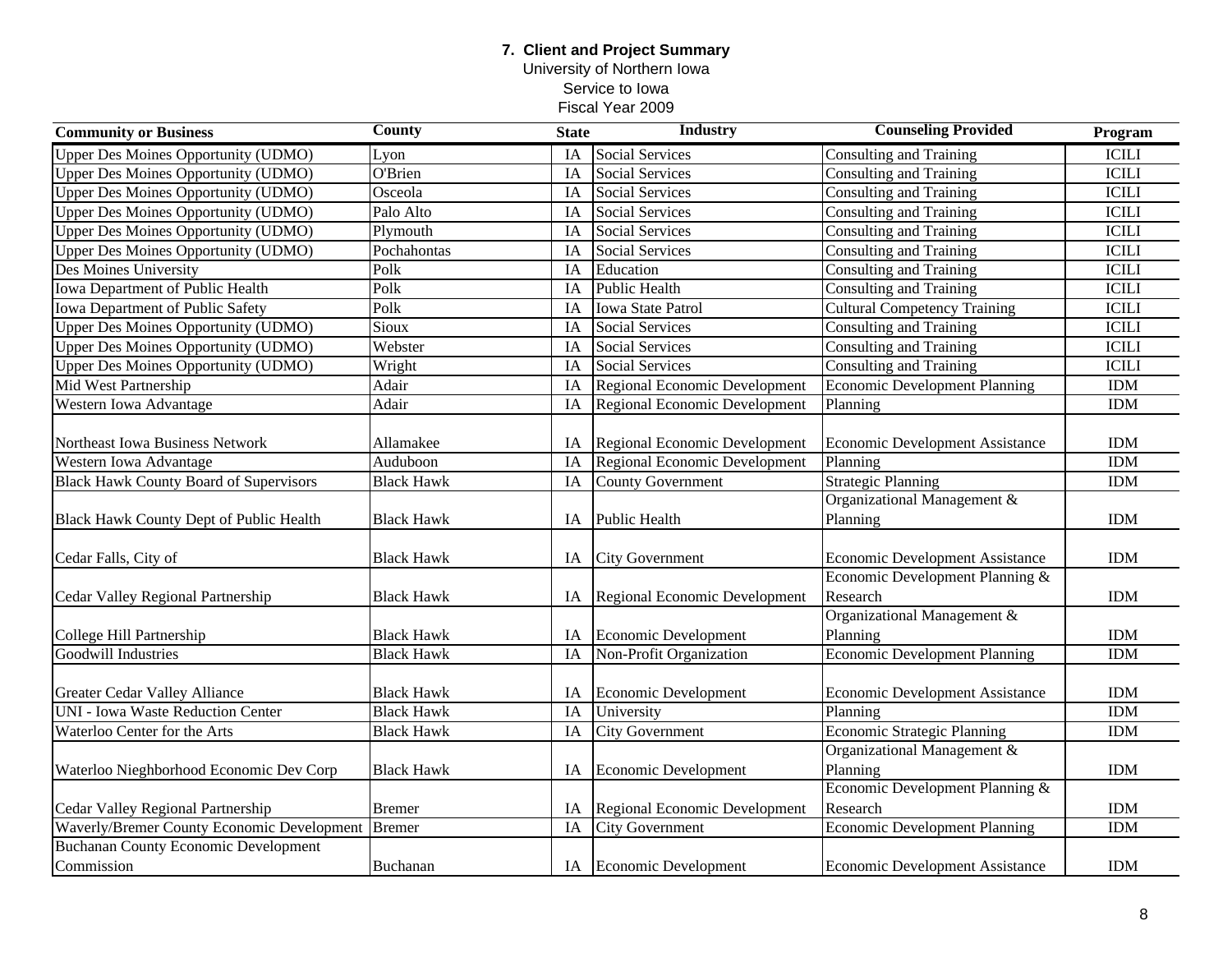University of Northern Iowa Service to Iowa

| <b>Community or Business</b>                   | <b>County</b> | <b>State</b> | <b>Industry</b>                      | <b>Counseling Provided</b>               | Program    |
|------------------------------------------------|---------------|--------------|--------------------------------------|------------------------------------------|------------|
|                                                |               |              |                                      | Economic Development Planning &          |            |
| Cedar Valley Regional Partnership              | Buchanan      | IA           | Regional Economic Development        | Research                                 | <b>IDM</b> |
|                                                |               |              |                                      | Economic Development Planning &          |            |
| Cedar Valley Regional Partnership              | <b>Butler</b> | IA           | Regional Economic Development        | Research                                 | <b>IDM</b> |
|                                                |               |              |                                      | Economic Development Assistance &        |            |
| Parkersburg Economic Development Corp          | <b>Butler</b> | IA           | Economic Development                 | Research                                 | <b>IDM</b> |
| Parkersburg, City of                           | <b>Butler</b> | IA           | <b>City Government</b>               | Visioning, Strategic Planning            | <b>IDM</b> |
|                                                |               |              |                                      |                                          |            |
| Carroll Area Development Corporation           | Carroll       | IA           | <b>Economic Development</b>          | <b>Economic Development Assistance</b>   | <b>IDM</b> |
| Western Iowa Advantage                         | Carroll       | IA           | Regional Economic Development        | Planning                                 | <b>IDM</b> |
| Eastern Iowa Economic Development Alliance     | Cedar         | IA           | Regional Economic Development        | Marketing, Planning                      | <b>IDM</b> |
| North Central Marketing Alliance               | Cerro Gordo   |              | Regional Economic Development        | Research                                 | <b>IDM</b> |
| <b>Clarke County Development Corporation</b>   | Clarke        | IA           | Economic Development                 | <b>Marketing Assistance</b>              | <b>IDM</b> |
| Off-Shore Iowa                                 | Clarke        | IA           | <b>Economic Development</b>          | <b>Marketing Assistance</b>              | <b>IDM</b> |
| South Central Area Partnership                 | Clarke        | IA           | Regional Economic Development        | <b>Economic Development Planning</b>     | <b>IDM</b> |
| Spencer, City of/Iowa Lakes Corridor           | Clay          | IA           | <b>Economic Development</b>          | <b>Strategic Planning</b>                | <b>IDM</b> |
|                                                |               |              |                                      | Organizational Management,               |            |
| Monona, City of                                | Clayton       | IA           | <b>City Government</b>               | Planning                                 | <b>IDM</b> |
|                                                |               |              |                                      |                                          |            |
| Northeast Iowa Business Network                | Clayton       | IA           | Regional Economic Development        | <b>Economic Development Assistance</b>   | <b>IDM</b> |
| <b>Strawberry Point</b>                        | Clayton       | IA           | <b>City Government</b>               | Visioning, Strategic Planning            | <b>IDM</b> |
|                                                |               |              |                                      |                                          |            |
| <b>Clinton Reginal Development Corporation</b> | Clinton       | IA           | <b>Economic Development</b>          | <b>Economic Development Assistance</b>   | <b>IDM</b> |
| Eastern Iowa Economic Development Alliance     | Clinton       | IA           | <b>Regional Economic Development</b> | Marketing, Planning                      | <b>IDM</b> |
| Western Iowa Advantage                         | Crawford      | IA           | Regional Economic Development        | Planning                                 | <b>IDM</b> |
| Greater Dallas County Economic Development     | Dallas        | IA           | Economic Development                 | <b>Economic Development Planning</b>     | <b>IDM</b> |
|                                                |               |              |                                      | <b>Economic Development Fundraising,</b> |            |
| <b>Decatur County Development Alliance</b>     | Decatur       | IA           | Economic Development                 | Targeting, Planning                      | <b>IDM</b> |
| South Central Area Partnership                 | Decatur       | IA           | <b>Regional Economic Development</b> | <b>Economic Development Planning</b>     | <b>IDM</b> |
|                                                |               |              |                                      |                                          |            |
| Delaware County EDC                            | Delaware      | IA           | Economic Development                 | <b>Economic Development Assistance</b>   | <b>IDM</b> |
|                                                |               |              |                                      |                                          |            |
| Northeast Iowa Business Network                | Delaware      | IA           | Regional Economic Development        | <b>Economic Development Assistance</b>   | <b>IDM</b> |
|                                                |               |              |                                      |                                          |            |
| Grow Greater Burlington, Inc.                  | Des Moines    | IA           | Economic Development                 | <b>Economic Development Assistance</b>   | <b>IDM</b> |
|                                                |               |              |                                      |                                          |            |
| <b>Fayette County Economic Development</b>     | Fayette       | IA           | Economic Development                 | <b>Economic Development Assistance</b>   | <b>IDM</b> |
|                                                |               |              |                                      |                                          |            |
| Northeast Iowa Business Network                | Fayette       |              | IA Regional Economic Development     | Economic Development Assistance          | <b>IDM</b> |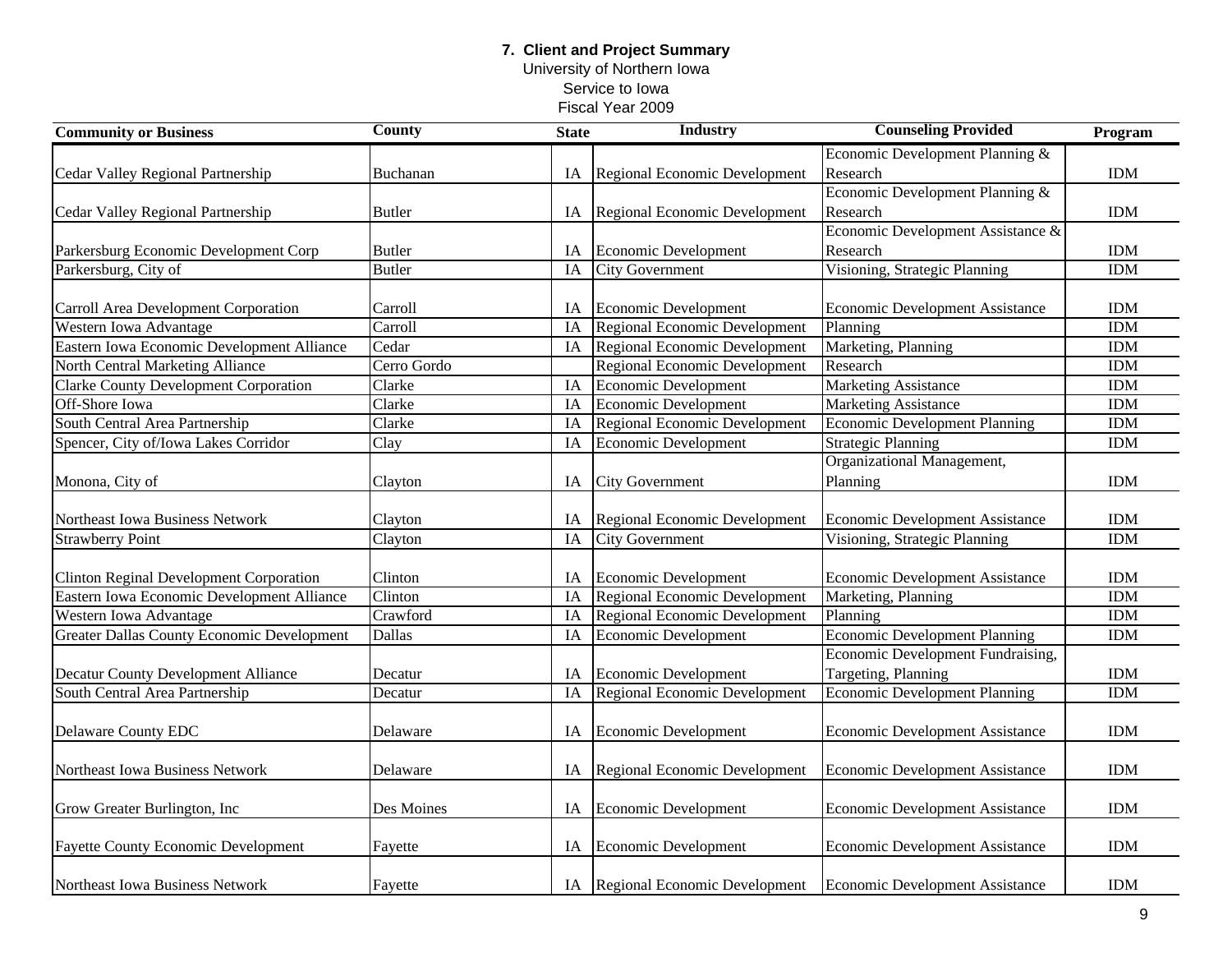University of Northern Iowa Service to Iowa

| <b>Community or Business</b>               | <b>County</b> | <b>State</b>    | <b>Industry</b>                      | <b>Counseling Provided</b>             | Program    |
|--------------------------------------------|---------------|-----------------|--------------------------------------|----------------------------------------|------------|
|                                            |               |                 |                                      |                                        |            |
| Oelwein Chamber & Area Development         | Fayette       | IA              | Economic Development                 | <b>Economic Development Assistance</b> | <b>IDM</b> |
| Off-Shore Iowa                             | Fayette       | IA              | <b>Economic Development</b>          | <b>Marketing Assistance</b>            | <b>IDM</b> |
| Charles City Chamber of Commerce           | Floyd         | IA              | <b>City Government</b>               | <b>Economic Developmetn Planning</b>   | <b>IDM</b> |
| North Central Marketing Alliance           | Franklin      |                 | <b>Regional Economic Development</b> | Research                               | <b>IDM</b> |
| Mid West Partnership                       | Greene        | IA              | <b>Regional Economic Development</b> | <b>Economic Development Planning</b>   | <b>IDM</b> |
| Western Iowa Advantage                     | Greene        | IA              | <b>Regional Economic Development</b> | Planning                               | <b>IDM</b> |
|                                            |               |                 |                                      | Economic Development Planning &        |            |
| Cedar Valley Regional Partnership          | Grundy        | IA              | Regional Economic Development        | Research                               | <b>IDM</b> |
| <b>Grundy Center Economic Development</b>  | Grundy        | IA              | Economic Development                 | Research/Survey                        | <b>IDM</b> |
| Mid West Partnership                       | Guthrie       | IA              | Regional Economic Development        | <b>Economic Development Planning</b>   | <b>IDM</b> |
| Western Iowa Advantage                     | Guthrie       | IA              | Regional Economic Development        | Planning                               | <b>IDM</b> |
| Webster City Area Development              | Hamilton      | IA              | <b>Economic Development</b>          | <b>Organizational Management</b>       | <b>IDM</b> |
| North Central Marketing Alliance           | Hancock       |                 | <b>Regional Economic Development</b> | Research                               | <b>IDM</b> |
| Eldora, City of                            | Hardin        | IA              | <b>City Government</b>               | Planning                               | <b>IDM</b> |
|                                            |               |                 |                                      |                                        |            |
| Iowa Falls Area Development Group, Inc.    | Hardin        | IA              | Economic Development                 | Economic Development Assistance        | <b>IDM</b> |
| Greater Council Bluffs Area Partnership    | Harrison      | IA              | Regional Economic Development        | Research                               | <b>IDM</b> |
| Mt. Pleasant Area Development Commission   | Henry         | IA              | <b>Economic Development</b>          | <b>Economic Development Planning</b>   | <b>IDM</b> |
| Off-Shore Iowa                             | Henry         | IA              | Regional Economic Development        | <b>Marketing Assistance</b>            | <b>IDM</b> |
| Western Iowa Advantage                     | Ida           | Sac             | Regional Economic Development        | Planning                               | <b>IDM</b> |
| Williamsburg, City of                      | Iowa          | $\overline{IA}$ | <b>City Government</b>               | <b>Economic Development Planning</b>   | <b>IDM</b> |
| Eastern Iowa Economic Development Alliance | Jackson       | $\overline{IA}$ | Regional Economic Development        | Marketing, Planning                    | <b>IDM</b> |
| Fairfield, City of                         | Jefferson     | $\overline{IA}$ | <b>City Government</b>               | <b>Sustainability Planning</b>         | <b>IDM</b> |
|                                            |               |                 |                                      |                                        |            |
| Iowa City Area Development Group           | Johnson       | IA              | Economic Development                 | <b>Economic Development Assistance</b> | <b>IDM</b> |
| Kossuth/Palo Alto County Economic          |               |                 |                                      |                                        |            |
| Development Corp                           | Kossuth       | IA              | Economic Development                 | <b>Economic Development Planning</b>   | <b>IDM</b> |
|                                            |               |                 |                                      |                                        |            |
| Lee County Economic Develoment Group, Inc. | Lee           | IA              | Economic Development                 | <b>Economic Development Assistance</b> | <b>IDM</b> |
| South Central Area Partnership             | Lucas         | IA              | <b>Regional Economic Development</b> | Economic Development Planning          | <b>IDM</b> |
|                                            |               |                 |                                      | Organizational Management,             |            |
| <b>Madison County Economic Development</b> | Madison       | IA              | Economic Development                 | Planning                               | <b>IDM</b> |
| South Central Area Partnership             | Madison       | IA              | <b>Regional Economic Development</b> | <b>Economic Development Planning</b>   | <b>IDM</b> |
| Greater Council Bluffs Area Partnership    | Mills         | IA              | <b>Regional Economic Development</b> | Research                               | <b>IDM</b> |
| North Central Marketing Alliance           | Mitchell      |                 | Regional Economic Development        | Research                               | <b>IDM</b> |
| Eastern Iowa Economic Development Alliance | Muscatine     | IA              | Regional Economic Development        | Marketing, Planning                    | <b>IDM</b> |
| Kossuth/Palo Alto County Economic          |               |                 |                                      |                                        |            |
| Development Corp                           | Palo Alto     |                 | IA Economic Development              | <b>Economic Development Planning</b>   | <b>IDM</b> |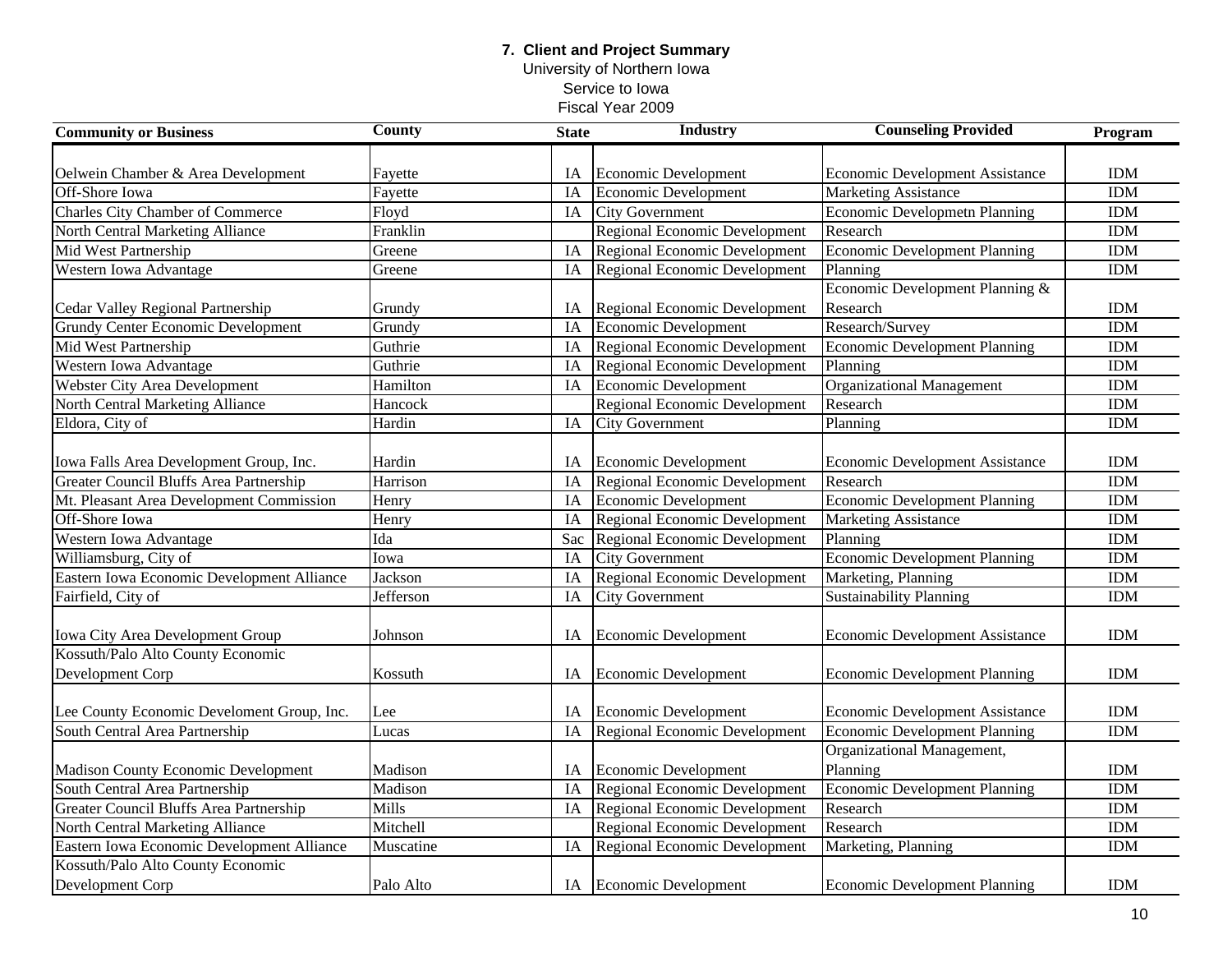### **7. Client and Project Summary** University of Northern Iowa Service to Iowa

| <b>Community or Business</b>               | <b>County</b>     | <b>State</b> | <b>Industry</b>                      | <b>Counseling Provided</b>           | Program                  |
|--------------------------------------------|-------------------|--------------|--------------------------------------|--------------------------------------|--------------------------|
| Iowa Area Development Group                | Polk              | <b>IA</b>    | <b>Economic Development</b>          | Research/Survey                      | <b>IDM</b>               |
| Professional Developers of Iowa            | Polk              | IA           | Economic Development                 | Planning                             | <b>IDM</b>               |
| South Central Area Partnership             | Polk              | IA           | Regional Economic Development        | Economic Development Planning        | <b>IDM</b>               |
|                                            |                   |              |                                      | Economic Development Assistance &    |                          |
| <b>Council Bluffs Chamber of Commerce</b>  | Pottawattamie     | IA           | <b>Economic Development</b>          | Research                             | <b>IDM</b>               |
| Greater Council Bluffs Area Partnership    | Pottawattamie     | IA           | Regional Economic Development        | Research                             | <b>IDM</b>               |
| Montezuman 2020                            | Poweshiek         | IA           | <b>Economic Development</b>          | Visioning, Strategic Planning        | <b>IDM</b>               |
| Western Iowa Advantage                     | Sac               | IA           | Regional Economic Development        | Planning                             | <b>IDM</b>               |
| Eastern Iowa Economic Development Alliance | Scott             | IA           | Regional Economic Development        | Marketing, Planning                  | <b>IDM</b>               |
| Off-Shore Iowa                             | Shelby            | IA           | Economic Development                 | <b>Marketing Assistance</b>          | <b>IDM</b>               |
| Shelby County DevelopSource                | Shelby            | IA           | Economic Development                 | <b>Marketing Assistance</b>          | <b>IDM</b>               |
| <b>Orange City Development Corporation</b> | Sioux             | IA           | Economic Development                 | Economic Development Assistance      | <b>IDM</b>               |
| Nevada, City of                            | Story             | IA           | <b>City Government</b>               | <b>Economic Development Planning</b> | <b>IDM</b>               |
|                                            |                   |              |                                      |                                      |                          |
| <b>Bedford Economic Development</b>        | Taylor<br>Union   | IA           | <b>Economic Development</b>          | Economic Development Assistance      | <b>IDM</b><br><b>IDM</b> |
| South Central Area Partnership             |                   | IA           | <b>Regional Economic Development</b> | <b>Economic Development Planning</b> | <b>IDM</b>               |
| South Central Area Partnership             | Wayne             | IA           | Regional Economic Development        | <b>Economic Development Planning</b> |                          |
| North Central Marketing Alliance           | Winnebago         | IA           | Regional Economic Development        | Research                             | <b>IDM</b>               |
| Northeast Iowa Business Network            | Winneshiek        | IA           | Regional Economic Development        | Economic Development Assistance      | <b>IDM</b>               |
| North Central Marketing Alliance           | Worth             | IA           | <b>Regional Economic Development</b> | Research                             | <b>IDM</b>               |
| Adair                                      | Adair             | IA           | Manufacturing (20-39)                | <b>On-Site Assistance</b>            | <b>IWRC</b>              |
| Adair                                      | Adair             | IA           | Manufacturing (20-39)                | Air Assistance                       | <b>IWRC</b>              |
| Adair                                      | Adair             | IA           | Manufacturing (20-39)                | On-Site Assistance                   | <b>IWRC</b>              |
| Postville                                  | Allamakee         | IA           | Wholesale Trade (50-51)              | Air Assistance                       | <b>IWRC</b>              |
| Audubon                                    | Audubon           | IA           | Services (70-89)                     | Air Assistance                       | <b>IWRC</b>              |
| Vinton                                     | Benton            | IA           | Construction (15-17)                 | Air Assistance                       | <b>IWRC</b>              |
| Cedar Falls                                | <b>Black Hawk</b> | IA           | Manufacturing (20-39)                | <b>On-Site Assistance</b>            | <b>IWRC</b>              |
| Cedar Falls                                | <b>Black Hawk</b> | IA           | Manufacturing (20-39)                | <b>On-Site Assistance</b>            | <b>IWRC</b>              |
| Cedar Falls                                | <b>Black Hawk</b> | IA           | Services (70-89)                     | Air Assistance                       | <b>IWRC</b>              |
| Cedar Falls                                | <b>Black Hawk</b> | IA           | Manufacturing (20-39)                | Air Assistance                       | <b>IWRC</b>              |
| Cedar Falls                                | <b>Black Hawk</b> | IA           | Services (70-89)                     | <b>On-Site Assistance</b>            | <b>IWRC</b>              |
| Waterloo                                   | <b>Black Hawk</b> | IA           | Public Administration (91-97)        | Air Assistance                       | <b>IWRC</b>              |
| Waterloo                                   | <b>Black Hawk</b> | IA           | Retail Trade (52-59)                 | Air Assistance                       | <b>IWRC</b>              |
| Waterloo                                   | <b>Black Hawk</b> | IA           | Manufacturing (20-39)                | Air Assistance                       | <b>IWRC</b>              |
| Waterloo                                   | <b>Black Hawk</b> | IA           | Services (70-89)                     | Air Assistance                       | <b>IWRC</b>              |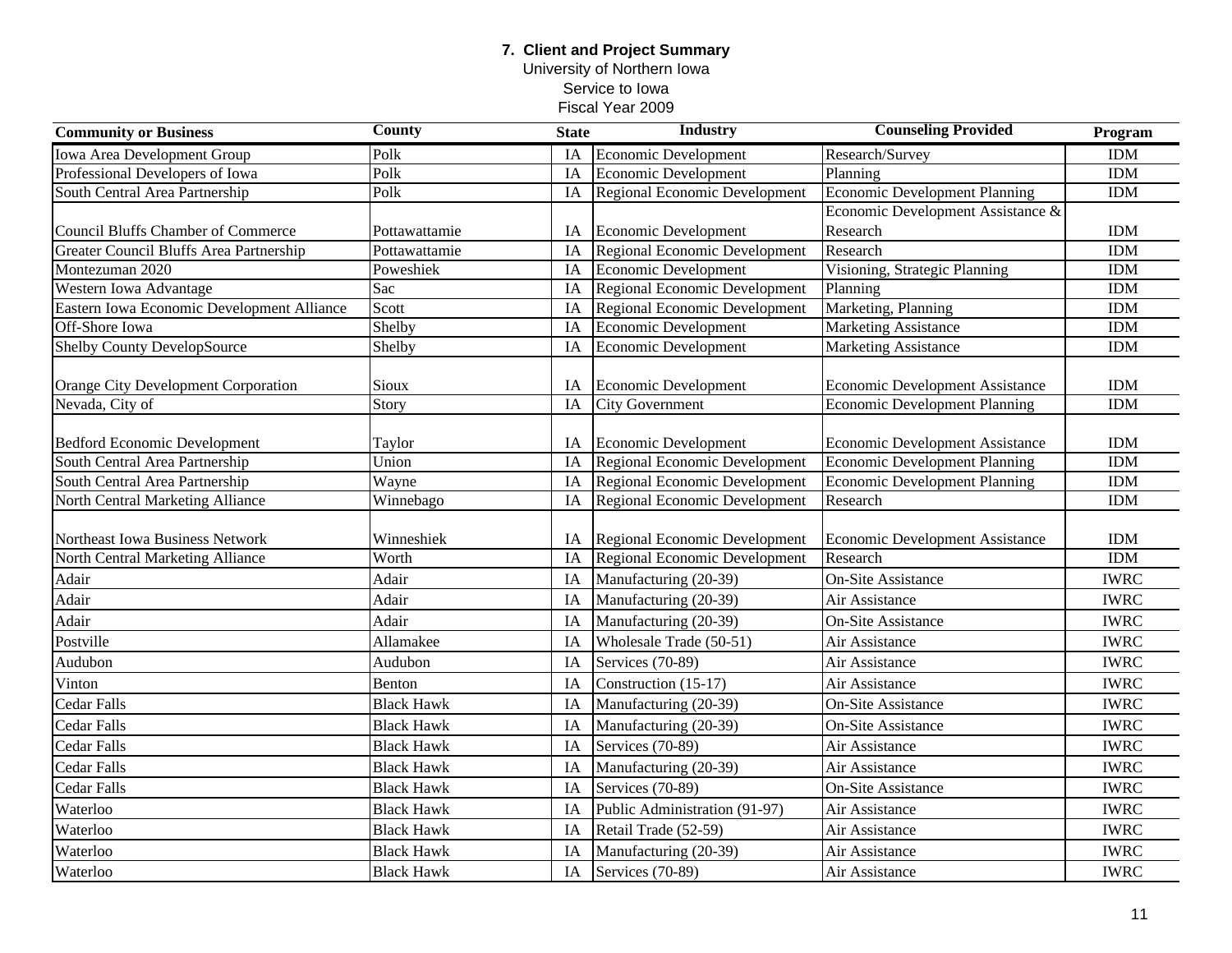### **7. Client and Project Summary** University of Northern Iowa

Service to Iowa

| <b>Community or Business</b> | <b>County</b>      | <b>State</b> | <b>Industry</b>               | <b>Counseling Provided</b> | Program     |
|------------------------------|--------------------|--------------|-------------------------------|----------------------------|-------------|
| Waterloo                     | <b>Black Hawk</b>  | IA           | Wholesale Trade (50-51)       | <b>On-Site Assistance</b>  | <b>IWRC</b> |
| Waterloo                     | <b>Black Hawk</b>  | IA           | Retail Trade (52-59)          | <b>On-Site Assistance</b>  | <b>IWRC</b> |
| Waterloo                     | <b>Black Hawk</b>  | IA           | Services (70-89)              | <b>On-Site Assistance</b>  | <b>IWRC</b> |
| Waterloo                     | <b>Black Hawk</b>  | IA           | Services (70-89)              | <b>On-Site Assistance</b>  | <b>IWRC</b> |
| Waterloo                     | <b>Black Hawk</b>  | IA           | Services (70-89)              | <b>On-Site Assistance</b>  | <b>IWRC</b> |
| Waterloo                     | <b>Black Hawk</b>  | IA           | Public Administration (91-97) | <b>On-Site Assistance</b>  | <b>IWRC</b> |
| Boone                        | Boone              | IA           | Manufacturing (20-39)         | Air Assistance             | <b>IWRC</b> |
| Boone                        | Boone              | IA           | Manufacturing (20-39)         | <b>On-Site Assistance</b>  | <b>IWRC</b> |
| Independence                 | Buchanan           | IA           | Wholesale Trade (50-51)       | Air Assistance             | <b>IWRC</b> |
| Newell                       | <b>Buena Vista</b> | IA           | $(01-09)$                     | Air Assistance             | <b>IWRC</b> |
| <b>Storm Lake</b>            | <b>Buena Vista</b> | IA           | Wholesale Trade (50-51)       | Air Assistance             | <b>IWRC</b> |
| <b>Storm Lake</b>            | <b>Buena Vista</b> | IA           | Manufacturing (20-39)         | Air Assistance             | <b>IWRC</b> |
| Allison                      | Butler             | IA           | Wholesale Trade (50-51)       | Air Assistance             | <b>IWRC</b> |
| Allison                      | <b>Butler</b>      | IA           | Construction (15-17)          | Air Assistance             | <b>IWRC</b> |
| Allison                      | <b>Butler</b>      | IA           | Manufacturing (20-39)         | Air Assistance             | <b>IWRC</b> |
| Clarksville                  | <b>Butler</b>      | IA           | Wholesale Trade (50-51)       | Air Assistance             | <b>IWRC</b> |
| Parkersburg                  | <b>Butler</b>      | IA           | Wholesale Trade (50-51)       | Air Assistance             | <b>IWRC</b> |
| Lake City                    | Calhoun            | IA           | Manufacturing (20-39)         | Air Assistance             | <b>IWRC</b> |
| Rockwell City                | Calhoun            | IA           | Public Administration (91-97) | Air Assistance             | <b>IWRC</b> |
| Carroll                      | Carroll            | IA           | Manufacturing (20-39)         | Air Assistance             | <b>IWRC</b> |
| Carroll                      | Carroll            | IA           | Retail Trade (52-59)          | Air Assistance             | <b>IWRC</b> |
| Carroll                      | Carroll            | IA           | Services (70-89)              | Air Assistance             | <b>IWRC</b> |
| Carroll                      | Carroll            | IA           | Services (70-89)              | <b>On-Site Assistance</b>  | <b>IWRC</b> |
| Carroll                      | Carroll            | IA           | Manufacturing (20-39)         | <b>On-Site Assistance</b>  | <b>IWRC</b> |
| Carroll                      | Carroll            | IA           | Wholesale Trade (50-51)       | <b>On-Site Assistance</b>  | <b>IWRC</b> |
| Anita                        | Cass               | IA           | $(40-49)$                     | Air Assistance             | <b>IWRC</b> |
| Atlantic                     | Cass               | IA           | Wholesale Trade (50-51)       | Air Assistance             | <b>IWRC</b> |
| Atlantic                     | Cass               | IA           | Construction (15-17)          | Air Assistance             | <b>IWRC</b> |
| Atlantic                     | Cass               | IA           | Manufacturing (20-39)         | Air Assistance             | <b>IWRC</b> |
| Atlantic                     | Cass               | IA           | Manufacturing (20-39)         | <b>On-Site Assistance</b>  | <b>IWRC</b> |
| Atlantic                     | Cass               | IA           | Construction (15-17)          | <b>On-Site Assistance</b>  | <b>IWRC</b> |
| Lowden                       | Cedar              | IA           | Wholesale Trade (50-51)       | Air Assistance             | <b>IWRC</b> |
| West Branch                  | Cedar              | IA           | $(40-49)$                     | <b>On-Site Assistance</b>  | <b>IWRC</b> |
| Clear Lake                   | Cerro Gordo        | IA           | Wholesale Trade (50-51)       | Air Assistance             | <b>IWRC</b> |
| <b>Mason City</b>            | Cerro Gordo        | IA           | Manufacturing (20-39)         | <b>On-Site Assistance</b>  | <b>IWRC</b> |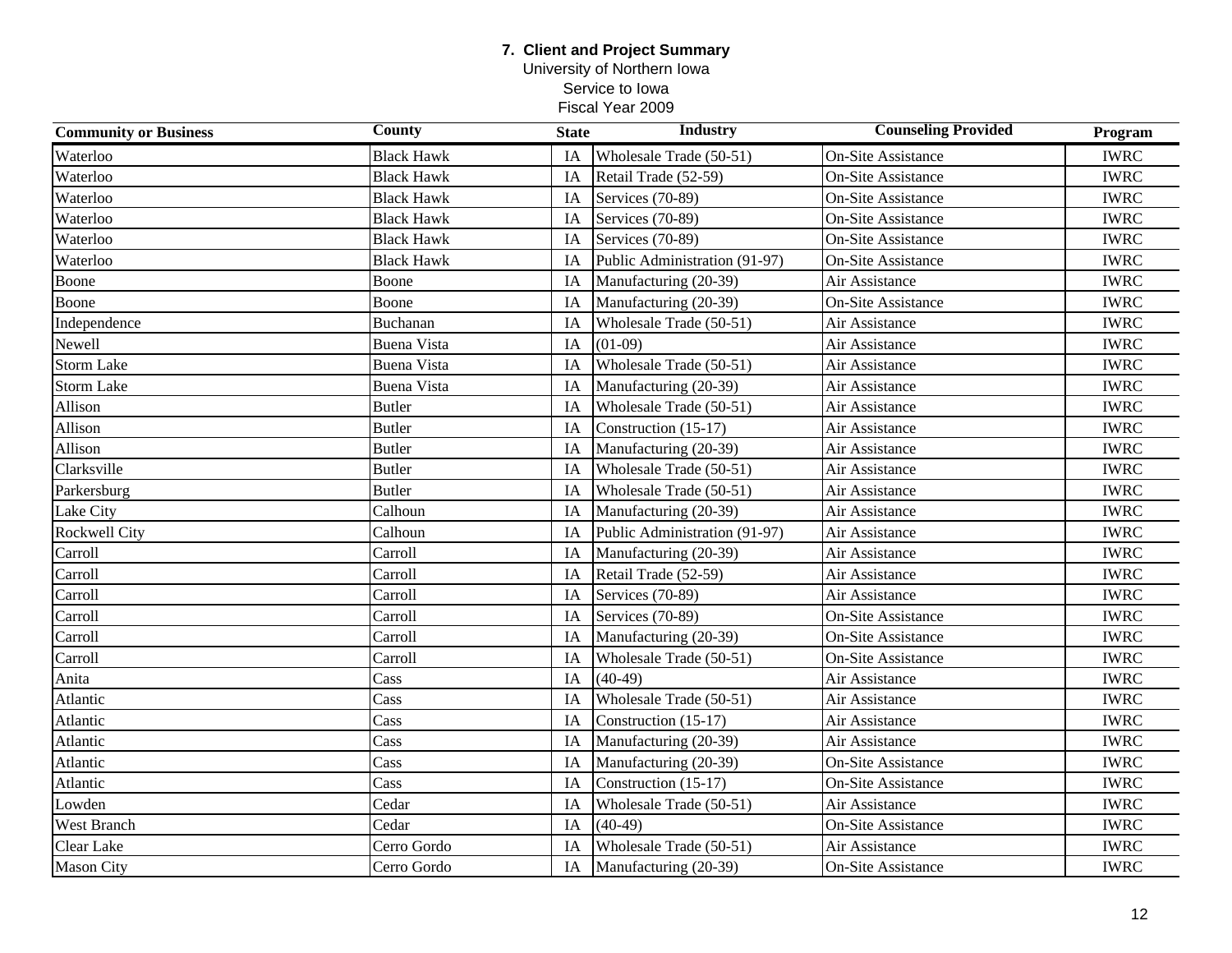University of Northern Iowa Service to Iowa

| <b>Community or Business</b> | <b>County</b> | <b>State</b> | <b>Industry</b>         | <b>Counseling Provided</b> | Program     |
|------------------------------|---------------|--------------|-------------------------|----------------------------|-------------|
| <b>Mason City</b>            | Cerro Gordo   | IA           | Services (70-89)        | <b>On-Site Assistance</b>  | <b>IWRC</b> |
| <b>Mason City</b>            | Cerro Gordo   | IA           | Wholesale Trade (50-51) | <b>On-Site Assistance</b>  | <b>IWRC</b> |
| <b>Mason City</b>            | Cerro Gordo   | IA           | $(40-49)$               | Air Assistance             | <b>IWRC</b> |
| <b>Mason City</b>            | Cerro Gordo   | IA           | Wholesale Trade (50-51) | Air Assistance             | <b>IWRC</b> |
| <b>Mason City</b>            | Cerro Gordo   | IA           | Services (70-89)        | Air Assistance             | <b>IWRC</b> |
| Thornton                     | Cerro Gordo   | IA           | Manufacturing (20-39)   | Air Assistance             | <b>IWRC</b> |
| Cherokee                     | Cherokee      | IA           | Manufacturing (20-39)   | Air Assistance             | <b>IWRC</b> |
| Cherokee                     | Cherokee      | IA           | Wholesale Trade (50-51) | Air Assistance             | <b>IWRC</b> |
| Marcus                       | Cherokee      | IA           | Services (70-89)        | Air Assistance             | <b>IWRC</b> |
| Quimby                       | Cherokee      | IA           | Manufacturing (20-39)   | Air Assistance             | <b>IWRC</b> |
| New Hampton                  | Chickasaw     | IA           | Manufacturing (20-39)   | Air Assistance             | <b>IWRC</b> |
| Osceola                      | Clarke        | IA           | Wholesale Trade (50-51) | Air Assistance             | <b>IWRC</b> |
| <b>Dickens</b>               | Clay          | IA           | Manufacturing (20-39)   | Air Assistance             | <b>IWRC</b> |
| Spencer                      | Clay          | IA           | Retail Trade (52-59)    | <b>On-Site Assistance</b>  | <b>IWRC</b> |
| Spencer                      | Clay          | IA           | Manufacturing (20-39)   | Air Assistance             | <b>IWRC</b> |
| Spencer                      | Clay          | IA           | Retail Trade (52-59)    | Air Assistance             | <b>IWRC</b> |
| Edgewood                     | Clayton       | IA           | Wholesale Trade (50-51) | Air Assistance             | <b>IWRC</b> |
| Elkader                      | Clayton       | IA           | Manufacturing (20-39)   | <b>On-Site Assistance</b>  | <b>IWRC</b> |
| Garnavillo                   | Clayton       | IA           | Wholesale Trade (50-51) | Air Assistance             | <b>IWRC</b> |
| <b>Strawberry Point</b>      | Clayton       | IA           | Wholesale Trade (50-51) | <b>On-Site Assistance</b>  | <b>IWRC</b> |
| <b>Strawberry Point</b>      | Clayton       | IA           | Manufacturing (20-39)   | Air Assistance             | <b>IWRC</b> |
| <b>Strawberry Point</b>      | Clayton       | IA           | Wholesale Trade (50-51) | Air Assistance             | <b>IWRC</b> |
| Camanche                     | Clinton       | IA           | Construction (15-17)    | <b>On-Site Assistance</b>  | <b>IWRC</b> |
| Camanche                     | Clinton       | IA           | Manufacturing (20-39)   | <b>On-Site Assistance</b>  | <b>IWRC</b> |
| Camanche                     | Clinton       | IA           | Construction (15-17)    | Air Assistance             | <b>IWRC</b> |
| Camanche                     | Clinton       | IA           | Manufacturing (20-39)   | Air Assistance             | <b>IWRC</b> |
| Camanche                     | Clinton       | IA           | $(40-49)$               | Air Assistance             | <b>IWRC</b> |
| Denison                      | Crawford      | IA           | Manufacturing (20-39)   | Air Assistance             | <b>IWRC</b> |
| Denison                      | Crawford      | IA           | $(40-49)$               | <b>On-Site Assistance</b>  | <b>IWRC</b> |
| Denison                      | Crawford      | IA           | Manufacturing (20-39)   | <b>On-Site Assistance</b>  | <b>IWRC</b> |
| Perry                        | Dallas        | IA           | Wholesale Trade (50-51) | On-Site Assistance         | <b>IWRC</b> |
| Perry                        | Dallas        | IA           | Wholesale Trade (50-51) | Air Assistance             | <b>IWRC</b> |
| Leon                         | Decatur       | IA           | Wholesale Trade (50-51) | Air Assistance             | <b>IWRC</b> |
| Manchester                   | Delaware      | IA           | $(01-09)$               | Air Assistance             | <b>IWRC</b> |
| <b>Burlington</b>            | Des Moines    | IA           | Services (70-89)        | <b>On-Site Assistance</b>  | <b>IWRC</b> |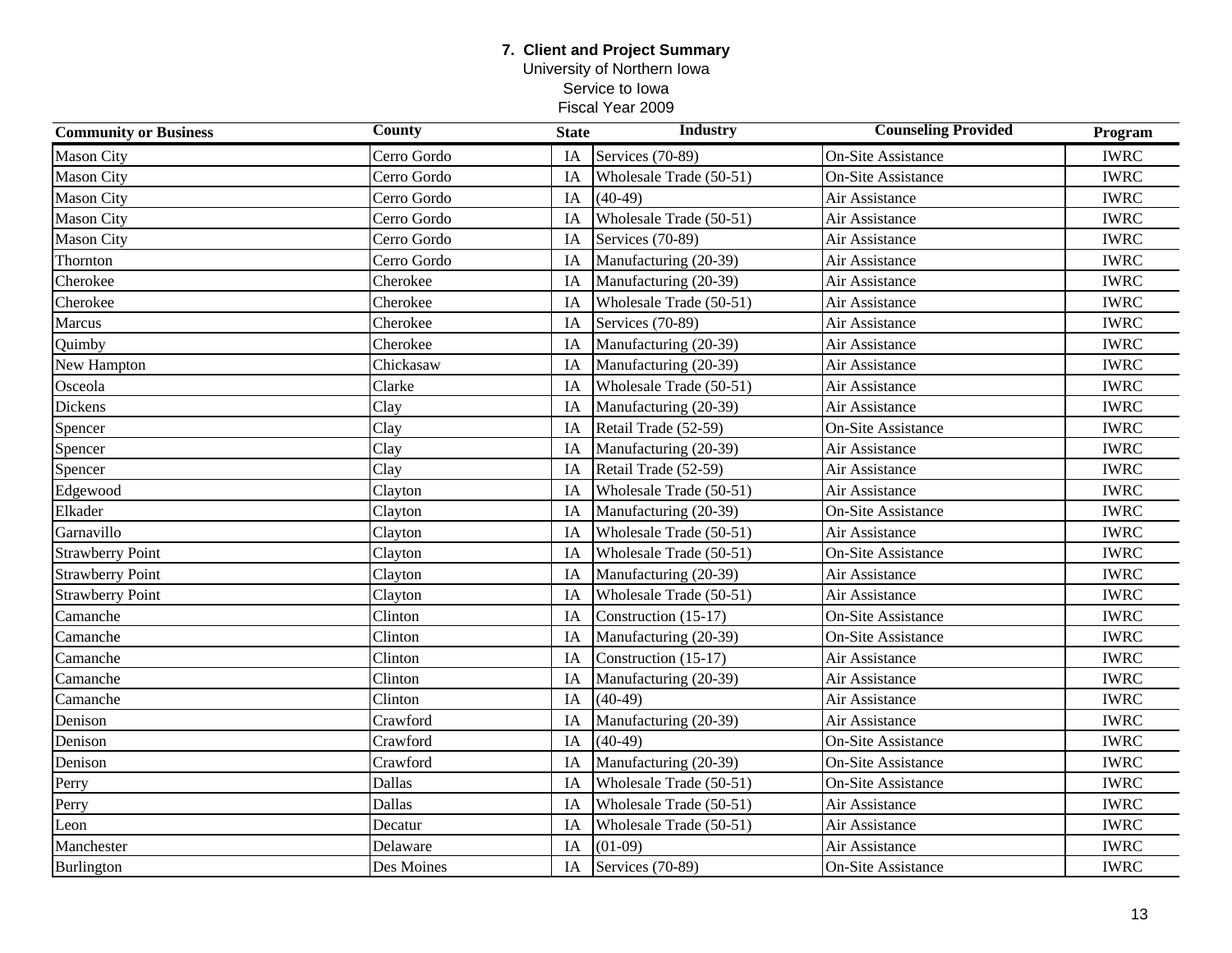University of Northern Iowa Service to Iowa

| <b>Community or Business</b> | County     | <b>State</b> | <b>Industry</b>               | <b>Counseling Provided</b> | Program     |
|------------------------------|------------|--------------|-------------------------------|----------------------------|-------------|
| Burlington                   | Des Moines | IA           | Retail Trade (52-59)          | Air Assistance             | <b>IWRC</b> |
| Lake Park                    | Dickinson  | IA           | $(40-49)$                     | Air Assistance             | <b>IWRC</b> |
| Lake Park                    | Dickinson  | IA           | Manufacturing (20-39)         | Air Assistance             | <b>IWRC</b> |
| Milford                      | Dickinson  | IA           | Manufacturing (20-39)         | Air Assistance             | <b>IWRC</b> |
| Milford                      | Dickinson  | IA           | $(40-49)$                     | Air Assistance             | <b>IWRC</b> |
| Spirit Lake                  | Dickinson  | IA           | Manufacturing (20-39)         | Air Assistance             | <b>IWRC</b> |
| Cascade                      | Dubuque    | IA           | Public Administration (91-97) | Air Assistance             | <b>IWRC</b> |
| Dubuque                      | Dubuque    | IA           | Services (70-89)              | <b>On-Site Assistance</b>  | <b>IWRC</b> |
| Dubuque                      | Dubuque    | IA           | Manufacturing (20-39)         | Air Assistance             | <b>IWRC</b> |
| Dubuque                      | Dubuque    | IA           | 99)                           | Air Assistance             | <b>IWRC</b> |
| Dyersville                   | Dubuque    | IA           | Manufacturing (20-39)         | <b>On-Site Assistance</b>  | <b>IWRC</b> |
| Dyersville                   | Dubuque    | IA           | Wholesale Trade (50-51)       | Air Assistance             | <b>IWRC</b> |
| Peosta                       | Dubuque    | IA           | Manufacturing (20-39)         | Air Assistance             | <b>IWRC</b> |
| Peosta                       | Dubuque    | IA           | Manufacturing (20-39)         | <b>On-Site Assistance</b>  | <b>IWRC</b> |
| Armstrong                    | Emmet      | IA           | Construction (15-17)          | Air Assistance             | <b>IWRC</b> |
| Estherville                  | Emmet      | IA           | $(40-49)$                     | Air Assistance             | <b>IWRC</b> |
| Estherville                  | Emmet      | IA           | Manufacturing (20-39)         | Air Assistance             | <b>IWRC</b> |
| Hawkeye                      | Fayette    | IA           | Manufacturing (20-39)         | <b>On-Site Assistance</b>  | <b>IWRC</b> |
| Hampton                      | Franklin   | IA           | Manufacturing (20-39)         | <b>On-Site Assistance</b>  | <b>IWRC</b> |
| Jefferson                    | Greene     | IA           | Services (70-89)              | Air Assistance             | <b>IWRC</b> |
| Scranton                     | Greene     | IA           | Manufacturing (20-39)         | <b>On-Site Assistance</b>  | <b>IWRC</b> |
| Dike                         | Grundy     | IA           | Manufacturing (20-39)         | <b>On-Site Assistance</b>  | <b>IWRC</b> |
| Dike                         | Grundy     | IA           | Manufacturing (20-39)         | Air Assistance             | <b>IWRC</b> |
| Dike                         | Grundy     | IA           | Services (70-89)              | <b>On-Site Assistance</b>  | <b>IWRC</b> |
| Reinbeck                     | Grundy     | IA           | Manufacturing (20-39)         | Air Assistance             | <b>IWRC</b> |
| Reinbeck                     | Grundy     | IA           | Wholesale Trade (50-51)       | Air Assistance             | <b>IWRC</b> |
| Reinbeck                     | Grundy     | IA           | Manufacturing (20-39)         | <b>On-Site Assistance</b>  | <b>IWRC</b> |
| <b>Bagley</b>                | Guthrie    | IA           | Manufacturing (20-39)         | Air Assistance             | <b>IWRC</b> |
| Bayard                       | Guthrie    | IA           | Mining (10-14)                | Air Assistance             | <b>IWRC</b> |
| <b>Bayard</b>                | Guthrie    | IA           | Services (70-89)              | Air Assistance             | <b>IWRC</b> |
| <b>Bayard</b>                | Guthrie    | IA           | Services (70-89)              | <b>On-Site Assistance</b>  | <b>IWRC</b> |
| <b>Stuart</b>                | Guthrie    | IA           | $(40-49)$                     | Air Assistance             | <b>IWRC</b> |
| <b>Webster City</b>          | Hamilton   | IA           | Manufacturing (20-39)         | Air Assistance             | <b>IWRC</b> |
| <b>Britt</b>                 | Hancock    | IA           | Manufacturing (20-39)         | Air Assistance             | <b>IWRC</b> |
| Woden                        | Hancock    | IA           | Wholesale Trade (50-51)       | Air Assistance             | <b>IWRC</b> |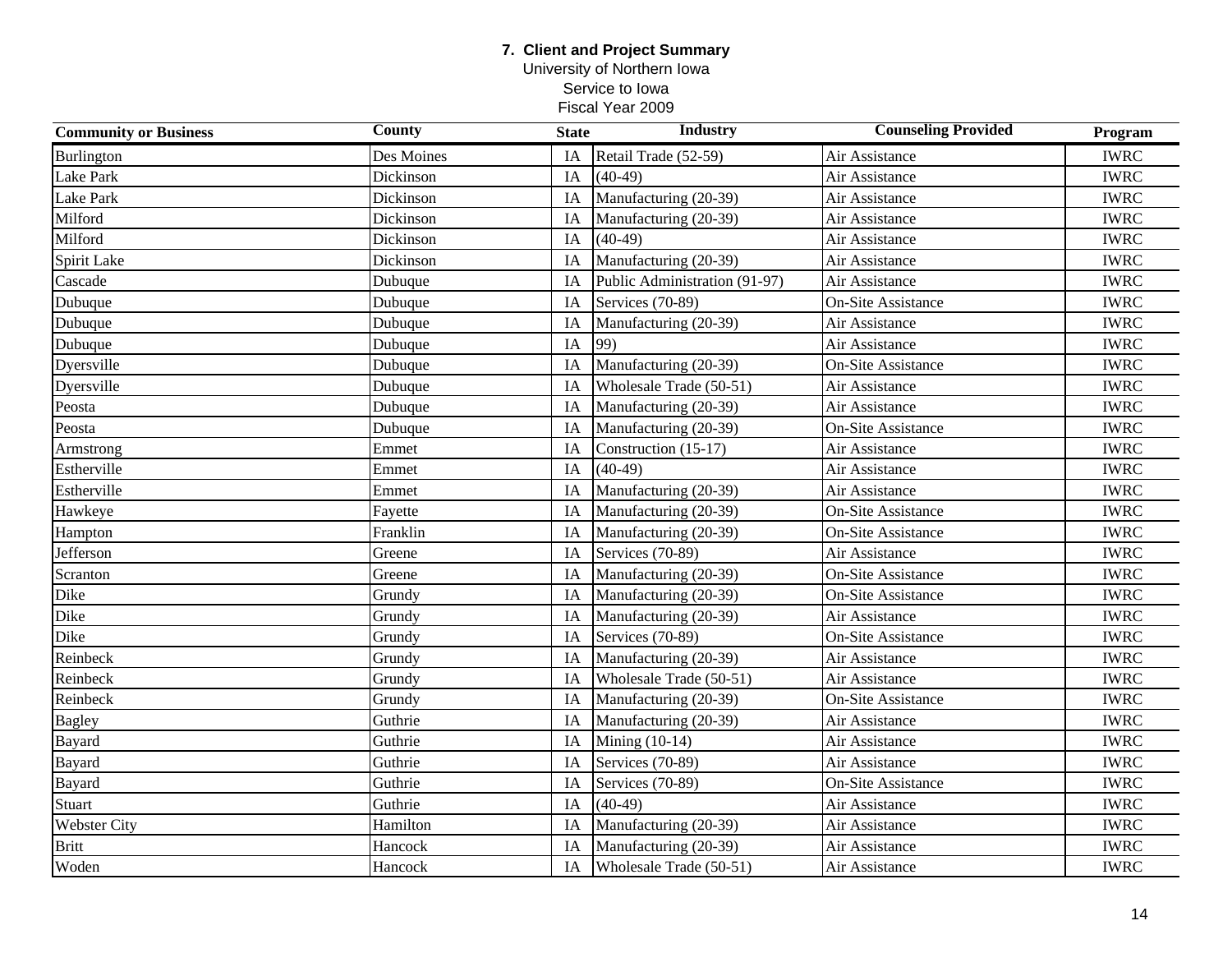University of Northern Iowa Service to Iowa

| <b>Community or Business</b> | <b>County</b> | <b>State</b> | <b>Industry</b>         | <b>Counseling Provided</b> | Program     |
|------------------------------|---------------|--------------|-------------------------|----------------------------|-------------|
| Dunlap                       | Harrison      | IA           | Manufacturing (20-39)   | Air Assistance             | <b>IWRC</b> |
| Logan                        | Harrison      | IA           | Wholesale Trade (50-51) | Air Assistance             | <b>IWRC</b> |
| Woodbine                     | Harrison      | IA           | Manufacturing (20-39)   | Air Assistance             | <b>IWRC</b> |
| Woodbine                     | Harrison      | IA           | Manufacturing (20-39)   | <b>On-Site Assistance</b>  | <b>IWRC</b> |
| <b>Mount Pleasant</b>        | Henry         | IA           | Manufacturing (20-39)   | <b>On-Site Assistance</b>  | <b>IWRC</b> |
| Winfield                     | Henry         | IA           | Services (70-89)        | Air Assistance             | <b>IWRC</b> |
| Winfield                     | Henry         | IA           | Services (70-89)        | <b>On-Site Assistance</b>  | <b>IWRC</b> |
| Cresco                       | Howard        | IA           | Manufacturing (20-39)   | <b>On-Site Assistance</b>  | <b>IWRC</b> |
| <b>Gilmore City</b>          | Humboldt      | IA           | Manufacturing (20-39)   | Air Assistance             | <b>IWRC</b> |
| Humboldt                     | Humboldt      | IA           | Manufacturing (20-39)   | <b>On-Site Assistance</b>  | <b>IWRC</b> |
| Humboldt                     | Humboldt      | IA           | Manufacturing (20-39)   | Air Assistance             | <b>IWRC</b> |
| Maquoketa                    | Jackson       | IA           | $(01-09)$               | Air Assistance             | <b>IWRC</b> |
| Maquoketa                    | Jackson       | IA           | Services (70-89)        | <b>On-Site Assistance</b>  | <b>IWRC</b> |
| Preston                      | Jackson       | IA           | $(01-09)$               | Air Assistance             | <b>IWRC</b> |
| Newton                       | Jasper        | IA           | Manufacturing (20-39)   | <b>On-Site Assistance</b>  | <b>IWRC</b> |
| Newton                       | Jasper        | IA           | Manufacturing (20-39)   | <b>On-Site Assistance</b>  | <b>IWRC</b> |
| Sully                        | Jasper        | IA           | Services (70-89)        | <b>On-Site Assistance</b>  | <b>IWRC</b> |
| Fairfield                    | Jefferson     | IA           | Manufacturing (20-39)   | Air Assistance             | <b>IWRC</b> |
| <b>Iowa City</b>             | Johnson       | IA           | Services (70-89)        | <b>On-Site Assistance</b>  | <b>IWRC</b> |
| <b>Iowa City</b>             | Johnson       | IA           | Services (70-89)        | Air Assistance             | <b>IWRC</b> |
| <b>Tiffin</b>                | Johnson       | IA           | Services (70-89)        | <b>On-Site Assistance</b>  | <b>IWRC</b> |
| Tiffin                       | Johnson       | IA           | Services (70-89)        | Air Assistance             | <b>IWRC</b> |
| Monticello                   | Jones         | IA           | Services (70-89)        | <b>On-Site Assistance</b>  | <b>IWRC</b> |
| Gibson                       | Keokuk        | IA           | $(01-09)$               | Air Assistance             | <b>IWRC</b> |
| Keota                        | Keokuk        | IA           | Wholesale Trade (50-51) | <b>On-Site Assistance</b>  | <b>IWRC</b> |
| What Cheer                   | Keokuk        | IA           | $(01-09)$               | Air Assistance             | <b>IWRC</b> |
| Houghton                     | Lee           | IA           | Wholesale Trade (50-51) | Air Assistance             | <b>IWRC</b> |
| Coggon                       | Linn          | IA           | Wholesale Trade (50-51) | Air Assistance             | <b>IWRC</b> |
| Hiawatha                     | Linn          | IA           | Manufacturing (20-39)   | Air Assistance             | <b>IWRC</b> |
| Hiawatha                     | Linn          | IA           | Manufacturing (20-39)   | <b>On-Site Assistance</b>  | <b>IWRC</b> |
| Wapello                      | Louisa        | IA           | Manufacturing (20-39)   | <b>On-Site Assistance</b>  | <b>IWRC</b> |
| Wapello                      | Louisa        | IA           | Manufacturing (20-39)   | Air Assistance             | <b>IWRC</b> |
| Doon                         | Lyon          | IA           | Wholesale Trade (50-51) | <b>On-Site Assistance</b>  | <b>IWRC</b> |
| George                       | Lyon          | IA           | Manufacturing (20-39)   | Air Assistance             | <b>IWRC</b> |
| <b>Rock Rapids</b>           | Lyon          | IA           | Manufacturing (20-39)   | Air Assistance             | <b>IWRC</b> |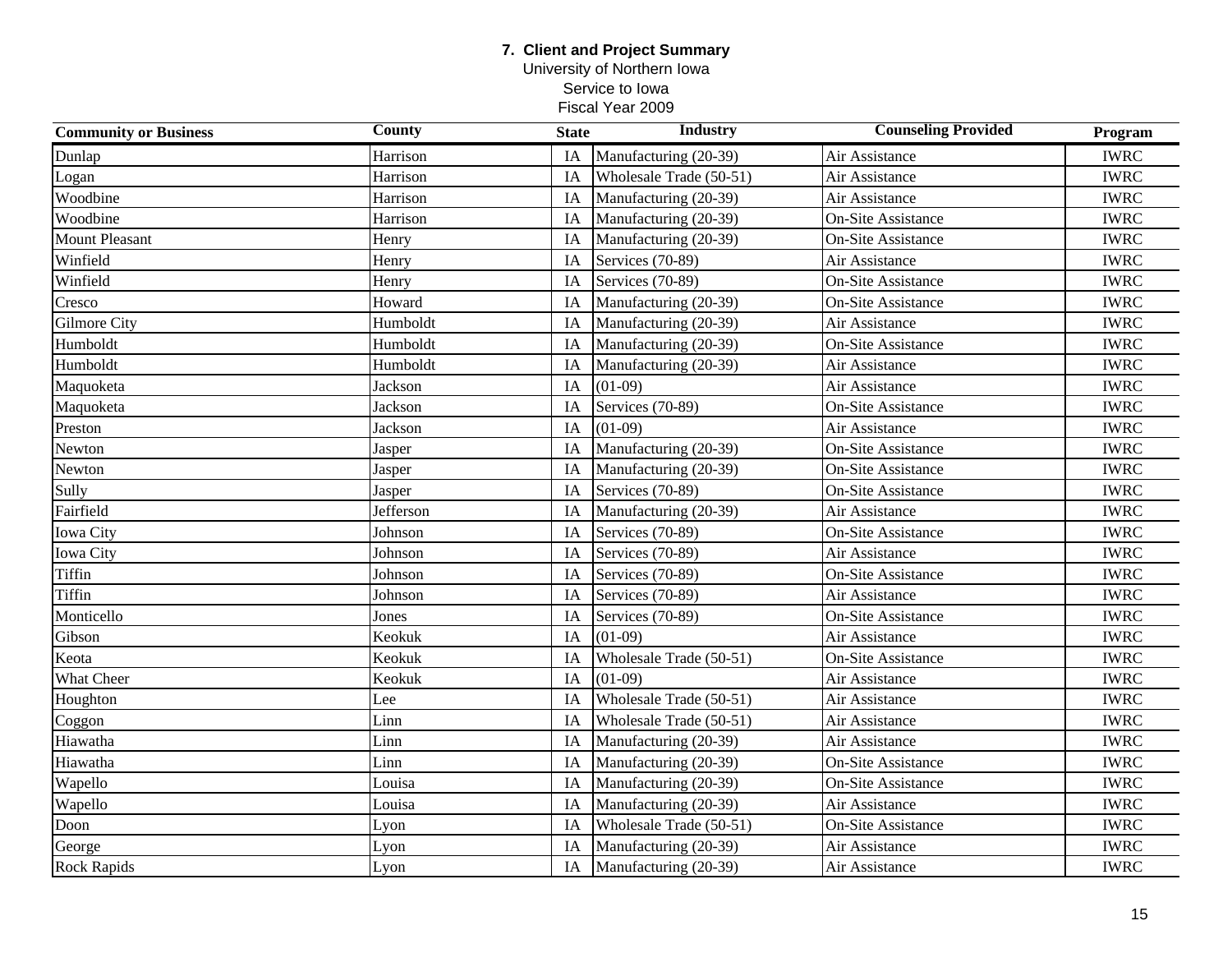University of Northern Iowa Service to Iowa

| <b>Community or Business</b> | <b>County</b> | <b>State</b> | <b>Industry</b>         | <b>Counseling Provided</b> | Program     |
|------------------------------|---------------|--------------|-------------------------|----------------------------|-------------|
| <b>Saint Charles</b>         | Madison       | IA           | Manufacturing (20-39)   | <b>On-Site Assistance</b>  | <b>IWRC</b> |
| Winterset                    | Madison       | IA           | $(01-09)$               | Air Assistance             | <b>IWRC</b> |
| Winterset                    | Madison       | IA           | Manufacturing (20-39)   | Air Assistance             | <b>IWRC</b> |
| Oskaloosa                    | Mahaska       | IA           | Wholesale Trade (50-51) | Air Assistance             | <b>IWRC</b> |
| Pella                        | Marion        | IA           | Manufacturing (20-39)   | Air Assistance             | <b>IWRC</b> |
| Pacific Junction             | Mills         | IA           | Manufacturing (20-39)   | <b>On-Site Assistance</b>  | <b>IWRC</b> |
| Saint Ansgar                 | Mitchell      | IA           | Manufacturing (20-39)   | <b>On-Site Assistance</b>  | <b>IWRC</b> |
| Mapleton                     | Monona        | IA           | Wholesale Trade (50-51) | Air Assistance             | <b>IWRC</b> |
| Onawa                        | Monona        | IA           | Wholesale Trade (50-51) | <b>On-Site Assistance</b>  | <b>IWRC</b> |
| Albia                        | Monroe        | IA           | Wholesale Trade (50-51) | Air Assistance             | <b>IWRC</b> |
| Albia                        | Monroe        | IA           | Wholesale Trade (50-51) | <b>On-Site Assistance</b>  | <b>IWRC</b> |
| Red Oak                      | Montgomery    | IA           | Wholesale Trade (50-51) | Air Assistance             | <b>IWRC</b> |
| Muscatine                    | Muscatine     | IA           | Manufacturing (20-39)   | <b>On-Site Assistance</b>  | <b>IWRC</b> |
| Muscatine                    | Muscatine     | IA           | Manufacturing (20-39)   | Air Assistance             | <b>IWRC</b> |
| Muscatine                    | Muscatine     | IA           | Manufacturing (20-39)   | <b>On-Site Assistance</b>  | <b>IWRC</b> |
| Muscatine                    | Muscatine     | IA           | Wholesale Trade (50-51) | Air Assistance             | <b>IWRC</b> |
| Muscatine                    | Muscatine     | IA           | Wholesale Trade (50-51) | <b>On-Site Assistance</b>  | <b>IWRC</b> |
| Archer                       | O'Brien       | IA           | Wholesale Trade (50-51) | Air Assistance             | <b>IWRC</b> |
| Paullina                     | O'Brien       | IA           | Wholesale Trade (50-51) | <b>On-Site Assistance</b>  | <b>IWRC</b> |
| Sanborn                      | O'Brien       | IA           | Manufacturing (20-39)   | Air Assistance             | <b>IWRC</b> |
| Ocheyedan                    | Osceola       | IA           | Manufacturing (20-39)   | Air Assistance             | <b>IWRC</b> |
| Sibley                       | Osceola       | IA           | $(40-49)$               | Air Assistance             | <b>IWRC</b> |
| Sibley                       | Osceola       | IA           | Manufacturing (20-39)   | Air Assistance             | <b>IWRC</b> |
| <b>Braddyville</b>           | Page          | IA           | Manufacturing (20-39)   | Air Assistance             | <b>IWRC</b> |
| Clarinda                     | Page          | IA           | Manufacturing (20-39)   | Air Assistance             | <b>IWRC</b> |
| Clarinda                     | Page          | IA           | Manufacturing (20-39)   | <b>On-Site Assistance</b>  | <b>IWRC</b> |
| Emmetsburg                   | Palo Alto     | IA           | Manufacturing (20-39)   | Air Assistance             | <b>IWRC</b> |
| Akron                        | Plymouth      | IA           | Wholesale Trade (50-51) | Air Assistance             | <b>IWRC</b> |
| Akron                        | Plymouth      | IA           | Manufacturing (20-39)   | Air Assistance             | <b>IWRC</b> |
| Hinton                       | Plymouth      | IA           | Wholesale Trade (50-51) | Air Assistance             | <b>IWRC</b> |
| Le Mars                      | Plymouth      | IA           | Wholesale Trade (50-51) | <b>On-Site Assistance</b>  | <b>IWRC</b> |
| Le Mars                      | Plymouth      | IA           | Manufacturing (20-39)   | Air Assistance             | <b>IWRC</b> |
| Le Mars                      | Plymouth      | IA           | $(40-49)$               | Air Assistance             | <b>IWRC</b> |
| Laurens                      | Pocahontas    | IA           | Manufacturing (20-39)   | Air Assistance             | <b>IWRC</b> |
| Ankeny                       | Polk          | IA           | Retail Trade (52-59)    | Air Assistance             | <b>IWRC</b> |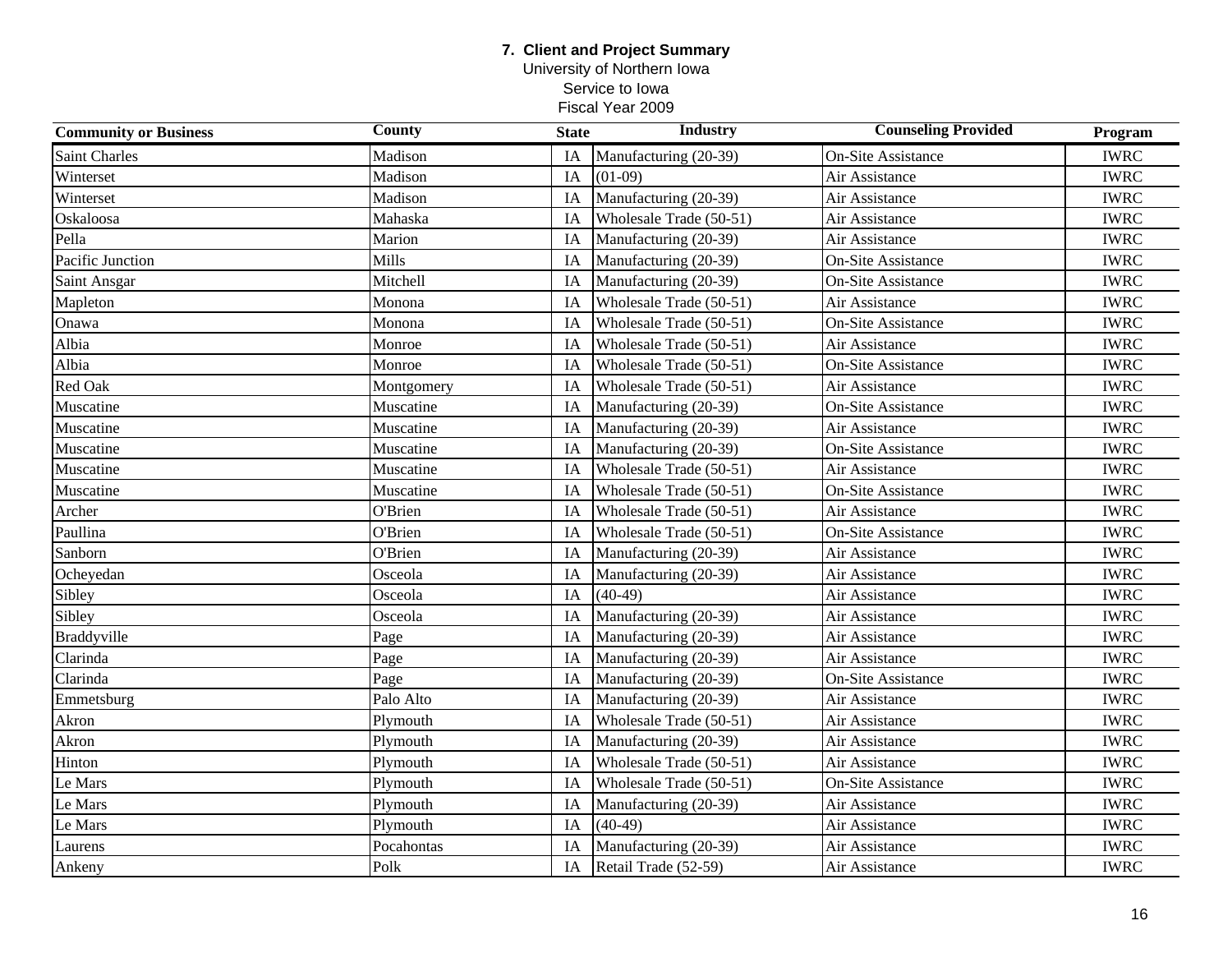University of Northern Iowa Service to Iowa Fiscal Year 2009

| <b>Community or Business</b> | <b>County</b> | <b>State</b> | <b>Industry</b>         | <b>Counseling Provided</b> | Program     |
|------------------------------|---------------|--------------|-------------------------|----------------------------|-------------|
| Ankeny                       | Polk          | IA           | Retail Trade (52-59)    | <b>On-Site Assistance</b>  | <b>IWRC</b> |
| Urbandale                    | Polk          | IA           | Retail Trade (52-59)    | Air Assistance             | <b>IWRC</b> |
| Urbandale                    | Polk          | IA           | Retail Trade (52-59)    | <b>On-Site Assistance</b>  | <b>IWRC</b> |
| Urbandale                    | Polk          | IA           | Manufacturing (20-39)   | <b>On-Site Assistance</b>  | <b>IWRC</b> |
| Council Bluffs               | Pottawattamie | IA           | Manufacturing (20-39)   | Air Assistance             | <b>IWRC</b> |
| <b>Council Bluffs</b>        | Pottawattamie | IA           | Services (70-89)        | Air Assistance             | <b>IWRC</b> |
| <b>Council Bluffs</b>        | Pottawattamie | IA           | Retail Trade (52-59)    | <b>On-Site Assistance</b>  | <b>IWRC</b> |
| Early                        | Sac           | IA           | Manufacturing (20-39)   | Air Assistance             | <b>IWRC</b> |
| Bettendorf                   | Scott         | IA           | Manufacturing (20-39)   | Air Assistance             | <b>IWRC</b> |
| <b>Blue Grass</b>            | Scott         | IA           | Manufacturing (20-39)   | Air Assistance             | <b>IWRC</b> |
| <b>Blue Grass</b>            | Scott         | IA           | Services (70-89)        | Air Assistance             | <b>IWRC</b> |
| <b>Blue Grass</b>            | Scott         | IA           | Services (70-89)        | <b>On-Site Assistance</b>  | <b>IWRC</b> |
| Davenport                    | Scott         | IA           | Retail Trade (52-59)    | Air Assistance             | <b>IWRC</b> |
| Davenport                    | Scott         | IA           | Services (70-89)        | <b>On-Site Assistance</b>  | <b>IWRC</b> |
| Davenport                    | Scott         | IA           | Retail Trade (52-59)    | <b>On-Site Assistance</b>  | <b>IWRC</b> |
| Davenport                    | Scott         | IA           | Services (70-89)        | <b>On-Site Assistance</b>  | <b>IWRC</b> |
| Davenport                    | Scott         | IA           | Services (70-89)        | Air Assistance             | <b>IWRC</b> |
| Davenport                    | Scott         | IA           | Wholesale Trade (50-51) | <b>On-Site Assistance</b>  | <b>IWRC</b> |
| Davenport                    | Scott         | IA           | Manufacturing (20-39)   | Air Assistance             | <b>IWRC</b> |
| Eldridge                     | Scott         | IA           | Manufacturing (20-39)   | Air Assistance             | <b>IWRC</b> |
| Harlan                       | Shelby        | IA           | Wholesale Trade (50-51) | Air Assistance             | <b>IWRC</b> |
| Panama                       | Shelby        | IA           | Wholesale Trade (50-51) | Air Assistance             | <b>IWRC</b> |
| Hawarden                     | Sioux         | IA           | Manufacturing (20-39)   | Air Assistance             | <b>IWRC</b> |
| Ireton                       | Sioux         | IA           | Wholesale Trade (50-51) | <b>On-Site Assistance</b>  | <b>IWRC</b> |
| Orange City                  | Sioux         | IA           | Services (70-89)        | <b>On-Site Assistance</b>  | <b>IWRC</b> |
| Orange City                  | Sioux         | IA           | Manufacturing (20-39)   | Air Assistance             | <b>IWRC</b> |
| Orange City                  | Sioux         | IA           | Services (70-89)        | Air Assistance             | <b>IWRC</b> |
| <b>Rock Valley</b>           | Sioux         | IA           | Manufacturing (20-39)   | Air Assistance             | <b>IWRC</b> |
| Sioux Center                 | Sioux         | IA           | $(01-09)$               | Air Assistance             | <b>IWRC</b> |
| Sioux Center                 | Sioux         | IA           | Wholesale Trade (50-51) | Air Assistance             | <b>IWRC</b> |
| Sioux Center                 | Sioux         | IA           | Manufacturing (20-39)   | <b>On-Site Assistance</b>  | <b>IWRC</b> |
| Sioux Center                 | Sioux         | IA           | Manufacturing (20-39)   | Air Assistance             | <b>IWRC</b> |
| Ames                         | Story         | IA           | Manufacturing (20-39)   | Air Assistance             | <b>IWRC</b> |
| Ames                         | Story         | IA           | Construction (15-17)    | Air Assistance             | <b>IWRC</b> |
| Ames                         | Story         | IA           | Manufacturing (20-39)   | <b>On-Site Assistance</b>  | <b>IWRC</b> |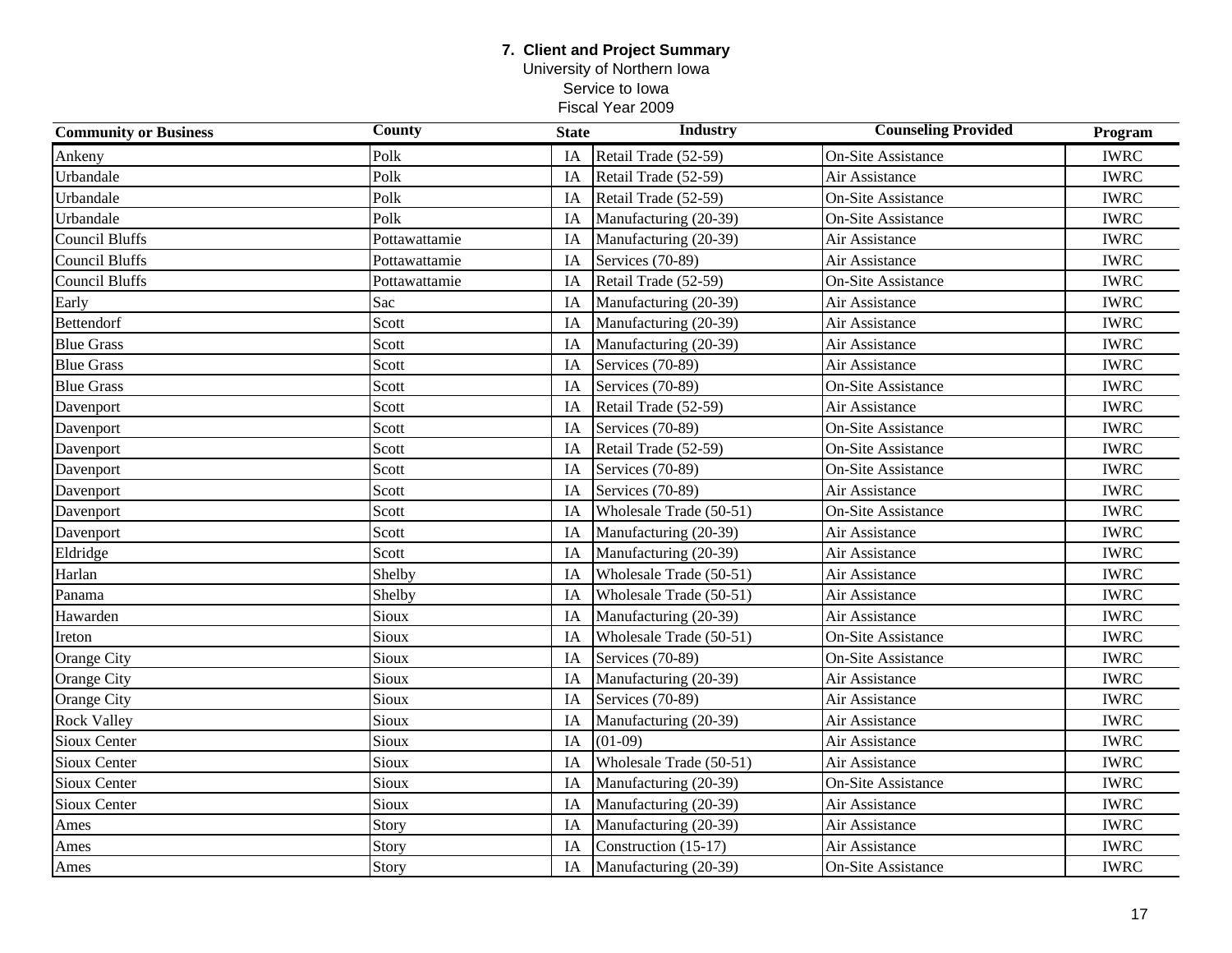University of Northern Iowa Service to Iowa

| <b>Community or Business</b> | <b>County</b>     | <b>State</b> | <b>Industry</b>             | <b>Counseling Provided</b> | Program     |
|------------------------------|-------------------|--------------|-----------------------------|----------------------------|-------------|
| Nevada                       | Story             | IA           | Manufacturing (20-39)       | Air Assistance             | <b>IWRC</b> |
| Tama                         | Tama              | IA           | 99)                         | Air Assistance             | <b>IWRC</b> |
| Lenox                        | Taylor            | IA           | Manufacturing (20-39)       | Air Assistance             | <b>IWRC</b> |
| Carlisle                     | Warren            | IA           | Manufacturing (20-39)       | Air Assistance             | <b>IWRC</b> |
| New Virginia                 | Warren            | IA           | Manufacturing (20-39)       | Air Assistance             | <b>IWRC</b> |
| Kalona                       | Washington        | IA           | Wholesale Trade (50-51)     | Air Assistance             | <b>IWRC</b> |
| Washington                   | Washington        | IA           | Manufacturing (20-39)       | Air Assistance             | <b>IWRC</b> |
| Washington                   | Washington        | IA           | Wholesale Trade (50-51)     | Air Assistance             | <b>IWRC</b> |
| Allerton                     | Wayne             | IA           | Manufacturing (20-39)       | Air Assistance             | <b>IWRC</b> |
| Fort Dodge                   | Webster           | IA           | Services (70-89)            | <b>On-Site Assistance</b>  | <b>IWRC</b> |
| Fort Dodge                   | Webster           | IA           | Wholesale Trade (50-51)     | Air Assistance             | <b>IWRC</b> |
| Fort Dodge                   | Webster           | IA           | Retail Trade (52-59)        | Air Assistance             | <b>IWRC</b> |
| Lake Mills                   | Winnebago         | IA           | Manufacturing (20-39)       | Air Assistance             | <b>IWRC</b> |
| Calmar                       | Winneshiek        | IA           | Manufacturing (20-39)       | Air Assistance             | <b>IWRC</b> |
| Decorah                      | Winneshiek        | IA           | Manufacturing (20-39)       | <b>On-Site Assistance</b>  | <b>IWRC</b> |
| Spillville                   | Winneshiek        | IA           | Wholesale Trade (50-51)     | Air Assistance             | <b>IWRC</b> |
| Anthon                       | Woodbury          | IA           | Wholesale Trade (50-51)     | Air Assistance             | <b>IWRC</b> |
| Lawton                       | Woodbury          | IA           | Construction (15-17)        | <b>On-Site Assistance</b>  | <b>IWRC</b> |
| Lawton                       | Woodbury          | IA           | Wholesale Trade (50-51)     | <b>On-Site Assistance</b>  | <b>IWRC</b> |
| Sergeant Bluff               | Woodbury          | IA           | Manufacturing (20-39)       | Air Assistance             | <b>IWRC</b> |
| Sioux City                   | Woodbury          | IA           | Construction (15-17)        | Air Assistance             | <b>IWRC</b> |
| Sioux City                   | Woodbury          | IA           | Manufacturing (20-39)       | Air Assistance             | <b>IWRC</b> |
| Sioux City                   | Woodbury          | IA           | Wholesale Trade (50-51)     | <b>On-Site Assistance</b>  | <b>IWRC</b> |
| Sioux City                   | Woodbury          | IA           | Wholesale Trade (50-51)     | Air Assistance             | <b>IWRC</b> |
| Sioux City                   | Woodbury          | IA           | Wholesale Trade (50-51)     | <b>On-Site Assistance</b>  | <b>IWRC</b> |
| Clarion                      | Wright            | IA           | Manufacturing (20-39)       | <b>On-Site Assistance</b>  | <b>IWRC</b> |
| Clarion                      | Wright            | IA           | Manufacturing (20-39)       | Air Assistance             | <b>IWRC</b> |
| Clarion                      | Wright            | IA           | Wholesale Trade (50-51)     | Air Assistance             | <b>IWRC</b> |
| Cedar Falls                  | <b>Black Hawk</b> | IA           | Interior design             | Start-up                   | <b>JPEC</b> |
| Cedar Falls                  | <b>Black Hawk</b> | IA           | Web consultiung             | Start-up                   | <b>JPEC</b> |
| Cedar Falls                  | <b>Black Hawk</b> | IA           | educational software        | Start-up                   | <b>JPEC</b> |
| Cedar Falls                  | <b>Black Hawk</b> | IA           | financial services          | Start-up                   | JPEC        |
| Cedar Falls                  | <b>Black Hawk</b> | IA           | entertainment venue and bar | Start-up                   | <b>JPEC</b> |
| Cedar Falls                  | <b>Black Hawk</b> | IA           | photography studio          | Start-up                   | <b>JPEC</b> |
| Cedar Falls                  | <b>Black Hawk</b> | IA           | construction management     | Start-up                   | <b>JPEC</b> |
| <b>Cedar Falls</b>           | <b>Black Hawk</b> | IA           | import/export               | Start-up                   | <b>JPEC</b> |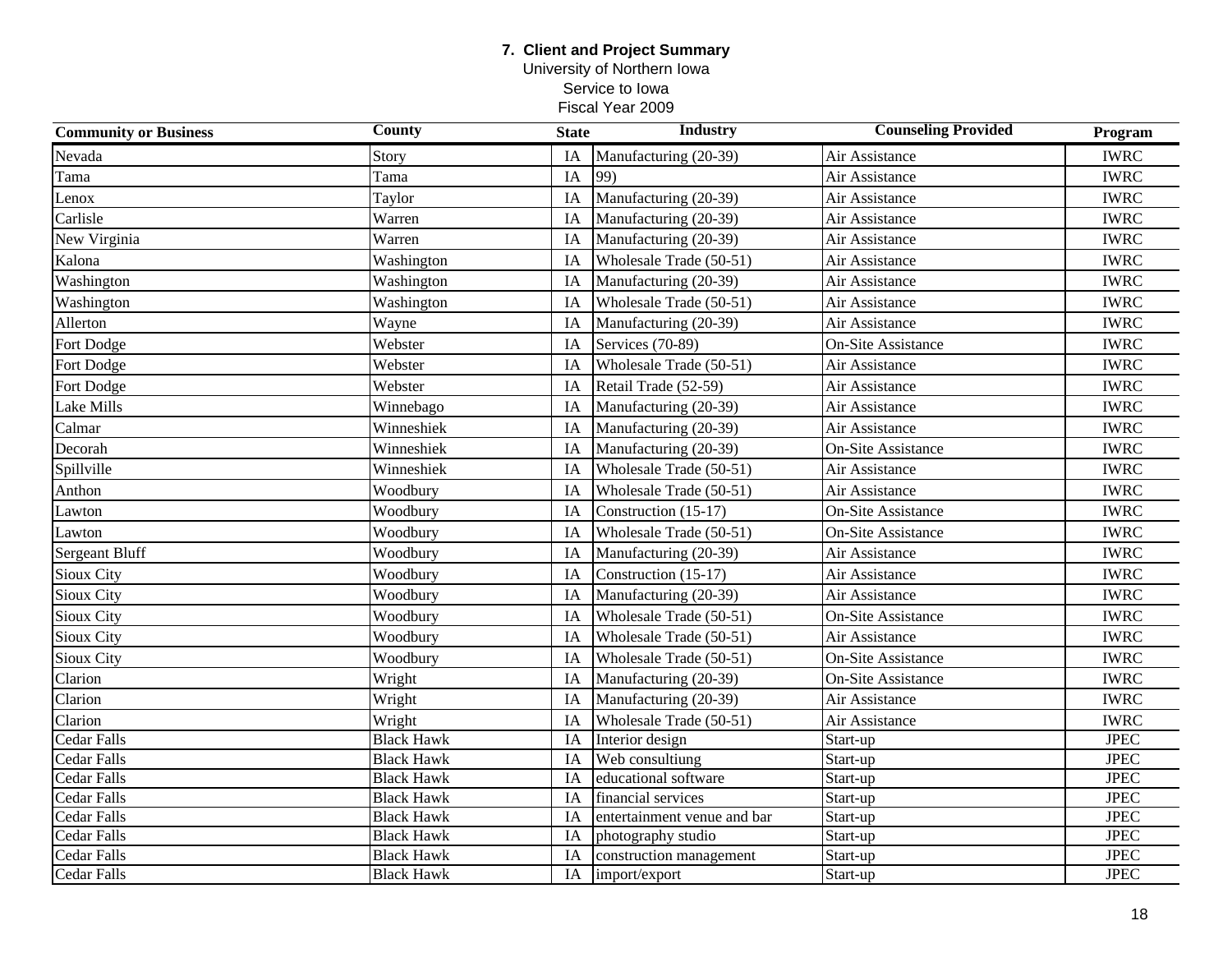### **7. Client and Project Summary** University of Northern Iowa Service to Iowa

| <b>Community or Business</b> | County            | <b>State</b> | Industry                           | <b>Counseling Provided</b> | Program     |
|------------------------------|-------------------|--------------|------------------------------------|----------------------------|-------------|
| <b>Cedar Falls</b>           | <b>Black Hawk</b> | IA           | sporting goods retail              | Start-up                   | <b>JPEC</b> |
| <b>Cedar Falls</b>           | <b>Black Hawk</b> | IA           | restaurant                         | Start-up                   | <b>JPEC</b> |
| <b>Cedar Falls</b>           | <b>Black Hawk</b> | IA           | photography studio                 | Existing                   | <b>JPEC</b> |
| <b>Cedar Falls</b>           | <b>Black Hawk</b> | IA           | export                             | Start-up                   | <b>JPEC</b> |
| <b>Cedar Falls</b>           | <b>Black Hawk</b> | IA           | music school                       | Start-up                   | <b>JPEC</b> |
| <b>Cedar Falls</b>           | <b>Black Hawk</b> | IA           | import/export                      | Start-up                   | <b>JPEC</b> |
| <b>Cedar Falls</b>           | <b>Black Hawk</b> | IA           | restaurant                         | Start-up                   | <b>JPEC</b> |
| <b>Cedar Falls</b>           | <b>Black Hawk</b> | IA           | financial services                 | Start-up                   | <b>JPEC</b> |
| <b>Cedar Falls</b>           | <b>Black Hawk</b> | IA           | restaurant                         | Start-up                   | <b>JPEC</b> |
| Cedar Falls                  | <b>Black Hawk</b> | IA           | photography studio                 | Start-up                   | <b>JPEC</b> |
| <b>Cedar Falls</b>           | <b>Black Hawk</b> | IA           | Bookstore and café                 | Start-up                   | <b>JPEC</b> |
| <b>Cedar Falls</b>           | <b>Black Hawk</b> | IA           | personal trainer                   | Start-up                   | <b>JPEC</b> |
| <b>Cedar Falls</b>           | <b>Black Hawk</b> | IA           | rollerskating                      | Start-up                   | <b>JPEC</b> |
| <b>Cedar Falls</b>           | <b>Black Hawk</b> | IA           | music performance                  | Start-up                   | <b>JPEC</b> |
| <b>Cedar Falls</b>           | <b>Black Hawk</b> | IA           | moviemaking                        | Start-up                   | <b>JPEC</b> |
| <b>Cedar Falls</b>           | <b>Black Hawk</b> | IA           | internet reseller                  | Start-up                   | <b>JPEC</b> |
| <b>Cedar Falls</b>           | <b>Black Hawk</b> | IA           | import                             | Start-up                   | <b>JPEC</b> |
| <b>Cedar Falls</b>           | <b>Black Hawk</b> | IA           | manufacturing                      | Start-up                   | <b>JPEC</b> |
| <b>Cedar Falls</b>           | <b>Black Hawk</b> | IA           | translation                        | Start-up                   | <b>JPEC</b> |
| <b>Cedar Falls</b>           | <b>Black Hawk</b> | IA           | Sandwich shop                      | Start-up                   | <b>JPEC</b> |
| <b>Cedar Falls</b>           | <b>Black Hawk</b> | IA           | manufacturing                      | Start-up                   | <b>JPEC</b> |
| <b>Cedar Falls</b>           | <b>Black Hawk</b> | IA           | online networking                  | Start-up                   | <b>JPEC</b> |
| <b>Cedar Falls</b>           | <b>Black Hawk</b> | <b>IA</b>    | recording studio                   | Start-up                   | <b>JPEC</b> |
| Cedar Falls                  | <b>Black Hawk</b> | IA           | local foods growing                | Start-up                   | <b>JPEC</b> |
| Cedar Falls                  | <b>Black Hawk</b> | IA           | video and graphic production       | Start-up                   | <b>JPEC</b> |
| <b>Cedar Falls</b>           | <b>Black Hawk</b> | IA           | mediation and negotiation services | Start-up                   | <b>JPEC</b> |
| <b>Cedar Falls</b>           | <b>Black Hawk</b> | IA           | construction                       | Start-up                   | <b>JPEC</b> |
| Cedar Falls                  | <b>Black Hawk</b> | IA           | clothing retail                    | Start-up                   | <b>JPEC</b> |
| <b>Cedar Falls</b>           | <b>Black Hawk</b> | IA           | online business                    | Start-up                   | <b>JPEC</b> |
| <b>Cedar Falls</b>           | <b>Black Hawk</b> | IA           | landscaping                        | Start-up                   | <b>JPEC</b> |
| <b>Cedar Falls</b>           | <b>Black Hawk</b> | IA           | real estate brokerage              | Start-up                   | <b>JPEC</b> |
| Cedar Falls                  | <b>Black Hawk</b> | IA           | senior services                    | Start-up                   | <b>JPEC</b> |
| <b>Cedar Falls</b>           | <b>Black Hawk</b> | IA           | restaurant                         | Start-up                   | <b>JPEC</b> |
| <b>Cedar Falls</b>           | <b>Black Hawk</b> | IA           | e-commerce clothing                | Start-up                   | <b>JPEC</b> |
| <b>Cedar Falls</b>           | <b>Black Hawk</b> | IA           | bar and restaurant                 | Start-up                   | <b>JPEC</b> |
| <b>Cedar Falls</b>           | <b>Black Hawk</b> | IA           | chemical supplies distribution     | Start-up                   | <b>JPEC</b> |
| <b>Cedar Falls</b>           | <b>Black Hawk</b> | IA           | coffee shop/bookstore/gallery      | Start-up                   | <b>JPEC</b> |
| <b>Cedar Falls</b>           | <b>Black Hawk</b> | IA           | consulting                         | Start-up                   | <b>JPEC</b> |
| Cedar Falls                  | <b>Black Hawk</b> | IA           | furniture refinishing              | Start-up                   | <b>JPEC</b> |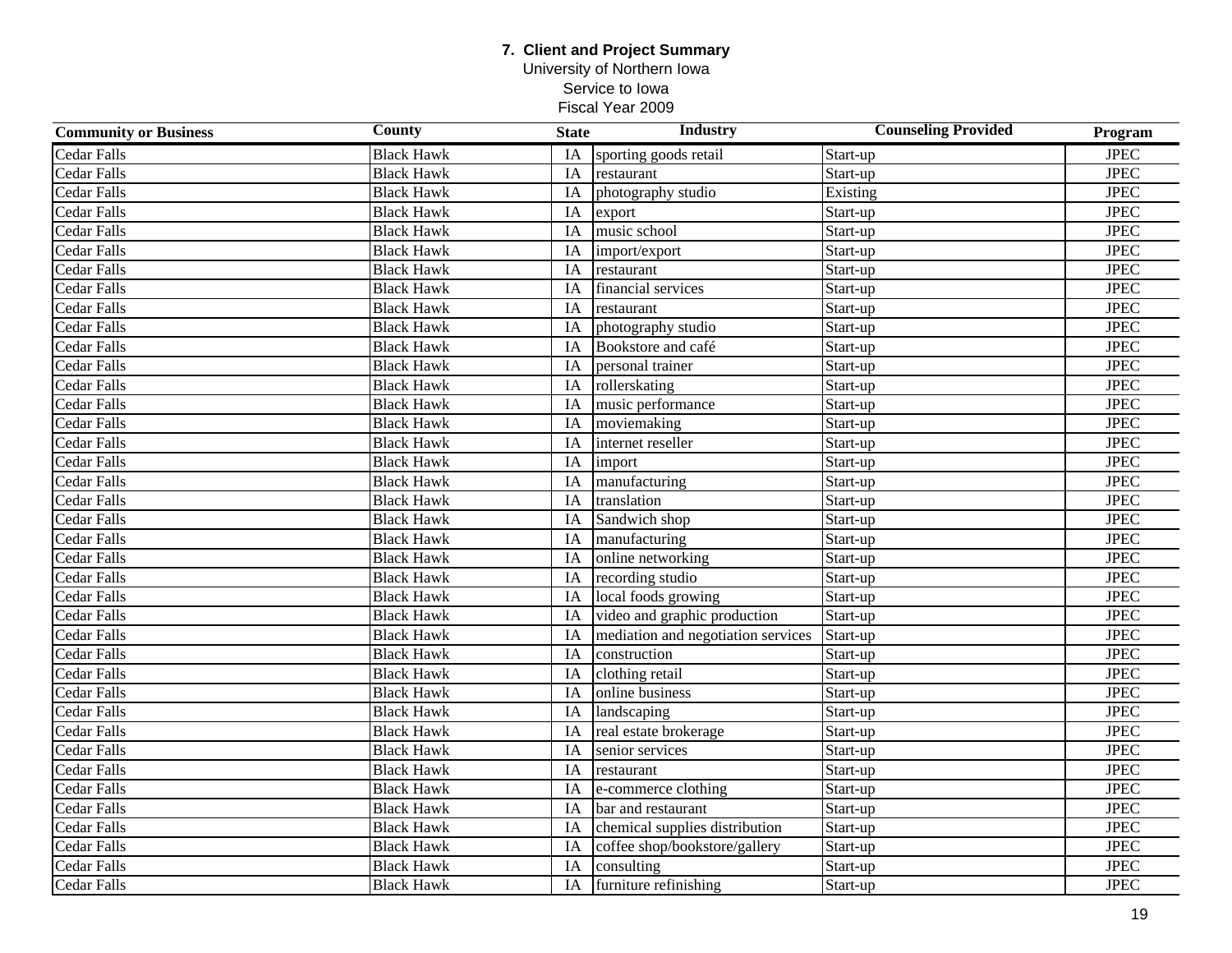### **7. Client and Project Summary** University of Northern Iowa

Service to Iowa

| <b>Community or Business</b> | County            | <b>State</b>    | Industry                         | <b>Counseling Provided</b> | Program       |
|------------------------------|-------------------|-----------------|----------------------------------|----------------------------|---------------|
| <b>Cedar Falls</b>           | <b>Black Hawk</b> | IA              | crafts                           | Start-up                   | <b>JPEC</b>   |
| <b>Cedar Falls</b>           | <b>Black Hawk</b> | IA              | <b>B2B</b> information systems   | Start-up                   | <b>JPEC</b>   |
| <b>Cedar Falls</b>           | <b>Black Hawk</b> | IA              | events planning                  | Start-up                   | <b>JPEC</b>   |
| <b>Cedar Falls</b>           | <b>Black Hawk</b> | IA              | sports supplements ecommerce     | Start-up                   | <b>JPEC</b>   |
| <b>Cedar Falls</b>           | <b>Black Hawk</b> | IA              | hooka bar                        | Start-up                   | <b>JPEC</b>   |
| <b>Cedar Falls</b>           | <b>Black Hawk</b> | IA              | wind turbines                    | Start-up                   | <b>JPEC</b>   |
| <b>Cedar Falls</b>           | <b>Black Hawk</b> | IA              | computer sales                   | Start-up                   | $_{\rm JPEG}$ |
| <b>Cedar Falls</b>           | <b>Black Hawk</b> | IA              | real estate apartment management | Start-up                   | <b>JPEC</b>   |
| Cedar Falls                  | <b>Black Hawk</b> | IA              | public speaking                  | Start-up                   | <b>JPEC</b>   |
| Cedar Falls                  | <b>Black Hawk</b> | IA              | non-profit                       | Start-up                   | <b>JPEC</b>   |
| <b>Cedar Falls</b>           | <b>Black Hawk</b> | IA              | car coating                      | Start-up                   | <b>JPEC</b>   |
| <b>Cedar Falls</b>           | <b>Black Hawk</b> | IA              | non-profit                       | Start-up                   | $_{\rm JPEG}$ |
| <b>Cedar Falls</b>           | <b>Black Hawk</b> | IA              | non-profit                       | Start-up                   | <b>JPEC</b>   |
| <b>Cedar Falls</b>           | <b>Black Hawk</b> | IA              | Graphic production               | Start-up                   | $_{\rm JPEG}$ |
| Cedar Falls                  | <b>Black Hawk</b> | IA              | cleaning service                 | Start-up                   | $_{\rm JPEG}$ |
| <b>Cedar Falls</b>           | <b>Black Hawk</b> | IA              | photography studio               | Start-up                   | $_{\rm JPEG}$ |
| Cedar Falls                  | <b>Black Hawk</b> | IA              | ecommerce sports motorbiking     | Start-up                   | $_{\rm JPEG}$ |
| Cedar Falls                  | <b>Black Hawk</b> | IA              | computer application             | Start-up                   | <b>JPEC</b>   |
| <b>Cedar Falls</b>           | <b>Black Hawk</b> | IA              | coffee shop                      | Start-up                   | $_{\rm JPEG}$ |
| <b>Cedar Falls</b>           | <b>Black Hawk</b> | IA              | accounting services              | Start-up                   | $_{\rm JPEG}$ |
| Cedar Falls                  | <b>Black Hawk</b> | $\overline{IA}$ | virtual mall                     | Start-up                   | <b>JPEC</b>   |
| <b>Cedar Falls</b>           | <b>Black Hawk</b> | IA              | alternative energy               | Start-up                   | <b>JPEC</b>   |
| <b>Cedar Falls</b>           | <b>Black Hawk</b> | IA              | texting service                  | Start-up                   | <b>JPEC</b>   |
| Cedar Falls                  | <b>Black Hawk</b> | IA              | fitness and nutrition            | Start-up                   | <b>JPEC</b>   |
| Cedar Falls                  | <b>Black Hawk</b> | IA              | yoga studio                      | Start-up                   | <b>JPEC</b>   |
| <b>Cedar Falls</b>           | <b>Black Hawk</b> | IA              | coffee and gelato                | Start-up                   | $_{\rm JPEG}$ |
| <b>Cedar Falls</b>           | <b>Black Hawk</b> | IA              | grocery store                    | Start-up                   | <b>JPEC</b>   |
| <b>Cedar Falls</b>           | <b>Black Hawk</b> | IA              | turkey production                | Start-up                   | $_{\rm JPEG}$ |
| <b>Cedar Falls</b>           | <b>Black Hawk</b> | IA              | oil wholesale                    | Start-up                   | $_{\rm JPEG}$ |
| <b>Cedar Falls</b>           | <b>Black Hawk</b> | IA              | wedding consulting               | Start-up                   | $_{\rm JPEG}$ |
| <b>Cedar Falls</b>           | <b>Black Hawk</b> | IA              | organic pork production          | Start-up                   | <b>JPEC</b>   |
| Cedar Falls                  | <b>Black Hawk</b> | IA              | marketing                        | Start-up                   | <b>JPEC</b>   |
| Cedar Falls                  | <b>Black Hawk</b> | IA              | internet retailer                | Existing                   | <b>JPEC</b>   |
| <b>Cedar Falls</b>           | <b>Black Hawk</b> | IA              | construction trucking            | Existing                   | <b>JPEC</b>   |
| <b>Cedar Falls</b>           | <b>Black Hawk</b> | IA              | personal trainer                 | Existing                   | <b>JPEC</b>   |
| <b>Cedar Falls</b>           | <b>Black Hawk</b> | IA              | ecommerce clothing retail        | Existing                   | $_{\rm JPEG}$ |
| <b>Cedar Falls</b>           | <b>Black Hawk</b> | IA              | educational software             | Existing                   | $_{\rm JPEG}$ |
| <b>Cedar Falls</b>           | <b>Black Hawk</b> | IA              | computer software                | Start-up                   | $_{\rm JPEG}$ |
| Cedar Falls                  | <b>Black Hawk</b> | IA              | recruiting company               | Start-up                   | $_{\rm JPEG}$ |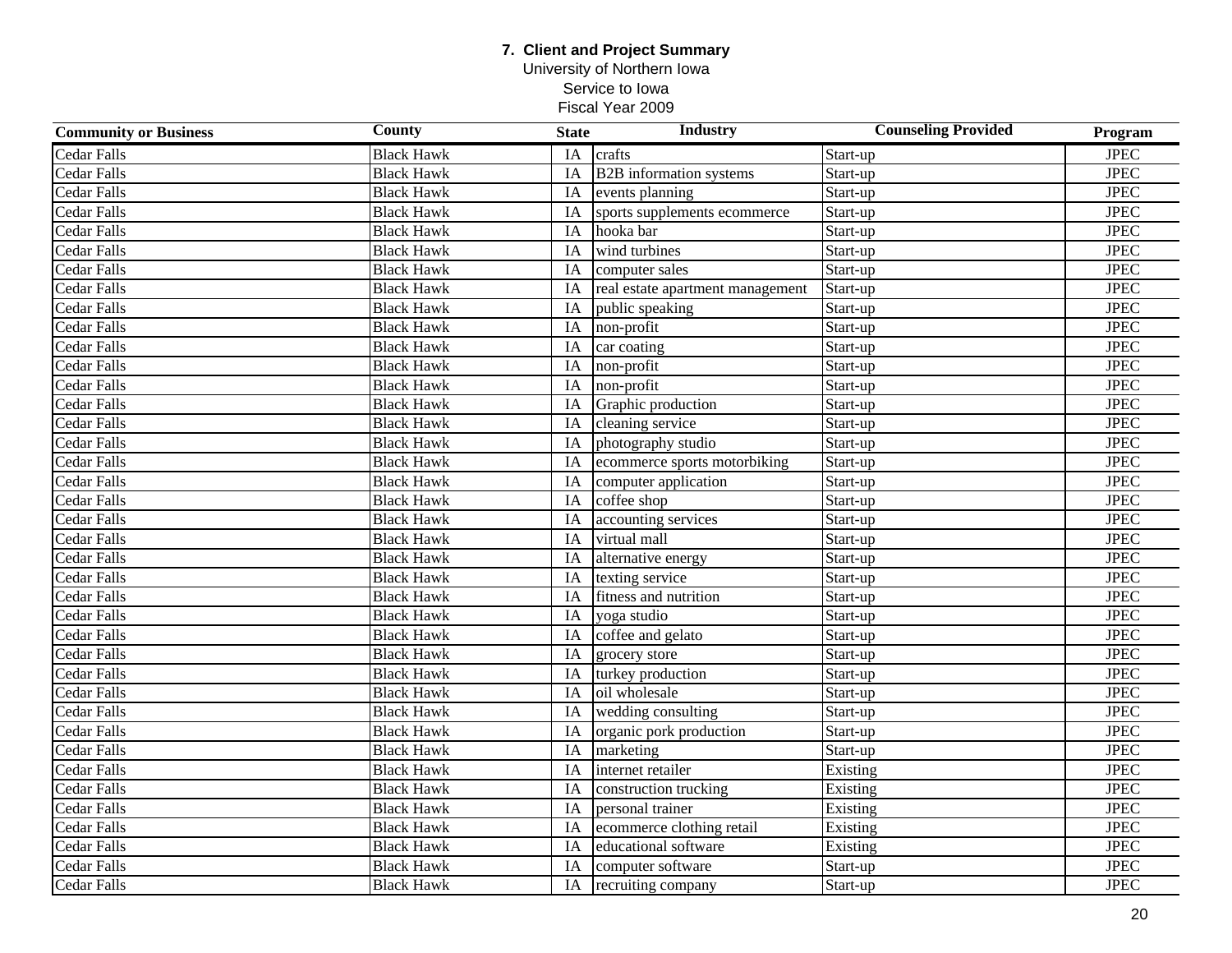University of Northern Iowa Service to Iowa

| <b>Community or Business</b>                  | County            | <b>State</b>    | Industry                        | <b>Counseling Provided</b>             | Program              |
|-----------------------------------------------|-------------------|-----------------|---------------------------------|----------------------------------------|----------------------|
| Cedar Falls                                   | <b>Black Hawk</b> | <b>IA</b>       | landscaping                     | Start-up                               | <b>JPEC</b>          |
| <b>Cedar Falls</b>                            | <b>Black Hawk</b> | IA              | public art business             | Start-up                               | <b>JPEC</b>          |
| Cedar Falls                                   | <b>Black Hawk</b> | IA              | gambling website                | Start-up                               | <b>JPEC</b>          |
|                                               |                   |                 | Educational performance tour    |                                        |                      |
| <b>Cedar Falls</b>                            | <b>Black Hawk</b> | IA              | company                         | Start-up                               | <b>JPEC</b>          |
| Waterloo                                      | <b>Black Hawk</b> | IA              | alternative energy and monorail | Start-up                               | $_{\rm JPEG}$        |
| Dubuque                                       | Dubuque           | IA              | tire disposal                   | Start-up                               | <b>JPEC</b>          |
| Oelwein                                       | Fayette           | IA              | patent                          | Start-up                               | $_{\rm JPEG}$        |
| Eldora                                        | Hardin            | IA              | manufacturing                   | Start-up                               | $_{\rm JPEG}$        |
| Urbana                                        | Johnson           | IA              | ecommerce                       | Existing                               | $_{\rm JPEG}$        |
| Cedar Rapids                                  | Linn              | IA              | cosmetology                     | Start-up                               | $_{\rm JPEG}$        |
| <b>Benton Castings</b>                        | Benton            | IA              | Foundry, Metal Casting          | <b>Technical Assistance</b>            | <b>MCC</b>           |
| John Deere Waterloo Works                     | <b>Black Hawk</b> | IA              | Foundry, Metal Casting          | Technical Assistance                   | <b>MCC</b>           |
| Roskamp                                       | <b>Black Hawk</b> | IA              | Foundry, Metal Casting          | Consulting                             | $\operatorname{MCC}$ |
| Viking Pump, Inc - Cedar Falls                | <b>Black Hawk</b> | IA              | Foundry, Metal Casting          | <b>Technical Assistance</b>            | <b>MCC</b>           |
| American Colloid Co                           | Blackhawk         | IA              | Foundry, Metal Casting          | <b>Technical Assistance</b>            | <b>MCC</b>           |
| <b>Bentonite Performance Materials</b>        | <b>Blackhawk</b>  | IA              | Foundry, Metal Casting          | <b>Technical Assistance</b>            | <b>MCC</b>           |
| <b>GMT</b>                                    | <b>Bremer</b>     | IA              | Foundry, Metal Casting          | <b>Technical Assistance</b>            | <b>MCC</b>           |
| <b>Plastic Professionals</b>                  | Cass              | IA              | Foundry, Metal Casting          | Consulting                             | <b>MCC</b>           |
| Progress Foundry                              | Chickasaw         | IA              | Foundry, Metal Casting          | <b>Technical Assistance</b>            | <b>MCC</b>           |
| <b>AY McDonald</b>                            | Dubuque           | $\overline{IA}$ | Foundry, Metal Casting          | <b>Technical Assistance</b>            | <b>MCC</b>           |
| University of Iowa                            | Johnson           | $\overline{IA}$ | Foundry, Metal Casting          | <b>Technical Assistance</b>            | <b>MCC</b>           |
| <b>Bender Foundry Service</b>                 | Keokuk            | IA              | Foundry, Metal Casting          | <b>Technical Assistance</b>            | <b>MCC</b>           |
| Clow Valve                                    | Mahaska           | IA              | Foundry, Metal Casting          | <b>Technical Assistance</b>            | <b>MCC</b>           |
| <b>Sivier Steel Casting</b>                   | Scott             | IA              | Foundry, Metal Casting          | <b>Technical Assistance</b>            | <b>MCC</b>           |
| <b>Iowa State University</b>                  | Story             | IA              | Foundry, Metal Casting          | <b>Technical Assistance</b>            | <b>MCC</b>           |
| Wellman Dynamics / Fansteel                   | Union             | IA              | Foundry, Metal Casting          | <b>Technical Assistance</b>            | <b>MCC</b>           |
| <b>ELM</b>                                    | <b>Black Hawk</b> | IA              | Manufacturing                   | Testing/Research                       | <b>NABL</b>          |
| <b>Creative Composites</b>                    | Butler            | IA              | Research/Manufacturing          | Testing/Research                       | <b>NABL</b>          |
| Golden Grains Energy, LLC                     | Cerro Gordo       | IA              | Ethanol                         | Testing/Research                       | <b>NABL</b>          |
| <b>Little Sioux Corn Processing</b>           | Cherokee          | IA              | Manufacturing/Ethanol           | Testing/Research                       | <b>NABL</b>          |
| AMTek                                         | Linn              | IA              | Manufacturing/Microwave         | Testing/Research                       | <b>NABL</b>          |
| Benefuel                                      | Polk              | IA              | Research/Manufacturing/Biofuels | Testing/Research                       | <b>NABL</b>          |
| Iowa State University Center for Sustainable  | Story             | IA              | Research                        | Testing/Research                       | <b>NABL</b>          |
| Renewable Energy Group                        | Story             | IA              | Manufacturing/Biodiesel         | Testing/Research                       | <b>NABL</b>          |
| <b>Adams County Economic Development Corp</b> | Adams             | IA              | Economic Development            | <b>Entrepreneurship Support System</b> | <b>RBC</b>           |
| Allamakee County Economic Development Corp.   | Allamakee         | IA              | <b>Economic Development</b>     | <b>Entrepreneurship Support System</b> | RBC                  |
| <b>Greater Cedar Valley Alliance</b>          | <b>Black Hawk</b> | IA              | Economic Development            | <b>Entrepreneurship Support System</b> | RBC                  |
| Clayton County Economic Development Corp.     | Clayton           | IA              | Economic Development            | <b>Entrepreneurship Support System</b> | RBC                  |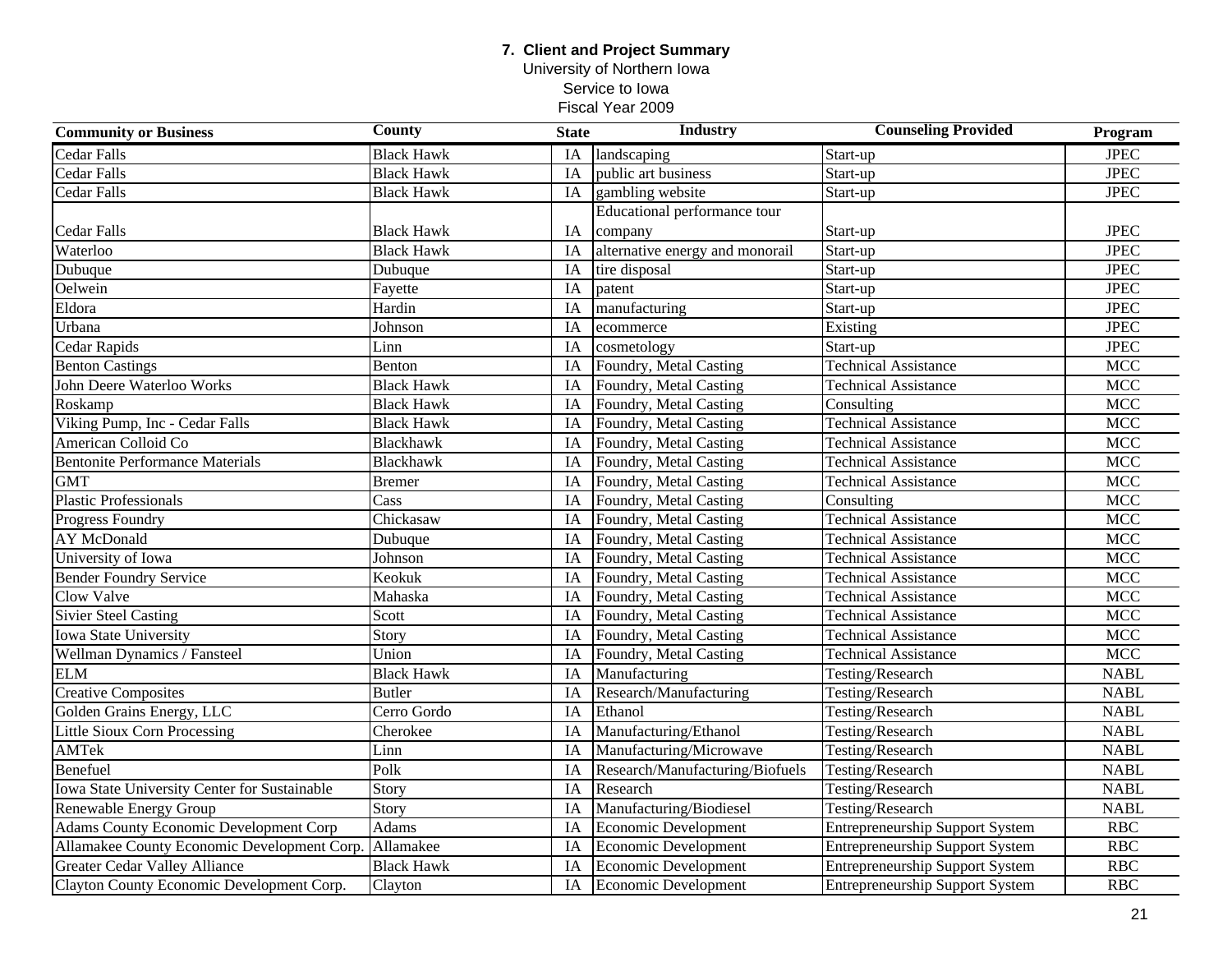### **7. Client and Project Summary** University of Northern Iowa Service to Iowa Fiscal Year 2009

| <b>Community or Business</b>               | <b>County</b>    | <b>State</b> | <b>Industry</b>                                                | <b>Counseling Provided</b>                 | Program    |
|--------------------------------------------|------------------|--------------|----------------------------------------------------------------|--------------------------------------------|------------|
| Decatur County Economic Development        | Decatur          | IA           | Economic Development                                           | <b>Entrepreneurship Support System</b>     | <b>RBC</b> |
| Delaware County Economic Development Corp. | Delaware         | IA           | Economic Development                                           | <b>Entrepreneurship Support System</b>     | RBC        |
| <b>Fayette County Economic Development</b> | Fayette          | IA           | Economic Development                                           | <b>Entrepreneurship Support System</b>     | <b>RBC</b> |
| Howard County Economic Development Corp.   | Howard           | IA           | <b>Economic Development</b>                                    | <b>Entrepreneurship Support System</b>     | <b>RBC</b> |
| Jasper County Economic Development         | Jasper           | IA           | Economic Development                                           | <b>Entrepreneurship Support System</b>     | <b>RBC</b> |
| City of Iowa City                          | Johnson          | IA           | <b>Economic Develoment</b>                                     | EDA Grant proposal assistance              | <b>RBC</b> |
| <b>Marion County Economic Development</b>  | Marion           | IA           | Economic Development                                           | <b>Entrepreneurship Support System</b>     | <b>RBC</b> |
| O'Brien County Economic Development Corp.  | O'Brien          | IA           | <b>Economic Development</b>                                    | <b>Entrepreneurship Support System</b>     | <b>RBC</b> |
| Webinar                                    | Online-Statewide | IA           | Retail.Manufacturing/Service/Tech                              | <b>Smart Start</b>                         | RBC        |
| Webinar                                    | Online-Statewide | IA           | Retail.Manufacturing/Service/Tech                              | QuickBook Revisited                        | <b>RBC</b> |
| Webinar                                    | Online-Statewide | IA           | Retail.Manufacturing/Service/Tech                              | search Engine Optimization                 | <b>RBC</b> |
| Webinar                                    | Online-Statewide | IA           | Retail.Manufacturing/Service/Tech                              | A City Rebuilding: Greensburg,             | <b>RBC</b> |
| Webinar                                    | Online-Statewide | IA           | Retail.Manufacturing/Service/Tech                              | Insurance Adjusters and Claims             | <b>RBC</b> |
| Webinar                                    | Online-Statewide | IA           | Retail.Manufacturing/Service/Tech                              | Grand Forks Flood of 1997                  | <b>RBC</b> |
| Webinar                                    | Online-Statewide | IA           | Retail.Manufacturing/Service/Tech                              | Rebuild, Reposition, Recover!              | RBC        |
| Webinar                                    | Online-Statewide | IA           | Retail.Manufacturing/Service/Tech                              | <b>Smart Start</b>                         | <b>RBC</b> |
| Webinar                                    | Online-Statewide | IA           | Retail.Manufacturing/Service/Tech                              | <b>Branding Your Business</b>              | <b>RBC</b> |
| Webinar                                    | Online-Statewide | IA           | Retail.Manufacturing/Service/Tech                              | search Engine Optimization                 | <b>RBC</b> |
| Webinar                                    | Online-Statewide | IA           | Retail.Manufacturing/Service/Tech                              | Organizational Marketing-Marketing         | <b>RBC</b> |
| Webinar                                    | Online-Statewide | IA           | Retail.Manufacturing/Service/Tech                              | <b>Creating Extraordinary Customer</b>     | <b>RBC</b> |
| Webinar                                    | Online-Statewide | IA           | Retail.Manufacturing/Service/Tech                              | Angel Investors and Venture                | RBC        |
| Webinar                                    | Online-Statewide | IA           | Retail.Manufacturing/Service/Tech                              | Time Management                            | <b>RBC</b> |
| Webinar                                    | Online-Statewide | IA           | Retail.Manufacturing/Service/Tech                              | <b>How to FastTrac Your Business</b>       | RBC        |
| Webinar                                    | Online-Statewide | IA           | Retail.Manufacturing/Service/Tech                              | Going Green                                | RBC        |
| Webinar                                    | Online-Statewide | IA           | Retail.Manufacturing/Service/Tech                              | Surviving an Economic Downturn             | RBC        |
| Webinar                                    | Online-Statewide | IA           | Retail.Manufacturing/Service/Tech                              | Managing Your Company Like a               | <b>RBC</b> |
| Webinar                                    | Online-Statewide | IA           | Retail.Manufacturing/Service/Tech                              | Free Market Research Tools on the          | <b>RBC</b> |
| Webinar                                    | Online-Statewide | IA           | Retail.Manufacturing/Service/Tech                              | <b>Web Design for Small Business</b>       | <b>RBC</b> |
| Webinar                                    | Online-Statewide | IA           | Retail.Manufacturing/Service/Tech                              | The Law and Small Business                 | <b>RBC</b> |
| Webinar                                    | Online-Statewide | IA           | Retail.Manufacturing/Service/Tech                              | <b>Economic Conditions</b>                 | RBC        |
| Webinar                                    | Online-Statewide | IA           | Retail.Manufacturing/Service/Tech                              | Controlling Those Costs!                   | <b>RBC</b> |
| Webinar                                    | Online-Statewide | IA           | Retail.Manufacturing/Service/Tech                              | <b>Using Financial Tools</b>               | <b>RBC</b> |
| Webinar                                    | Online-Statewide | IA           | Retail.Manufacturing/Service/Tech                              | The Nitty-Gritty of Business Taxes         | <b>RBC</b> |
| Webinar                                    | Online-Statewide | IA           | Retail.Manufacturing/Service/Tech                              | <b>Insurance: Protecting Your Business</b> | <b>RBC</b> |
| Webinar                                    | Online-Statewide | IA           | Retail.Manufacturing/Service/Tech                              | Credit and the Current Status of the       | <b>RBC</b> |
| Webinar                                    | Online-Statewide | IA           | Retail.Manufacturing/Service/Tech                              | Implementing Marketing: An                 | RBC        |
| Webinar                                    | Online-Statewide | <b>IA</b>    | Retail.Manufacturing/Service/Tech                              | Where's the Money"                         | <b>RBC</b> |
| Webinar                                    | Online-Statewide | IA           | Retail.Manufacturing/Service/Tech                              | Savvy Marketing for 2009                   | <b>RBC</b> |
| Webinar                                    | Online-Statewide | IA           | Retail.Manufacturing/Service/Tech Making Sense of Your Life in |                                            | <b>RBC</b> |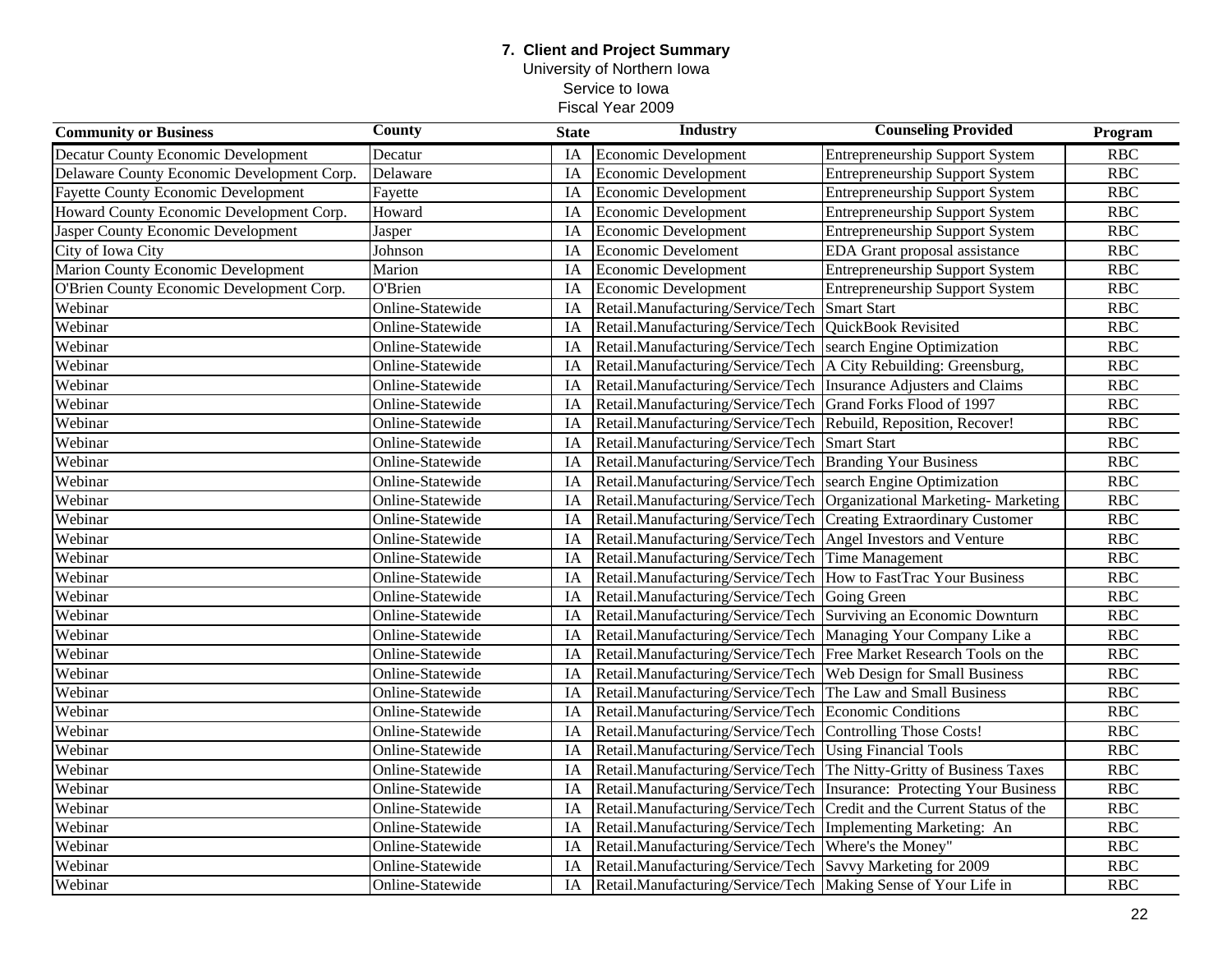### **7. Client and Project Summary** University of Northern Iowa Service to Iowa Fiscal Year 2009

| <b>Community or Business</b> | <b>County</b>    | <b>State</b> | <b>Industry</b>                                                      | <b>Counseling Provided</b>                                            | Program    |
|------------------------------|------------------|--------------|----------------------------------------------------------------------|-----------------------------------------------------------------------|------------|
| Webinar                      | Online-Statewide | IA           | Retail.Manufacturing/Service/Tech Managing Cash Flow During an       |                                                                       | RBC        |
| Webinar                      | Online-Statewide | IA           |                                                                      | Retail.Manufacturing/Service/Tech Post-Distaster Update: Parkersburg, | RBC        |
| Webinar                      | Online-Statewide | IA           | Retail.Manufacturing/Service/Tech  IowaBizNet- a Healthcare Solution |                                                                       | <b>RBC</b> |
| Webinar                      | Online-Statewide | IA           |                                                                      | Retail.Manufacturing/Service/Tech Brand Building in a Down Economy    | RBC        |
| Webinar                      | Online-Statewide | IA           | Retail.Manufacturing/Service/Tech Exploring Entrepreneurship         |                                                                       | RBC        |
| Webinar                      | Online-Statewide | IA           | Retail.Manufacturing/Service/Tech                                    | EntreFest! Conference                                                 | <b>RBC</b> |
| Webinar                      | Online-Statewide | IA           | Retail.Manufacturing/Service/Tech                                    | Exploring Entrepreneurship                                            | <b>RBC</b> |
| Webinar                      | Online-Statewide | IA           | Retail.Manufacturing/Service/Tech                                    | Free Market Research Tools on the                                     | <b>RBC</b> |
| Webinar                      | Online-Statewide | IA           | Retail.Manufacturing/Service/Tech                                    | Iowa Micro-Loan Program                                               | RBC        |
| Webinar                      | Online-Statewide | IA           | Retail.Manufacturing/Service/Tech                                    | Bookkeeping and Financial Tools                                       | <b>RBC</b> |
| Webinar                      | Online-Statewide | IA           | Retail.Manufacturing/Service/Tech                                    | Tax Filings and the 2008 disaster                                     | <b>RBC</b> |
| Webinar                      | Online-Statewide | IA           | Retail.Manufacturing/Service/Tech                                    | The Law and Business                                                  | <b>RBC</b> |
| Webinar                      | Online-Statewide | IA           | Retail.Manufacturing/Service/Tech                                    | <b>Workforce Development During</b>                                   | <b>RBC</b> |
| Webinar                      | Online-Statewide | IA           | Retail.Manufacturing/Service/Tech                                    | Marketing During an Economic                                          | RBC        |
| Webinar                      | Online-Statewide | IA           | Retail.Manufacturing/Service/Tech                                    | <b>Banking and Small business</b>                                     | <b>RBC</b> |
| Webinar                      | Online-Statewide | IA           | Retail.Manufacturing/Service/Tech                                    | JPEC Business Plan Competition!                                       | RBC        |
| Webinar                      | Online-Statewide | IA           | Retail.Manufacturing/Service/Tech                                    | <b>Business Finance Package</b>                                       | <b>RBC</b> |
| Webinar                      | Online-Statewide | IA           | Retail.Manufacturing/Service/Tech                                    | The Importance of Showing Profit                                      | <b>RBC</b> |
| Webinar                      | Online-Statewide | IA           | Retail.Manufacturing/Service/Tech                                    | Alternative Financing and COG's                                       | <b>RBC</b> |
| Webinar                      | Online-Statewide | IA           | Retail.Manufacturing/Service/Tech                                    | Is There a Market for Your Product?                                   | <b>RBC</b> |
| Webinar                      | Online-Statewide | IA           | Retail.Manufacturing/Service/Tech                                    | Radio and the Future of Mass Media                                    | RBC        |
|                              |                  |              | Retail.Manufacturing/Service/Tech                                    |                                                                       |            |
| Webinar                      | Online-Statewide | IA           | nology                                                               | <b>MyEntrre.Net's New Features</b>                                    | <b>RBC</b> |
|                              |                  |              | Retail.Manufacturing/Service/Tech                                    |                                                                       |            |
| Webinar                      | Online-Statewide | IA           | nology                                                               | <b>Technology and Small Business</b>                                  | <b>RBC</b> |
|                              |                  |              | Retail.Manufacturing/Service/Tech                                    |                                                                       |            |
| Webinar                      | Online-Statewide | IA           | nology                                                               | Leading an Organization                                               | <b>RBC</b> |
|                              |                  |              | Retail.Manufacturing/Service/Tech                                    |                                                                       |            |
| Webinar                      | Online-Statewide | IA           | nology                                                               | <b>Transition Your Business</b>                                       | <b>RBC</b> |
|                              |                  |              | Retail.Manufacturing/Service/Tech                                    |                                                                       |            |
| Webinar                      | Online-Statewide | IA           | nology                                                               | Marketing on the Web                                                  | <b>RBC</b> |
|                              |                  |              | Retail.Manufacturing/Service/Tech                                    | The Culinary Art of Restaurant                                        |            |
| Webinar                      | Online-Statewide | IA           | nology                                                               | Marketing                                                             | <b>RBC</b> |
|                              |                  |              |                                                                      | You Are What You Eat: Staying                                         |            |
|                              |                  |              | Retail.Manufacturing/Service/Tech                                    | Healthy While Running Your                                            |            |
| Webinar                      | Online-Statewide | IA           | nology                                                               | <b>Business</b>                                                       | <b>RBC</b> |
|                              |                  |              | Retail.Manufacturing/Service/Tech                                    |                                                                       |            |
| Webinar                      | Online-Statewide |              | IA nology                                                            | Post Legislative Update                                               | <b>RBC</b> |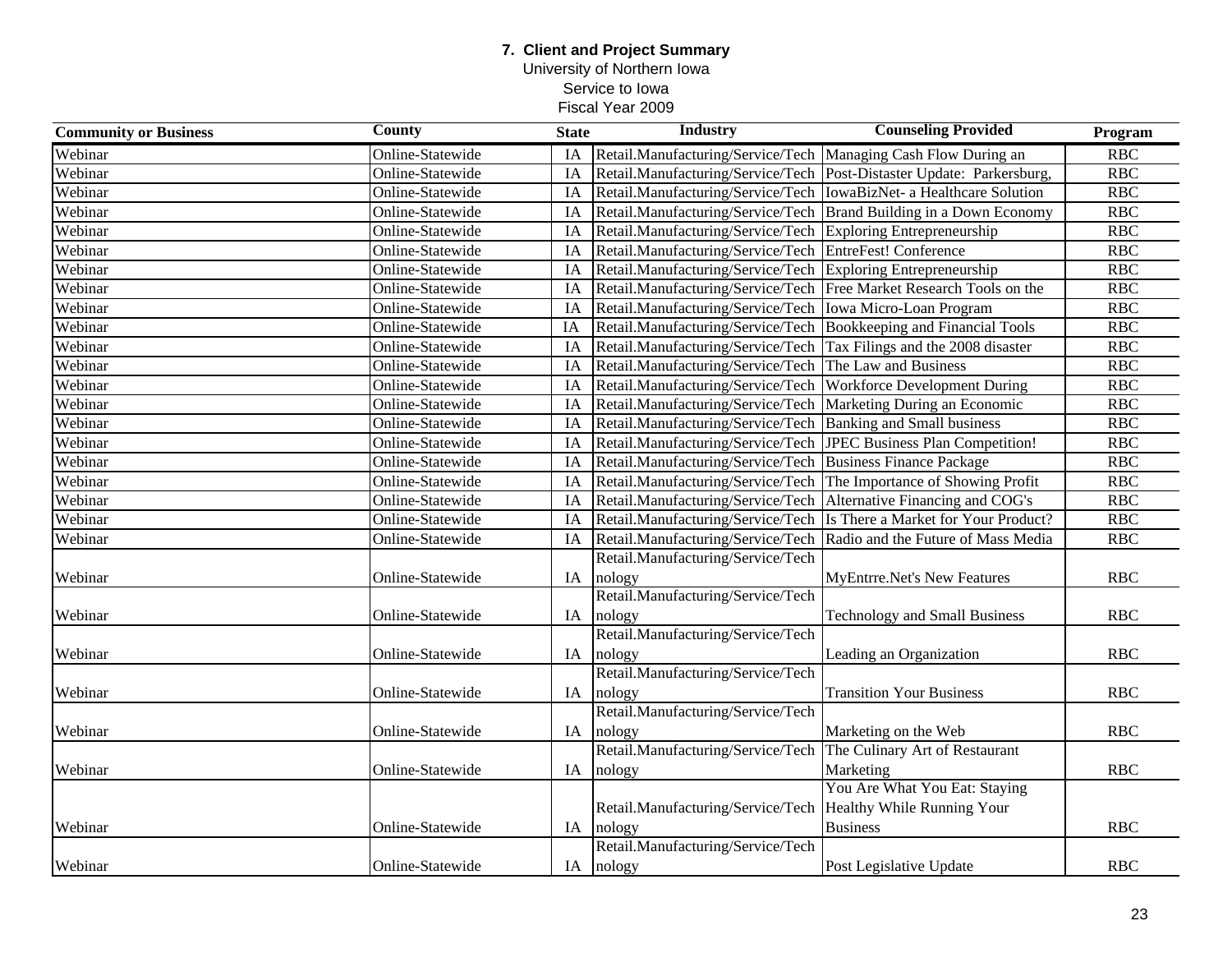University of Northern Iowa Service to Iowa

| <b>Community or Business</b>                           | <b>County</b>     | <b>State</b> | <b>Industry</b>                   | <b>Counseling Provided</b>                                            | Program      |
|--------------------------------------------------------|-------------------|--------------|-----------------------------------|-----------------------------------------------------------------------|--------------|
|                                                        |                   |              |                                   |                                                                       |              |
|                                                        |                   |              |                                   | Retail.Manufacturing/Service/Tech Contracts, Leases, Sales Agreements |              |
| Webinar                                                | Online-Statewide  | IA           | nology                            | and the Statutory Process                                             | <b>RBC</b>   |
|                                                        |                   |              | Retail.Manufacturing/Service/Tech | The Secrets of Government                                             |              |
| Webinar                                                | Online-Statewide  | IA           | nology                            | Procurement                                                           | <b>RBC</b>   |
|                                                        |                   |              | Retail.Manufacturing/Service/Tech |                                                                       |              |
| Webinar                                                | Online-Statewide  | IA           | nology                            | Iowa Inventors and Innovators                                         | <b>RBC</b>   |
|                                                        |                   |              | Retail.Manufacturing/Service/Tech |                                                                       |              |
| Webinar                                                | Online-Statewide  | IA           | nology                            | SOS on SEO                                                            | <b>RBC</b>   |
|                                                        |                   |              |                                   | <b>Entrepreneurship Support System</b>                                |              |
| <b>Pow I-80</b>                                        | Poweshiek         | IA           | Economic Development              | Dlvp.                                                                 | <b>RBC</b>   |
| <b>Iowa Entrepreneurs</b>                              | Statewide         | IA           | All Industries                    | EntreFest! Conference                                                 | RBC          |
|                                                        |                   |              |                                   | <b>Entrepreneurship Support System</b>                                |              |
| <b>Union County Ecoomic Development Corp</b>           | Union             | IA           | <b>Economic Development</b>       | Dlvp.                                                                 | <b>RBC</b>   |
|                                                        |                   |              |                                   | <b>Entrepreneurship Support System</b>                                |              |
| Winneshiek County Economic Development Corp Winneshiek |                   | IA           | <b>Economic Development</b>       | Dlvp.                                                                 | <b>RBC</b>   |
|                                                        |                   |              |                                   | Recycling education presented at                                      |              |
| John Deere, PEC facility                               | <b>Black Hawk</b> | IA           | Engineering/Manufacturing         | Health Fair to over 775 employees.                                    | <b>RRTTC</b> |
|                                                        |                   |              |                                   |                                                                       |              |
|                                                        |                   |              |                                   | <b>Environmental Education presented</b>                              |              |
|                                                        |                   |              |                                   | to all 464 students, 54 steachers and                                 |              |
|                                                        |                   |              |                                   | staff members and over 900 parents                                    |              |
| <b>Lincoln Elementary School</b>                       | <b>Black Hawk</b> | IA           | Education                         | over the school year                                                  | <b>RRTTC</b> |
|                                                        |                   |              |                                   | Coordination of Panther Pick Up with                                  |              |
| University of Northern Iowa                            | <b>Black Hawk</b> | IA           | Education                         | other organizations.                                                  | <b>RRTTC</b> |
|                                                        |                   |              |                                   | Coordination and participation in                                     |              |
| University of Northern Iowa                            | <b>Black Hawk</b> | IA           | Education                         | campus "Earth Day" celebration                                        | <b>RRTTC</b> |
|                                                        |                   |              |                                   | Technical Assistance, & Env.                                          |              |
| Iowa Citizens, Businesses and Industries               | Multi-county      | IA           | Multiple                          | Education                                                             | <b>RRTTC</b> |
| <b>Iowa Chamber of Commerce Executives</b>             | Allamakee         | IA           | <b>Economic Development</b>       | <b>Disaster Recovery Planning</b>                                     | <b>SBDC</b>  |
|                                                        |                   |              |                                   | Marketing During an Economic                                          |              |
| Entrepreneurs                                          | <b>Black Hawk</b> | IA           | All Industries                    | Downturn                                                              | <b>SBDC</b>  |
| Entrepreneurs                                          | <b>Black Hawk</b> | IA           | All Industries                    | <b>Smart Start</b>                                                    | <b>SBDC</b>  |
| Entrepreneurs                                          | <b>Black Hawk</b> | IA           | All Industries                    | <b>Smart Start</b>                                                    | <b>SBDC</b>  |
| Entrepreneurs                                          | <b>Black Hawk</b> | IA           | All Industries                    | <b>Smart Start</b>                                                    | <b>SBDC</b>  |
| Entrepreneurs                                          | <b>Black Hawk</b> | IA           | All Industries                    | <b>Smart Start</b>                                                    | <b>SBDC</b>  |
| Entrepreneurs                                          | <b>Black Hawk</b> | IA           | All Industries                    | <b>Smart Start</b>                                                    | <b>SBDC</b>  |
| Entrepreneurs                                          | <b>Black Hawk</b> | IA           | All Industries                    | <b>Smart Start</b>                                                    | SBDC         |
| Entrepreneurs                                          | <b>Black Hawk</b> | IA           | All Industries                    | <b>Smart Start</b>                                                    | <b>SBDC</b>  |
|                                                        |                   |              |                                   |                                                                       |              |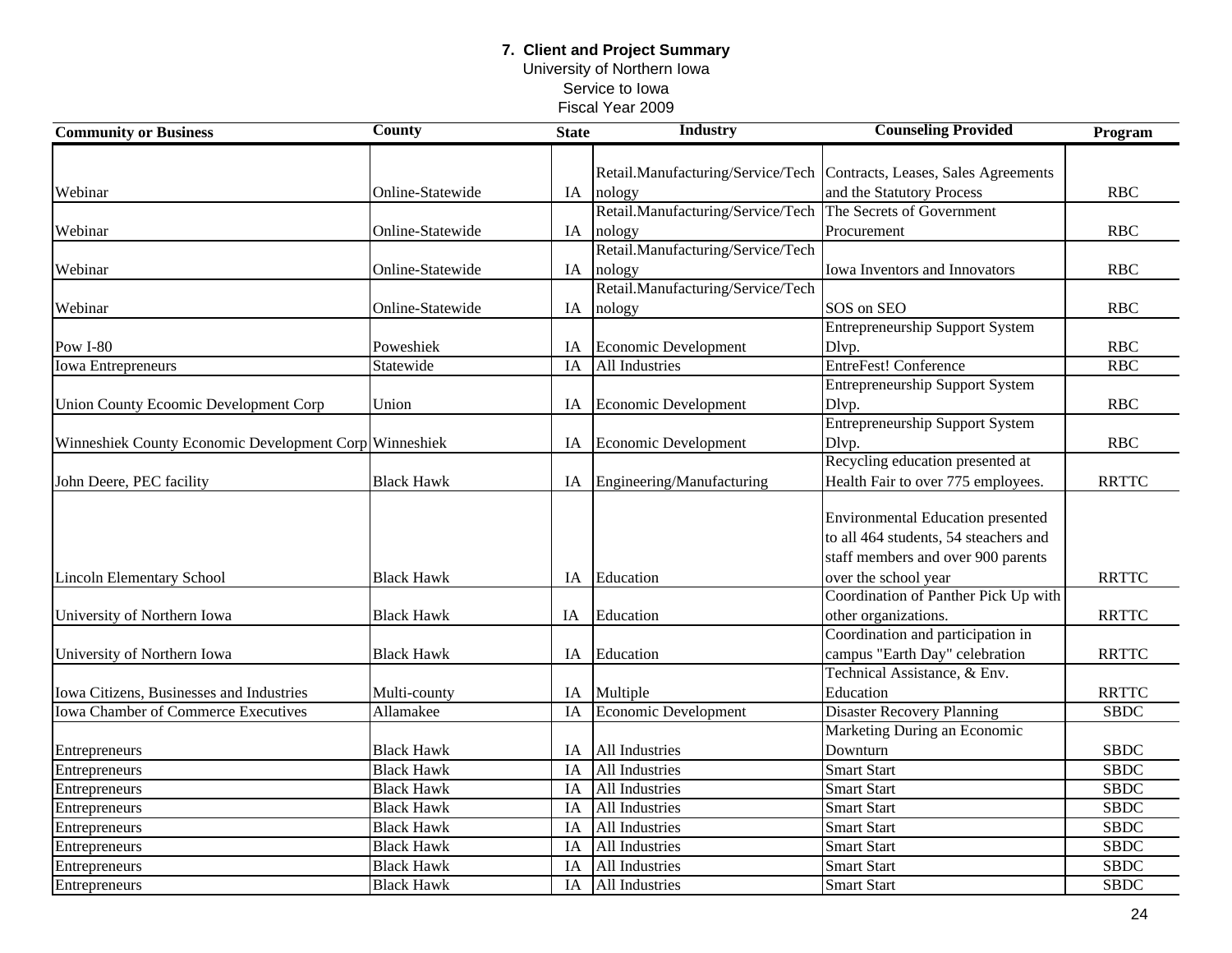University of Northern Iowa Service to Iowa

| <b>Community or Business</b>             | <b>County</b>     | <b>State</b> | <b>Industry</b>             | <b>Counseling Provided</b>            | Program                  |
|------------------------------------------|-------------------|--------------|-----------------------------|---------------------------------------|--------------------------|
| Entrepreneurs                            | <b>Black Hawk</b> | IA           | <b>All Industries</b>       | <b>Smart Start</b>                    | <b>SBDC</b>              |
| Entrepreneurs                            | <b>Black Hawk</b> | IA           | All Industries              | <b>Smart Start</b>                    | <b>SBDC</b>              |
| Entrepreneurs                            | <b>Black Hawk</b> | IA           | All Industries              | <b>Smart Start</b>                    | <b>SBDC</b>              |
| Entrepreneurs                            | <b>Black Hawk</b> | IA           | All Industries              | <b>Smart Start</b>                    | <b>SBDC</b>              |
| Entrepreneurs                            | <b>Black Hawk</b> | IA           | All Industries              | <b>Smart Start</b>                    | <b>SBDC</b>              |
| Entrepreneurs                            | <b>Black Hawk</b> | IA           | All Industries              | Smart Start                           | $\overline{\text{SBDC}}$ |
| Entrepreneurs                            | <b>Black Hawk</b> | IA           | All Industries              | <b>Smart Start</b>                    | <b>SBDC</b>              |
| Entrepreneurs                            | <b>Black Hawk</b> | IA           | All Industries              | <b>Smart Start</b>                    | <b>SBDC</b>              |
| Entrepreneurs                            | <b>Black Hawk</b> | IA           | All Industries              | <b>Smart Start</b>                    | <b>SBDC</b>              |
| Entrepreneurs                            | <b>Black Hawk</b> | IA           | All Industries              | <b>Smart Start</b>                    | <b>SBDC</b>              |
| Entrepreneurs                            | <b>Black Hawk</b> | IA           | All Industries              | <b>Smart Start</b>                    | <b>SBDC</b>              |
| Entrepreneurs                            | <b>Black Hawk</b> | IA           | All Industries              | <b>Smart Start</b>                    | <b>SBDC</b>              |
| Entrepreneurs                            | <b>Black Hawk</b> | IA           | All Industries              | <b>Smart Start</b>                    | <b>SBDC</b>              |
| Entrepreneurs                            | <b>Black Hawk</b> | IA           | All Industries              | <b>Smart Start</b>                    | <b>SBDC</b>              |
| Entrepreneurs                            | <b>Black Hawk</b> | IA           | All Industries              | <b>Smart Start</b>                    | <b>SBDC</b>              |
| Entrepreneurs                            | <b>Black Hawk</b> | IA           | All Industries              | <b>Smart Start</b>                    | <b>SBDC</b>              |
| Entrepreneurs                            | <b>Black Hawk</b> | IA           | All Industries              | Smart Start                           | $SB\overline{DC}$        |
| Entrepreneurs                            | <b>Black Hawk</b> | IA           | All Industries              | <b>Smart Start</b>                    | <b>SBDC</b>              |
| Entrepreneurs                            | <b>Black Hawk</b> | IA           | All Industries              | <b>OuickBooks Pro</b>                 | <b>SBDC</b>              |
| Entrepreneurs                            | <b>Black Hawk</b> | IA           | All Industries              | QuickBooks Pro                        | <b>SBDC</b>              |
| Entrepreneurs                            | <b>Black Hawk</b> | IA           | Service/Technology          | <b>Fast Trac - Growth Venture</b>     | <b>SBDC</b>              |
| Entrepreneurs                            | <b>Black Hawk</b> | IA           | All Industries              | Fast Trac - Growth Venture            | <b>SBDC</b>              |
|                                          |                   |              |                             | Marketing During an Economic          |                          |
| Entrepreneurs                            | Bremer            | IA           | All Industries              | Downturn                              | <b>SBDC</b>              |
| Entrepreneurs                            | <b>Bremer</b>     | IA           | Construction                | <b>Disaster Recovery - Existing</b>   | <b>SBDC</b>              |
| Entrepreneurs                            | <b>Bremer</b>     | IA           | Service/Technology          | Disaster Recoery - Existing           | <b>SBDC</b>              |
| Entrepreneurs                            | Buchanan          | IA           | All Industries              | <b>Smart Start</b>                    | <b>SBDC</b>              |
| Entrepreneurs                            | Buchanan          | IA           | All Industries              | <b>Surviving an Economic Downturn</b> | <b>SBDC</b>              |
| Entrepreneurs                            | Clarke            | IA           | All Industries              | Surviving an Economic Downturn        | <b>SBDC</b>              |
|                                          |                   |              |                             | Fast Trac - New Venture - Financial   |                          |
| Entrepreneurs                            | Fayette           | IA           | All Industries              | Packaging                             | <b>SBDC</b>              |
| Entrepreneurs                            | Floyd             | IA           | Retail/Service/Technology   | <b>Business Succession</b>            | <b>SBDC</b>              |
| <b>Regional Economic Developers</b>      | Floyd             | IA           | <b>Economic Development</b> | <b>Business Succession</b>            | <b>SBDC</b>              |
| <b>Entrepreneurs</b>                     | Jasper            | IA           | All Industries              | FastTrac - New Venture                | <b>SBDC</b>              |
| Anti-Leukemic - Waterloo                 | <b>Black Hawk</b> | IA           | <b>Medical Research</b>     | Market Research                       | <b>SMS</b>               |
| Cedar Falls Utilities - Cedar Falls      | <b>Black Hawk</b> | IA           | Utility                     | Market Research                       | $\overline{\text{SMS}}$  |
| Retirement Resource Center - Cedar Falls | <b>Black Hawk</b> | IA           | Service                     | Market Research                       | <b>SMS</b>               |
| Waterloo Municipal Utility - Waterloo    | <b>Black Hawk</b> | IA           | Utility                     | Market Research                       | <b>SMS</b>               |
| Hub City - Stanley                       | Buchanan          | IA           | <b>Food Manufacturing</b>   | <b>Market Research</b>                | $\overline{\text{SMS}}$  |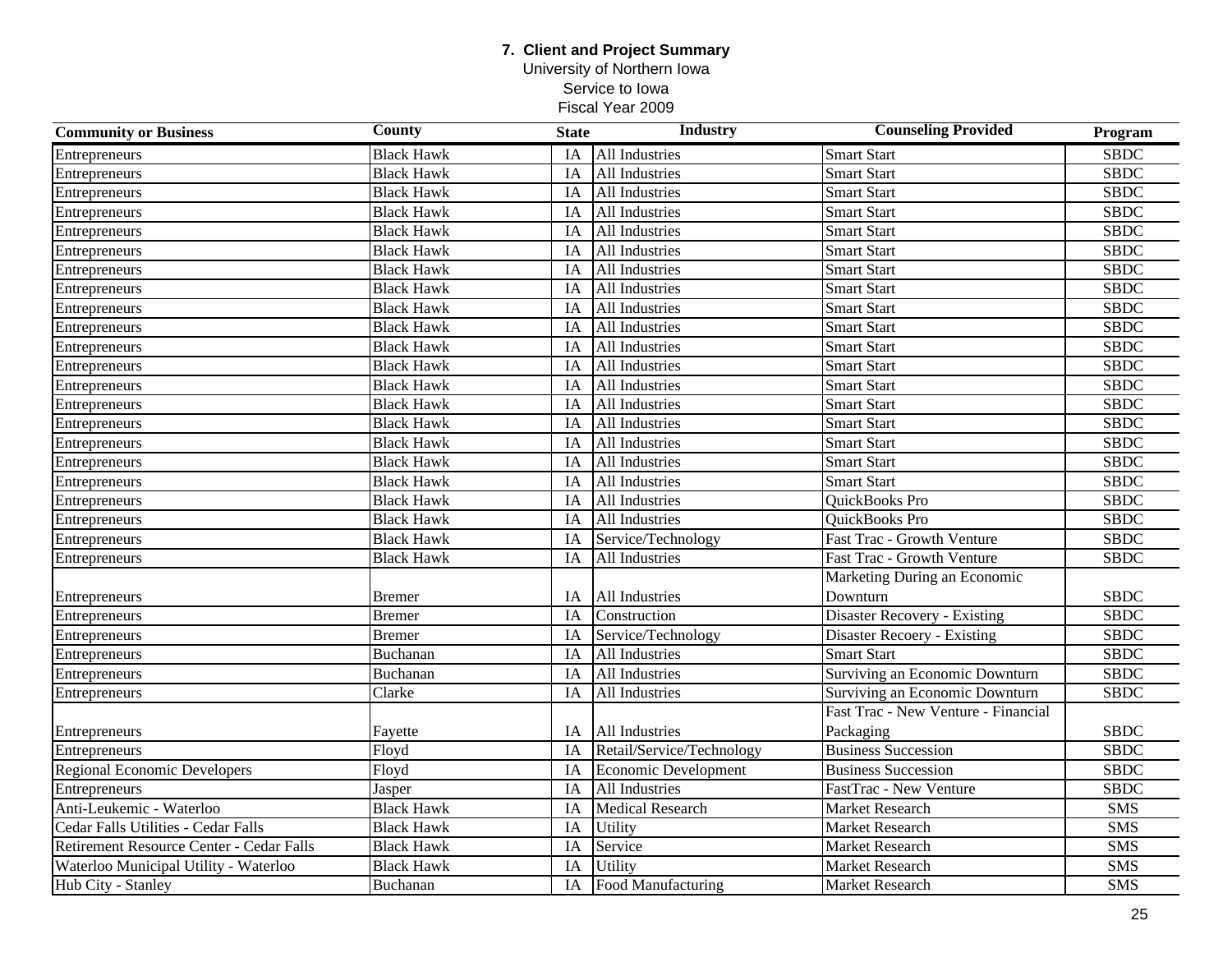### **7. Client and Project Summary** University of Northern Iowa

Service to Iowa

| <b>Community or Business</b>                      | <b>County</b>     | <b>State</b> | <b>Industry</b>                       | <b>Counseling Provided</b>               | Program                 |
|---------------------------------------------------|-------------------|--------------|---------------------------------------|------------------------------------------|-------------------------|
| <b>Butler County Cheese Factory</b>               | <b>Butler</b>     | IA           | Food Manufacturing                    | Market Research                          | <b>SMS</b>              |
| Heavy Equipment Mfg. - Grundy Center              | Grundy            | IA           | Manufacturing                         | <b>Market Research</b>                   | <b>SMS</b>              |
| <b>Lincoln Savings Bank - Reinbeck</b>            | Grundy            | IA           | Financial                             | Market Research                          | <b>SMS</b>              |
| Metal Tech - Iowa Falls                           | Hardin            | IA           | Manufacturing                         | <b>Market Research</b>                   | $\overline{\text{SMS}}$ |
| Collis, Inc. - Muscatine                          | Muscatine         | IA           | Manufacturing                         | Market Research                          | <b>SMS</b>              |
| Northern Filter Media - Muscatine                 | Muscatine         | IA           | Manufacturing                         | <b>Market Research</b>                   | <b>SMS</b>              |
| Maintainer Corp. - Sheldon                        | O'Brien           | IA           | Manufacturing                         | Market Research                          | <b>SMS</b>              |
| <b>Building Inspectors - Huxley</b>               | Story             | IA           | Service                               | Market Research                          | <b>SMS</b>              |
| <b>Iowa Energy Center - Ames</b>                  | Story             | IA           | Service                               | Market Research                          | <b>SMS</b>              |
| Parkersburg Community Day Camp                    | Butler            | IA           | <b>Recreation Services</b>            | <b>Youth Services</b>                    | STEP/R2S                |
| Calhoun County RC&D                               | Multi-county      | IA           | Tourism/Education/Cultural            | <b>Cultural Center Feasibility Study</b> | STEP/R2S                |
| Cedar Valley                                      | Multi-county      | IA           | <b>Recreation Services</b>            | Youth Services                           | STEP/R2S                |
| <b>Iowa Park and Recreation Assocation</b>        | Multi-county      | IA           | <b>Recreation Services</b>            | Training                                 | STEP/R2S                |
| RAGBRAI - Des Moines Register                     | Multi-county      | IA           | Tourism                               | <b>Evalution/Economic Impacts</b>        | STEP/R2S                |
|                                                   |                   |              |                                       |                                          |                         |
| <b>County Roadside Managers</b>                   | Adair             | IA           | Roadside Vegetation Management        | Soils Training                           | <b>TPC</b>              |
| <b>County Roadside Managers</b>                   | Adair             | IA           | Roadside Vegetation Management        | <b>GPS</b> Training                      | <b>TPC</b>              |
| County Board of Supervisors                       | Adams             | IA           | Roadside Vegetation Management        | <b>IRVM</b> Education                    | <b>TPC</b>              |
| <b>General Public</b>                             | Allamakee         | IA           | Education                             | Native Plant Propagation Workshop        | <b>TPC</b>              |
| <b>Natural Resources and Conservation Service</b> | Allamakee         | IA           | Education                             | 2-Day Prescribed Fire Workshop           | <b>TPC</b>              |
| <b>County Roadside Managers</b>                   | Appanoose         | IA           | Roadside Vegetation Management        | <b>GPS</b> Training                      | <b>TPC</b>              |
| <b>County Roadside Managers</b>                   | Audubon           | IA           | <b>Roadside Vegetation Management</b> | <b>Soils Training</b>                    | <b>TPC</b>              |
| County Board of Supervisors                       | Benton            | IA           | Roadside Vegetation Management        | <b>IRVM</b> Education                    | <b>TPC</b>              |
| Natural Resources and Conservation Service        | Benton            | IA           | Education                             | 2-Day Prescribed Fire Workshop           | <b>TPC</b>              |
| Cedar Falls Garden Club                           | <b>Black Hawk</b> | IA           | Leisure                               | Tour & Talk                              | <b>TPC</b>              |
| Cedar Falls School Children                       | <b>Black Hawk</b> | IA           | Education                             | <b>Upward Bound Summer Camps</b>         | <b>TPC</b>              |
| Cedar Falls School Children                       | <b>Black Hawk</b> | IA           | Education                             | <b>Wetland Demonstration Planting</b>    | <b>TPC</b>              |
| Cedar Falls School Children                       | <b>Black Hawk</b> | IA           | Education                             | Fall Prairie Walks with 1st Graders      | <b>TPC</b>              |
| <b>County Roadside Managers</b>                   | <b>Black Hawk</b> | IA           | Roadside Vegetation Management        | <b>GPS</b> Training                      | <b>TPC</b>              |
| General Public                                    | <b>Black Hawk</b> | IA           | Education                             | Fall Natural Resource Research and       |                         |
|                                                   |                   |              |                                       | <b>Manegment Seminars</b>                | <b>TPC</b>              |
| General Public                                    | <b>Black Hawk</b> | IA           | Education                             | <b>Spring Natural Resource Research</b>  |                         |
|                                                   |                   |              |                                       | and Manegment Seminars                   | <b>TPC</b>              |
| General Public                                    | <b>Black Hawk</b> |              | IA Education                          | Seed Harvesting Workshop                 | <b>TPC</b>              |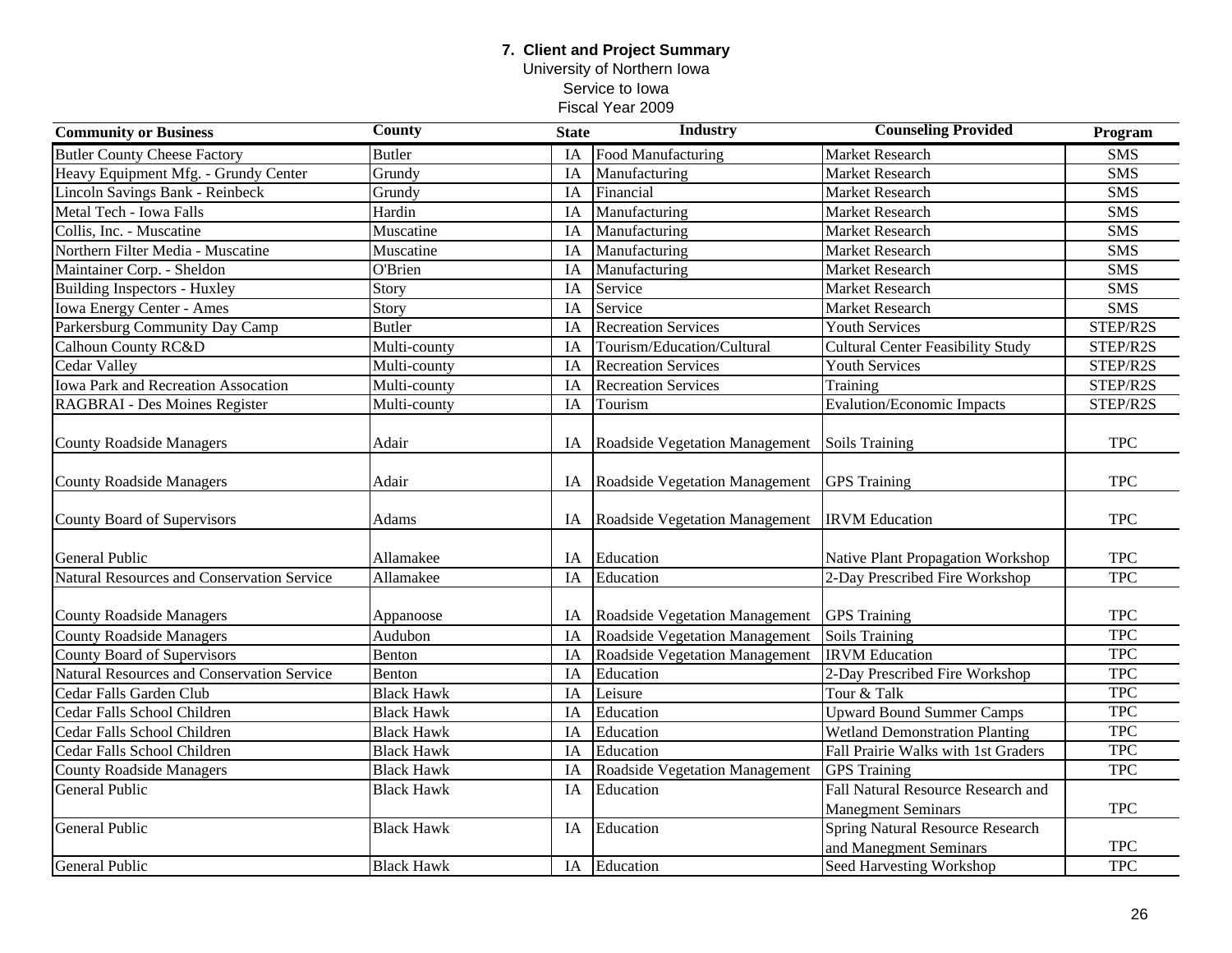University of Northern Iowa Service to Iowa

| <b>Community or Business</b>                | <b>County</b>      | <b>State</b> | <b>Industry</b>                | <b>Counseling Provided</b>                 | Program          |
|---------------------------------------------|--------------------|--------------|--------------------------------|--------------------------------------------|------------------|
| General Public                              | <b>Black Hawk</b>  | IA           | Education                      | Native Plant Propagation Workshop          |                  |
|                                             |                    |              |                                |                                            | <b>TPC</b>       |
|                                             |                    |              |                                |                                            |                  |
| <b>General Public</b>                       | <b>Black Hawk</b>  | IA           | Education                      | 1-Day Plant Propagation Workshop           | <b>TPC</b>       |
| Hawkeye Environmental Science Class         | <b>Black Hawk</b>  | IA           | Education                      | <b>TPC Facility Tour</b>                   | <b>TPC</b>       |
| <b>Iowa Power Fund Board</b>                | <b>Black Hawk</b>  | IA           | Education                      | Prairie Power Project Presentation         | <b>TPC</b>       |
| Natural Resources and Conservation Service  | <b>Black Hawk</b>  | IA           | Education                      | 2-Day Prescribed Fire Workshop             | <b>TPC</b>       |
| Prairie Rapids Audubon Society              | <b>Black Hawk</b>  | IA           | Education                      | <b>Upland Forest Preserves orientation</b> | <b>TPC</b>       |
|                                             |                    |              |                                | Operations, Seed Production and            |                  |
| Prairie Resource Unit, Iowa DNR             | <b>Black Hawk</b>  | IA           | Education                      | Cleaning                                   | <b>TPC</b>       |
| County Board of Supervisors                 | Boone              | IA           | Roadside Vegetation Management | <b>IRVM</b> Education                      | <b>TPC</b>       |
| General Public                              | <b>Bremer</b>      | IA           | Education                      | <b>Seed Harvesting Workshop</b>            | <b>TPC</b>       |
| General Public                              | <b>Bremer</b>      | IA           | Education                      | <b>Native Plant Propagation Workshop</b>   |                  |
|                                             |                    |              |                                |                                            | <b>TPC</b>       |
| <b>Isaac Walton League</b>                  | <b>Bremer</b>      | IA           | Education                      | Prairie as Habitat presentation            | <b>TPC</b>       |
| Natural Resources and Conservation Service  | <b>Bremer</b>      | IA           | Education                      | 2-Day Prescribed Fire Workshop             | <b>TPC</b>       |
| <b>Wartburg Environmental Science Class</b> | <b>Bremer</b>      | IA           | Education                      | <b>TPC Facility Tour</b>                   | <b>TPC</b>       |
| <b>General Public</b>                       | Buchanan           | IA           | Education                      | <b>Bently Prairie Recognition</b>          | <b>TPC</b>       |
| Natural Resources and Conservation Service  | Buchanan           | IA           | Education                      | 2-Day Prescribed Fire Workshop             | <b>TPC</b>       |
| Natural Resources and Conservation Service  | <b>Buena Vista</b> | IA           | Education                      | 2-Day Prescribed Fire Workshop             | <b>TPC</b>       |
| Allison School Children                     | <b>Butler</b>      | IA           | Education                      | Prairie Tours                              | <b>TPC</b>       |
| Clarksville School Children                 | <b>Butler</b>      | IA           | Education                      | Prairie Tours                              | <b>TPC</b>       |
| General Public                              | <b>Butler</b>      | IA           | Education                      | Seed Harvesting Workshop                   | <b>TPC</b>       |
| General Public                              | <b>Butler</b>      | IA           | Education                      | Native Plant Propagation Workshop          |                  |
|                                             |                    |              |                                |                                            | <b>TPC</b>       |
| Natural Resources and Conservation Service  | <b>Butler</b>      | IA           | Education                      | 2-Day Prescribed Fire Workshop             | <b>TPC</b>       |
| Parkersburg School Children                 | <b>Butler</b>      | IA           | Education                      | <b>Prairie Tours</b>                       | <b>TPC</b>       |
| General Public                              | Carrol             | IA           | Education                      | Seed Harvesting Workshop                   | <b>TPC</b>       |
| Natural Resources and Conservation Service  | Carrol             | IA           | Education                      | 2-Day Prescribed Fire Workshop             | <b>TPC</b>       |
| <b>County Roadside Managers</b>             | Cerro Gordo        | IA           | Roadside Vegetation Management | Soils Training                             | <b>TPC</b>       |
| <b>General Public</b>                       | Cerro Gordo        | IA           | Education                      | <b>Native Plant Propagation Workshop</b>   | <b>TPC</b>       |
| <b>General Public</b>                       | Cerro Gordo        | IA           | Education                      | <b>Seed Harvesting Workshop</b>            | <b>TPC</b>       |
| Natural Resources and Conservation Service  | Cherokee           | IA           | Education                      | 2-Day Prescribed Fire Workshop             | $TP\overline{C}$ |
| <b>County Roadside Managers</b>             | Chickasaw          | IA           | Roadside Vegetation Management | Soils Training                             | <b>TPC</b>       |
| Natural Resources and Conservation Service  | Chickasaw          | IA           | Education                      | 2-Day Prescribed Fire Workshop             | <b>TPC</b>       |
| New Hampton School Children                 | Chickasaw          | IA           | Education                      | Campus Prairie Walk                        | <b>TPC</b>       |
| Natural Resources and Conservation Service  | Clay               | IA           | Education                      | 2-Day Prescribed Fire Workshop             | <b>TPC</b>       |
|                                             |                    |              |                                |                                            |                  |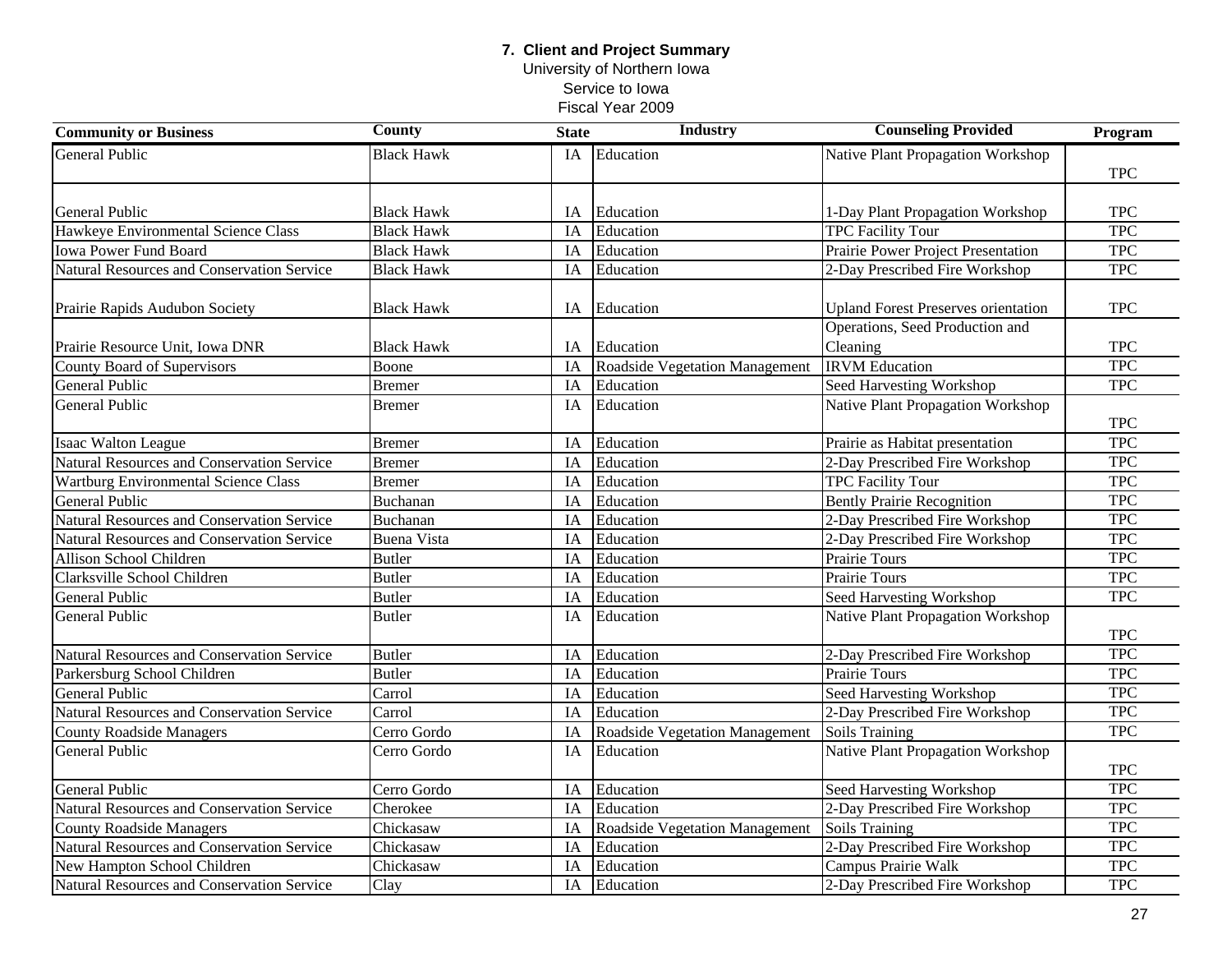University of Northern Iowa Service to Iowa

| <b>Community or Business</b>               | <b>County</b> | <b>State</b> | <b>Industry</b>                   | <b>Counseling Provided</b>               | Program    |
|--------------------------------------------|---------------|--------------|-----------------------------------|------------------------------------------|------------|
| <b>County Roadside Managers</b>            | Clinton       | IA           | Roadside Vegetation Management    | Soils Training                           | <b>TPC</b> |
| <b>General Public</b>                      | Clinton       | IA           | Education                         | Horticulture in the Heartland            |            |
|                                            |               |              |                                   | Presentation                             | <b>TPC</b> |
| <b>County Roadside Managers</b>            | Dallas        | IA           | Roadside Vegetation Management    | <b>GPS</b> Training                      | <b>TPC</b> |
| <b>County Roadside Managers</b>            | Dallas        | IA           | Roadside Vegetation Management    | Soils Training                           | <b>TPC</b> |
| <b>County Roadside Managers</b>            | Dallas        | IA           | Roadside Vegetation Management    | Wetland Plant ID Workshop                | <b>TPC</b> |
| Natural Resources and Conservation Service | Delaware      | IA           | Education                         | 2-Day Prescribed Fire Workshop           | <b>TPC</b> |
| <b>County Roadside Managers</b>            | Des Moines    | IA           | Roadside Vegetation Management    | <b>GPS</b> Training                      | <b>TPC</b> |
| <b>County Roadside Managers</b>            | Des Moines    | IA           | Roadside Vegetation Management    | <b>Soils Training</b>                    | <b>TPC</b> |
| Natural Resources and Conservation Service | Dickinson     | IA           | Education                         | 2-Day Prescribed Fire Workshop           | <b>TPC</b> |
| General Public                             | Dubuque       | IA           | Education                         | Native Plant Propagation Workshop        | <b>TPC</b> |
| Natural Resources and Conservation Service | Dubuque       | IA           | Education                         | 2-Day Prescribed Fire Workshop           | <b>TPC</b> |
| Natural Resources and Conservation Service | Emmet         | IA           | Education                         | 2-Day Prescribed Fire Workshop           | <b>TPC</b> |
| <b>County Roadside Managers</b>            | Fayette       | IA           | Roadside Vegetation Management    | Soils Training                           | <b>TPC</b> |
| <b>County Roadside Managers</b>            | Floyd         | IA           | Roadside Vegetation Management    | <b>GPS</b> Training                      | <b>TPC</b> |
| General Public                             | Floyd         | IA           | Education                         | Native Plant Propagation Workshop        | <b>TPC</b> |
| Natural Resources and Conservation Service | Floyd         | IA           | Education                         | 2-Day Prescribed Fire Workshop           | <b>TPC</b> |
| County Board of Supervisors                | Hancock       | IA           | Roadside Vegetation Management    | <b>IRVM</b> Education                    | <b>TPC</b> |
| <b>County Roadside Managers</b>            | Hardin        | IA           | Roadside Vegetation Management    | Soils Training                           | <b>TPC</b> |
| <b>General Public</b>                      | Hardin        | IA           | Education                         | <b>Native Plant Propagation Workshop</b> | <b>TPC</b> |
| <b>County Roadside Managers</b>            | Henry         | IA           | Roadside Vegetation Management    | Soils Training                           | <b>TPC</b> |
| Natural Resources and Conservation Service | Howard        | IA           | Education                         | 2-Day Prescribed Fire Workshop           | <b>TPC</b> |
| <b>County Board of Supervisors</b>         | Humboldt      | IA           | Roadside Vegetation Management    | <b>IRVM</b> Education                    | <b>TPC</b> |
| County Board of Supervisors                | Ida           | IA           | Roadside Vegetation Management    | <b>IRVM</b> Education                    | <b>TPC</b> |
| <b>County Roadside Managers</b>            | Iowa          | IA           | Roadside Vegetation Management    | Soils Training                           | <b>TPC</b> |
| <b>General Public</b>                      | Jackson       | IA           | Education                         | <b>Native Plant Propagation Workshop</b> |            |
|                                            |               |              |                                   |                                          | <b>TPC</b> |
| Natural Resources and Conservation Service | Jackson       | IA           | Education                         | 2-Day Prescribed Fire Workshop           | <b>TPC</b> |
| <b>County Roadside Managers</b>            | Jefferson     | IA           | Roadside Vegetation Management    | Soils Training                           | <b>TPC</b> |
| <b>County Roadside Managers</b>            | Johnson       | IA           | Roadside Vegetation Management    | <b>Soils Training</b>                    | <b>TPC</b> |
| <b>County Roadside Managers</b>            | Johnson       | IA           | Roadside Vegetation Management    | <b>GPS</b> Training                      | <b>TPC</b> |
| General Public                             | Johnson       | IA           | Education                         | <b>Seed Harvesting Workshop</b>          | <b>TPC</b> |
| General Public                             | Johnson       | IA           | Education                         | Native Plant Propagation Workshop        | <b>TPC</b> |
| <b>County Roadside Managers</b>            | Jones         | IA           | Roadside Vegetation Management    | <b>GPS</b> Training                      | <b>TPC</b> |
| <b>County Roadside Managers</b>            | Jones         |              | IA Roadside Vegetation Management | Soils Training                           | <b>TPC</b> |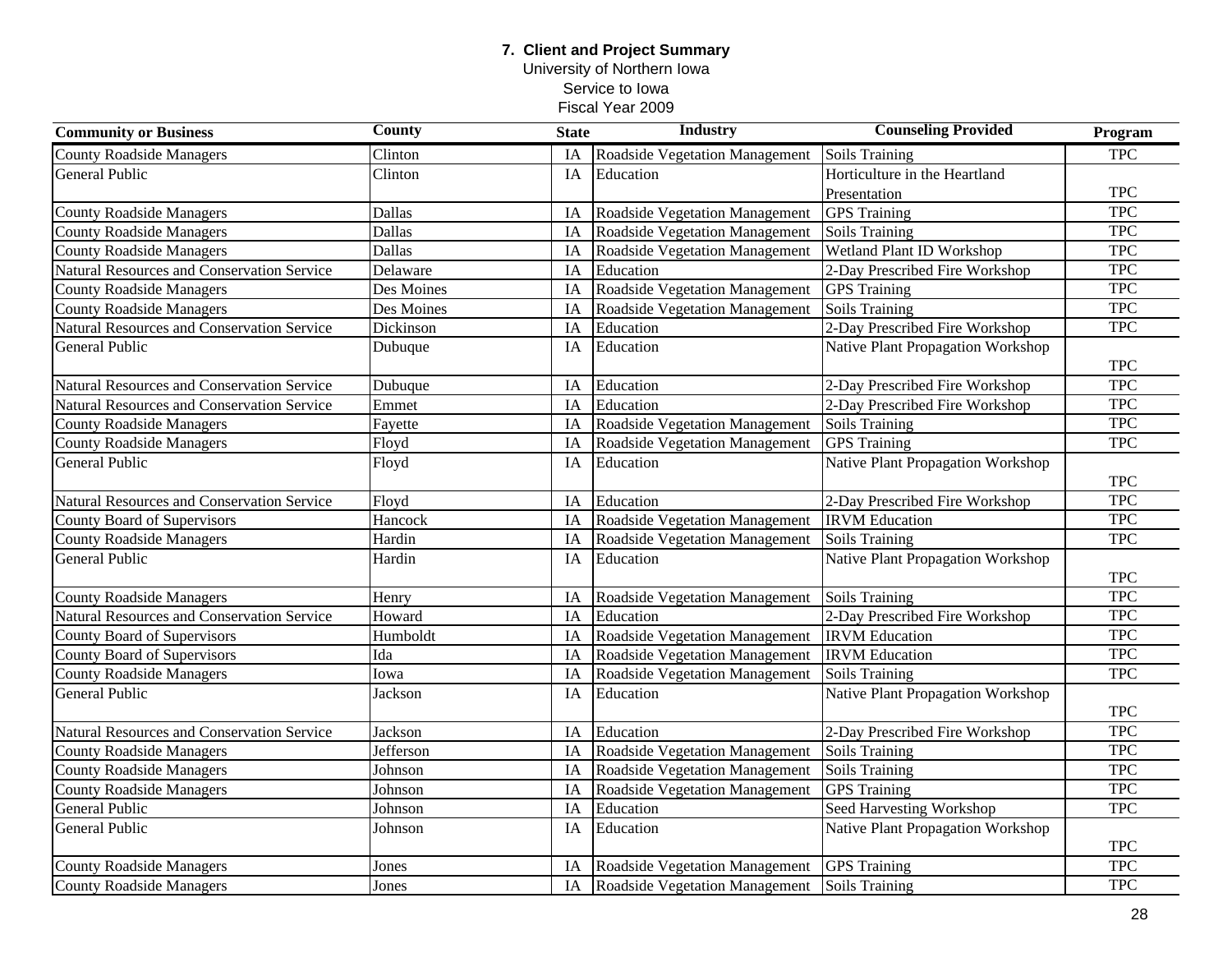University of Northern Iowa Service to Iowa

| <b>Community or Business</b>               | <b>County</b>         | <b>State</b> | <b>Industry</b>                       | <b>Counseling Provided</b>              | Program    |
|--------------------------------------------|-----------------------|--------------|---------------------------------------|-----------------------------------------|------------|
| <b>General Public</b>                      | Jones                 | IA           | Education                             | <b>Seed Harvesting Workshop</b>         | <b>TPC</b> |
| Natural Resources and Conservation Service | Jones                 | IA           | Education                             | 2-Day Prescribed Fire Workshop          | <b>TPC</b> |
| <b>County Conservation Board</b>           | Linn                  | IA           | Educaton                              | Prairie Harvest field day               | <b>TPC</b> |
| <b>County Roadside Managers</b>            | Linn                  | IA           | <b>Roadside Vegetation Management</b> | <b>Soils Training</b>                   | <b>TPC</b> |
|                                            |                       |              |                                       |                                         |            |
| General Public                             | Linn                  | IA           | Education                             | 1-Day Weed Identification Workshop      | <b>TPC</b> |
| General Public                             | Linn                  | IA           | Education                             | Seed Harvesting Workshop                | <b>TPC</b> |
| Kirkwood Plants of the Wild Class          | Linn                  | IA           | Education                             | <b>TPC Facility Tour</b>                | <b>TPC</b> |
| Natural Resources and Conservation Service | Linn                  | IA           | Education                             | 2-Day Prescribed Fire Workshop          | <b>TPC</b> |
| <b>County Roadside Managers</b>            | Lyon                  | IA           | Roadside Vegetation Management        | <b>Soils Training</b>                   | <b>TPC</b> |
| Natural Resources and Conservation Service | $L$ yon               | IA           | Education                             | 2-Day Prescribed Fire Workshop          | <b>TPC</b> |
| <b>County Roadside Managers</b>            | Mahaska               | IA           | Roadside Vegetation Management        | <b>Soils Training</b>                   | <b>TPC</b> |
| <b>County Roadside Managers</b>            | Mahaska               | IA           | <b>Roadside Vegetation Management</b> | <b>GPS</b> Training                     | <b>TPC</b> |
| <b>County Roadside Managers</b>            | Marion                | IA           | Roadside Vegetation Management        | Soils Training                          | <b>TPC</b> |
| <b>County Roadside Managers</b>            | Marion                | IA           | Roadside Vegetation Management        | <b>GPS</b> Training                     | <b>TPC</b> |
| County Board of Supervisors                | Marshall              | IA           | Roadside Vegetation Management        | <b>IRVM</b> Education                   | <b>TPC</b> |
| County Engineer                            | <b>Mills</b>          | IA           | Roadside Vegetation Management        | <b>Funded to North American Prairie</b> |            |
|                                            |                       |              |                                       | Conference                              | <b>TPC</b> |
| Natural Resources and Conservation Service | Mitchell              | IA           | Education                             | 2-Day Prescribed Fire Workshop          | <b>TPC</b> |
| <b>County Roadside Managers</b>            | Montgomery            | IA           | Roadside Vegetation Management        | <b>GPS</b> Training                     | <b>TPC</b> |
| <b>County Roadside Managers</b>            | Muscatine             | IA           | Roadside Vegetation Management        | Soils Training                          | <b>TPC</b> |
| Natural Resources and Conservation Service | $\overline{O}$ 'Brien | IA           | Education                             | 2-Day Prescribed Fire Workshop          | <b>TPC</b> |
| Natural Resources and Conservation Service | Osceola               | IA           | Education                             | 2-Day Prescribed Fire Workshop          | <b>TPC</b> |
| <b>County Roadside Managers</b>            | Page                  | IA           | Roadside Vegetation Management        | Soils Training                          | <b>TPC</b> |
| <b>County Roadside Managers</b>            | Palo Alto             | IA           | Roadside Vegetation Management        | <b>Wetland Plant ID Workshop</b>        | <b>TPC</b> |
| Natural Resources and Conservation Service | Palo Alto             | IA           | Education                             | 2-Day Prescribed Fire Workshop          | <b>TPC</b> |
| Natural Resources and Conservation Service | Plymouth              | IA           | Education                             | 2-Day Prescribed Fire Workshop          | <b>TPC</b> |
| <b>County Roadside Managers</b>            | Pocahontas            | IA           | Roadside Vegetation Management        | Wetland Plant ID Workshop               | <b>TPC</b> |
| Natural Resources and Conservation Service | Pocahontas            | IA           | Education                             | 2-Day Prescribed Fire Workshop          | <b>TPC</b> |
| <b>County Roadside Managers</b>            | Polk                  | IA           | Roadside Vegetation Management        | <b>Soils Training</b>                   | <b>TPC</b> |
| <b>County Roadside Managers</b>            | Polk                  | IA           | <b>Roadside Vegetation Management</b> | <b>Wetland Plant ID Workshop</b>        | <b>TPC</b> |
| General Public                             | Polk                  | IA           | Education                             | Native Plant Propagation Workshop       |            |
|                                            |                       |              |                                       |                                         | <b>TPC</b> |
| General Public                             | Polk                  | IA           | Education                             | Seed Harvesting Workshop                | <b>TPC</b> |
| <b>Iowa Prairie Network Winter Meeting</b> | Polk                  | IA           | Education                             | Presentation                            | <b>TPC</b> |
| Pheasants Forever                          | Polk                  | IA           | Education                             | <b>State Convention Exhibit</b>         | <b>TPC</b> |
| <b>County Roadside Managers</b>            | Pottawattamie         | IA           | Roadside Vegetation Management        | <b>Soils Training</b>                   | <b>TPC</b> |
| County Board of Supervisors                | Poweshiek             | IA           | Roadside Vegetation Management        | <b>IRVM</b> Education                   | <b>TPC</b> |
| <b>County Roadside Managers</b>            | Poweshiek             | IA           | Roadside Vegetation Management        | <b>Soils Training</b>                   | <b>TPC</b> |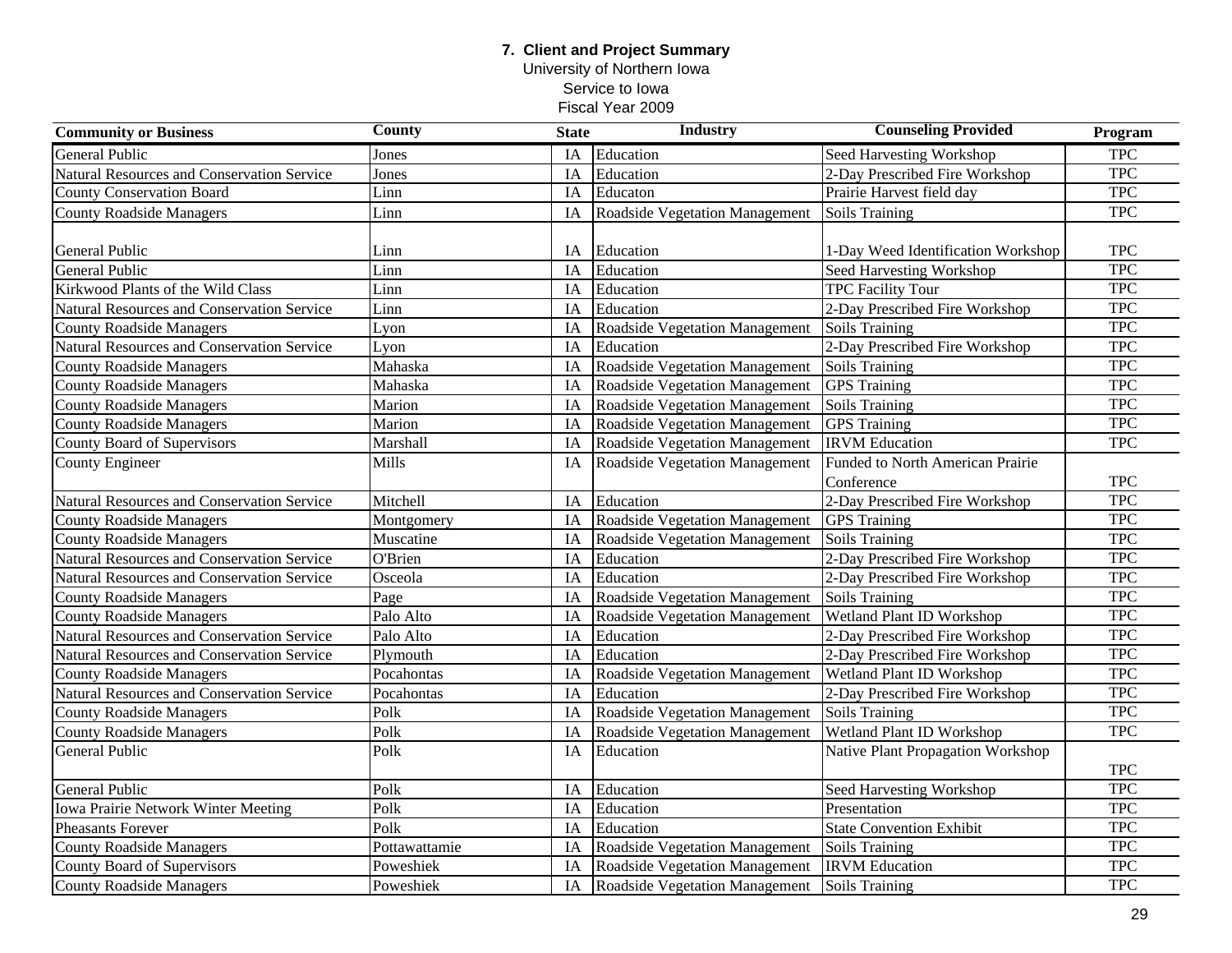### **7. Client and Project Summary** University of Northern Iowa Service to Iowa Fiscal Year 2009

| <b>Community or Business</b>                         | <b>County</b> | <b>State</b> | <b>Industry</b>                       | <b>Counseling Provided</b>                   |            |
|------------------------------------------------------|---------------|--------------|---------------------------------------|----------------------------------------------|------------|
| <b>County Roadside Managers</b>                      | Sac           | IA           | <b>Roadside Vegetation Management</b> | <b>Soils Training</b>                        | <b>TPC</b> |
| <b>General Public</b>                                | Scott         | IA           | Education                             | Native Plant Propagation Workshop            |            |
|                                                      |               |              |                                       |                                              | <b>TPC</b> |
| Natural Resources and Conservation Service           | Sioux         | IA           | Education                             | 2-Day Prescribed Fire Workshop               | <b>TPC</b> |
| <b>County Conservation Employee Conference</b>       | Statewide     | IA           | Roadside Vegetation Management        | <b>Information Booth</b>                     | <b>TPC</b> |
| <b>County Engineer's Conference</b>                  | Statewide     | IA           | Roadside Vegetation Management        | Distribute Materials and Information         |            |
|                                                      |               |              |                                       |                                              | <b>TPC</b> |
| County Weed Commissioner's Convention                | Statewide     | IA           | Roadside Vegetation Management        | <b>Technical Presentation</b>                | <b>TPC</b> |
| <b>IRVM Calendar/Poster</b>                          | Statewide     | IA           | Roadside Vegetation Management        | <b>Education/Promotion Material</b>          | <b>TPC</b> |
| Living Roadway Trust Fund                            | Statewide     | IA           | Roadside Vegetation Management        | Grant writing instruction mailing            | <b>TPC</b> |
| Living Roadway Trust Fund Summer Meeting             | Statewide     | IA           | Roadside Vegetation Management        | <b>County Program Support</b>                | <b>TPC</b> |
| Native Seed Distribution for Roadsides               | Statewide     | IA           | Roadside Vegetation Management        | Write grant, buy and distribute seed         |            |
|                                                      |               |              |                                       |                                              | <b>TPC</b> |
|                                                      |               |              |                                       |                                              |            |
| <b>Recreational Impact</b>                           | Statewide     | IA           | Education                             | <b>Upland Forest Preserves trail project</b> | <b>TPC</b> |
|                                                      |               |              |                                       |                                              |            |
| Resource Managers, General public                    | Statewide     | IA           | Education                             | Seed Harvest and Cleaning Workshop           | <b>TPC</b> |
| Roader's Digest Newsletter                           | Statewide     | IA           | <b>Roadside Vegetation Management</b> | Informational Networking                     | <b>TPC</b> |
| Roadside Conference                                  | Statewide     | IA           | Roadside Vegetation Management        | 2-Day Technical Training                     | <b>TPC</b> |
| <b>State Capitol Rotunda Natural Resources</b>       | Statewide     | IA           | Roadside Vegetation Management        | <b>Information Booth</b>                     | <b>TPC</b> |
| <b>State Preserves Managers Semina</b>               | Statewide     | IA           | Education                             |                                              | <b>TPC</b> |
| <b>TPC</b> Newsletter                                | Statewide     | IA           | Programmatic                          | Informational                                | <b>TPC</b> |
| <b>Trees Forever Annual Celebration</b>              | Statewide     | IA           | Roadside Vegetation Management        | <b>Information Booth</b>                     | <b>TPC</b> |
| <b>County Roadside Managers</b>                      | Story         | IA           | <b>Roadside Vegetation Management</b> | <b>GPS</b> Training                          | <b>TPC</b> |
| <b>County Roadside Managers</b>                      | Story         | IA           | Roadside Vegetation Management        | <b>Soils Training</b>                        | <b>TPC</b> |
| <b>County Roadside Managers</b>                      | Story         | IA           | Roadside Vegetation Management        | Wetland Plant ID Workshop                    | <b>TPC</b> |
| <b>County Roadside Managers</b>                      | Story         | IA           | Roadside Vegetation Management        | <b>Funded to North American Prairie</b>      |            |
|                                                      |               |              |                                       | Conference                                   | <b>TPC</b> |
| Native Species Committee, Iowa Crop Improve As Story |               | IA           | Services                              | Policy, Native Species Certification         | <b>TPC</b> |
| County Board of Supervisors                          | Tama          | IA           | Roadside Vegetation Management        | <b>IRVM</b> Education                        | <b>TPC</b> |
| Natural Resources and Conservation Service           | Tama          | IA           | Education                             | 2-Day Prescribed Fire Workshop               | <b>TPC</b> |
| Toledo School Children                               | Tama          | IA           | Education                             | Trees Forever Afterschool Program            |            |
|                                                      |               |              |                                       |                                              | <b>TPC</b> |
| <b>County Roadside Managers</b>                      | Warren        | IA           | Roadside Vegetation Management        | Soils Training                               | <b>TPC</b> |
| <b>County Roadside Managers</b>                      | Washington    | IA           | Roadside Vegetation Management        | <b>Soils Training</b>                        | <b>TPC</b> |
| <b>County Roadside Managers</b>                      | Webster       | IA           | Roadside Vegetation Management        | <b>Soils Training</b>                        | <b>TPC</b> |
| General Public                                       | Webster       | IA           | Education                             | Native Plant Propagation Workshop            |            |
|                                                      |               |              |                                       |                                              | <b>TPC</b> |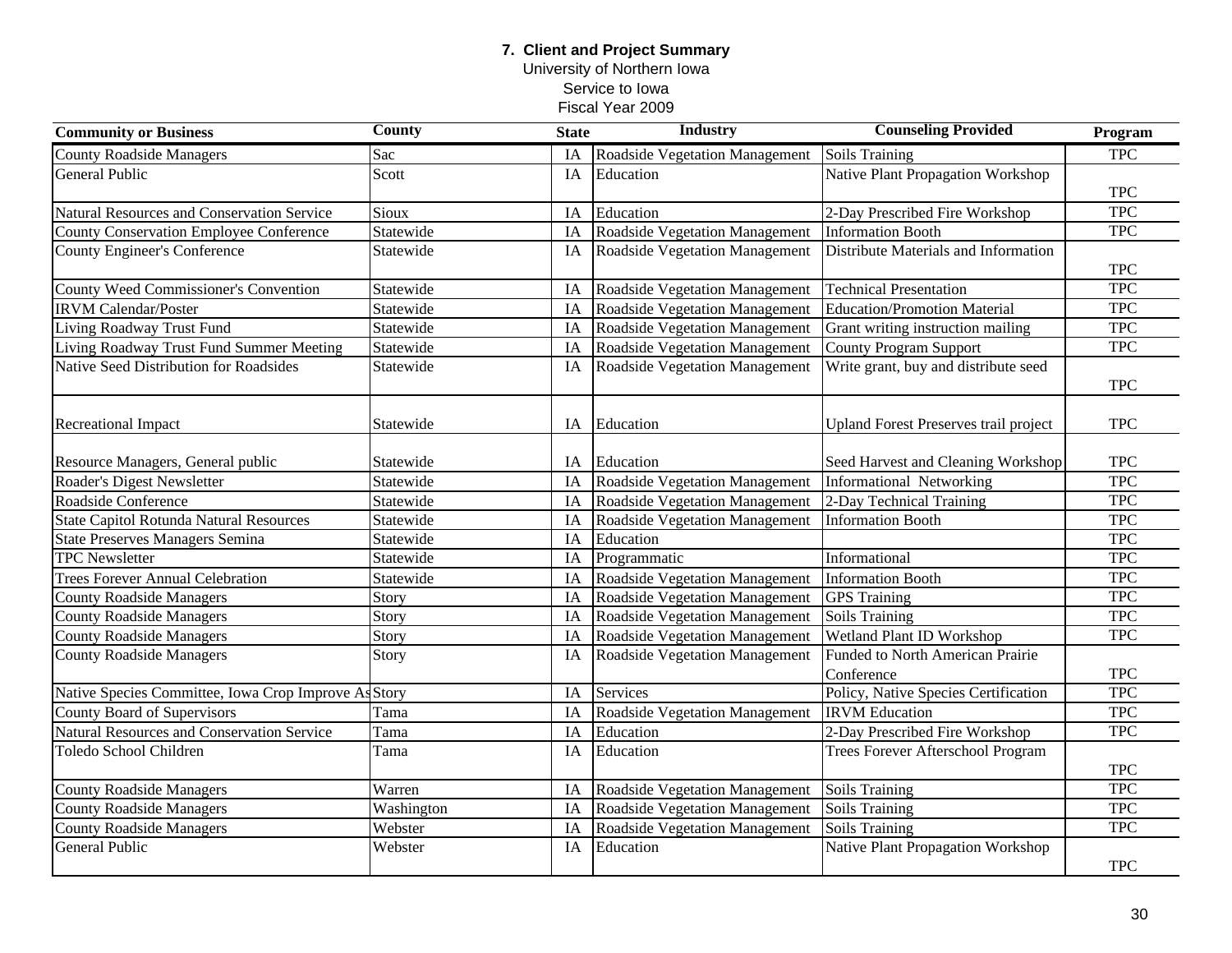University of Northern Iowa Service to Iowa

| <b>Community or Business</b>                        | Countv     | <b>State</b> | Industry                          | <b>Counseling Provided</b>              | Program    |
|-----------------------------------------------------|------------|--------------|-----------------------------------|-----------------------------------------|------------|
|                                                     |            |              |                                   | <b>Funded to North American Prairie</b> |            |
| County Roadside Managers                            | Winneshiek |              | IA Roadside Vegetation Management | Conference                              | <b>TPC</b> |
|                                                     |            |              |                                   |                                         |            |
| County Roadside Managers                            | Winneshiek |              | IA Roadside Vegetation Management | <b>GPS</b> Training                     | <b>TPC</b> |
| Natural Resources and Conservation Service          | Winneshiek | <b>IA</b>    | Education                         | 2-Day Prescribed Fire Workshop          | <b>TPC</b> |
| Natural Resources and Conservation Service          | Woodbury   | IA.          | Education                         | 2-Day Prescribed Fire Workshop          | <b>TPC</b> |
| Field Day, USDA Natural Resource Conservation Worth |            | IA           | Education                         | <b>Resource Management</b>              | <b>TPC</b> |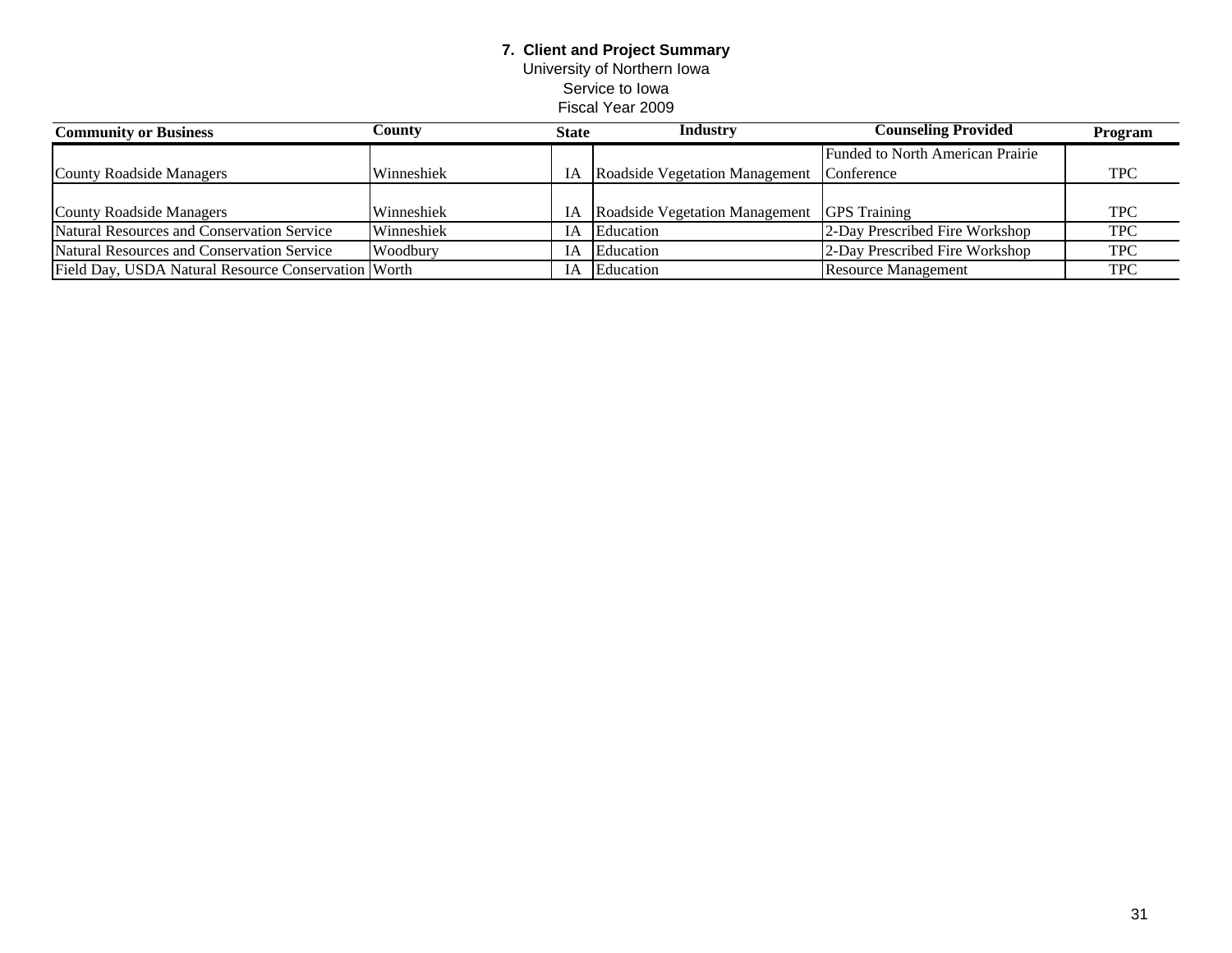#### Grow Iowa Values Fund Appropriations University of Northern Iowa - as of June 30, 2009

|                                       |                                                                                                                                                                                                                                | FY 2006 GIVF Appropriation                                                 |                             | \$950,000 Board of Regents approved September 2005 |                                               |                        |                              |  |  |
|---------------------------------------|--------------------------------------------------------------------------------------------------------------------------------------------------------------------------------------------------------------------------------|----------------------------------------------------------------------------|-----------------------------|----------------------------------------------------|-----------------------------------------------|------------------------|------------------------------|--|--|
|                                       | Technology Transfer and Business Incubation                                                                                                                                                                                    | \$310,000                                                                  |                             |                                                    |                                               |                        |                              |  |  |
|                                       | 2 Rural Entrepreneurship                                                                                                                                                                                                       | \$155,000                                                                  |                             |                                                    |                                               |                        |                              |  |  |
| 3                                     | Market Research                                                                                                                                                                                                                | \$120,000                                                                  |                             |                                                    |                                               |                        |                              |  |  |
|                                       | Capacity building and Implementation for Regional Development                                                                                                                                                                  | \$140,000                                                                  |                             |                                                    |                                               |                        |                              |  |  |
|                                       | 5 National Ag-Based Lubricants (NABL) Center                                                                                                                                                                                   | \$225,000                                                                  |                             |                                                    |                                               |                        |                              |  |  |
|                                       |                                                                                                                                                                                                                                | FY 2007 GIVF Appropriation                                                 |                             | \$950,000 Board of Regents approved August 2005    |                                               |                        |                              |  |  |
|                                       | Technology Transfer and Business Incubation                                                                                                                                                                                    | \$310,000                                                                  |                             |                                                    |                                               |                        |                              |  |  |
| $\overline{2}$                        | Rural Entrepreneurship                                                                                                                                                                                                         | \$200,000                                                                  |                             |                                                    |                                               |                        |                              |  |  |
| 3                                     | Market Research                                                                                                                                                                                                                | \$110,000                                                                  |                             |                                                    |                                               |                        |                              |  |  |
|                                       | <b>Helping Regions Succeed</b>                                                                                                                                                                                                 | \$130,000                                                                  |                             |                                                    |                                               |                        |                              |  |  |
|                                       | 5 National Ag-Based Lubricants (NABL) Center                                                                                                                                                                                   | \$200,000                                                                  |                             |                                                    |                                               |                        |                              |  |  |
|                                       |                                                                                                                                                                                                                                |                                                                            |                             | <b>Amount of</b>                                   |                                               |                        |                              |  |  |
|                                       |                                                                                                                                                                                                                                |                                                                            |                             | <b>FY 2006 State</b>                               |                                               | <b>Revenue Dollars</b> | Amount of                    |  |  |
| <b>University of Northern Iowa</b>    | Project                                                                                                                                                                                                                        |                                                                            | Revenue                     | <b>Appropriations</b>                              | List of all FY 2007 Revenue Sources           | for                    | FY 2007 State Appropriations |  |  |
|                                       |                                                                                                                                                                                                                                |                                                                            | <b>Dollars</b> for          | <b>Expended as of</b>                              |                                               | FY 2007                | Expended as of 6/30/2009     |  |  |
|                                       |                                                                                                                                                                                                                                | <b>List of all FY 2006 Revenue Sources</b>                                 | FY 2006                     | 6/30/2009                                          |                                               |                        |                              |  |  |
|                                       | <b>Technology Transfer and Business Incubation</b>                                                                                                                                                                             | FY 2006 State Appropriations (GIVF)                                        | \$310,000                   |                                                    | \$310,000 FY 2007 State Appropriations (GIVF) | \$310,000              | \$310,000                    |  |  |
|                                       |                                                                                                                                                                                                                                | FY 2006 Matching Funds (Federal Support)                                   | \$1,158,299                 |                                                    | FY 2007 Matching Funds (Federal Support)      | \$700,000              |                              |  |  |
|                                       | FY 2007 has been a productive year for both technology transfer and business incubation efforts. The Technology Transfer team is creating a supportive community culture for entrepreneurial development on campus through a p |                                                                            |                             |                                                    |                                               |                        |                              |  |  |
| <b>Description of Project</b>         | opportunities for students, faculty and staff in the coming year. The Student Business Incubator continues to be a popular resource for UNI students, and the Innovation Incubator is nearing full completion with two entrepr |                                                                            |                             |                                                    |                                               |                        |                              |  |  |
|                                       | Additional late-stage researchers and spin-off companies from the Cedar Valley are scheduled to enroll in the incubator this fall, as construction is completed.                                                               |                                                                            |                             |                                                    |                                               |                        |                              |  |  |
|                                       | Create a supportive community culture for entrepreneurial development on campus through a planned schedule of events and educational opportunities.                                                                            |                                                                            |                             |                                                    |                                               |                        |                              |  |  |
| <b>Anticipated End Results</b>        |                                                                                                                                                                                                                                |                                                                            |                             |                                                    |                                               |                        |                              |  |  |
|                                       | 18 new disclosures from a variety of colleges across campus were accepted, from among the 26 that were submitted.                                                                                                              |                                                                            |                             |                                                    |                                               |                        |                              |  |  |
|                                       | Four of the five GIVF-funded, applied research projects submitted disclosures.                                                                                                                                                 |                                                                            |                             |                                                    |                                               |                        |                              |  |  |
| <b>Results achieved to Date/Plans</b> | Four US patent applications were filed during the fiscal year, with three US patents and multiple foreign patents awarded to innovators across campus.                                                                         |                                                                            |                             |                                                    |                                               |                        |                              |  |  |
|                                       | Three patents were licensed.                                                                                                                                                                                                   |                                                                            |                             |                                                    |                                               |                        |                              |  |  |
|                                       |                                                                                                                                                                                                                                |                                                                            |                             |                                                    |                                               |                        |                              |  |  |
|                                       |                                                                                                                                                                                                                                |                                                                            |                             | Amount of                                          |                                               |                        |                              |  |  |
|                                       |                                                                                                                                                                                                                                |                                                                            |                             | <b>FY 2006 State</b>                               |                                               | <b>Revenue Dollars</b> | <b>Amount</b> of             |  |  |
| <b>University of Northern Iowa</b>    | Project                                                                                                                                                                                                                        |                                                                            | Revenue                     | <b>Appropriations</b>                              | List of all FY 2007 Revenue Sources           | for<br>FY 2007         | FY 2007 State Appropriations |  |  |
|                                       |                                                                                                                                                                                                                                |                                                                            | <b>Dollars</b> for          | <b>Expended as of</b>                              |                                               |                        | Expended as of 6/30/2009     |  |  |
|                                       |                                                                                                                                                                                                                                | List of all FY 2006 Revenue Sources<br>FY 2006 State Appropriations (GIVF) | <b>FY 2006</b><br>\$155,000 | 6/30/2009                                          | \$155,000 FY 2007 State Appropriations (GIVF) | \$200,000              | \$200,000                    |  |  |
|                                       | <b>Rural Entrepreneurship</b>                                                                                                                                                                                                  | FY 2006 Federal Support                                                    | \$155,118                   |                                                    | FY 2007 Matching Funds (Federal Support)      | \$175,662              |                              |  |  |
|                                       |                                                                                                                                                                                                                                |                                                                            |                             |                                                    | FY 2007 Matching funds (State Approp)         | \$9,616                |                              |  |  |
|                                       |                                                                                                                                                                                                                                |                                                                            |                             |                                                    | FY 2007 Mataching Funds (Other)               | \$16,728               |                              |  |  |
|                                       | As of fiscal year end, twelve rural Iowa counties have launched MyEntreNet Rural Entrepreneurship Development Systems across the state. It was anticipated that MyEntreNet would serve 50 community leaders and 450 entreprene |                                                                            |                             |                                                    |                                               |                        |                              |  |  |
|                                       | assistance or training) for a total of 500 rural participants during FY 2007. Those goals were exceeded across all segments, with over 900 community leaders and entrepreneurs receiving some kind of on-site technical assist |                                                                            |                             |                                                    |                                               |                        |                              |  |  |
| <b>Description of Project</b>         | the past fiscal year, and a record 235 of these entrepreneurs receiving advanced technical assistance or training.                                                                                                             |                                                                            |                             |                                                    |                                               |                        |                              |  |  |
|                                       |                                                                                                                                                                                                                                |                                                                            |                             |                                                    |                                               |                        |                              |  |  |
| <b>Anticipated End Results</b>        | Provide advanced technical assistance or training to rural entrepreneurs. MyEntreNet staff continues to fill gaps in service delivery areas and provide training in entrepreneurial development strategies for community and p |                                                                            |                             |                                                    |                                               |                        |                              |  |  |
|                                       | To date, more than 1,300 Iowa entrepreneurs have registered at www.myentre.net; 326 in the past six months alone. This represents nearly double the number of rural entrepreneurs registered online a year ago. Across all MyE |                                                                            |                             |                                                    |                                               |                        |                              |  |  |
|                                       | by 45 new or expanding rural companies. An additional 32 jobs were saved by technical assistance provided to struggling companies in these regions. Of those entrepreneurs receiving advanced services, nearly 20% have opened |                                                                            |                             |                                                    |                                               |                        |                              |  |  |
| <b>Results achieved to Date</b>       | months.                                                                                                                                                                                                                        |                                                                            |                             |                                                    |                                               |                        |                              |  |  |
|                                       |                                                                                                                                                                                                                                |                                                                            |                             |                                                    |                                               |                        |                              |  |  |
|                                       | As reported in January, a unique partnership was developed this past year with the statewide system of Small Business Development Centers (SBDCs), in order to merge their online presence with MyEntreNet's online community. |                                                                            |                             |                                                    |                                               |                        |                              |  |  |
| Plans                                 | has been moved back to FY 2008 in order to include the SBDC system. Thus, GIVF resources have primarily been spent to augment the array of online learning, networking and technical assistance tools available to entrepreneu |                                                                            |                             |                                                    |                                               |                        |                              |  |  |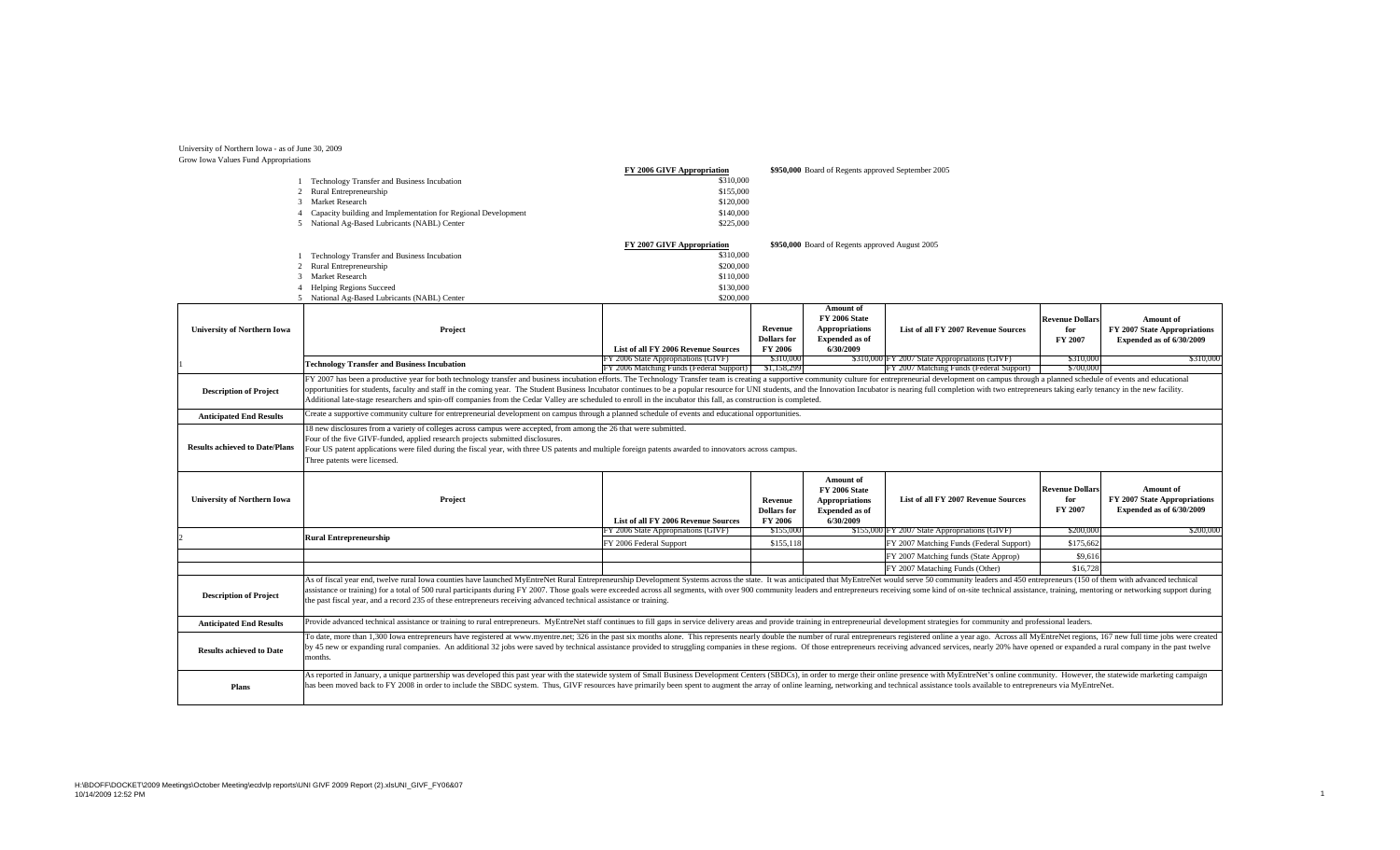| <b>University of Northern Iowa</b> | Project                                                                                                                                                                                                                                                                                                                                                                                                                                                                                                                                                                                                                                                                                     | List of all FY 2006 Revenue Sources<br>FY 2006 State Appropriations (GIVF) | Revenue<br><b>Dollars</b> for<br>FY 2006<br>\$120,000 | Amount of<br><b>FY 2006 State</b><br><b>Appropriations</b><br><b>Expended as of</b><br>6/30/2009        | List of all FY 2007 Revenue Sources<br>\$120,000 FY 2007 State Appropriations (GIVF) | <b>Revenue Dollars</b><br>for<br>FY 2007<br>\$110,000 | Amount of<br>FY 2007 State Appropriations<br>Expended as of 6/30/2009<br>\$110,000 |  |
|------------------------------------|---------------------------------------------------------------------------------------------------------------------------------------------------------------------------------------------------------------------------------------------------------------------------------------------------------------------------------------------------------------------------------------------------------------------------------------------------------------------------------------------------------------------------------------------------------------------------------------------------------------------------------------------------------------------------------------------|----------------------------------------------------------------------------|-------------------------------------------------------|---------------------------------------------------------------------------------------------------------|--------------------------------------------------------------------------------------|-------------------------------------------------------|------------------------------------------------------------------------------------|--|
|                                    | <b>Market Research</b>                                                                                                                                                                                                                                                                                                                                                                                                                                                                                                                                                                                                                                                                      | FY 2006 Matching Funds (General Funds)<br>FY 2006 Matching Funds (Other)   | \$8,632<br>\$112,601                                  |                                                                                                         | FY 2007 Matching Funds (General Fund)<br>FY 2007 Matching Funds (Other)              | \$59,094<br>\$53,260                                  |                                                                                    |  |
| <b>Description of Project</b>      | Quality market intelligence can significantly increase a business's opportunity for success. The purpose of devoting GIVF funds to market research projects for start-up businesses, existing businesses and tourism/quality-o<br>growth across Iowa by providing businesses with invaluable insight on their target markets. Strategic Marketing Services (SMS) has allocated GIVF support towards three primary areas: 1) Assistance to UNI's technology trans<br>Market Research Plans and Assessments.                                                                                                                                                                                  |                                                                            |                                                       |                                                                                                         |                                                                                      |                                                       |                                                                                    |  |
| <b>Anticipated End Results</b>     | Improve competitive intelligence for Iowa companies.<br>Provide initial market screening and identify potential competitors for UNI faculty and staff research.                                                                                                                                                                                                                                                                                                                                                                                                                                                                                                                             |                                                                            |                                                       |                                                                                                         |                                                                                      |                                                       |                                                                                    |  |
| <b>Results achieved to Date</b>    | Area 1: Assistance to UNI's Technology Transfer Program - SMS conducted six Phase One research projects for UNI Technology Transfer opportunities during FY 2007. GIVF funding supported 50% of these Phase One projects, with<br>contributing the other 50%.<br>Area 2: Market Research Projects - SMS has successfully completed five market research projects for Iowa-based businesses in FY 2007 with one still underway. Additionally, four other entities have expressed a sincere inter<br>under consideration. Costs for market research projects are split between the client and GIVF investment, with maximum GIVF support of \$10,000 per project.                             |                                                                            |                                                       |                                                                                                         |                                                                                      |                                                       |                                                                                    |  |
| Plans                              | Projects currently under consideration as of June 30, 2007:<br><b>ASI Modulex, Grinnell</b><br>Northern Filter Media, Muscatine<br>Heavy Equipment, Bellevue<br>City of West Des Moines                                                                                                                                                                                                                                                                                                                                                                                                                                                                                                     |                                                                            |                                                       |                                                                                                         |                                                                                      |                                                       |                                                                                    |  |
| <b>University of Northern Iowa</b> | Project                                                                                                                                                                                                                                                                                                                                                                                                                                                                                                                                                                                                                                                                                     | List of all FY 2006 Revenue Sources                                        | Revenue<br><b>Dollars</b> for<br>FY 2006              | Amount of<br><b>FY 2006 State</b><br><b>Appropriations</b><br><b>Expended as of</b><br>6/30/2009        | List of all FY 2007 Revenue Sources                                                  | <b>Revenue Dollars</b><br>for<br>FY 2007              | Amount of<br>FY 2007 State Appropriations<br>Expended as of 6/30/2009              |  |
|                                    |                                                                                                                                                                                                                                                                                                                                                                                                                                                                                                                                                                                                                                                                                             | FY 2006 State Appropriations (GIVF)                                        | \$140,000                                             |                                                                                                         | \$140,000 FY 2007 State Appropriations (GIVF)                                        | \$130,000                                             | \$130,000                                                                          |  |
|                                    | <b>Capacity Building and Implementation for Regional Development/Helping Regions</b>                                                                                                                                                                                                                                                                                                                                                                                                                                                                                                                                                                                                        | FY 2006 Matching Funds (Federal Support)                                   | \$122,816                                             |                                                                                                         | FY 2007 Matching Funds (General Fund)                                                | \$7,982                                               |                                                                                    |  |
|                                    | Succeed                                                                                                                                                                                                                                                                                                                                                                                                                                                                                                                                                                                                                                                                                     | FY 2006 Matching Funds (Other)                                             | \$17,61:                                              |                                                                                                         | FY 2007 Matching Funds (Federal Support)                                             | \$88,755                                              |                                                                                    |  |
|                                    |                                                                                                                                                                                                                                                                                                                                                                                                                                                                                                                                                                                                                                                                                             |                                                                            |                                                       |                                                                                                         | FY 2007 Matching Funds (Other)                                                       | \$35,435                                              |                                                                                    |  |
| <b>Description of Project</b>      | During FY 2007, the Institute for Decision Making (IDM) and local/regional economic development leaders built upon growing levels of trust and collaboration in order to strengthen partnerships and build capacity at the loc<br>Specifically, IDM has focused its efforts in six regions and across multiple development initiatives. Steps have also been taken to prepare these regions for operating independent of state marketing money.                                                                                                                                                                                                                                             |                                                                            |                                                       |                                                                                                         |                                                                                      |                                                       |                                                                                    |  |
| <b>Anticipated End Results</b>     | Assisting regional organizations and agencies in job creation and adding businesses.                                                                                                                                                                                                                                                                                                                                                                                                                                                                                                                                                                                                        |                                                                            |                                                       |                                                                                                         |                                                                                      |                                                       |                                                                                    |  |
| <b>Results achieved to Date</b>    | IDM solicited reports from a cross section of economic development organizations (collaborative partners) involved in regions. Over the last year, each partner averaged three business leads attributable to regional activit<br>ousiness visit. In a typical region, the average investment by each collaborative partner organization was roughly \$16,000 (53% monetary; 47% in-kind). Additionally, IDM has reviewed its partners' identification of regiona<br>added were most often mentioned. Other highlights include two regions that developed concerted marketing and operating protocols and the receipt of testimonial letters from each region praising IDM's contributions. |                                                                            |                                                       |                                                                                                         |                                                                                      |                                                       |                                                                                    |  |
| Plans                              | Continue economic development partnerships and assistance                                                                                                                                                                                                                                                                                                                                                                                                                                                                                                                                                                                                                                   |                                                                            |                                                       |                                                                                                         |                                                                                      |                                                       |                                                                                    |  |
| <b>University of Northern Iowa</b> | Project                                                                                                                                                                                                                                                                                                                                                                                                                                                                                                                                                                                                                                                                                     | List of all FY 2006 Revenue Sources                                        | Revenue<br><b>Dollars</b> for<br>FY 2006              | <b>Amount</b> of<br><b>FY 2006 State</b><br><b>Appropriations</b><br><b>Expended as of</b><br>6/30/2009 | <b>List of all FY 2007 Revenue Sources</b>                                           | <b>Revenue Dollars</b><br>for<br>FY 2007              | <b>Amount</b> of<br>FY 2007 State Appropriations<br>Expended as of 6/30/2009       |  |
|                                    |                                                                                                                                                                                                                                                                                                                                                                                                                                                                                                                                                                                                                                                                                             | FY 2006 State Appropriations (GIVF)                                        | \$225,000                                             |                                                                                                         | \$225,000 FY 2007 State Appropriations (GIVF)                                        | \$200,000                                             | \$200,000                                                                          |  |
|                                    | National Ag-Based Lubricants (NABL) Center                                                                                                                                                                                                                                                                                                                                                                                                                                                                                                                                                                                                                                                  | FY 2006 Matching Funds (Federal Support)                                   | \$248,492                                             |                                                                                                         | FY 2007 State Appropriations<br>FY 2007 Matching Funds (Federal Support)             | \$40,032<br>\$226,358                                 |                                                                                    |  |
| <b>Description of Project</b>      | The NABL Center has been a leader in the development of Iowa's biobased products industry for over 15 years. As the price of gasoline continues to surpass three dollars per gallon and the cost of petroleum-based lubricant<br>developing a profitable, diverse, and well-accepted biobased industry within the state of Iowa has become paramount to Iowa's economic growth.                                                                                                                                                                                                                                                                                                             |                                                                            |                                                       |                                                                                                         |                                                                                      |                                                       |                                                                                    |  |
| <b>Anticipated End Results</b>     | Provide support for the growth of the state's biobased products industry.                                                                                                                                                                                                                                                                                                                                                                                                                                                                                                                                                                                                                   |                                                                            |                                                       |                                                                                                         |                                                                                      |                                                       |                                                                                    |  |
| <b>Results achieved to Date</b>    | To provide support for the growth of the state's biobased products industry, the NABL Center has worked to expand its scope by:<br>Offering fee-based biobased lubricant testing services to entrepreneurs and biobased lubricant manufacturers.<br>Adding fee-based biofuels testing capabilities to serve the State's biodiesel and ethanol producers, and to provide quality assurance for biofuels consumers.<br>Leveraging NABL scientists' 17 years of vegetable oil-based expertise to provide biodiesel and ethanol troubleshooting services for producers.<br>Consulting with various biobased industry partners, in order to assist in product development projects.              |                                                                            |                                                       |                                                                                                         |                                                                                      |                                                       |                                                                                    |  |
| Plans                              | In the last year, NABL has continued to provide fee-based testing to various private entities. Roughly, 169 tests were performed at the request of outside firms. Staff anticipates that this volume will increase significant<br>ISO certification and concerted marketing efforts.                                                                                                                                                                                                                                                                                                                                                                                                        |                                                                            |                                                       |                                                                                                         |                                                                                      |                                                       |                                                                                    |  |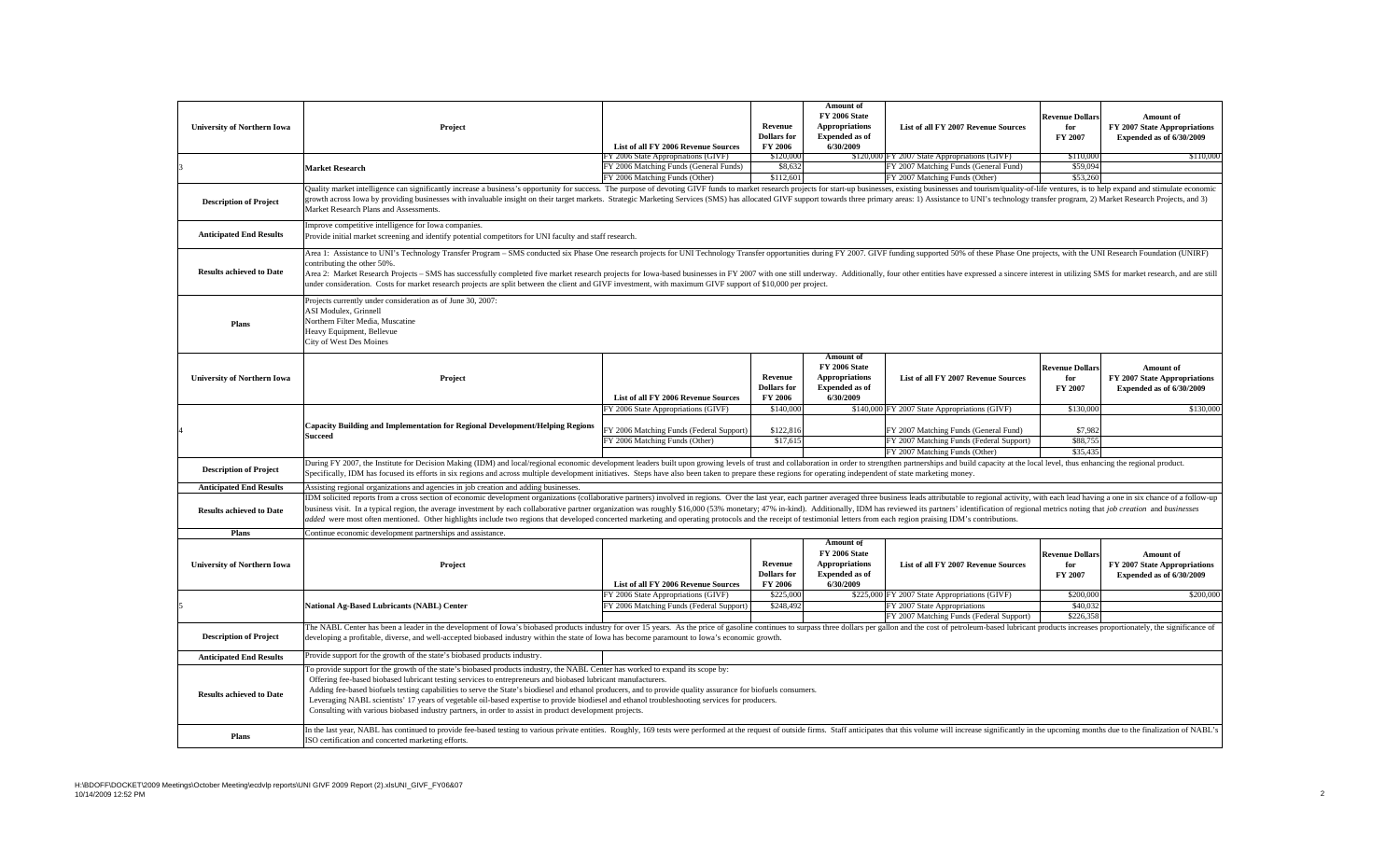|   |                                                               | <b>FY 2008 GIVF Appropriation</b> | \$950,000                                                              |  |
|---|---------------------------------------------------------------|-----------------------------------|------------------------------------------------------------------------|--|
|   | <b>Technology Transfer and Business Incubation</b>            | \$320,000                         |                                                                        |  |
|   | 2 Rural Entrepreneurship                                      | \$200,000                         |                                                                        |  |
|   | 3 Market Research                                             | \$100,000                         |                                                                        |  |
| 4 | Capacity building and Implementation for Regional Development | \$130,000                         |                                                                        |  |
|   | 5 National Ag-Based Lubricants (NABL) Center                  | \$200,000                         |                                                                        |  |
|   |                                                               |                                   |                                                                        |  |
|   |                                                               | FY 2009 GIVF Appropriation        | \$760,000<br>Reflects 20% reduction due to state disaster reallocation |  |
|   | <b>Technology Transfer and Business Incubation</b>            | \$256,000                         |                                                                        |  |
|   | 2 Rural Entrepreneurship                                      | \$160,000                         |                                                                        |  |
|   | 3 Market Research                                             | \$80,000                          |                                                                        |  |
|   |                                                               |                                   |                                                                        |  |
|   | Capacity building and Implementation for Regional Development | \$104,000                         |                                                                        |  |

| <b>University of Northern Iowa</b> | Project                                                                                                                                                                                                                                                                                                                                                                                                                                                                                                                                                                                                                                                                                                                                                                                                                                                                                                                                                                                                                                                                                                                                                                                                                                                                                                                                                                                                                                                                | List of all FY 2008 Revenue Sources                            | Revenue<br><b>Dollars</b> for<br><b>FY 2008</b> | Amount of<br>FY 2008 State<br>Appropriations<br><b>Expended as of</b><br>6/30/2009 | List of all FY 2009 Revenue Sources                                      | <b>Revenue Dollars</b><br>for<br>FY 2009 | Amount of<br>FY 2009 State<br><b>Appropriations</b><br><b>Expended as of</b><br>6/30/2009 |
|------------------------------------|------------------------------------------------------------------------------------------------------------------------------------------------------------------------------------------------------------------------------------------------------------------------------------------------------------------------------------------------------------------------------------------------------------------------------------------------------------------------------------------------------------------------------------------------------------------------------------------------------------------------------------------------------------------------------------------------------------------------------------------------------------------------------------------------------------------------------------------------------------------------------------------------------------------------------------------------------------------------------------------------------------------------------------------------------------------------------------------------------------------------------------------------------------------------------------------------------------------------------------------------------------------------------------------------------------------------------------------------------------------------------------------------------------------------------------------------------------------------|----------------------------------------------------------------|-------------------------------------------------|------------------------------------------------------------------------------------|--------------------------------------------------------------------------|------------------------------------------|-------------------------------------------------------------------------------------------|
|                                    |                                                                                                                                                                                                                                                                                                                                                                                                                                                                                                                                                                                                                                                                                                                                                                                                                                                                                                                                                                                                                                                                                                                                                                                                                                                                                                                                                                                                                                                                        | FY 2008 State Appropriations (GIVF)<br>FY 2008 Federal Support | \$320,000<br>\$267,618                          |                                                                                    | \$320,000 FY 2009 State Appropriations (GIVF)<br>FY 2009 Federal Funding | \$256,000<br>\$172,117                   | \$218,000                                                                                 |
|                                    | <b>Technology Transfer and Business Incubation</b>                                                                                                                                                                                                                                                                                                                                                                                                                                                                                                                                                                                                                                                                                                                                                                                                                                                                                                                                                                                                                                                                                                                                                                                                                                                                                                                                                                                                                     | FY 2008 Other                                                  | \$74,501                                        |                                                                                    | FY 2009 Other                                                            | \$64,779                                 |                                                                                           |
| <b>Description of Project</b>      | UNI continues to advance intellectual property disclosures, protection and commercialization across campus. Strategies for commercialization include licensing, strategic partnerships and new business development. The Innov<br>coalesce the existing strength of Intellectual Property disclosures and University research with quality business services to support commercialization and licensing. With construction now complete, the fourteen dedicated<br>Iowa's business community, campus innovators and faculty researchers. Central to this approach is a multitude of programs in BCS where education and innovation come together- some new and some successfully established-work<br>of services and a unique physical environment to support technology transfer and entrepreneurship.                                                                                                                                                                                                                                                                                                                                                                                                                                                                                                                                                                                                                                                                |                                                                |                                                 |                                                                                    |                                                                          |                                          |                                                                                           |
| <b>Anticipated End Results</b>     | As technology transfer and intellectual property development continues to mature at UNI, we expect to generate 12-15 disclosures per year, file 5 patents, enter 2-3 license agreements and graduate 3-4 new companies into th<br>annually; 50% of those served are anticipated to be directly tied to commercialization resulting from university research or campus innovation at UNI. These expected outcomes will result in UNI ranking in the upper percent<br>comprehensive undergraduate institutions                                                                                                                                                                                                                                                                                                                                                                                                                                                                                                                                                                                                                                                                                                                                                                                                                                                                                                                                                           |                                                                |                                                 |                                                                                    |                                                                          |                                          |                                                                                           |
| <b>Results achieved to Date</b>    | 2009 saw UNI researchers further concentrating applied research efforts into (1) support for utility patent applications and (2) collaboration with businesses to prepare technologies for full market-readiness and licensure<br>intellectual property disclosures (12) than the previous year (16), but more utility patent filings (4) and provisional filings (4). Three of the four technologies represented by the new utility patent applications are in<br>technologies submitted for provisional patents are under consideration for licensure. UNI also partnered with 3 Iowa companies (two major manufacturers and a smaller high-tech company) in advanced-stage research and indust<br>market readiness. Business incubation also increased substantially. The Innovation Incubator celebrated its first graduate (a 7-employee technology firm) and has just completed an expansion project to add 5 additional suit<br>a waiting list of student ventures for the entire year. 17 student businesses were tenants in the Student Business Incubator and 38 student businesses were assisted virtually. The recently renamed 4th Street Incubator in d<br>a positive impact upon downtown economic development. To date, the Innovation Incubator and 4th Street Incubator have served 46 early stage firms, created 88 FTE jobs in technology, service and related sectors and have lev<br>commercial/equity investment in local business development. |                                                                |                                                 |                                                                                    |                                                                          |                                          |                                                                                           |
| <b>Plans</b>                       | UNI will continue to focus on commercialization initiatives, including license negotiations and business start ups. Tenancy at the new Innovation Incubator will increase to 100% occupancy by the end of the fiscal year. At<br>received with 2-3 licensing agreements executed under patent or trade-secret provisions and 4-5 new late-stage research projects awarded to UNI faculty. In addition, the Student Business Incubator will remain full and gene<br>Expansion of the Innovation Incubator has been completed and the facility now offers 14 business suites of varying size and flexible student and employee work areas. With the final phase of the Innovation Incubator complet<br>innovators, faculty researchers and targeted entrepreneurs in the region will become a primary focus.                                                                                                                                                                                                                                                                                                                                                                                                                                                                                                                                                                                                                                                             |                                                                |                                                 |                                                                                    |                                                                          |                                          |                                                                                           |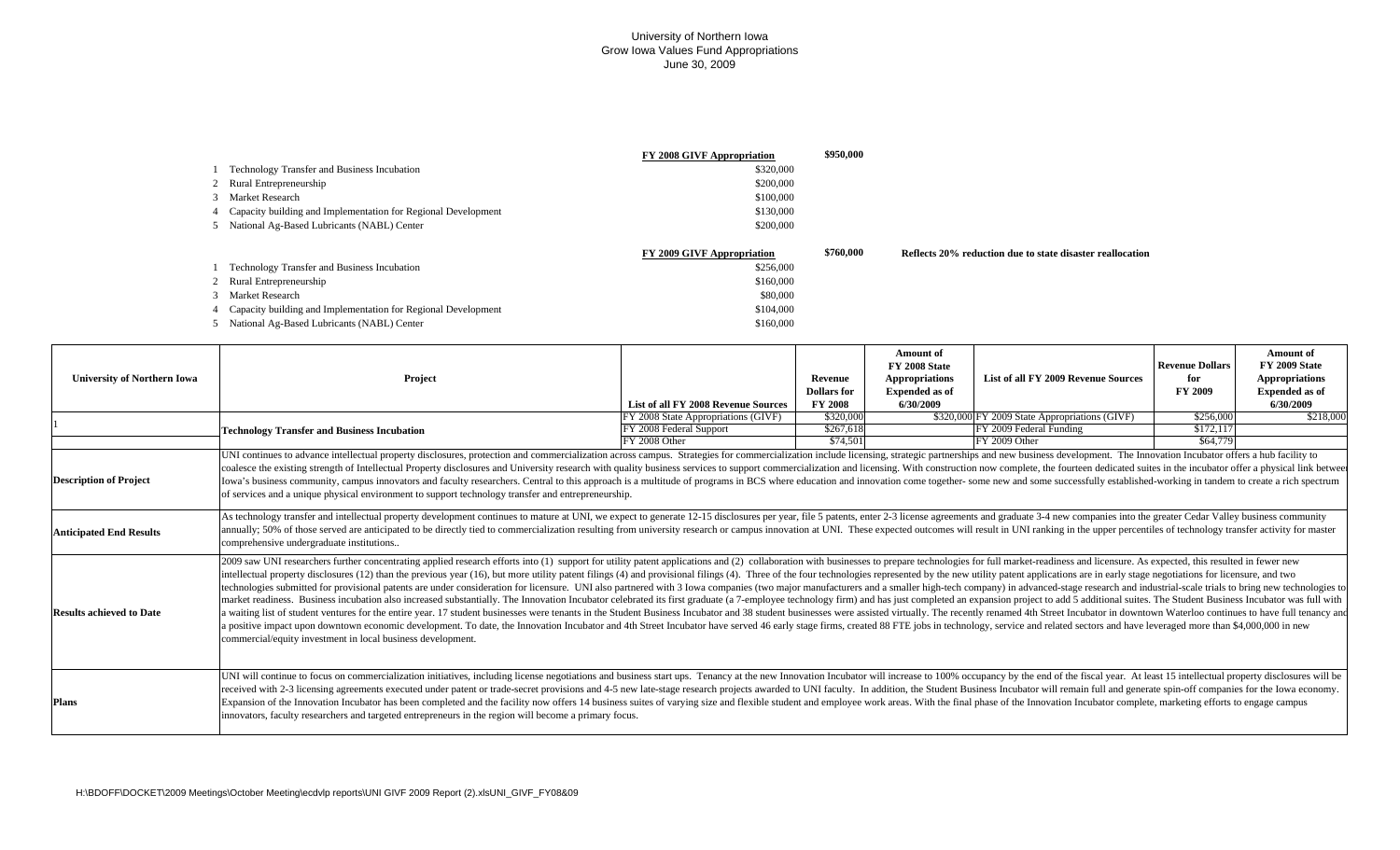| <b>University of Northern Iowa</b> | Project                                                                                                                                                                                                                                                                                                                                                                                                                                                                                                                                                                                                                                                                                                                                                                                                                                                                                                                                                                                                                                       | <b>List of all FY 2008 Revenue Sources</b> | Revenue<br><b>Dollars</b> for<br><b>FY 2008</b> | <b>Amount</b> of<br>FY 2008 State<br><b>Appropriations</b><br><b>Expended</b> as of<br>6/30/2009 | List of all FY 2009 Revenue Sources           | <b>Revenue Dollars</b><br>for<br><b>FY 2009</b> | <b>Amount</b> of<br><b>FY 2009 State</b><br><b>Appropriations</b><br><b>Expended as of</b><br>6/30/2009 |  |
|------------------------------------|-----------------------------------------------------------------------------------------------------------------------------------------------------------------------------------------------------------------------------------------------------------------------------------------------------------------------------------------------------------------------------------------------------------------------------------------------------------------------------------------------------------------------------------------------------------------------------------------------------------------------------------------------------------------------------------------------------------------------------------------------------------------------------------------------------------------------------------------------------------------------------------------------------------------------------------------------------------------------------------------------------------------------------------------------|--------------------------------------------|-------------------------------------------------|--------------------------------------------------------------------------------------------------|-----------------------------------------------|-------------------------------------------------|---------------------------------------------------------------------------------------------------------|--|
|                                    | <b>Rural Entrepreneurship</b>                                                                                                                                                                                                                                                                                                                                                                                                                                                                                                                                                                                                                                                                                                                                                                                                                                                                                                                                                                                                                 | FY 2008 State Appropriations (GIVF)        | \$200,000                                       |                                                                                                  | \$200,000 FY 2009 State Appropriations (GIVF) | \$160,000                                       | \$154,628                                                                                               |  |
|                                    |                                                                                                                                                                                                                                                                                                                                                                                                                                                                                                                                                                                                                                                                                                                                                                                                                                                                                                                                                                                                                                               | FY 2008 Federal Support                    | \$160,481                                       |                                                                                                  | FY 2009 Federal Funding                       | \$84,836                                        |                                                                                                         |  |
|                                    |                                                                                                                                                                                                                                                                                                                                                                                                                                                                                                                                                                                                                                                                                                                                                                                                                                                                                                                                                                                                                                               | FY 2008 State Appropriations               | \$0                                             |                                                                                                  | FY 2009 State Appropriations                  |                                                 |                                                                                                         |  |
|                                    |                                                                                                                                                                                                                                                                                                                                                                                                                                                                                                                                                                                                                                                                                                                                                                                                                                                                                                                                                                                                                                               | FY 2008 Other                              | \$39,702                                        |                                                                                                  | FY 2009 Other                                 | \$68,183                                        |                                                                                                         |  |
| <b>Description of Project</b>      | MyEntreNet is an entrepreneurship development system that identifies, recruits, networks and serves Iowa small business owners with information, services and access to capital. Through a comprehensive, technology-supported<br>customized technical assistance, networking and enhanced access to capital, MyEntreNet fills a much-needed gap in rural economic development.<br>On an annual basis more than 1,200 entrepreneurs will attend a regional <i>EntreBash!</i> event in the state of Iowa, with 400 of these individuals attending multiple events supported by a service provider partner participating                                                                                                                                                                                                                                                                                                                                                                                                                        |                                            |                                                 |                                                                                                  |                                               |                                                 |                                                                                                         |  |
| <b>Anticipated End Results</b>     | entrepreneurs will generate 100 new or expanded businesses and create 200-250 new full time jobs. At least 250 entrepreneurs representing 50 Iowa counties will attend the 3nd annual EntreFest! statewide conference for smal<br>MyEntre.Net online community, the number of registered users is expected to continue increasing at a rapid rate.<br>2008-09 will be remembered as a difficult year for small business. Between natural disasters and the national economic downturn, Iowa small business owners slowed job creation greatly in FY 2009. Small business owners inve                                                                                                                                                                                                                                                                                                                                                                                                                                                          |                                            |                                                 |                                                                                                  |                                               |                                                 |                                                                                                         |  |
| <b>Results achieved to Date</b>    | operations this past year; particularly among those affected by the disasters. Business start-up activity remained steady; many job seekers turned to 'necessity entrepreneurship' in light of the economic downturn. In FY200<br>responsible for 94 business start ups or expansions, created 177 new jobs and leveraged \$18,449,350 in commercial investment. Iowa entrepreneurs continue to seek assistance from service providers at all levels. The second<br>business owners drew 251 attendees to Coralville for two days in March and more than 800 pre-venture and existing small business owners attended smaller, regional EntreBash events or disaster recovery events throughout the<br>50% this past year. Iowa's online community for entrepreneurs at www.myentre.net was re-launched in mid May with many new, interactive features including small business profiles. 538 new small business owners joined the on<br>launch, bringing the total number of users to more than 3,000 representing every county in the state. |                                            |                                                 |                                                                                                  |                                               |                                                 |                                                                                                         |  |
| <b>Plans</b>                       | In fiscal year 2010, MyEntreNet's online community will grow by 33% to 4,000 Iowa small business owners engaged online. 500 small business owners will attend a regional EntreBash! in the state of Iowa and 400 will go on to<br>service provider partner who participates in the MyEntreNet master calendar. Those served through this systems approach will generate 125 new or expanded businesses and create 300 new full time jobs. 250 entrepreneurs repr<br>3nd annual EntreFest! statewide conference for small business in March of 2010.                                                                                                                                                                                                                                                                                                                                                                                                                                                                                           |                                            |                                                 |                                                                                                  |                                               |                                                 |                                                                                                         |  |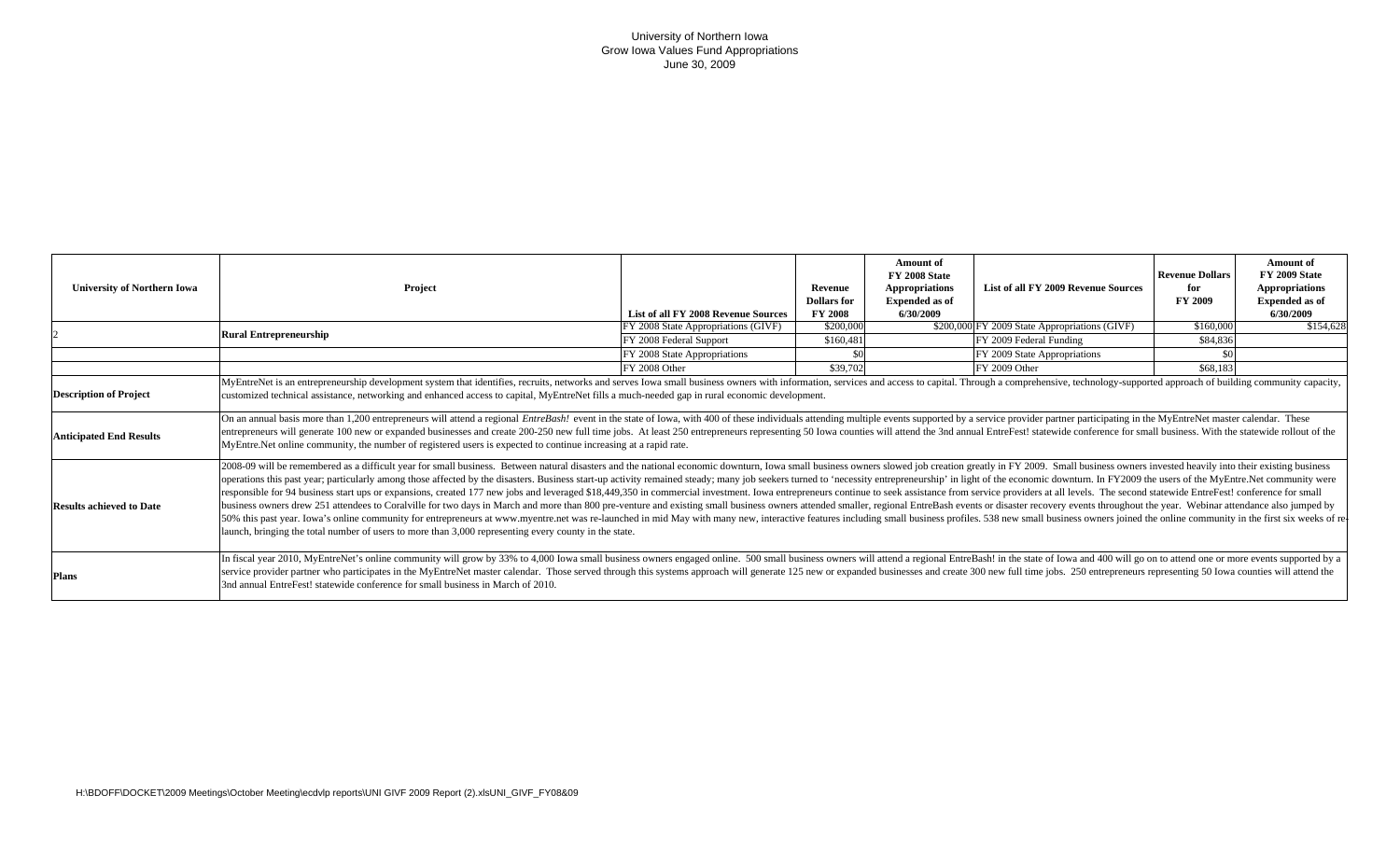| <b>University of Northern Iowa</b> | Project                                                                                                                                                                                                                                                                                                                                                                                                                                                                                                                                                                                                                                                                                                                                                                                                                                                                                                                                                                                                                                                                                                                                                                                                                                                                     | List of all FY 2008 Revenue Sources | Revenue<br><b>Dollars</b> for<br><b>FY 2008</b> | <b>Amount</b> of<br>FY 2008 State<br><b>Appropriations</b><br><b>Expended as of</b><br>6/30/2009 | List of all FY 2009 Revenue Sources           | <b>Revenue Dollars</b><br>for<br>FY 2009 | <b>Amount of</b><br>FY 2009 State<br><b>Appropriations</b><br><b>Expended</b> as of<br>6/30/2009 |  |  |
|------------------------------------|-----------------------------------------------------------------------------------------------------------------------------------------------------------------------------------------------------------------------------------------------------------------------------------------------------------------------------------------------------------------------------------------------------------------------------------------------------------------------------------------------------------------------------------------------------------------------------------------------------------------------------------------------------------------------------------------------------------------------------------------------------------------------------------------------------------------------------------------------------------------------------------------------------------------------------------------------------------------------------------------------------------------------------------------------------------------------------------------------------------------------------------------------------------------------------------------------------------------------------------------------------------------------------|-------------------------------------|-------------------------------------------------|--------------------------------------------------------------------------------------------------|-----------------------------------------------|------------------------------------------|--------------------------------------------------------------------------------------------------|--|--|
|                                    |                                                                                                                                                                                                                                                                                                                                                                                                                                                                                                                                                                                                                                                                                                                                                                                                                                                                                                                                                                                                                                                                                                                                                                                                                                                                             | FY 2008 State Appropriations (GIVF) | \$100,000                                       |                                                                                                  | \$100,000 FY 2009 State Appropriations (GIVF) | \$80,000                                 | \$80,000                                                                                         |  |  |
|                                    | <b>Market Research</b>                                                                                                                                                                                                                                                                                                                                                                                                                                                                                                                                                                                                                                                                                                                                                                                                                                                                                                                                                                                                                                                                                                                                                                                                                                                      | FY 2008 General Fund                |                                                 |                                                                                                  | FY 2009 General Fund                          |                                          |                                                                                                  |  |  |
|                                    |                                                                                                                                                                                                                                                                                                                                                                                                                                                                                                                                                                                                                                                                                                                                                                                                                                                                                                                                                                                                                                                                                                                                                                                                                                                                             | FY 2008 Other                       | \$107,382                                       |                                                                                                  | FY 2009 Other                                 | \$80,084                                 |                                                                                                  |  |  |
| <b>Description of Project</b>      | The purpose of devoting GIVF investment towards market research projects for start-up businesses, existing businesses and tourism/quality-of-life ventures, is to help expand and stimulate economic growth across Iowa. Quali<br>the opportunity for success. Strategic Marketing Services (SMS) allocated FY 2009 GIVF support towards three primary areas: 1) Market Research Projects, 2) Market Research Plans and Assessments, and 3) Marketing and Educat                                                                                                                                                                                                                                                                                                                                                                                                                                                                                                                                                                                                                                                                                                                                                                                                            |                                     |                                                 |                                                                                                  |                                               |                                          |                                                                                                  |  |  |
| <b>Anticipated End Results</b>     | Improve competitive intelligence for Iowa companies by offering quality market intelligence. SMS will also provide initial market screening and identify potential competitors for Iowa businesses and UNI faculty and staff t<br>better educated about what market research is, what its benefits are, and the important role that it plays in successful business operations.                                                                                                                                                                                                                                                                                                                                                                                                                                                                                                                                                                                                                                                                                                                                                                                                                                                                                             |                                     |                                                 |                                                                                                  |                                               |                                          |                                                                                                  |  |  |
| <b>Results achieved to Date</b>    | Area 1: Market Research Projects – Market research projects were split equally between the Iowa-based client and GIVF investment, with maximum GIVF support of \$10,000 per project. As of June 30, 9 projects were complete or<br>Research Plans and Assessments - SMS staff conducts consultations with potential clients (Iowa companies and entrepreneurs) about their businesses and proposes a Market Research Plan / Strategic Plan, which assesses their<br>associated costs. GIVF investment for these projects leverages a one-to-one match; 7 market research plans were complete as of June 30. Area 3: Marketing and Education - In order to ensure that the best possible candidates<br>efforts were targeted towards educating Iowa businesses about the benefits of market research and marketing these services statewide. During 2009, activities in Area 3 included direct mail campaigns, trade show displays, p<br>conferences. Overall 16 Iowa companies benefitted from market research assistance and three technology transfer projects were provided market feasibility assessments.                                                                                                                                                              |                                     |                                                 |                                                                                                  |                                               |                                          |                                                                                                  |  |  |
| <b>Plans</b>                       | SMS will complete 6-10 market research projects; measurement of success for these will be based on new/increased sales, new sales leads, new product introductions, product modifications, customer satisfaction measurements,<br>physical plant expansions, new market penetration, market expansion, job retention, and focused marketing/operations initiatives. 25 consultations, assessments, and market research plans, economic gardening projects or sec<br>SMS staff will participate in at least 8 targeted public relations/marketing activities across the state to include a direct mail campaign consisting of postcards and promotional letters. SMS will be conducting follow-up c<br>market research projects.                                                                                                                                                                                                                                                                                                                                                                                                                                                                                                                                             |                                     |                                                 |                                                                                                  |                                               |                                          |                                                                                                  |  |  |
| <b>University of Northern Iowa</b> | Project                                                                                                                                                                                                                                                                                                                                                                                                                                                                                                                                                                                                                                                                                                                                                                                                                                                                                                                                                                                                                                                                                                                                                                                                                                                                     | List of all FY 2008 Revenue Sources | Revenue<br><b>Dollars</b> for<br><b>FY 2008</b> | <b>Amount of</b><br>FY 2008 State<br><b>Appropriations</b><br><b>Expended as of</b><br>6/30/2009 | List of all FY 2009 Revenue Sources           | <b>Revenue Dollars</b><br>for<br>FY 2009 | <b>Amount of</b><br>FY 2009 State<br><b>Appropriations</b><br><b>Expended</b> as of<br>6/30/2009 |  |  |
|                                    | <b>Capacity Building and Implementation for Regional Development/Helping Regions</b><br><b>Succeed</b>                                                                                                                                                                                                                                                                                                                                                                                                                                                                                                                                                                                                                                                                                                                                                                                                                                                                                                                                                                                                                                                                                                                                                                      |                                     |                                                 |                                                                                                  |                                               |                                          |                                                                                                  |  |  |
|                                    |                                                                                                                                                                                                                                                                                                                                                                                                                                                                                                                                                                                                                                                                                                                                                                                                                                                                                                                                                                                                                                                                                                                                                                                                                                                                             | FY 2008 State Appropriations (GIVF) | \$130,000                                       |                                                                                                  | \$130,000 FY 2009 State Appropriations (GIVF) | \$104,000                                | \$104,000                                                                                        |  |  |
|                                    |                                                                                                                                                                                                                                                                                                                                                                                                                                                                                                                                                                                                                                                                                                                                                                                                                                                                                                                                                                                                                                                                                                                                                                                                                                                                             | FY 2008 Federal Support             | \$82,251                                        |                                                                                                  | FY 2009 General Fund                          | \$15,749                                 |                                                                                                  |  |  |
|                                    |                                                                                                                                                                                                                                                                                                                                                                                                                                                                                                                                                                                                                                                                                                                                                                                                                                                                                                                                                                                                                                                                                                                                                                                                                                                                             | FY 2008 Other                       | \$39,817                                        |                                                                                                  | FY 2009 Federal Support                       | \$16,873                                 |                                                                                                  |  |  |
|                                    |                                                                                                                                                                                                                                                                                                                                                                                                                                                                                                                                                                                                                                                                                                                                                                                                                                                                                                                                                                                                                                                                                                                                                                                                                                                                             | FY 2008 General Fund                | \$8,518                                         |                                                                                                  | FY 2009 Other                                 | \$79,901                                 |                                                                                                  |  |  |
| <b>Description of Project</b>      | With the shared purpose of expanding and stimulating economic growth across the state of Iowa, the Institute for Decision Making continues to implement regional development assistance programs that build capacity regionall<br>economies over the long term.                                                                                                                                                                                                                                                                                                                                                                                                                                                                                                                                                                                                                                                                                                                                                                                                                                                                                                                                                                                                             |                                     |                                                 |                                                                                                  |                                               |                                          |                                                                                                  |  |  |
| <b>Anticipated End Results</b>     | mprovements are expected in 4 key areas related to regional development: 1) sustainability of regional work and strengthening collaborative partnerships, 2) layoff aversion and regional response to mass layoffs, 3) linkage<br>Regional Innovation Grants and regional development to address workforce issues.                                                                                                                                                                                                                                                                                                                                                                                                                                                                                                                                                                                                                                                                                                                                                                                                                                                                                                                                                          |                                     |                                                 |                                                                                                  |                                               |                                          |                                                                                                  |  |  |
| <b>Results achieved to Date</b>    | In FY2009, IDM solicited reports from a cross-section of local economic development organizations active in their regions. All responding organizations reported that their regional operating protocols were working well wit<br>Organizations' volunteer hours committed to the region have increased according to one-half of the reporting organizations. The number of business leads also increased, ranging from 3 to 65. Regions' marketing activities g<br>remained about the same as previous years. Regions have tended to expand their work beyond marketing; some of the areas are: entrepreneurship, employer/educator linkages, social media technology, a virtual speculative buil<br>business retention/expansion. 5 regional development organizations joined IDM's new Regional Partner Program; one of the benefits of this program is benchmarking assistance, with 30 measurable sources and a demographic rep<br>resources to disaster assistance, particularly to the efforts in Parkersburg and Butler County. Progress towards a regional response manual for mass layoffs resulted in a draft product and initial design for an online guid<br>received testimonial letters from active developers in regions where staff worked during FY 2009. |                                     |                                                 |                                                                                                  |                                               |                                          |                                                                                                  |  |  |
| Plans                              | The Institute for Decision Making (IDM) will continue to implement regional development assistance programs that build capacity regionally and locally to sustain Iowa's regional economies over the long term. Efforts will b<br>Regional Work and Strengthening the Collaborating Member Groups, Area 2 – Regional Metrics Pilot Project, Area 3 – Social Media as Potential Marketing Tools, Area 4 – Economic Adjustments and Shifts to Economic Base, Area<br>and Area 6 – Regional Workforce Assessments - Skillsheds. IDM will solicit and report testimonials and the number of leads generated through the region, based on reports from local developers. IDM will also document progre                                                                                                                                                                                                                                                                                                                                                                                                                                                                                                                                                                           |                                     |                                                 |                                                                                                  |                                               |                                          |                                                                                                  |  |  |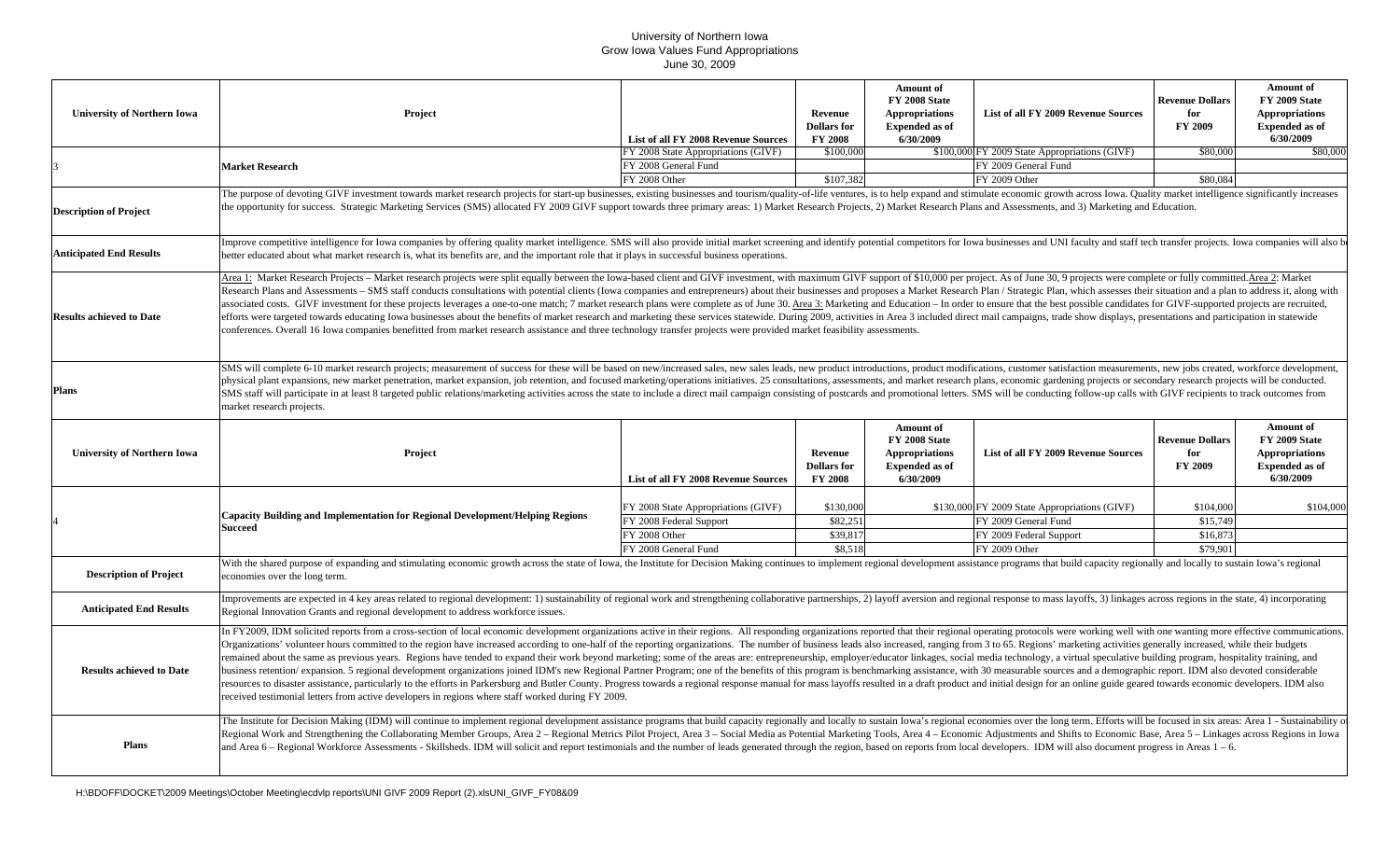| <b>University of Northern Iowa</b> | Project                                                                                                                                                                                                                                                                                                                                                                                                                                                                                                                                                                                                                                                                                                                                                                                                                                                                                                                                                                                                                                                                                                                                                                                                                                                                                                                                                                                                                                                                                                                                                                                                                                                                                                               | List of all FY 2008 Revenue Sources | Revenue<br><b>Dollars</b> for<br><b>FY 2008</b> | <b>Amount of</b><br><b>FY 2008 State</b><br>Appropriations<br><b>Expended</b> as of<br>6/30/2009 | List of all FY 2009 Revenue Sources           | <b>Revenue Dollars</b><br>for<br><b>FY 2009</b> | <b>Amount</b> of<br>FY 2009 State<br><b>Appropriations</b><br><b>Expended as of</b><br>6/30/2009 |  |
|------------------------------------|-----------------------------------------------------------------------------------------------------------------------------------------------------------------------------------------------------------------------------------------------------------------------------------------------------------------------------------------------------------------------------------------------------------------------------------------------------------------------------------------------------------------------------------------------------------------------------------------------------------------------------------------------------------------------------------------------------------------------------------------------------------------------------------------------------------------------------------------------------------------------------------------------------------------------------------------------------------------------------------------------------------------------------------------------------------------------------------------------------------------------------------------------------------------------------------------------------------------------------------------------------------------------------------------------------------------------------------------------------------------------------------------------------------------------------------------------------------------------------------------------------------------------------------------------------------------------------------------------------------------------------------------------------------------------------------------------------------------------|-------------------------------------|-------------------------------------------------|--------------------------------------------------------------------------------------------------|-----------------------------------------------|-------------------------------------------------|--------------------------------------------------------------------------------------------------|--|
|                                    |                                                                                                                                                                                                                                                                                                                                                                                                                                                                                                                                                                                                                                                                                                                                                                                                                                                                                                                                                                                                                                                                                                                                                                                                                                                                                                                                                                                                                                                                                                                                                                                                                                                                                                                       | FY 2008 State Appropriations (GIVF) | \$200,000                                       |                                                                                                  | \$200,000 FY 2009 State Appropriations (GIVF) | \$160,000                                       | \$29,684*                                                                                        |  |
|                                    | <b>Bioeconomy - National Ag-Based Lubricants (NABL) Center</b>                                                                                                                                                                                                                                                                                                                                                                                                                                                                                                                                                                                                                                                                                                                                                                                                                                                                                                                                                                                                                                                                                                                                                                                                                                                                                                                                                                                                                                                                                                                                                                                                                                                        | FY 2008 Federal Support             | \$200,000                                       |                                                                                                  | FY 2009 State Appropriations                  |                                                 |                                                                                                  |  |
|                                    |                                                                                                                                                                                                                                                                                                                                                                                                                                                                                                                                                                                                                                                                                                                                                                                                                                                                                                                                                                                                                                                                                                                                                                                                                                                                                                                                                                                                                                                                                                                                                                                                                                                                                                                       |                                     |                                                 |                                                                                                  | FY 2009 Federal Support*                      | \$160,000                                       |                                                                                                  |  |
|                                    | *NABL has only spent a small amount of 2009 GIVF funding due to a delay in the<br>release of matching funds from the US Dept of Energy. DOE funding was approved for<br>'09, but has not been drawn on due to ongoing negotiations to reduce match<br>percentages. Preliminary DOE approval has been received and NABL expects to have<br>'09 GIVF funding spent in the next few months. NABL's projects have proceeded as<br>outlined.                                                                                                                                                                                                                                                                                                                                                                                                                                                                                                                                                                                                                                                                                                                                                                                                                                                                                                                                                                                                                                                                                                                                                                                                                                                                               |                                     |                                                 |                                                                                                  |                                               |                                                 |                                                                                                  |  |
| <b>Description of Project</b>      | The NABL Center brings national leadership in the biobased products industry to the State of Iowa. As a globally recognized research center, NABL contributes to the growth of Iowa's bioeconomy with cutting-edge research in<br>greases, metalworking and functional fluids, and recently, engine oil technologies. As the biofuels industry comes under scrutiny as a scapegoat for increased prices and economic pressures, the continued support of credibl<br>maintaining the state's bioeconomy.                                                                                                                                                                                                                                                                                                                                                                                                                                                                                                                                                                                                                                                                                                                                                                                                                                                                                                                                                                                                                                                                                                                                                                                                               |                                     |                                                 |                                                                                                  |                                               |                                                 |                                                                                                  |  |
| <b>Anticipated End Results</b>     | Provide support for the continued profitability and growth of the state's biobased products<br>industry with credible performance testing resources and successful new product development.                                                                                                                                                                                                                                                                                                                                                                                                                                                                                                                                                                                                                                                                                                                                                                                                                                                                                                                                                                                                                                                                                                                                                                                                                                                                                                                                                                                                                                                                                                                           |                                     |                                                 |                                                                                                  |                                               |                                                 |                                                                                                  |  |
| <b>Results achieved to Date</b>    | The National Ag-Based Lubricants (NABL) Center has begun building on its foundation of almost two decades of research and development to provide much-needed resources and advocacy for the State's bio-product industries. Wi<br>through Iowa's growing industry, and currently unprofitable ag commodity prices relative to finished fuel values, this support could not come at a more critical time for the State. In FY2009, the NABL Center expanded its f<br>product research, development, testing, and fee-based client services; 2) Biodiesel testing services, covering nearly the full spectrum of ASTM's D-6751 biodiesel series; 3) Support for the creation and widespread acceptan<br>methodologies, which truly capture the benefits and monitor the risk factors inherent in biobased products, as opposed to traditional petroleum methodologies, through organizations such as ASTM International, SAE (Society<br>Oil Chemists' Society), and NLGI (National Lubricating Greases Institute). As of June 30, 2009 NABL laboratories has provided testing services for 31 fee-based tests to industry clients, including two Iowa biolubricant com<br>chemical/bio-science companies and one ethanol producer. NABL also provided biodiesel testing services to a University institution, an Iowa biodiesel producer and the State of Iowa. NABL's director presented at five major<br>scientists participated in 4 ASTM inter-laboratory cross checks. Two new research projects were also launched in FY2009; the first is the development of a Continuous Oil Recycling System (CORS) for off-road diesel engines<br>of microwave technology for process heating of vegetable-based lubricants. |                                     |                                                 |                                                                                                  |                                               |                                                 |                                                                                                  |  |
| <b>Plans</b>                       | As the State's biobased industry faces challenges from political and economic competitors, NABL will continue to support Iowa's economic growth by supporting appropriate performance measurements and classifications for bio<br>services with a biobased product emphasis, and research involving new ways to incorporate materials sourced within the State in products used throughout the world. The presence of the NABL Center adds credibility to the bi<br>resources and expertise encourage major agri-industrial companies to pursue biobased lubricant alternatives. NABL will provide fee-based testing services to at least 15 biofuels and/or biolubricant industry clients during<br>ASTM Crosscheck programs. NABL will participate in at least two scientific or industry organizations during 2009-10. NABL will formulate at least 2 different engine oils, using biobased base oils. NABL laboratories will co<br>testing, operating a diesel engine lubricated by biobased crankcase lubricants.                                                                                                                                                                                                                                                                                                                                                                                                                                                                                                                                                                                                                                                                                                |                                     |                                                 |                                                                                                  |                                               |                                                 |                                                                                                  |  |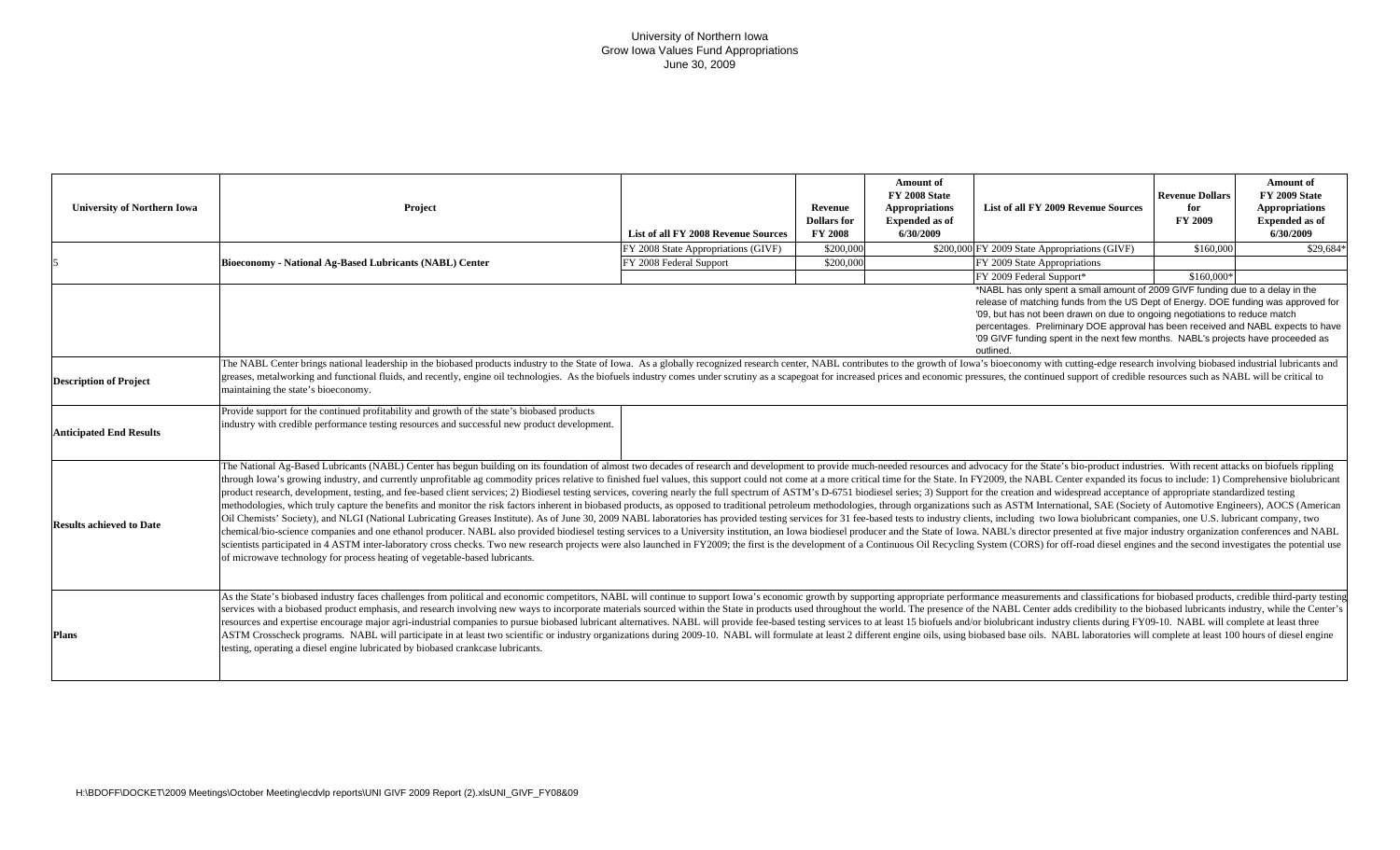#### **University of Northern Iowa - as of May 31, 2009**<br>Battelle Appropriation

|                                                                                      | FY 2007 Battelle Appropriation                                                                                                                                                                                                                                                                                                                                                                                                                                                                                                                                                                                                                                                                   | \$3,180,000 Board of Regents approved September 2006.          |                                       |                                                |                                                                       |  |  |  |
|--------------------------------------------------------------------------------------|--------------------------------------------------------------------------------------------------------------------------------------------------------------------------------------------------------------------------------------------------------------------------------------------------------------------------------------------------------------------------------------------------------------------------------------------------------------------------------------------------------------------------------------------------------------------------------------------------------------------------------------------------------------------------------------------------|----------------------------------------------------------------|---------------------------------------|------------------------------------------------|-----------------------------------------------------------------------|--|--|--|
| Endowment/Salary Funding                                                             | \$1,000,000                                                                                                                                                                                                                                                                                                                                                                                                                                                                                                                                                                                                                                                                                      |                                                                |                                       |                                                |                                                                       |  |  |  |
| Infrastructure (RIIF and VIF)                                                        | \$1,360,000                                                                                                                                                                                                                                                                                                                                                                                                                                                                                                                                                                                                                                                                                      |                                                                |                                       |                                                |                                                                       |  |  |  |
| Platform                                                                             | \$820,000                                                                                                                                                                                                                                                                                                                                                                                                                                                                                                                                                                                                                                                                                        |                                                                |                                       |                                                |                                                                       |  |  |  |
| Ethanol and Biodiesel Byproducts as Base Oils for Biobased Industrial Lubricants     |                                                                                                                                                                                                                                                                                                                                                                                                                                                                                                                                                                                                                                                                                                  | \$120,247                                                      |                                       |                                                |                                                                       |  |  |  |
| Development and Commercialization of a Foundry Binder System from Biobased Feedstock |                                                                                                                                                                                                                                                                                                                                                                                                                                                                                                                                                                                                                                                                                                  | \$71.512                                                       |                                       |                                                |                                                                       |  |  |  |
| Robotics-deployed Detection of Biological Agents                                     |                                                                                                                                                                                                                                                                                                                                                                                                                                                                                                                                                                                                                                                                                                  | \$136,875                                                      |                                       |                                                |                                                                       |  |  |  |
| Commercialization of Protein Structure Prediction Technology                         |                                                                                                                                                                                                                                                                                                                                                                                                                                                                                                                                                                                                                                                                                                  | \$58,767                                                       |                                       |                                                |                                                                       |  |  |  |
| Identifying Drought Tolerance Genes in the Reproductive Structure of Barley          |                                                                                                                                                                                                                                                                                                                                                                                                                                                                                                                                                                                                                                                                                                  | \$169,997<br>\$64,933                                          |                                       |                                                |                                                                       |  |  |  |
| Commercial Computing Grids                                                           |                                                                                                                                                                                                                                                                                                                                                                                                                                                                                                                                                                                                                                                                                                  | \$119,837                                                      |                                       |                                                |                                                                       |  |  |  |
| Commercialization of Leading Edge Paint Removal technologies                         |                                                                                                                                                                                                                                                                                                                                                                                                                                                                                                                                                                                                                                                                                                  | \$77,832                                                       |                                       |                                                |                                                                       |  |  |  |
| Faculty/Student Collaboration on Commercializable Research                           |                                                                                                                                                                                                                                                                                                                                                                                                                                                                                                                                                                                                                                                                                                  |                                                                |                                       |                                                |                                                                       |  |  |  |
| <b>University of Northern Iowa</b>                                                   | Project                                                                                                                                                                                                                                                                                                                                                                                                                                                                                                                                                                                                                                                                                          | <b>List of all Revenue Sources</b>                             | <b>Revenue Dollars</b>                | <b>Board Approved for</b><br>Programs/Projects | Amount of<br>FY 2007 State Appropriations<br>Expended as of 5/31/2009 |  |  |  |
|                                                                                      | <b>Endowment/Salary Funding</b>                                                                                                                                                                                                                                                                                                                                                                                                                                                                                                                                                                                                                                                                  | FY 2007 State Appropriations (Battelle)                        | \$1,000,000<br>\$1,000,000            |                                                | \$983,732                                                             |  |  |  |
| <b>Description of Project</b>                                                        | Provide salary support for faculty members engaged in research projects with the potential for commercialization. Faculty members received support to work on 12 projects.                                                                                                                                                                                                                                                                                                                                                                                                                                                                                                                       |                                                                |                                       |                                                |                                                                       |  |  |  |
| <b>Anticipated End Results</b>                                                       | Undertake key recruitment, capacity building, and required investments to ensure rapid progress in the Battelle platforms.                                                                                                                                                                                                                                                                                                                                                                                                                                                                                                                                                                       |                                                                |                                       |                                                |                                                                       |  |  |  |
| <b>Results achieved to Date/Plans</b>                                                | creating new products related to the bioeconomy and advanced manufacturing. These funds were used to accelerate the establishment of their research programs of these key contributors to technology transfer.<br>Funds were used to support new faculty on some of the research grants identified in Section 3, as well as for the following research:<br>A "phase 2" orthotic insert for lower leg amputees.<br>A patentable neural network-based and other data-mining algorithms for mining Enterprise Resource Planning (ERP) databases.<br>The integration of UNI grapevine identification data with the international plant germplasm database.<br>Nanoscience basic and applied research |                                                                |                                       |                                                |                                                                       |  |  |  |
| <b>University of Northern Iowa</b>                                                   | Project                                                                                                                                                                                                                                                                                                                                                                                                                                                                                                                                                                                                                                                                                          | <b>List of all Revenue Sources</b>                             | <b>Revenue Dollars</b>                | <b>Board Approved for</b><br>Programs/Projects | Amount of<br>FY 2007 State Appropriations<br>Expended as of 5/31/2009 |  |  |  |
|                                                                                      | <b>Infrastructure (RIIF and VIF)</b>                                                                                                                                                                                                                                                                                                                                                                                                                                                                                                                                                                                                                                                             | FY 2007 State Appropriations (Battelle<br><b>RIIF</b> and VIF) | \$1,360,000                           | \$1,360,00                                     | \$1,246,352                                                           |  |  |  |
| <b>Description of Project</b>                                                        | Renovation and equipping research laboratories used in Battelle projects.                                                                                                                                                                                                                                                                                                                                                                                                                                                                                                                                                                                                                        |                                                                |                                       |                                                |                                                                       |  |  |  |
| <b>Anticipated End Results</b>                                                       | Infrastructure to support research to discover genes for drought resistant crops and test bio-based foundry binders.                                                                                                                                                                                                                                                                                                                                                                                                                                                                                                                                                                             |                                                                |                                       |                                                |                                                                       |  |  |  |
| <b>Results achieved to Date/Plans</b>                                                | The status of the work for renovation and equipping research laboratories associated with the Battelle funds is complete. We are still holding some money pending the total completion of the contracts.                                                                                                                                                                                                                                                                                                                                                                                                                                                                                         |                                                                |                                       |                                                |                                                                       |  |  |  |
| <b>University of Northern Iowa</b>                                                   | Project                                                                                                                                                                                                                                                                                                                                                                                                                                                                                                                                                                                                                                                                                          | List of all FY 2007 Revenue Sources                            | <b>Revenue Dollars for</b><br>FY 2007 | <b>Board Approved for</b><br>Programs/Projects | Amount of<br>FY 2007 State Appropriations<br>Expended as of 05/31/09  |  |  |  |
|                                                                                      | Battelle Platform (see 8 projects that follow)                                                                                                                                                                                                                                                                                                                                                                                                                                                                                                                                                                                                                                                   | FY 2007 State Appropriations (Battelle)                        | \$820,000                             | \$820,000                                      | \$718,144                                                             |  |  |  |
|                                                                                      |                                                                                                                                                                                                                                                                                                                                                                                                                                                                                                                                                                                                                                                                                                  | FY 2007 Matching Funds (Other)                                 | \$283.637                             |                                                |                                                                       |  |  |  |
|                                                                                      |                                                                                                                                                                                                                                                                                                                                                                                                                                                                                                                                                                                                                                                                                                  | FY 2007 Matching Funds (Federal,                               |                                       |                                                |                                                                       |  |  |  |
|                                                                                      |                                                                                                                                                                                                                                                                                                                                                                                                                                                                                                                                                                                                                                                                                                  | Industry)                                                      | \$427,000                             |                                                |                                                                       |  |  |  |
| <b>Description of Project</b>                                                        | UNI held an internal competition to select applied research projects with the greatest potential technology transfer and commercialization. With input from the Technology and Commercialization Resources<br>Organization, 8 projects were funded. Thirty-two UNI undergraduate and thirteen graduate students have participated in these research projects thus far.                                                                                                                                                                                                                                                                                                                           |                                                                |                                       |                                                |                                                                       |  |  |  |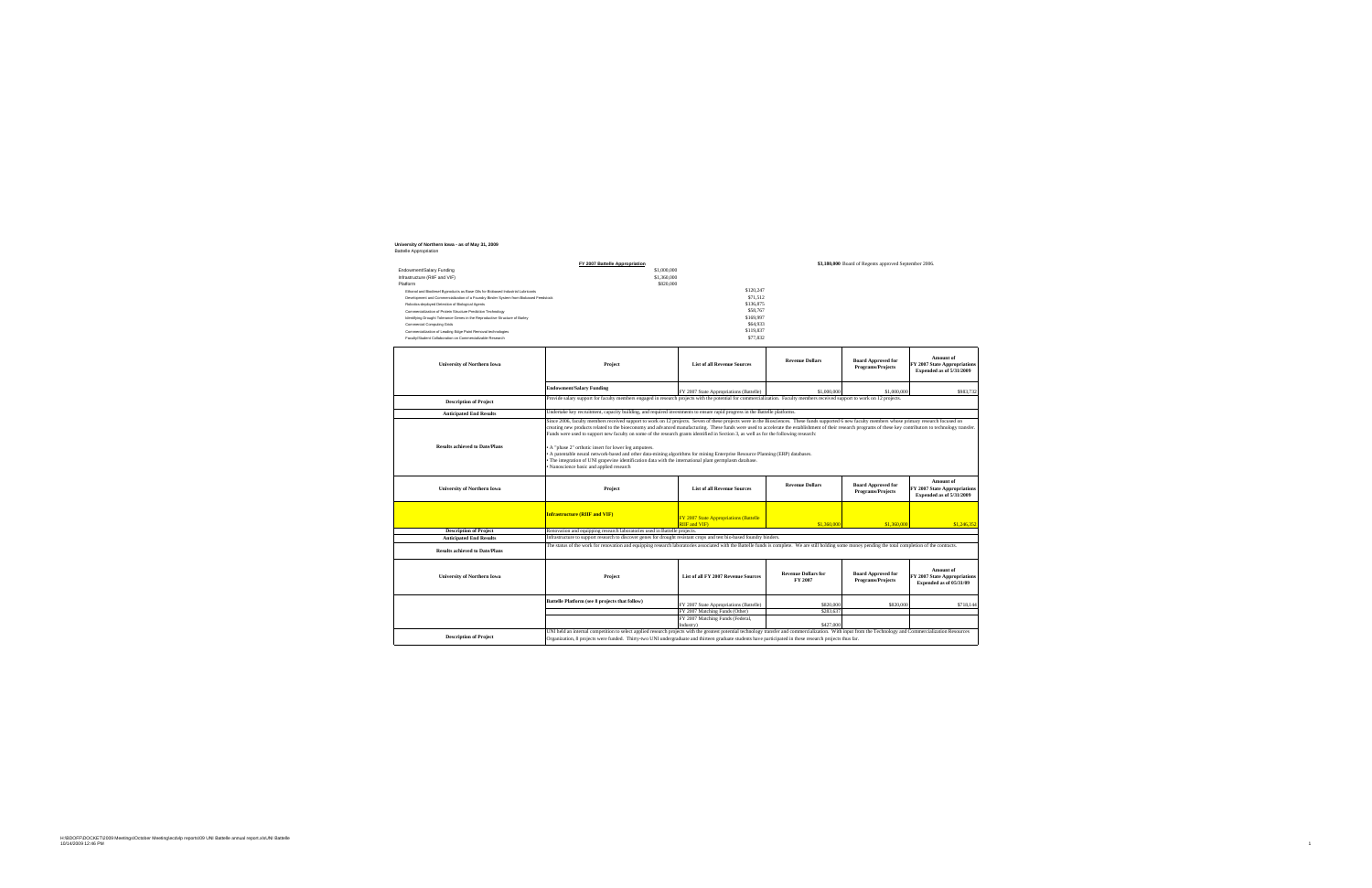|                                                                 | Project                                                                                                                                                                                                                                                                                                                                                                                                                                                                                                                                                                                                                                                                                                                                                                                                                                                                                                                                                                     |                     | <b>Allocated Dollars</b><br>FY 2007                                        |                                     |           |  |  |  |
|-----------------------------------------------------------------|-----------------------------------------------------------------------------------------------------------------------------------------------------------------------------------------------------------------------------------------------------------------------------------------------------------------------------------------------------------------------------------------------------------------------------------------------------------------------------------------------------------------------------------------------------------------------------------------------------------------------------------------------------------------------------------------------------------------------------------------------------------------------------------------------------------------------------------------------------------------------------------------------------------------------------------------------------------------------------|---------------------|----------------------------------------------------------------------------|-------------------------------------|-----------|--|--|--|
| <b>University of Northern Iowa</b>                              | Ethanol and Biodiesel Byproducts as Base Oils for<br><b>Biobased Industrial Lubricants</b>                                                                                                                                                                                                                                                                                                                                                                                                                                                                                                                                                                                                                                                                                                                                                                                                                                                                                  | Platform allocation | \$120,247                                                                  |                                     | \$120,247 |  |  |  |
| <b>Description of Project</b>                                   | Bioeconomy                                                                                                                                                                                                                                                                                                                                                                                                                                                                                                                                                                                                                                                                                                                                                                                                                                                                                                                                                                  |                     |                                                                            |                                     |           |  |  |  |
| <b>Anticipated End Results</b>                                  | The intent of this research is to determine whether corn oil and glycerin, byproducts of ethanol and biodiesel production, respectively, have potential for use in the development of biolubricants.                                                                                                                                                                                                                                                                                                                                                                                                                                                                                                                                                                                                                                                                                                                                                                        |                     |                                                                            |                                     |           |  |  |  |
| <b>Results achieved to Date</b>                                 | Tribological and performance testing were conducted to evaluate each of the samples collected within each category of byproduct, including byproduct corn oil, glycerin, and methyl esters. NABL scientists<br>found that glycerin byproducts, in particular, have potential for biolubricant formulation. A new commercial product, drilling mud, was developed. A market issue exists of price feasibility, as the cost of the<br>incumbent petroleum product dropped, due to the economic slowdown.                                                                                                                                                                                                                                                                                                                                                                                                                                                                      |                     |                                                                            |                                     |           |  |  |  |
| Plans                                                           | This project is complete. Transfer to the marketplace remains as the final step, but remains difficult due to petroleum pricing.                                                                                                                                                                                                                                                                                                                                                                                                                                                                                                                                                                                                                                                                                                                                                                                                                                            |                     |                                                                            |                                     |           |  |  |  |
|                                                                 | Project                                                                                                                                                                                                                                                                                                                                                                                                                                                                                                                                                                                                                                                                                                                                                                                                                                                                                                                                                                     |                     | <b>Allocated Dollars</b><br>FY 2007                                        | Allocation expended as of 5/31/2009 |           |  |  |  |
| <b>University of Northern Iowa</b>                              | Development and commercialization of a Foundry Binder<br>system from Biobased Feedstock<br>Bioeconomy                                                                                                                                                                                                                                                                                                                                                                                                                                                                                                                                                                                                                                                                                                                                                                                                                                                                       | Platform allocation | \$71,512                                                                   | \$66,375                            |           |  |  |  |
| <b>Description of Project</b>                                   | The overarching goal of the UNI Metal Casting Center's research in foundry binder systems is to find bio-based substitutes for the current petroleum based binder systems that hold sand in the shape of a mold                                                                                                                                                                                                                                                                                                                                                                                                                                                                                                                                                                                                                                                                                                                                                             |                     |                                                                            |                                     |           |  |  |  |
| <b>Anticipated End Results</b>                                  |                                                                                                                                                                                                                                                                                                                                                                                                                                                                                                                                                                                                                                                                                                                                                                                                                                                                                                                                                                             |                     |                                                                            |                                     |           |  |  |  |
| <b>Results achieved to Date</b>                                 | in which to cast molten metal. The new polymers would be much more environmentally friendly than their petroleum based counterparts.<br>In November of 2008 the University of Northern Iowa applied for patents for two revolutionary new polymer adhesives developed at the university's Metal<br>Casting Center and Center for advanced Bio-based Binders (MCC/CABB). The new polymers are based on a byproduct of Iowa grown corn and a naturally<br>occurring organic material.                                                                                                                                                                                                                                                                                                                                                                                                                                                                                         |                     |                                                                            |                                     |           |  |  |  |
| Plans                                                           | The university is in late-stage negotiation on both of the bio-based foundry binders and expects to have a license agreement soon.                                                                                                                                                                                                                                                                                                                                                                                                                                                                                                                                                                                                                                                                                                                                                                                                                                          |                     |                                                                            |                                     |           |  |  |  |
| <b>University of Northern Iowa</b>                              | Project                                                                                                                                                                                                                                                                                                                                                                                                                                                                                                                                                                                                                                                                                                                                                                                                                                                                                                                                                                     |                     | <b>Allocated Dollars</b><br>FY 2007                                        | Allocation expended as of 5/31/2009 |           |  |  |  |
|                                                                 | Robotics-deployed Detection of Biological Agents                                                                                                                                                                                                                                                                                                                                                                                                                                                                                                                                                                                                                                                                                                                                                                                                                                                                                                                            | Platform allocation | \$136,875                                                                  |                                     | \$102,088 |  |  |  |
| <b>Description of Project</b>                                   | <b>Biodefense and Biosecurity</b>                                                                                                                                                                                                                                                                                                                                                                                                                                                                                                                                                                                                                                                                                                                                                                                                                                                                                                                                           |                     |                                                                            |                                     |           |  |  |  |
| <b>Anticipated End Results</b>                                  | This project targets development of a universally deployable bio-agent sensor unit.                                                                                                                                                                                                                                                                                                                                                                                                                                                                                                                                                                                                                                                                                                                                                                                                                                                                                         |                     |                                                                            |                                     |           |  |  |  |
| <b>Results achieved to Date</b>                                 | In collaboration with partners from Doerfer Corporation and Advanced Automation, prototype design has been completed for the air-spore sampler. The prototype was tested for integrity and control by the<br>industry partners, followed by additional tests using 'safe-strain' spores at UNI, under BSL-2 conditions. The prototype-sampler and QCM-detector system was then tested for performance with Ames strain<br>spores, under BSL-3 conditions. The spore-detector prototype worked pretty well against the real anthrax spores in preliminary, 'range-finding' tests.<br>We will have the sub-contractor conduct final work with the detector that will improve upon the preliminary data recently obtained.                                                                                                                                                                                                                                                     |                     |                                                                            |                                     |           |  |  |  |
| Plans                                                           |                                                                                                                                                                                                                                                                                                                                                                                                                                                                                                                                                                                                                                                                                                                                                                                                                                                                                                                                                                             |                     |                                                                            |                                     |           |  |  |  |
| <b>University of Northern Iowa</b>                              | Project                                                                                                                                                                                                                                                                                                                                                                                                                                                                                                                                                                                                                                                                                                                                                                                                                                                                                                                                                                     |                     | <b>Allocated Dollars</b><br>Allocation expended as of 5/31/2009<br>FY 2007 |                                     |           |  |  |  |
|                                                                 | <b>Commercialization of Protein Structure Prediction</b><br><b>Technology</b>                                                                                                                                                                                                                                                                                                                                                                                                                                                                                                                                                                                                                                                                                                                                                                                                                                                                                               | Platform allocation | \$58,767                                                                   |                                     | \$57,634  |  |  |  |
| <b>Description of Project</b><br><b>Anticipated End Results</b> | Post Genomic Medicine                                                                                                                                                                                                                                                                                                                                                                                                                                                                                                                                                                                                                                                                                                                                                                                                                                                                                                                                                       |                     |                                                                            |                                     |           |  |  |  |
| <b>Results achieved to Date/Plans</b>                           | Develop novel and improved methods for computational protein structure determination from the sequence of amino acids, and commercialize a software package based on discovered innovations<br>The research part of the project is now completed. The method for protein fold recognition (called UNI-FOLD), outlined in the Battelle grant proposal, has been implemented in Java programming language and<br>extensively tested and benchmarked. A provisional patent application for UNI-FOLD was filed in July, 2008. A perfected patent application was recently filed.                                                                                                                                                                                                                                                                                                                                                                                                |                     |                                                                            |                                     |           |  |  |  |
| <b>University of Northern Iowa</b>                              | Project                                                                                                                                                                                                                                                                                                                                                                                                                                                                                                                                                                                                                                                                                                                                                                                                                                                                                                                                                                     |                     | <b>Allocated Dollars</b><br>FY 2007                                        | Allocation expended as of 5/31/2009 |           |  |  |  |
|                                                                 | <b>Identifying Drought Tolerance Genes in the Reproductive</b><br><b>Structure of Barley</b>                                                                                                                                                                                                                                                                                                                                                                                                                                                                                                                                                                                                                                                                                                                                                                                                                                                                                | Platform allocation | \$169,997                                                                  |                                     | \$125,688 |  |  |  |
| <b>Description of Project</b>                                   | Advanced Food and Feed                                                                                                                                                                                                                                                                                                                                                                                                                                                                                                                                                                                                                                                                                                                                                                                                                                                                                                                                                      |                     |                                                                            |                                     |           |  |  |  |
| <b>Anticipated End Results</b>                                  | Discover genes for drought tolerance in barley flowers that can be used to develop new Iowa crops resistant to drought in the sensitive reproductive stage.                                                                                                                                                                                                                                                                                                                                                                                                                                                                                                                                                                                                                                                                                                                                                                                                                 |                     |                                                                            |                                     |           |  |  |  |
| <b>Results achieved to Date</b>                                 | Research on the response of the reproductive structures of barley to drought stress using the Barley I GeneChip microarray has identified many drought-inducible genes. This includes genes for late<br>embryogenesis abundant (LEA) proteins, dehydrins, heat-shock proteins, transcription factors, antioxidant genes, disease resistance genes, and genes involved in metabolism and maintenance of tissue water<br>level. In addition, the data showed that the reproductive structures of barley (awn, husk, and developing grain) express different genes in response to drought. To verify whether the microarray data is accurate,<br>researchers performed real-time polymerase chain reaction (real-time PCR) analysis using a few randomly selected genes. Real-time PCR confirmed results of the microarray study: genes that showed changes<br>in expression in the microarray analysis also showed similar expression patterns in the real-time PCR analysis. |                     |                                                                            |                                     |           |  |  |  |
| Plans                                                           | Project researchers plan to use Genome Sequencer FLX system (454 Life Sciences/Roche) or Genome Analyzer (Illumina) to identify new transcripts that were not represented on the Barley1 GeneChip. This<br>was delayed due to technical issues this past semester, but the researchers are confident this can be accomplished this next year.                                                                                                                                                                                                                                                                                                                                                                                                                                                                                                                                                                                                                               |                     |                                                                            |                                     |           |  |  |  |